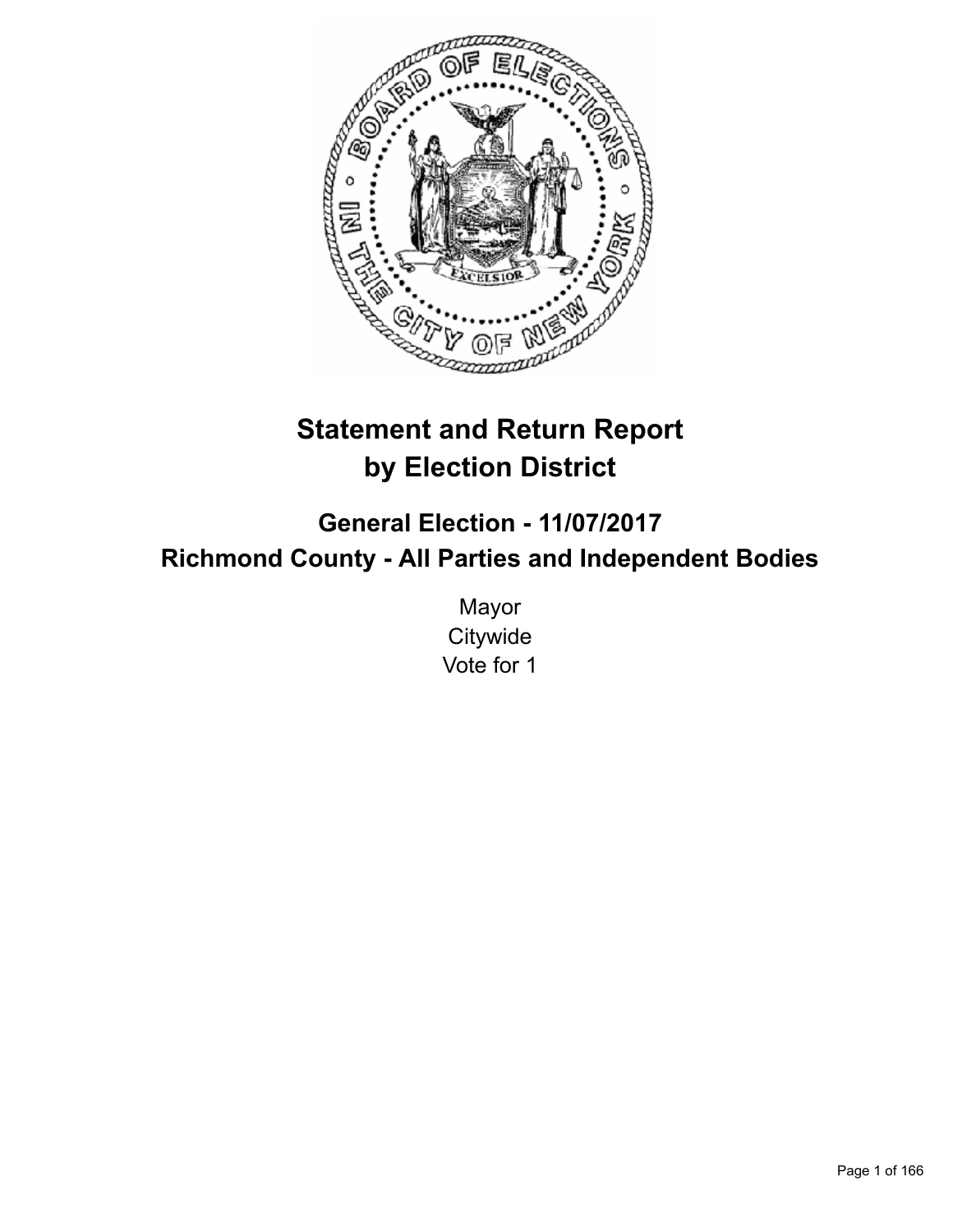

| <b>PUBLIC COUNTER</b>                                    | 322          |
|----------------------------------------------------------|--------------|
| <b>MANUALLY COUNTED EMERGENCY</b>                        | 0            |
| <b>ABSENTEE / MILITARY</b>                               | 12           |
| <b>AFFIDAVIT</b>                                         | 3            |
| <b>Total Ballots</b>                                     | 337          |
| Less - Inapplicable Federal/Special Presidential Ballots | 0            |
| <b>Total Applicable Ballots</b>                          | 337          |
| BILL DE BLASIO (DEMOCRATIC)                              | 264          |
| NICOLE MALLIOTAKIS (REPUBLICAN)                          | 33           |
| NICOLE MALLIOTAKIS (CONSERVATIVE)                        | 6            |
| AKEEM BROWDER (GREEN)                                    | 1            |
| BILL DE BLASIO (WORKING FAMILIES)                        | 11           |
| SAL F. ALBANESE (REFORM)                                 | 10           |
| BO DIETL (DUMP THE MAYOR)                                | 0            |
| NICOLE MALLIOTAKIS (STOP DE BLASIO)                      | $\mathbf{0}$ |
| AARON COMMEY (LIBERTARIAN)                               | 1            |
| MICHAEL TOLKIN (SMART CITIES)                            | 3            |
| ALEX ZABLOCKI (WRITE-IN)                                 | 1            |
| PABLO LOPEZ, JR. (WRITE-IN)                              | 1            |
| VINCENT GENTILE (WRITE-IN)                               | 1            |
| <b>Total Votes</b>                                       | 332          |
| Unrecorded                                               | 5            |

| <b>PUBLIC COUNTER</b>                                    | 330            |
|----------------------------------------------------------|----------------|
| MANUALLY COUNTED EMERGENCY                               | 0              |
| <b>ABSENTEE / MILITARY</b>                               | 16             |
| <b>AFFIDAVIT</b>                                         | 4              |
| <b>Total Ballots</b>                                     | 350            |
| Less - Inapplicable Federal/Special Presidential Ballots | 0              |
| <b>Total Applicable Ballots</b>                          | 350            |
| BILL DE BLASIO (DEMOCRATIC)                              | 226            |
| NICOLE MALLIOTAKIS (REPUBLICAN)                          | 58             |
| NICOLE MALLIOTAKIS (CONSERVATIVE)                        | 12             |
| AKEEM BROWDER (GREEN)                                    | 6              |
| BILL DE BLASIO (WORKING FAMILIES)                        | 22             |
| SAL F. ALBANESE (REFORM)                                 | 7              |
| BO DIETL (DUMP THE MAYOR)                                | $\overline{2}$ |
| NICOLE MALLIOTAKIS (STOP DE BLASIO)                      | 2              |
| AARON COMMEY (LIBERTARIAN)                               | $\overline{2}$ |
| MICHAEL TOLKIN (SMART CITIES)                            | 6              |
| GENA MIMOZO (WRITE-IN)                                   | 1              |
| <b>Total Votes</b>                                       | 344            |
| Unrecorded                                               | 6              |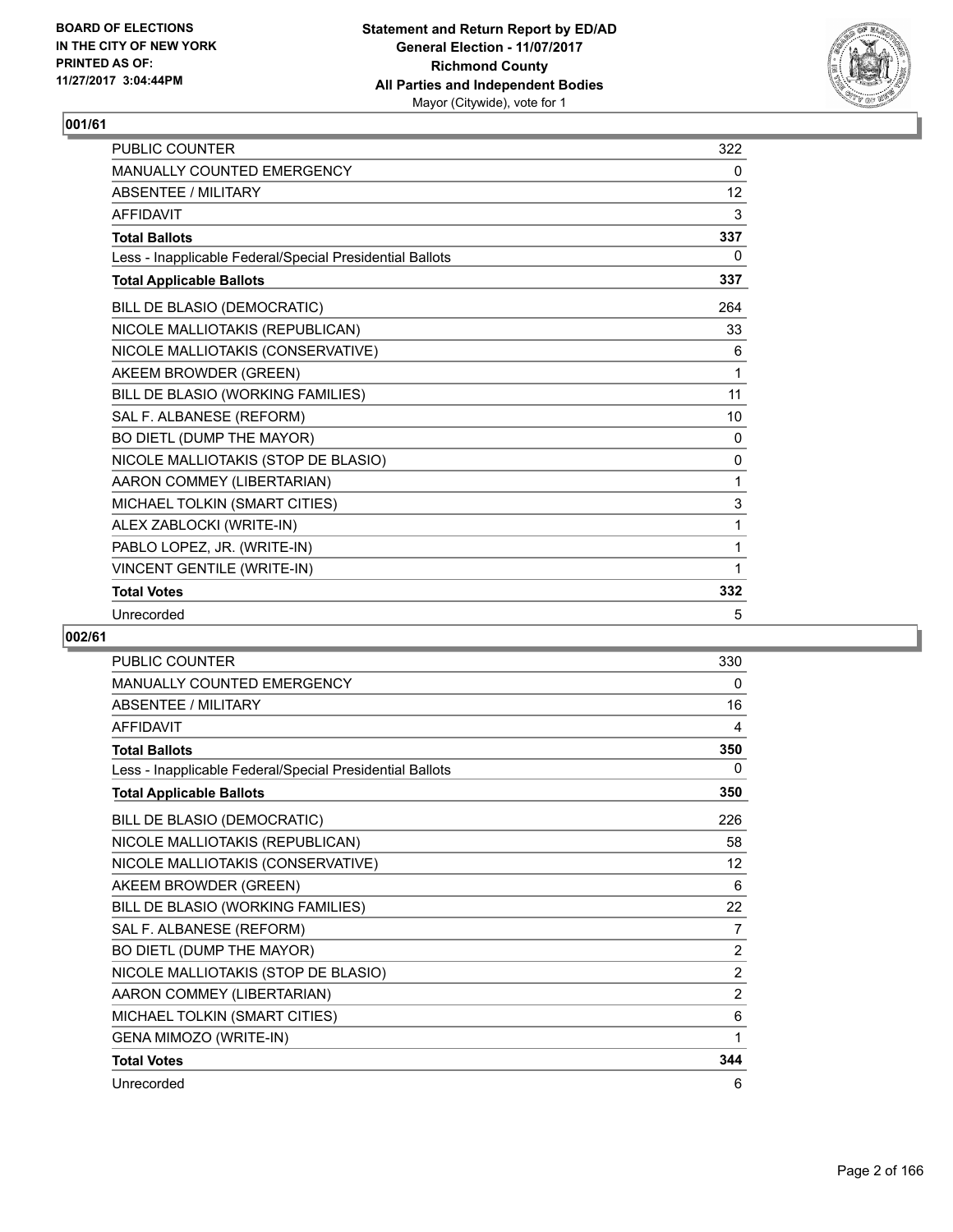

| <b>PUBLIC COUNTER</b>                                    | 360               |
|----------------------------------------------------------|-------------------|
| <b>MANUALLY COUNTED EMERGENCY</b>                        | 0                 |
| <b>ABSENTEE / MILITARY</b>                               | 17                |
| <b>AFFIDAVIT</b>                                         | 5                 |
| <b>Total Ballots</b>                                     | 382               |
| Less - Inapplicable Federal/Special Presidential Ballots | 0                 |
| <b>Total Applicable Ballots</b>                          | 382               |
| BILL DE BLASIO (DEMOCRATIC)                              | 232               |
| NICOLE MALLIOTAKIS (REPUBLICAN)                          | 76                |
| NICOLE MALLIOTAKIS (CONSERVATIVE)                        | 11                |
| AKEEM BROWDER (GREEN)                                    | 8                 |
| BILL DE BLASIO (WORKING FAMILIES)                        | 17                |
| SAL F. ALBANESE (REFORM)                                 | $12 \overline{ }$ |
| BO DIETL (DUMP THE MAYOR)                                | 2                 |
| NICOLE MALLIOTAKIS (STOP DE BLASIO)                      | 5                 |
| AARON COMMEY (LIBERTARIAN)                               | 1                 |
| MICHAEL TOLKIN (SMART CITIES)                            | 4                 |
| COLLIN SLATTERY (WRITE-IN)                               | 1                 |
| JOHN LUISI (WRITE-IN)                                    | $\overline{2}$    |
| PAUL J. COSTELLO (WRITE-IN)                              | 1                 |
| <b>Total Votes</b>                                       | 372               |
| Unrecorded                                               | 10                |

| <b>PUBLIC COUNTER</b>                                    | 232            |
|----------------------------------------------------------|----------------|
| <b>MANUALLY COUNTED EMERGENCY</b>                        | 0              |
| <b>ABSENTEE / MILITARY</b>                               | 9              |
| <b>AFFIDAVIT</b>                                         | 3              |
| <b>Total Ballots</b>                                     | 244            |
| Less - Inapplicable Federal/Special Presidential Ballots | 0              |
| <b>Total Applicable Ballots</b>                          | 244            |
| BILL DE BLASIO (DEMOCRATIC)                              | 147            |
| NICOLE MALLIOTAKIS (REPUBLICAN)                          | 52             |
| NICOLE MALLIOTAKIS (CONSERVATIVE)                        | 8              |
| AKEEM BROWDER (GREEN)                                    | 4              |
| BILL DE BLASIO (WORKING FAMILIES)                        | 14             |
| SAL F. ALBANESE (REFORM)                                 | 7              |
| BO DIETL (DUMP THE MAYOR)                                | $\overline{2}$ |
| NICOLE MALLIOTAKIS (STOP DE BLASIO)                      | $\overline{2}$ |
| AARON COMMEY (LIBERTARIAN)                               | 1              |
| MICHAEL TOLKIN (SMART CITIES)                            | 3              |
| LOUIS RIVERA (WRITE-IN)                                  | 1              |
| WILLIAM C. WOODS (WRITE-IN)                              | 1              |
| <b>Total Votes</b>                                       | 242            |
| Unrecorded                                               | 2              |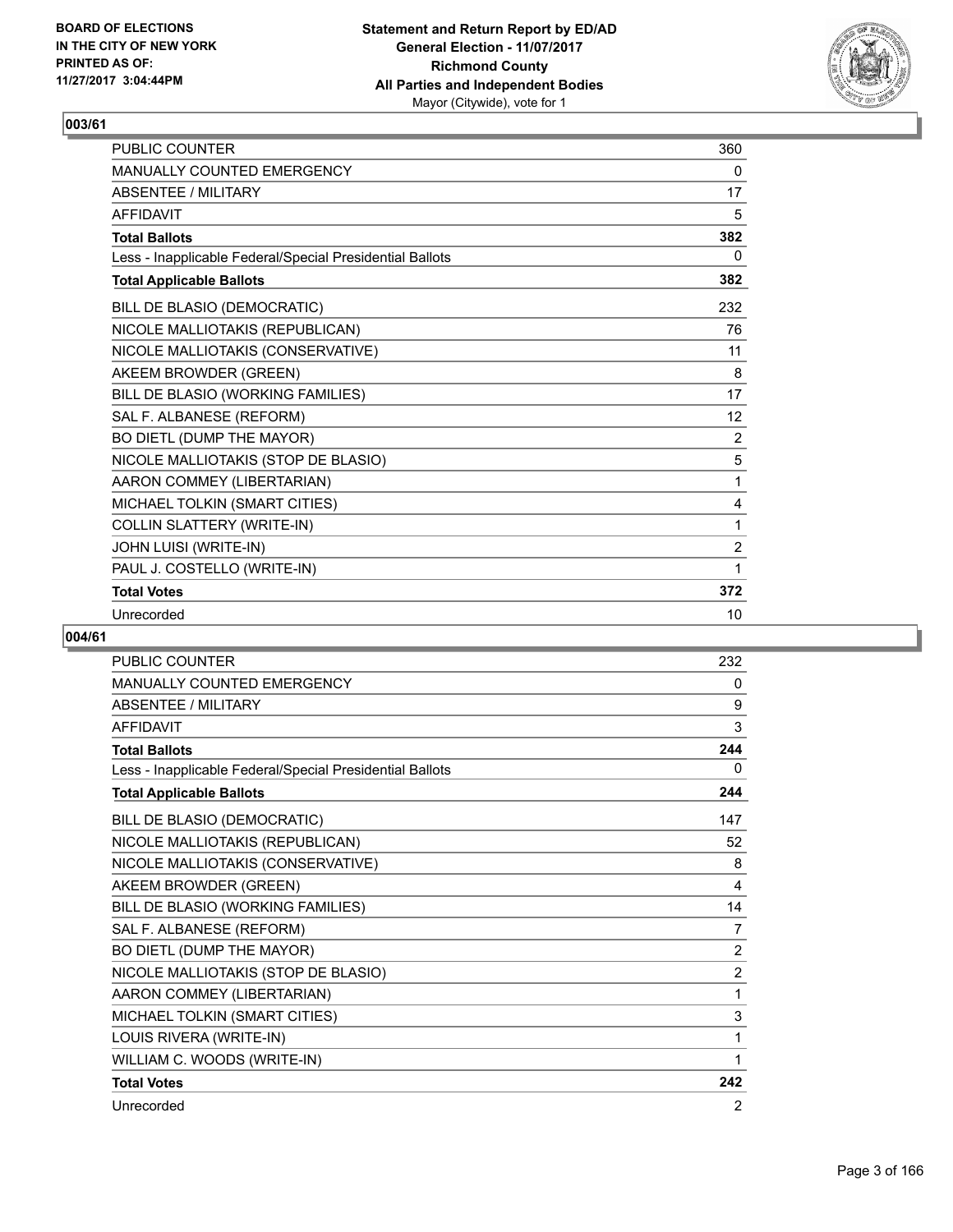

| PUBLIC COUNTER                                           | 226            |
|----------------------------------------------------------|----------------|
| MANUALLY COUNTED EMERGENCY                               | 0              |
| <b>ABSENTEE / MILITARY</b>                               | 6              |
| <b>AFFIDAVIT</b>                                         | 3              |
| <b>Total Ballots</b>                                     | 235            |
| Less - Inapplicable Federal/Special Presidential Ballots | 0              |
| <b>Total Applicable Ballots</b>                          | 235            |
| BILL DE BLASIO (DEMOCRATIC)                              | 160            |
| NICOLE MALLIOTAKIS (REPUBLICAN)                          | 30             |
| NICOLE MALLIOTAKIS (CONSERVATIVE)                        | 4              |
| AKEEM BROWDER (GREEN)                                    | $\overline{7}$ |
| BILL DE BLASIO (WORKING FAMILIES)                        | 19             |
| SAL F. ALBANESE (REFORM)                                 | 5              |
| BO DIETL (DUMP THE MAYOR)                                | $\mathsf 3$    |
| NICOLE MALLIOTAKIS (STOP DE BLASIO)                      | 0              |
| AARON COMMEY (LIBERTARIAN)                               | 1              |
| MICHAEL TOLKIN (SMART CITIES)                            | 3              |
| <b>Total Votes</b>                                       | 232            |
| Unrecorded                                               | 3              |

| <b>PUBLIC COUNTER</b>                                    | 157          |
|----------------------------------------------------------|--------------|
| <b>MANUALLY COUNTED EMERGENCY</b>                        | 0            |
| <b>ABSENTEE / MILITARY</b>                               | 26           |
| <b>AFFIDAVIT</b>                                         | 1            |
| <b>Total Ballots</b>                                     | 184          |
| Less - Inapplicable Federal/Special Presidential Ballots | 0            |
| <b>Total Applicable Ballots</b>                          | 184          |
| BILL DE BLASIO (DEMOCRATIC)                              | 76           |
| NICOLE MALLIOTAKIS (REPUBLICAN)                          | 77           |
| NICOLE MALLIOTAKIS (CONSERVATIVE)                        | 13           |
| AKEEM BROWDER (GREEN)                                    | 4            |
| BILL DE BLASIO (WORKING FAMILIES)                        | 1            |
| SAL F. ALBANESE (REFORM)                                 | 4            |
| BO DIETL (DUMP THE MAYOR)                                | 3            |
| NICOLE MALLIOTAKIS (STOP DE BLASIO)                      | 1            |
| AARON COMMEY (LIBERTARIAN)                               | $\mathbf{0}$ |
| MICHAEL TOLKIN (SMART CITIES)                            | 4            |
| <b>Total Votes</b>                                       | 183          |
| Unrecorded                                               | 1            |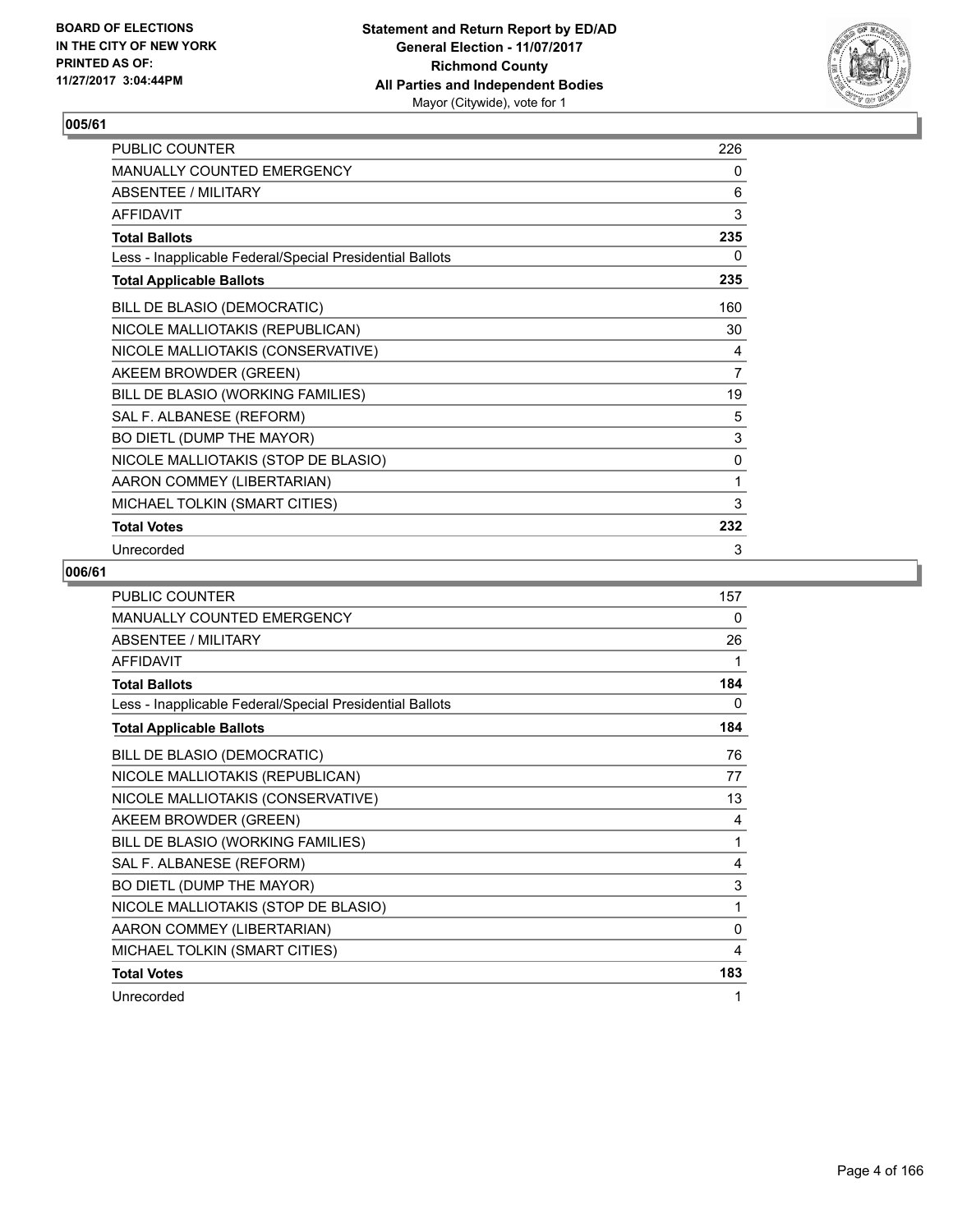

| PUBLIC COUNTER                                           | 234            |
|----------------------------------------------------------|----------------|
| MANUALLY COUNTED EMERGENCY                               | 0              |
| <b>ABSENTEE / MILITARY</b>                               | $\overline{7}$ |
| <b>AFFIDAVIT</b>                                         | 2              |
| <b>Total Ballots</b>                                     | 243            |
| Less - Inapplicable Federal/Special Presidential Ballots | 0              |
| <b>Total Applicable Ballots</b>                          | 243            |
| BILL DE BLASIO (DEMOCRATIC)                              | 205            |
| NICOLE MALLIOTAKIS (REPUBLICAN)                          | 16             |
| NICOLE MALLIOTAKIS (CONSERVATIVE)                        | 3              |
| AKEEM BROWDER (GREEN)                                    | 2              |
| BILL DE BLASIO (WORKING FAMILIES)                        | 8              |
| SAL F. ALBANESE (REFORM)                                 | 2              |
| BO DIETL (DUMP THE MAYOR)                                | 1              |
| NICOLE MALLIOTAKIS (STOP DE BLASIO)                      | $\overline{2}$ |
| AARON COMMEY (LIBERTARIAN)                               | 1              |
| MICHAEL TOLKIN (SMART CITIES)                            | 0              |
| <b>Total Votes</b>                                       | 240            |
| Unrecorded                                               | 3              |

| PUBLIC COUNTER                                           | 156               |
|----------------------------------------------------------|-------------------|
| MANUALLY COUNTED EMERGENCY                               | $\mathbf{0}$      |
| <b>ABSENTEE / MILITARY</b>                               | $\overline{2}$    |
| <b>AFFIDAVIT</b>                                         | 6                 |
| <b>Total Ballots</b>                                     | 164               |
| Less - Inapplicable Federal/Special Presidential Ballots | 0                 |
| <b>Total Applicable Ballots</b>                          | 164               |
| BILL DE BLASIO (DEMOCRATIC)                              | 134               |
| NICOLE MALLIOTAKIS (REPUBLICAN)                          | $12 \overline{ }$ |
| NICOLE MALLIOTAKIS (CONSERVATIVE)                        | 4                 |
| AKEEM BROWDER (GREEN)                                    | $\overline{2}$    |
| BILL DE BLASIO (WORKING FAMILIES)                        | 7                 |
| SAL F. ALBANESE (REFORM)                                 | $\mathbf{1}$      |
| BO DIETL (DUMP THE MAYOR)                                | $\overline{2}$    |
| NICOLE MALLIOTAKIS (STOP DE BLASIO)                      | 1                 |
| AARON COMMEY (LIBERTARIAN)                               | 0                 |
| MICHAEL TOLKIN (SMART CITIES)                            | 1                 |
| <b>Total Votes</b>                                       | 164               |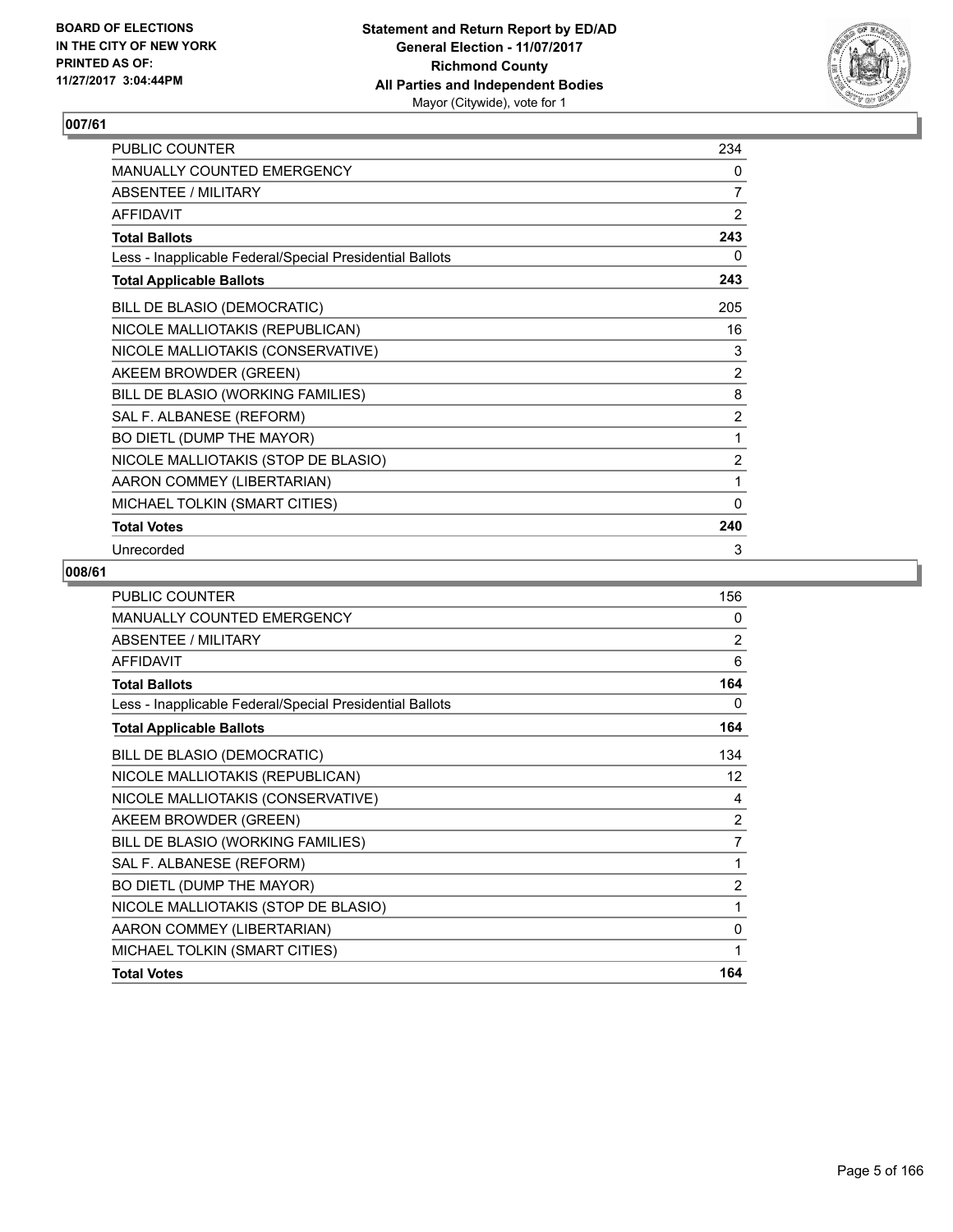

| PUBLIC COUNTER                                           | 399            |
|----------------------------------------------------------|----------------|
| MANUALLY COUNTED EMERGENCY                               | 0              |
| <b>ABSENTEE / MILITARY</b>                               | 16             |
| <b>AFFIDAVIT</b>                                         | $\mathbf{0}$   |
| <b>Total Ballots</b>                                     | 415            |
| Less - Inapplicable Federal/Special Presidential Ballots | 0              |
| <b>Total Applicable Ballots</b>                          | 415            |
| BILL DE BLASIO (DEMOCRATIC)                              | 258            |
| NICOLE MALLIOTAKIS (REPUBLICAN)                          | 105            |
| NICOLE MALLIOTAKIS (CONSERVATIVE)                        | 19             |
| AKEEM BROWDER (GREEN)                                    | 4              |
| BILL DE BLASIO (WORKING FAMILIES)                        | 11             |
| SAL F. ALBANESE (REFORM)                                 | 4              |
| BO DIETL (DUMP THE MAYOR)                                | 4              |
| NICOLE MALLIOTAKIS (STOP DE BLASIO)                      | 1              |
| AARON COMMEY (LIBERTARIAN)                               | $\overline{2}$ |
| MICHAEL TOLKIN (SMART CITIES)                            | $\overline{2}$ |
| <b>Total Votes</b>                                       | 410            |
| Unrecorded                                               | 5              |

| <b>PUBLIC COUNTER</b>                                    | 353            |
|----------------------------------------------------------|----------------|
| MANUALLY COUNTED EMERGENCY                               | $\Omega$       |
| <b>ABSENTEE / MILITARY</b>                               | 13             |
| <b>AFFIDAVIT</b>                                         | 3              |
| <b>Total Ballots</b>                                     | 369            |
| Less - Inapplicable Federal/Special Presidential Ballots | 0              |
| <b>Total Applicable Ballots</b>                          | 369            |
| BILL DE BLASIO (DEMOCRATIC)                              | 250            |
| NICOLE MALLIOTAKIS (REPUBLICAN)                          | 79             |
| NICOLE MALLIOTAKIS (CONSERVATIVE)                        | 11             |
| AKEEM BROWDER (GREEN)                                    | 3              |
| BILL DE BLASIO (WORKING FAMILIES)                        | 15             |
| SAL F. ALBANESE (REFORM)                                 | 6              |
| BO DIETL (DUMP THE MAYOR)                                | $\overline{2}$ |
| NICOLE MALLIOTAKIS (STOP DE BLASIO)                      | 1              |
| AARON COMMEY (LIBERTARIAN)                               | 0              |
| MICHAEL TOLKIN (SMART CITIES)                            | $\overline{2}$ |
| <b>Total Votes</b>                                       | 369            |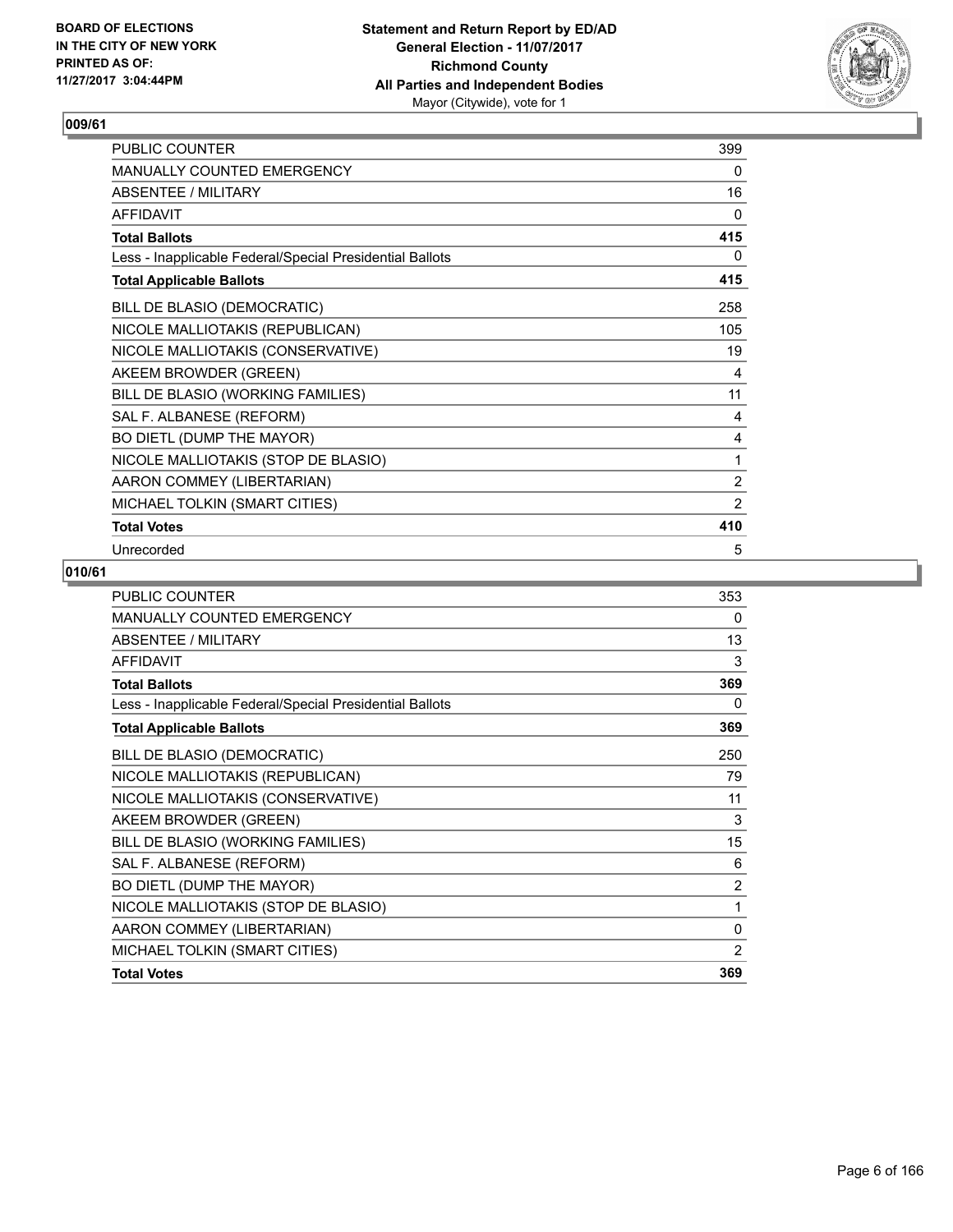

| PUBLIC COUNTER                                           | 292          |
|----------------------------------------------------------|--------------|
| MANUALLY COUNTED EMERGENCY                               | 0            |
| <b>ABSENTEE / MILITARY</b>                               | 26           |
| <b>AFFIDAVIT</b>                                         | 3            |
| <b>Total Ballots</b>                                     | 321          |
| Less - Inapplicable Federal/Special Presidential Ballots | 0            |
| <b>Total Applicable Ballots</b>                          | 321          |
| BILL DE BLASIO (DEMOCRATIC)                              | 169          |
| NICOLE MALLIOTAKIS (REPUBLICAN)                          | 98           |
| NICOLE MALLIOTAKIS (CONSERVATIVE)                        | 19           |
| AKEEM BROWDER (GREEN)                                    | 3            |
| BILL DE BLASIO (WORKING FAMILIES)                        | 12           |
| SAL F. ALBANESE (REFORM)                                 | 9            |
| BO DIETL (DUMP THE MAYOR)                                | $\mathsf 3$  |
| NICOLE MALLIOTAKIS (STOP DE BLASIO)                      | $\mathsf 3$  |
| AARON COMMEY (LIBERTARIAN)                               | 1            |
| MICHAEL TOLKIN (SMART CITIES)                            | $\mathbf{0}$ |
| <b>Total Votes</b>                                       | 317          |
| Unrecorded                                               | 4            |

| <b>PUBLIC COUNTER</b>                                    | 550            |
|----------------------------------------------------------|----------------|
| <b>MANUALLY COUNTED EMERGENCY</b>                        | 0              |
| <b>ABSENTEE / MILITARY</b>                               | 15             |
| <b>AFFIDAVIT</b>                                         | 7              |
| <b>Total Ballots</b>                                     | 572            |
| Less - Inapplicable Federal/Special Presidential Ballots | 0              |
| <b>Total Applicable Ballots</b>                          | 572            |
| BILL DE BLASIO (DEMOCRATIC)                              | 203            |
| NICOLE MALLIOTAKIS (REPUBLICAN)                          | 281            |
| NICOLE MALLIOTAKIS (CONSERVATIVE)                        | 40             |
| AKEEM BROWDER (GREEN)                                    | 9              |
| BILL DE BLASIO (WORKING FAMILIES)                        | 8              |
| SAL F. ALBANESE (REFORM)                                 | 13             |
| BO DIETL (DUMP THE MAYOR)                                | 2              |
| NICOLE MALLIOTAKIS (STOP DE BLASIO)                      | $\overline{7}$ |
| AARON COMMEY (LIBERTARIAN)                               | $\mathbf{0}$   |
| MICHAEL TOLKIN (SMART CITIES)                            | 4              |
| CHRISTOPHER MOLINARI (WRITE-IN)                          | 1              |
| <b>Total Votes</b>                                       | 568            |
| Unrecorded                                               | 4              |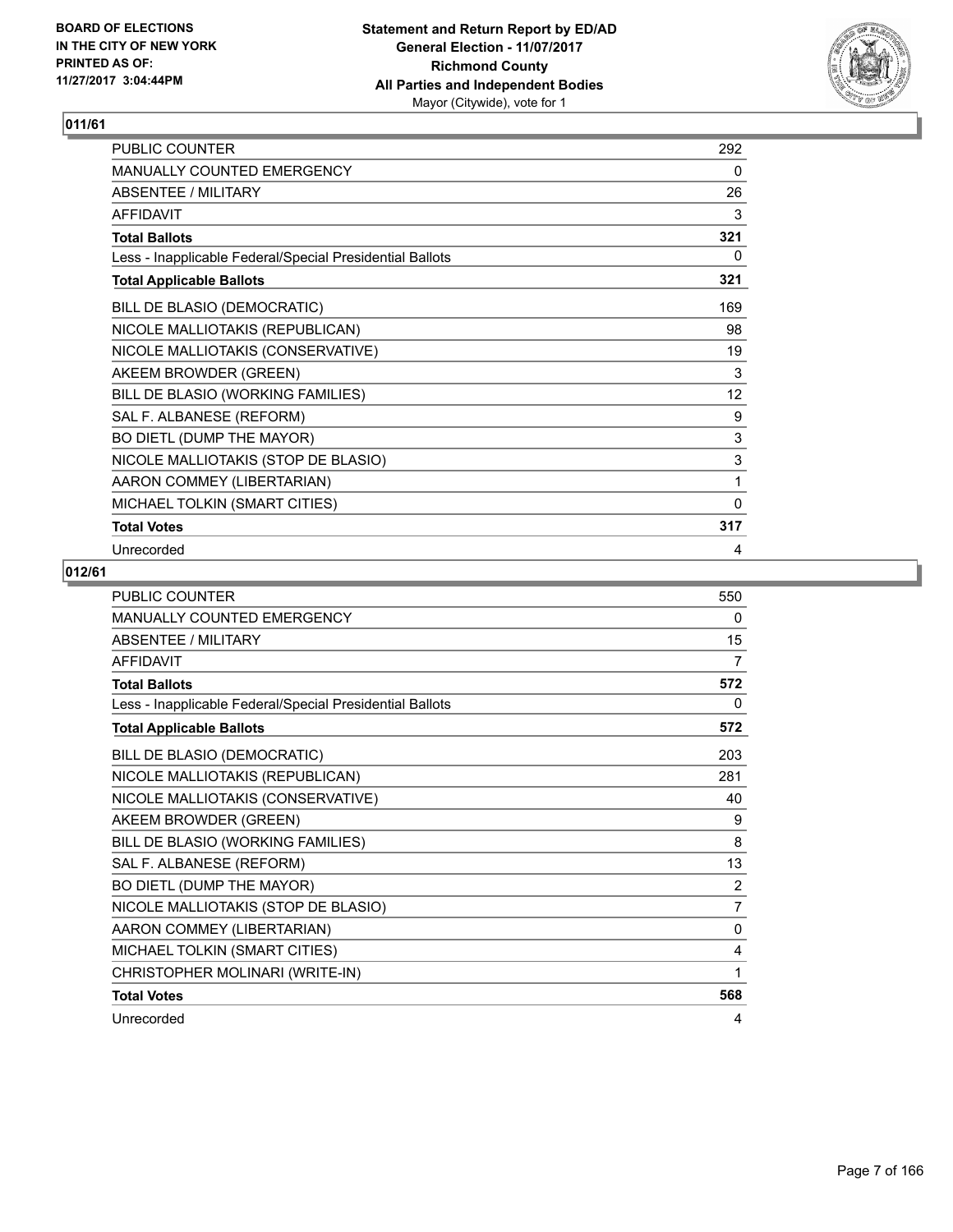

| PUBLIC COUNTER                                           | 304 |
|----------------------------------------------------------|-----|
| MANUALLY COUNTED EMERGENCY                               | 0   |
| <b>ABSENTEE / MILITARY</b>                               | 15  |
| <b>AFFIDAVIT</b>                                         | 3   |
| <b>Total Ballots</b>                                     | 322 |
| Less - Inapplicable Federal/Special Presidential Ballots | 0   |
| <b>Total Applicable Ballots</b>                          | 322 |
| BILL DE BLASIO (DEMOCRATIC)                              | 179 |
| NICOLE MALLIOTAKIS (REPUBLICAN)                          | 103 |
| NICOLE MALLIOTAKIS (CONSERVATIVE)                        | 11  |
| AKEEM BROWDER (GREEN)                                    | 1   |
| BILL DE BLASIO (WORKING FAMILIES)                        | 8   |
| SAL F. ALBANESE (REFORM)                                 | 8   |
| BO DIETL (DUMP THE MAYOR)                                | 5   |
| NICOLE MALLIOTAKIS (STOP DE BLASIO)                      | 0   |
| AARON COMMEY (LIBERTARIAN)                               | 2   |
| MICHAEL TOLKIN (SMART CITIES)                            | 1   |
| AL LEWIS (WRITE-IN)                                      | 1   |
| <b>Total Votes</b>                                       | 319 |
| Unrecorded                                               | 3   |

| <b>PUBLIC COUNTER</b>                                    | 365            |
|----------------------------------------------------------|----------------|
| <b>MANUALLY COUNTED EMERGENCY</b>                        | 0              |
| <b>ABSENTEE / MILITARY</b>                               | 18             |
| <b>AFFIDAVIT</b>                                         | 3              |
| <b>Total Ballots</b>                                     | 386            |
| Less - Inapplicable Federal/Special Presidential Ballots | $\Omega$       |
| <b>Total Applicable Ballots</b>                          | 386            |
| BILL DE BLASIO (DEMOCRATIC)                              | 139            |
| NICOLE MALLIOTAKIS (REPUBLICAN)                          | 188            |
| NICOLE MALLIOTAKIS (CONSERVATIVE)                        | 34             |
| AKEEM BROWDER (GREEN)                                    | 2              |
| BILL DE BLASIO (WORKING FAMILIES)                        | 5              |
| SAL F. ALBANESE (REFORM)                                 | 6              |
| BO DIETL (DUMP THE MAYOR)                                | $\overline{2}$ |
| NICOLE MALLIOTAKIS (STOP DE BLASIO)                      | 5              |
| AARON COMMEY (LIBERTARIAN)                               | 0              |
| MICHAEL TOLKIN (SMART CITIES)                            | 2              |
| JAMES S. ODDO (WRITE-IN)                                 | 1              |
| UNCOUNTED WRITE-IN PER STATUTE (WRITE-IN)                | 1              |
| <b>Total Votes</b>                                       | 385            |
| Unrecorded                                               | 1              |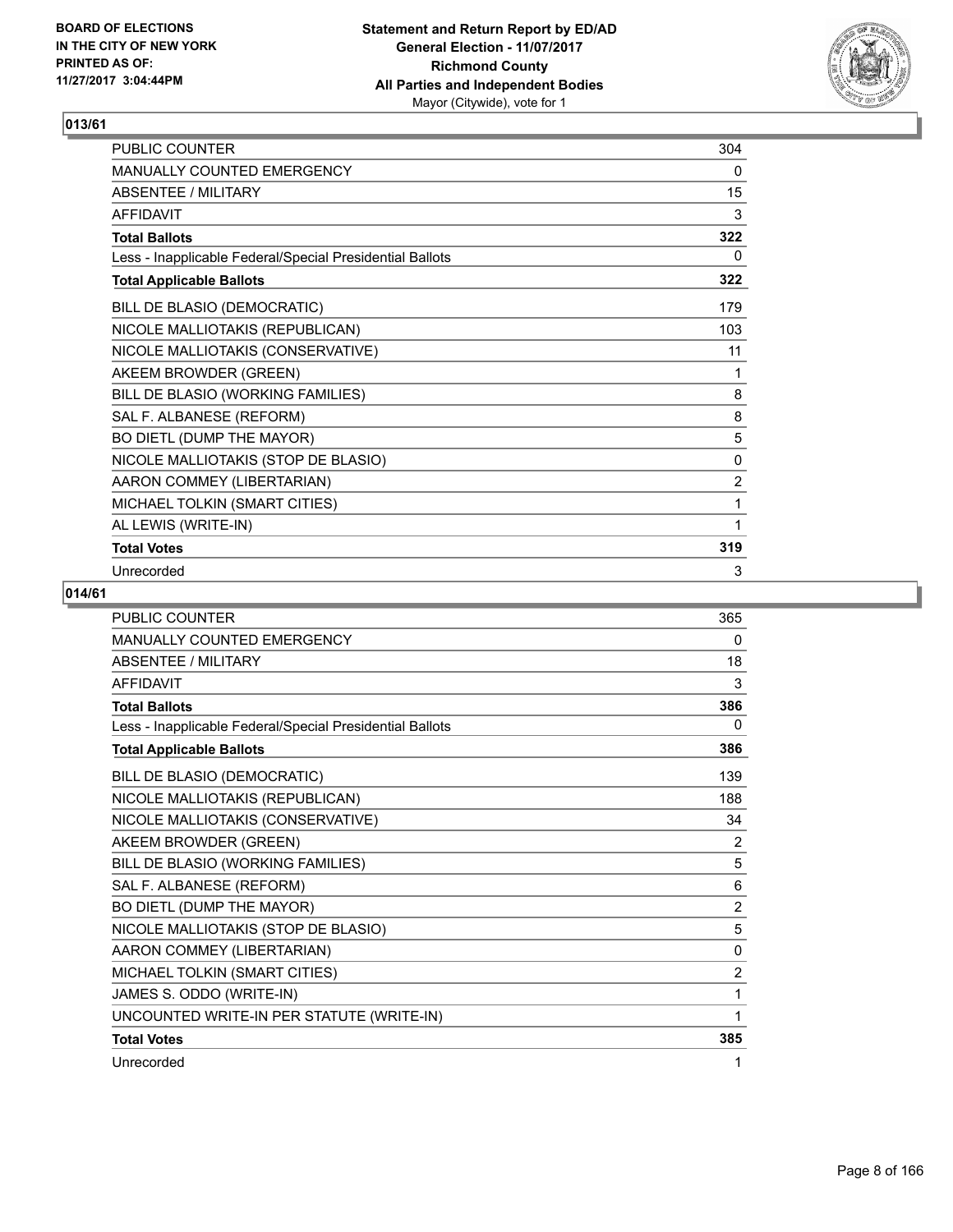

| <b>PUBLIC COUNTER</b>                                    | 281 |
|----------------------------------------------------------|-----|
| <b>MANUALLY COUNTED EMERGENCY</b>                        | 0   |
| <b>ABSENTEE / MILITARY</b>                               | 10  |
| <b>AFFIDAVIT</b>                                         | 2   |
| <b>Total Ballots</b>                                     | 293 |
| Less - Inapplicable Federal/Special Presidential Ballots | 0   |
| <b>Total Applicable Ballots</b>                          | 293 |
| BILL DE BLASIO (DEMOCRATIC)                              | 125 |
| NICOLE MALLIOTAKIS (REPUBLICAN)                          | 126 |
| NICOLE MALLIOTAKIS (CONSERVATIVE)                        | 17  |
| AKEEM BROWDER (GREEN)                                    | 1   |
| BILL DE BLASIO (WORKING FAMILIES)                        | 3   |
| SAL F. ALBANESE (REFORM)                                 | 6   |
| BO DIETL (DUMP THE MAYOR)                                | 0   |
| NICOLE MALLIOTAKIS (STOP DE BLASIO)                      | 6   |
| AARON COMMEY (LIBERTARIAN)                               | 1   |
| MICHAEL TOLKIN (SMART CITIES)                            | 3   |
| CHOLRE SICHA (WRITE-IN)                                  | 1   |
| UNATTRIBUTABLE WRITE-IN (WRITE-IN)                       | 1   |
| <b>Total Votes</b>                                       | 290 |
| Unrecorded                                               | 3   |

| PUBLIC COUNTER                                           | 222          |
|----------------------------------------------------------|--------------|
| MANUALLY COUNTED EMERGENCY                               | 0            |
| <b>ABSENTEE / MILITARY</b>                               | 8            |
| <b>AFFIDAVIT</b>                                         | 5            |
| <b>Total Ballots</b>                                     | 235          |
| Less - Inapplicable Federal/Special Presidential Ballots | 0            |
| <b>Total Applicable Ballots</b>                          | 235          |
| BILL DE BLASIO (DEMOCRATIC)                              | 190          |
| NICOLE MALLIOTAKIS (REPUBLICAN)                          | 27           |
| NICOLE MALLIOTAKIS (CONSERVATIVE)                        | 5            |
| AKEEM BROWDER (GREEN)                                    | 1            |
| BILL DE BLASIO (WORKING FAMILIES)                        | 7            |
| SAL F. ALBANESE (REFORM)                                 | 1            |
| BO DIETL (DUMP THE MAYOR)                                | 1            |
| NICOLE MALLIOTAKIS (STOP DE BLASIO)                      | 1            |
| AARON COMMEY (LIBERTARIAN)                               | $\mathbf{0}$ |
| MICHAEL TOLKIN (SMART CITIES)                            | 0            |
| <b>Total Votes</b>                                       | 233          |
| Unrecorded                                               | 2            |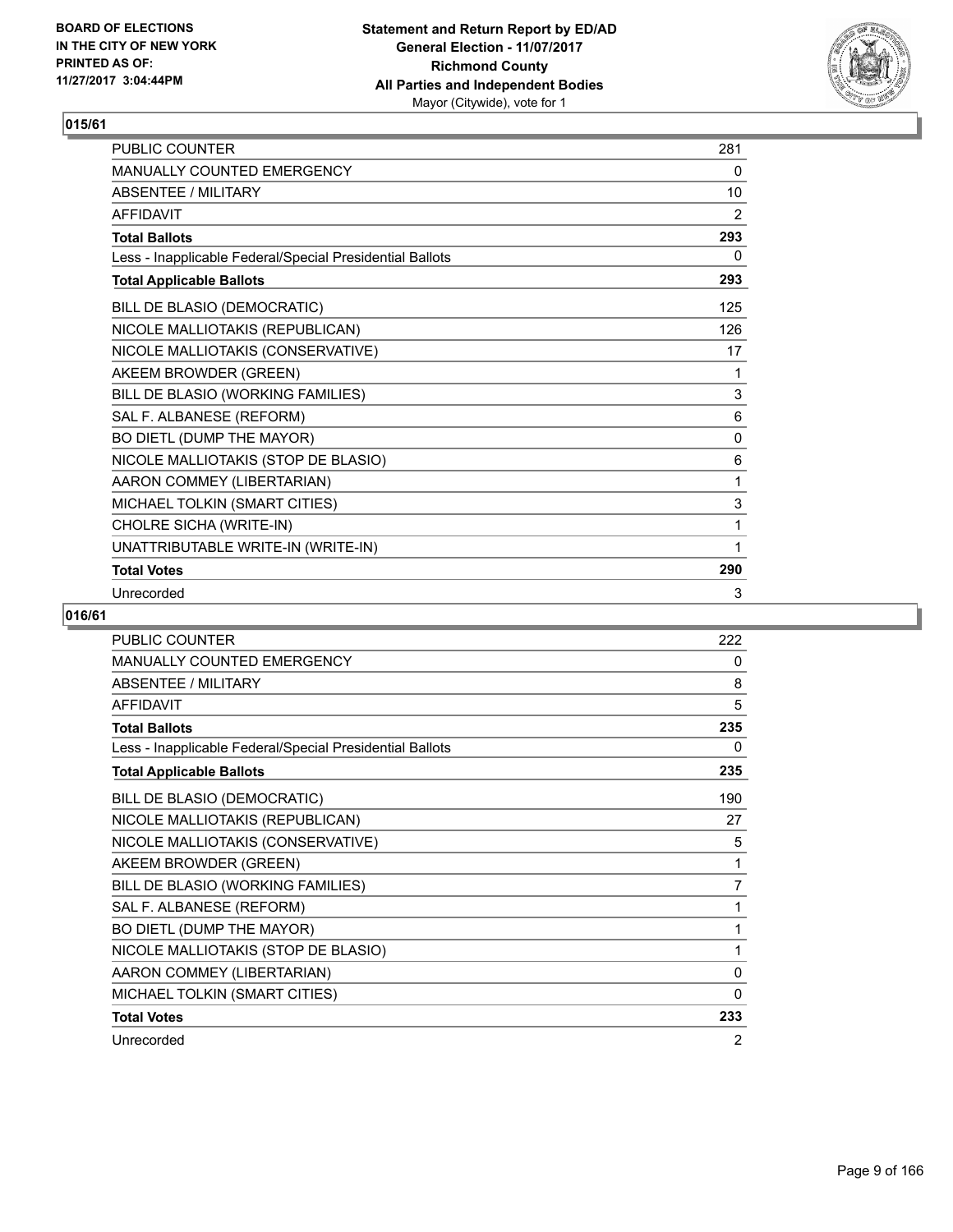

| <b>PUBLIC COUNTER</b>                                    | 251         |
|----------------------------------------------------------|-------------|
| <b>MANUALLY COUNTED EMERGENCY</b>                        | 0           |
| <b>ABSENTEE / MILITARY</b>                               | 10          |
| <b>AFFIDAVIT</b>                                         | 3           |
| <b>Total Ballots</b>                                     | 264         |
| Less - Inapplicable Federal/Special Presidential Ballots | 0           |
| <b>Total Applicable Ballots</b>                          | 264         |
| BILL DE BLASIO (DEMOCRATIC)                              | 193         |
| NICOLE MALLIOTAKIS (REPUBLICAN)                          | 36          |
| NICOLE MALLIOTAKIS (CONSERVATIVE)                        | 10          |
| AKEEM BROWDER (GREEN)                                    | 4           |
| BILL DE BLASIO (WORKING FAMILIES)                        | 11          |
| SAL F. ALBANESE (REFORM)                                 | 4           |
| BO DIETL (DUMP THE MAYOR)                                | 0           |
| NICOLE MALLIOTAKIS (STOP DE BLASIO)                      | 2           |
| AARON COMMEY (LIBERTARIAN)                               | $\mathbf 0$ |
| MICHAEL TOLKIN (SMART CITIES)                            | 3           |
| <b>Total Votes</b>                                       | 263         |
| Unrecorded                                               | 1           |

| <b>PUBLIC COUNTER</b>                                    | 252            |
|----------------------------------------------------------|----------------|
| MANUALLY COUNTED EMERGENCY                               | 0              |
| <b>ABSENTEE / MILITARY</b>                               | 10             |
| <b>AFFIDAVIT</b>                                         | 4              |
| <b>Total Ballots</b>                                     | 266            |
| Less - Inapplicable Federal/Special Presidential Ballots | 0              |
| <b>Total Applicable Ballots</b>                          | 266            |
| BILL DE BLASIO (DEMOCRATIC)                              | 112            |
| NICOLE MALLIOTAKIS (REPUBLICAN)                          | 99             |
| NICOLE MALLIOTAKIS (CONSERVATIVE)                        | 28             |
| AKEEM BROWDER (GREEN)                                    | 4              |
| BILL DE BLASIO (WORKING FAMILIES)                        | 4              |
| SAL F. ALBANESE (REFORM)                                 | $\overline{2}$ |
| BO DIETL (DUMP THE MAYOR)                                | 6              |
| NICOLE MALLIOTAKIS (STOP DE BLASIO)                      | 4              |
| AARON COMMEY (LIBERTARIAN)                               | 0              |
| MICHAEL TOLKIN (SMART CITIES)                            | $\overline{2}$ |
| UNATTRIBUTABLE WRITE-IN (WRITE-IN)                       | 1              |
| <b>Total Votes</b>                                       | 262            |
| Unrecorded                                               | 4              |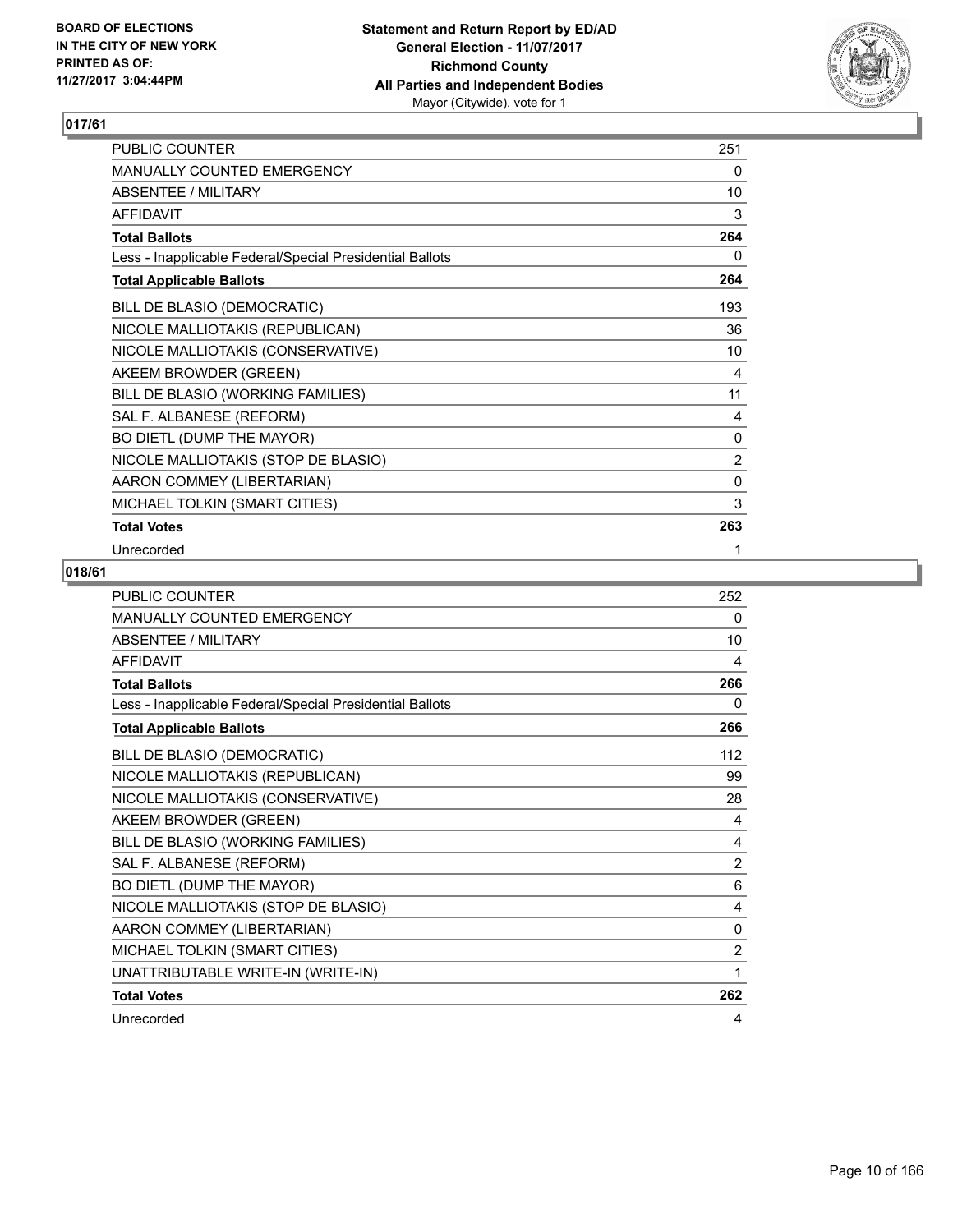

| <b>PUBLIC COUNTER</b>                                    | 306               |
|----------------------------------------------------------|-------------------|
| <b>MANUALLY COUNTED EMERGENCY</b>                        | 0                 |
| ABSENTEE / MILITARY                                      | 20                |
| AFFIDAVIT                                                | 0                 |
| <b>Total Ballots</b>                                     | 326               |
| Less - Inapplicable Federal/Special Presidential Ballots | 0                 |
| <b>Total Applicable Ballots</b>                          | 326               |
| BILL DE BLASIO (DEMOCRATIC)                              | 134               |
| NICOLE MALLIOTAKIS (REPUBLICAN)                          | 131               |
| NICOLE MALLIOTAKIS (CONSERVATIVE)                        | 25                |
| AKEEM BROWDER (GREEN)                                    | 3                 |
| BILL DE BLASIO (WORKING FAMILIES)                        | $12 \overline{ }$ |
| SAL F. ALBANESE (REFORM)                                 | 8                 |
| BO DIETL (DUMP THE MAYOR)                                | 6                 |
| NICOLE MALLIOTAKIS (STOP DE BLASIO)                      | 2                 |
| AARON COMMEY (LIBERTARIAN)                               | 0                 |
| MICHAEL TOLKIN (SMART CITIES)                            | $\overline{2}$    |
| UNATTRIBUTABLE WRITE-IN (WRITE-IN)                       | 2                 |
| <b>Total Votes</b>                                       | 325               |
| Unrecorded                                               | 1                 |

| <b>PUBLIC COUNTER</b>                                    | 283 |
|----------------------------------------------------------|-----|
| <b>MANUALLY COUNTED EMERGENCY</b>                        | 0   |
| <b>ABSENTEE / MILITARY</b>                               | 9   |
| <b>AFFIDAVIT</b>                                         | 5   |
| <b>Total Ballots</b>                                     | 297 |
| Less - Inapplicable Federal/Special Presidential Ballots | 0   |
| <b>Total Applicable Ballots</b>                          | 297 |
| BILL DE BLASIO (DEMOCRATIC)                              | 120 |
| NICOLE MALLIOTAKIS (REPUBLICAN)                          | 128 |
| NICOLE MALLIOTAKIS (CONSERVATIVE)                        | 29  |
| AKEEM BROWDER (GREEN)                                    | 3   |
| BILL DE BLASIO (WORKING FAMILIES)                        | 3   |
| SAL F. ALBANESE (REFORM)                                 | 5   |
| BO DIETL (DUMP THE MAYOR)                                | 1   |
| NICOLE MALLIOTAKIS (STOP DE BLASIO)                      | 4   |
| AARON COMMEY (LIBERTARIAN)                               | 1   |
| MICHAEL TOLKIN (SMART CITIES)                            | 2   |
| <b>Total Votes</b>                                       | 296 |
| Unrecorded                                               | 1   |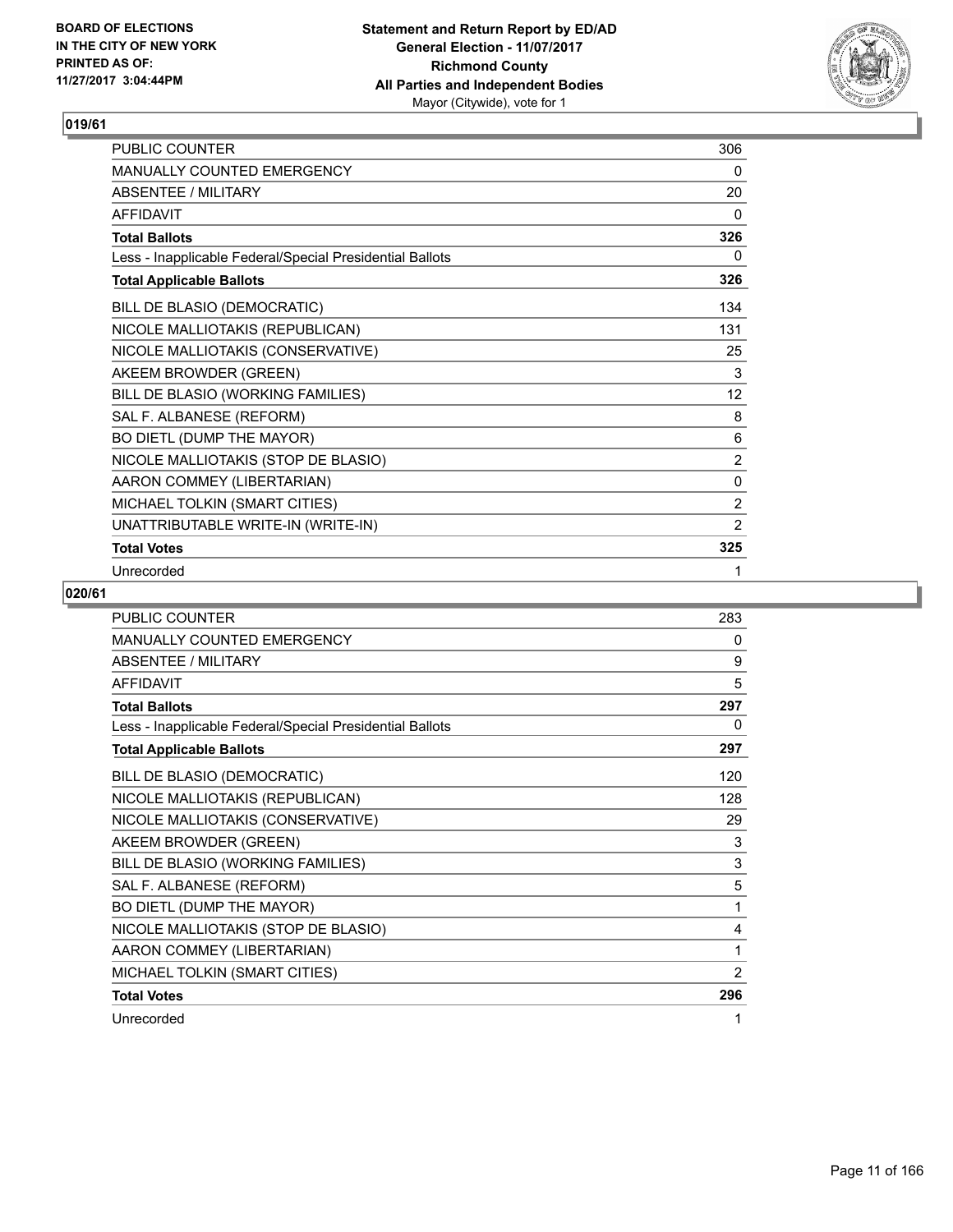

| PUBLIC COUNTER                                           | 244            |
|----------------------------------------------------------|----------------|
| MANUALLY COUNTED EMERGENCY                               | 0              |
| <b>ABSENTEE / MILITARY</b>                               | 11             |
| <b>AFFIDAVIT</b>                                         | 5              |
| <b>Total Ballots</b>                                     | 260            |
| Less - Inapplicable Federal/Special Presidential Ballots | 0              |
| <b>Total Applicable Ballots</b>                          | 260            |
| BILL DE BLASIO (DEMOCRATIC)                              | 190            |
| NICOLE MALLIOTAKIS (REPUBLICAN)                          | 42             |
| NICOLE MALLIOTAKIS (CONSERVATIVE)                        | 12             |
| AKEEM BROWDER (GREEN)                                    | 1              |
| BILL DE BLASIO (WORKING FAMILIES)                        | 6              |
| SAL F. ALBANESE (REFORM)                                 | 4              |
| BO DIETL (DUMP THE MAYOR)                                | $\overline{2}$ |
| NICOLE MALLIOTAKIS (STOP DE BLASIO)                      | 0              |
| AARON COMMEY (LIBERTARIAN)                               | 0              |
| MICHAEL TOLKIN (SMART CITIES)                            | $\mathbf{0}$   |
| <b>Total Votes</b>                                       | 257            |
| Unrecorded                                               | 3              |

| <b>PUBLIC COUNTER</b>                                    | 302            |
|----------------------------------------------------------|----------------|
| <b>MANUALLY COUNTED EMERGENCY</b>                        | 0              |
| <b>ABSENTEE / MILITARY</b>                               | 9              |
| <b>AFFIDAVIT</b>                                         | 3              |
| <b>Total Ballots</b>                                     | 314            |
| Less - Inapplicable Federal/Special Presidential Ballots | 0              |
| <b>Total Applicable Ballots</b>                          | 314            |
| BILL DE BLASIO (DEMOCRATIC)                              | 215            |
| NICOLE MALLIOTAKIS (REPUBLICAN)                          | 72             |
| NICOLE MALLIOTAKIS (CONSERVATIVE)                        | 10             |
| AKEEM BROWDER (GREEN)                                    | $\mathbf{0}$   |
| BILL DE BLASIO (WORKING FAMILIES)                        | 4              |
| SAL F. ALBANESE (REFORM)                                 | 3              |
| BO DIETL (DUMP THE MAYOR)                                | 2              |
| NICOLE MALLIOTAKIS (STOP DE BLASIO)                      | $\overline{2}$ |
| AARON COMMEY (LIBERTARIAN)                               | $\Omega$       |
| MICHAEL TOLKIN (SMART CITIES)                            | 1              |
| SONG DA (WRITE-IN)                                       | 1              |
| <b>Total Votes</b>                                       | 310            |
| Unrecorded                                               | 4              |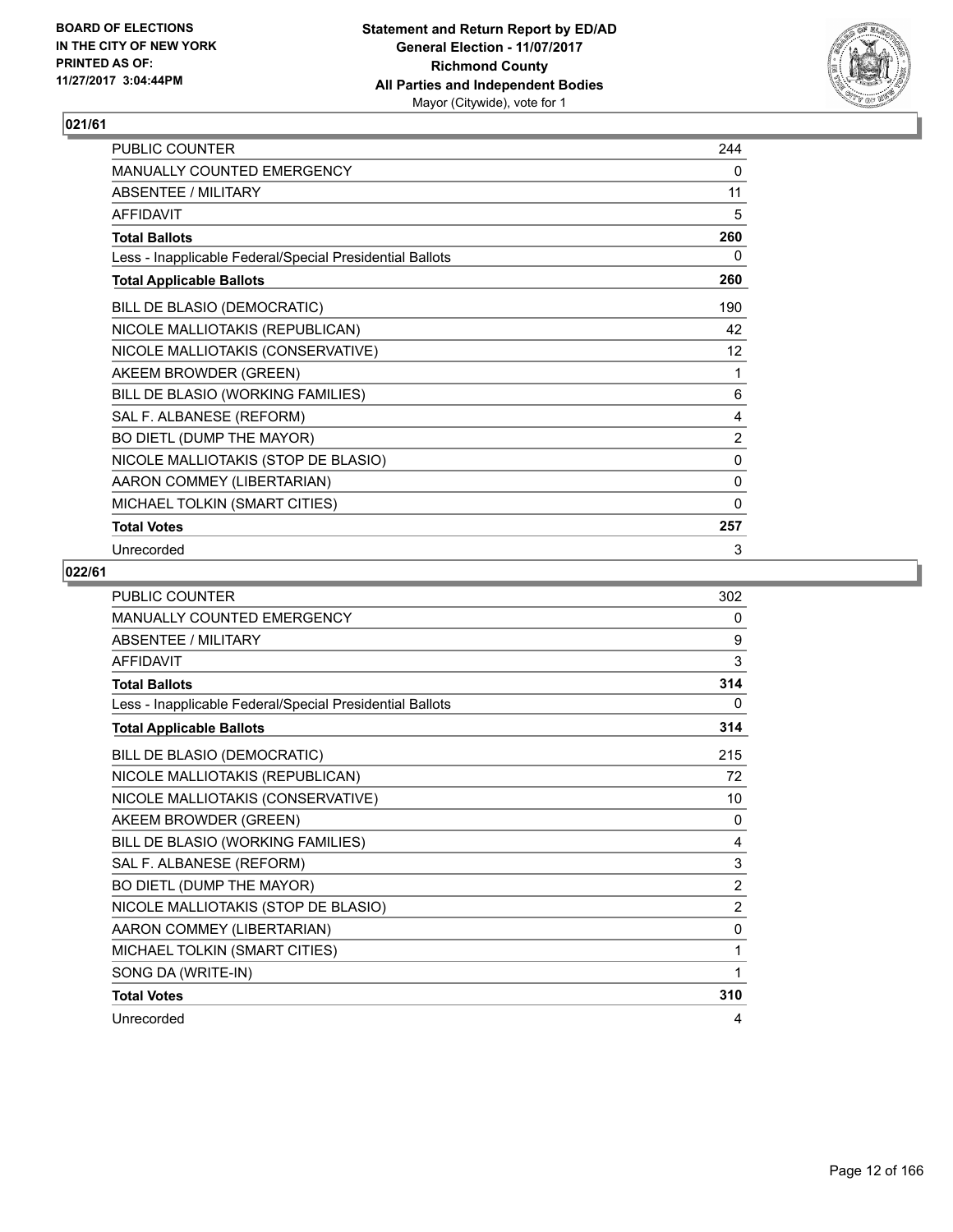

| PUBLIC COUNTER                                           | 259            |
|----------------------------------------------------------|----------------|
| MANUALLY COUNTED EMERGENCY                               | 0              |
| ABSENTEE / MILITARY                                      | 10             |
| <b>AFFIDAVIT</b>                                         | $\mathbf{0}$   |
| <b>Total Ballots</b>                                     | 269            |
| Less - Inapplicable Federal/Special Presidential Ballots | 0              |
| <b>Total Applicable Ballots</b>                          | 269            |
| BILL DE BLASIO (DEMOCRATIC)                              | 127            |
| NICOLE MALLIOTAKIS (REPUBLICAN)                          | 111            |
| NICOLE MALLIOTAKIS (CONSERVATIVE)                        | 8              |
| AKEEM BROWDER (GREEN)                                    | 3              |
| BILL DE BLASIO (WORKING FAMILIES)                        | 3              |
| SAL F. ALBANESE (REFORM)                                 | $\overline{7}$ |
| BO DIETL (DUMP THE MAYOR)                                | $\overline{7}$ |
| NICOLE MALLIOTAKIS (STOP DE BLASIO)                      | 1              |
| AARON COMMEY (LIBERTARIAN)                               | 0              |
| MICHAEL TOLKIN (SMART CITIES)                            | $\mathbf{0}$   |
| <b>Total Votes</b>                                       | 267            |
| Unrecorded                                               | 2              |

| <b>PUBLIC COUNTER</b>                                    | 347          |
|----------------------------------------------------------|--------------|
| <b>MANUALLY COUNTED EMERGENCY</b>                        | 0            |
| <b>ABSENTEE / MILITARY</b>                               | 8            |
| <b>AFFIDAVIT</b>                                         | 7            |
| <b>Total Ballots</b>                                     | 362          |
| Less - Inapplicable Federal/Special Presidential Ballots | 0            |
| <b>Total Applicable Ballots</b>                          | 362          |
| BILL DE BLASIO (DEMOCRATIC)                              | 109          |
| NICOLE MALLIOTAKIS (REPUBLICAN)                          | 199          |
| NICOLE MALLIOTAKIS (CONSERVATIVE)                        | 30           |
| AKEEM BROWDER (GREEN)                                    | 1            |
| BILL DE BLASIO (WORKING FAMILIES)                        | 5            |
| SAL F. ALBANESE (REFORM)                                 | 4            |
| BO DIETL (DUMP THE MAYOR)                                | 6            |
| NICOLE MALLIOTAKIS (STOP DE BLASIO)                      | 3            |
| AARON COMMEY (LIBERTARIAN)                               | $\mathbf{0}$ |
| MICHAEL TOLKIN (SMART CITIES)                            | 1            |
| JOHN KEEGAN (WRITE-IN)                                   | 1            |
| <b>Total Votes</b>                                       | 359          |
| Unrecorded                                               | 3            |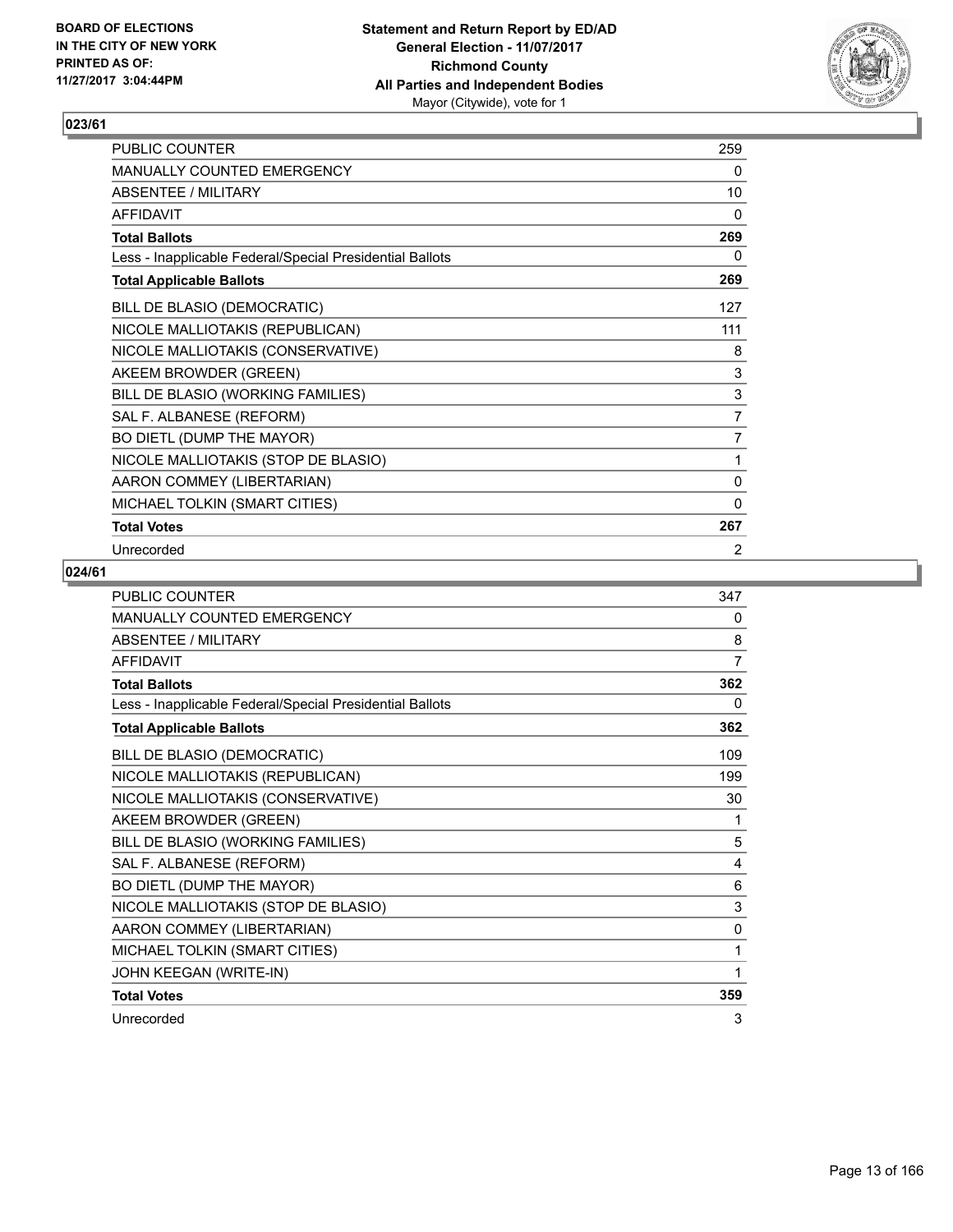

| PUBLIC COUNTER                                           | 327            |
|----------------------------------------------------------|----------------|
| MANUALLY COUNTED EMERGENCY                               | 0              |
| <b>ABSENTEE / MILITARY</b>                               | 10             |
| <b>AFFIDAVIT</b>                                         | 1              |
| <b>Total Ballots</b>                                     | 338            |
| Less - Inapplicable Federal/Special Presidential Ballots | 0              |
| <b>Total Applicable Ballots</b>                          | 338            |
| BILL DE BLASIO (DEMOCRATIC)                              | 148            |
| NICOLE MALLIOTAKIS (REPUBLICAN)                          | 145            |
| NICOLE MALLIOTAKIS (CONSERVATIVE)                        | 25             |
| AKEEM BROWDER (GREEN)                                    | 2              |
| BILL DE BLASIO (WORKING FAMILIES)                        | 5              |
| SAL F. ALBANESE (REFORM)                                 | 5              |
| BO DIETL (DUMP THE MAYOR)                                | 1              |
| NICOLE MALLIOTAKIS (STOP DE BLASIO)                      | $\overline{2}$ |
| AARON COMMEY (LIBERTARIAN)                               | $\overline{2}$ |
| MICHAEL TOLKIN (SMART CITIES)                            | 1              |
| <b>Total Votes</b>                                       | 336            |
| Unrecorded                                               | 2              |

| <b>PUBLIC COUNTER</b>                                    | 258          |
|----------------------------------------------------------|--------------|
| MANUALLY COUNTED EMERGENCY                               | 0            |
| <b>ABSENTEE / MILITARY</b>                               | 8            |
| <b>AFFIDAVIT</b>                                         | $\mathbf{0}$ |
| <b>Total Ballots</b>                                     | 266          |
| Less - Inapplicable Federal/Special Presidential Ballots | 0            |
| <b>Total Applicable Ballots</b>                          | 266          |
| BILL DE BLASIO (DEMOCRATIC)                              | 167          |
| NICOLE MALLIOTAKIS (REPUBLICAN)                          | 66           |
| NICOLE MALLIOTAKIS (CONSERVATIVE)                        | 11           |
| AKEEM BROWDER (GREEN)                                    | 2            |
| BILL DE BLASIO (WORKING FAMILIES)                        | 4            |
| SAL F. ALBANESE (REFORM)                                 | 5            |
| BO DIETL (DUMP THE MAYOR)                                | 3            |
| NICOLE MALLIOTAKIS (STOP DE BLASIO)                      | 3            |
| AARON COMMEY (LIBERTARIAN)                               | 0            |
| MICHAEL TOLKIN (SMART CITIES)                            | 1            |
| <b>Total Votes</b>                                       | 262          |
| Unrecorded                                               | 4            |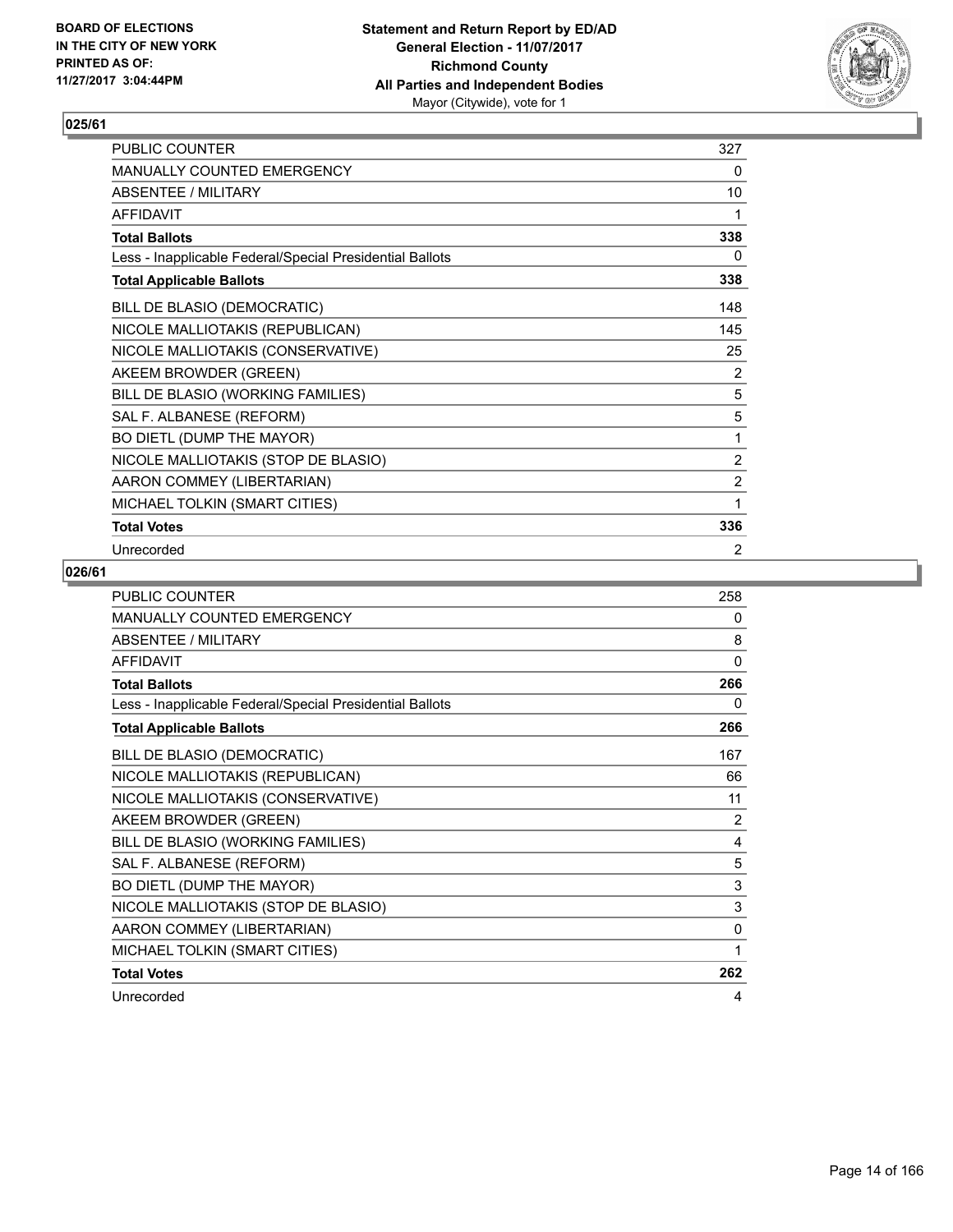

| PUBLIC COUNTER                                           | 245            |
|----------------------------------------------------------|----------------|
| MANUALLY COUNTED EMERGENCY                               | 0              |
| <b>ABSENTEE / MILITARY</b>                               | 11             |
| <b>AFFIDAVIT</b>                                         | 2              |
| <b>Total Ballots</b>                                     | 258            |
| Less - Inapplicable Federal/Special Presidential Ballots | 0              |
| <b>Total Applicable Ballots</b>                          | 258            |
| BILL DE BLASIO (DEMOCRATIC)                              | 142            |
| NICOLE MALLIOTAKIS (REPUBLICAN)                          | 90             |
| NICOLE MALLIOTAKIS (CONSERVATIVE)                        | 8              |
| AKEEM BROWDER (GREEN)                                    | 4              |
| BILL DE BLASIO (WORKING FAMILIES)                        | 6              |
| SAL F. ALBANESE (REFORM)                                 | 1              |
| BO DIETL (DUMP THE MAYOR)                                | $\overline{2}$ |
| NICOLE MALLIOTAKIS (STOP DE BLASIO)                      | 1              |
| AARON COMMEY (LIBERTARIAN)                               | 1              |
| MICHAEL TOLKIN (SMART CITIES)                            | $\overline{2}$ |
| <b>Total Votes</b>                                       | 257            |
| Unrecorded                                               | 1              |

| <b>PUBLIC COUNTER</b>                                    | 186            |
|----------------------------------------------------------|----------------|
| MANUALLY COUNTED EMERGENCY                               | 0              |
| <b>ABSENTEE / MILITARY</b>                               | 5              |
| <b>AFFIDAVIT</b>                                         | $\mathbf{0}$   |
| <b>Total Ballots</b>                                     | 191            |
| Less - Inapplicable Federal/Special Presidential Ballots | 0              |
| <b>Total Applicable Ballots</b>                          | 191            |
| BILL DE BLASIO (DEMOCRATIC)                              | 112            |
| NICOLE MALLIOTAKIS (REPUBLICAN)                          | 64             |
| NICOLE MALLIOTAKIS (CONSERVATIVE)                        | 5              |
| AKEEM BROWDER (GREEN)                                    | 1              |
| BILL DE BLASIO (WORKING FAMILIES)                        | 3              |
| SAL F. ALBANESE (REFORM)                                 | $\overline{2}$ |
| BO DIETL (DUMP THE MAYOR)                                | 1              |
| NICOLE MALLIOTAKIS (STOP DE BLASIO)                      | 1              |
| AARON COMMEY (LIBERTARIAN)                               | $\mathbf{0}$   |
| MICHAEL TOLKIN (SMART CITIES)                            | 1              |
| <b>Total Votes</b>                                       | 190            |
| Unrecorded                                               | 1              |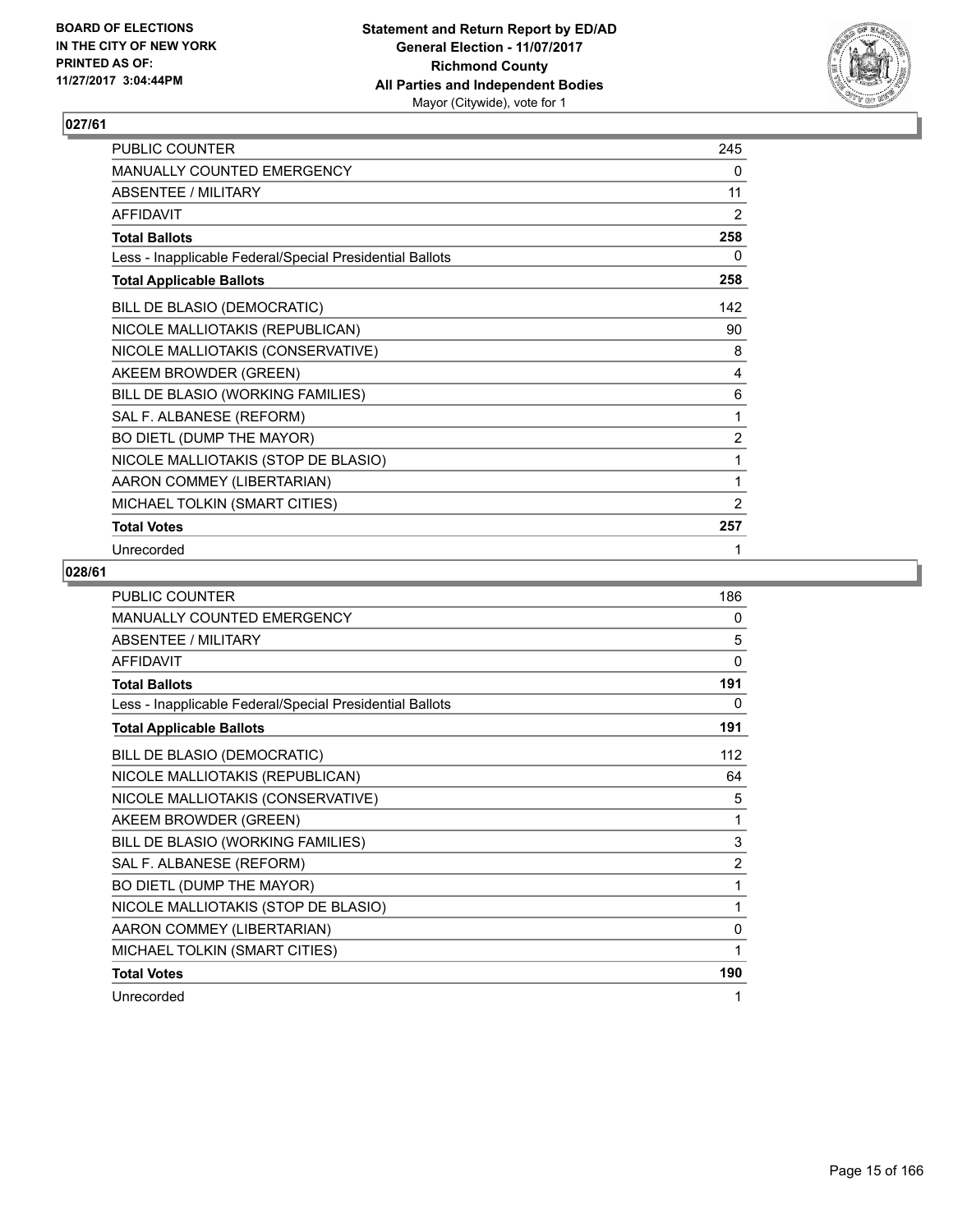

| PUBLIC COUNTER                                           | 295 |
|----------------------------------------------------------|-----|
| <b>MANUALLY COUNTED EMERGENCY</b>                        | 0   |
| <b>ABSENTEE / MILITARY</b>                               | 11  |
| <b>AFFIDAVIT</b>                                         | 3   |
| <b>Total Ballots</b>                                     | 309 |
| Less - Inapplicable Federal/Special Presidential Ballots | 0   |
| <b>Total Applicable Ballots</b>                          | 309 |
| BILL DE BLASIO (DEMOCRATIC)                              | 96  |
| NICOLE MALLIOTAKIS (REPUBLICAN)                          | 160 |
| NICOLE MALLIOTAKIS (CONSERVATIVE)                        | 21  |
| AKEEM BROWDER (GREEN)                                    | 2   |
| BILL DE BLASIO (WORKING FAMILIES)                        | 6   |
| SAL F. ALBANESE (REFORM)                                 | 10  |
| BO DIETL (DUMP THE MAYOR)                                | 3   |
| NICOLE MALLIOTAKIS (STOP DE BLASIO)                      | 4   |
| AARON COMMEY (LIBERTARIAN)                               | 0   |
| MICHAEL TOLKIN (SMART CITIES)                            | 3   |
| UNATTRIBUTABLE WRITE-IN (WRITE-IN)                       | 1   |
| <b>Total Votes</b>                                       | 306 |
| Unrecorded                                               | 3   |

| <b>PUBLIC COUNTER</b>                                    | 284 |
|----------------------------------------------------------|-----|
| <b>MANUALLY COUNTED EMERGENCY</b>                        | 0   |
| <b>ABSENTEE / MILITARY</b>                               | 10  |
| <b>AFFIDAVIT</b>                                         | 2   |
| <b>Total Ballots</b>                                     | 296 |
| Less - Inapplicable Federal/Special Presidential Ballots | 0   |
| <b>Total Applicable Ballots</b>                          | 296 |
| BILL DE BLASIO (DEMOCRATIC)                              | 110 |
| NICOLE MALLIOTAKIS (REPUBLICAN)                          | 145 |
| NICOLE MALLIOTAKIS (CONSERVATIVE)                        | 25  |
| AKEEM BROWDER (GREEN)                                    | 0   |
| BILL DE BLASIO (WORKING FAMILIES)                        | 8   |
| SAL F. ALBANESE (REFORM)                                 | 1   |
| BO DIETL (DUMP THE MAYOR)                                | 3   |
| NICOLE MALLIOTAKIS (STOP DE BLASIO)                      | 0   |
| AARON COMMEY (LIBERTARIAN)                               | 1   |
| MICHAEL TOLKIN (SMART CITIES)                            | 1   |
| <b>Total Votes</b>                                       | 294 |
| Unrecorded                                               | 2   |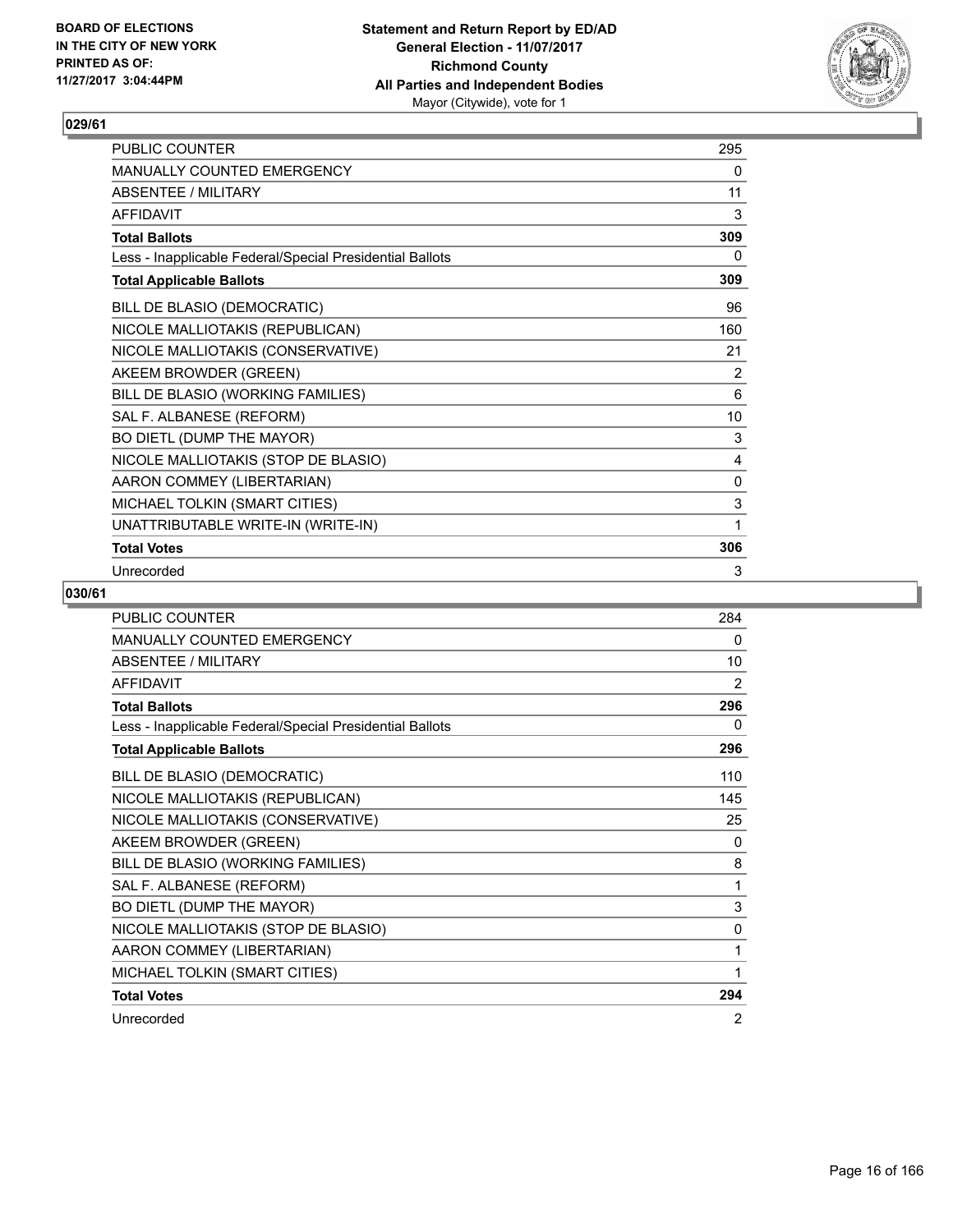

| PUBLIC COUNTER                                           | 275          |
|----------------------------------------------------------|--------------|
| MANUALLY COUNTED EMERGENCY                               | 0            |
| <b>ABSENTEE / MILITARY</b>                               | 8            |
| <b>AFFIDAVIT</b>                                         | 5            |
| <b>Total Ballots</b>                                     | 288          |
| Less - Inapplicable Federal/Special Presidential Ballots | 0            |
| <b>Total Applicable Ballots</b>                          | 288          |
| BILL DE BLASIO (DEMOCRATIC)                              | 183          |
| NICOLE MALLIOTAKIS (REPUBLICAN)                          | 70           |
| NICOLE MALLIOTAKIS (CONSERVATIVE)                        | 10           |
| AKEEM BROWDER (GREEN)                                    | 1            |
| BILL DE BLASIO (WORKING FAMILIES)                        | 12           |
| SAL F. ALBANESE (REFORM)                                 | 2            |
| BO DIETL (DUMP THE MAYOR)                                | $\mathsf 3$  |
| NICOLE MALLIOTAKIS (STOP DE BLASIO)                      | 1            |
| AARON COMMEY (LIBERTARIAN)                               | 0            |
| MICHAEL TOLKIN (SMART CITIES)                            | $\mathbf{0}$ |
| <b>Total Votes</b>                                       | 282          |
| Unrecorded                                               | 6            |

| PUBLIC COUNTER                                           | 238          |
|----------------------------------------------------------|--------------|
| <b>MANUALLY COUNTED EMERGENCY</b>                        | 0            |
| ABSENTEE / MILITARY                                      | 34           |
| <b>AFFIDAVIT</b>                                         | 5            |
| <b>Total Ballots</b>                                     | 277          |
| Less - Inapplicable Federal/Special Presidential Ballots | 0            |
| <b>Total Applicable Ballots</b>                          | 277          |
| BILL DE BLASIO (DEMOCRATIC)                              | 170          |
| NICOLE MALLIOTAKIS (REPUBLICAN)                          | 76           |
| NICOLE MALLIOTAKIS (CONSERVATIVE)                        | 10           |
| AKEEM BROWDER (GREEN)                                    | 0            |
| BILL DE BLASIO (WORKING FAMILIES)                        | 8            |
| SAL F. ALBANESE (REFORM)                                 | 4            |
| BO DIETL (DUMP THE MAYOR)                                | 6            |
| NICOLE MALLIOTAKIS (STOP DE BLASIO)                      | 2            |
| AARON COMMEY (LIBERTARIAN)                               | 0            |
| MICHAEL TOLKIN (SMART CITIES)                            | $\mathbf{0}$ |
| <b>Total Votes</b>                                       | 276          |
| Unrecorded                                               | 1            |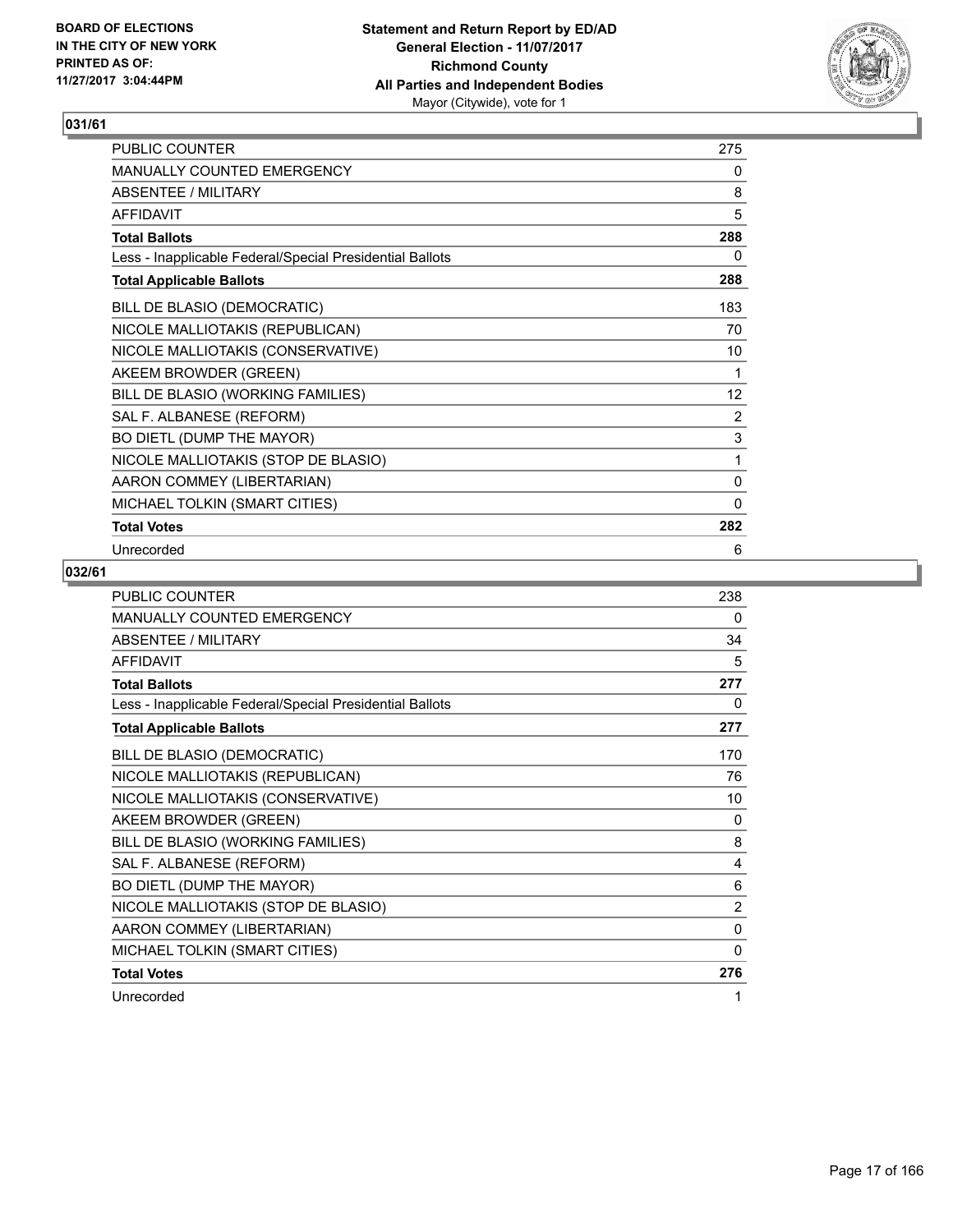

| PUBLIC COUNTER                                           | 245            |
|----------------------------------------------------------|----------------|
| MANUALLY COUNTED EMERGENCY                               | 0              |
| <b>ABSENTEE / MILITARY</b>                               | 11             |
| <b>AFFIDAVIT</b>                                         | 2              |
| <b>Total Ballots</b>                                     | 258            |
| Less - Inapplicable Federal/Special Presidential Ballots | 0              |
| <b>Total Applicable Ballots</b>                          | 258            |
| BILL DE BLASIO (DEMOCRATIC)                              | 159            |
| NICOLE MALLIOTAKIS (REPUBLICAN)                          | 62             |
| NICOLE MALLIOTAKIS (CONSERVATIVE)                        | 7              |
| AKEEM BROWDER (GREEN)                                    | 1              |
| BILL DE BLASIO (WORKING FAMILIES)                        | 13             |
| SAL F. ALBANESE (REFORM)                                 | 5              |
| BO DIETL (DUMP THE MAYOR)                                | 4              |
| NICOLE MALLIOTAKIS (STOP DE BLASIO)                      | 4              |
| AARON COMMEY (LIBERTARIAN)                               | 0              |
| MICHAEL TOLKIN (SMART CITIES)                            | $\overline{2}$ |
| <b>Total Votes</b>                                       | 257            |
| Unrecorded                                               | 1              |

| <b>PUBLIC COUNTER</b>                                    | 373 |
|----------------------------------------------------------|-----|
| MANUALLY COUNTED EMERGENCY                               | 0   |
| <b>ABSENTEE / MILITARY</b>                               | 21  |
| <b>AFFIDAVIT</b>                                         | 1   |
| <b>Total Ballots</b>                                     | 395 |
| Less - Inapplicable Federal/Special Presidential Ballots | 0   |
| <b>Total Applicable Ballots</b>                          | 395 |
| BILL DE BLASIO (DEMOCRATIC)                              | 57  |
| NICOLE MALLIOTAKIS (REPUBLICAN)                          | 278 |
| NICOLE MALLIOTAKIS (CONSERVATIVE)                        | 34  |
| AKEEM BROWDER (GREEN)                                    | 1   |
| BILL DE BLASIO (WORKING FAMILIES)                        | 1   |
| SAL F. ALBANESE (REFORM)                                 | 4   |
| BO DIETL (DUMP THE MAYOR)                                | 9   |
| NICOLE MALLIOTAKIS (STOP DE BLASIO)                      | 4   |
| AARON COMMEY (LIBERTARIAN)                               | 1   |
| MICHAEL TOLKIN (SMART CITIES)                            | 3   |
| MAX BAER, JR. (WRITE-IN)                                 | 1   |
| <b>Total Votes</b>                                       | 393 |
| Unrecorded                                               | 2   |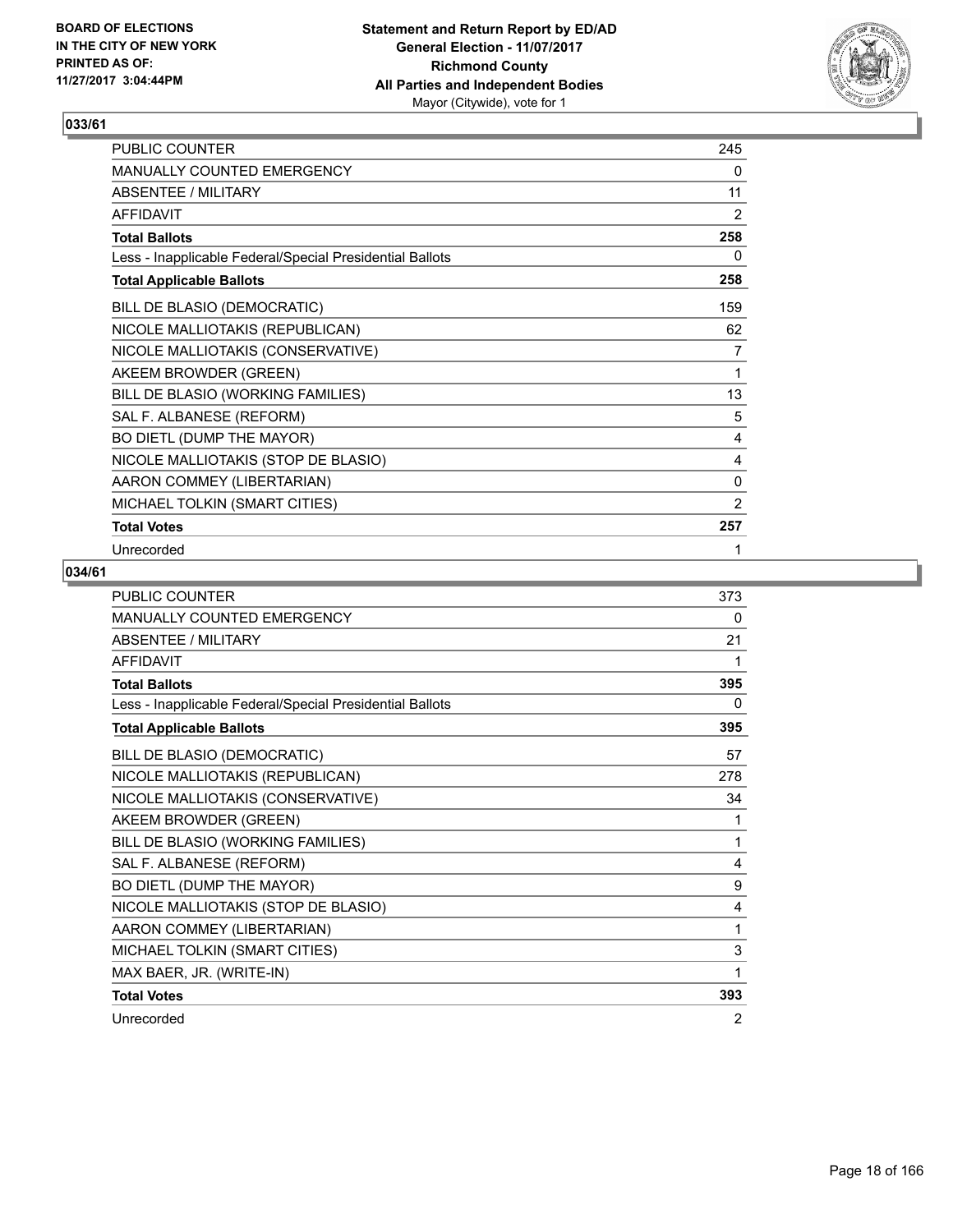

| PUBLIC COUNTER                                           | 365            |
|----------------------------------------------------------|----------------|
| MANUALLY COUNTED EMERGENCY                               | 0              |
| <b>ABSENTEE / MILITARY</b>                               | 9              |
| <b>AFFIDAVIT</b>                                         | 2              |
| <b>Total Ballots</b>                                     | 376            |
| Less - Inapplicable Federal/Special Presidential Ballots | 0              |
| <b>Total Applicable Ballots</b>                          | 376            |
| BILL DE BLASIO (DEMOCRATIC)                              | 40             |
| NICOLE MALLIOTAKIS (REPUBLICAN)                          | 279            |
| NICOLE MALLIOTAKIS (CONSERVATIVE)                        | 40             |
| AKEEM BROWDER (GREEN)                                    | 0              |
| BILL DE BLASIO (WORKING FAMILIES)                        | 0              |
| SAL F. ALBANESE (REFORM)                                 | 5              |
| BO DIETL (DUMP THE MAYOR)                                | 1              |
| NICOLE MALLIOTAKIS (STOP DE BLASIO)                      | 4              |
| AARON COMMEY (LIBERTARIAN)                               | 1              |
| MICHAEL TOLKIN (SMART CITIES)                            | $\overline{2}$ |
| <b>Total Votes</b>                                       | 372            |
| Unrecorded                                               | 4              |

| <b>PUBLIC COUNTER</b>                                    | 228          |
|----------------------------------------------------------|--------------|
| MANUALLY COUNTED EMERGENCY                               | 0            |
| <b>ABSENTEE / MILITARY</b>                               | 10           |
| <b>AFFIDAVIT</b>                                         | 2            |
| <b>Total Ballots</b>                                     | 240          |
| Less - Inapplicable Federal/Special Presidential Ballots | 0            |
| <b>Total Applicable Ballots</b>                          | 240          |
| BILL DE BLASIO (DEMOCRATIC)                              | 42           |
| NICOLE MALLIOTAKIS (REPUBLICAN)                          | 155          |
| NICOLE MALLIOTAKIS (CONSERVATIVE)                        | 30           |
| AKEEM BROWDER (GREEN)                                    | 3            |
| BILL DE BLASIO (WORKING FAMILIES)                        | $\mathbf{0}$ |
| SAL F. ALBANESE (REFORM)                                 | 5            |
| BO DIETL (DUMP THE MAYOR)                                | 1            |
| NICOLE MALLIOTAKIS (STOP DE BLASIO)                      | 0            |
| AARON COMMEY (LIBERTARIAN)                               | $\mathbf{0}$ |
| MICHAEL TOLKIN (SMART CITIES)                            | 3            |
| <b>Total Votes</b>                                       | 239          |
| Unrecorded                                               | 1            |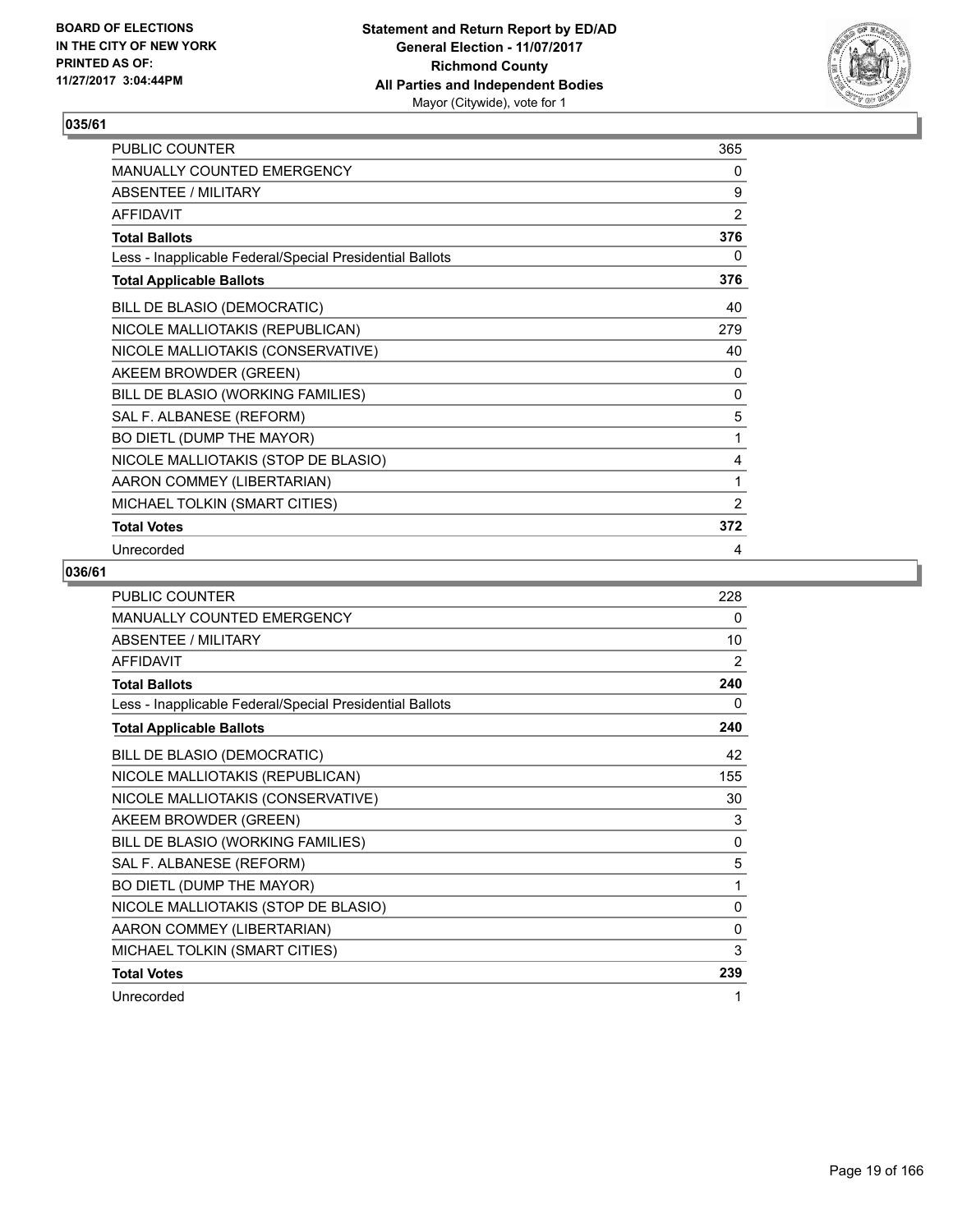

| <b>PUBLIC COUNTER</b>                                    | 364            |
|----------------------------------------------------------|----------------|
| <b>MANUALLY COUNTED EMERGENCY</b>                        | 0              |
| <b>ABSENTEE / MILITARY</b>                               | 22             |
| <b>AFFIDAVIT</b>                                         | 3              |
| <b>Total Ballots</b>                                     | 389            |
| Less - Inapplicable Federal/Special Presidential Ballots | 0              |
| <b>Total Applicable Ballots</b>                          | 389            |
| BILL DE BLASIO (DEMOCRATIC)                              | 140            |
| NICOLE MALLIOTAKIS (REPUBLICAN)                          | 161            |
| NICOLE MALLIOTAKIS (CONSERVATIVE)                        | 35             |
| AKEEM BROWDER (GREEN)                                    | 3              |
| BILL DE BLASIO (WORKING FAMILIES)                        | 24             |
| SAL F. ALBANESE (REFORM)                                 | 4              |
| BO DIETL (DUMP THE MAYOR)                                | 9              |
| NICOLE MALLIOTAKIS (STOP DE BLASIO)                      | 4              |
| AARON COMMEY (LIBERTARIAN)                               | 0              |
| MICHAEL TOLKIN (SMART CITIES)                            | $\overline{2}$ |
| CHRISTINE QUINN (WRITE-IN)                               | 1              |
| SARINDR BTLUMIRATANA (WRITE-IN)                          | 1              |
| STEPHEN J. NORTHMORE (WRITE-IN)                          | 1              |
| <b>Total Votes</b>                                       | 385            |
| Unrecorded                                               | 4              |

| <b>PUBLIC COUNTER</b>                                    | 449            |
|----------------------------------------------------------|----------------|
| <b>MANUALLY COUNTED EMERGENCY</b>                        | 0              |
| <b>ABSENTEE / MILITARY</b>                               | 19             |
| <b>AFFIDAVIT</b>                                         | 5              |
| <b>Total Ballots</b>                                     | 473            |
| Less - Inapplicable Federal/Special Presidential Ballots | 0              |
| <b>Total Applicable Ballots</b>                          | 473            |
| BILL DE BLASIO (DEMOCRATIC)                              | 110            |
| NICOLE MALLIOTAKIS (REPUBLICAN)                          | 258            |
| NICOLE MALLIOTAKIS (CONSERVATIVE)                        | 60             |
| AKEEM BROWDER (GREEN)                                    | 6              |
| BILL DE BLASIO (WORKING FAMILIES)                        | 8              |
| SAL F. ALBANESE (REFORM)                                 | 14             |
| BO DIETL (DUMP THE MAYOR)                                | 5              |
| NICOLE MALLIOTAKIS (STOP DE BLASIO)                      | 6              |
| AARON COMMEY (LIBERTARIAN)                               | $\mathbf{0}$   |
| MICHAEL TOLKIN (SMART CITIES)                            | $\overline{2}$ |
| MARCO RUBIO (WRITE-IN)                                   | 1              |
| TERRANCE THORNTON (WRITE-IN)                             | 1              |
| <b>Total Votes</b>                                       | 471            |
| Unrecorded                                               | 2              |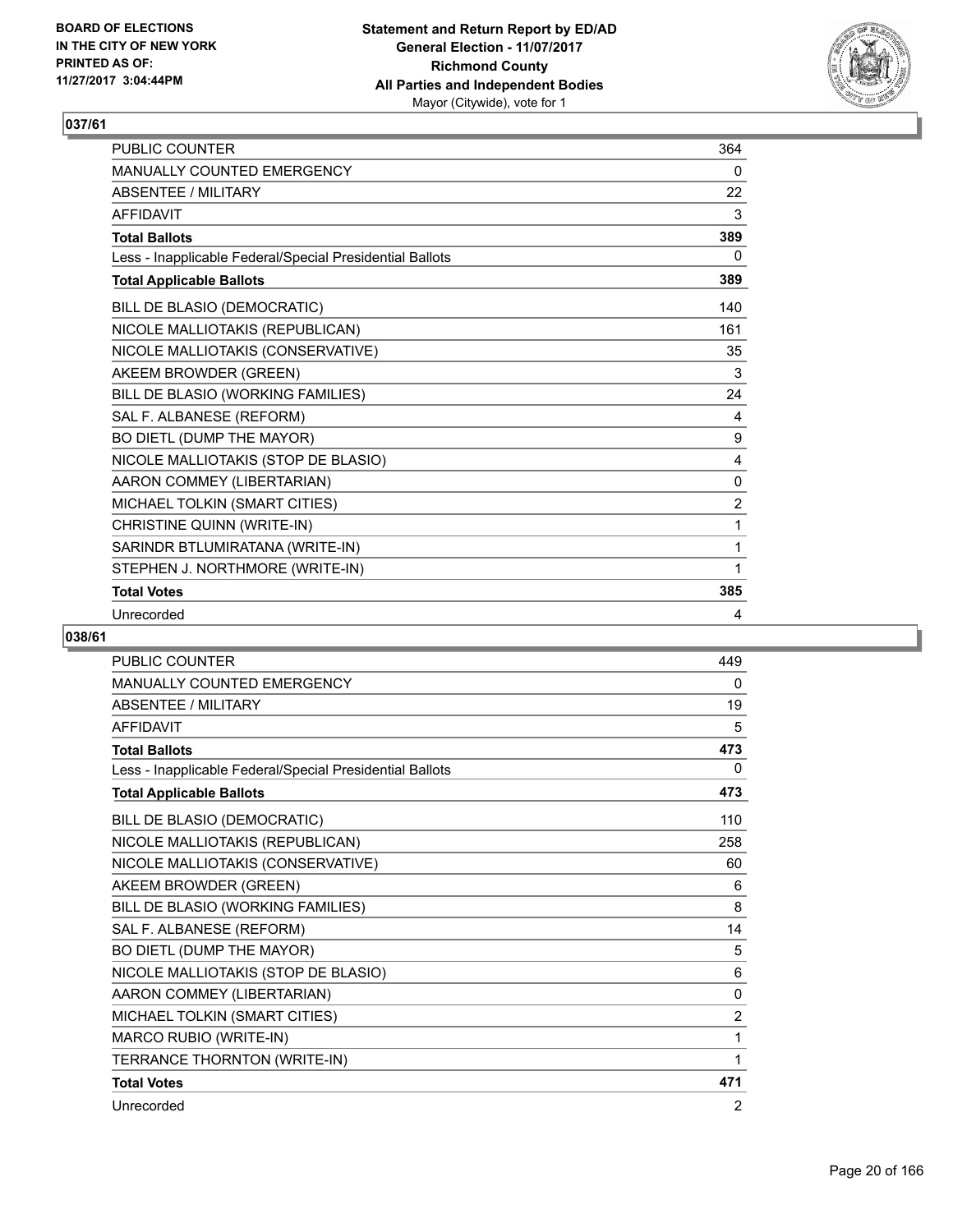

| <b>PUBLIC COUNTER</b>                                    | 407 |
|----------------------------------------------------------|-----|
| <b>MANUALLY COUNTED EMERGENCY</b>                        | 0   |
| <b>ABSENTEE / MILITARY</b>                               | 11  |
| <b>AFFIDAVIT</b>                                         | 2   |
| <b>Total Ballots</b>                                     | 420 |
| Less - Inapplicable Federal/Special Presidential Ballots | 0   |
| <b>Total Applicable Ballots</b>                          | 420 |
| BILL DE BLASIO (DEMOCRATIC)                              | 104 |
| NICOLE MALLIOTAKIS (REPUBLICAN)                          | 241 |
| NICOLE MALLIOTAKIS (CONSERVATIVE)                        | 45  |
| AKEEM BROWDER (GREEN)                                    | 2   |
| BILL DE BLASIO (WORKING FAMILIES)                        | 8   |
| SAL F. ALBANESE (REFORM)                                 | 7   |
| BO DIETL (DUMP THE MAYOR)                                | 2   |
| NICOLE MALLIOTAKIS (STOP DE BLASIO)                      | 4   |
| AARON COMMEY (LIBERTARIAN)                               | 0   |
| MICHAEL TOLKIN (SMART CITIES)                            | 1   |
| EDWARD FONTANA (WRITE-IN)                                | 1   |
| NOLAN WALSH (WRITE-IN)                                   | 1   |
| UNATTRIBUTABLE WRITE-IN (WRITE-IN)                       | 1   |
| <b>Total Votes</b>                                       | 417 |
| Unrecorded                                               | 3   |

| <b>PUBLIC COUNTER</b>                                    | 442 |
|----------------------------------------------------------|-----|
| MANUALLY COUNTED EMERGENCY                               | 0   |
| ABSENTEE / MILITARY                                      | 23  |
| <b>AFFIDAVIT</b>                                         | 1   |
| <b>Total Ballots</b>                                     | 466 |
| Less - Inapplicable Federal/Special Presidential Ballots | 0   |
| <b>Total Applicable Ballots</b>                          | 466 |
| BILL DE BLASIO (DEMOCRATIC)                              | 115 |
| NICOLE MALLIOTAKIS (REPUBLICAN)                          | 266 |
| NICOLE MALLIOTAKIS (CONSERVATIVE)                        | 51  |
| AKEEM BROWDER (GREEN)                                    | 1   |
| BILL DE BLASIO (WORKING FAMILIES)                        | 4   |
| SAL F. ALBANESE (REFORM)                                 | 12  |
| BO DIETL (DUMP THE MAYOR)                                | 6   |
| NICOLE MALLIOTAKIS (STOP DE BLASIO)                      | 3   |
| AARON COMMEY (LIBERTARIAN)                               | 1   |
| MICHAEL TOLKIN (SMART CITIES)                            | 4   |
| UNATTRIBUTABLE WRITE-IN (WRITE-IN)                       | 1   |
| <b>Total Votes</b>                                       | 464 |
| Unrecorded                                               | 2   |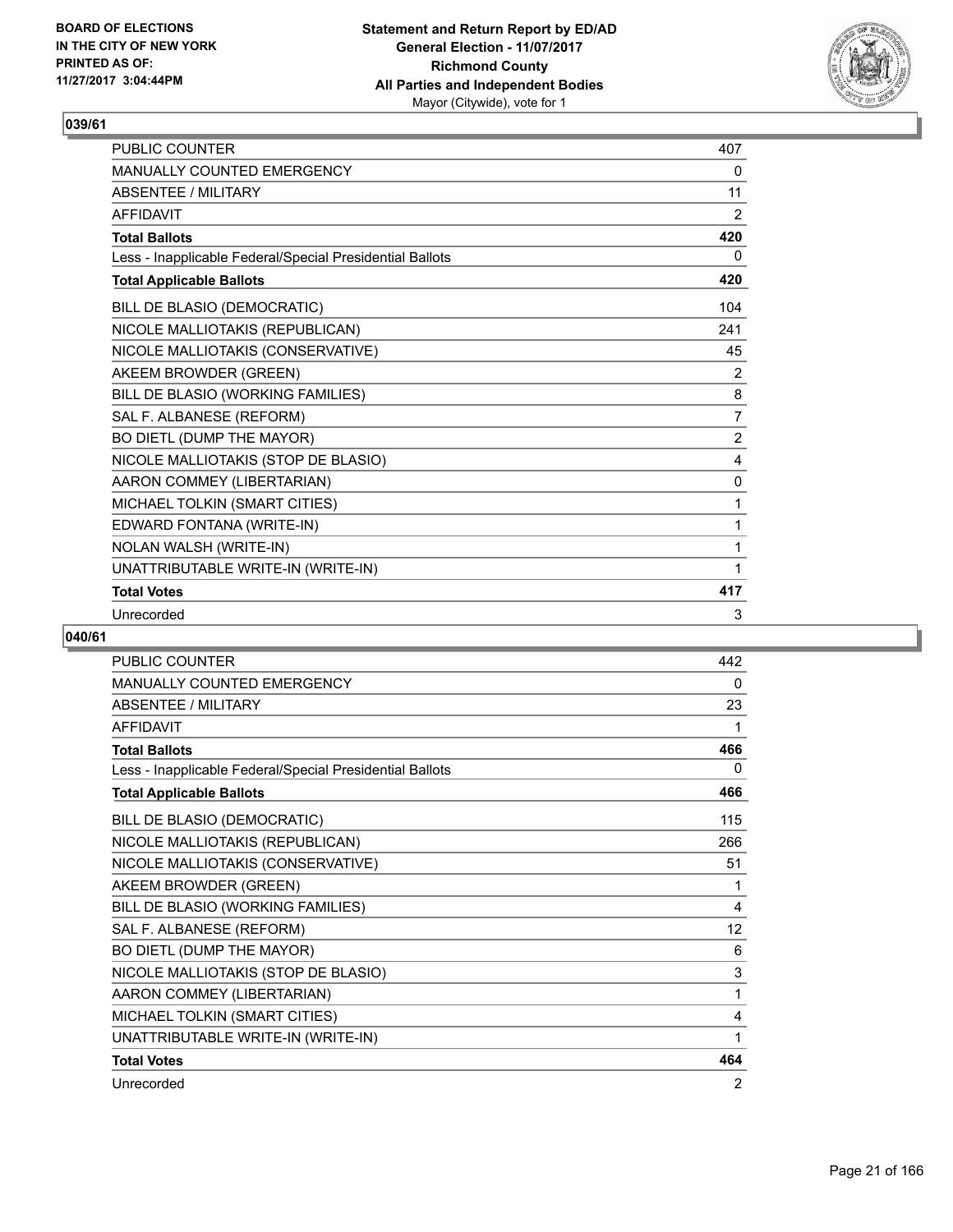

| PUBLIC COUNTER                                           | 387 |
|----------------------------------------------------------|-----|
| MANUALLY COUNTED EMERGENCY                               | 0   |
| ABSENTEE / MILITARY                                      | 17  |
| <b>AFFIDAVIT</b>                                         | 6   |
| <b>Total Ballots</b>                                     | 410 |
| Less - Inapplicable Federal/Special Presidential Ballots | 0   |
| <b>Total Applicable Ballots</b>                          | 410 |
| BILL DE BLASIO (DEMOCRATIC)                              | 58  |
| NICOLE MALLIOTAKIS (REPUBLICAN)                          | 260 |
| NICOLE MALLIOTAKIS (CONSERVATIVE)                        | 62  |
| AKEEM BROWDER (GREEN)                                    | 3   |
| BILL DE BLASIO (WORKING FAMILIES)                        | 2   |
| SAL F. ALBANESE (REFORM)                                 | 11  |
| BO DIETL (DUMP THE MAYOR)                                | 5   |
| NICOLE MALLIOTAKIS (STOP DE BLASIO)                      | 4   |
| AARON COMMEY (LIBERTARIAN)                               | 0   |
| MICHAEL TOLKIN (SMART CITIES)                            | 1   |
| <b>Total Votes</b>                                       | 406 |
| Unrecorded                                               | 4   |

| <b>PUBLIC COUNTER</b>                                    | 516            |
|----------------------------------------------------------|----------------|
| MANUALLY COUNTED EMERGENCY                               | 0              |
| <b>ABSENTEE / MILITARY</b>                               | 22             |
| <b>AFFIDAVIT</b>                                         | 5              |
| <b>Total Ballots</b>                                     | 543            |
| Less - Inapplicable Federal/Special Presidential Ballots | 0              |
| <b>Total Applicable Ballots</b>                          | 543            |
| BILL DE BLASIO (DEMOCRATIC)                              | 118            |
| NICOLE MALLIOTAKIS (REPUBLICAN)                          | 319            |
| NICOLE MALLIOTAKIS (CONSERVATIVE)                        | 66             |
| AKEEM BROWDER (GREEN)                                    | 2              |
| BILL DE BLASIO (WORKING FAMILIES)                        | 10             |
| SAL F. ALBANESE (REFORM)                                 | 9              |
| BO DIETL (DUMP THE MAYOR)                                | 9              |
| NICOLE MALLIOTAKIS (STOP DE BLASIO)                      | 3              |
| AARON COMMEY (LIBERTARIAN)                               | 3              |
| MICHAEL TOLKIN (SMART CITIES)                            | $\overline{2}$ |
| THOMAS FEENEY (WRITE-IN)                                 | $\mathbf{1}$   |
| <b>Total Votes</b>                                       | 542            |
| Unrecorded                                               | 1              |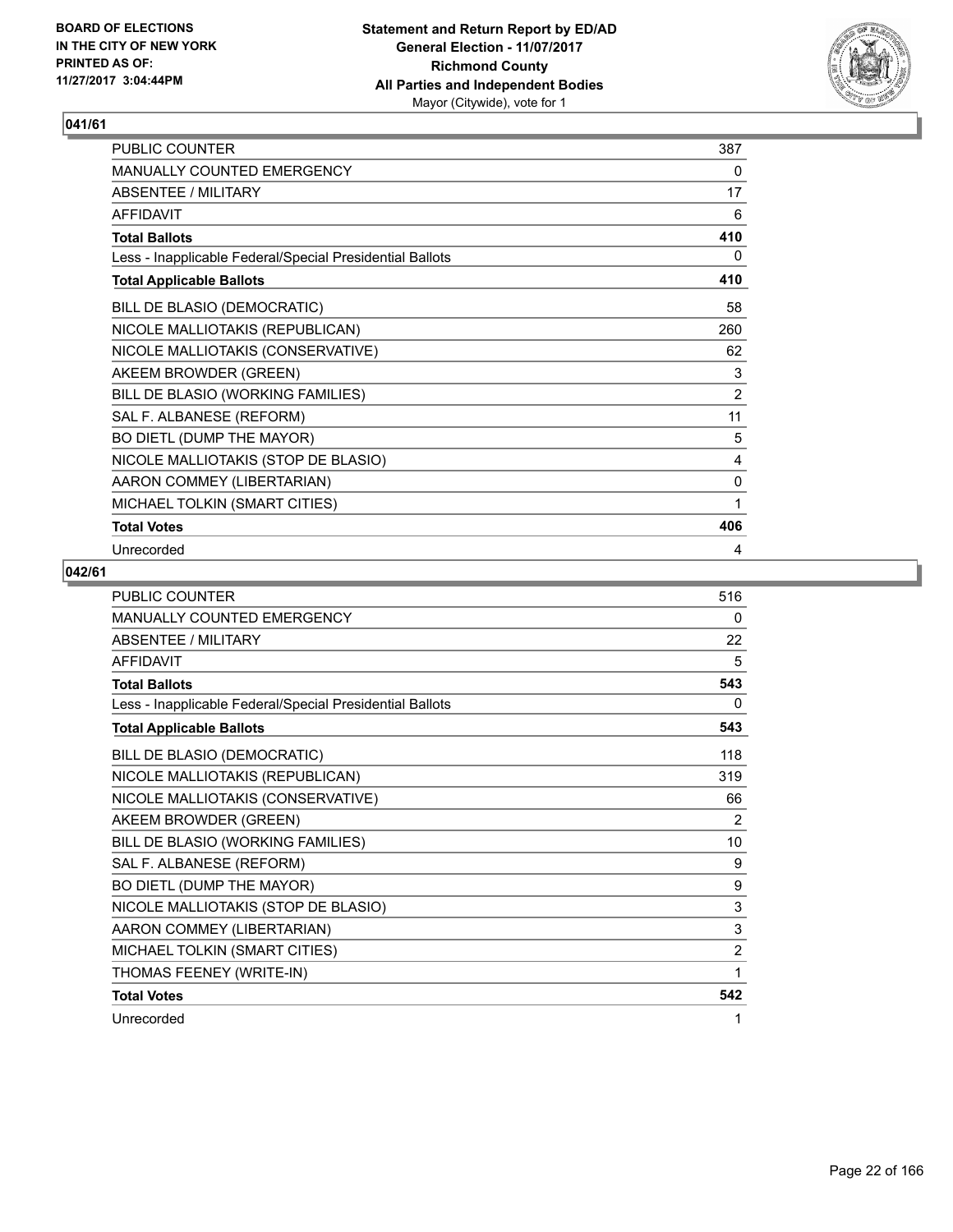

| PUBLIC COUNTER                                           | 350 |
|----------------------------------------------------------|-----|
| MANUALLY COUNTED EMERGENCY                               | 0   |
| <b>ABSENTEE / MILITARY</b>                               | 13  |
| <b>AFFIDAVIT</b>                                         | 1   |
| <b>Total Ballots</b>                                     | 364 |
| Less - Inapplicable Federal/Special Presidential Ballots | 0   |
| <b>Total Applicable Ballots</b>                          | 364 |
| BILL DE BLASIO (DEMOCRATIC)                              | 65  |
| NICOLE MALLIOTAKIS (REPUBLICAN)                          | 222 |
| NICOLE MALLIOTAKIS (CONSERVATIVE)                        | 48  |
| AKEEM BROWDER (GREEN)                                    | 1   |
| BILL DE BLASIO (WORKING FAMILIES)                        | 5   |
| SAL F. ALBANESE (REFORM)                                 | 9   |
| BO DIETL (DUMP THE MAYOR)                                | 4   |
| NICOLE MALLIOTAKIS (STOP DE BLASIO)                      | 5   |
| AARON COMMEY (LIBERTARIAN)                               | 1   |
| MICHAEL TOLKIN (SMART CITIES)                            | 1   |
| DAVE GROHL (WRITE-IN)                                    | 1   |
| <b>Total Votes</b>                                       | 362 |
| Unrecorded                                               | 2   |

| <b>PUBLIC COUNTER</b>                                    | 317            |
|----------------------------------------------------------|----------------|
| <b>MANUALLY COUNTED EMERGENCY</b>                        | 0              |
| <b>ABSENTEE / MILITARY</b>                               | 22             |
| <b>AFFIDAVIT</b>                                         | 6              |
| <b>Total Ballots</b>                                     | 345            |
| Less - Inapplicable Federal/Special Presidential Ballots | 0              |
| <b>Total Applicable Ballots</b>                          | 345            |
| BILL DE BLASIO (DEMOCRATIC)                              | 58             |
| NICOLE MALLIOTAKIS (REPUBLICAN)                          | 216            |
| NICOLE MALLIOTAKIS (CONSERVATIVE)                        | 36             |
| AKEEM BROWDER (GREEN)                                    | 2              |
| BILL DE BLASIO (WORKING FAMILIES)                        | 4              |
| SAL F. ALBANESE (REFORM)                                 | $\overline{7}$ |
| BO DIETL (DUMP THE MAYOR)                                | 8              |
| NICOLE MALLIOTAKIS (STOP DE BLASIO)                      | 7              |
| AARON COMMEY (LIBERTARIAN)                               | 0              |
| MICHAEL TOLKIN (SMART CITIES)                            | 3              |
| THOMAS MILLER (WRITE-IN)                                 | 1              |
| <b>Total Votes</b>                                       | 342            |
| Unrecorded                                               | 3              |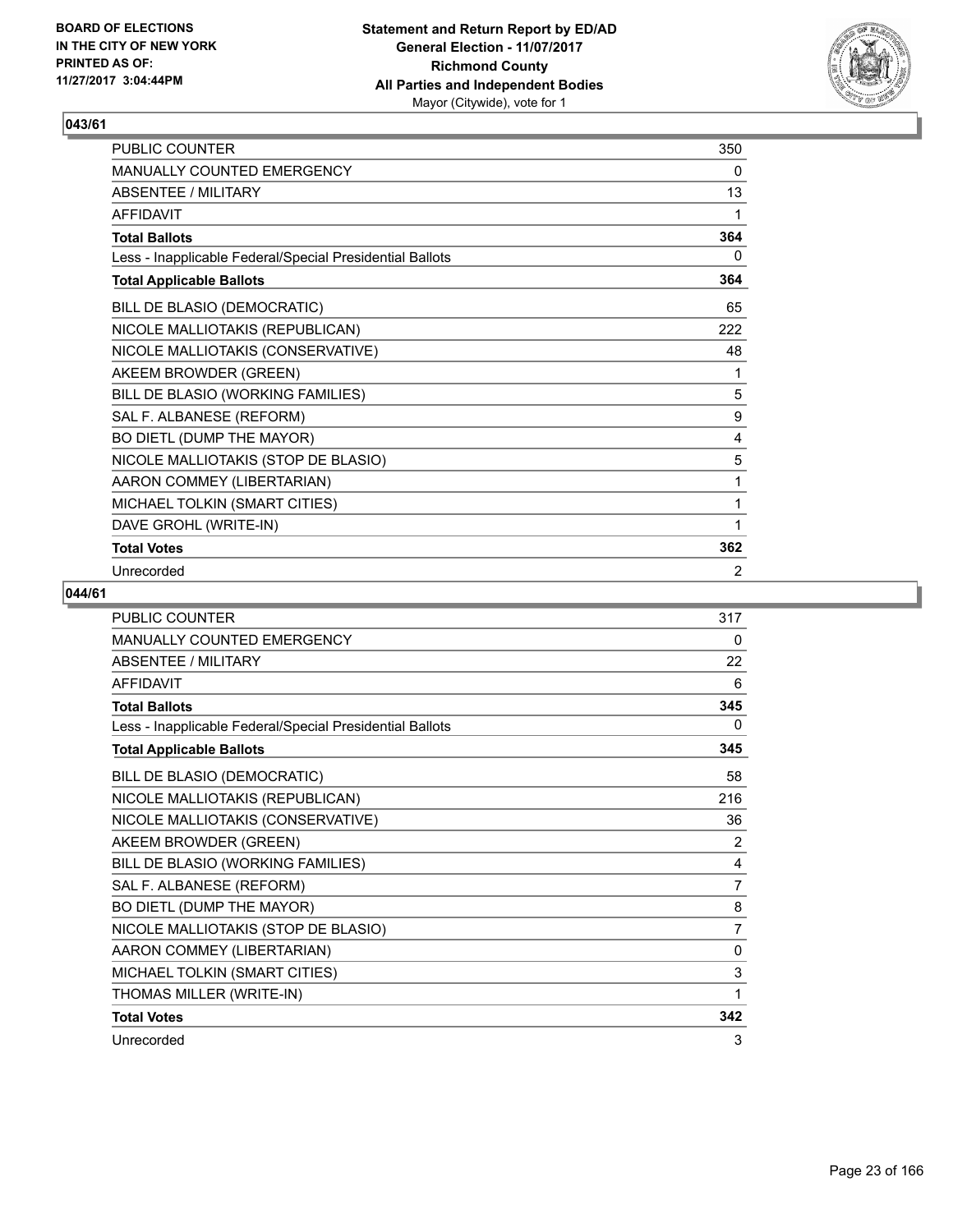

| PUBLIC COUNTER                                           | 386            |
|----------------------------------------------------------|----------------|
| MANUALLY COUNTED EMERGENCY                               | 0              |
| <b>ABSENTEE / MILITARY</b>                               | 12             |
| <b>AFFIDAVIT</b>                                         | 5              |
| <b>Total Ballots</b>                                     | 403            |
| Less - Inapplicable Federal/Special Presidential Ballots | 0              |
| <b>Total Applicable Ballots</b>                          | 403            |
| BILL DE BLASIO (DEMOCRATIC)                              | 62             |
| NICOLE MALLIOTAKIS (REPUBLICAN)                          | 271            |
| NICOLE MALLIOTAKIS (CONSERVATIVE)                        | 47             |
| AKEEM BROWDER (GREEN)                                    | 1              |
| BILL DE BLASIO (WORKING FAMILIES)                        | 2              |
| SAL F. ALBANESE (REFORM)                                 | $\overline{2}$ |
| BO DIETL (DUMP THE MAYOR)                                | 8              |
| NICOLE MALLIOTAKIS (STOP DE BLASIO)                      | $\mathsf 3$    |
| AARON COMMEY (LIBERTARIAN)                               | 0              |
| MICHAEL TOLKIN (SMART CITIES)                            | 1              |
| <b>Total Votes</b>                                       | 397            |
| Unrecorded                                               | 6              |

| PUBLIC COUNTER                                           | 394            |
|----------------------------------------------------------|----------------|
| <b>MANUALLY COUNTED EMERGENCY</b>                        | 0              |
| <b>ABSENTEE / MILITARY</b>                               | 14             |
| <b>AFFIDAVIT</b>                                         | 3              |
| <b>Total Ballots</b>                                     | 411            |
| Less - Inapplicable Federal/Special Presidential Ballots | 0              |
| <b>Total Applicable Ballots</b>                          | 411            |
| BILL DE BLASIO (DEMOCRATIC)                              | 79             |
| NICOLE MALLIOTAKIS (REPUBLICAN)                          | 258            |
| NICOLE MALLIOTAKIS (CONSERVATIVE)                        | 37             |
| AKEEM BROWDER (GREEN)                                    | $\overline{2}$ |
| BILL DE BLASIO (WORKING FAMILIES)                        | 5              |
| SAL F. ALBANESE (REFORM)                                 | 10             |
| BO DIETL (DUMP THE MAYOR)                                | 4              |
| NICOLE MALLIOTAKIS (STOP DE BLASIO)                      | 6              |
| AARON COMMEY (LIBERTARIAN)                               | 1              |
| MICHAEL TOLKIN (SMART CITIES)                            | 4              |
| <b>Total Votes</b>                                       | 406            |
| Unrecorded                                               | 5              |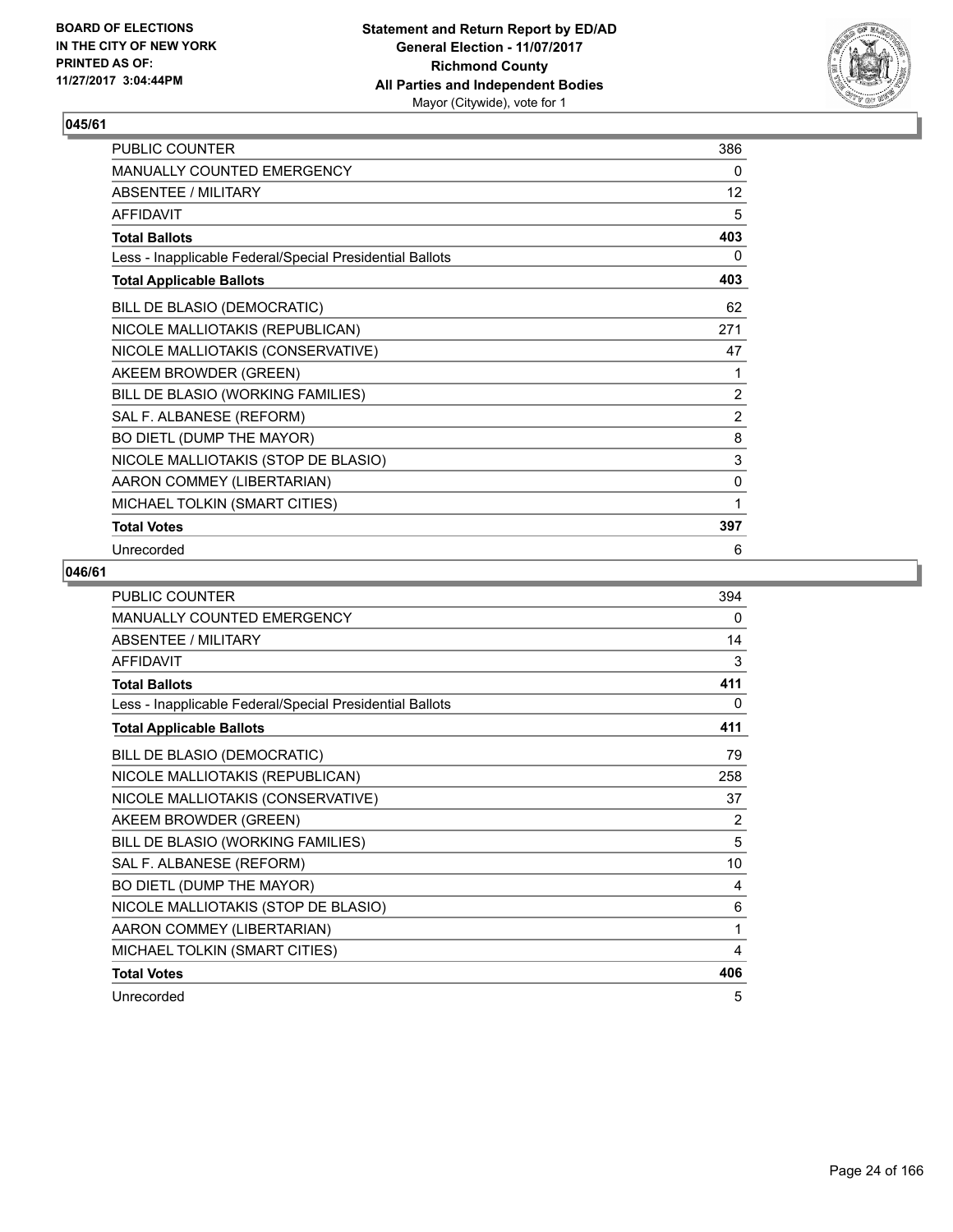

| PUBLIC COUNTER                                           | 430            |
|----------------------------------------------------------|----------------|
| MANUALLY COUNTED EMERGENCY                               | 0              |
| <b>ABSENTEE / MILITARY</b>                               | 16             |
| <b>AFFIDAVIT</b>                                         | 5              |
| <b>Total Ballots</b>                                     | 451            |
| Less - Inapplicable Federal/Special Presidential Ballots | 0              |
| <b>Total Applicable Ballots</b>                          | 451            |
| BILL DE BLASIO (DEMOCRATIC)                              | 56             |
| NICOLE MALLIOTAKIS (REPUBLICAN)                          | 326            |
| NICOLE MALLIOTAKIS (CONSERVATIVE)                        | 39             |
| AKEEM BROWDER (GREEN)                                    | 1              |
| BILL DE BLASIO (WORKING FAMILIES)                        | 2              |
| SAL F. ALBANESE (REFORM)                                 | 8              |
| BO DIETL (DUMP THE MAYOR)                                | $\overline{7}$ |
| NICOLE MALLIOTAKIS (STOP DE BLASIO)                      | 4              |
| AARON COMMEY (LIBERTARIAN)                               | 1              |
| MICHAEL TOLKIN (SMART CITIES)                            | 6              |
| <b>Total Votes</b>                                       | 450            |
| Unrecorded                                               | 1              |

| <b>PUBLIC COUNTER</b>                                    | 462 |
|----------------------------------------------------------|-----|
| <b>MANUALLY COUNTED EMERGENCY</b>                        | 0   |
| <b>ABSENTEE / MILITARY</b>                               | 19  |
| <b>AFFIDAVIT</b>                                         | 0   |
| <b>Total Ballots</b>                                     | 481 |
| Less - Inapplicable Federal/Special Presidential Ballots | 0   |
| <b>Total Applicable Ballots</b>                          | 481 |
| BILL DE BLASIO (DEMOCRATIC)                              | 54  |
| NICOLE MALLIOTAKIS (REPUBLICAN)                          | 356 |
| NICOLE MALLIOTAKIS (CONSERVATIVE)                        | 52  |
| AKEEM BROWDER (GREEN)                                    | 1   |
| BILL DE BLASIO (WORKING FAMILIES)                        | 3   |
| SAL F. ALBANESE (REFORM)                                 | 1   |
| BO DIETL (DUMP THE MAYOR)                                | 7   |
| NICOLE MALLIOTAKIS (STOP DE BLASIO)                      | 4   |
| AARON COMMEY (LIBERTARIAN)                               | 1   |
| MICHAEL TOLKIN (SMART CITIES)                            | 1   |
| <b>Total Votes</b>                                       | 480 |
| Unrecorded                                               | 1   |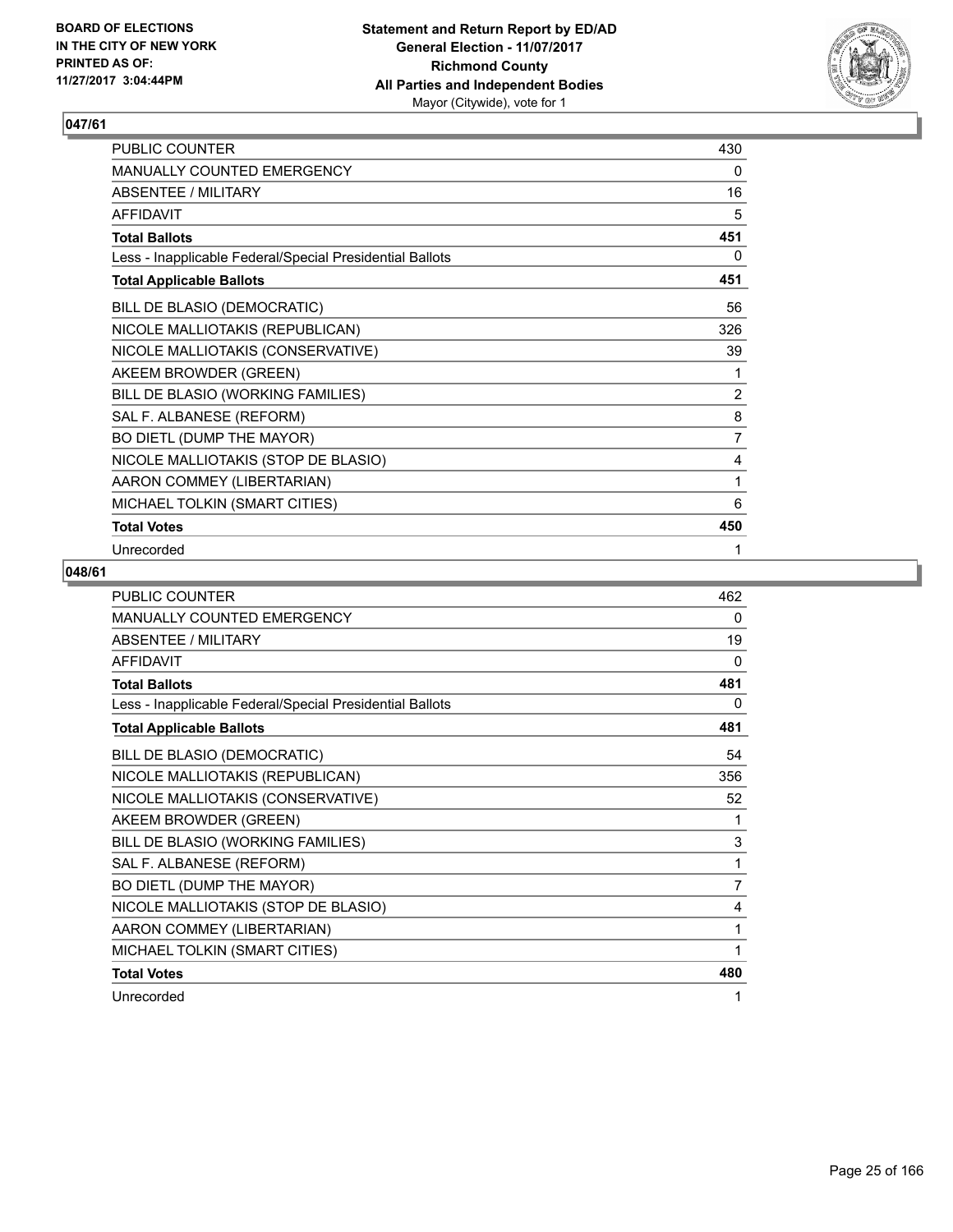

| PUBLIC COUNTER                                           | 148 |
|----------------------------------------------------------|-----|
| MANUALLY COUNTED EMERGENCY                               | 0   |
| <b>ABSENTEE / MILITARY</b>                               | 3   |
| <b>AFFIDAVIT</b>                                         | 6   |
| <b>Total Ballots</b>                                     | 157 |
| Less - Inapplicable Federal/Special Presidential Ballots | 0   |
| <b>Total Applicable Ballots</b>                          | 157 |
| BILL DE BLASIO (DEMOCRATIC)                              | 98  |
| NICOLE MALLIOTAKIS (REPUBLICAN)                          | 30  |
| NICOLE MALLIOTAKIS (CONSERVATIVE)                        | 4   |
| AKEEM BROWDER (GREEN)                                    | 2   |
| BILL DE BLASIO (WORKING FAMILIES)                        | 10  |
| SAL F. ALBANESE (REFORM)                                 | 5   |
| BO DIETL (DUMP THE MAYOR)                                | 2   |
| NICOLE MALLIOTAKIS (STOP DE BLASIO)                      | 0   |
| AARON COMMEY (LIBERTARIAN)                               | 0   |
| MICHAEL TOLKIN (SMART CITIES)                            | 2   |
| UNATTRIBUTABLE WRITE-IN (WRITE-IN)                       | 1   |
| <b>Total Votes</b>                                       | 154 |
| Unrecorded                                               | 3   |

| <b>PUBLIC COUNTER</b>                                    | 187 |
|----------------------------------------------------------|-----|
| MANUALLY COUNTED EMERGENCY                               | 0   |
| <b>ABSENTEE / MILITARY</b>                               | 4   |
| <b>AFFIDAVIT</b>                                         | 1   |
| <b>Total Ballots</b>                                     | 192 |
| Less - Inapplicable Federal/Special Presidential Ballots | 0   |
| <b>Total Applicable Ballots</b>                          | 192 |
| BILL DE BLASIO (DEMOCRATIC)                              | 124 |
| NICOLE MALLIOTAKIS (REPUBLICAN)                          | 50  |
| NICOLE MALLIOTAKIS (CONSERVATIVE)                        | 7   |
| AKEEM BROWDER (GREEN)                                    | 0   |
| BILL DE BLASIO (WORKING FAMILIES)                        | 5   |
| SAL F. ALBANESE (REFORM)                                 | 1   |
| BO DIETL (DUMP THE MAYOR)                                | 3   |
| NICOLE MALLIOTAKIS (STOP DE BLASIO)                      | 0   |
| AARON COMMEY (LIBERTARIAN)                               | 0   |
| MICHAEL TOLKIN (SMART CITIES)                            | 0   |
| UNATTRIBUTABLE WRITE-IN (WRITE-IN)                       | 1   |
| <b>Total Votes</b>                                       | 191 |
| Unrecorded                                               | 1   |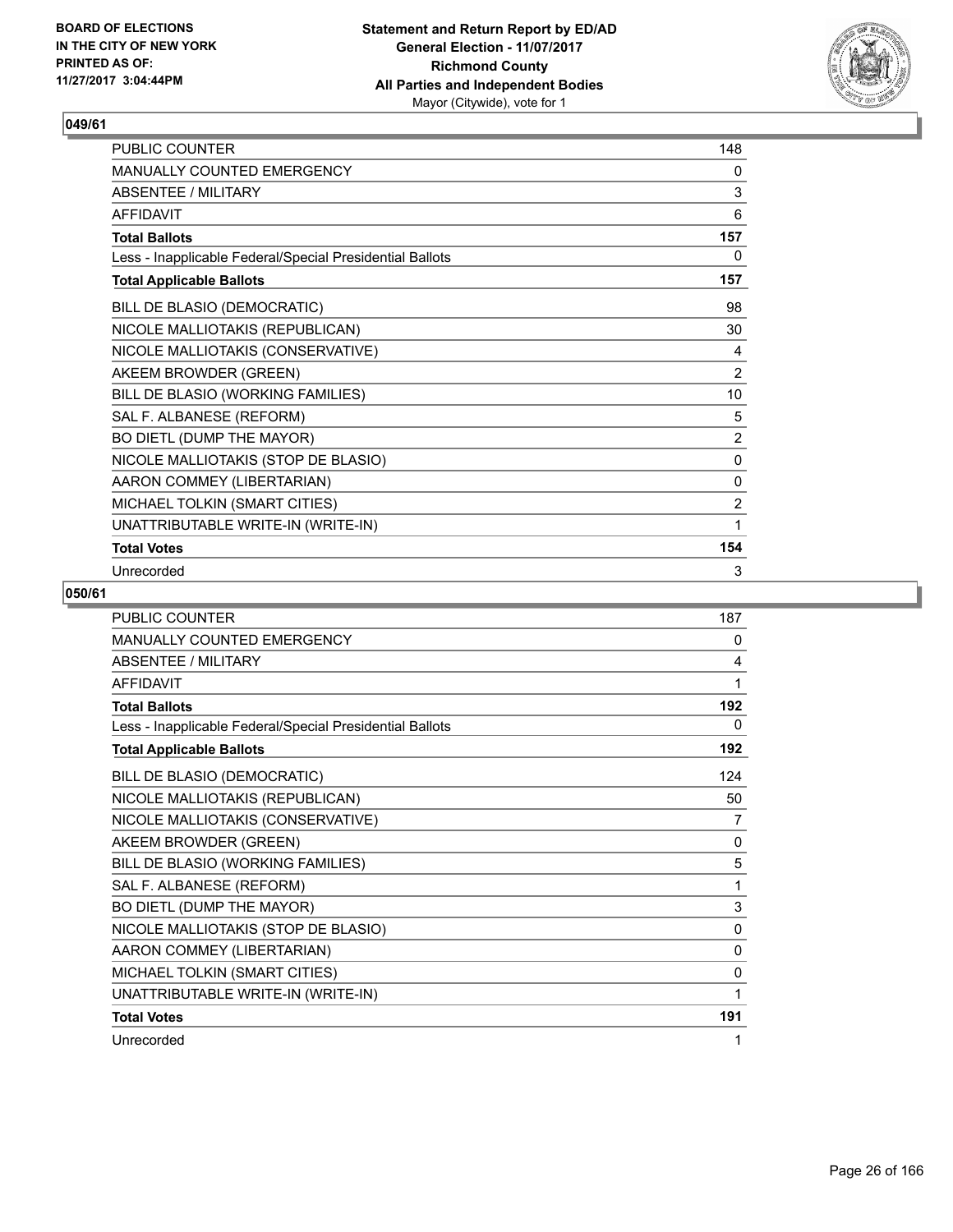

| PUBLIC COUNTER                                           | 262            |
|----------------------------------------------------------|----------------|
| MANUALLY COUNTED EMERGENCY                               | 0              |
| <b>ABSENTEE / MILITARY</b>                               | 24             |
| <b>AFFIDAVIT</b>                                         | 2              |
| <b>Total Ballots</b>                                     | 288            |
| Less - Inapplicable Federal/Special Presidential Ballots | 0              |
| <b>Total Applicable Ballots</b>                          | 288            |
| BILL DE BLASIO (DEMOCRATIC)                              | 160            |
| NICOLE MALLIOTAKIS (REPUBLICAN)                          | 79             |
| NICOLE MALLIOTAKIS (CONSERVATIVE)                        | 13             |
| AKEEM BROWDER (GREEN)                                    | 6              |
| BILL DE BLASIO (WORKING FAMILIES)                        | 15             |
| SAL F. ALBANESE (REFORM)                                 | 3              |
| BO DIETL (DUMP THE MAYOR)                                | 2              |
| NICOLE MALLIOTAKIS (STOP DE BLASIO)                      | $\overline{2}$ |
| AARON COMMEY (LIBERTARIAN)                               | 0              |
| MICHAEL TOLKIN (SMART CITIES)                            | 2              |
| <b>Total Votes</b>                                       | 282            |
| Unrecorded                                               | 6              |

| <b>PUBLIC COUNTER</b>                                    | 247 |
|----------------------------------------------------------|-----|
| <b>MANUALLY COUNTED EMERGENCY</b>                        | 0   |
| <b>ABSENTEE / MILITARY</b>                               | 9   |
| <b>AFFIDAVIT</b>                                         | 1   |
| <b>Total Ballots</b>                                     | 257 |
| Less - Inapplicable Federal/Special Presidential Ballots | 0   |
| <b>Total Applicable Ballots</b>                          | 257 |
| BILL DE BLASIO (DEMOCRATIC)                              | 102 |
| NICOLE MALLIOTAKIS (REPUBLICAN)                          | 117 |
| NICOLE MALLIOTAKIS (CONSERVATIVE)                        | 18  |
| AKEEM BROWDER (GREEN)                                    | 2   |
| BILL DE BLASIO (WORKING FAMILIES)                        | 6   |
| SAL F. ALBANESE (REFORM)                                 | 3   |
| BO DIETL (DUMP THE MAYOR)                                | 2   |
| NICOLE MALLIOTAKIS (STOP DE BLASIO)                      | 3   |
| AARON COMMEY (LIBERTARIAN)                               | 1   |
| MICHAEL TOLKIN (SMART CITIES)                            | 1   |
| <b>Total Votes</b>                                       | 255 |
| Unrecorded                                               | 2   |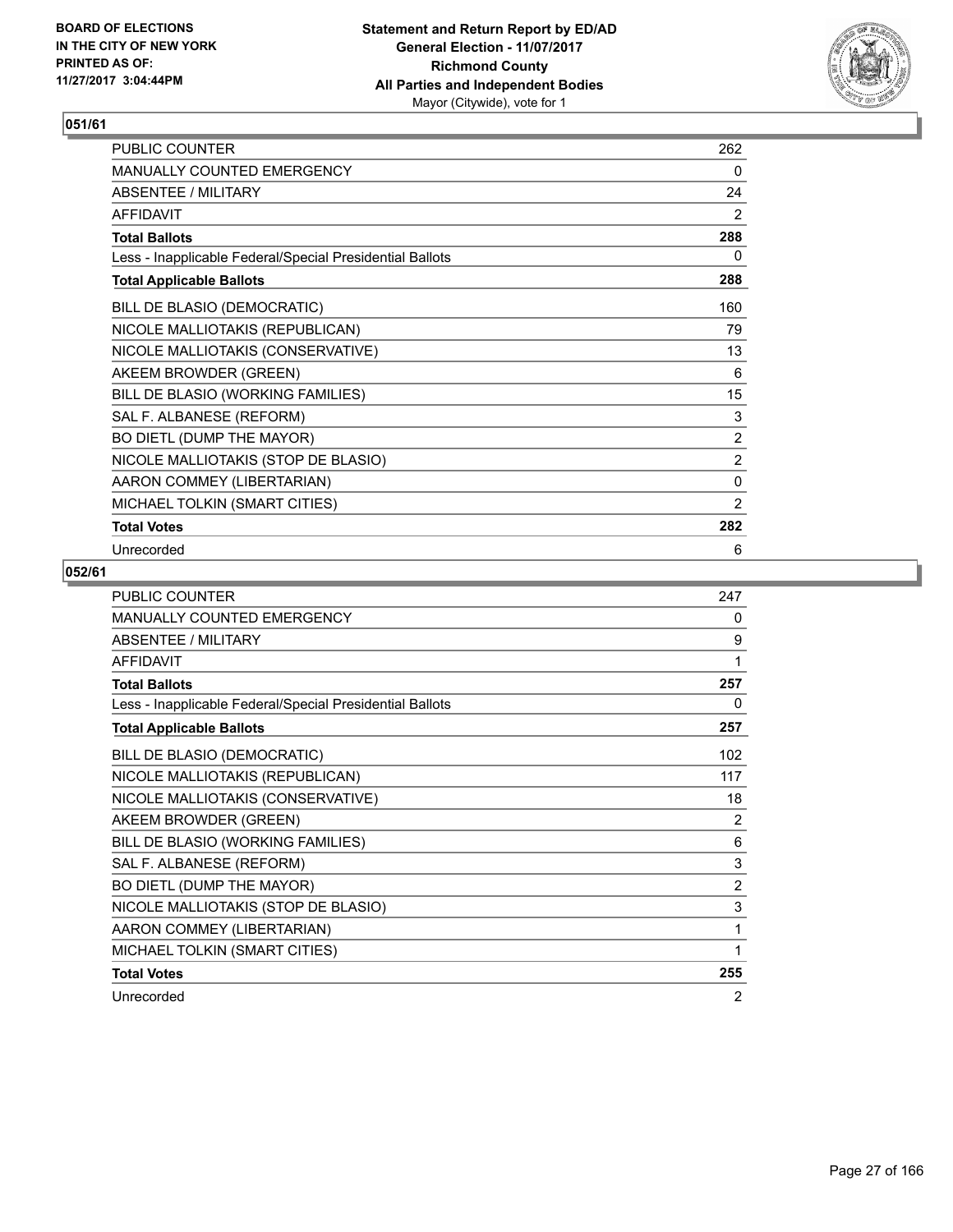

| PUBLIC COUNTER                                           | 229               |
|----------------------------------------------------------|-------------------|
| MANUALLY COUNTED EMERGENCY                               | 0                 |
| <b>ABSENTEE / MILITARY</b>                               | $12 \overline{ }$ |
| <b>AFFIDAVIT</b>                                         | 2                 |
| <b>Total Ballots</b>                                     | 243               |
| Less - Inapplicable Federal/Special Presidential Ballots | 0                 |
| <b>Total Applicable Ballots</b>                          | 243               |
| BILL DE BLASIO (DEMOCRATIC)                              | 203               |
| NICOLE MALLIOTAKIS (REPUBLICAN)                          | 18                |
| NICOLE MALLIOTAKIS (CONSERVATIVE)                        | 3                 |
| AKEEM BROWDER (GREEN)                                    | 4                 |
| BILL DE BLASIO (WORKING FAMILIES)                        | 5                 |
| SAL F. ALBANESE (REFORM)                                 | 3                 |
| BO DIETL (DUMP THE MAYOR)                                | $\overline{2}$    |
| NICOLE MALLIOTAKIS (STOP DE BLASIO)                      | 1                 |
| AARON COMMEY (LIBERTARIAN)                               | 0                 |
| MICHAEL TOLKIN (SMART CITIES)                            | $\mathbf{0}$      |
| <b>Total Votes</b>                                       | 239               |
| Unrecorded                                               | 4                 |

| <b>PUBLIC COUNTER</b>                                    | 148            |
|----------------------------------------------------------|----------------|
| <b>MANUALLY COUNTED EMERGENCY</b>                        | 0              |
| <b>ABSENTEE / MILITARY</b>                               | 60             |
| <b>AFFIDAVIT</b>                                         | 0              |
| <b>Total Ballots</b>                                     | 208            |
| Less - Inapplicable Federal/Special Presidential Ballots | 0              |
| <b>Total Applicable Ballots</b>                          | 208            |
| BILL DE BLASIO (DEMOCRATIC)                              | 125            |
| NICOLE MALLIOTAKIS (REPUBLICAN)                          | 47             |
| NICOLE MALLIOTAKIS (CONSERVATIVE)                        | 9              |
| AKEEM BROWDER (GREEN)                                    | 5              |
| BILL DE BLASIO (WORKING FAMILIES)                        | 8              |
| SAL F. ALBANESE (REFORM)                                 | 6              |
| BO DIETL (DUMP THE MAYOR)                                | $\overline{2}$ |
| NICOLE MALLIOTAKIS (STOP DE BLASIO)                      | $\mathbf{0}$   |
| AARON COMMEY (LIBERTARIAN)                               | $\overline{2}$ |
| MICHAEL TOLKIN (SMART CITIES)                            | 1              |
| <b>Total Votes</b>                                       | 205            |
| Unrecorded                                               | 3              |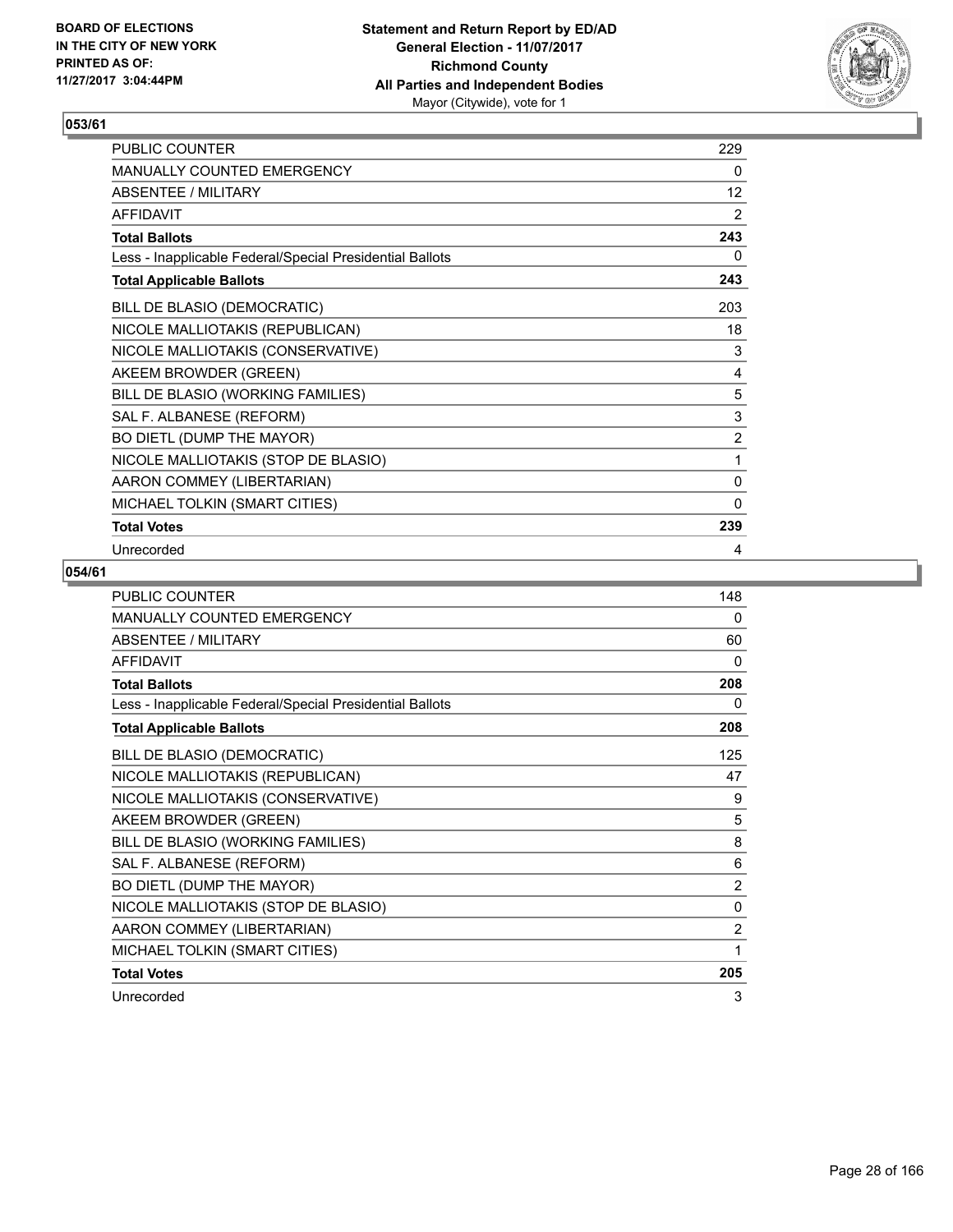

| PUBLIC COUNTER                                           | 236            |
|----------------------------------------------------------|----------------|
| <b>MANUALLY COUNTED EMERGENCY</b>                        | 0              |
| ABSENTEE / MILITARY                                      | 11             |
| <b>AFFIDAVIT</b>                                         | 3              |
| <b>Total Ballots</b>                                     | 250            |
| Less - Inapplicable Federal/Special Presidential Ballots | 0              |
| <b>Total Applicable Ballots</b>                          | 250            |
| BILL DE BLASIO (DEMOCRATIC)                              | 203            |
| NICOLE MALLIOTAKIS (REPUBLICAN)                          | 31             |
| NICOLE MALLIOTAKIS (CONSERVATIVE)                        | 5              |
| AKEEM BROWDER (GREEN)                                    | 1              |
| BILL DE BLASIO (WORKING FAMILIES)                        | 4              |
| SAL F. ALBANESE (REFORM)                                 | $\overline{2}$ |
| BO DIETL (DUMP THE MAYOR)                                | 1              |
| NICOLE MALLIOTAKIS (STOP DE BLASIO)                      | 3              |
| AARON COMMEY (LIBERTARIAN)                               | 0              |
| MICHAEL TOLKIN (SMART CITIES)                            | 0              |
| <b>Total Votes</b>                                       | 250            |

| <b>PUBLIC COUNTER</b>                                    | 229 |
|----------------------------------------------------------|-----|
| <b>MANUALLY COUNTED EMERGENCY</b>                        | 0   |
| ABSENTEE / MILITARY                                      | 11  |
| <b>AFFIDAVIT</b>                                         | 3   |
| <b>Total Ballots</b>                                     | 243 |
| Less - Inapplicable Federal/Special Presidential Ballots | 0   |
| <b>Total Applicable Ballots</b>                          | 243 |
| BILL DE BLASIO (DEMOCRATIC)                              | 177 |
| NICOLE MALLIOTAKIS (REPUBLICAN)                          | 36  |
| NICOLE MALLIOTAKIS (CONSERVATIVE)                        | 6   |
| AKEEM BROWDER (GREEN)                                    | 3   |
| BILL DE BLASIO (WORKING FAMILIES)                        | 10  |
| SAL F. ALBANESE (REFORM)                                 | 4   |
| BO DIETL (DUMP THE MAYOR)                                | 1   |
| NICOLE MALLIOTAKIS (STOP DE BLASIO)                      | 1   |
| AARON COMMEY (LIBERTARIAN)                               | 0   |
| MICHAEL TOLKIN (SMART CITIES)                            | 1   |
| <b>Total Votes</b>                                       | 239 |
| Unrecorded                                               | 4   |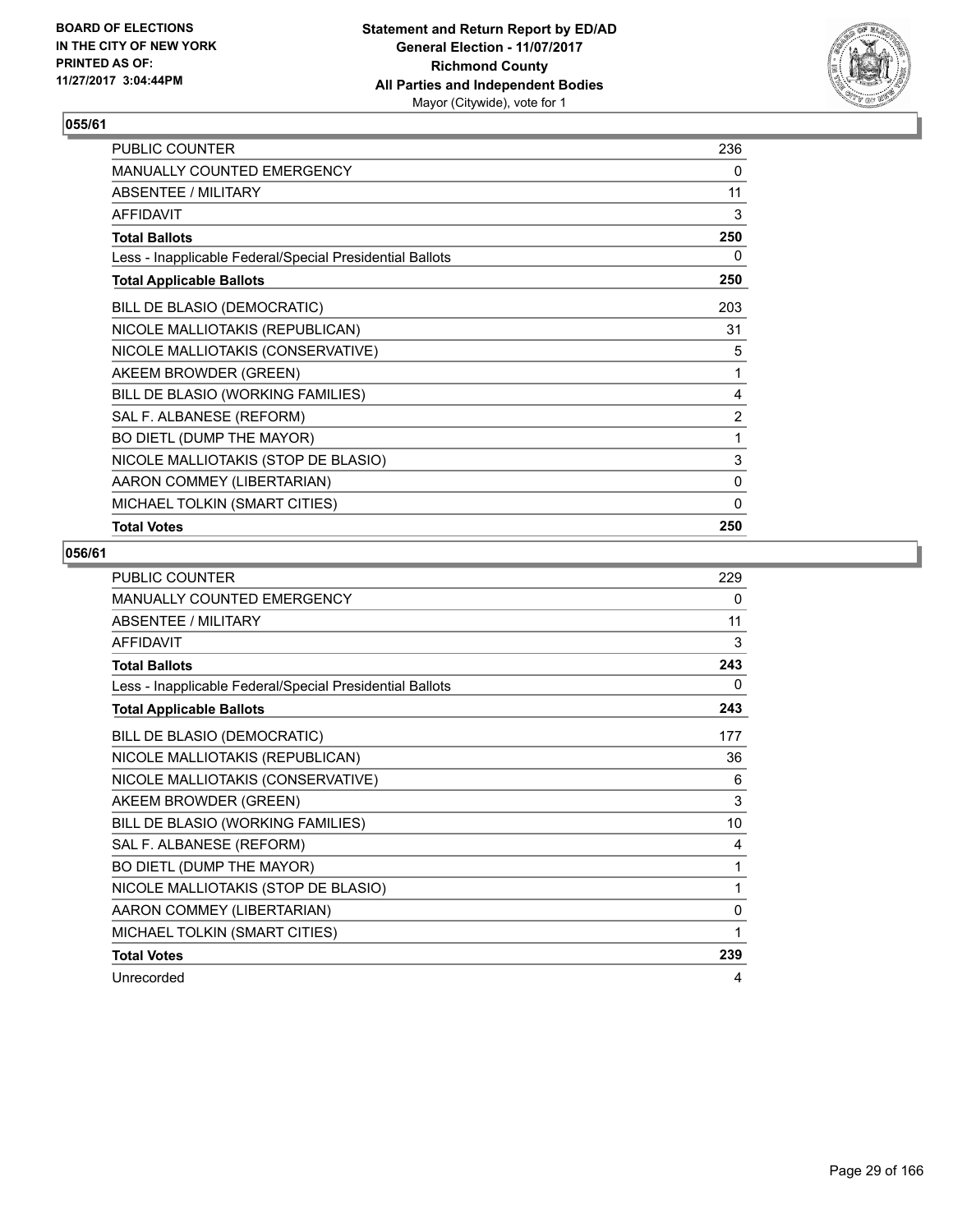

| <b>PUBLIC COUNTER</b>                                    | 322 |
|----------------------------------------------------------|-----|
| <b>MANUALLY COUNTED EMERGENCY</b>                        | 0   |
| ABSENTEE / MILITARY                                      | 15  |
| <b>AFFIDAVIT</b>                                         | 1   |
| <b>Total Ballots</b>                                     | 338 |
| Less - Inapplicable Federal/Special Presidential Ballots | 0   |
| <b>Total Applicable Ballots</b>                          | 338 |
| BILL DE BLASIO (DEMOCRATIC)                              | 146 |
| NICOLE MALLIOTAKIS (REPUBLICAN)                          | 130 |
| NICOLE MALLIOTAKIS (CONSERVATIVE)                        | 22  |
| AKEEM BROWDER (GREEN)                                    | 1   |
| BILL DE BLASIO (WORKING FAMILIES)                        | 16  |
| SAL F. ALBANESE (REFORM)                                 | 13  |
| BO DIETL (DUMP THE MAYOR)                                | 5   |
| NICOLE MALLIOTAKIS (STOP DE BLASIO)                      | 1   |
| AARON COMMEY (LIBERTARIAN)                               | 0   |
| MICHAEL TOLKIN (SMART CITIES)                            | 1   |
| JAVERAR VEGA (WRITE-IN)                                  | 1   |
| <b>Total Votes</b>                                       | 336 |
| Unrecorded                                               | 2   |

| <b>PUBLIC COUNTER</b>                                    | 197            |
|----------------------------------------------------------|----------------|
| <b>MANUALLY COUNTED EMERGENCY</b>                        | 0              |
| <b>ABSENTEE / MILITARY</b>                               | 9              |
| <b>AFFIDAVIT</b>                                         | 0              |
| <b>Total Ballots</b>                                     | 206            |
| Less - Inapplicable Federal/Special Presidential Ballots | 0              |
| <b>Total Applicable Ballots</b>                          | 206            |
| BILL DE BLASIO (DEMOCRATIC)                              | 192            |
| NICOLE MALLIOTAKIS (REPUBLICAN)                          | 3              |
| NICOLE MALLIOTAKIS (CONSERVATIVE)                        | 1              |
| AKEEM BROWDER (GREEN)                                    | $\overline{2}$ |
| BILL DE BLASIO (WORKING FAMILIES)                        | 4              |
| SAL F. ALBANESE (REFORM)                                 | 0              |
| BO DIETL (DUMP THE MAYOR)                                | $\overline{2}$ |
| NICOLE MALLIOTAKIS (STOP DE BLASIO)                      | 1              |
| AARON COMMEY (LIBERTARIAN)                               | 0              |
| MICHAEL TOLKIN (SMART CITIES)                            | $\Omega$       |
| <b>Total Votes</b>                                       | 205            |
| Unrecorded                                               | 1              |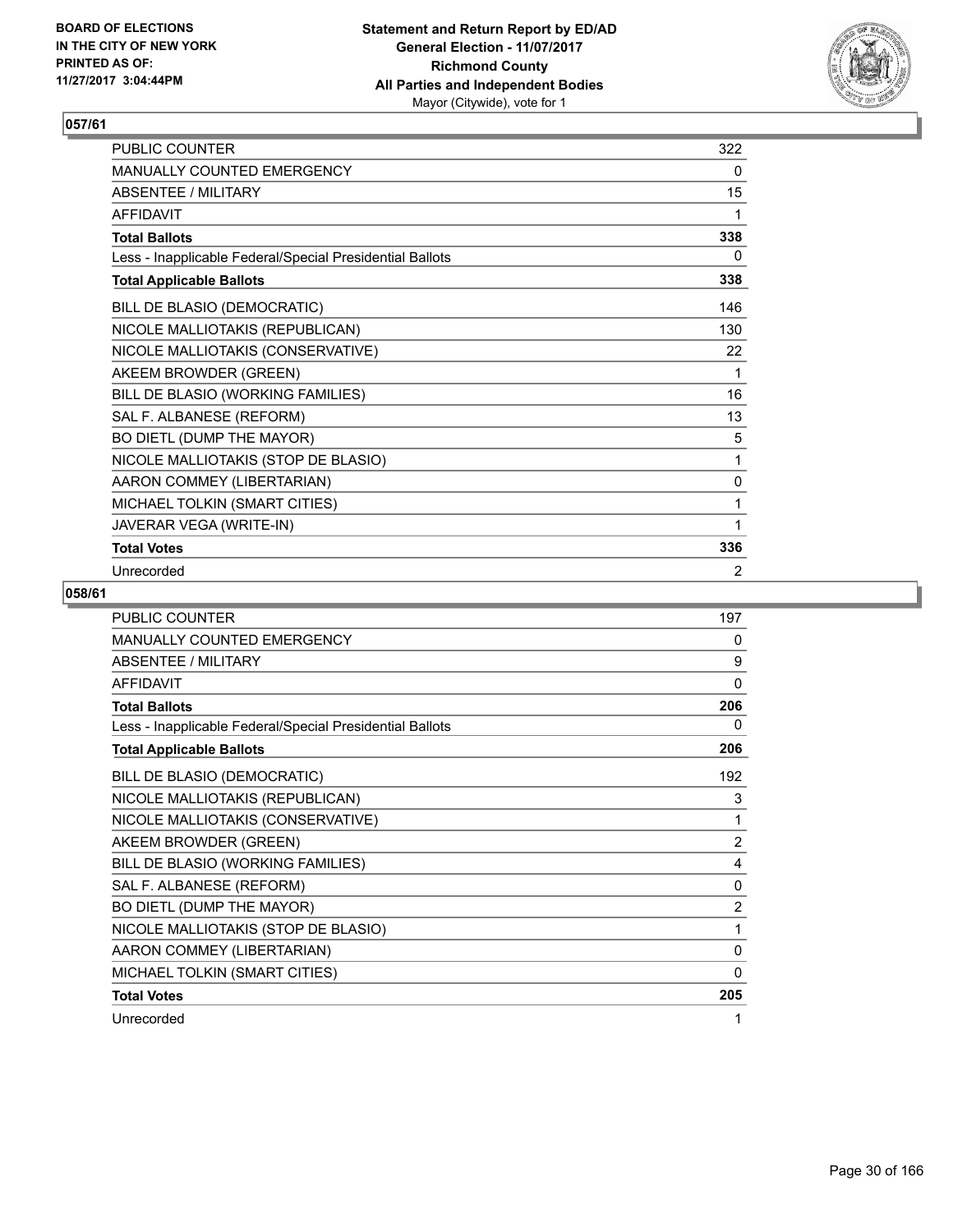

| PUBLIC COUNTER                                           | 220          |
|----------------------------------------------------------|--------------|
| MANUALLY COUNTED EMERGENCY                               | 0            |
| <b>ABSENTEE / MILITARY</b>                               | 6            |
| <b>AFFIDAVIT</b>                                         | $\mathbf{0}$ |
| <b>Total Ballots</b>                                     | 226          |
| Less - Inapplicable Federal/Special Presidential Ballots | 0            |
| <b>Total Applicable Ballots</b>                          | 226          |
| BILL DE BLASIO (DEMOCRATIC)                              | 192          |
| NICOLE MALLIOTAKIS (REPUBLICAN)                          | 23           |
| NICOLE MALLIOTAKIS (CONSERVATIVE)                        | 4            |
| AKEEM BROWDER (GREEN)                                    | 2            |
| BILL DE BLASIO (WORKING FAMILIES)                        | $\mathsf 3$  |
| SAL F. ALBANESE (REFORM)                                 | 1            |
| BO DIETL (DUMP THE MAYOR)                                | 0            |
| NICOLE MALLIOTAKIS (STOP DE BLASIO)                      | 0            |
| AARON COMMEY (LIBERTARIAN)                               | 0            |
| MICHAEL TOLKIN (SMART CITIES)                            | $\mathbf{0}$ |
| <b>Total Votes</b>                                       | 225          |
| Unrecorded                                               | 1            |

| <b>PUBLIC COUNTER</b>                                    | 194            |
|----------------------------------------------------------|----------------|
| <b>MANUALLY COUNTED EMERGENCY</b>                        | 0              |
| <b>ABSENTEE / MILITARY</b>                               | 4              |
| <b>AFFIDAVIT</b>                                         | 3              |
| <b>Total Ballots</b>                                     | 201            |
| Less - Inapplicable Federal/Special Presidential Ballots | 0              |
| <b>Total Applicable Ballots</b>                          | 201            |
| BILL DE BLASIO (DEMOCRATIC)                              | 107            |
| NICOLE MALLIOTAKIS (REPUBLICAN)                          | 67             |
| NICOLE MALLIOTAKIS (CONSERVATIVE)                        | 15             |
| AKEEM BROWDER (GREEN)                                    | 1              |
| BILL DE BLASIO (WORKING FAMILIES)                        | 3              |
| SAL F. ALBANESE (REFORM)                                 | $\overline{2}$ |
| BO DIETL (DUMP THE MAYOR)                                | $\mathbf{0}$   |
| NICOLE MALLIOTAKIS (STOP DE BLASIO)                      | 2              |
| AARON COMMEY (LIBERTARIAN)                               | $\mathbf{0}$   |
| MICHAEL TOLKIN (SMART CITIES)                            | $\overline{2}$ |
| <b>Total Votes</b>                                       | 199            |
| Unrecorded                                               | 2              |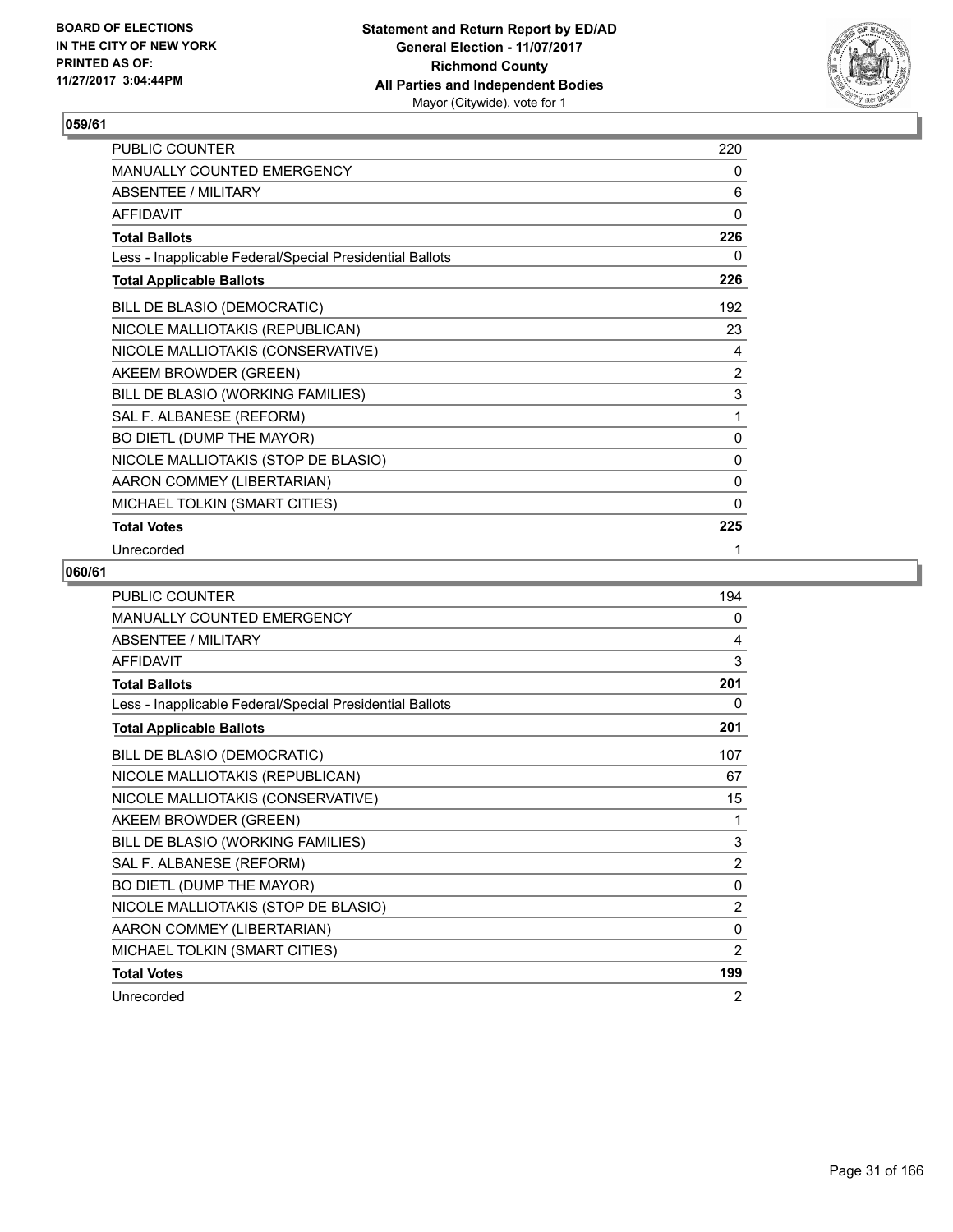

| <b>PUBLIC COUNTER</b>                                    | 217          |
|----------------------------------------------------------|--------------|
| <b>MANUALLY COUNTED EMERGENCY</b>                        | 0            |
| ABSENTEE / MILITARY                                      | 8            |
| <b>AFFIDAVIT</b>                                         | 2            |
| <b>Total Ballots</b>                                     | 227          |
| Less - Inapplicable Federal/Special Presidential Ballots | 0            |
| <b>Total Applicable Ballots</b>                          | 227          |
| BILL DE BLASIO (DEMOCRATIC)                              | 205          |
| NICOLE MALLIOTAKIS (REPUBLICAN)                          | 7            |
| NICOLE MALLIOTAKIS (CONSERVATIVE)                        | 1            |
| AKEEM BROWDER (GREEN)                                    | 1            |
| BILL DE BLASIO (WORKING FAMILIES)                        | 6            |
| SAL F. ALBANESE (REFORM)                                 | $\mathbf{0}$ |
| BO DIETL (DUMP THE MAYOR)                                | 2            |
| NICOLE MALLIOTAKIS (STOP DE BLASIO)                      | 2            |
| AARON COMMEY (LIBERTARIAN)                               | 0            |
| MICHAEL TOLKIN (SMART CITIES)                            | 1            |
| ROBERT GANGI (WRITE-IN)                                  | 1            |
| <b>Total Votes</b>                                       | 226          |
| Unrecorded                                               | 1            |

| <b>PUBLIC COUNTER</b>                                    | 273 |
|----------------------------------------------------------|-----|
| <b>MANUALLY COUNTED EMERGENCY</b>                        | 0   |
| <b>ABSENTEE / MILITARY</b>                               | 9   |
| <b>AFFIDAVIT</b>                                         | 3   |
| <b>Total Ballots</b>                                     | 285 |
| Less - Inapplicable Federal/Special Presidential Ballots | 0   |
| <b>Total Applicable Ballots</b>                          | 285 |
| BILL DE BLASIO (DEMOCRATIC)                              | 63  |
| NICOLE MALLIOTAKIS (REPUBLICAN)                          | 176 |
| NICOLE MALLIOTAKIS (CONSERVATIVE)                        | 28  |
| AKEEM BROWDER (GREEN)                                    | 1   |
| BILL DE BLASIO (WORKING FAMILIES)                        | 7   |
| SAL F. ALBANESE (REFORM)                                 | 3   |
| BO DIETL (DUMP THE MAYOR)                                | 2   |
| NICOLE MALLIOTAKIS (STOP DE BLASIO)                      | 1   |
| AARON COMMEY (LIBERTARIAN)                               | 1   |
| MICHAEL TOLKIN (SMART CITIES)                            | 0   |
| EMILY KALLER (WRITE-IN)                                  | 1   |
| <b>Total Votes</b>                                       | 283 |
| Unrecorded                                               | 2   |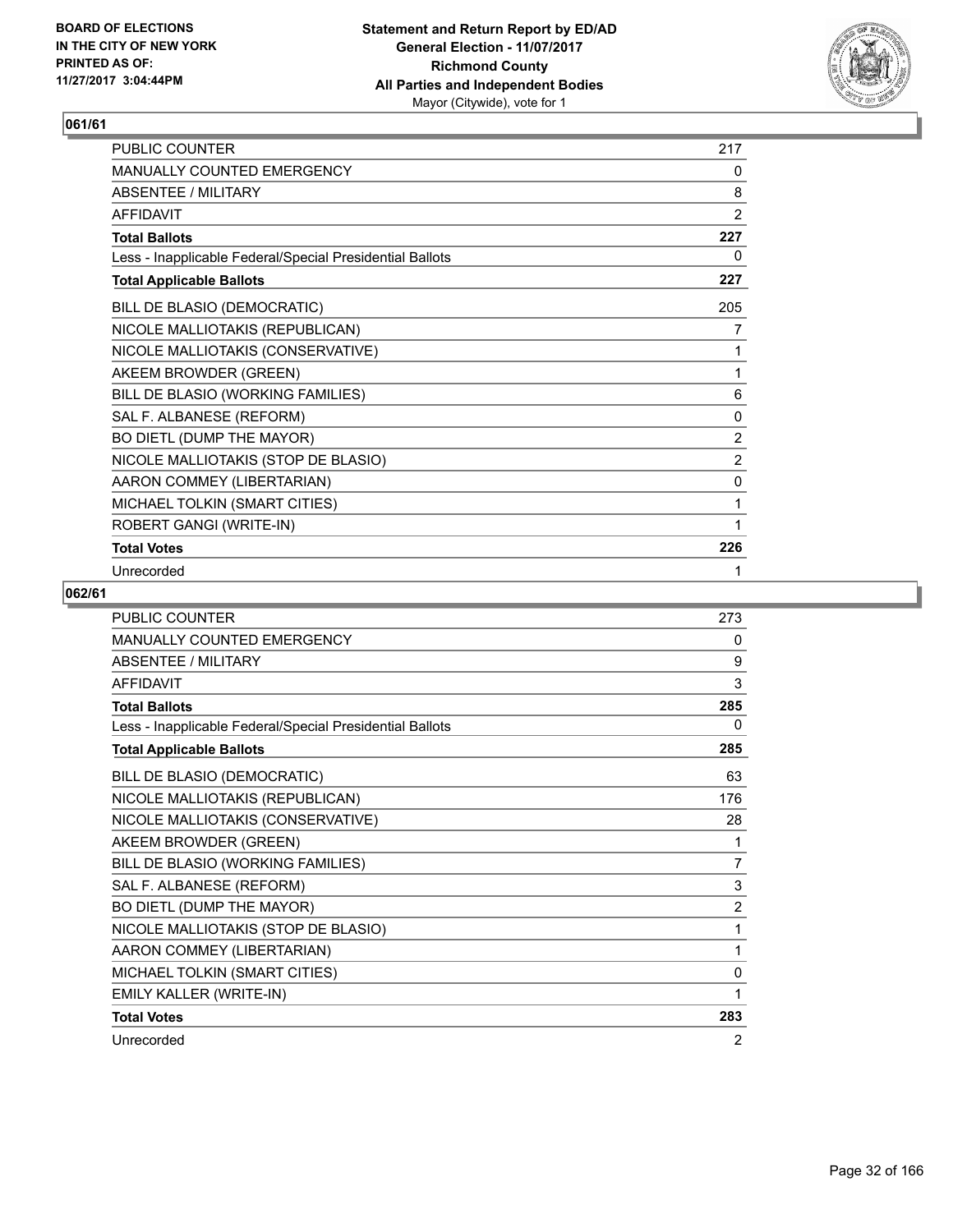

| PUBLIC COUNTER                                           | 102            |
|----------------------------------------------------------|----------------|
| <b>MANUALLY COUNTED EMERGENCY</b>                        | 0              |
| <b>ABSENTEE / MILITARY</b>                               | 5              |
| <b>AFFIDAVIT</b>                                         | 4              |
| <b>Total Ballots</b>                                     | 111            |
| Less - Inapplicable Federal/Special Presidential Ballots | 0              |
| <b>Total Applicable Ballots</b>                          | 111            |
| BILL DE BLASIO (DEMOCRATIC)                              | 36             |
| NICOLE MALLIOTAKIS (REPUBLICAN)                          | 64             |
| NICOLE MALLIOTAKIS (CONSERVATIVE)                        | 3              |
| AKEEM BROWDER (GREEN)                                    | 0              |
| BILL DE BLASIO (WORKING FAMILIES)                        | 3              |
| SAL F. ALBANESE (REFORM)                                 | $\overline{2}$ |
| BO DIETL (DUMP THE MAYOR)                                | $\overline{2}$ |
| NICOLE MALLIOTAKIS (STOP DE BLASIO)                      | $\mathbf 0$    |
| AARON COMMEY (LIBERTARIAN)                               | $\mathbf 0$    |
| MICHAEL TOLKIN (SMART CITIES)                            | $\Omega$       |
| <b>Total Votes</b>                                       | 110            |
| Unrecorded                                               | 1              |

| <b>PUBLIC COUNTER</b>                                    | 96             |
|----------------------------------------------------------|----------------|
| <b>MANUALLY COUNTED EMERGENCY</b>                        | 0              |
| <b>ABSENTEE / MILITARY</b>                               | $\overline{2}$ |
| <b>AFFIDAVIT</b>                                         | $\Omega$       |
| <b>Total Ballots</b>                                     | 98             |
| Less - Inapplicable Federal/Special Presidential Ballots | 0              |
| <b>Total Applicable Ballots</b>                          | 98             |
| BILL DE BLASIO (DEMOCRATIC)                              | 63             |
| NICOLE MALLIOTAKIS (REPUBLICAN)                          | 24             |
| NICOLE MALLIOTAKIS (CONSERVATIVE)                        | 3              |
| AKEEM BROWDER (GREEN)                                    | 1              |
| BILL DE BLASIO (WORKING FAMILIES)                        | 1              |
| SAL F. ALBANESE (REFORM)                                 | 3              |
| BO DIETL (DUMP THE MAYOR)                                | $\mathbf{0}$   |
| NICOLE MALLIOTAKIS (STOP DE BLASIO)                      | $\mathbf{0}$   |
| AARON COMMEY (LIBERTARIAN)                               | $\mathbf{0}$   |
| MICHAEL TOLKIN (SMART CITIES)                            | $\overline{2}$ |
| CHIRLANE MCCRAY (WRITE-IN)                               | 1              |
| <b>Total Votes</b>                                       | 98             |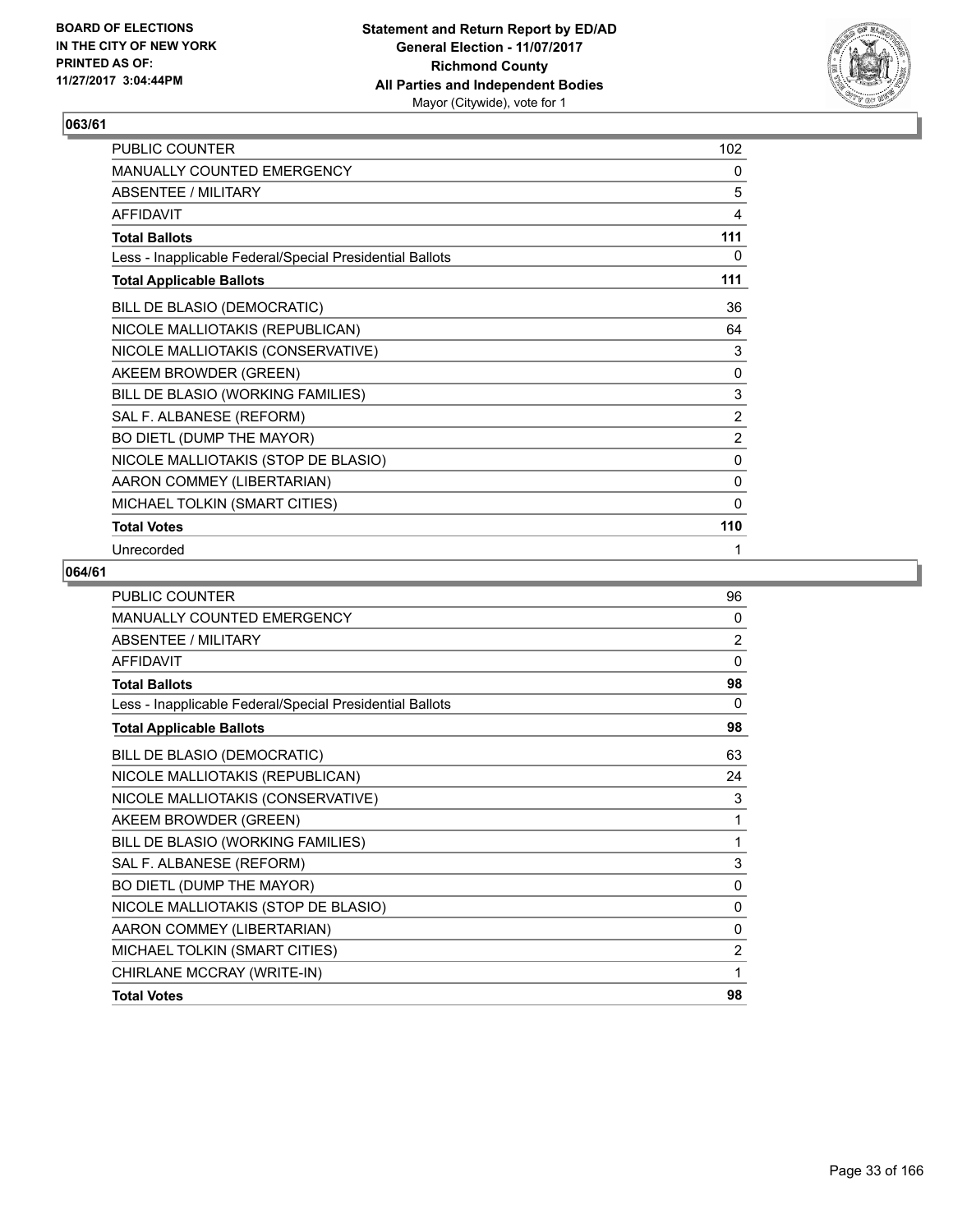

| PUBLIC COUNTER                                           | 269         |
|----------------------------------------------------------|-------------|
| MANUALLY COUNTED EMERGENCY                               | 0           |
| <b>ABSENTEE / MILITARY</b>                               | 3           |
| <b>AFFIDAVIT</b>                                         | 5           |
| <b>Total Ballots</b>                                     | 277         |
| Less - Inapplicable Federal/Special Presidential Ballots | 0           |
| <b>Total Applicable Ballots</b>                          | 277         |
| BILL DE BLASIO (DEMOCRATIC)                              | 186         |
| NICOLE MALLIOTAKIS (REPUBLICAN)                          | 49          |
| NICOLE MALLIOTAKIS (CONSERVATIVE)                        | 14          |
| AKEEM BROWDER (GREEN)                                    | 5           |
| BILL DE BLASIO (WORKING FAMILIES)                        | 9           |
| SAL F. ALBANESE (REFORM)                                 | 6           |
| BO DIETL (DUMP THE MAYOR)                                | $\mathsf 3$ |
| NICOLE MALLIOTAKIS (STOP DE BLASIO)                      | $\mathsf 3$ |
| AARON COMMEY (LIBERTARIAN)                               | 0           |
| MICHAEL TOLKIN (SMART CITIES)                            | 1           |
| <b>Total Votes</b>                                       | 276         |
| Unrecorded                                               | 1           |

| <b>PUBLIC COUNTER</b>                                    | 244 |
|----------------------------------------------------------|-----|
| <b>MANUALLY COUNTED EMERGENCY</b>                        | 0   |
| <b>ABSENTEE / MILITARY</b>                               | 12  |
| <b>AFFIDAVIT</b>                                         | 1   |
| <b>Total Ballots</b>                                     | 257 |
| Less - Inapplicable Federal/Special Presidential Ballots | 0   |
| <b>Total Applicable Ballots</b>                          | 257 |
| BILL DE BLASIO (DEMOCRATIC)                              | 134 |
| NICOLE MALLIOTAKIS (REPUBLICAN)                          | 82  |
| NICOLE MALLIOTAKIS (CONSERVATIVE)                        | 13  |
| AKEEM BROWDER (GREEN)                                    | 1   |
| BILL DE BLASIO (WORKING FAMILIES)                        | 10  |
| SAL F. ALBANESE (REFORM)                                 | 2   |
| BO DIETL (DUMP THE MAYOR)                                | 5   |
| NICOLE MALLIOTAKIS (STOP DE BLASIO)                      | 1   |
| AARON COMMEY (LIBERTARIAN)                               | 1   |
| MICHAEL TOLKIN (SMART CITIES)                            | 6   |
| <b>Total Votes</b>                                       | 255 |
| Unrecorded                                               | 2   |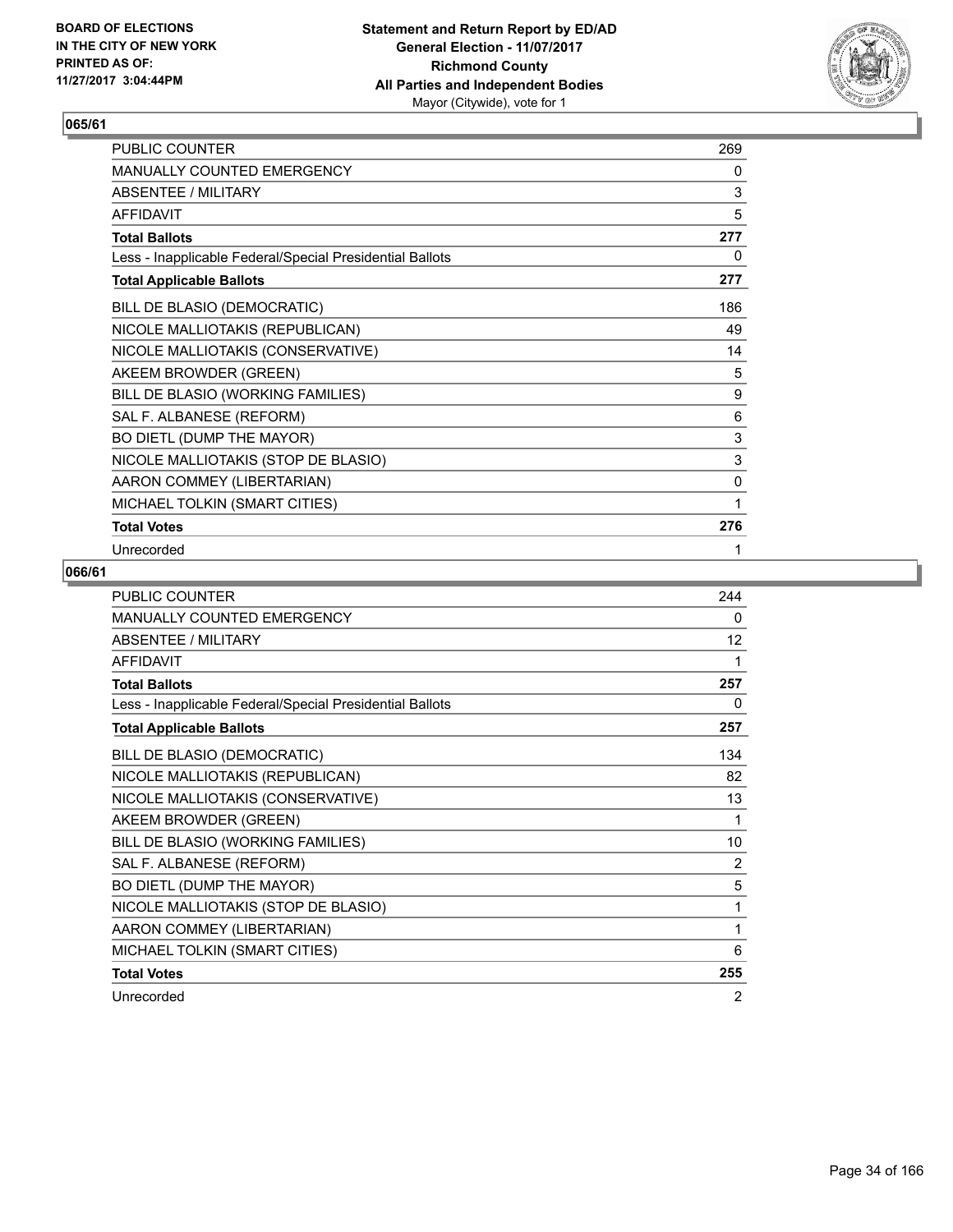

| <b>PUBLIC COUNTER</b>                                    | 272 |
|----------------------------------------------------------|-----|
| <b>MANUALLY COUNTED EMERGENCY</b>                        | 0   |
| ABSENTEE / MILITARY                                      | 12  |
| <b>AFFIDAVIT</b>                                         | 1   |
| <b>Total Ballots</b>                                     | 285 |
| Less - Inapplicable Federal/Special Presidential Ballots | 0   |
| <b>Total Applicable Ballots</b>                          | 285 |
| BILL DE BLASIO (DEMOCRATIC)                              | 155 |
| NICOLE MALLIOTAKIS (REPUBLICAN)                          | 99  |
| NICOLE MALLIOTAKIS (CONSERVATIVE)                        | 10  |
| AKEEM BROWDER (GREEN)                                    | 5   |
| BILL DE BLASIO (WORKING FAMILIES)                        | 5   |
| SAL F. ALBANESE (REFORM)                                 | 3   |
| BO DIETL (DUMP THE MAYOR)                                | 1   |
| NICOLE MALLIOTAKIS (STOP DE BLASIO)                      | 6   |
| AARON COMMEY (LIBERTARIAN)                               | 0   |
| MICHAEL TOLKIN (SMART CITIES)                            | 1   |
| <b>Total Votes</b>                                       | 285 |

| <b>PUBLIC COUNTER</b>                                    | 209 |
|----------------------------------------------------------|-----|
| <b>MANUALLY COUNTED EMERGENCY</b>                        | 0   |
| <b>ABSENTEE / MILITARY</b>                               | 18  |
| <b>AFFIDAVIT</b>                                         | 3   |
| <b>Total Ballots</b>                                     | 230 |
| Less - Inapplicable Federal/Special Presidential Ballots | 0   |
| <b>Total Applicable Ballots</b>                          | 230 |
| BILL DE BLASIO (DEMOCRATIC)                              | 132 |
| NICOLE MALLIOTAKIS (REPUBLICAN)                          | 56  |
| NICOLE MALLIOTAKIS (CONSERVATIVE)                        | 11  |
| AKEEM BROWDER (GREEN)                                    | 2   |
| BILL DE BLASIO (WORKING FAMILIES)                        | 6   |
| SAL F. ALBANESE (REFORM)                                 | 4   |
| BO DIETL (DUMP THE MAYOR)                                | 6   |
| NICOLE MALLIOTAKIS (STOP DE BLASIO)                      | 3   |
| AARON COMMEY (LIBERTARIAN)                               | 2   |
| MICHAEL TOLKIN (SMART CITIES)                            | 5   |
| UNCOUNTED WRITE-IN PER STATUTE (WRITE-IN)                | 1   |
| <b>Total Votes</b>                                       | 228 |
| Unrecorded                                               | 2   |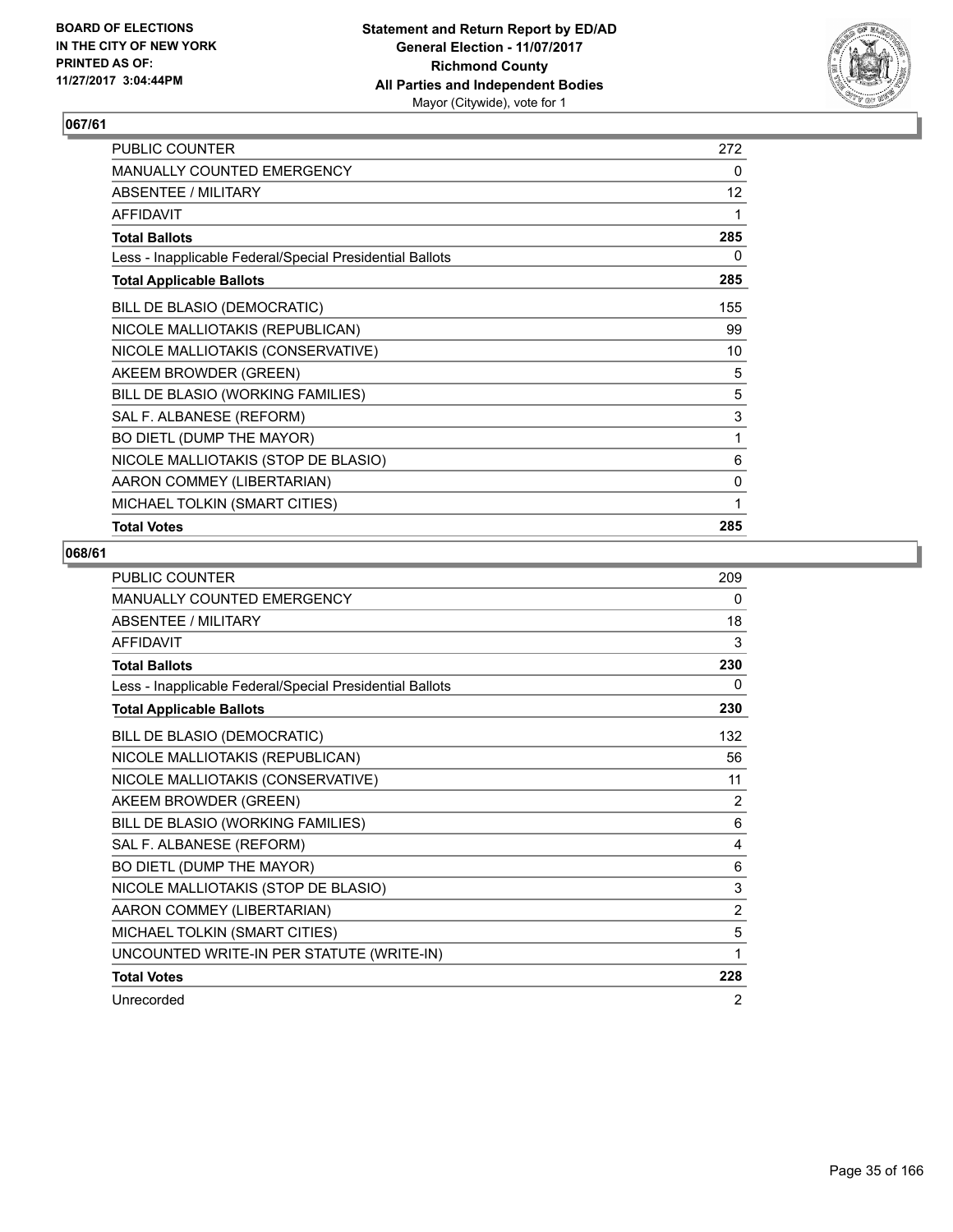

| PUBLIC COUNTER                                           | 235            |
|----------------------------------------------------------|----------------|
| MANUALLY COUNTED EMERGENCY                               | 0              |
| <b>ABSENTEE / MILITARY</b>                               | 8              |
| <b>AFFIDAVIT</b>                                         | 2              |
| <b>Total Ballots</b>                                     | 245            |
| Less - Inapplicable Federal/Special Presidential Ballots | 0              |
| <b>Total Applicable Ballots</b>                          | 245            |
| BILL DE BLASIO (DEMOCRATIC)                              | 165            |
| NICOLE MALLIOTAKIS (REPUBLICAN)                          | 63             |
| NICOLE MALLIOTAKIS (CONSERVATIVE)                        | 6              |
| AKEEM BROWDER (GREEN)                                    | $\overline{2}$ |
| BILL DE BLASIO (WORKING FAMILIES)                        | 1              |
| SAL F. ALBANESE (REFORM)                                 | 2              |
| BO DIETL (DUMP THE MAYOR)                                | 0              |
| NICOLE MALLIOTAKIS (STOP DE BLASIO)                      | 0              |
| AARON COMMEY (LIBERTARIAN)                               | 0              |
| MICHAEL TOLKIN (SMART CITIES)                            | $\mathbf{0}$   |
| <b>Total Votes</b>                                       | 239            |
| Unrecorded                                               | 6              |

| <b>PUBLIC COUNTER</b>                                    | 150            |
|----------------------------------------------------------|----------------|
| <b>MANUALLY COUNTED EMERGENCY</b>                        | 0              |
| <b>ABSENTEE / MILITARY</b>                               | 8              |
| <b>AFFIDAVIT</b>                                         | 3              |
| <b>Total Ballots</b>                                     | 161            |
| Less - Inapplicable Federal/Special Presidential Ballots | 0              |
| <b>Total Applicable Ballots</b>                          | 161            |
| BILL DE BLASIO (DEMOCRATIC)                              | 142            |
| NICOLE MALLIOTAKIS (REPUBLICAN)                          | 5              |
| NICOLE MALLIOTAKIS (CONSERVATIVE)                        | 1              |
| AKEEM BROWDER (GREEN)                                    | $\overline{2}$ |
| BILL DE BLASIO (WORKING FAMILIES)                        | 4              |
| SAL F. ALBANESE (REFORM)                                 | 1              |
| BO DIETL (DUMP THE MAYOR)                                | 0              |
| NICOLE MALLIOTAKIS (STOP DE BLASIO)                      | $\mathbf{0}$   |
| AARON COMMEY (LIBERTARIAN)                               | 1              |
| MICHAEL TOLKIN (SMART CITIES)                            | $\mathbf{0}$   |
| <b>Total Votes</b>                                       | 156            |
| Unrecorded                                               | 5              |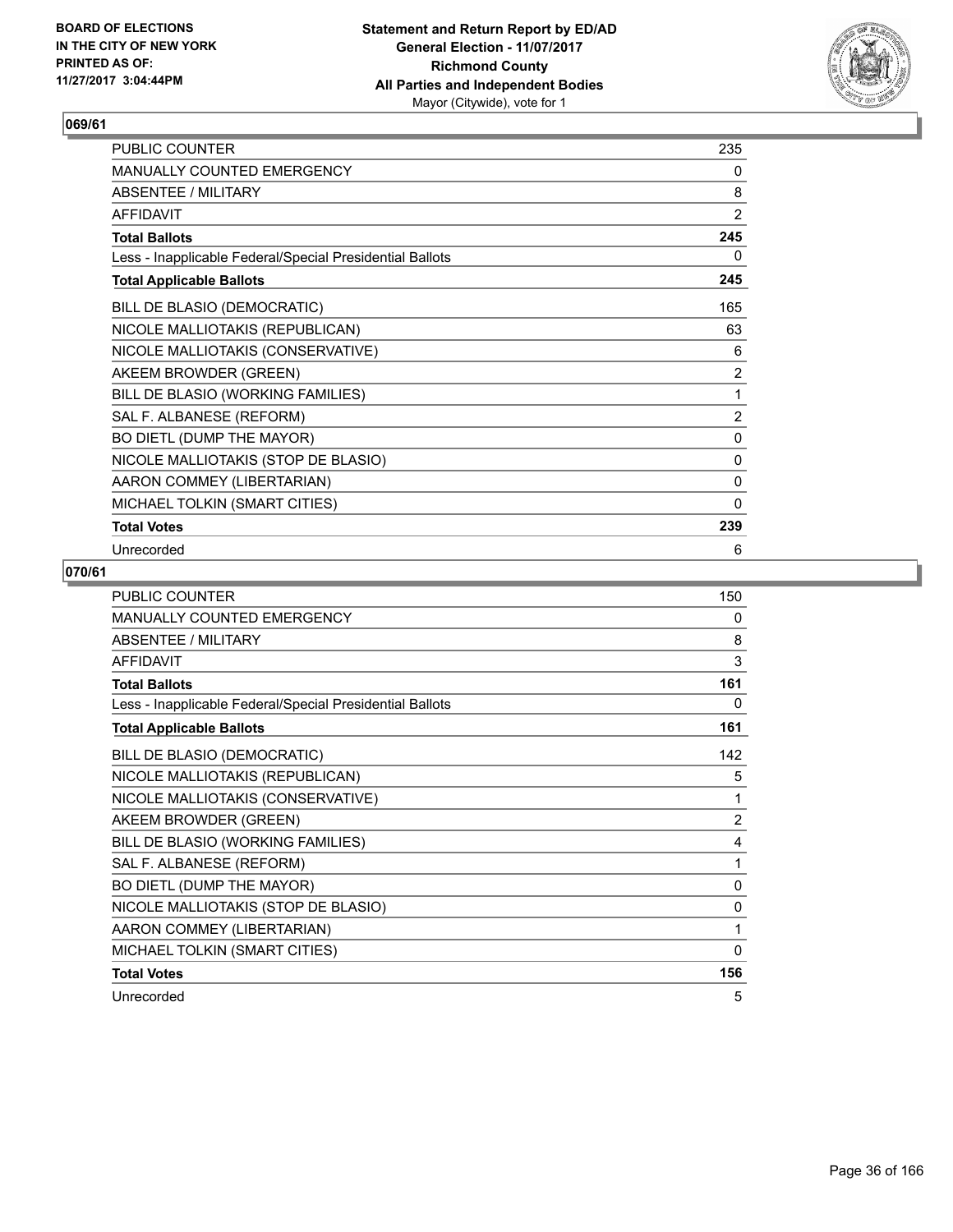

| <b>PUBLIC COUNTER</b>                                    | 354            |
|----------------------------------------------------------|----------------|
| <b>MANUALLY COUNTED EMERGENCY</b>                        | 0              |
| <b>ABSENTEE / MILITARY</b>                               | 10             |
| <b>AFFIDAVIT</b>                                         | 12             |
| <b>Total Ballots</b>                                     | 376            |
| Less - Inapplicable Federal/Special Presidential Ballots | 0              |
| <b>Total Applicable Ballots</b>                          | 376            |
| BILL DE BLASIO (DEMOCRATIC)                              | 79             |
| NICOLE MALLIOTAKIS (REPUBLICAN)                          | 233            |
| NICOLE MALLIOTAKIS (CONSERVATIVE)                        | 33             |
| AKEEM BROWDER (GREEN)                                    | 1              |
| BILL DE BLASIO (WORKING FAMILIES)                        | 5              |
| SAL F. ALBANESE (REFORM)                                 | $\overline{7}$ |
| BO DIETL (DUMP THE MAYOR)                                | 7              |
| NICOLE MALLIOTAKIS (STOP DE BLASIO)                      | 4              |
| AARON COMMEY (LIBERTARIAN)                               | 1              |
| MICHAEL TOLKIN (SMART CITIES)                            | 1              |
| HILLARY RODHAM CLINTON (WRITE-IN)                        | 1              |
| RICHARD NIX (WRITE-IN)                                   | 1              |
| <b>Total Votes</b>                                       | 373            |
| Unrecorded                                               | 3              |

| <b>PUBLIC COUNTER</b>                                    | 291            |
|----------------------------------------------------------|----------------|
| <b>MANUALLY COUNTED EMERGENCY</b>                        | 0              |
| <b>ABSENTEE / MILITARY</b>                               | 13             |
| <b>AFFIDAVIT</b>                                         | $\overline{7}$ |
| <b>Total Ballots</b>                                     | 311            |
| Less - Inapplicable Federal/Special Presidential Ballots | 0              |
| <b>Total Applicable Ballots</b>                          | 311            |
| BILL DE BLASIO (DEMOCRATIC)                              | 93             |
| NICOLE MALLIOTAKIS (REPUBLICAN)                          | 159            |
| NICOLE MALLIOTAKIS (CONSERVATIVE)                        | 38             |
| AKEEM BROWDER (GREEN)                                    | 1              |
| BILL DE BLASIO (WORKING FAMILIES)                        | 6              |
| SAL F. ALBANESE (REFORM)                                 | $\mathsf 3$    |
| BO DIETL (DUMP THE MAYOR)                                | $\overline{2}$ |
| NICOLE MALLIOTAKIS (STOP DE BLASIO)                      | 4              |
| AARON COMMEY (LIBERTARIAN)                               | 0              |
| MICHAEL TOLKIN (SMART CITIES)                            | 1              |
| <b>BRIAN LINNER (WRITE-IN)</b>                           | 1              |
| CHRISTINE QUINN (WRITE-IN)                               | 1              |
| MICHAEL R. BLOOMBERG (WRITE-IN)                          | 1              |
| <b>Total Votes</b>                                       | 310            |
| Unrecorded                                               | 1              |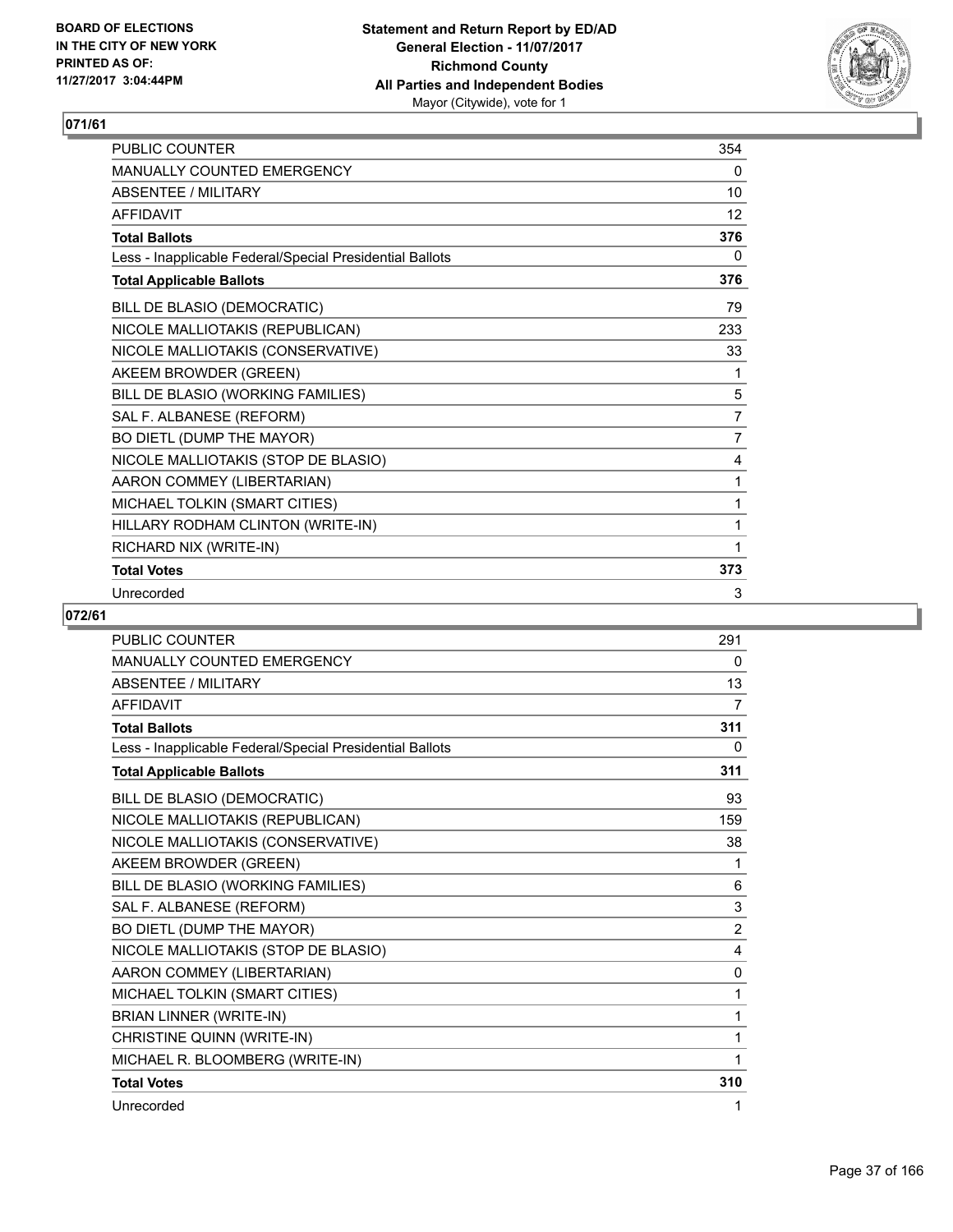

| <b>PUBLIC COUNTER</b>                                    | 276          |
|----------------------------------------------------------|--------------|
| <b>MANUALLY COUNTED EMERGENCY</b>                        | 0            |
| ABSENTEE / MILITARY                                      | 4            |
| <b>AFFIDAVIT</b>                                         | 4            |
| <b>Total Ballots</b>                                     | 284          |
| Less - Inapplicable Federal/Special Presidential Ballots | 0            |
| <b>Total Applicable Ballots</b>                          | 284          |
| BILL DE BLASIO (DEMOCRATIC)                              | 235          |
| NICOLE MALLIOTAKIS (REPUBLICAN)                          | 29           |
| NICOLE MALLIOTAKIS (CONSERVATIVE)                        | 5            |
| AKEEM BROWDER (GREEN)                                    | 1            |
| BILL DE BLASIO (WORKING FAMILIES)                        | 5            |
| SAL F. ALBANESE (REFORM)                                 | 0            |
| BO DIETL (DUMP THE MAYOR)                                | $\mathbf{0}$ |
| NICOLE MALLIOTAKIS (STOP DE BLASIO)                      | 1            |
| AARON COMMEY (LIBERTARIAN)                               | 3            |
| MICHAEL TOLKIN (SMART CITIES)                            | 1            |
| UNCOUNTED WRITE-IN PER STATUTE (WRITE-IN)                | 1            |
| <b>Total Votes</b>                                       | 281          |
| Unrecorded                                               | 3            |

| <b>PUBLIC COUNTER</b>                                    | 136            |
|----------------------------------------------------------|----------------|
| <b>MANUALLY COUNTED EMERGENCY</b>                        | 0              |
| <b>ABSENTEE / MILITARY</b>                               | 14             |
| <b>AFFIDAVIT</b>                                         | 0              |
| <b>Total Ballots</b>                                     | 150            |
| Less - Inapplicable Federal/Special Presidential Ballots | 0              |
| <b>Total Applicable Ballots</b>                          | 150            |
| BILL DE BLASIO (DEMOCRATIC)                              | 100            |
| NICOLE MALLIOTAKIS (REPUBLICAN)                          | 28             |
| NICOLE MALLIOTAKIS (CONSERVATIVE)                        | 5              |
| AKEEM BROWDER (GREEN)                                    | 2              |
| BILL DE BLASIO (WORKING FAMILIES)                        | $\overline{7}$ |
| SAL F. ALBANESE (REFORM)                                 | $\overline{2}$ |
| BO DIETL (DUMP THE MAYOR)                                | 1              |
| NICOLE MALLIOTAKIS (STOP DE BLASIO)                      | 2              |
| AARON COMMEY (LIBERTARIAN)                               | 0              |
| MICHAEL TOLKIN (SMART CITIES)                            | $\Omega$       |
| <b>Total Votes</b>                                       | 147            |
| Unrecorded                                               | 3              |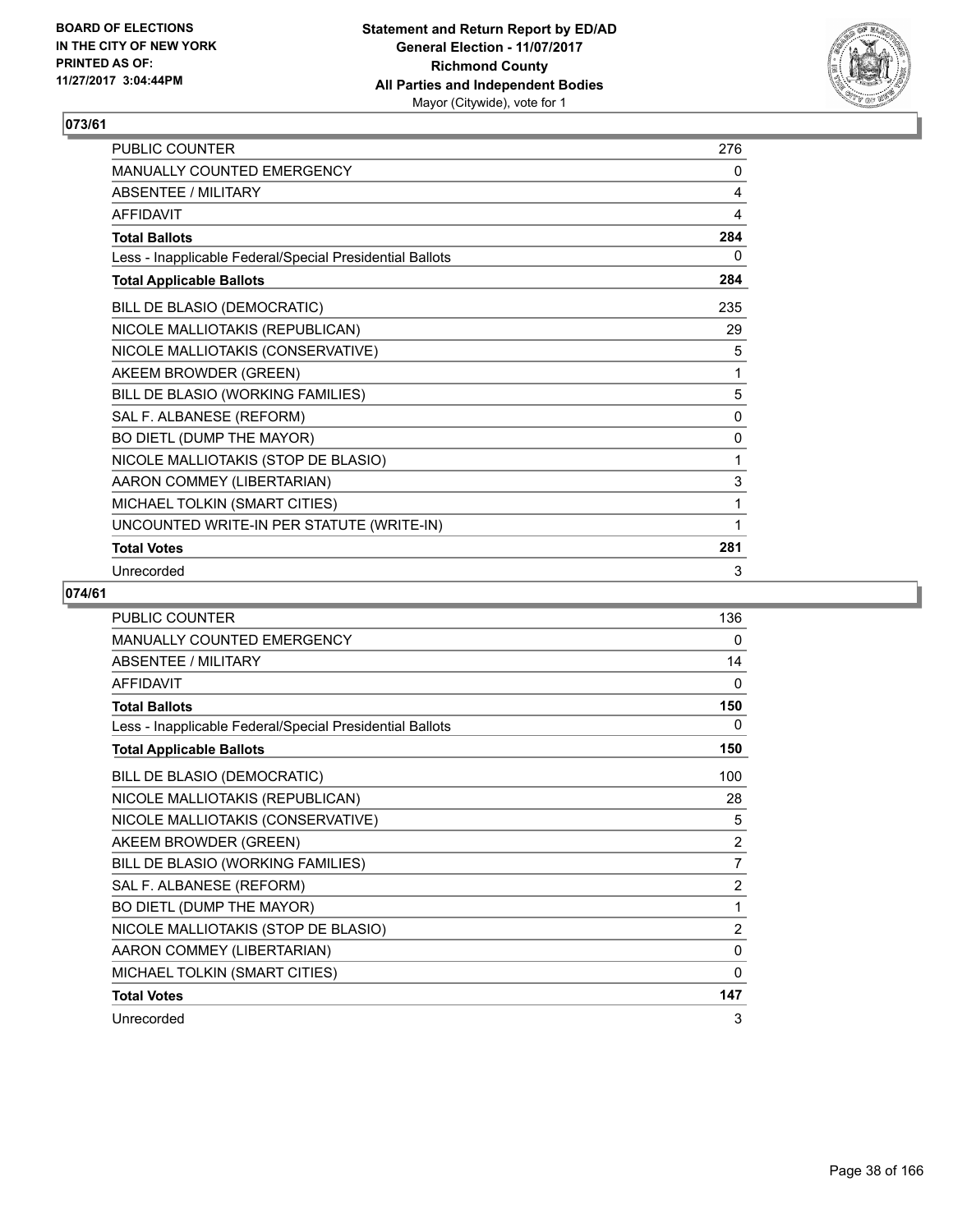

| <b>PUBLIC COUNTER</b>                                    | 197          |
|----------------------------------------------------------|--------------|
| <b>MANUALLY COUNTED EMERGENCY</b>                        | 0            |
| <b>ABSENTEE / MILITARY</b>                               | 11           |
| <b>AFFIDAVIT</b>                                         | 1            |
| <b>Total Ballots</b>                                     | 209          |
| Less - Inapplicable Federal/Special Presidential Ballots | 0            |
| <b>Total Applicable Ballots</b>                          | 209          |
| BILL DE BLASIO (DEMOCRATIC)                              | 100          |
| NICOLE MALLIOTAKIS (REPUBLICAN)                          | 74           |
| NICOLE MALLIOTAKIS (CONSERVATIVE)                        | 13           |
| AKEEM BROWDER (GREEN)                                    | 3            |
| BILL DE BLASIO (WORKING FAMILIES)                        | 10           |
| SAL F. ALBANESE (REFORM)                                 | 4            |
| BO DIETL (DUMP THE MAYOR)                                | 1            |
| NICOLE MALLIOTAKIS (STOP DE BLASIO)                      | 2            |
| AARON COMMEY (LIBERTARIAN)                               | $\mathbf 0$  |
| MICHAEL TOLKIN (SMART CITIES)                            | $\mathbf{0}$ |
| <b>Total Votes</b>                                       | 207          |
| Unrecorded                                               | 2            |

| <b>PUBLIC COUNTER</b>                                    | 337 |
|----------------------------------------------------------|-----|
| MANUALLY COUNTED EMERGENCY                               | 0   |
| <b>ABSENTEE / MILITARY</b>                               | 10  |
| <b>AFFIDAVIT</b>                                         | 2   |
| <b>Total Ballots</b>                                     | 349 |
| Less - Inapplicable Federal/Special Presidential Ballots | 0   |
| <b>Total Applicable Ballots</b>                          | 349 |
| BILL DE BLASIO (DEMOCRATIC)                              | 152 |
| NICOLE MALLIOTAKIS (REPUBLICAN)                          | 136 |
| NICOLE MALLIOTAKIS (CONSERVATIVE)                        | 36  |
| AKEEM BROWDER (GREEN)                                    | 5   |
| BILL DE BLASIO (WORKING FAMILIES)                        | 4   |
| SAL F. ALBANESE (REFORM)                                 | 4   |
| BO DIETL (DUMP THE MAYOR)                                | 4   |
| NICOLE MALLIOTAKIS (STOP DE BLASIO)                      | 3   |
| AARON COMMEY (LIBERTARIAN)                               | 0   |
| MICHAEL TOLKIN (SMART CITIES)                            | 1   |
| EDGAR ROSALES (WRITE-IN)                                 | 1   |
| JACKIE HANCOCK (WRITE-IN)                                | 1   |
| MICHAEL GOURDINE, SR. (WRITE-IN)                         | 1   |
| <b>Total Votes</b>                                       | 348 |
| Unrecorded                                               | 1   |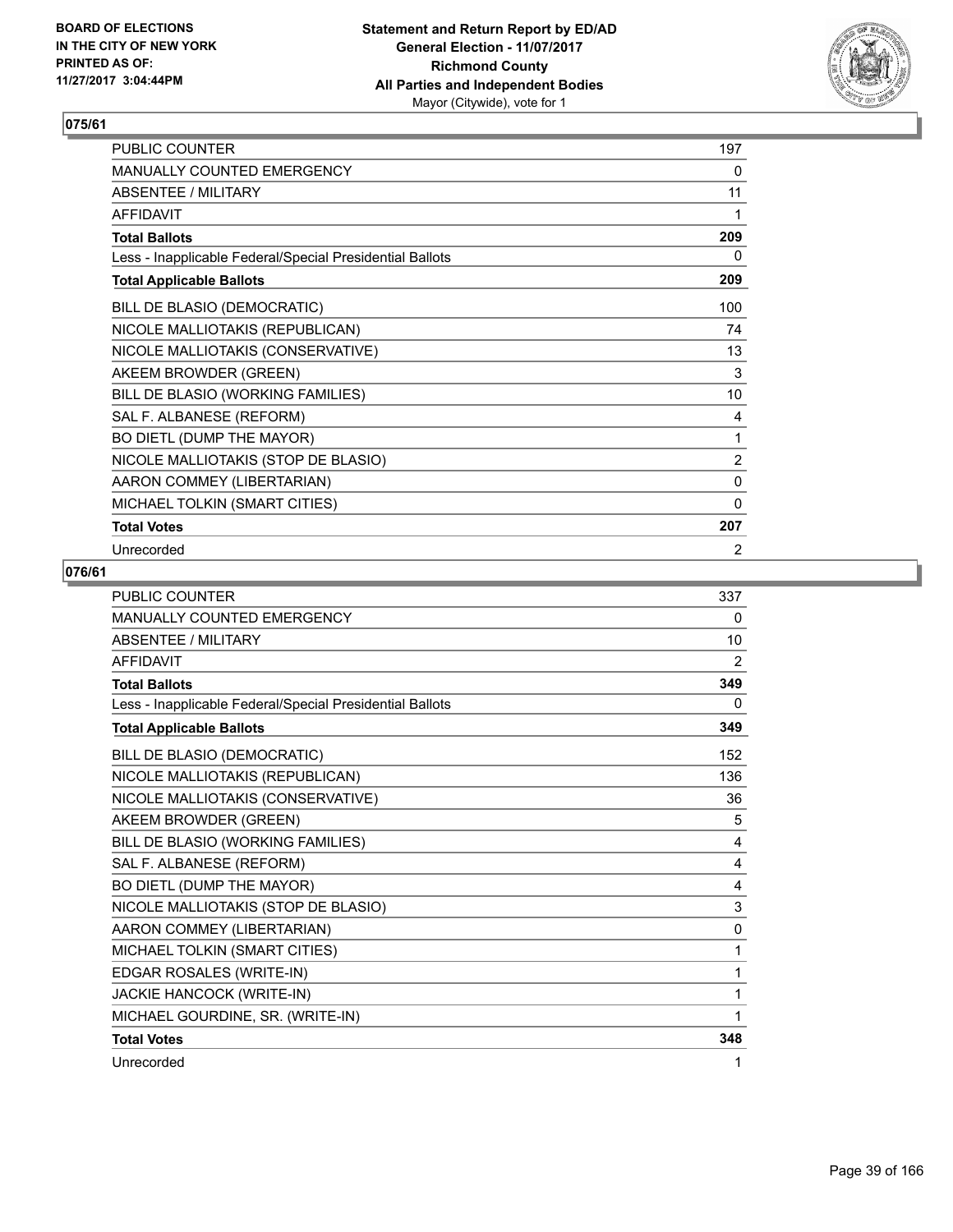

| PUBLIC COUNTER                                           | 164 |
|----------------------------------------------------------|-----|
| <b>MANUALLY COUNTED EMERGENCY</b>                        | 0   |
| <b>ABSENTEE / MILITARY</b>                               | 3   |
| <b>AFFIDAVIT</b>                                         | 1   |
| <b>Total Ballots</b>                                     | 168 |
| Less - Inapplicable Federal/Special Presidential Ballots | 0   |
| <b>Total Applicable Ballots</b>                          | 168 |
| BILL DE BLASIO (DEMOCRATIC)                              | 127 |
| NICOLE MALLIOTAKIS (REPUBLICAN)                          | 15  |
| NICOLE MALLIOTAKIS (CONSERVATIVE)                        | 3   |
| AKEEM BROWDER (GREEN)                                    | 3   |
| BILL DE BLASIO (WORKING FAMILIES)                        | 12  |
| SAL F. ALBANESE (REFORM)                                 | 3   |
| BO DIETL (DUMP THE MAYOR)                                | 1   |
| NICOLE MALLIOTAKIS (STOP DE BLASIO)                      | 0   |
| AARON COMMEY (LIBERTARIAN)                               | 1   |
| MICHAEL TOLKIN (SMART CITIES)                            | 3   |
| <b>Total Votes</b>                                       | 168 |

| <b>PUBLIC COUNTER</b>                                    | 96             |
|----------------------------------------------------------|----------------|
| <b>MANUALLY COUNTED EMERGENCY</b>                        | 0              |
| <b>ABSENTEE / MILITARY</b>                               | 19             |
| AFFIDAVIT                                                | 1              |
| <b>Total Ballots</b>                                     | 116            |
| Less - Inapplicable Federal/Special Presidential Ballots | 0              |
| <b>Total Applicable Ballots</b>                          | 116            |
| BILL DE BLASIO (DEMOCRATIC)                              | 80             |
| NICOLE MALLIOTAKIS (REPUBLICAN)                          | 24             |
| NICOLE MALLIOTAKIS (CONSERVATIVE)                        | 2              |
| AKEEM BROWDER (GREEN)                                    | 3              |
| BILL DE BLASIO (WORKING FAMILIES)                        | 1              |
| SAL F. ALBANESE (REFORM)                                 | 1              |
| BO DIETL (DUMP THE MAYOR)                                | $\overline{2}$ |
| NICOLE MALLIOTAKIS (STOP DE BLASIO)                      | 1              |
| AARON COMMEY (LIBERTARIAN)                               | 0              |
| MICHAEL TOLKIN (SMART CITIES)                            | 1              |
| <b>Total Votes</b>                                       | 115            |
| Unrecorded                                               | 1              |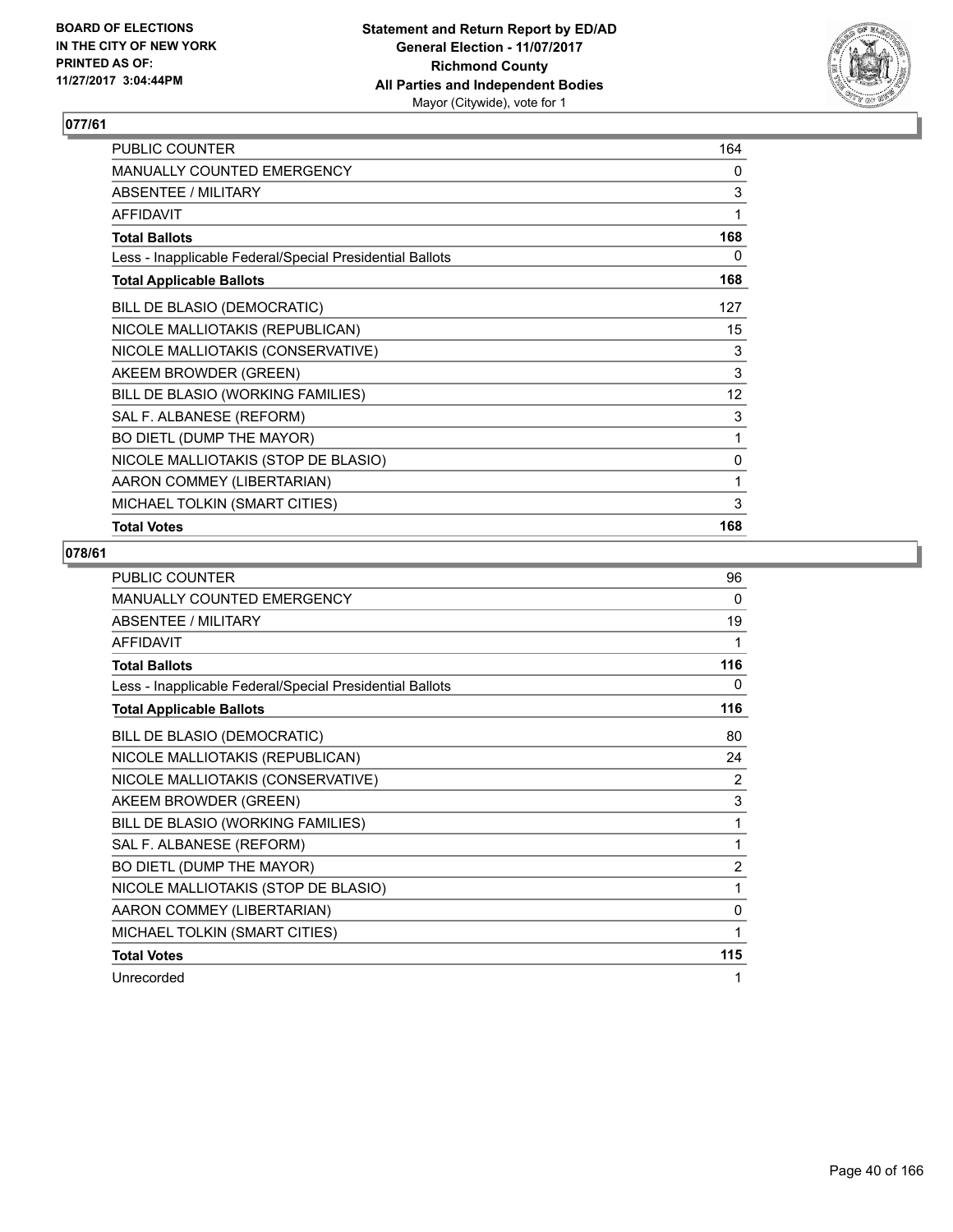

| <b>PUBLIC COUNTER</b>                                    | 0            |
|----------------------------------------------------------|--------------|
| <b>MANUALLY COUNTED EMERGENCY</b>                        | 0            |
| ABSENTEE / MILITARY                                      | 0            |
| <b>AFFIDAVIT</b>                                         | 0            |
| <b>Total Ballots</b>                                     | $\mathbf{0}$ |
| Less - Inapplicable Federal/Special Presidential Ballots | 0            |
| <b>Total Applicable Ballots</b>                          | 0            |
| BILL DE BLASIO (DEMOCRATIC)                              | 0            |
| NICOLE MALLIOTAKIS (REPUBLICAN)                          | 0            |
| NICOLE MALLIOTAKIS (CONSERVATIVE)                        | 0            |
| AKEEM BROWDER (GREEN)                                    | $\mathbf{0}$ |
| BILL DE BLASIO (WORKING FAMILIES)                        | 0            |
| SAL F. ALBANESE (REFORM)                                 | 0            |
| BO DIETL (DUMP THE MAYOR)                                | 0            |
| NICOLE MALLIOTAKIS (STOP DE BLASIO)                      | 0            |
| AARON COMMEY (LIBERTARIAN)                               | 0            |
| MICHAEL TOLKIN (SMART CITIES)                            | 0            |
| <b>Total Votes</b>                                       | 0            |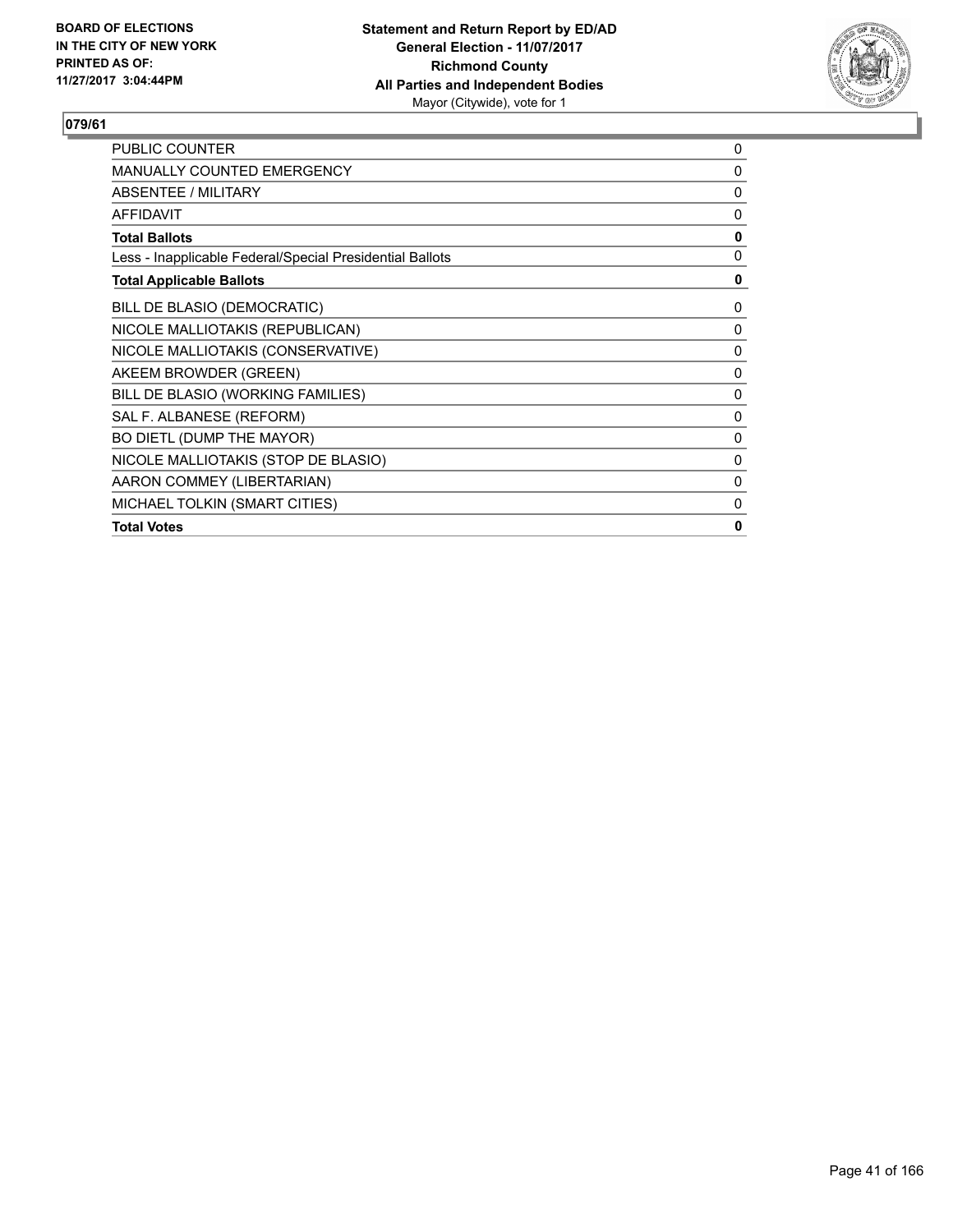

| PUBLIC COUNTER                                           | 378            |
|----------------------------------------------------------|----------------|
| <b>MANUALLY COUNTED EMERGENCY</b>                        | 0              |
| ABSENTEE / MILITARY                                      | 5              |
| <b>AFFIDAVIT</b>                                         | 4              |
| <b>Total Ballots</b>                                     | 387            |
| Less - Inapplicable Federal/Special Presidential Ballots | 0              |
| <b>Total Applicable Ballots</b>                          | 387            |
| BILL DE BLASIO (DEMOCRATIC)                              | 45             |
| NICOLE MALLIOTAKIS (REPUBLICAN)                          | 297            |
| NICOLE MALLIOTAKIS (CONSERVATIVE)                        | 35             |
| AKEEM BROWDER (GREEN)                                    | 0              |
| BILL DE BLASIO (WORKING FAMILIES)                        | 1              |
| SAL F. ALBANESE (REFORM)                                 | $\overline{2}$ |
| BO DIETL (DUMP THE MAYOR)                                | 3              |
| NICOLE MALLIOTAKIS (STOP DE BLASIO)                      | $\overline{2}$ |
| AARON COMMEY (LIBERTARIAN)                               | 1              |
| MICHAEL TOLKIN (SMART CITIES)                            |                |
| <b>Total Votes</b>                                       | 387            |

| <b>PUBLIC COUNTER</b>                                    | 492 |
|----------------------------------------------------------|-----|
| <b>MANUALLY COUNTED EMERGENCY</b>                        | 0   |
| <b>ABSENTEE / MILITARY</b>                               | 11  |
| <b>AFFIDAVIT</b>                                         | 6   |
| <b>Total Ballots</b>                                     | 509 |
| Less - Inapplicable Federal/Special Presidential Ballots | 0   |
| <b>Total Applicable Ballots</b>                          | 509 |
| BILL DE BLASIO (DEMOCRATIC)                              | 41  |
| NICOLE MALLIOTAKIS (REPUBLICAN)                          | 376 |
| NICOLE MALLIOTAKIS (CONSERVATIVE)                        | 61  |
| AKEEM BROWDER (GREEN)                                    | 1   |
| BILL DE BLASIO (WORKING FAMILIES)                        | 5   |
| SAL F. ALBANESE (REFORM)                                 | 4   |
| BO DIETL (DUMP THE MAYOR)                                | 7   |
| NICOLE MALLIOTAKIS (STOP DE BLASIO)                      | 3   |
| AARON COMMEY (LIBERTARIAN)                               | 1   |
| MICHAEL TOLKIN (SMART CITIES)                            | 3   |
| <b>OSBORNE HART (WRITE-IN)</b>                           | 1   |
| <b>Total Votes</b>                                       | 503 |
| Unrecorded                                               | 6   |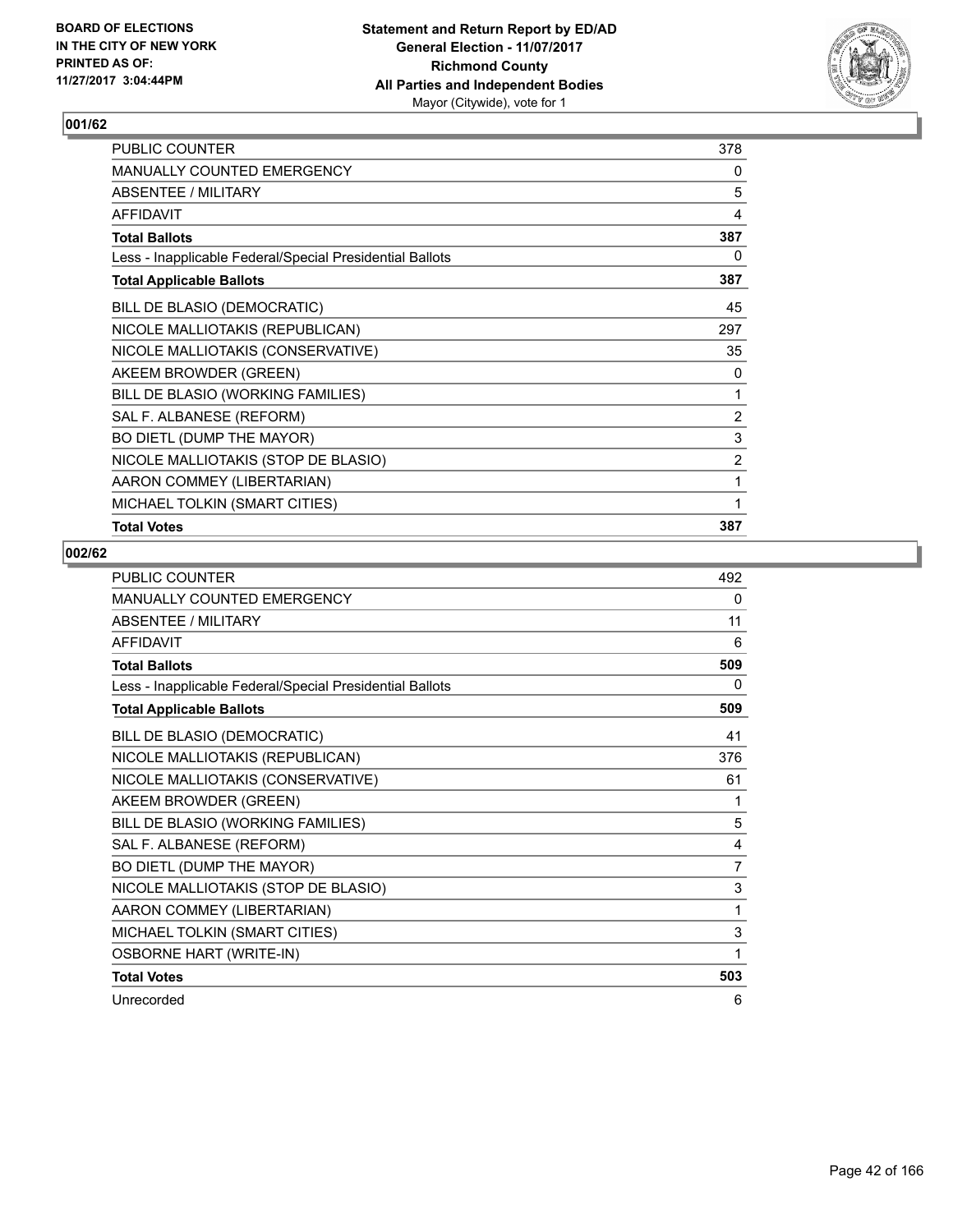

| PUBLIC COUNTER                                           | 346            |
|----------------------------------------------------------|----------------|
| MANUALLY COUNTED EMERGENCY                               | 0              |
| <b>ABSENTEE / MILITARY</b>                               | 6              |
| <b>AFFIDAVIT</b>                                         | $\overline{7}$ |
| <b>Total Ballots</b>                                     | 359            |
| Less - Inapplicable Federal/Special Presidential Ballots | 0              |
| <b>Total Applicable Ballots</b>                          | 359            |
| BILL DE BLASIO (DEMOCRATIC)                              | 36             |
| NICOLE MALLIOTAKIS (REPUBLICAN)                          | 265            |
| NICOLE MALLIOTAKIS (CONSERVATIVE)                        | 37             |
| AKEEM BROWDER (GREEN)                                    | 0              |
| BILL DE BLASIO (WORKING FAMILIES)                        | 1              |
| SAL F. ALBANESE (REFORM)                                 | 6              |
| BO DIETL (DUMP THE MAYOR)                                | 5              |
| NICOLE MALLIOTAKIS (STOP DE BLASIO)                      | 6              |
| AARON COMMEY (LIBERTARIAN)                               | 0              |
| MICHAEL TOLKIN (SMART CITIES)                            | $\mathbf{0}$   |
| <b>Total Votes</b>                                       | 356            |
| Unrecorded                                               | 3              |

| <b>PUBLIC COUNTER</b>                                    | 395            |
|----------------------------------------------------------|----------------|
| MANUALLY COUNTED EMERGENCY                               | 0              |
| <b>ABSENTEE / MILITARY</b>                               | 8              |
| <b>AFFIDAVIT</b>                                         | 4              |
| <b>Total Ballots</b>                                     | 407            |
| Less - Inapplicable Federal/Special Presidential Ballots | 0              |
| <b>Total Applicable Ballots</b>                          | 407            |
| BILL DE BLASIO (DEMOCRATIC)                              | 43             |
| NICOLE MALLIOTAKIS (REPUBLICAN)                          | 311            |
| NICOLE MALLIOTAKIS (CONSERVATIVE)                        | 41             |
| AKEEM BROWDER (GREEN)                                    | 3              |
| BILL DE BLASIO (WORKING FAMILIES)                        | 1              |
| SAL F. ALBANESE (REFORM)                                 | 3              |
| BO DIETL (DUMP THE MAYOR)                                | $\overline{2}$ |
| NICOLE MALLIOTAKIS (STOP DE BLASIO)                      | 1              |
| AARON COMMEY (LIBERTARIAN)                               | 1              |
| MICHAEL TOLKIN (SMART CITIES)                            | $\mathbf{0}$   |
| <b>Total Votes</b>                                       | 406            |
| Unrecorded                                               | 1              |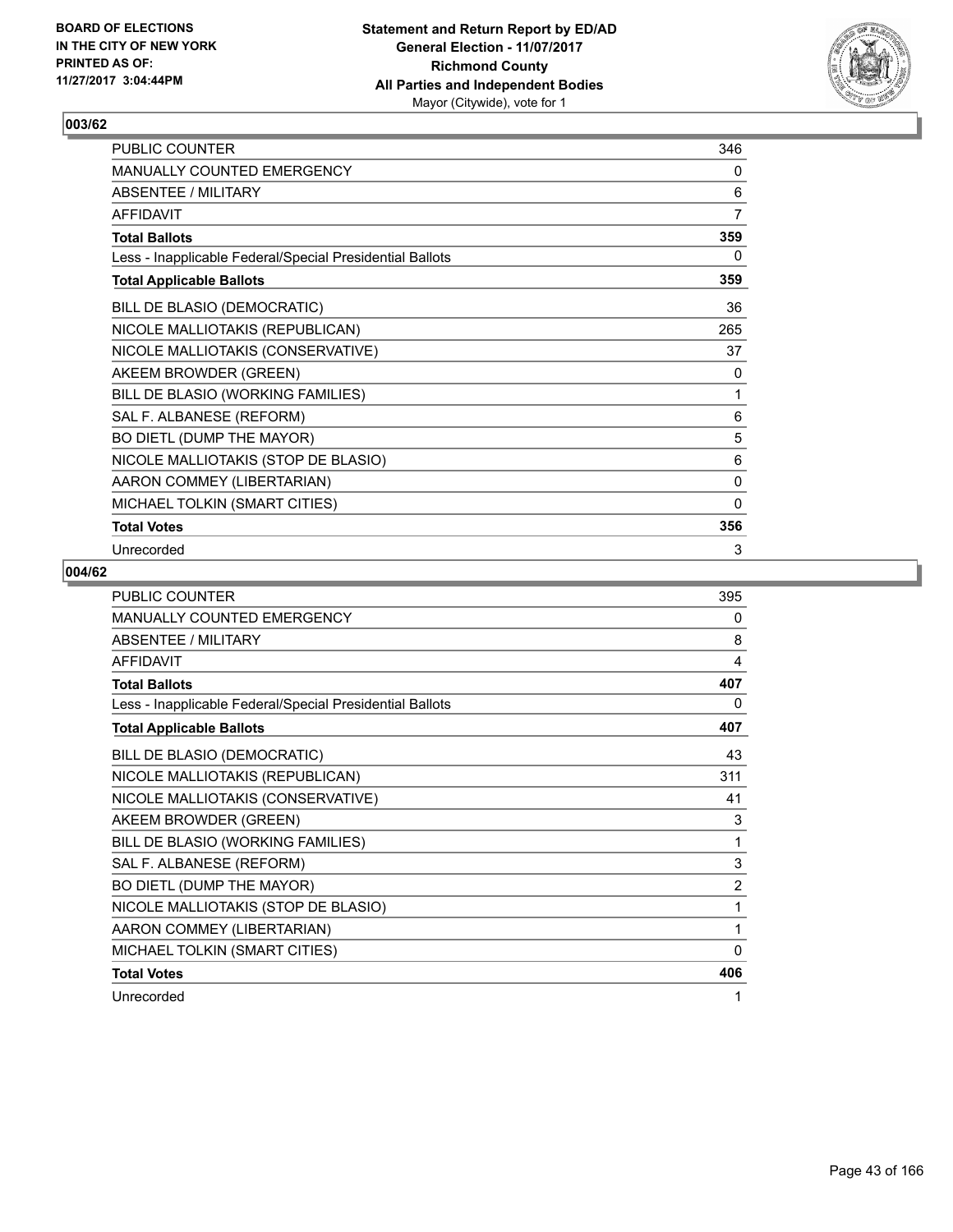

| PUBLIC COUNTER                                           | 365            |
|----------------------------------------------------------|----------------|
| MANUALLY COUNTED EMERGENCY                               | 0              |
| <b>ABSENTEE / MILITARY</b>                               | 13             |
| <b>AFFIDAVIT</b>                                         | 5              |
| <b>Total Ballots</b>                                     | 383            |
| Less - Inapplicable Federal/Special Presidential Ballots | 0              |
| <b>Total Applicable Ballots</b>                          | 383            |
| BILL DE BLASIO (DEMOCRATIC)                              | 27             |
| NICOLE MALLIOTAKIS (REPUBLICAN)                          | 311            |
| NICOLE MALLIOTAKIS (CONSERVATIVE)                        | 20             |
| AKEEM BROWDER (GREEN)                                    | 1              |
| BILL DE BLASIO (WORKING FAMILIES)                        | $\overline{2}$ |
| SAL F. ALBANESE (REFORM)                                 | 3              |
| BO DIETL (DUMP THE MAYOR)                                | 12             |
| NICOLE MALLIOTAKIS (STOP DE BLASIO)                      | 4              |
| AARON COMMEY (LIBERTARIAN)                               | 1              |
| MICHAEL TOLKIN (SMART CITIES)                            | 1              |
| <b>Total Votes</b>                                       | 382            |
| Unrecorded                                               | 1              |

| PUBLIC COUNTER                                           | 333            |
|----------------------------------------------------------|----------------|
| MANUALLY COUNTED EMERGENCY                               | 0              |
| <b>ABSENTEE / MILITARY</b>                               | 10             |
| <b>AFFIDAVIT</b>                                         | 3              |
| <b>Total Ballots</b>                                     | 346            |
| Less - Inapplicable Federal/Special Presidential Ballots | 0              |
| <b>Total Applicable Ballots</b>                          | 346            |
| BILL DE BLASIO (DEMOCRATIC)                              | 58             |
| NICOLE MALLIOTAKIS (REPUBLICAN)                          | 228            |
| NICOLE MALLIOTAKIS (CONSERVATIVE)                        | 29             |
| AKEEM BROWDER (GREEN)                                    | 2              |
| BILL DE BLASIO (WORKING FAMILIES)                        | 5              |
| SAL F. ALBANESE (REFORM)                                 | $\overline{7}$ |
| BO DIETL (DUMP THE MAYOR)                                | 8              |
| NICOLE MALLIOTAKIS (STOP DE BLASIO)                      | $\overline{2}$ |
| AARON COMMEY (LIBERTARIAN)                               | $\Omega$       |
| MICHAEL TOLKIN (SMART CITIES)                            | 3              |
| <b>Total Votes</b>                                       | 342            |
| Unrecorded                                               | 4              |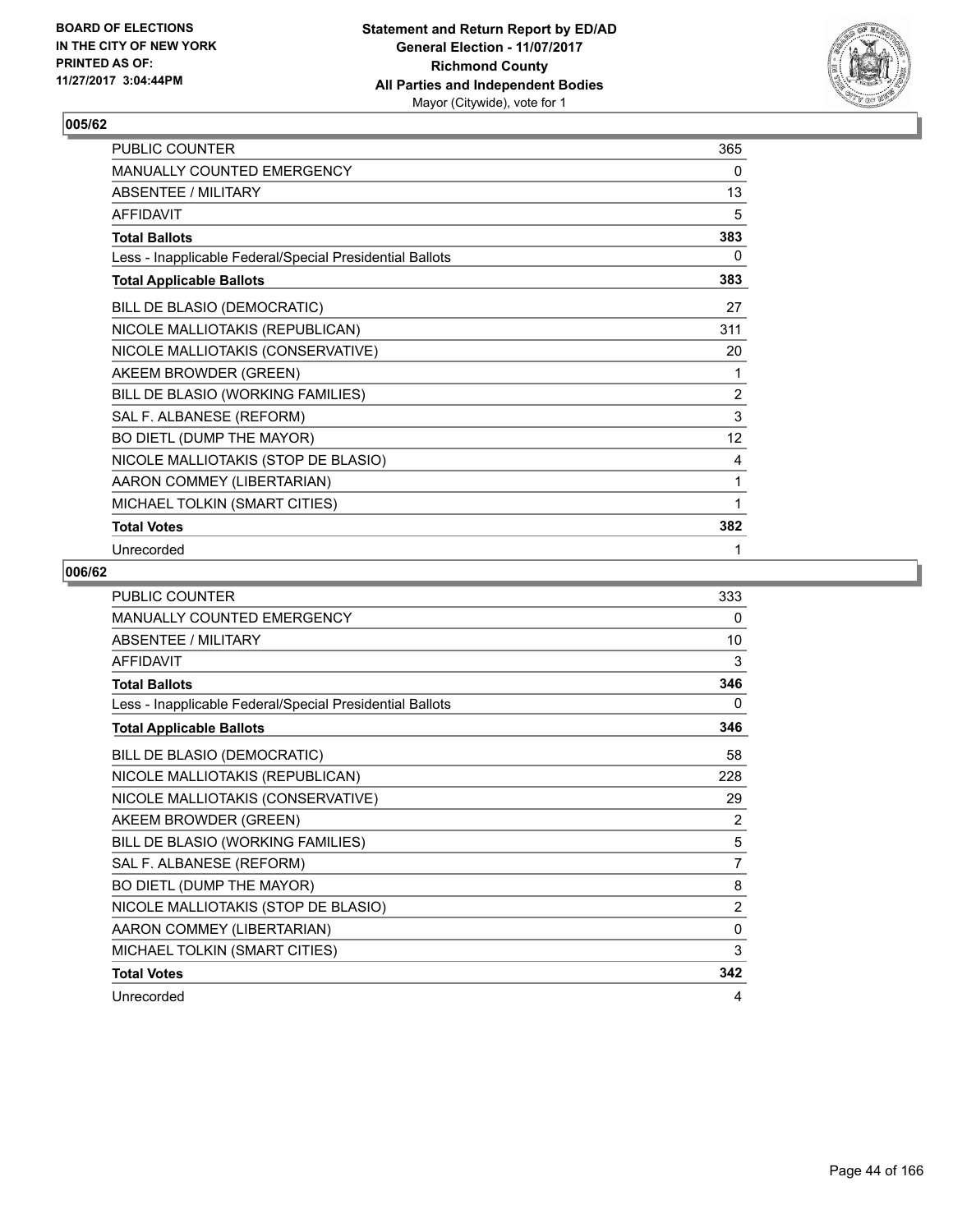

| PUBLIC COUNTER                                           | 409            |
|----------------------------------------------------------|----------------|
| MANUALLY COUNTED EMERGENCY                               | 0              |
| <b>ABSENTEE / MILITARY</b>                               | $\overline{7}$ |
| <b>AFFIDAVIT</b>                                         | 4              |
| <b>Total Ballots</b>                                     | 420            |
| Less - Inapplicable Federal/Special Presidential Ballots | 0              |
| <b>Total Applicable Ballots</b>                          | 420            |
| BILL DE BLASIO (DEMOCRATIC)                              | 51             |
| NICOLE MALLIOTAKIS (REPUBLICAN)                          | 303            |
| NICOLE MALLIOTAKIS (CONSERVATIVE)                        | 41             |
| AKEEM BROWDER (GREEN)                                    | 0              |
| BILL DE BLASIO (WORKING FAMILIES)                        | 1              |
| SAL F. ALBANESE (REFORM)                                 | 5              |
| BO DIETL (DUMP THE MAYOR)                                | 14             |
| NICOLE MALLIOTAKIS (STOP DE BLASIO)                      | 0              |
| AARON COMMEY (LIBERTARIAN)                               | $\mathsf 3$    |
| MICHAEL TOLKIN (SMART CITIES)                            | $\Omega$       |
| <b>Total Votes</b>                                       | 418            |
| Unrecorded                                               | 2              |

| <b>PUBLIC COUNTER</b>                                    | 302            |
|----------------------------------------------------------|----------------|
| <b>MANUALLY COUNTED EMERGENCY</b>                        | 0              |
| <b>ABSENTEE / MILITARY</b>                               | 14             |
| AFFIDAVIT                                                | 3              |
| <b>Total Ballots</b>                                     | 319            |
| Less - Inapplicable Federal/Special Presidential Ballots | 0              |
| <b>Total Applicable Ballots</b>                          | 319            |
| BILL DE BLASIO (DEMOCRATIC)                              | 45             |
| NICOLE MALLIOTAKIS (REPUBLICAN)                          | 231            |
| NICOLE MALLIOTAKIS (CONSERVATIVE)                        | 32             |
| AKEEM BROWDER (GREEN)                                    | $\Omega$       |
| BILL DE BLASIO (WORKING FAMILIES)                        | 1              |
| SAL F. ALBANESE (REFORM)                                 | 2              |
| BO DIETL (DUMP THE MAYOR)                                | 1              |
| NICOLE MALLIOTAKIS (STOP DE BLASIO)                      | $\overline{2}$ |
| AARON COMMEY (LIBERTARIAN)                               | $\mathbf{0}$   |
| MICHAEL TOLKIN (SMART CITIES)                            | 0              |
| UNCOUNTED WRITE-IN PER STATUTE (WRITE-IN)                | 1              |
| <b>Total Votes</b>                                       | 315            |
| Unrecorded                                               | 4              |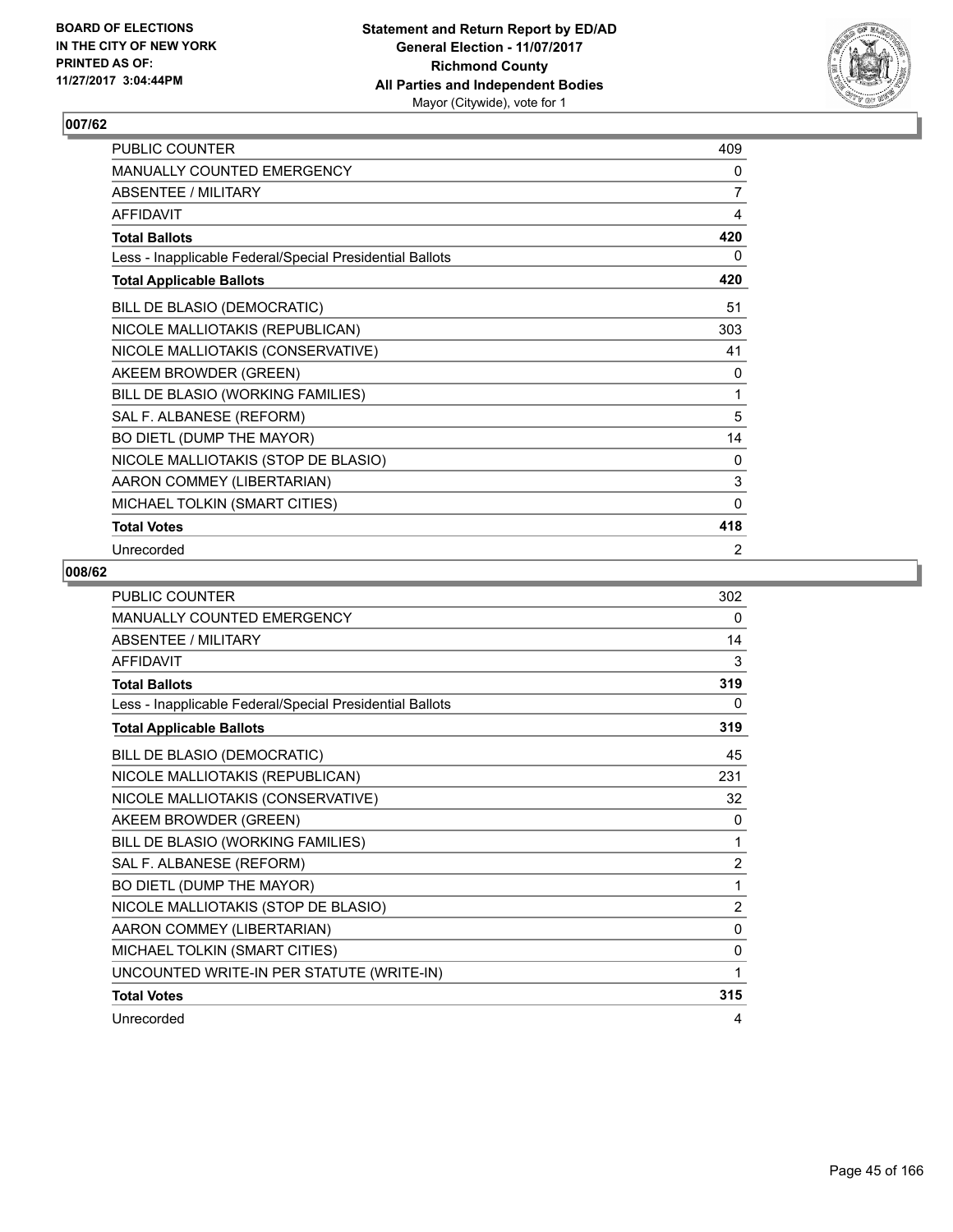

| PUBLIC COUNTER                                           | 225            |
|----------------------------------------------------------|----------------|
| MANUALLY COUNTED EMERGENCY                               | 0              |
| <b>ABSENTEE / MILITARY</b>                               | $\overline{7}$ |
| <b>AFFIDAVIT</b>                                         | $\overline{2}$ |
| <b>Total Ballots</b>                                     | 234            |
| Less - Inapplicable Federal/Special Presidential Ballots | 0              |
| <b>Total Applicable Ballots</b>                          | 234            |
| BILL DE BLASIO (DEMOCRATIC)                              | 35             |
| NICOLE MALLIOTAKIS (REPUBLICAN)                          | 162            |
| NICOLE MALLIOTAKIS (CONSERVATIVE)                        | 26             |
| AKEEM BROWDER (GREEN)                                    | 0              |
| BILL DE BLASIO (WORKING FAMILIES)                        | 0              |
| SAL F. ALBANESE (REFORM)                                 | 4              |
| BO DIETL (DUMP THE MAYOR)                                | 4              |
| NICOLE MALLIOTAKIS (STOP DE BLASIO)                      | 0              |
| AARON COMMEY (LIBERTARIAN)                               | 0              |
| MICHAEL TOLKIN (SMART CITIES)                            | 1              |
| <b>Total Votes</b>                                       | 232            |
| Unrecorded                                               | 2              |

| PUBLIC COUNTER                                           | 250          |
|----------------------------------------------------------|--------------|
| MANUALLY COUNTED EMERGENCY                               | 0            |
| <b>ABSENTEE / MILITARY</b>                               | 5            |
| <b>AFFIDAVIT</b>                                         | 2            |
| <b>Total Ballots</b>                                     | 257          |
| Less - Inapplicable Federal/Special Presidential Ballots | 0            |
| <b>Total Applicable Ballots</b>                          | 257          |
| BILL DE BLASIO (DEMOCRATIC)                              | 25           |
| NICOLE MALLIOTAKIS (REPUBLICAN)                          | 196          |
| NICOLE MALLIOTAKIS (CONSERVATIVE)                        | 24           |
| AKEEM BROWDER (GREEN)                                    | 1            |
| BILL DE BLASIO (WORKING FAMILIES)                        | 2            |
| SAL F. ALBANESE (REFORM)                                 | 2            |
| BO DIETL (DUMP THE MAYOR)                                | 2            |
| NICOLE MALLIOTAKIS (STOP DE BLASIO)                      | 1            |
| AARON COMMEY (LIBERTARIAN)                               | $\mathbf{0}$ |
| MICHAEL TOLKIN (SMART CITIES)                            | $\mathbf{0}$ |
| <b>Total Votes</b>                                       | 253          |
| Unrecorded                                               | 4            |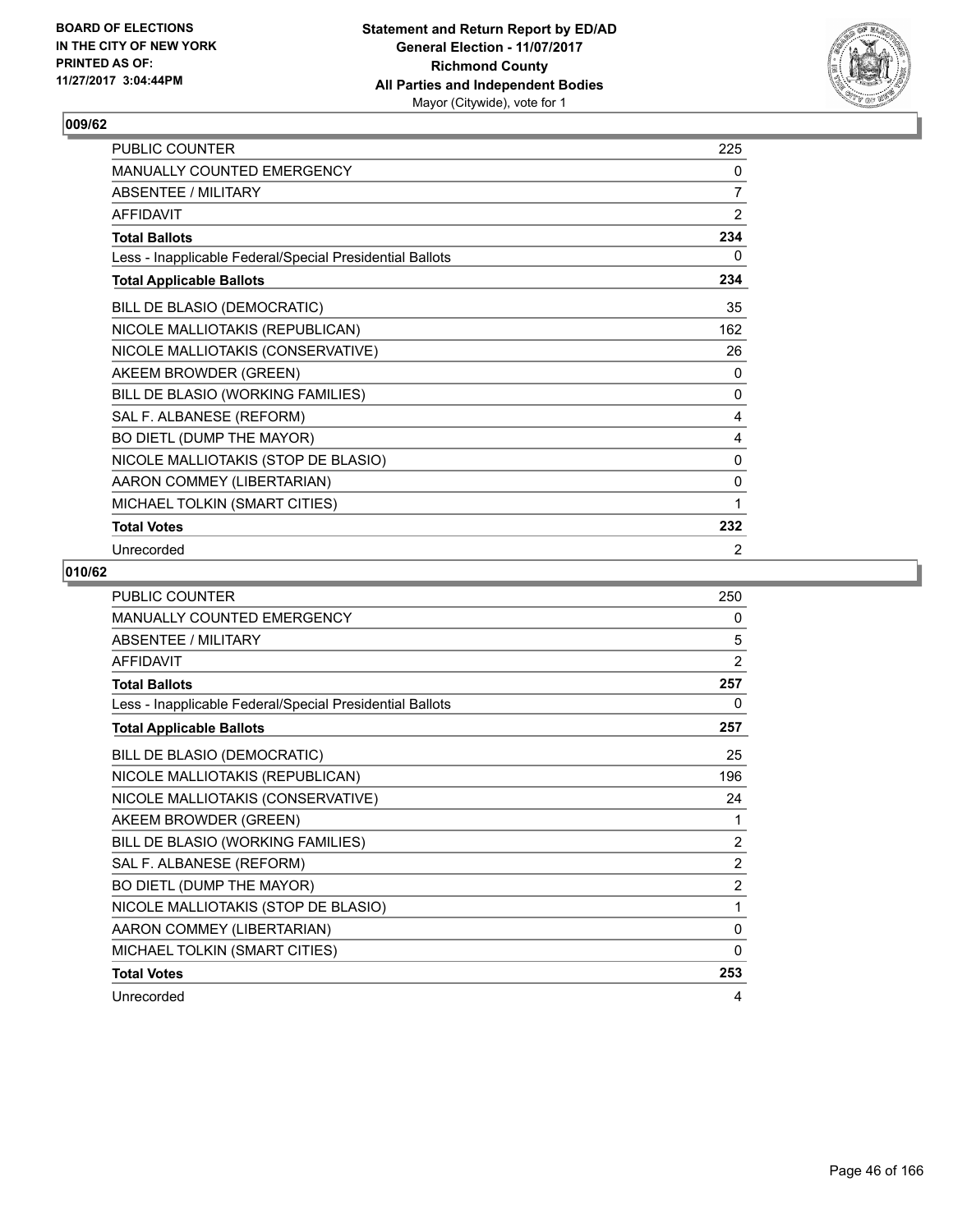

| <b>PUBLIC COUNTER</b>                                    | 363          |
|----------------------------------------------------------|--------------|
| <b>MANUALLY COUNTED EMERGENCY</b>                        | 0            |
| <b>ABSENTEE / MILITARY</b><br><b>AFFIDAVIT</b>           | 12           |
|                                                          | 2            |
| <b>Total Ballots</b>                                     | 377          |
| Less - Inapplicable Federal/Special Presidential Ballots | 0            |
| <b>Total Applicable Ballots</b>                          | 377          |
| BILL DE BLASIO (DEMOCRATIC)                              | 47           |
| NICOLE MALLIOTAKIS (REPUBLICAN)                          | 276          |
| NICOLE MALLIOTAKIS (CONSERVATIVE)                        | 35           |
| AKEEM BROWDER (GREEN)                                    | 1            |
| BILL DE BLASIO (WORKING FAMILIES)                        | 4            |
| SAL F. ALBANESE (REFORM)                                 | 2            |
| BO DIETL (DUMP THE MAYOR)                                | 3            |
| NICOLE MALLIOTAKIS (STOP DE BLASIO)                      | 1            |
| AARON COMMEY (LIBERTARIAN)                               | 1            |
| MICHAEL TOLKIN (SMART CITIES)                            | $\mathbf{0}$ |
| CHUCK TANTILLO (WRITE-IN)                                | 1            |
| RONALD CASTORINA, JR. (WRITE-IN)                         | 1            |
| <b>Total Votes</b>                                       | 372          |
| Unrecorded                                               | 5            |

| <b>PUBLIC COUNTER</b>                                    | 255            |
|----------------------------------------------------------|----------------|
| <b>MANUALLY COUNTED EMERGENCY</b>                        | 0              |
| <b>ABSENTEE / MILITARY</b>                               | 6              |
| <b>AFFIDAVIT</b>                                         | 6              |
| <b>Total Ballots</b>                                     | 267            |
| Less - Inapplicable Federal/Special Presidential Ballots | 0              |
| <b>Total Applicable Ballots</b>                          | 267            |
| BILL DE BLASIO (DEMOCRATIC)                              | 32             |
| NICOLE MALLIOTAKIS (REPUBLICAN)                          | 201            |
| NICOLE MALLIOTAKIS (CONSERVATIVE)                        | 16             |
| AKEEM BROWDER (GREEN)                                    | $\overline{2}$ |
| BILL DE BLASIO (WORKING FAMILIES)                        | 1              |
| SAL F. ALBANESE (REFORM)                                 | 3              |
| BO DIETL (DUMP THE MAYOR)                                | 3              |
| NICOLE MALLIOTAKIS (STOP DE BLASIO)                      | 3              |
| AARON COMMEY (LIBERTARIAN)                               | 0              |
| MICHAEL TOLKIN (SMART CITIES)                            | 4              |
| <b>Total Votes</b>                                       | 265            |
| Unrecorded                                               | $\overline{2}$ |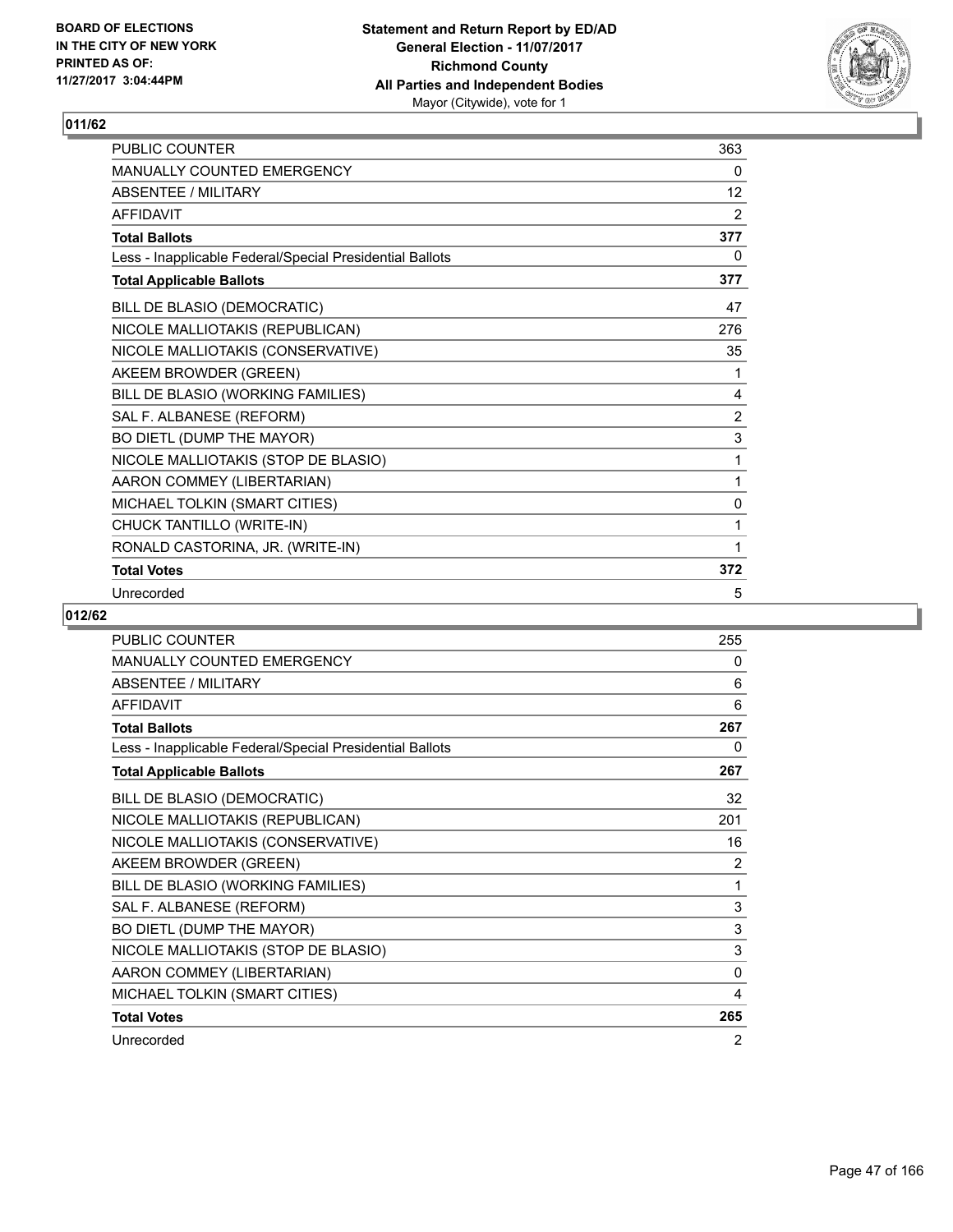

| PUBLIC COUNTER                                           | 354 |
|----------------------------------------------------------|-----|
| MANUALLY COUNTED EMERGENCY                               | 0   |
| <b>ABSENTEE / MILITARY</b>                               | 11  |
| <b>AFFIDAVIT</b>                                         | 5   |
| <b>Total Ballots</b>                                     | 370 |
| Less - Inapplicable Federal/Special Presidential Ballots | 0   |
| <b>Total Applicable Ballots</b>                          | 370 |
| BILL DE BLASIO (DEMOCRATIC)                              | 49  |
| NICOLE MALLIOTAKIS (REPUBLICAN)                          | 258 |
| NICOLE MALLIOTAKIS (CONSERVATIVE)                        | 31  |
| AKEEM BROWDER (GREEN)                                    | 6   |
| BILL DE BLASIO (WORKING FAMILIES)                        | 5   |
| SAL F. ALBANESE (REFORM)                                 | 6   |
| BO DIETL (DUMP THE MAYOR)                                | 9   |
| NICOLE MALLIOTAKIS (STOP DE BLASIO)                      | 3   |
| AARON COMMEY (LIBERTARIAN)                               | 0   |
| MICHAEL TOLKIN (SMART CITIES)                            | 0   |
| JIMMY CUOLI (WRITE-IN)                                   | 2   |
| <b>Total Votes</b>                                       | 369 |
| Unrecorded                                               | 1   |

| <b>PUBLIC COUNTER</b>                                    | 233 |
|----------------------------------------------------------|-----|
| <b>MANUALLY COUNTED EMERGENCY</b>                        | 0   |
| <b>ABSENTEE / MILITARY</b>                               | 5   |
| <b>AFFIDAVIT</b>                                         | 1   |
| <b>Total Ballots</b>                                     | 239 |
| Less - Inapplicable Federal/Special Presidential Ballots | 0   |
| <b>Total Applicable Ballots</b>                          | 239 |
| BILL DE BLASIO (DEMOCRATIC)                              | 31  |
| NICOLE MALLIOTAKIS (REPUBLICAN)                          | 178 |
| NICOLE MALLIOTAKIS (CONSERVATIVE)                        | 16  |
| AKEEM BROWDER (GREEN)                                    | 0   |
| BILL DE BLASIO (WORKING FAMILIES)                        | 2   |
| SAL F. ALBANESE (REFORM)                                 | 4   |
| BO DIETL (DUMP THE MAYOR)                                | 5   |
| NICOLE MALLIOTAKIS (STOP DE BLASIO)                      | 0   |
| AARON COMMEY (LIBERTARIAN)                               | 0   |
| MICHAEL TOLKIN (SMART CITIES)                            | 1   |
| UNCOUNTED WRITE-IN PER STATUTE (WRITE-IN)                | 1   |
| <b>Total Votes</b>                                       | 238 |
| Unrecorded                                               | 1   |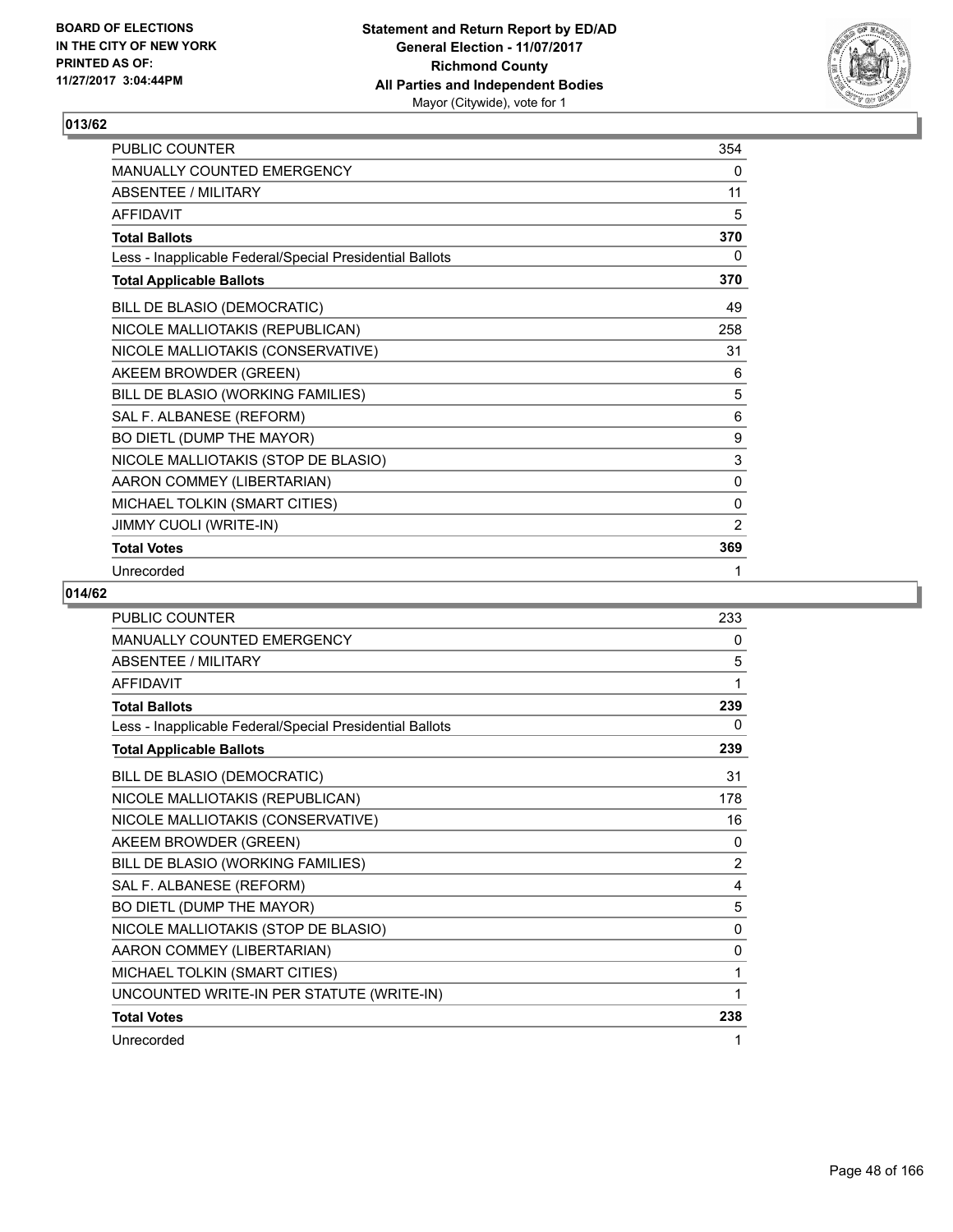

| <b>PUBLIC COUNTER</b>                                    | 363            |
|----------------------------------------------------------|----------------|
| <b>MANUALLY COUNTED EMERGENCY</b>                        | 0              |
| ABSENTEE / MILITARY                                      | 10             |
| <b>AFFIDAVIT</b>                                         | 6              |
| <b>Total Ballots</b>                                     | 379            |
| Less - Inapplicable Federal/Special Presidential Ballots | 0              |
| <b>Total Applicable Ballots</b>                          | 379            |
| BILL DE BLASIO (DEMOCRATIC)                              | 49             |
| NICOLE MALLIOTAKIS (REPUBLICAN)                          | 271            |
| NICOLE MALLIOTAKIS (CONSERVATIVE)                        | 31             |
| AKEEM BROWDER (GREEN)                                    | 0              |
| BILL DE BLASIO (WORKING FAMILIES)                        | $\overline{2}$ |
| SAL F. ALBANESE (REFORM)                                 | 9              |
| BO DIETL (DUMP THE MAYOR)                                | 5              |
| NICOLE MALLIOTAKIS (STOP DE BLASIO)                      | 3              |
| AARON COMMEY (LIBERTARIAN)                               | $\overline{2}$ |
| MICHAEL TOLKIN (SMART CITIES)                            | 4              |
| MICHAEL REILLY (WRITE-IN)                                | 1              |
| <b>Total Votes</b>                                       | 377            |
| Unrecorded                                               | 2              |

| <b>PUBLIC COUNTER</b>                                    | 364            |
|----------------------------------------------------------|----------------|
| <b>MANUALLY COUNTED EMERGENCY</b>                        | 0              |
| <b>ABSENTEE / MILITARY</b>                               | 12             |
| <b>AFFIDAVIT</b>                                         | 1              |
| <b>Total Ballots</b>                                     | 377            |
| Less - Inapplicable Federal/Special Presidential Ballots | $\Omega$       |
| <b>Total Applicable Ballots</b>                          | 377            |
| BILL DE BLASIO (DEMOCRATIC)                              | 55             |
| NICOLE MALLIOTAKIS (REPUBLICAN)                          | 260            |
| NICOLE MALLIOTAKIS (CONSERVATIVE)                        | 30             |
| AKEEM BROWDER (GREEN)                                    | 1              |
| BILL DE BLASIO (WORKING FAMILIES)                        | $\overline{2}$ |
| SAL F. ALBANESE (REFORM)                                 | 6              |
| BO DIETL (DUMP THE MAYOR)                                | 3              |
| NICOLE MALLIOTAKIS (STOP DE BLASIO)                      | 7              |
| AARON COMMEY (LIBERTARIAN)                               | 1              |
| MICHAEL TOLKIN (SMART CITIES)                            | 4              |
| SONG DA (WRITE-IN)                                       | 1              |
| UNATTRIBUTABLE WRITE-IN (WRITE-IN)                       | 1              |
| <b>Total Votes</b>                                       | 371            |
| Unrecorded                                               | 6              |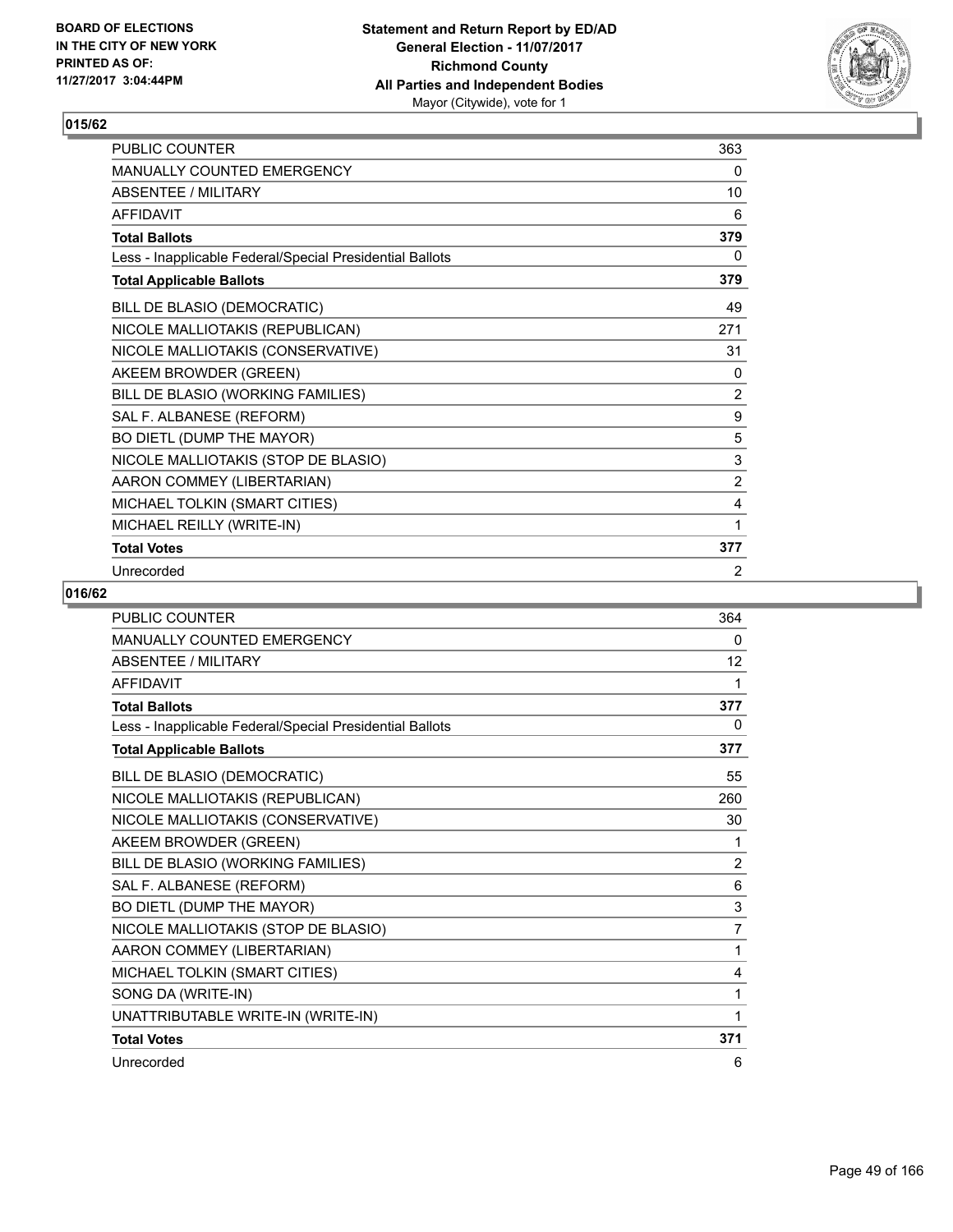

| <b>PUBLIC COUNTER</b>                                    | 277 |
|----------------------------------------------------------|-----|
| <b>MANUALLY COUNTED EMERGENCY</b>                        | 0   |
| ABSENTEE / MILITARY                                      | 7   |
| <b>AFFIDAVIT</b>                                         | 4   |
| <b>Total Ballots</b>                                     | 288 |
| Less - Inapplicable Federal/Special Presidential Ballots | 0   |
| <b>Total Applicable Ballots</b>                          | 288 |
| BILL DE BLASIO (DEMOCRATIC)                              | 31  |
| NICOLE MALLIOTAKIS (REPUBLICAN)                          | 215 |
| NICOLE MALLIOTAKIS (CONSERVATIVE)                        | 23  |
| AKEEM BROWDER (GREEN)                                    | 0   |
| BILL DE BLASIO (WORKING FAMILIES)                        | 1   |
| SAL F. ALBANESE (REFORM)                                 | 0   |
| BO DIETL (DUMP THE MAYOR)                                | 9   |
| NICOLE MALLIOTAKIS (STOP DE BLASIO)                      | 5   |
| AARON COMMEY (LIBERTARIAN)                               | 1   |
| MICHAEL TOLKIN (SMART CITIES)                            | 0   |
| CARL COX (WRITE-IN)                                      | 1   |
| <b>Total Votes</b>                                       | 286 |
| Unrecorded                                               | 2   |

| <b>PUBLIC COUNTER</b>                                    | 272            |
|----------------------------------------------------------|----------------|
| <b>MANUALLY COUNTED EMERGENCY</b>                        | $\Omega$       |
| <b>ABSENTEE / MILITARY</b>                               | $\overline{2}$ |
| <b>AFFIDAVIT</b>                                         | $\overline{2}$ |
| <b>Total Ballots</b>                                     | 276            |
| Less - Inapplicable Federal/Special Presidential Ballots | $\mathbf{0}$   |
| <b>Total Applicable Ballots</b>                          | 276            |
| BILL DE BLASIO (DEMOCRATIC)                              | 31             |
| NICOLE MALLIOTAKIS (REPUBLICAN)                          | 206            |
| NICOLE MALLIOTAKIS (CONSERVATIVE)                        | 22             |
| AKEEM BROWDER (GREEN)                                    | 1              |
| BILL DE BLASIO (WORKING FAMILIES)                        | 1              |
| SAL F. ALBANESE (REFORM)                                 | 5              |
| BO DIETL (DUMP THE MAYOR)                                | 5              |
| NICOLE MALLIOTAKIS (STOP DE BLASIO)                      | 4              |
| AARON COMMEY (LIBERTARIAN)                               | 0              |
| MICHAEL TOLKIN (SMART CITIES)                            | 0              |
| RYANNE SALZANO (WRITE-IN)                                | 1              |
| <b>Total Votes</b>                                       | 276            |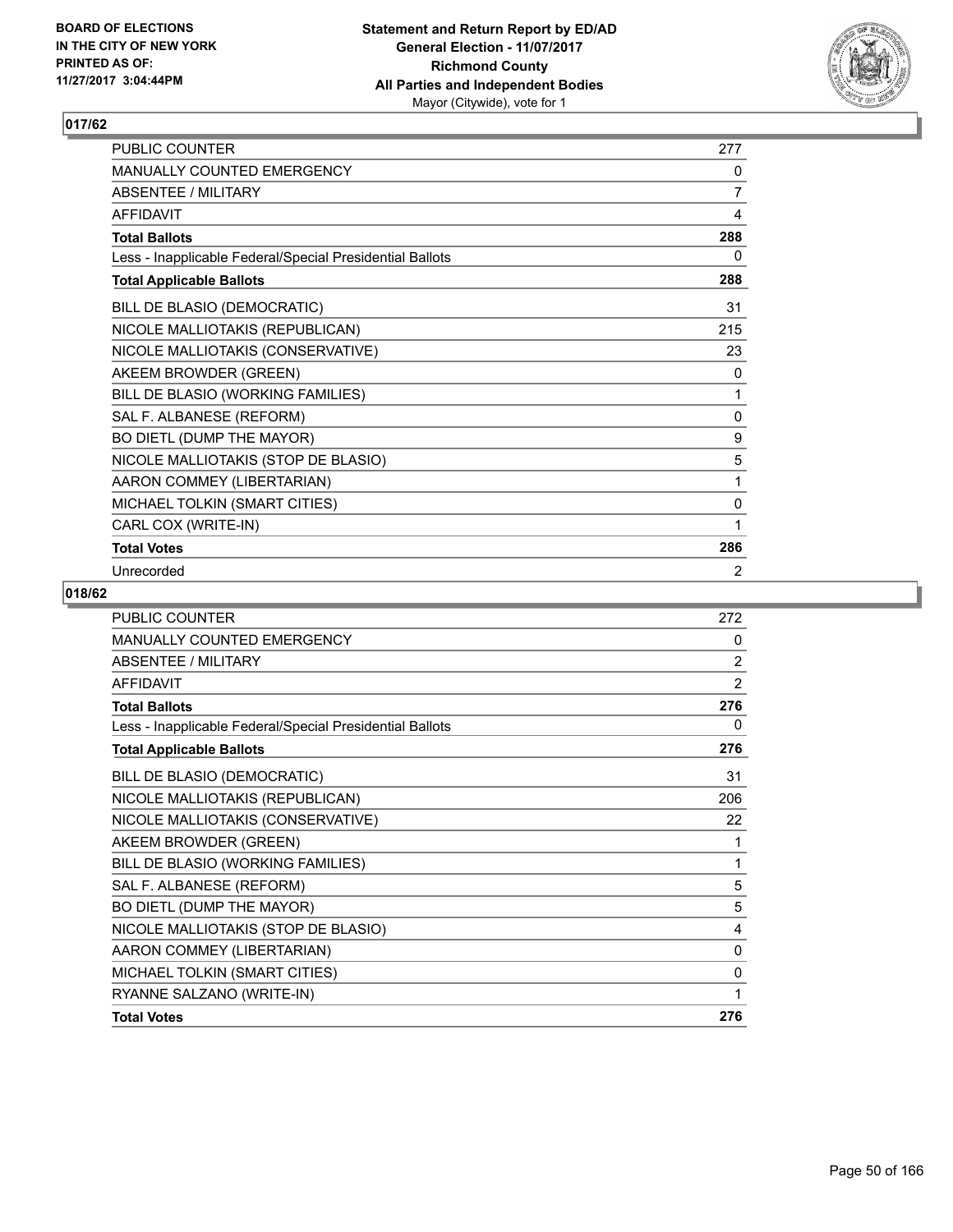

| PUBLIC COUNTER                                           | 300          |
|----------------------------------------------------------|--------------|
| <b>MANUALLY COUNTED EMERGENCY</b>                        | 0            |
| ABSENTEE / MILITARY                                      | 8            |
| <b>AFFIDAVIT</b>                                         | 9            |
| <b>Total Ballots</b>                                     | 317          |
| Less - Inapplicable Federal/Special Presidential Ballots | 0            |
| <b>Total Applicable Ballots</b>                          | 317          |
| BILL DE BLASIO (DEMOCRATIC)                              | 37           |
| NICOLE MALLIOTAKIS (REPUBLICAN)                          | 223          |
| NICOLE MALLIOTAKIS (CONSERVATIVE)                        | 35           |
| AKEEM BROWDER (GREEN)                                    | 1            |
| BILL DE BLASIO (WORKING FAMILIES)                        | 1            |
| SAL F. ALBANESE (REFORM)                                 | 5            |
| BO DIETL (DUMP THE MAYOR)                                | 12           |
| NICOLE MALLIOTAKIS (STOP DE BLASIO)                      | $\mathbf{0}$ |
| AARON COMMEY (LIBERTARIAN)                               | 1            |
| MICHAEL TOLKIN (SMART CITIES)                            | 2            |
| <b>Total Votes</b>                                       | 317          |

| <b>PUBLIC COUNTER</b>                                    | 378          |
|----------------------------------------------------------|--------------|
| MANUALLY COUNTED EMERGENCY                               | 0            |
| <b>ABSENTEE / MILITARY</b>                               | 18           |
| <b>AFFIDAVIT</b>                                         | 2            |
| <b>Total Ballots</b>                                     | 398          |
| Less - Inapplicable Federal/Special Presidential Ballots | 0            |
| <b>Total Applicable Ballots</b>                          | 398          |
| BILL DE BLASIO (DEMOCRATIC)                              | 30           |
| NICOLE MALLIOTAKIS (REPUBLICAN)                          | 314          |
| NICOLE MALLIOTAKIS (CONSERVATIVE)                        | 38           |
| AKEEM BROWDER (GREEN)                                    | 0            |
| BILL DE BLASIO (WORKING FAMILIES)                        | 5            |
| SAL F. ALBANESE (REFORM)                                 | 5            |
| BO DIETL (DUMP THE MAYOR)                                | 0            |
| NICOLE MALLIOTAKIS (STOP DE BLASIO)                      | 2            |
| AARON COMMEY (LIBERTARIAN)                               | $\mathbf{0}$ |
| MICHAEL TOLKIN (SMART CITIES)                            | 0            |
| JOE PIESCO (WRITE-IN)                                    | 1            |
| <b>Total Votes</b>                                       | 395          |
| Unrecorded                                               | 3            |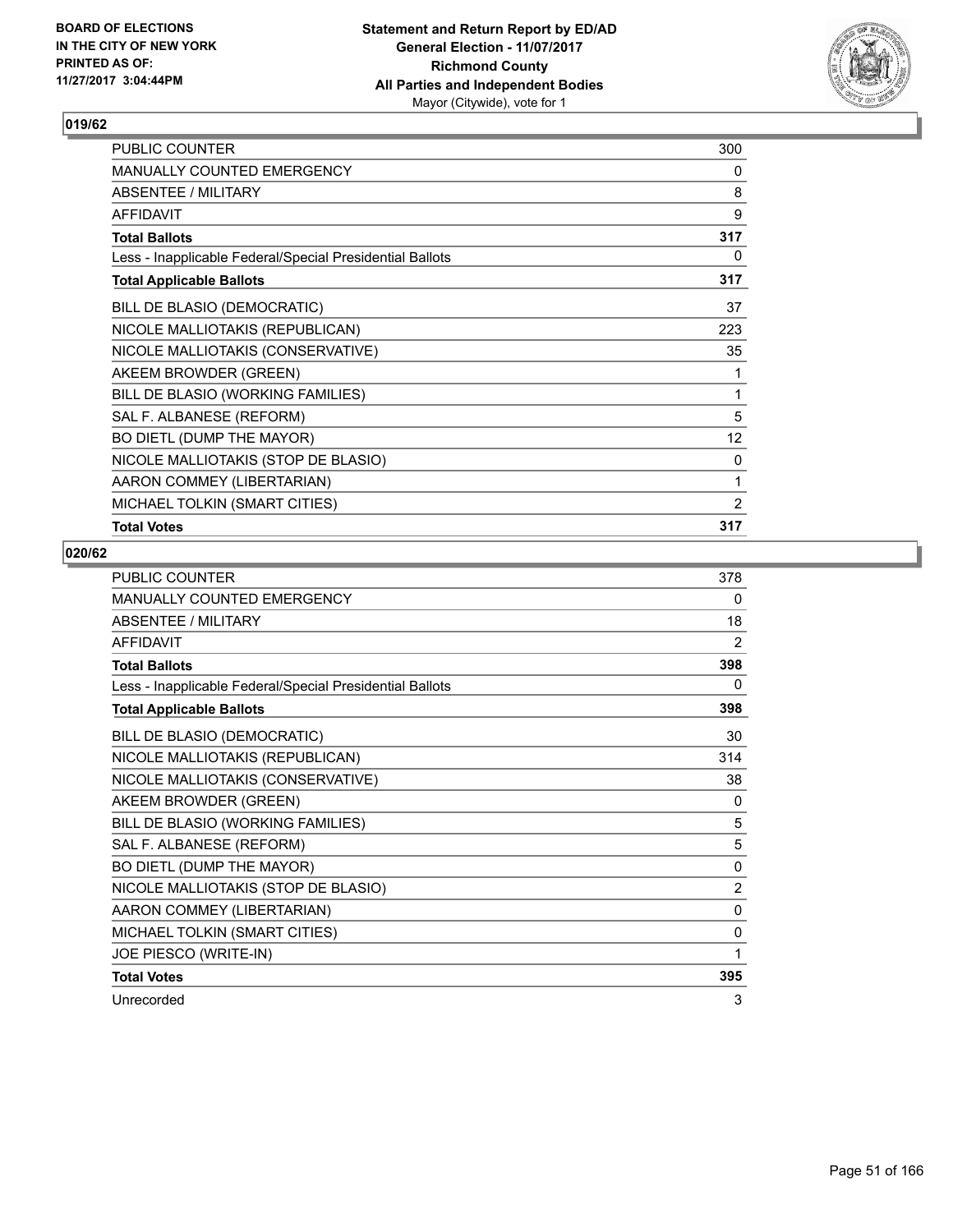

| <b>PUBLIC COUNTER</b>                                    | 392 |
|----------------------------------------------------------|-----|
| <b>MANUALLY COUNTED EMERGENCY</b>                        | 0   |
| ABSENTEE / MILITARY                                      | 17  |
| <b>AFFIDAVIT</b>                                         | 7   |
| <b>Total Ballots</b>                                     | 416 |
| Less - Inapplicable Federal/Special Presidential Ballots | 0   |
| <b>Total Applicable Ballots</b>                          | 416 |
| BILL DE BLASIO (DEMOCRATIC)                              | 31  |
| NICOLE MALLIOTAKIS (REPUBLICAN)                          | 298 |
| NICOLE MALLIOTAKIS (CONSERVATIVE)                        | 62  |
| AKEEM BROWDER (GREEN)                                    | 1   |
| BILL DE BLASIO (WORKING FAMILIES)                        | 2   |
| SAL F. ALBANESE (REFORM)                                 | 3   |
| BO DIETL (DUMP THE MAYOR)                                | 10  |
| NICOLE MALLIOTAKIS (STOP DE BLASIO)                      | 3   |
| AARON COMMEY (LIBERTARIAN)                               | 1   |
| MICHAEL TOLKIN (SMART CITIES)                            | 0   |
| MICHAEL R. BLOOMBERG (WRITE-IN)                          | 1   |
| <b>Total Votes</b>                                       | 412 |
| Unrecorded                                               | 4   |

| <b>PUBLIC COUNTER</b>                                    | 396            |
|----------------------------------------------------------|----------------|
| <b>MANUALLY COUNTED EMERGENCY</b>                        | 0              |
| <b>ABSENTEE / MILITARY</b>                               | 17             |
| <b>AFFIDAVIT</b>                                         | 2              |
| <b>Total Ballots</b>                                     | 415            |
| Less - Inapplicable Federal/Special Presidential Ballots | 0              |
| <b>Total Applicable Ballots</b>                          | 415            |
| BILL DE BLASIO (DEMOCRATIC)                              | 42             |
| NICOLE MALLIOTAKIS (REPUBLICAN)                          | 319            |
| NICOLE MALLIOTAKIS (CONSERVATIVE)                        | 34             |
| AKEEM BROWDER (GREEN)                                    | 1              |
| BILL DE BLASIO (WORKING FAMILIES)                        | $\overline{2}$ |
| SAL F. ALBANESE (REFORM)                                 | 5              |
| BO DIETL (DUMP THE MAYOR)                                | $\overline{2}$ |
| NICOLE MALLIOTAKIS (STOP DE BLASIO)                      | 3              |
| AARON COMMEY (LIBERTARIAN)                               | $\mathbf{0}$   |
| MICHAEL TOLKIN (SMART CITIES)                            | 0              |
| JOSEPH FIECHTER (WRITE-IN)                               | 1              |
| MICHAEL R. BLOOMBERG (WRITE-IN)                          | 1              |
| <b>Total Votes</b>                                       | 410            |
| Unrecorded                                               | 5              |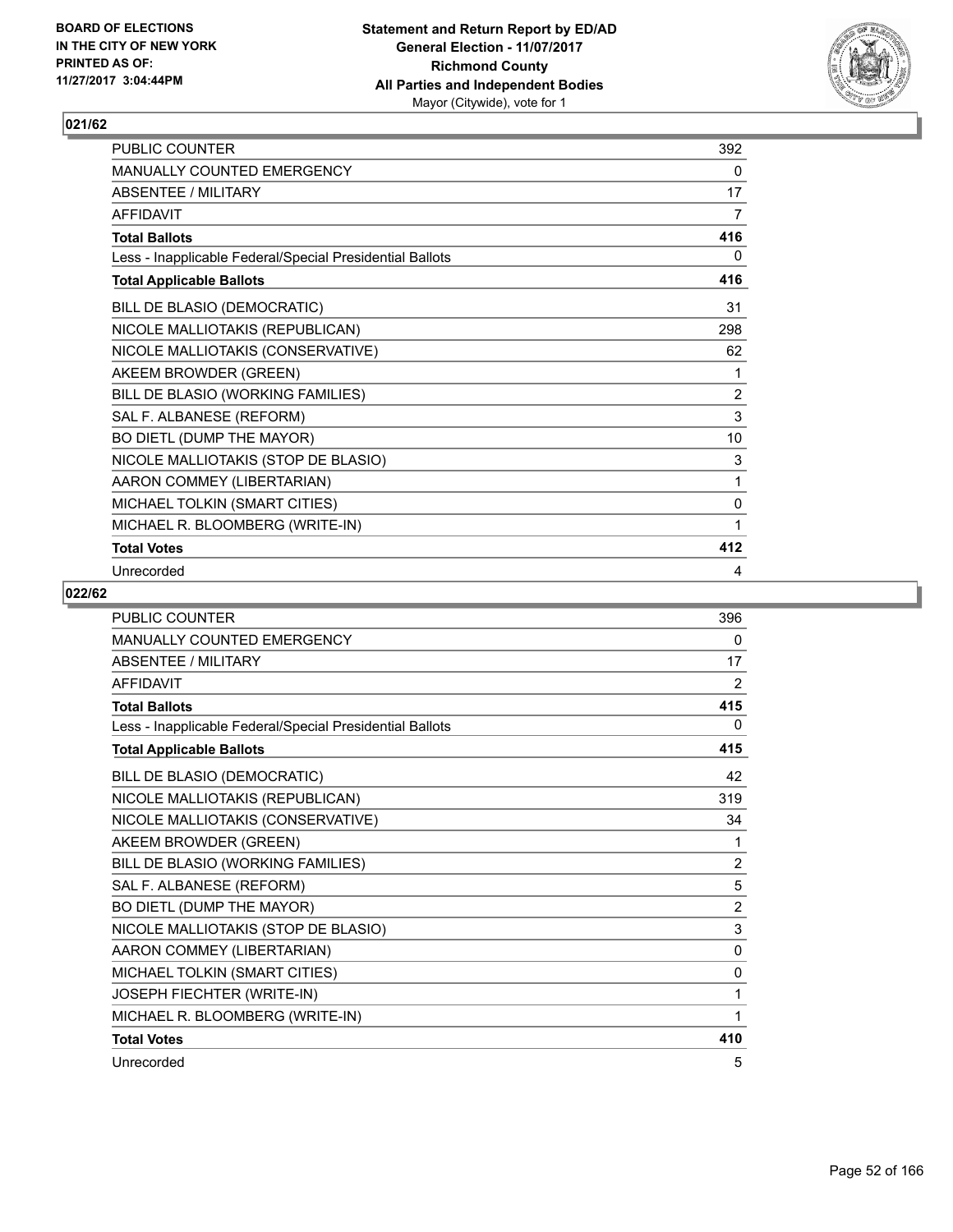

| PUBLIC COUNTER                                           | 336 |
|----------------------------------------------------------|-----|
| <b>MANUALLY COUNTED EMERGENCY</b>                        | 0   |
| <b>ABSENTEE / MILITARY</b>                               | 6   |
| <b>AFFIDAVIT</b>                                         | 2   |
| <b>Total Ballots</b>                                     | 344 |
| Less - Inapplicable Federal/Special Presidential Ballots | 0   |
| <b>Total Applicable Ballots</b>                          | 344 |
| BILL DE BLASIO (DEMOCRATIC)                              | 32  |
| NICOLE MALLIOTAKIS (REPUBLICAN)                          | 269 |
| NICOLE MALLIOTAKIS (CONSERVATIVE)                        | 32  |
| AKEEM BROWDER (GREEN)                                    | 0   |
| BILL DE BLASIO (WORKING FAMILIES)                        | 0   |
| SAL F. ALBANESE (REFORM)                                 | 5   |
| BO DIETL (DUMP THE MAYOR)                                | 3   |
| NICOLE MALLIOTAKIS (STOP DE BLASIO)                      | 1   |
| AARON COMMEY (LIBERTARIAN)                               | 0   |
| MICHAEL TOLKIN (SMART CITIES)                            | 0   |
| UNCOUNTED WRITE-IN PER STATUTE (WRITE-IN)                | 1   |
| <b>Total Votes</b>                                       | 343 |
| Unrecorded                                               | 1   |

| <b>PUBLIC COUNTER</b>                                    | 263            |
|----------------------------------------------------------|----------------|
| <b>MANUALLY COUNTED EMERGENCY</b>                        | 0              |
| ABSENTEE / MII ITARY                                     | 21             |
| <b>AFFIDAVIT</b>                                         | 5              |
| <b>Total Ballots</b>                                     | 289            |
| Less - Inapplicable Federal/Special Presidential Ballots | 0              |
| <b>Total Applicable Ballots</b>                          | 289            |
| BILL DE BLASIO (DEMOCRATIC)                              | 64             |
| NICOLE MALLIOTAKIS (REPUBLICAN)                          | 195            |
| NICOLE MALLIOTAKIS (CONSERVATIVE)                        | 14             |
| AKEEM BROWDER (GREEN)                                    | 0              |
| BILL DE BLASIO (WORKING FAMILIES)                        | $\overline{2}$ |
| SAL F. ALBANESE (REFORM)                                 | $\overline{2}$ |
| BO DIETL (DUMP THE MAYOR)                                | 5              |
| NICOLE MALLIOTAKIS (STOP DE BLASIO)                      | 3              |
| AARON COMMEY (LIBERTARIAN)                               | 1              |
| MICHAEL TOLKIN (SMART CITIES)                            | 0              |
| <b>Total Votes</b>                                       | 286            |
| Unrecorded                                               | 3              |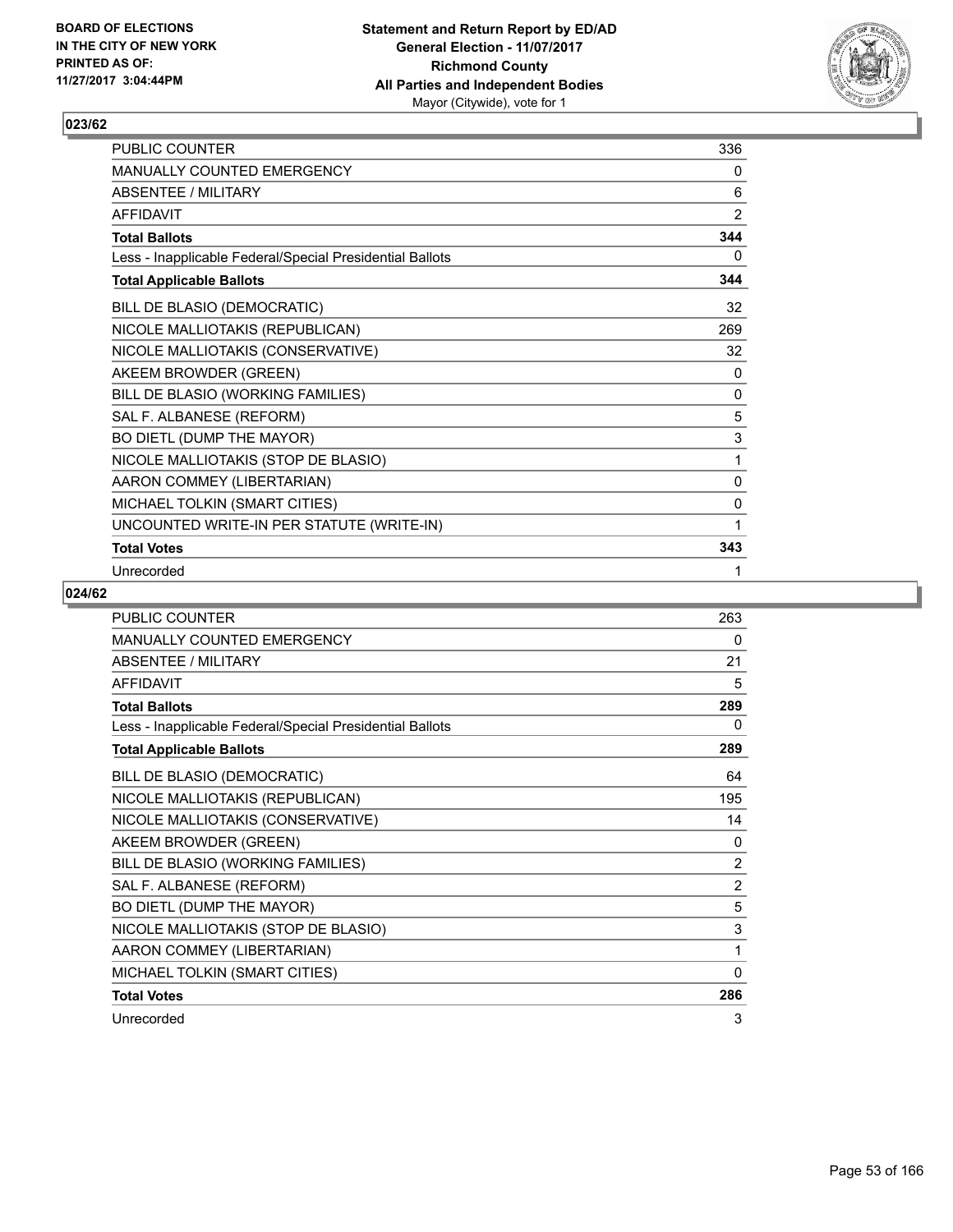

| PUBLIC COUNTER                                           | 329            |
|----------------------------------------------------------|----------------|
| <b>MANUALLY COUNTED EMERGENCY</b>                        | 0              |
| <b>ABSENTEE / MILITARY</b>                               | 13             |
| <b>AFFIDAVIT</b>                                         | 0              |
| <b>Total Ballots</b>                                     | 342            |
| Less - Inapplicable Federal/Special Presidential Ballots | 0              |
| <b>Total Applicable Ballots</b>                          | 342            |
| BILL DE BLASIO (DEMOCRATIC)                              | 26             |
| NICOLE MALLIOTAKIS (REPUBLICAN)                          | 262            |
| NICOLE MALLIOTAKIS (CONSERVATIVE)                        | 40             |
| AKEEM BROWDER (GREEN)                                    | 1              |
| BILL DE BLASIO (WORKING FAMILIES)                        | 1              |
| SAL F. ALBANESE (REFORM)                                 | 5              |
| BO DIETL (DUMP THE MAYOR)                                | $\overline{2}$ |
| NICOLE MALLIOTAKIS (STOP DE BLASIO)                      | 1              |
| AARON COMMEY (LIBERTARIAN)                               | 0              |
| MICHAEL TOLKIN (SMART CITIES)                            | 1              |
| ERIK PISTEK (WRITE-IN)                                   | 1              |
| <b>Total Votes</b>                                       | 340            |
| Unrecorded                                               | 2              |

| <b>PUBLIC COUNTER</b>                                    | 359          |
|----------------------------------------------------------|--------------|
| <b>MANUALLY COUNTED EMERGENCY</b>                        | 0            |
| <b>ABSENTEE / MILITARY</b>                               | 13           |
| <b>AFFIDAVIT</b>                                         | 4            |
| <b>Total Ballots</b>                                     | 376          |
| Less - Inapplicable Federal/Special Presidential Ballots | 0            |
| <b>Total Applicable Ballots</b>                          | 376          |
| BILL DE BLASIO (DEMOCRATIC)                              | 76           |
| NICOLE MALLIOTAKIS (REPUBLICAN)                          | 231          |
| NICOLE MALLIOTAKIS (CONSERVATIVE)                        | 40           |
| AKEEM BROWDER (GREEN)                                    | 1            |
| BILL DE BLASIO (WORKING FAMILIES)                        | 8            |
| SAL F. ALBANESE (REFORM)                                 | 10           |
| BO DIETL (DUMP THE MAYOR)                                | 3            |
| NICOLE MALLIOTAKIS (STOP DE BLASIO)                      | 1            |
| AARON COMMEY (LIBERTARIAN)                               | 1            |
| MICHAEL TOLKIN (SMART CITIES)                            | $\mathbf{0}$ |
| HILLARY RODHAM CLINTON (WRITE-IN)                        | 1            |
| UNATTRIBUTABLE WRITE-IN (WRITE-IN)                       | 1            |
| <b>Total Votes</b>                                       | 373          |
| Unrecorded                                               | 3            |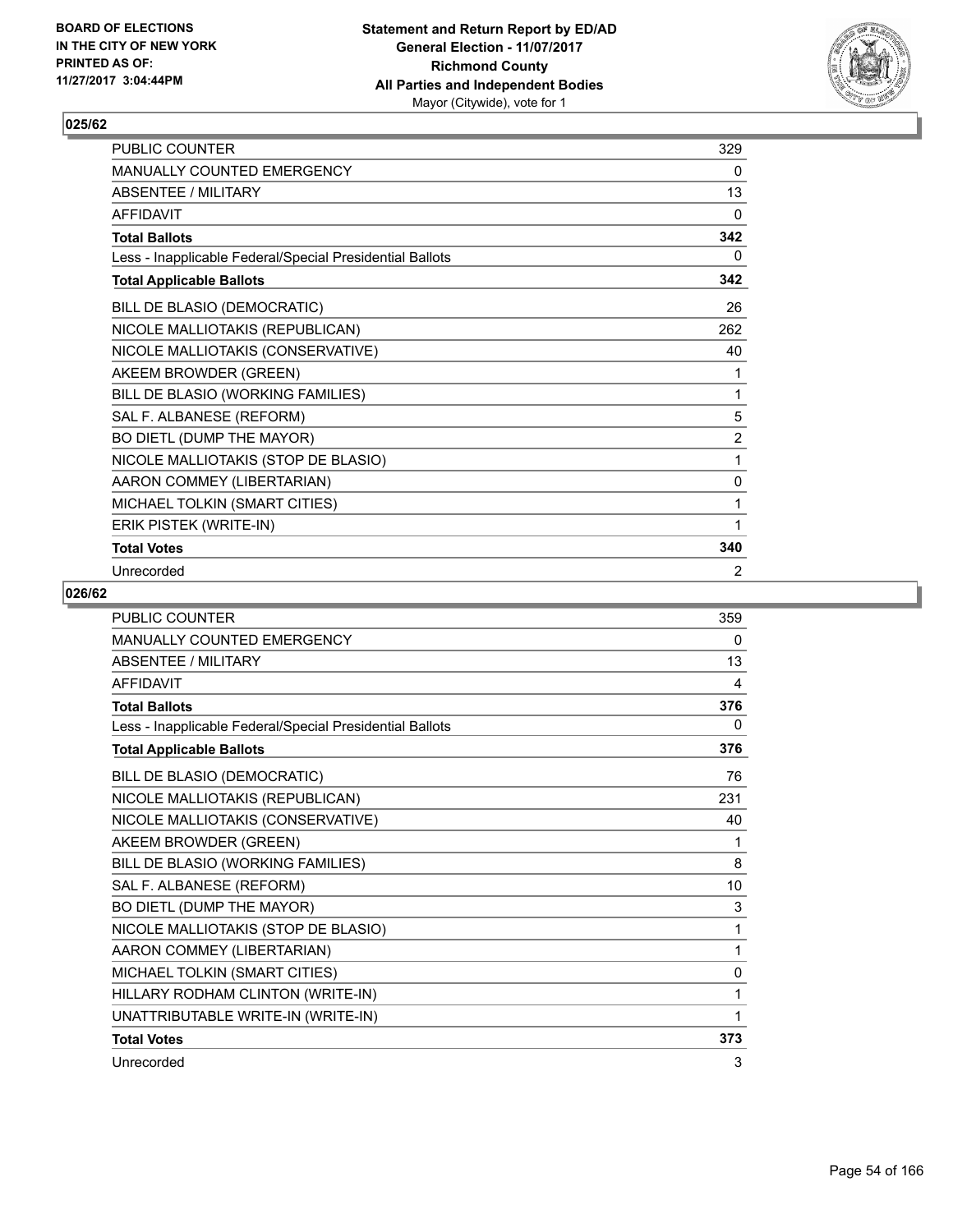

| PUBLIC COUNTER                                           | 424 |
|----------------------------------------------------------|-----|
| MANUALLY COUNTED EMERGENCY                               | 0   |
| <b>ABSENTEE / MILITARY</b>                               | 9   |
| <b>AFFIDAVIT</b>                                         | 6   |
| <b>Total Ballots</b>                                     | 439 |
| Less - Inapplicable Federal/Special Presidential Ballots | 0   |
| <b>Total Applicable Ballots</b>                          | 439 |
| BILL DE BLASIO (DEMOCRATIC)                              | 50  |
| NICOLE MALLIOTAKIS (REPUBLICAN)                          | 328 |
| NICOLE MALLIOTAKIS (CONSERVATIVE)                        | 36  |
| AKEEM BROWDER (GREEN)                                    | 1   |
| BILL DE BLASIO (WORKING FAMILIES)                        | 5   |
| SAL F. ALBANESE (REFORM)                                 | 8   |
| BO DIETL (DUMP THE MAYOR)                                | 5   |
| NICOLE MALLIOTAKIS (STOP DE BLASIO)                      | 2   |
| AARON COMMEY (LIBERTARIAN)                               | 1   |
| MICHAEL TOLKIN (SMART CITIES)                            | 1   |
| ANDREW J. LANZA (WRITE-IN)                               | 1   |
| STEWART FEIGEL (WRITE-IN)                                | 1   |
| <b>Total Votes</b>                                       | 439 |

| <b>PUBLIC COUNTER</b>                                    | 364            |
|----------------------------------------------------------|----------------|
| <b>MANUALLY COUNTED EMERGENCY</b>                        | 0              |
| <b>ABSENTEE / MILITARY</b>                               | 1              |
| <b>AFFIDAVIT</b>                                         | 4              |
| <b>Total Ballots</b>                                     | 369            |
| Less - Inapplicable Federal/Special Presidential Ballots | 0              |
| <b>Total Applicable Ballots</b>                          | 369            |
| BILL DE BLASIO (DEMOCRATIC)                              | 43             |
| NICOLE MALLIOTAKIS (REPUBLICAN)                          | 280            |
| NICOLE MALLIOTAKIS (CONSERVATIVE)                        | 30             |
| AKEEM BROWDER (GREEN)                                    | 1              |
| BILL DE BLASIO (WORKING FAMILIES)                        | $\overline{2}$ |
| SAL F. ALBANESE (REFORM)                                 | 5              |
| BO DIETL (DUMP THE MAYOR)                                | $\overline{2}$ |
| NICOLE MALLIOTAKIS (STOP DE BLASIO)                      | 5              |
| AARON COMMEY (LIBERTARIAN)                               | 0              |
| MICHAEL TOLKIN (SMART CITIES)                            | 0              |
| UNATTRIBUTABLE WRITE-IN (WRITE-IN)                       | 1              |
| <b>Total Votes</b>                                       | 369            |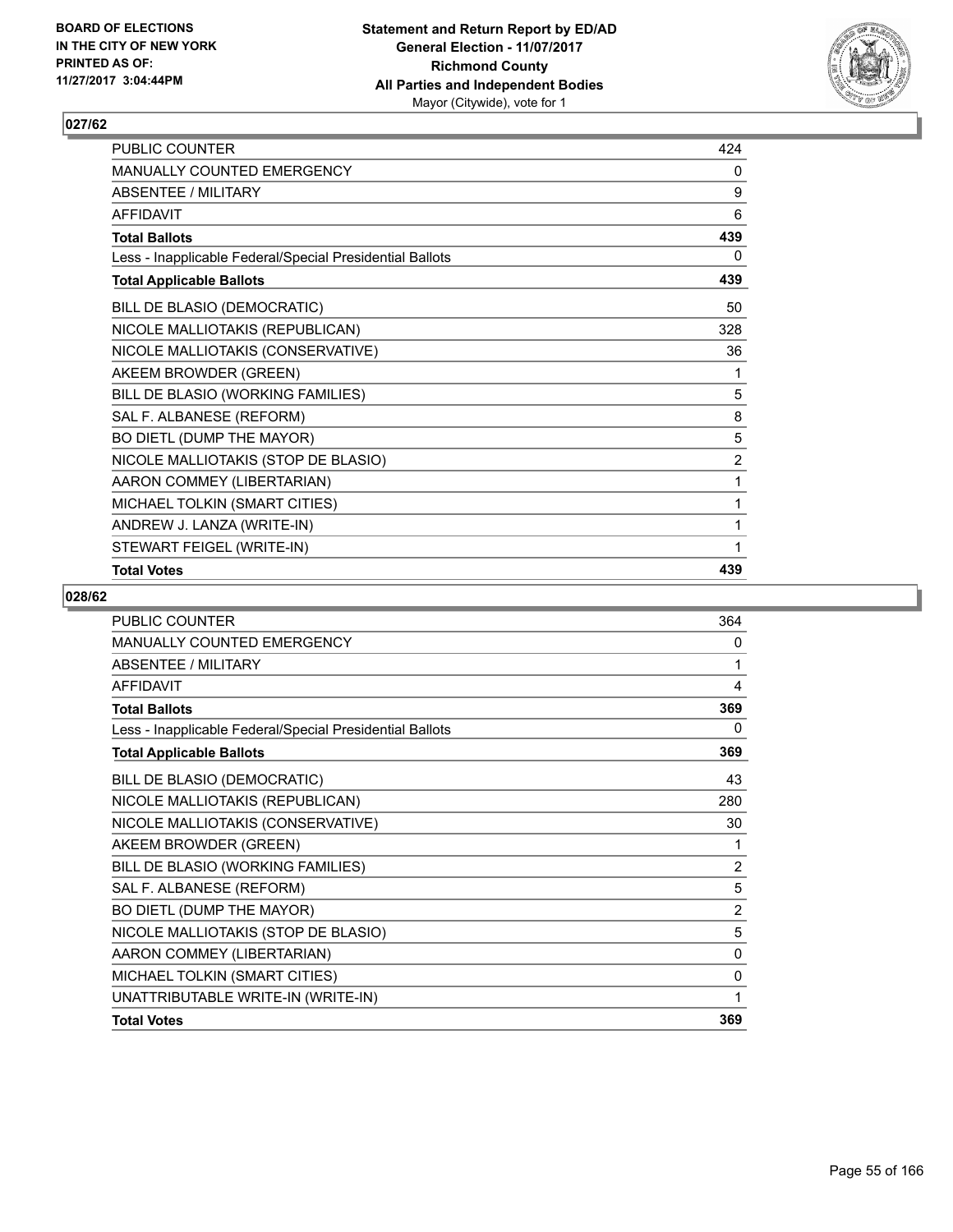

| PUBLIC COUNTER                                           | 264         |
|----------------------------------------------------------|-------------|
| MANUALLY COUNTED EMERGENCY                               | 0           |
| <b>ABSENTEE / MILITARY</b>                               | 12          |
| <b>AFFIDAVIT</b>                                         | 0           |
| <b>Total Ballots</b>                                     | 276         |
| Less - Inapplicable Federal/Special Presidential Ballots | 0           |
| <b>Total Applicable Ballots</b>                          | 276         |
| BILL DE BLASIO (DEMOCRATIC)                              | 30          |
| NICOLE MALLIOTAKIS (REPUBLICAN)                          | 197         |
| NICOLE MALLIOTAKIS (CONSERVATIVE)                        | 28          |
| AKEEM BROWDER (GREEN)                                    | 0           |
| BILL DE BLASIO (WORKING FAMILIES)                        | $\mathsf 3$ |
| SAL F. ALBANESE (REFORM)                                 | $\mathsf 3$ |
| BO DIETL (DUMP THE MAYOR)                                | 5           |
| NICOLE MALLIOTAKIS (STOP DE BLASIO)                      | 7           |
| AARON COMMEY (LIBERTARIAN)                               | 1           |
| MICHAEL TOLKIN (SMART CITIES)                            | 0           |
| <b>Total Votes</b>                                       | 274         |
| Unrecorded                                               | 2           |

| PUBLIC COUNTER                                           | 331          |
|----------------------------------------------------------|--------------|
| <b>MANUALLY COUNTED EMERGENCY</b>                        | 0            |
| <b>ABSENTEE / MILITARY</b>                               | 4            |
| <b>AFFIDAVIT</b>                                         | 3            |
| <b>Total Ballots</b>                                     | 338          |
| Less - Inapplicable Federal/Special Presidential Ballots | 0            |
| <b>Total Applicable Ballots</b>                          | 338          |
| BILL DE BLASIO (DEMOCRATIC)                              | 38           |
| NICOLE MALLIOTAKIS (REPUBLICAN)                          | 258          |
| NICOLE MALLIOTAKIS (CONSERVATIVE)                        | 29           |
| AKEEM BROWDER (GREEN)                                    | 1            |
| BILL DE BLASIO (WORKING FAMILIES)                        | $\mathbf{0}$ |
| SAL F. ALBANESE (REFORM)                                 | 3            |
| BO DIETL (DUMP THE MAYOR)                                | 5            |
| NICOLE MALLIOTAKIS (STOP DE BLASIO)                      | 3            |
| AARON COMMEY (LIBERTARIAN)                               | 0            |
| MICHAEL TOLKIN (SMART CITIES)                            | $\Omega$     |
| <b>Total Votes</b>                                       | 337          |
| Unrecorded                                               | 1            |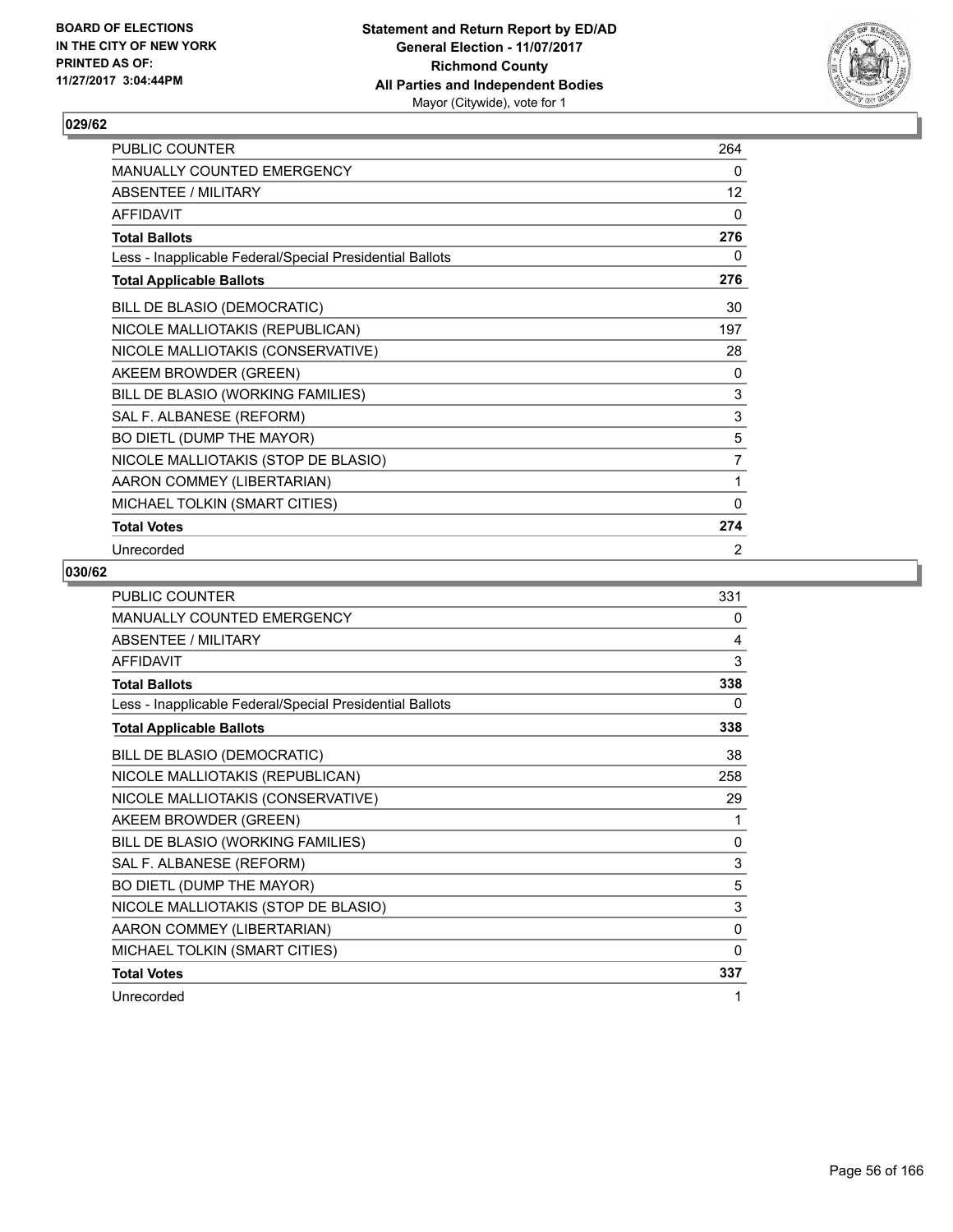

| PUBLIC COUNTER                                           | 372            |
|----------------------------------------------------------|----------------|
| MANUALLY COUNTED EMERGENCY                               | 0              |
| ABSENTEE / MILITARY                                      | 20             |
| <b>AFFIDAVIT</b>                                         | 5              |
| <b>Total Ballots</b>                                     | 397            |
| Less - Inapplicable Federal/Special Presidential Ballots | 0              |
| <b>Total Applicable Ballots</b>                          | 397            |
| BILL DE BLASIO (DEMOCRATIC)                              | 49             |
| NICOLE MALLIOTAKIS (REPUBLICAN)                          | 283            |
| NICOLE MALLIOTAKIS (CONSERVATIVE)                        | 41             |
| AKEEM BROWDER (GREEN)                                    | 1              |
| BILL DE BLASIO (WORKING FAMILIES)                        | 3              |
| SAL F. ALBANESE (REFORM)                                 | 10             |
| BO DIETL (DUMP THE MAYOR)                                | 4              |
| NICOLE MALLIOTAKIS (STOP DE BLASIO)                      | 1              |
| AARON COMMEY (LIBERTARIAN)                               | $\overline{2}$ |
| MICHAEL TOLKIN (SMART CITIES)                            | 2              |
| <b>Total Votes</b>                                       | 396            |
| Unrecorded                                               | 1              |

| PUBLIC COUNTER                                           | 344          |
|----------------------------------------------------------|--------------|
| <b>MANUALLY COUNTED EMERGENCY</b>                        | 0            |
| <b>ABSENTEE / MILITARY</b>                               | 21           |
| <b>AFFIDAVIT</b>                                         | 5            |
| <b>Total Ballots</b>                                     | 370          |
| Less - Inapplicable Federal/Special Presidential Ballots | 0            |
| <b>Total Applicable Ballots</b>                          | 370          |
| BILL DE BLASIO (DEMOCRATIC)                              | 40           |
| NICOLE MALLIOTAKIS (REPUBLICAN)                          | 279          |
| NICOLE MALLIOTAKIS (CONSERVATIVE)                        | 36           |
| AKEEM BROWDER (GREEN)                                    | $\Omega$     |
| BILL DE BLASIO (WORKING FAMILIES)                        | 1            |
| SAL F. ALBANESE (REFORM)                                 | 4            |
| BO DIETL (DUMP THE MAYOR)                                | 4            |
| NICOLE MALLIOTAKIS (STOP DE BLASIO)                      | 2            |
| AARON COMMEY (LIBERTARIAN)                               | $\mathbf{0}$ |
| MICHAEL TOLKIN (SMART CITIES)                            | 0            |
| JOSEPH P. HAYES, JR. (WRITE-IN)                          | 1            |
| <b>Total Votes</b>                                       | 367          |
| Unrecorded                                               | 3            |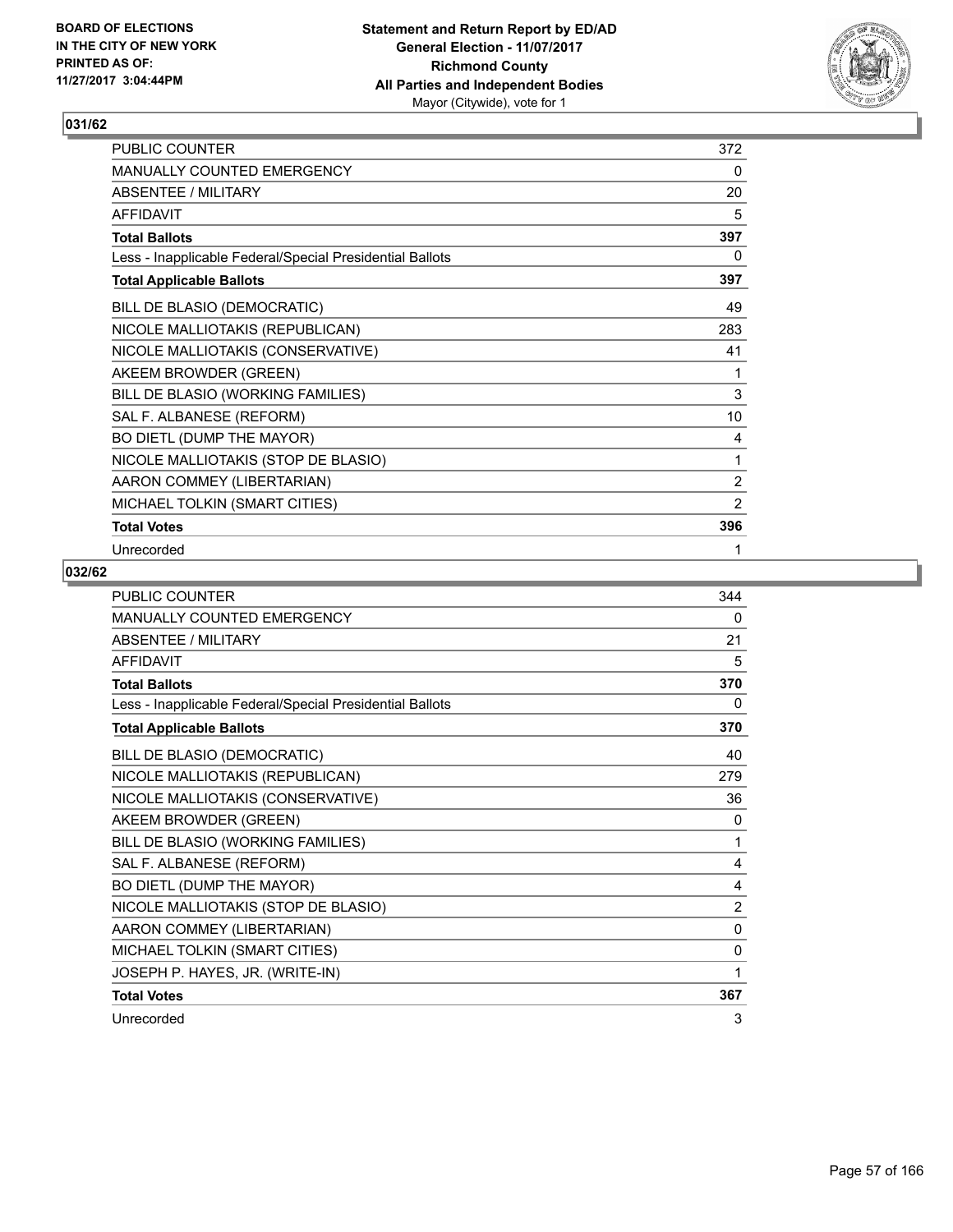

| PUBLIC COUNTER                                           | 364          |
|----------------------------------------------------------|--------------|
| MANUALLY COUNTED EMERGENCY                               | 0            |
| <b>ABSENTEE / MILITARY</b>                               | 5            |
| <b>AFFIDAVIT</b>                                         | 3            |
| <b>Total Ballots</b>                                     | 372          |
| Less - Inapplicable Federal/Special Presidential Ballots | 0            |
| <b>Total Applicable Ballots</b>                          | 372          |
| BILL DE BLASIO (DEMOCRATIC)                              | 34           |
| NICOLE MALLIOTAKIS (REPUBLICAN)                          | 283          |
| NICOLE MALLIOTAKIS (CONSERVATIVE)                        | 38           |
| AKEEM BROWDER (GREEN)                                    | 1            |
| BILL DE BLASIO (WORKING FAMILIES)                        | 3            |
| SAL F. ALBANESE (REFORM)                                 | 5            |
| BO DIETL (DUMP THE MAYOR)                                | 5            |
| NICOLE MALLIOTAKIS (STOP DE BLASIO)                      | 1            |
| AARON COMMEY (LIBERTARIAN)                               | 0            |
| MICHAEL TOLKIN (SMART CITIES)                            | $\mathbf{0}$ |
| <b>Total Votes</b>                                       | 370          |
| Unrecorded                                               | 2            |

| <b>PUBLIC COUNTER</b>                                    | 389            |
|----------------------------------------------------------|----------------|
| <b>MANUALLY COUNTED EMERGENCY</b>                        | 0              |
| <b>ABSENTEE / MILITARY</b>                               | 13             |
| <b>AFFIDAVIT</b>                                         | 5              |
| <b>Total Ballots</b>                                     | 407            |
| Less - Inapplicable Federal/Special Presidential Ballots | 0              |
| <b>Total Applicable Ballots</b>                          | 407            |
| BILL DE BLASIO (DEMOCRATIC)                              | 41             |
| NICOLE MALLIOTAKIS (REPUBLICAN)                          | 304            |
| NICOLE MALLIOTAKIS (CONSERVATIVE)                        | 37             |
| AKEEM BROWDER (GREEN)                                    | 1              |
| BILL DE BLASIO (WORKING FAMILIES)                        | 2              |
| SAL F. ALBANESE (REFORM)                                 | 4              |
| BO DIETL (DUMP THE MAYOR)                                | 6              |
| NICOLE MALLIOTAKIS (STOP DE BLASIO)                      | 5              |
| AARON COMMEY (LIBERTARIAN)                               | 2              |
| MICHAEL TOLKIN (SMART CITIES)                            | $\overline{2}$ |
| JOSEPH C. BORELLI (WRITE-IN)                             | 1              |
| <b>Total Votes</b>                                       | 405            |
| Unrecorded                                               | 2              |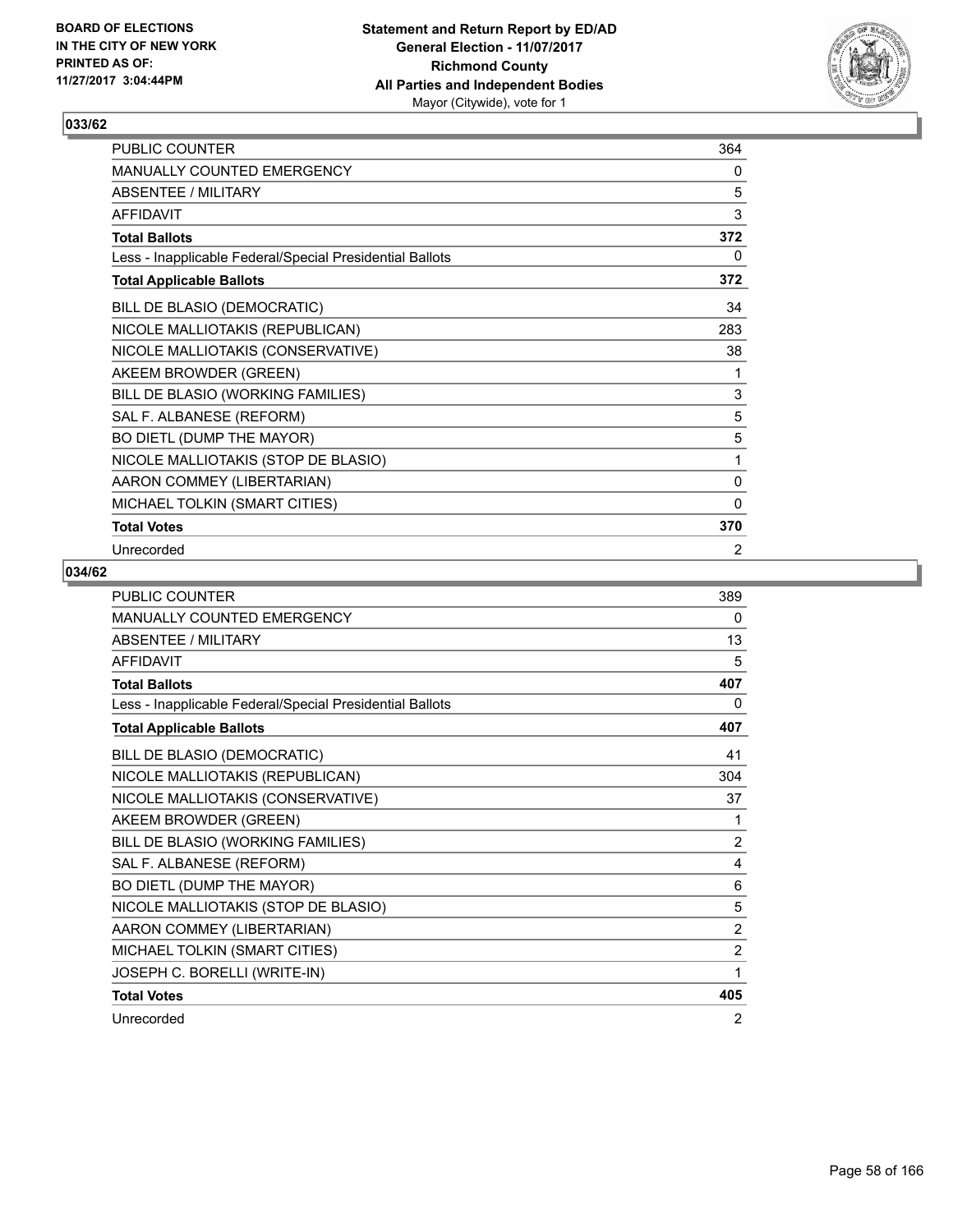

| PUBLIC COUNTER                                           | 345          |
|----------------------------------------------------------|--------------|
| MANUALLY COUNTED EMERGENCY                               | 0            |
| <b>ABSENTEE / MILITARY</b>                               | 3            |
| <b>AFFIDAVIT</b>                                         | 0            |
| <b>Total Ballots</b>                                     | 348          |
| Less - Inapplicable Federal/Special Presidential Ballots | 0            |
| <b>Total Applicable Ballots</b>                          | 348          |
| BILL DE BLASIO (DEMOCRATIC)                              | 29           |
| NICOLE MALLIOTAKIS (REPUBLICAN)                          | 272          |
| NICOLE MALLIOTAKIS (CONSERVATIVE)                        | 29           |
| AKEEM BROWDER (GREEN)                                    | 1            |
| BILL DE BLASIO (WORKING FAMILIES)                        | 1            |
| SAL F. ALBANESE (REFORM)                                 | 5            |
| BO DIETL (DUMP THE MAYOR)                                | 6            |
| NICOLE MALLIOTAKIS (STOP DE BLASIO)                      | 4            |
| AARON COMMEY (LIBERTARIAN)                               | 0            |
| MICHAEL TOLKIN (SMART CITIES)                            | $\mathbf{0}$ |
| <b>Total Votes</b>                                       | 347          |
| Unrecorded                                               | 1            |

| <b>PUBLIC COUNTER</b>                                    | 321            |
|----------------------------------------------------------|----------------|
| MANUALLY COUNTED EMERGENCY                               | 0              |
| <b>ABSENTEE / MILITARY</b>                               | 8              |
| <b>AFFIDAVIT</b>                                         | $\overline{2}$ |
| <b>Total Ballots</b>                                     | 331            |
| Less - Inapplicable Federal/Special Presidential Ballots | 0              |
| <b>Total Applicable Ballots</b>                          | 331            |
| BILL DE BLASIO (DEMOCRATIC)                              | 40             |
| NICOLE MALLIOTAKIS (REPUBLICAN)                          | 244            |
| NICOLE MALLIOTAKIS (CONSERVATIVE)                        | 27             |
| AKEEM BROWDER (GREEN)                                    | 3              |
| BILL DE BLASIO (WORKING FAMILIES)                        | 1              |
| SAL F. ALBANESE (REFORM)                                 | 9              |
| BO DIETL (DUMP THE MAYOR)                                | 1              |
| NICOLE MALLIOTAKIS (STOP DE BLASIO)                      | 1              |
| AARON COMMEY (LIBERTARIAN)                               | 0              |
| MICHAEL TOLKIN (SMART CITIES)                            | 2              |
| CATRR MUYGUN (WRITE-IN)                                  | 1              |
| DEREK JETER (WRITE-IN)                                   | 1              |
| <b>Total Votes</b>                                       | 330            |
| Unrecorded                                               | 1              |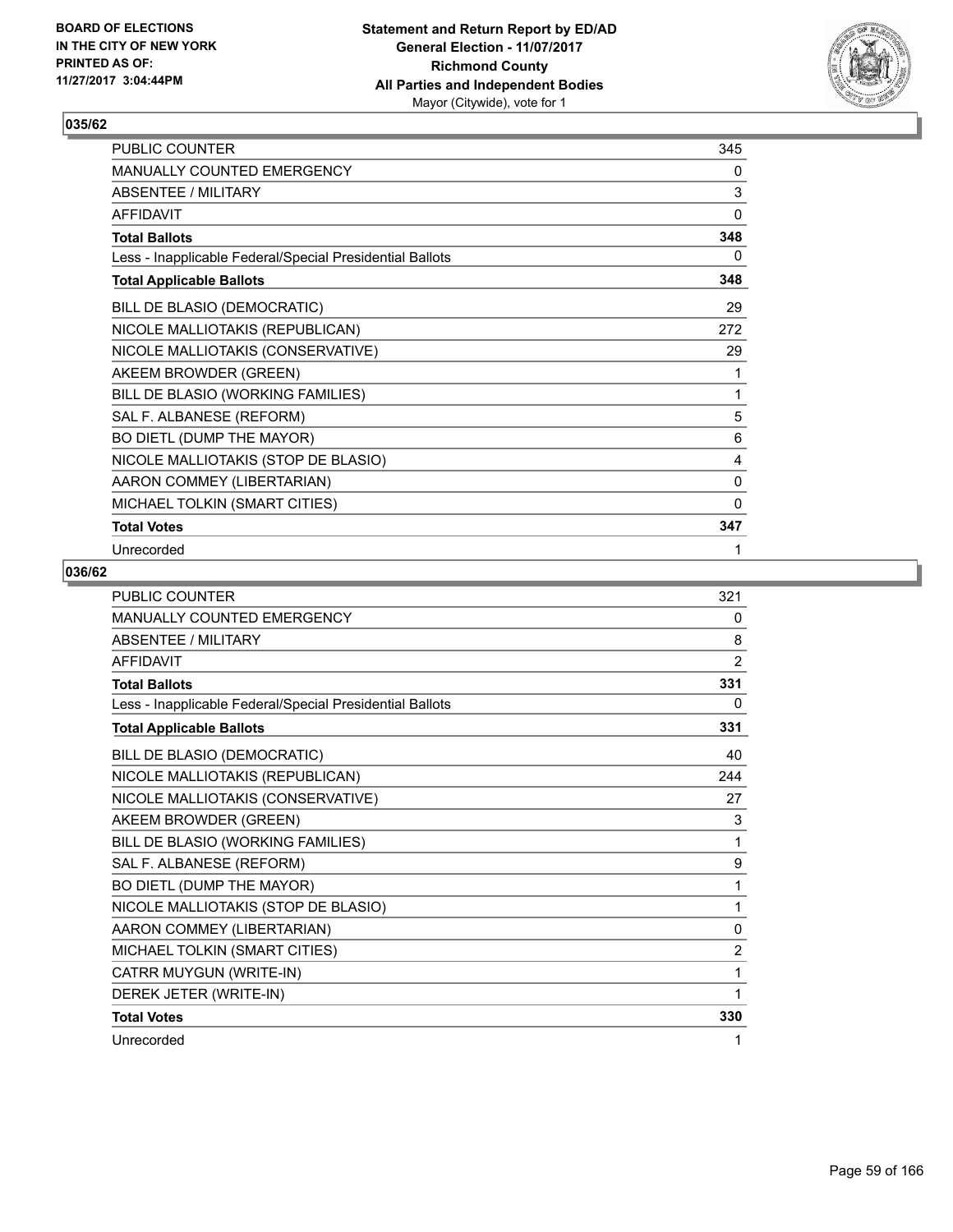

| PUBLIC COUNTER                                           | 421 |
|----------------------------------------------------------|-----|
| MANUALLY COUNTED EMERGENCY                               | 0   |
| <b>ABSENTEE / MILITARY</b>                               | 11  |
| <b>AFFIDAVIT</b>                                         | 2   |
| <b>Total Ballots</b>                                     | 434 |
| Less - Inapplicable Federal/Special Presidential Ballots | 0   |
| <b>Total Applicable Ballots</b>                          | 434 |
| BILL DE BLASIO (DEMOCRATIC)                              | 41  |
| NICOLE MALLIOTAKIS (REPUBLICAN)                          | 324 |
| NICOLE MALLIOTAKIS (CONSERVATIVE)                        | 48  |
| AKEEM BROWDER (GREEN)                                    | 2   |
| BILL DE BLASIO (WORKING FAMILIES)                        | 4   |
| SAL F. ALBANESE (REFORM)                                 | 5   |
| BO DIETL (DUMP THE MAYOR)                                | 3   |
| NICOLE MALLIOTAKIS (STOP DE BLASIO)                      | 3   |
| AARON COMMEY (LIBERTARIAN)                               | 0   |
| MICHAEL TOLKIN (SMART CITIES)                            | 3   |
| <b>Total Votes</b>                                       | 433 |
| Unrecorded                                               | 1   |

| <b>PUBLIC COUNTER</b>                                    | 440          |
|----------------------------------------------------------|--------------|
| <b>MANUALLY COUNTED EMERGENCY</b>                        | 0            |
| <b>ABSENTEE / MILITARY</b>                               | 18           |
| <b>AFFIDAVIT</b>                                         | 5            |
| <b>Total Ballots</b>                                     | 463          |
| Less - Inapplicable Federal/Special Presidential Ballots | 0            |
| <b>Total Applicable Ballots</b>                          | 463          |
| BILL DE BLASIO (DEMOCRATIC)                              | 53           |
| NICOLE MALLIOTAKIS (REPUBLICAN)                          | 341          |
| NICOLE MALLIOTAKIS (CONSERVATIVE)                        | 44           |
| AKEEM BROWDER (GREEN)                                    | 1            |
| BILL DE BLASIO (WORKING FAMILIES)                        | 8            |
| SAL F. ALBANESE (REFORM)                                 | 3            |
| BO DIETL (DUMP THE MAYOR)                                | 6            |
| NICOLE MALLIOTAKIS (STOP DE BLASIO)                      | 3            |
| AARON COMMEY (LIBERTARIAN)                               | $\mathbf{0}$ |
| MICHAEL TOLKIN (SMART CITIES)                            | $\mathbf{0}$ |
| MATTHEW T. LEAVY (WRITE-IN)                              | 1            |
| <b>Total Votes</b>                                       | 460          |
| Unrecorded                                               | 3            |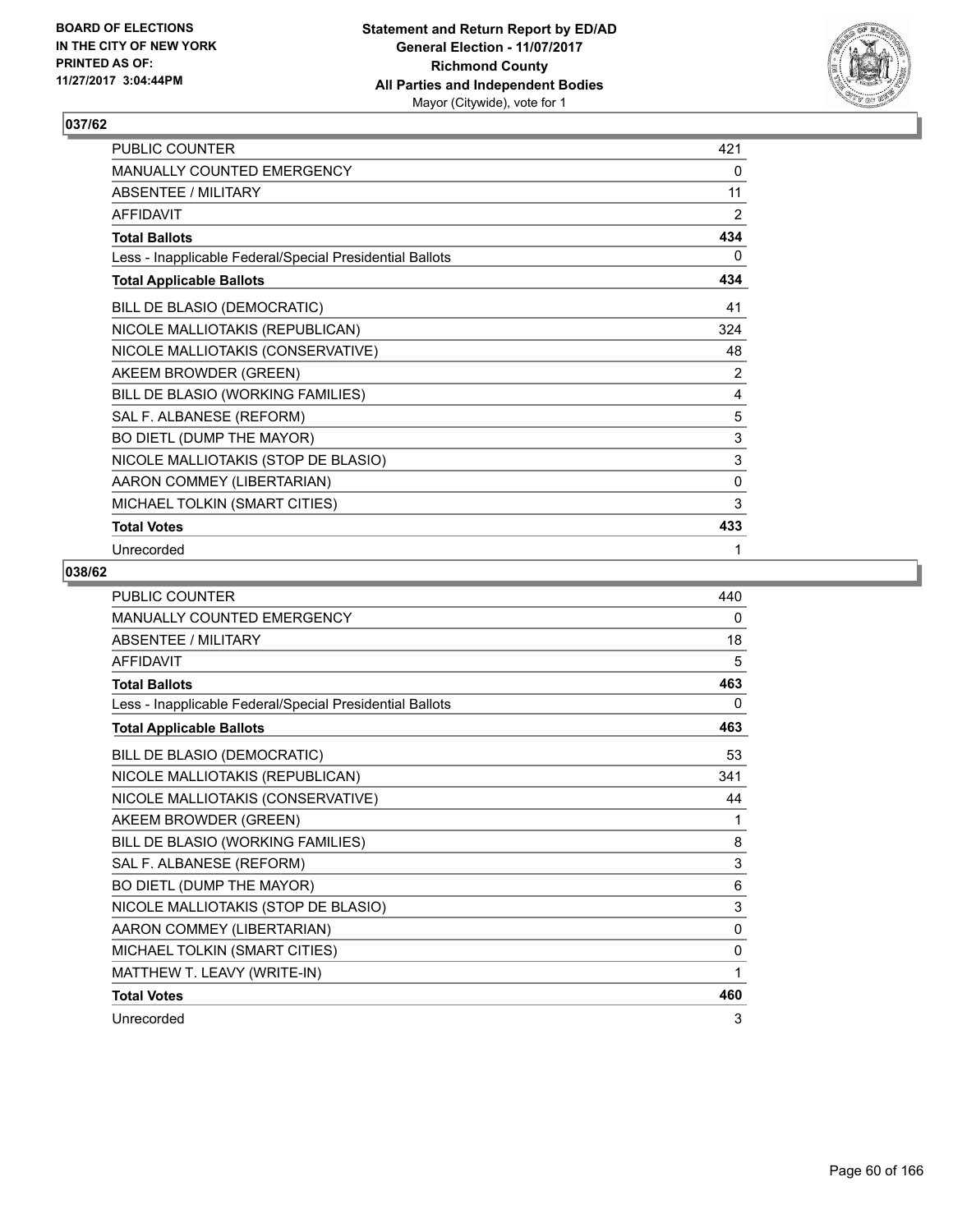

| PUBLIC COUNTER                                           | 455 |
|----------------------------------------------------------|-----|
| <b>MANUALLY COUNTED EMERGENCY</b>                        | 0   |
| <b>ABSENTEE / MILITARY</b>                               | 13  |
| <b>AFFIDAVIT</b>                                         | 5   |
| <b>Total Ballots</b>                                     | 473 |
| Less - Inapplicable Federal/Special Presidential Ballots | 0   |
| <b>Total Applicable Ballots</b>                          | 473 |
| BILL DE BLASIO (DEMOCRATIC)                              | 43  |
| NICOLE MALLIOTAKIS (REPUBLICAN)                          | 346 |
| NICOLE MALLIOTAKIS (CONSERVATIVE)                        | 59  |
| AKEEM BROWDER (GREEN)                                    | 0   |
| BILL DE BLASIO (WORKING FAMILIES)                        | 1   |
| SAL F. ALBANESE (REFORM)                                 | 8   |
| BO DIETL (DUMP THE MAYOR)                                | 6   |
| NICOLE MALLIOTAKIS (STOP DE BLASIO)                      | 2   |
| AARON COMMEY (LIBERTARIAN)                               | 0   |
| MICHAEL TOLKIN (SMART CITIES)                            | 4   |
| MEGAN GALE (WRITE-IN)                                    | 1   |
| <b>Total Votes</b>                                       | 470 |
| Unrecorded                                               | 3   |

| <b>PUBLIC COUNTER</b>                                    | 403            |
|----------------------------------------------------------|----------------|
| <b>MANUALLY COUNTED EMERGENCY</b>                        | 0              |
| <b>ABSENTEE / MILITARY</b>                               | 16             |
| <b>AFFIDAVIT</b>                                         | 7              |
| <b>Total Ballots</b>                                     | 426            |
| Less - Inapplicable Federal/Special Presidential Ballots | 0              |
| <b>Total Applicable Ballots</b>                          | 426            |
| BILL DE BLASIO (DEMOCRATIC)                              | 39             |
| NICOLE MALLIOTAKIS (REPUBLICAN)                          | 334            |
| NICOLE MALLIOTAKIS (CONSERVATIVE)                        | 39             |
| AKEEM BROWDER (GREEN)                                    | 0              |
| BILL DE BLASIO (WORKING FAMILIES)                        | $\overline{2}$ |
| SAL F. ALBANESE (REFORM)                                 | 4              |
| BO DIETL (DUMP THE MAYOR)                                | $\overline{2}$ |
| NICOLE MALLIOTAKIS (STOP DE BLASIO)                      | 3              |
| AARON COMMEY (LIBERTARIAN)                               | 0              |
| MICHAEL TOLKIN (SMART CITIES)                            | 0              |
| <b>Total Votes</b>                                       | 423            |
| Unrecorded                                               | 3              |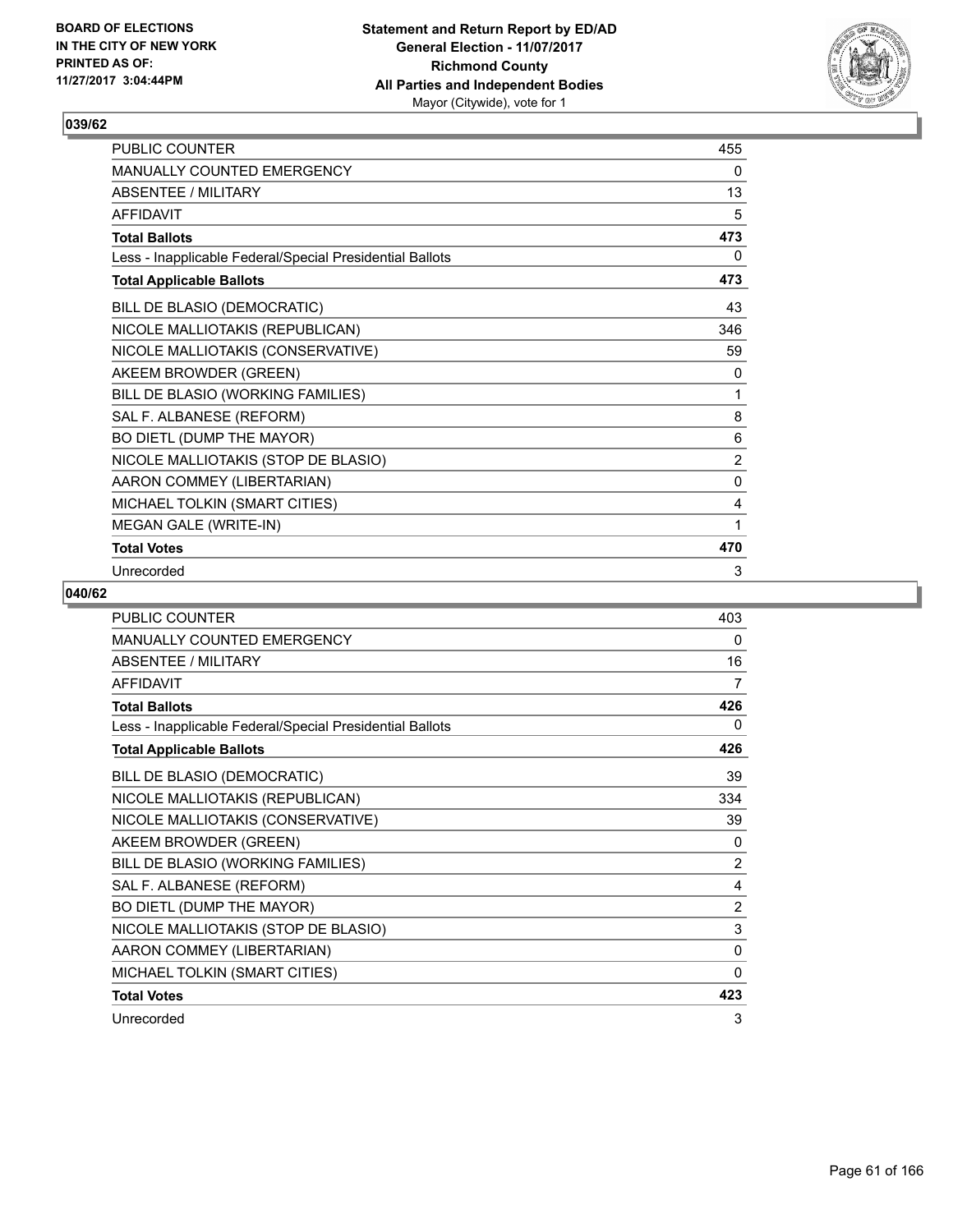

| <b>PUBLIC COUNTER</b>                                    | 363          |
|----------------------------------------------------------|--------------|
| <b>MANUALLY COUNTED EMERGENCY</b>                        | 0            |
| <b>ABSENTEE / MILITARY</b>                               | 25           |
| <b>AFFIDAVIT</b>                                         | 1            |
| <b>Total Ballots</b>                                     | 389          |
| Less - Inapplicable Federal/Special Presidential Ballots | 0            |
| <b>Total Applicable Ballots</b>                          | 389          |
| BILL DE BLASIO (DEMOCRATIC)                              | 45           |
| NICOLE MALLIOTAKIS (REPUBLICAN)                          | 288          |
| NICOLE MALLIOTAKIS (CONSERVATIVE)                        | 32           |
| AKEEM BROWDER (GREEN)                                    | 0            |
| BILL DE BLASIO (WORKING FAMILIES)                        | 2            |
| SAL F. ALBANESE (REFORM)                                 | 9            |
| BO DIETL (DUMP THE MAYOR)                                | 3            |
| NICOLE MALLIOTAKIS (STOP DE BLASIO)                      | 3            |
| AARON COMMEY (LIBERTARIAN)                               | $\mathbf{0}$ |
| MICHAEL TOLKIN (SMART CITIES)                            | $\mathbf{0}$ |
| ALAN CATANEO (WRITE-IN)                                  | 2            |
| UNATTRIBUTABLE WRITE-IN (WRITE-IN)                       | 1            |
| <b>Total Votes</b>                                       | 385          |
| Unrecorded                                               | 4            |

| PUBLIC COUNTER                                           | 392 |
|----------------------------------------------------------|-----|
| MANUALLY COUNTED EMERGENCY                               | 0   |
| <b>ABSENTEE / MILITARY</b>                               | 12  |
| <b>AFFIDAVIT</b>                                         | 2   |
| <b>Total Ballots</b>                                     | 406 |
| Less - Inapplicable Federal/Special Presidential Ballots | 0   |
| <b>Total Applicable Ballots</b>                          | 406 |
| BILL DE BLASIO (DEMOCRATIC)                              | 50  |
| NICOLE MALLIOTAKIS (REPUBLICAN)                          | 282 |
| NICOLE MALLIOTAKIS (CONSERVATIVE)                        | 40  |
| AKEEM BROWDER (GREEN)                                    | 0   |
| BILL DE BLASIO (WORKING FAMILIES)                        | 6   |
| SAL F. ALBANESE (REFORM)                                 | 5   |
| BO DIETL (DUMP THE MAYOR)                                | 13  |
| NICOLE MALLIOTAKIS (STOP DE BLASIO)                      | 3   |
| AARON COMMEY (LIBERTARIAN)                               | 1   |
| MICHAEL TOLKIN (SMART CITIES)                            | 1   |
| ALFRED C. CERULLO III (WRITE-IN)                         | 1   |
| SHARI HYMAN (WRITE-IN)                                   | 1   |
| <b>Total Votes</b>                                       | 403 |
| Unrecorded                                               | 3   |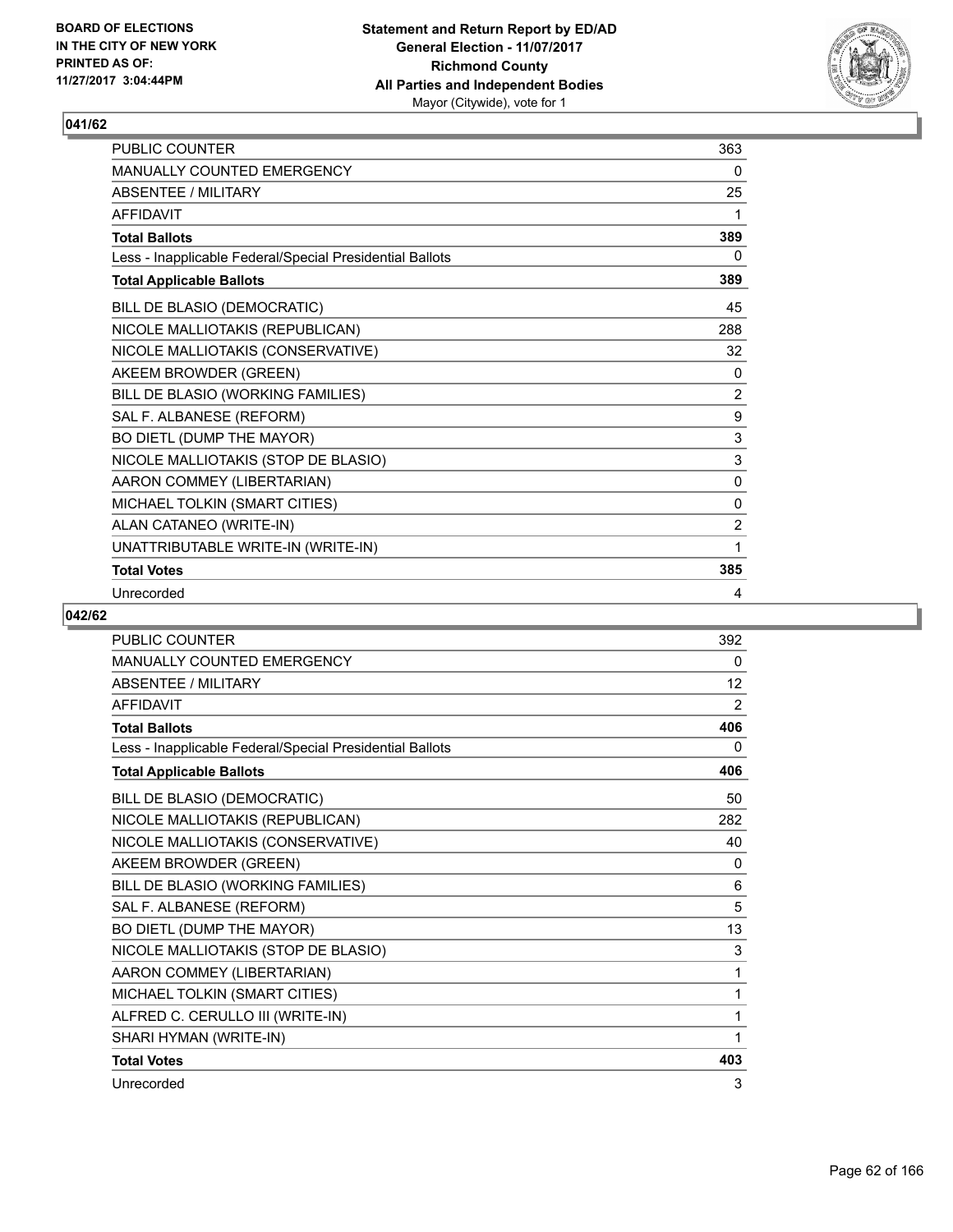

| PUBLIC COUNTER                                           | 387            |
|----------------------------------------------------------|----------------|
| MANUALLY COUNTED EMERGENCY                               | 0              |
| <b>ABSENTEE / MILITARY</b>                               | 11             |
| <b>AFFIDAVIT</b>                                         | 3              |
| <b>Total Ballots</b>                                     | 401            |
| Less - Inapplicable Federal/Special Presidential Ballots | 0              |
| <b>Total Applicable Ballots</b>                          | 401            |
| BILL DE BLASIO (DEMOCRATIC)                              | 35             |
| NICOLE MALLIOTAKIS (REPUBLICAN)                          | 307            |
| NICOLE MALLIOTAKIS (CONSERVATIVE)                        | 32             |
| AKEEM BROWDER (GREEN)                                    | 3              |
| BILL DE BLASIO (WORKING FAMILIES)                        | $\mathsf 3$    |
| SAL F. ALBANESE (REFORM)                                 | 6              |
| BO DIETL (DUMP THE MAYOR)                                | $\overline{7}$ |
| NICOLE MALLIOTAKIS (STOP DE BLASIO)                      | 4              |
| AARON COMMEY (LIBERTARIAN)                               | $\overline{2}$ |
| MICHAEL TOLKIN (SMART CITIES)                            | 1              |
| <b>Total Votes</b>                                       | 400            |
| Unrecorded                                               | 1              |

| PUBLIC COUNTER                                           | 370            |
|----------------------------------------------------------|----------------|
| <b>MANUALLY COUNTED EMERGENCY</b>                        | 0              |
| <b>ABSENTEE / MILITARY</b>                               | 11             |
| <b>AFFIDAVIT</b>                                         | 8              |
| <b>Total Ballots</b>                                     | 389            |
| Less - Inapplicable Federal/Special Presidential Ballots | 0              |
| <b>Total Applicable Ballots</b>                          | 389            |
| BILL DE BLASIO (DEMOCRATIC)                              | 43             |
| NICOLE MALLIOTAKIS (REPUBLICAN)                          | 274            |
| NICOLE MALLIOTAKIS (CONSERVATIVE)                        | 49             |
| AKEEM BROWDER (GREEN)                                    | 1              |
| BILL DE BLASIO (WORKING FAMILIES)                        | $\overline{2}$ |
| SAL F. ALBANESE (REFORM)                                 | 6              |
| BO DIETL (DUMP THE MAYOR)                                | 6              |
| NICOLE MALLIOTAKIS (STOP DE BLASIO)                      | 3              |
| AARON COMMEY (LIBERTARIAN)                               | $\mathbf{0}$   |
| MICHAEL TOLKIN (SMART CITIES)                            | 3              |
| <b>Total Votes</b>                                       | 387            |
| Unrecorded                                               | 2              |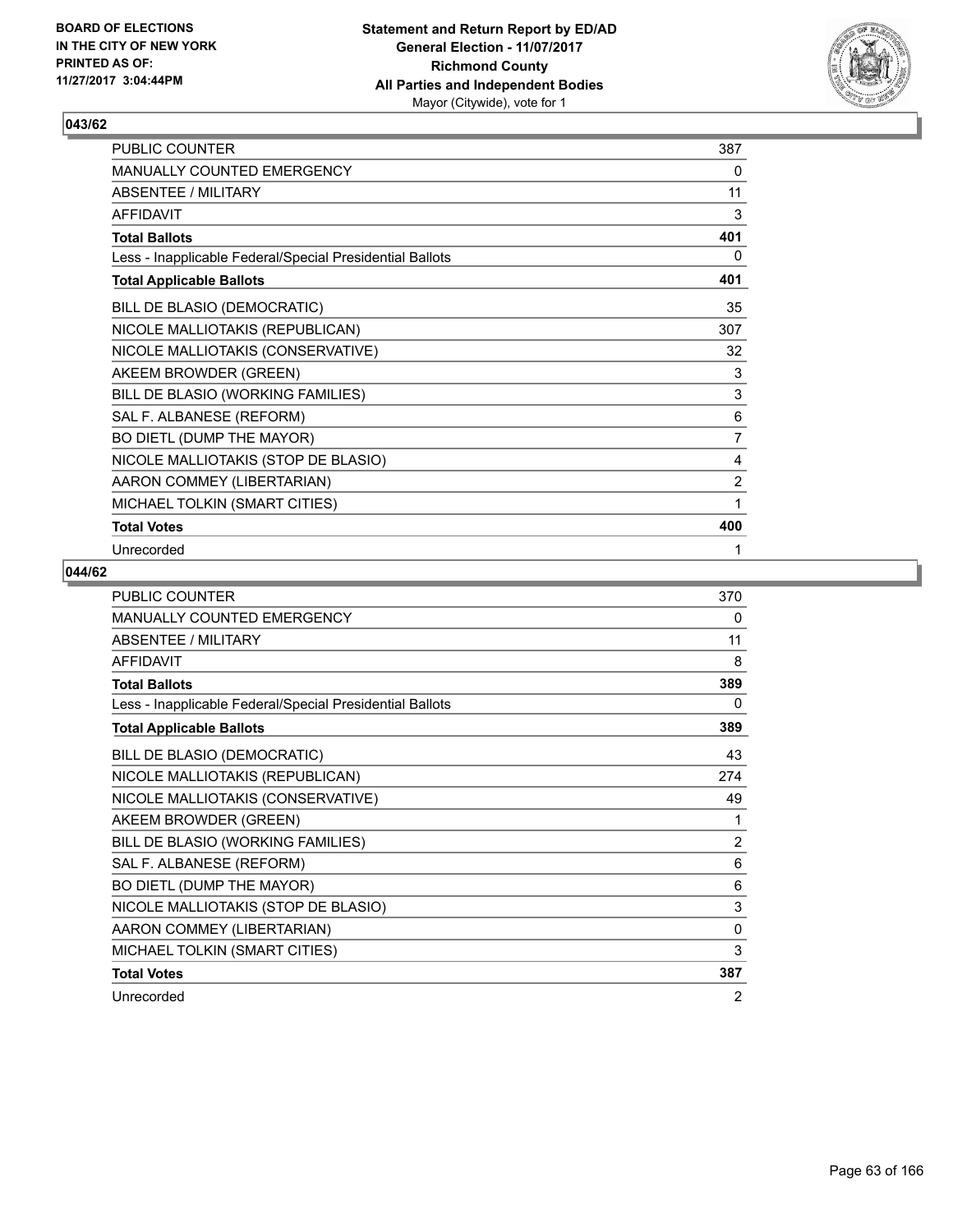

| <b>PUBLIC COUNTER</b>                                    | 341            |
|----------------------------------------------------------|----------------|
| <b>MANUALLY COUNTED EMERGENCY</b>                        | 0              |
| ABSENTEE / MILITARY                                      | 10             |
| <b>AFFIDAVIT</b>                                         | 3              |
| <b>Total Ballots</b>                                     | 354            |
| Less - Inapplicable Federal/Special Presidential Ballots | 0              |
| <b>Total Applicable Ballots</b>                          | 354            |
| BILL DE BLASIO (DEMOCRATIC)                              | 26             |
| NICOLE MALLIOTAKIS (REPUBLICAN)                          | 291            |
| NICOLE MALLIOTAKIS (CONSERVATIVE)                        | 22             |
| AKEEM BROWDER (GREEN)                                    | 1              |
| BILL DE BLASIO (WORKING FAMILIES)                        | 0              |
| SAL F. ALBANESE (REFORM)                                 | 4              |
| BO DIETL (DUMP THE MAYOR)                                | 3              |
| NICOLE MALLIOTAKIS (STOP DE BLASIO)                      | 0              |
| AARON COMMEY (LIBERTARIAN)                               | 0              |
| MICHAEL TOLKIN (SMART CITIES)                            | $\overline{2}$ |
| JOHN DAMIANO (WRITE-IN)                                  | 1              |
| UNATTRIBUTABLE WRITE-IN (WRITE-IN)                       | 1              |
| <b>Total Votes</b>                                       | 351            |
| Unrecorded                                               | 3              |

| <b>PUBLIC COUNTER</b>                                    | 469 |
|----------------------------------------------------------|-----|
| <b>MANUALLY COUNTED EMERGENCY</b>                        | 0   |
| <b>ABSENTEE / MILITARY</b>                               | 8   |
| <b>AFFIDAVIT</b>                                         | 6   |
| <b>Total Ballots</b>                                     | 483 |
| Less - Inapplicable Federal/Special Presidential Ballots | 0   |
| <b>Total Applicable Ballots</b>                          | 483 |
| BILL DE BLASIO (DEMOCRATIC)                              | 36  |
| NICOLE MALLIOTAKIS (REPUBLICAN)                          | 380 |
| NICOLE MALLIOTAKIS (CONSERVATIVE)                        | 41  |
| AKEEM BROWDER (GREEN)                                    | 4   |
| BILL DE BLASIO (WORKING FAMILIES)                        | 0   |
| SAL F. ALBANESE (REFORM)                                 | 4   |
| BO DIETL (DUMP THE MAYOR)                                | 7   |
| NICOLE MALLIOTAKIS (STOP DE BLASIO)                      | 0   |
| AARON COMMEY (LIBERTARIAN)                               | 1   |
| MICHAEL TOLKIN (SMART CITIES)                            | 6   |
| <b>Total Votes</b>                                       | 479 |
| Unrecorded                                               | 4   |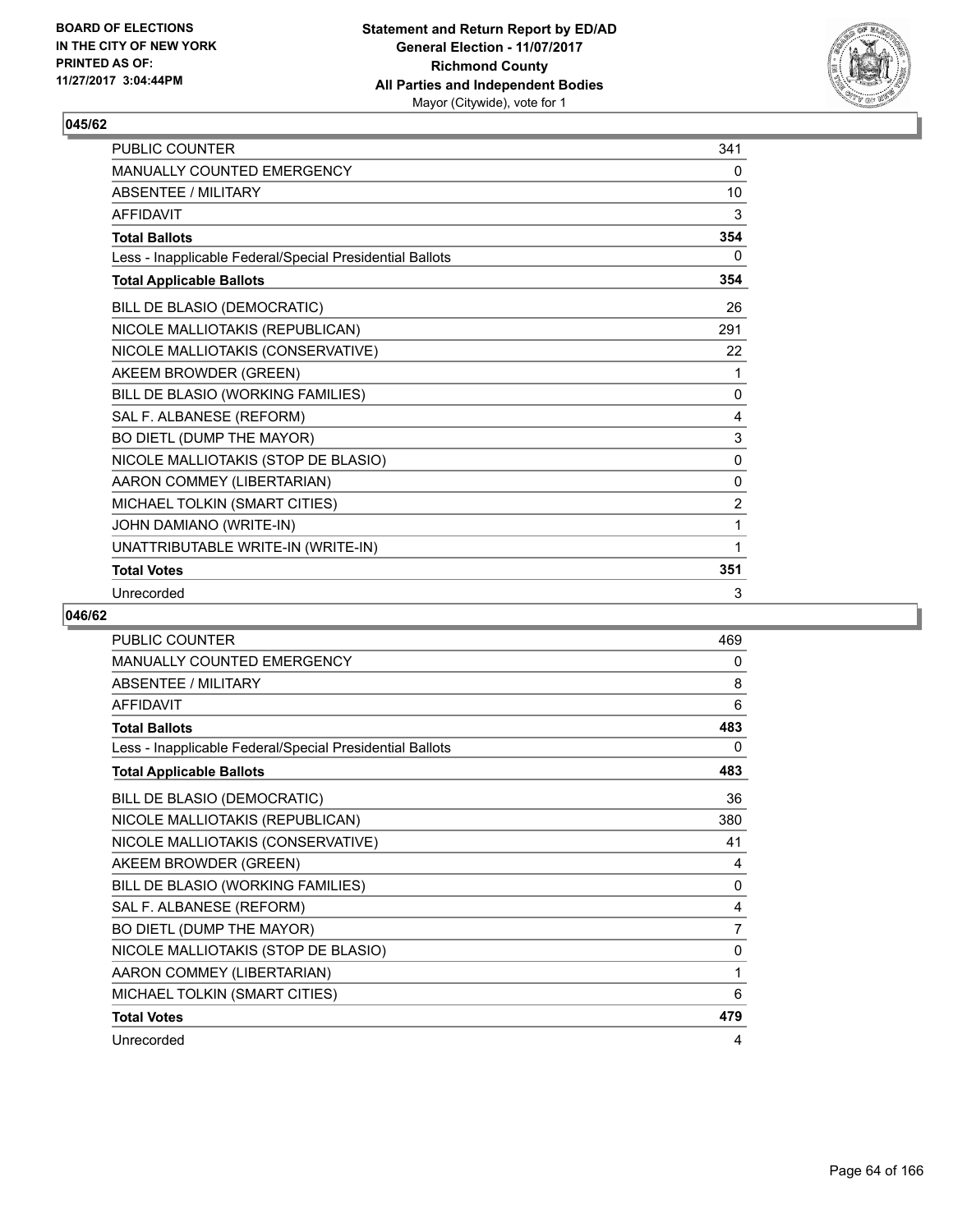

| PUBLIC COUNTER                                           | 400 |
|----------------------------------------------------------|-----|
| MANUALLY COUNTED EMERGENCY                               | 0   |
| <b>ABSENTEE / MILITARY</b>                               | 13  |
| <b>AFFIDAVIT</b>                                         | 7   |
| <b>Total Ballots</b>                                     | 420 |
| Less - Inapplicable Federal/Special Presidential Ballots | 0   |
| <b>Total Applicable Ballots</b>                          | 420 |
| BILL DE BLASIO (DEMOCRATIC)                              | 45  |
| NICOLE MALLIOTAKIS (REPUBLICAN)                          | 321 |
| NICOLE MALLIOTAKIS (CONSERVATIVE)                        | 37  |
| AKEEM BROWDER (GREEN)                                    | 1   |
| BILL DE BLASIO (WORKING FAMILIES)                        | 3   |
| SAL F. ALBANESE (REFORM)                                 | 5   |
| BO DIETL (DUMP THE MAYOR)                                | 4   |
| NICOLE MALLIOTAKIS (STOP DE BLASIO)                      | 1   |
| AARON COMMEY (LIBERTARIAN)                               | 0   |
| MICHAEL TOLKIN (SMART CITIES)                            | 1   |
| <b>Total Votes</b>                                       | 418 |
| Unrecorded                                               | 2   |

| <b>PUBLIC COUNTER</b>                                    | 331            |
|----------------------------------------------------------|----------------|
| <b>MANUALLY COUNTED EMERGENCY</b>                        | 0              |
| <b>ABSENTEE / MILITARY</b>                               | 6              |
| <b>AFFIDAVIT</b>                                         | $\overline{2}$ |
| <b>Total Ballots</b>                                     | 339            |
| Less - Inapplicable Federal/Special Presidential Ballots | 0              |
| <b>Total Applicable Ballots</b>                          | 339            |
| BILL DE BLASIO (DEMOCRATIC)                              | 44             |
| NICOLE MALLIOTAKIS (REPUBLICAN)                          | 244            |
| NICOLE MALLIOTAKIS (CONSERVATIVE)                        | 28             |
| AKEEM BROWDER (GREEN)                                    | $\Omega$       |
| BILL DE BLASIO (WORKING FAMILIES)                        | 3              |
| SAL F. ALBANESE (REFORM)                                 | 4              |
| BO DIETL (DUMP THE MAYOR)                                | 3              |
| NICOLE MALLIOTAKIS (STOP DE BLASIO)                      | 5              |
| AARON COMMEY (LIBERTARIAN)                               | $\mathbf{0}$   |
| MICHAEL TOLKIN (SMART CITIES)                            | $\overline{2}$ |
| ERIK PISTEK (WRITE-IN)                                   | 1              |
| JOSEPH CRISCUOLA (WRITE-IN)                              | 1              |
| <b>Total Votes</b>                                       | 335            |
| Unrecorded                                               | 4              |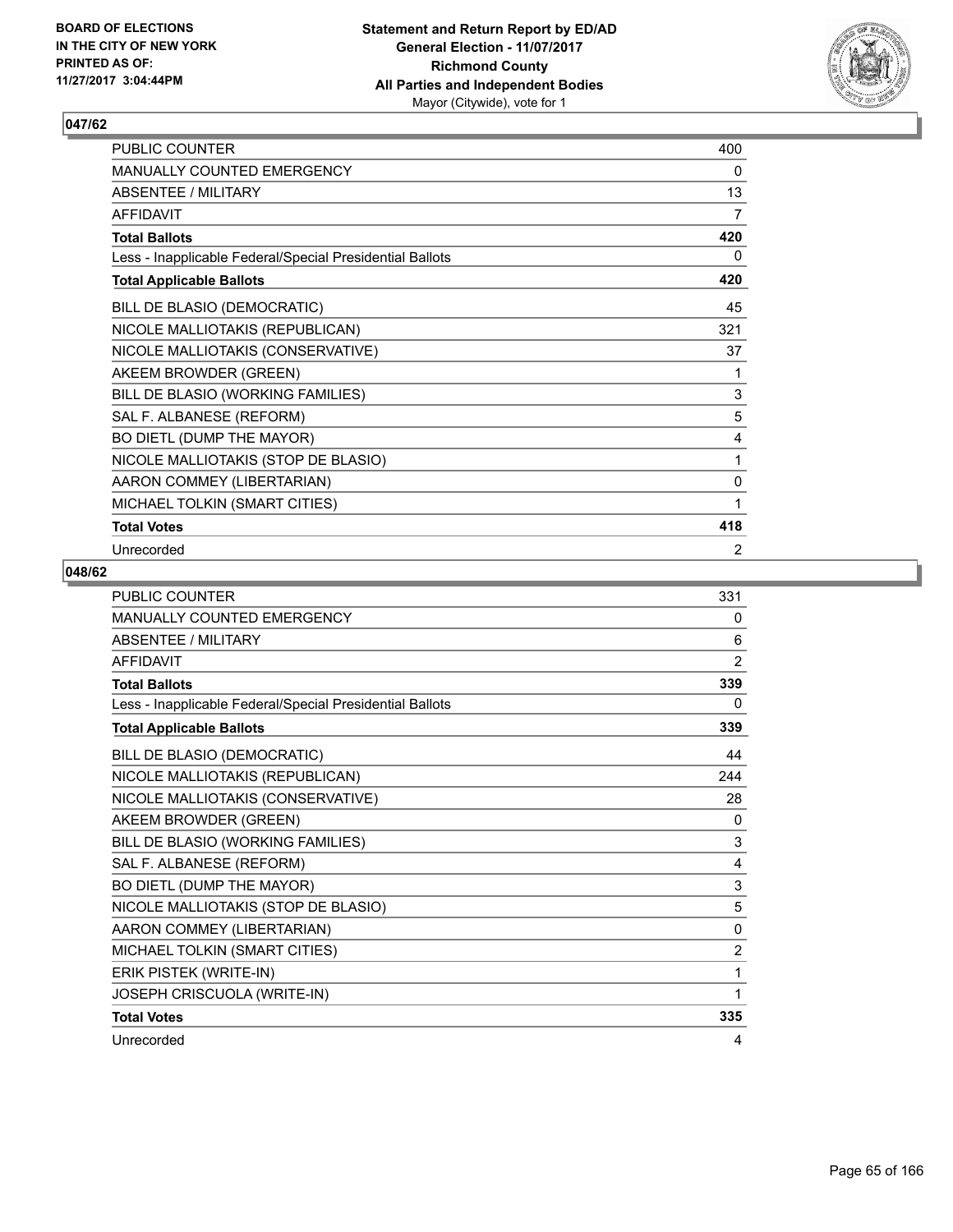

| PUBLIC COUNTER                                           | 422 |
|----------------------------------------------------------|-----|
| <b>MANUALLY COUNTED EMERGENCY</b>                        | 0   |
| <b>ABSENTEE / MILITARY</b>                               | 15  |
| <b>AFFIDAVIT</b>                                         | 5   |
| <b>Total Ballots</b>                                     | 442 |
| Less - Inapplicable Federal/Special Presidential Ballots | 0   |
| <b>Total Applicable Ballots</b>                          | 442 |
| BILL DE BLASIO (DEMOCRATIC)                              | 72  |
| NICOLE MALLIOTAKIS (REPUBLICAN)                          | 303 |
| NICOLE MALLIOTAKIS (CONSERVATIVE)                        | 45  |
| AKEEM BROWDER (GREEN)                                    | 0   |
| BILL DE BLASIO (WORKING FAMILIES)                        | 0   |
| SAL F. ALBANESE (REFORM)                                 | 4   |
| BO DIETL (DUMP THE MAYOR)                                | 5   |
| NICOLE MALLIOTAKIS (STOP DE BLASIO)                      | 8   |
| AARON COMMEY (LIBERTARIAN)                               | 0   |
| MICHAEL TOLKIN (SMART CITIES)                            | 0   |
| UNATTRIBUTABLE WRITE-IN (WRITE-IN)                       | 1   |
| <b>Total Votes</b>                                       | 438 |
| Unrecorded                                               | 4   |

| <b>PUBLIC COUNTER</b>                                    | 443 |
|----------------------------------------------------------|-----|
| <b>MANUALLY COUNTED EMERGENCY</b>                        | 0   |
| <b>ABSENTEE / MILITARY</b>                               | 16  |
| <b>AFFIDAVIT</b>                                         | 0   |
| <b>Total Ballots</b>                                     | 459 |
| Less - Inapplicable Federal/Special Presidential Ballots | 0   |
| <b>Total Applicable Ballots</b>                          | 459 |
| BILL DE BLASIO (DEMOCRATIC)                              | 52  |
| NICOLE MALLIOTAKIS (REPUBLICAN)                          | 344 |
| NICOLE MALLIOTAKIS (CONSERVATIVE)                        | 42  |
| AKEEM BROWDER (GREEN)                                    | 0   |
| BILL DE BLASIO (WORKING FAMILIES)                        | 1   |
| SAL F. ALBANESE (REFORM)                                 | 4   |
| BO DIETL (DUMP THE MAYOR)                                | 7   |
| NICOLE MALLIOTAKIS (STOP DE BLASIO)                      | 1   |
| AARON COMMEY (LIBERTARIAN)                               | 3   |
| MICHAEL TOLKIN (SMART CITIES)                            | 1   |
| CHRIS HASEN (WRITE-IN)                                   | 1   |
| <b>Total Votes</b>                                       | 456 |
| Unrecorded                                               | 3   |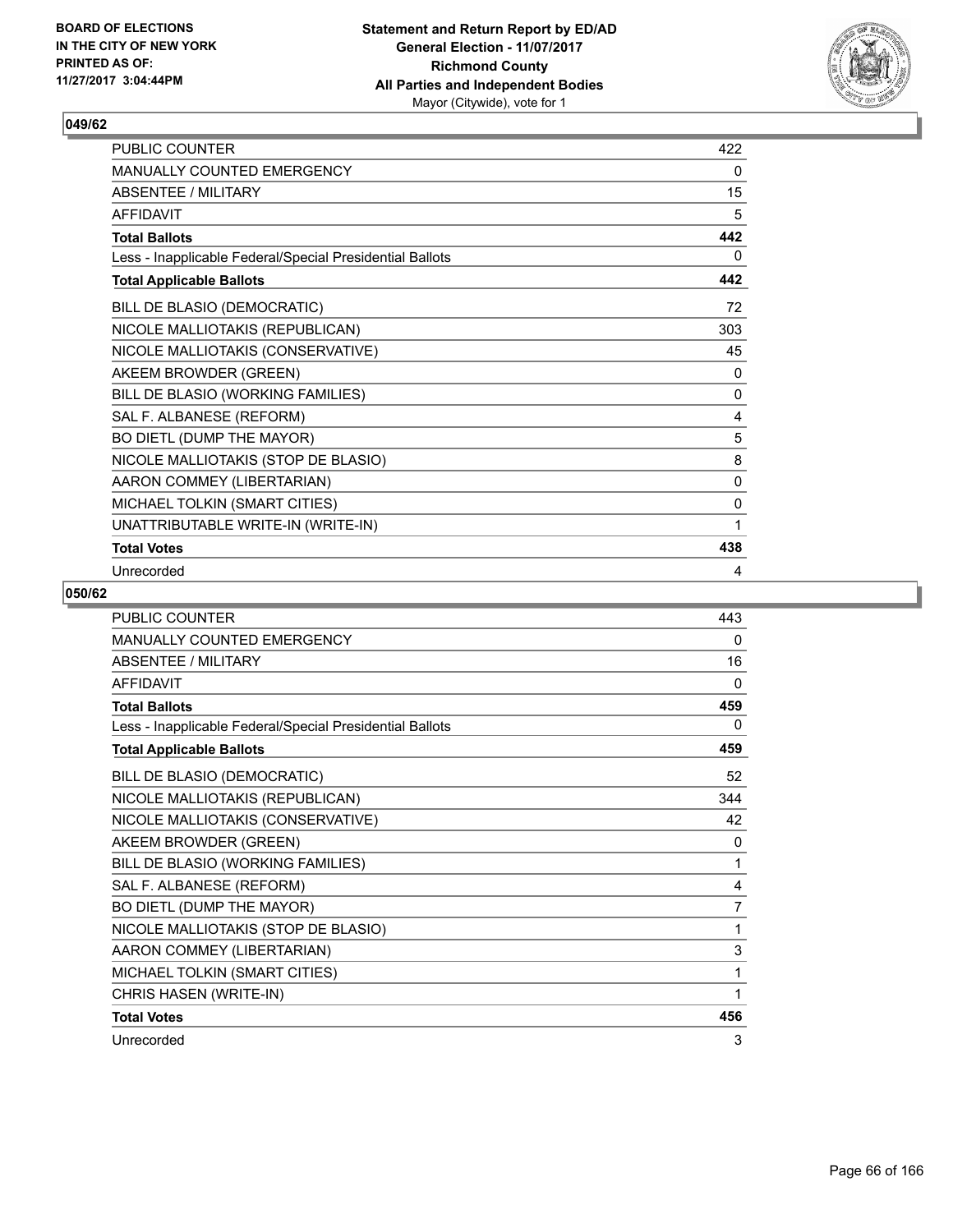

| <b>PUBLIC COUNTER</b>                                    | 386            |
|----------------------------------------------------------|----------------|
| <b>MANUALLY COUNTED EMERGENCY</b>                        | 0              |
| <b>ABSENTEE / MILITARY</b>                               | 14             |
| <b>AFFIDAVIT</b>                                         | 2              |
| <b>Total Ballots</b>                                     | 402            |
| Less - Inapplicable Federal/Special Presidential Ballots | 0              |
| <b>Total Applicable Ballots</b>                          | 402            |
| BILL DE BLASIO (DEMOCRATIC)                              | 60             |
| NICOLE MALLIOTAKIS (REPUBLICAN)                          | 279            |
| NICOLE MALLIOTAKIS (CONSERVATIVE)                        | 36             |
| AKEEM BROWDER (GREEN)                                    | 2              |
| BILL DE BLASIO (WORKING FAMILIES)                        | 4              |
| SAL F. ALBANESE (REFORM)                                 | 8              |
| BO DIETL (DUMP THE MAYOR)                                | 3              |
| NICOLE MALLIOTAKIS (STOP DE BLASIO)                      | 3              |
| AARON COMMEY (LIBERTARIAN)                               | $\overline{2}$ |
| MICHAEL TOLKIN (SMART CITIES)                            | 1              |
| VINCENT LEGRAND (WRITE-IN)                               | 1              |
| <b>Total Votes</b>                                       | 399            |
| Unrecorded                                               | 3              |

| <b>PUBLIC COUNTER</b>                                    | 451      |
|----------------------------------------------------------|----------|
| <b>MANUALLY COUNTED EMERGENCY</b>                        | 0        |
| <b>ABSENTEE / MILITARY</b>                               | 10       |
| <b>AFFIDAVIT</b>                                         | 3        |
| <b>Total Ballots</b>                                     | 464      |
| Less - Inapplicable Federal/Special Presidential Ballots | $\Omega$ |
| <b>Total Applicable Ballots</b>                          | 464      |
| BILL DE BLASIO (DEMOCRATIC)                              | 50       |
| NICOLE MALLIOTAKIS (REPUBLICAN)                          | 344      |
| NICOLE MALLIOTAKIS (CONSERVATIVE)                        | 45       |
| AKEEM BROWDER (GREEN)                                    | 5        |
| BILL DE BLASIO (WORKING FAMILIES)                        | 5        |
| SAL F. ALBANESE (REFORM)                                 | 3        |
| BO DIETL (DUMP THE MAYOR)                                | 4        |
| NICOLE MALLIOTAKIS (STOP DE BLASIO)                      | 1        |
| AARON COMMEY (LIBERTARIAN)                               | 1        |
| MICHAEL TOLKIN (SMART CITIES)                            | 0        |
| <b>Total Votes</b>                                       | 458      |
| Unrecorded                                               | 6        |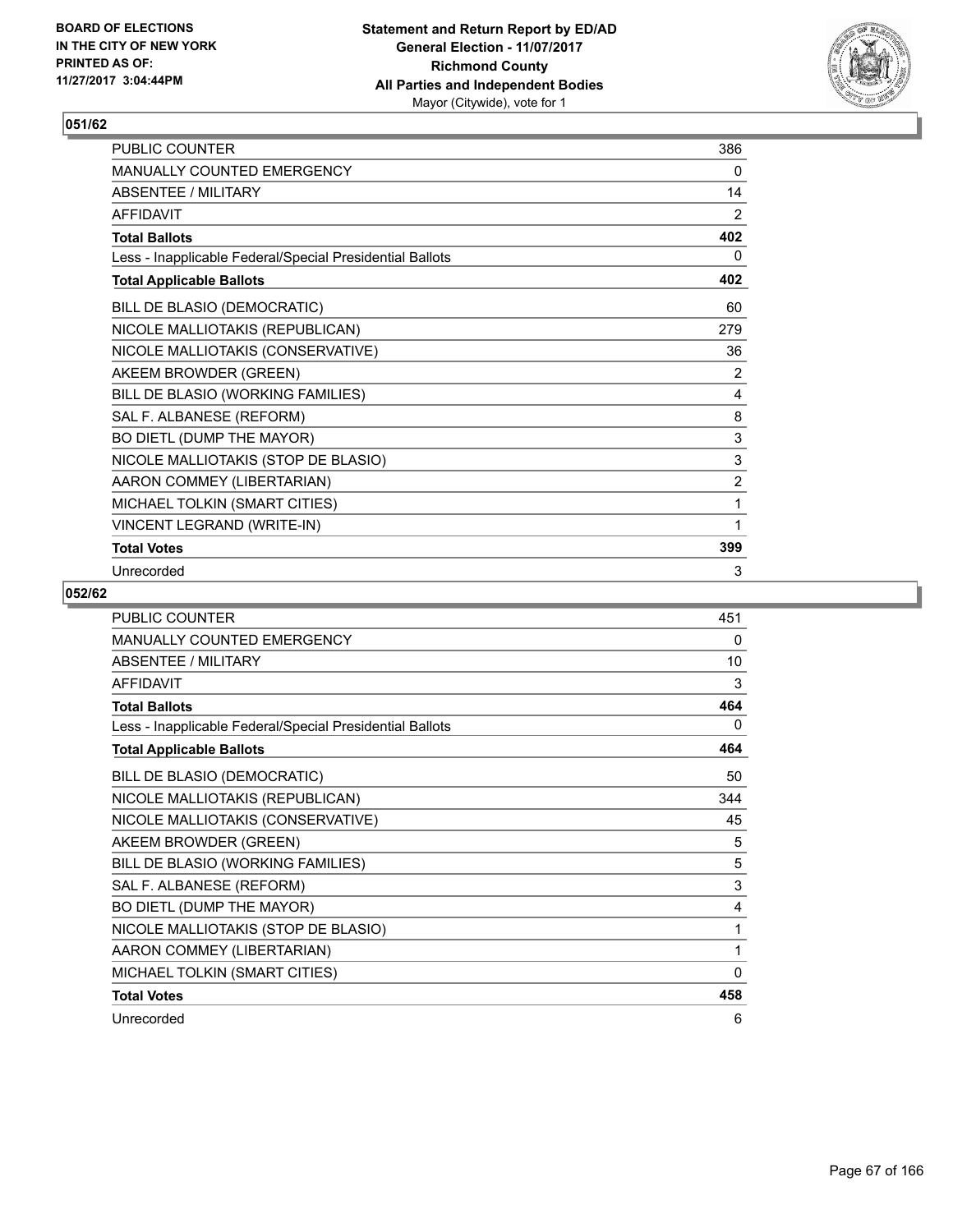

| PUBLIC COUNTER                                           | 452         |
|----------------------------------------------------------|-------------|
| MANUALLY COUNTED EMERGENCY                               | 0           |
| <b>ABSENTEE / MILITARY</b>                               | 9           |
| <b>AFFIDAVIT</b>                                         | 4           |
| <b>Total Ballots</b>                                     | 465         |
| Less - Inapplicable Federal/Special Presidential Ballots | 0           |
| <b>Total Applicable Ballots</b>                          | 465         |
| BILL DE BLASIO (DEMOCRATIC)                              | 52          |
| NICOLE MALLIOTAKIS (REPUBLICAN)                          | 353         |
| NICOLE MALLIOTAKIS (CONSERVATIVE)                        | 28          |
| AKEEM BROWDER (GREEN)                                    | 1           |
| BILL DE BLASIO (WORKING FAMILIES)                        | 3           |
| SAL F. ALBANESE (REFORM)                                 | 5           |
| BO DIETL (DUMP THE MAYOR)                                | 13          |
| NICOLE MALLIOTAKIS (STOP DE BLASIO)                      | 5           |
| AARON COMMEY (LIBERTARIAN)                               | $\mathsf 3$ |
| MICHAEL TOLKIN (SMART CITIES)                            | $\Omega$    |
| <b>Total Votes</b>                                       | 463         |
| Unrecorded                                               | 2           |

| <b>PUBLIC COUNTER</b>                                    | 352      |
|----------------------------------------------------------|----------|
| <b>MANUALLY COUNTED EMERGENCY</b>                        | 0        |
| <b>ABSENTEE / MILITARY</b>                               | 10       |
| <b>AFFIDAVIT</b>                                         | 1        |
| <b>Total Ballots</b>                                     | 363      |
| Less - Inapplicable Federal/Special Presidential Ballots | 0        |
| <b>Total Applicable Ballots</b>                          | 363      |
| BILL DE BLASIO (DEMOCRATIC)                              | 52       |
| NICOLE MALLIOTAKIS (REPUBLICAN)                          | 250      |
| NICOLE MALLIOTAKIS (CONSERVATIVE)                        | 36       |
| AKEEM BROWDER (GREEN)                                    | 2        |
| BILL DE BLASIO (WORKING FAMILIES)                        | 1        |
| SAL F. ALBANESE (REFORM)                                 | 6        |
| BO DIETL (DUMP THE MAYOR)                                | 10       |
| NICOLE MALLIOTAKIS (STOP DE BLASIO)                      | 5        |
| AARON COMMEY (LIBERTARIAN)                               | 0        |
| MICHAEL TOLKIN (SMART CITIES)                            | $\Omega$ |
| <b>Total Votes</b>                                       | 362      |
| Unrecorded                                               | 1        |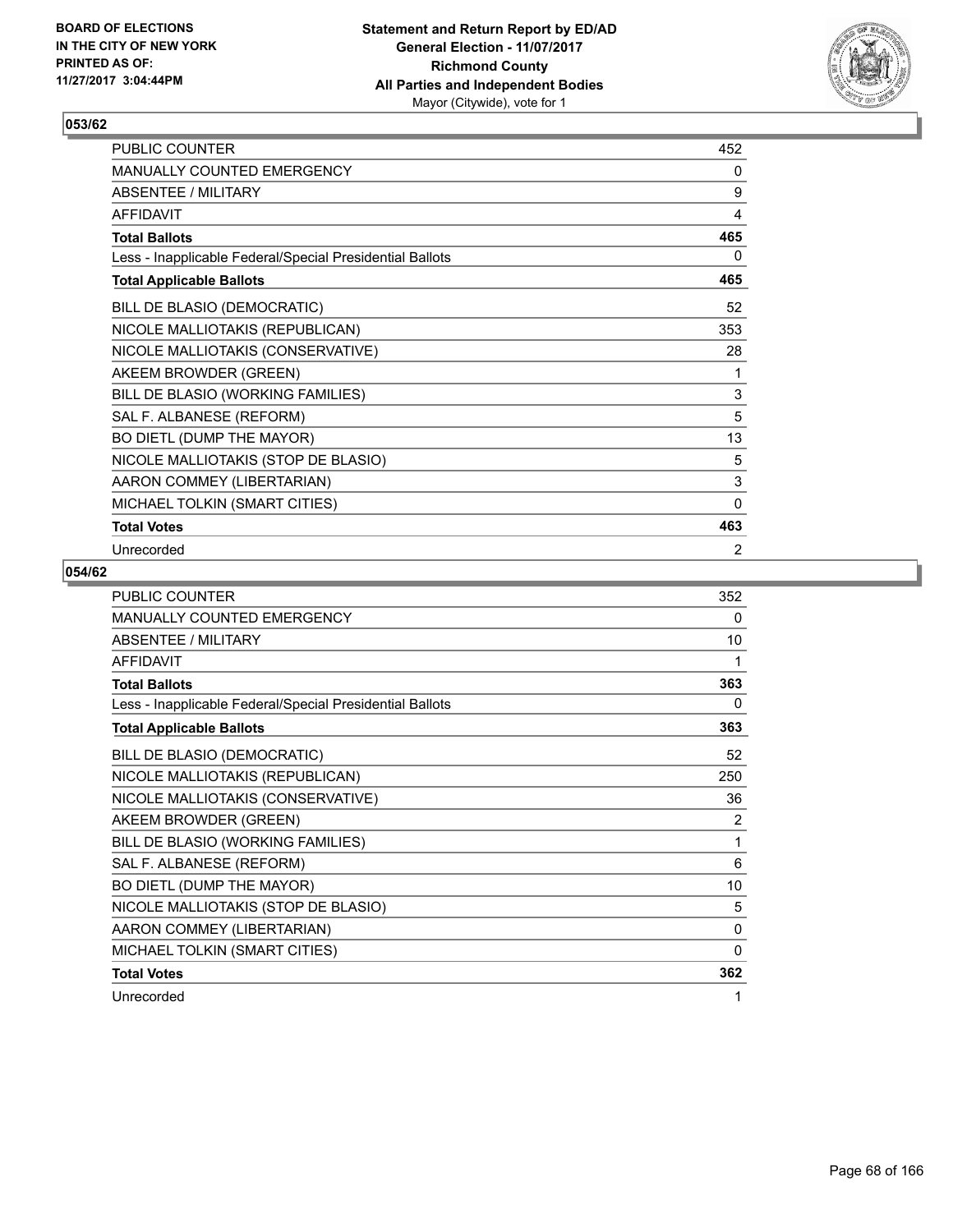

| <b>PUBLIC COUNTER</b>                                    | 444            |
|----------------------------------------------------------|----------------|
| <b>MANUALLY COUNTED EMERGENCY</b>                        | 0              |
| ABSENTEE / MILITARY                                      | 17             |
| <b>AFFIDAVIT</b>                                         | 4              |
| <b>Total Ballots</b>                                     | 465            |
| Less - Inapplicable Federal/Special Presidential Ballots | 0              |
| <b>Total Applicable Ballots</b>                          | 465            |
| BILL DE BLASIO (DEMOCRATIC)                              | 51             |
| NICOLE MALLIOTAKIS (REPUBLICAN)                          | 333            |
| NICOLE MALLIOTAKIS (CONSERVATIVE)                        | 50             |
| AKEEM BROWDER (GREEN)                                    | 1              |
| BILL DE BLASIO (WORKING FAMILIES)                        | 0              |
| SAL F. ALBANESE (REFORM)                                 | 8              |
| BO DIETL (DUMP THE MAYOR)                                | 9              |
| NICOLE MALLIOTAKIS (STOP DE BLASIO)                      | 7              |
| AARON COMMEY (LIBERTARIAN)                               | 1              |
| MICHAEL TOLKIN (SMART CITIES)                            | $\overline{2}$ |
| RUDOLPH GIULIANI (WRITE-IN)                              | 1              |
| <b>Total Votes</b>                                       | 463            |
| Unrecorded                                               | 2              |

| <b>PUBLIC COUNTER</b>                                    | 352 |
|----------------------------------------------------------|-----|
| <b>MANUALLY COUNTED EMERGENCY</b>                        | 0   |
| <b>ABSENTEE / MILITARY</b>                               | 4   |
| <b>AFFIDAVIT</b>                                         | 2   |
| <b>Total Ballots</b>                                     | 358 |
| Less - Inapplicable Federal/Special Presidential Ballots | 0   |
| <b>Total Applicable Ballots</b>                          | 358 |
| BILL DE BLASIO (DEMOCRATIC)                              | 59  |
| NICOLE MALLIOTAKIS (REPUBLICAN)                          | 233 |
| NICOLE MALLIOTAKIS (CONSERVATIVE)                        | 35  |
| AKEEM BROWDER (GREEN)                                    | 1   |
| BILL DE BLASIO (WORKING FAMILIES)                        | 3   |
| SAL F. ALBANESE (REFORM)                                 | 6   |
| BO DIETL (DUMP THE MAYOR)                                | 8   |
| NICOLE MALLIOTAKIS (STOP DE BLASIO)                      | 4   |
| AARON COMMEY (LIBERTARIAN)                               | 0   |
| MICHAEL TOLKIN (SMART CITIES)                            | 6   |
| MARIA PARONCA (WRITE-IN)                                 | 1   |
| MICHAEL R. BLOOMBERG (WRITE-IN)                          | 1   |
| <b>Total Votes</b>                                       | 357 |
| Unrecorded                                               | 1   |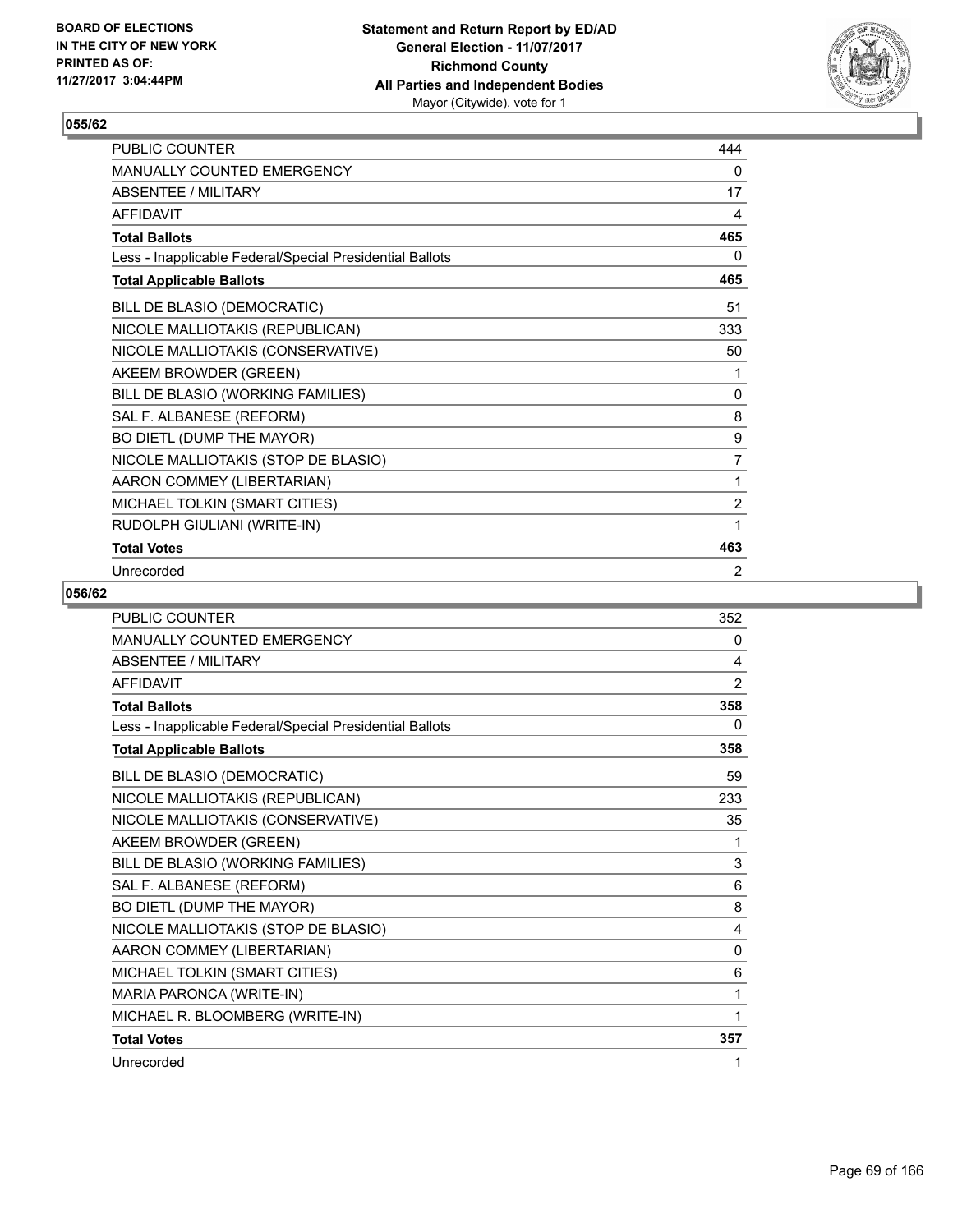

| PUBLIC COUNTER                                           | 417            |
|----------------------------------------------------------|----------------|
| MANUALLY COUNTED EMERGENCY                               | 0              |
| <b>ABSENTEE / MILITARY</b>                               | 13             |
| <b>AFFIDAVIT</b>                                         | 1              |
| <b>Total Ballots</b>                                     | 431            |
| Less - Inapplicable Federal/Special Presidential Ballots | 0              |
| <b>Total Applicable Ballots</b>                          | 431            |
| BILL DE BLASIO (DEMOCRATIC)                              | 55             |
| NICOLE MALLIOTAKIS (REPUBLICAN)                          | 311            |
| NICOLE MALLIOTAKIS (CONSERVATIVE)                        | 40             |
| AKEEM BROWDER (GREEN)                                    | 0              |
| BILL DE BLASIO (WORKING FAMILIES)                        | 6              |
| SAL F. ALBANESE (REFORM)                                 | 4              |
| BO DIETL (DUMP THE MAYOR)                                | 4              |
| NICOLE MALLIOTAKIS (STOP DE BLASIO)                      | $\overline{2}$ |
| AARON COMMEY (LIBERTARIAN)                               | 1              |
| MICHAEL TOLKIN (SMART CITIES)                            | 1              |
| <b>Total Votes</b>                                       | 424            |
| Unrecorded                                               | 7              |

| <b>PUBLIC COUNTER</b>                                    | 402 |
|----------------------------------------------------------|-----|
| <b>MANUALLY COUNTED EMERGENCY</b>                        | 0   |
| <b>ABSENTEE / MILITARY</b>                               | 14  |
| <b>AFFIDAVIT</b>                                         | 2   |
| <b>Total Ballots</b>                                     | 418 |
| Less - Inapplicable Federal/Special Presidential Ballots | 0   |
| <b>Total Applicable Ballots</b>                          | 418 |
| BILL DE BLASIO (DEMOCRATIC)                              | 44  |
| NICOLE MALLIOTAKIS (REPUBLICAN)                          | 311 |
| NICOLE MALLIOTAKIS (CONSERVATIVE)                        | 31  |
| AKEEM BROWDER (GREEN)                                    | 2   |
| BILL DE BLASIO (WORKING FAMILIES)                        | 1   |
| SAL F. ALBANESE (REFORM)                                 | 9   |
| BO DIETL (DUMP THE MAYOR)                                | 11  |
| NICOLE MALLIOTAKIS (STOP DE BLASIO)                      | 6   |
| AARON COMMEY (LIBERTARIAN)                               | 0   |
| MICHAEL TOLKIN (SMART CITIES)                            | 1   |
| <b>Total Votes</b>                                       | 416 |
| Unrecorded                                               | 2   |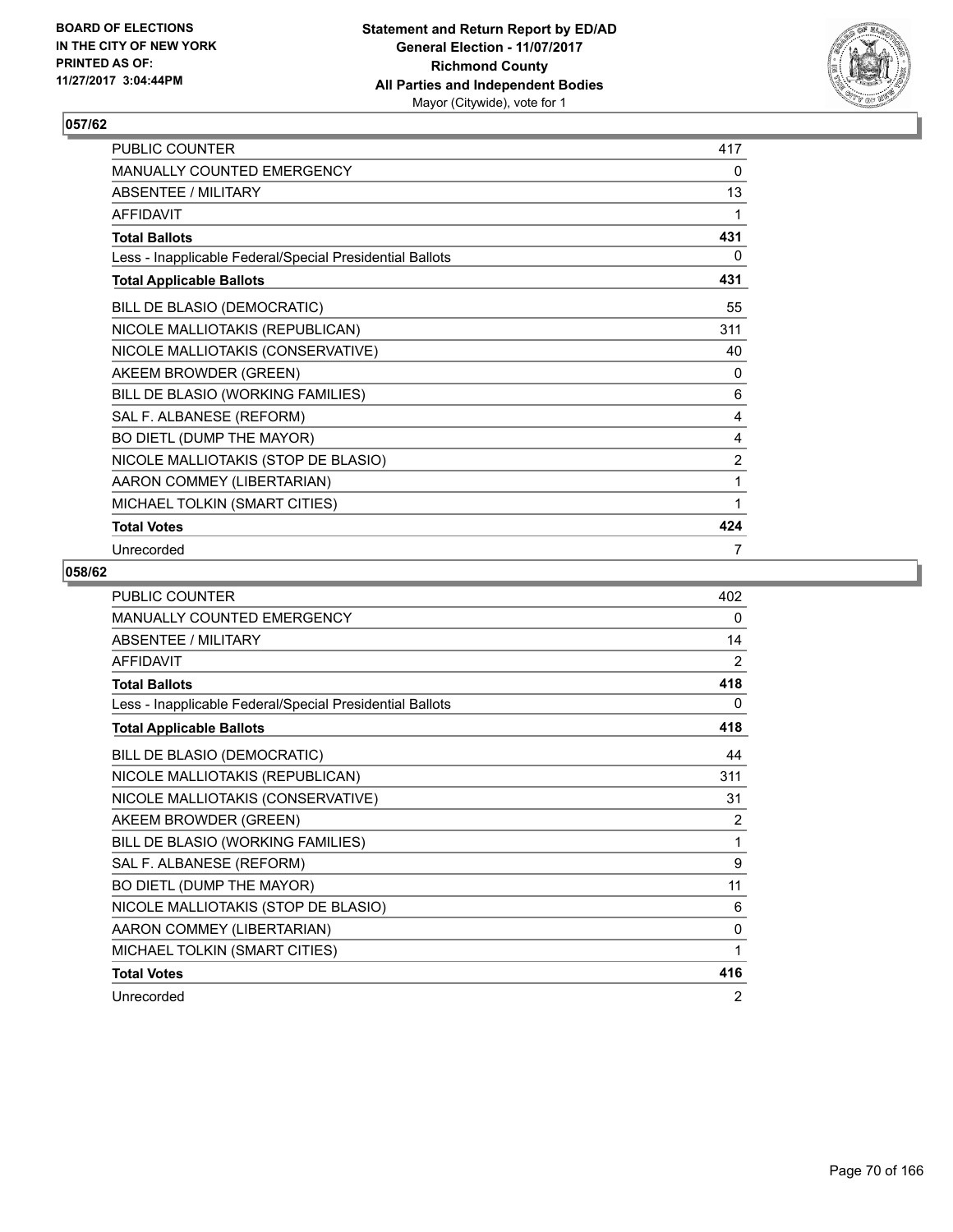

| PUBLIC COUNTER                                           | 333         |
|----------------------------------------------------------|-------------|
| MANUALLY COUNTED EMERGENCY                               | 0           |
| <b>ABSENTEE / MILITARY</b>                               | 21          |
| <b>AFFIDAVIT</b>                                         | 4           |
| <b>Total Ballots</b>                                     | 358         |
| Less - Inapplicable Federal/Special Presidential Ballots | 0           |
| <b>Total Applicable Ballots</b>                          | 358         |
| BILL DE BLASIO (DEMOCRATIC)                              | 48          |
| NICOLE MALLIOTAKIS (REPUBLICAN)                          | 254         |
| NICOLE MALLIOTAKIS (CONSERVATIVE)                        | 35          |
| AKEEM BROWDER (GREEN)                                    | 2           |
| BILL DE BLASIO (WORKING FAMILIES)                        | 1           |
| SAL F. ALBANESE (REFORM)                                 | 5           |
| BO DIETL (DUMP THE MAYOR)                                | 6           |
| NICOLE MALLIOTAKIS (STOP DE BLASIO)                      | $\mathsf 3$ |
| AARON COMMEY (LIBERTARIAN)                               | $\mathbf 0$ |
| MICHAEL TOLKIN (SMART CITIES)                            | 3           |
| <b>Total Votes</b>                                       | 357         |
| Unrecorded                                               | 1           |

| <b>PUBLIC COUNTER</b>                                    | 424            |
|----------------------------------------------------------|----------------|
| <b>MANUALLY COUNTED EMERGENCY</b>                        | 0              |
| <b>ABSENTEE / MILITARY</b>                               | 10             |
| <b>AFFIDAVIT</b>                                         | 7              |
| <b>Total Ballots</b>                                     | 441            |
| Less - Inapplicable Federal/Special Presidential Ballots | 0              |
| <b>Total Applicable Ballots</b>                          | 441            |
| BILL DE BLASIO (DEMOCRATIC)                              | 75             |
| NICOLE MALLIOTAKIS (REPUBLICAN)                          | 299            |
| NICOLE MALLIOTAKIS (CONSERVATIVE)                        | 36             |
| AKEEM BROWDER (GREEN)                                    | 3              |
| BILL DE BLASIO (WORKING FAMILIES)                        | 5              |
| SAL F. ALBANESE (REFORM)                                 | 8              |
| BO DIETL (DUMP THE MAYOR)                                | 6              |
| NICOLE MALLIOTAKIS (STOP DE BLASIO)                      | 5              |
| AARON COMMEY (LIBERTARIAN)                               | 1              |
| MICHAEL TOLKIN (SMART CITIES)                            | $\overline{2}$ |
| UNCOUNTED WRITE-IN PER STATUTE (WRITE-IN)                | 1              |
| <b>Total Votes</b>                                       | 441            |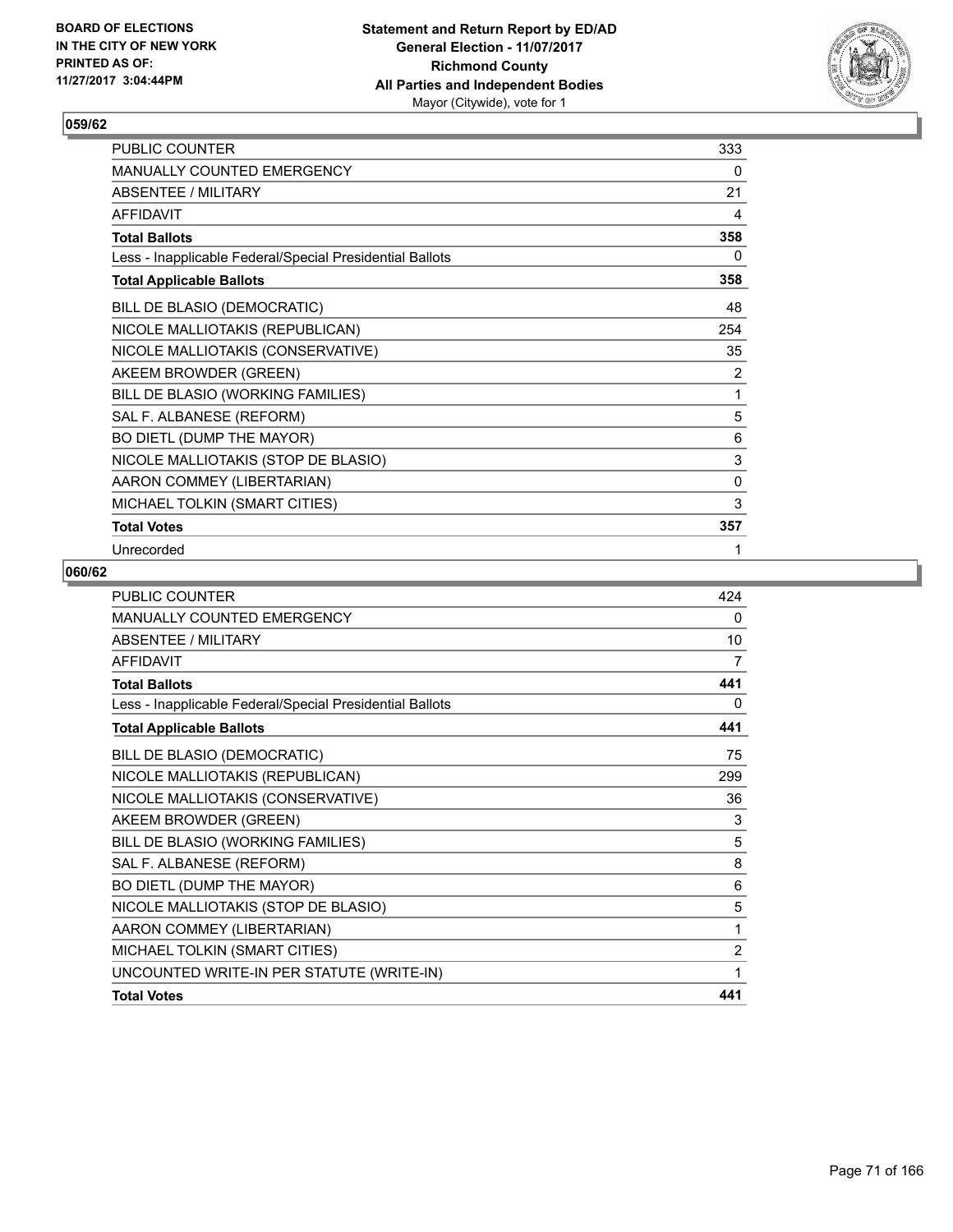

| <b>PUBLIC COUNTER</b>                                    | 465            |
|----------------------------------------------------------|----------------|
| <b>MANUALLY COUNTED EMERGENCY</b>                        | 0              |
| <b>ABSENTEE / MILITARY</b>                               | 9              |
| <b>AFFIDAVIT</b>                                         | 5              |
| <b>Total Ballots</b>                                     | 479            |
| Less - Inapplicable Federal/Special Presidential Ballots | 0              |
| <b>Total Applicable Ballots</b>                          | 479            |
| BILL DE BLASIO (DEMOCRATIC)                              | 58             |
| NICOLE MALLIOTAKIS (REPUBLICAN)                          | 354            |
| NICOLE MALLIOTAKIS (CONSERVATIVE)                        | 46             |
| AKEEM BROWDER (GREEN)                                    | 2              |
| BILL DE BLASIO (WORKING FAMILIES)                        | 3              |
| SAL F. ALBANESE (REFORM)                                 | $\overline{7}$ |
| BO DIETL (DUMP THE MAYOR)                                | 1              |
| NICOLE MALLIOTAKIS (STOP DE BLASIO)                      | 3              |
| AARON COMMEY (LIBERTARIAN)                               | 0              |
| MICHAEL TOLKIN (SMART CITIES)                            | $\overline{2}$ |
| ROBERT DAVIS (WRITE-IN)                                  | 1              |
| <b>Total Votes</b>                                       | 477            |
| Unrecorded                                               | 2              |

| <b>PUBLIC COUNTER</b>                                    | 418      |
|----------------------------------------------------------|----------|
| <b>MANUALLY COUNTED EMERGENCY</b>                        | 0        |
| <b>ABSENTEE / MILITARY</b>                               | 14       |
| <b>AFFIDAVIT</b>                                         | 1        |
| <b>Total Ballots</b>                                     | 433      |
| Less - Inapplicable Federal/Special Presidential Ballots | $\Omega$ |
| <b>Total Applicable Ballots</b>                          | 433      |
| BILL DE BLASIO (DEMOCRATIC)                              | 52       |
| NICOLE MALLIOTAKIS (REPUBLICAN)                          | 314      |
| NICOLE MALLIOTAKIS (CONSERVATIVE)                        | 40       |
| AKEEM BROWDER (GREEN)                                    | 0        |
| BILL DE BLASIO (WORKING FAMILIES)                        | 7        |
| SAL F. ALBANESE (REFORM)                                 | 9        |
| BO DIETL (DUMP THE MAYOR)                                | 4        |
| NICOLE MALLIOTAKIS (STOP DE BLASIO)                      | 2        |
| AARON COMMEY (LIBERTARIAN)                               | 1        |
| MICHAEL TOLKIN (SMART CITIES)                            | 1        |
| ERIK PISTEK (WRITE-IN)                                   | 3        |
| <b>Total Votes</b>                                       | 433      |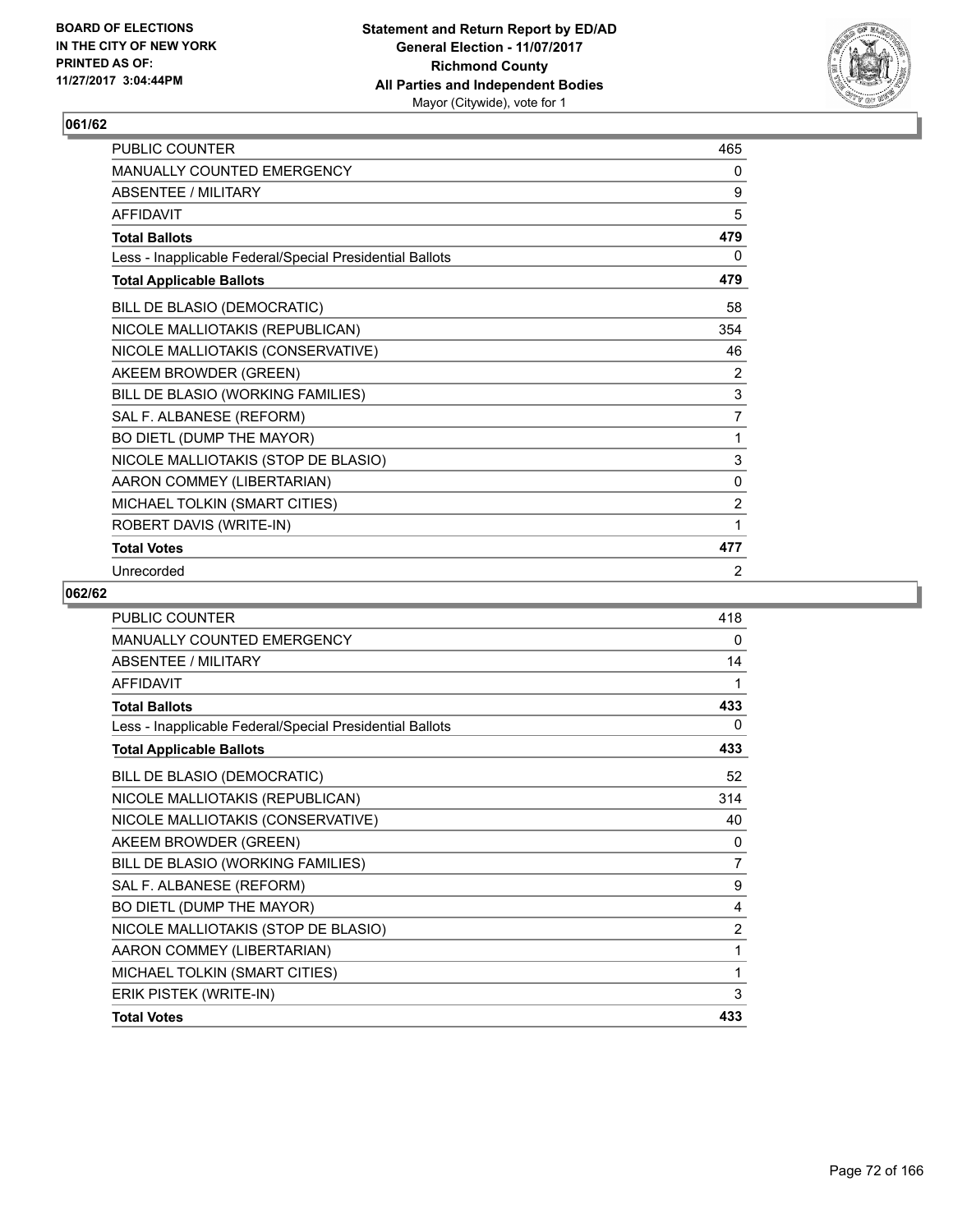

| PUBLIC COUNTER                                           | 274            |
|----------------------------------------------------------|----------------|
| MANUALLY COUNTED EMERGENCY                               | 0              |
| <b>ABSENTEE / MILITARY</b>                               | $\overline{7}$ |
| <b>AFFIDAVIT</b>                                         | 0              |
| <b>Total Ballots</b>                                     | 281            |
| Less - Inapplicable Federal/Special Presidential Ballots | 0              |
| <b>Total Applicable Ballots</b>                          | 281            |
| BILL DE BLASIO (DEMOCRATIC)                              | 47             |
| NICOLE MALLIOTAKIS (REPUBLICAN)                          | 197            |
| NICOLE MALLIOTAKIS (CONSERVATIVE)                        | 23             |
| AKEEM BROWDER (GREEN)                                    | 1              |
| BILL DE BLASIO (WORKING FAMILIES)                        | $\overline{2}$ |
| SAL F. ALBANESE (REFORM)                                 | 4              |
| BO DIETL (DUMP THE MAYOR)                                | 2              |
| NICOLE MALLIOTAKIS (STOP DE BLASIO)                      | $\overline{2}$ |
| AARON COMMEY (LIBERTARIAN)                               | 0              |
| MICHAEL TOLKIN (SMART CITIES)                            | $\mathbf{0}$   |
| <b>Total Votes</b>                                       | 278            |
| Unrecorded                                               | 3              |

| <b>PUBLIC COUNTER</b>                                    | 211 |
|----------------------------------------------------------|-----|
| <b>MANUALLY COUNTED EMERGENCY</b>                        | 0   |
| <b>ABSENTEE / MILITARY</b>                               | 9   |
| <b>AFFIDAVIT</b>                                         | 1   |
| <b>Total Ballots</b>                                     | 221 |
| Less - Inapplicable Federal/Special Presidential Ballots | 0   |
| <b>Total Applicable Ballots</b>                          | 221 |
| BILL DE BLASIO (DEMOCRATIC)                              | 28  |
| NICOLE MALLIOTAKIS (REPUBLICAN)                          | 151 |
| NICOLE MALLIOTAKIS (CONSERVATIVE)                        | 25  |
| AKEEM BROWDER (GREEN)                                    | 1   |
| BILL DE BLASIO (WORKING FAMILIES)                        | 1   |
| SAL F. ALBANESE (REFORM)                                 | 5   |
| BO DIETL (DUMP THE MAYOR)                                | 3   |
| NICOLE MALLIOTAKIS (STOP DE BLASIO)                      | 4   |
| AARON COMMEY (LIBERTARIAN)                               | 0   |
| MICHAEL TOLKIN (SMART CITIES)                            | 0   |
| <b>Total Votes</b>                                       | 218 |
| Unrecorded                                               | 3   |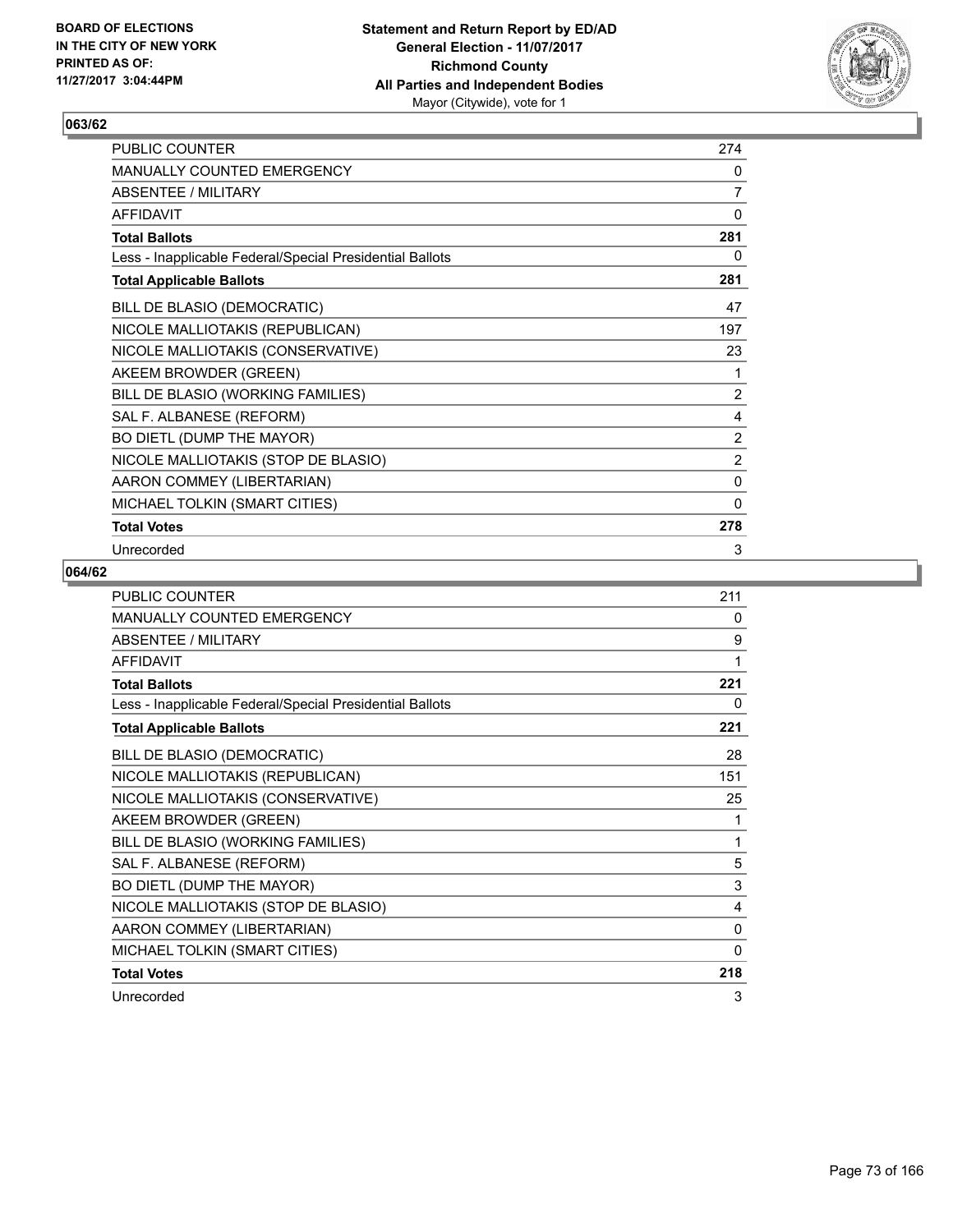

| PUBLIC COUNTER                                           | 454 |
|----------------------------------------------------------|-----|
| <b>MANUALLY COUNTED EMERGENCY</b>                        | 0   |
| <b>ABSENTEE / MILITARY</b>                               | 17  |
| <b>AFFIDAVIT</b>                                         | 5   |
| <b>Total Ballots</b>                                     | 476 |
| Less - Inapplicable Federal/Special Presidential Ballots | 0   |
| <b>Total Applicable Ballots</b>                          | 476 |
| BILL DE BLASIO (DEMOCRATIC)                              | 53  |
| NICOLE MALLIOTAKIS (REPUBLICAN)                          | 355 |
| NICOLE MALLIOTAKIS (CONSERVATIVE)                        | 43  |
| AKEEM BROWDER (GREEN)                                    | 1   |
| BILL DE BLASIO (WORKING FAMILIES)                        | 5   |
| SAL F. ALBANESE (REFORM)                                 | 6   |
| BO DIETL (DUMP THE MAYOR)                                | 2   |
| NICOLE MALLIOTAKIS (STOP DE BLASIO)                      | 1   |
| AARON COMMEY (LIBERTARIAN)                               | 0   |
| MICHAEL TOLKIN (SMART CITIES)                            | 4   |
| MICHAEL R. BLOOMBERG (WRITE-IN)                          | 1   |
| <b>Total Votes</b>                                       | 471 |
| Unrecorded                                               | 5   |

| <b>PUBLIC COUNTER</b>                                    | 399 |
|----------------------------------------------------------|-----|
| <b>MANUALLY COUNTED EMERGENCY</b>                        | 0   |
| <b>ABSENTEE / MILITARY</b>                               | 12  |
| <b>AFFIDAVIT</b>                                         | 1   |
| <b>Total Ballots</b>                                     | 412 |
| Less - Inapplicable Federal/Special Presidential Ballots | 0   |
| <b>Total Applicable Ballots</b>                          | 412 |
| BILL DE BLASIO (DEMOCRATIC)                              | 35  |
| NICOLE MALLIOTAKIS (REPUBLICAN)                          | 323 |
| NICOLE MALLIOTAKIS (CONSERVATIVE)                        | 35  |
| AKEEM BROWDER (GREEN)                                    | 1   |
| BILL DE BLASIO (WORKING FAMILIES)                        | 0   |
| SAL F. ALBANESE (REFORM)                                 | 5   |
| BO DIETL (DUMP THE MAYOR)                                | 3   |
| NICOLE MALLIOTAKIS (STOP DE BLASIO)                      | 3   |
| AARON COMMEY (LIBERTARIAN)                               | 0   |
| MICHAEL TOLKIN (SMART CITIES)                            | 1   |
| THOMAS FEENEY (WRITE-IN)                                 | 1   |
| UNATTRIBUTABLE WRITE-IN (WRITE-IN)                       | 1   |
| VINCENT ARGENZIANO (WRITE-IN)                            | 1   |
| <b>Total Votes</b>                                       | 409 |
| Unrecorded                                               | 3   |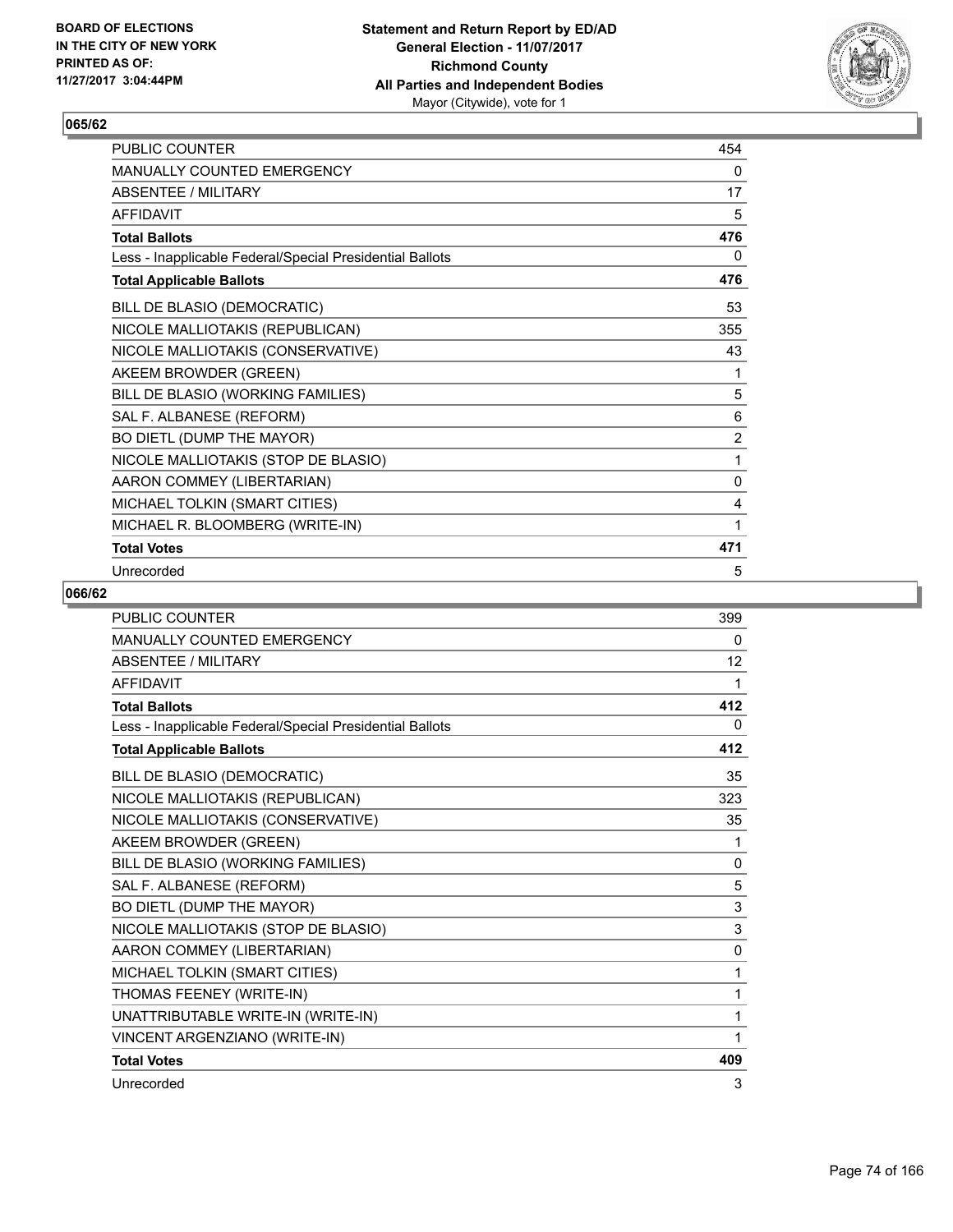

| PUBLIC COUNTER                                           | 433            |
|----------------------------------------------------------|----------------|
| <b>MANUALLY COUNTED EMERGENCY</b>                        | 0              |
| <b>ABSENTEE / MILITARY</b>                               | 16             |
| <b>AFFIDAVIT</b>                                         | 1              |
| <b>Total Ballots</b>                                     | 450            |
| Less - Inapplicable Federal/Special Presidential Ballots | 0              |
| <b>Total Applicable Ballots</b>                          | 450            |
| BILL DE BLASIO (DEMOCRATIC)                              | 45             |
| NICOLE MALLIOTAKIS (REPUBLICAN)                          | 338            |
| NICOLE MALLIOTAKIS (CONSERVATIVE)                        | 37             |
| AKEEM BROWDER (GREEN)                                    | 1              |
| BILL DE BLASIO (WORKING FAMILIES)                        | 3              |
| SAL F. ALBANESE (REFORM)                                 | $\overline{7}$ |
| BO DIETL (DUMP THE MAYOR)                                | 11             |
| NICOLE MALLIOTAKIS (STOP DE BLASIO)                      | 3              |
| AARON COMMEY (LIBERTARIAN)                               | 1              |
| MICHAEL TOLKIN (SMART CITIES)                            | 1              |
| CHRISTINE QUINN (WRITE-IN)                               | 1              |
| <b>Total Votes</b>                                       | 448            |
| Unrecorded                                               | 2              |

| PUBLIC COUNTER                                           | 382 |
|----------------------------------------------------------|-----|
| MANUALLY COUNTED EMERGENCY                               | 0   |
| <b>ABSENTEE / MILITARY</b>                               | 17  |
| <b>AFFIDAVIT</b>                                         | 1   |
| <b>Total Ballots</b>                                     | 400 |
| Less - Inapplicable Federal/Special Presidential Ballots | 0   |
| <b>Total Applicable Ballots</b>                          | 400 |
| BILL DE BLASIO (DEMOCRATIC)                              | 64  |
| NICOLE MALLIOTAKIS (REPUBLICAN)                          | 254 |
| NICOLE MALLIOTAKIS (CONSERVATIVE)                        | 48  |
| AKEEM BROWDER (GREEN)                                    | 5   |
| BILL DE BLASIO (WORKING FAMILIES)                        | 6   |
| SAL F. ALBANESE (REFORM)                                 | 8   |
| BO DIETL (DUMP THE MAYOR)                                | 8   |
| NICOLE MALLIOTAKIS (STOP DE BLASIO)                      | 3   |
| AARON COMMEY (LIBERTARIAN)                               | 1   |
| MICHAEL TOLKIN (SMART CITIES)                            | 1   |
| <b>Total Votes</b>                                       | 398 |
| Unrecorded                                               | 2   |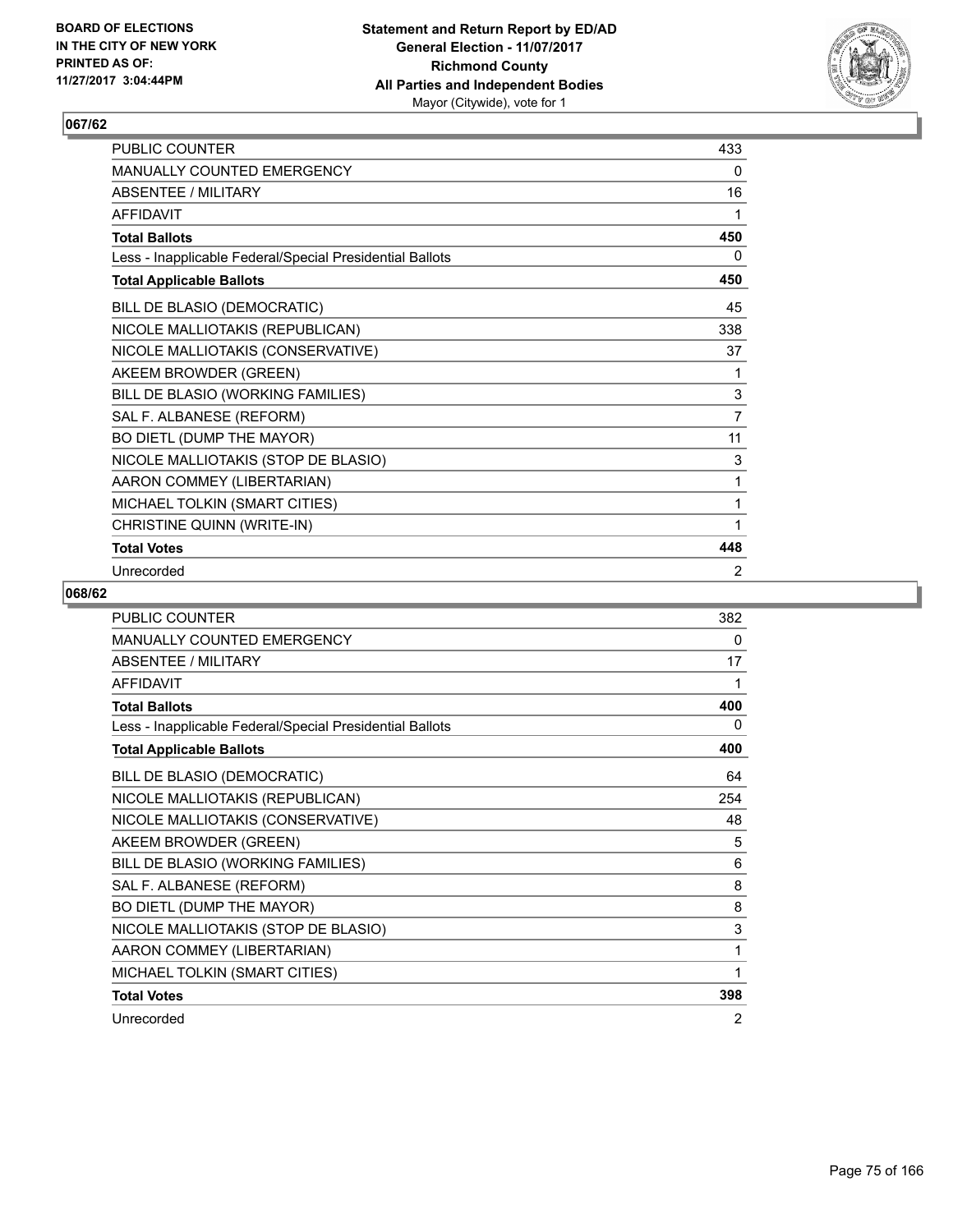

| PUBLIC COUNTER                                           | 323 |
|----------------------------------------------------------|-----|
| MANUALLY COUNTED EMERGENCY                               | 0   |
| ABSENTEE / MILITARY                                      | 19  |
| <b>AFFIDAVIT</b>                                         | 6   |
| <b>Total Ballots</b>                                     | 348 |
| Less - Inapplicable Federal/Special Presidential Ballots | 0   |
| <b>Total Applicable Ballots</b>                          | 348 |
| BILL DE BLASIO (DEMOCRATIC)                              | 43  |
| NICOLE MALLIOTAKIS (REPUBLICAN)                          | 252 |
| NICOLE MALLIOTAKIS (CONSERVATIVE)                        | 31  |
| AKEEM BROWDER (GREEN)                                    | 0   |
| BILL DE BLASIO (WORKING FAMILIES)                        | 0   |
| SAL F. ALBANESE (REFORM)                                 | 10  |
| BO DIETL (DUMP THE MAYOR)                                | 5   |
| NICOLE MALLIOTAKIS (STOP DE BLASIO)                      | 6   |
| AARON COMMEY (LIBERTARIAN)                               | 1   |
| MICHAEL TOLKIN (SMART CITIES)                            | 0   |
| <b>Total Votes</b>                                       | 348 |

| <b>PUBLIC COUNTER</b>                                    | 212      |
|----------------------------------------------------------|----------|
| MANUALLY COUNTED EMERGENCY                               | 0        |
| <b>ABSENTEE / MILITARY</b>                               | 7        |
| <b>AFFIDAVIT</b>                                         | $\Omega$ |
| <b>Total Ballots</b>                                     | 219      |
| Less - Inapplicable Federal/Special Presidential Ballots | 0        |
| <b>Total Applicable Ballots</b>                          | 219      |
| BILL DE BLASIO (DEMOCRATIC)                              | 29       |
| NICOLE MALLIOTAKIS (REPUBLICAN)                          | 146      |
| NICOLE MALLIOTAKIS (CONSERVATIVE)                        | 23       |
| AKEEM BROWDER (GREEN)                                    | 0        |
| BILL DE BLASIO (WORKING FAMILIES)                        | 3        |
| SAL F. ALBANESE (REFORM)                                 | 10       |
| BO DIETL (DUMP THE MAYOR)                                | 2        |
| NICOLE MALLIOTAKIS (STOP DE BLASIO)                      | 3        |
| AARON COMMEY (LIBERTARIAN)                               | 1        |
| MICHAEL TOLKIN (SMART CITIES)                            | 0        |
| STEPHEN T. BREVI (WRITE-IN)                              | 1        |
| <b>Total Votes</b>                                       | 218      |
| Unrecorded                                               | 1        |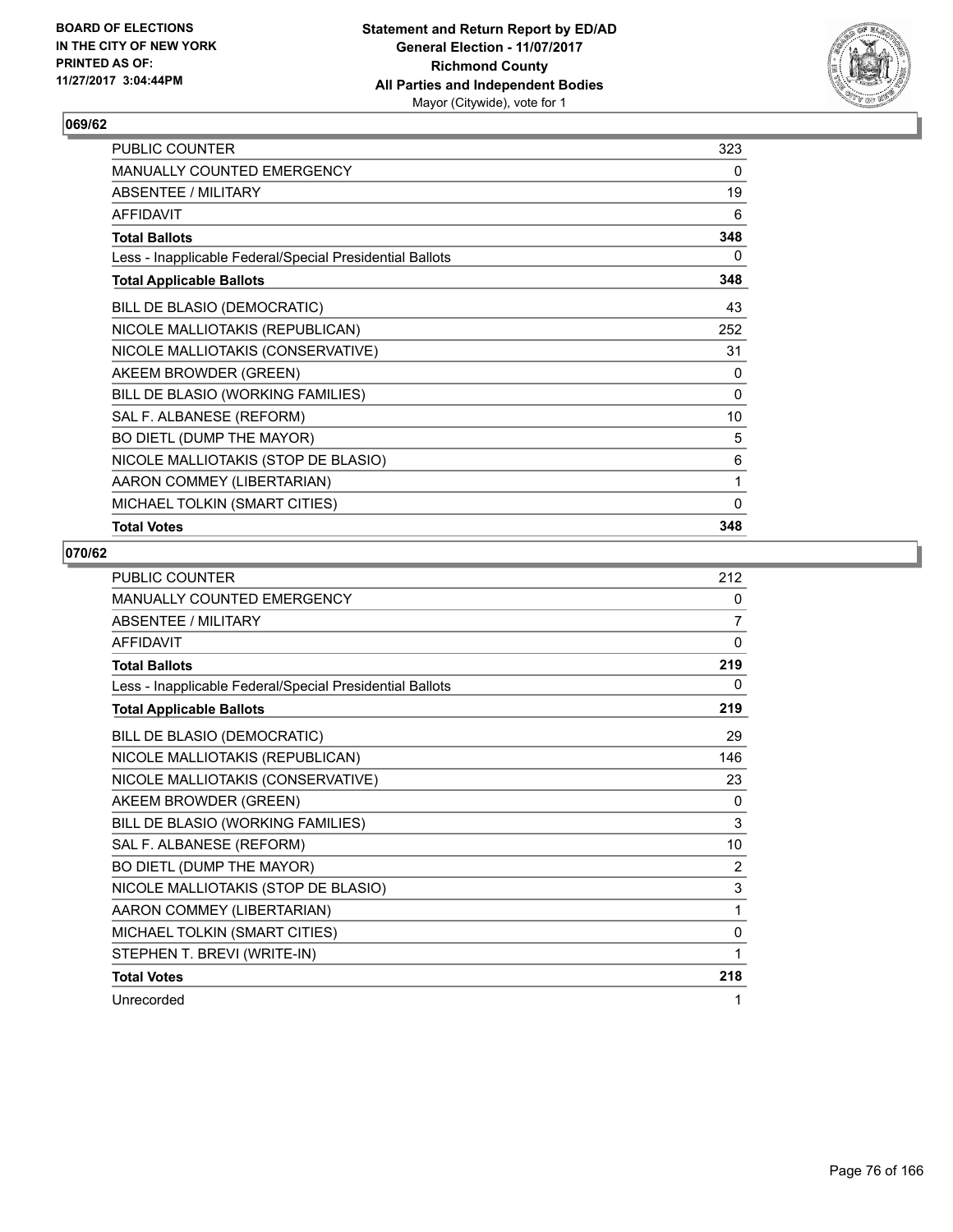

| PUBLIC COUNTER                                           | 372            |
|----------------------------------------------------------|----------------|
| MANUALLY COUNTED EMERGENCY                               | 0              |
| <b>ABSENTEE / MILITARY</b>                               | 18             |
| <b>AFFIDAVIT</b>                                         | 3              |
| <b>Total Ballots</b>                                     | 393            |
| Less - Inapplicable Federal/Special Presidential Ballots | 0              |
| <b>Total Applicable Ballots</b>                          | 393            |
| BILL DE BLASIO (DEMOCRATIC)                              | 48             |
| NICOLE MALLIOTAKIS (REPUBLICAN)                          | 289            |
| NICOLE MALLIOTAKIS (CONSERVATIVE)                        | 30             |
| AKEEM BROWDER (GREEN)                                    | 0              |
| BILL DE BLASIO (WORKING FAMILIES)                        | $\overline{2}$ |
| SAL F. ALBANESE (REFORM)                                 | 11             |
| BO DIETL (DUMP THE MAYOR)                                | 5              |
| NICOLE MALLIOTAKIS (STOP DE BLASIO)                      | $\overline{2}$ |
| AARON COMMEY (LIBERTARIAN)                               | $\overline{2}$ |
| MICHAEL TOLKIN (SMART CITIES)                            | 3              |
| <b>Total Votes</b>                                       | 392            |
| Unrecorded                                               | 1              |

| <b>PUBLIC COUNTER</b>                                    | 288            |
|----------------------------------------------------------|----------------|
| MANUALLY COUNTED EMERGENCY                               | 0              |
| <b>ABSENTEE / MILITARY</b>                               | 5              |
| <b>AFFIDAVIT</b>                                         | 3              |
| <b>Total Ballots</b>                                     | 296            |
| Less - Inapplicable Federal/Special Presidential Ballots | 0              |
| <b>Total Applicable Ballots</b>                          | 296            |
| BILL DE BLASIO (DEMOCRATIC)                              | 38             |
| NICOLE MALLIOTAKIS (REPUBLICAN)                          | 217            |
| NICOLE MALLIOTAKIS (CONSERVATIVE)                        | 23             |
| AKEEM BROWDER (GREEN)                                    | 0              |
| BILL DE BLASIO (WORKING FAMILIES)                        | 1              |
| SAL F. ALBANESE (REFORM)                                 | 6              |
| BO DIETL (DUMP THE MAYOR)                                | $\overline{2}$ |
| NICOLE MALLIOTAKIS (STOP DE BLASIO)                      | 1              |
| AARON COMMEY (LIBERTARIAN)                               | $\mathbf{0}$   |
| MICHAEL TOLKIN (SMART CITIES)                            | 1              |
| CHRISTINE QUINN (WRITE-IN)                               | 3              |
| <b>Total Votes</b>                                       | 292            |
| Unrecorded                                               | 4              |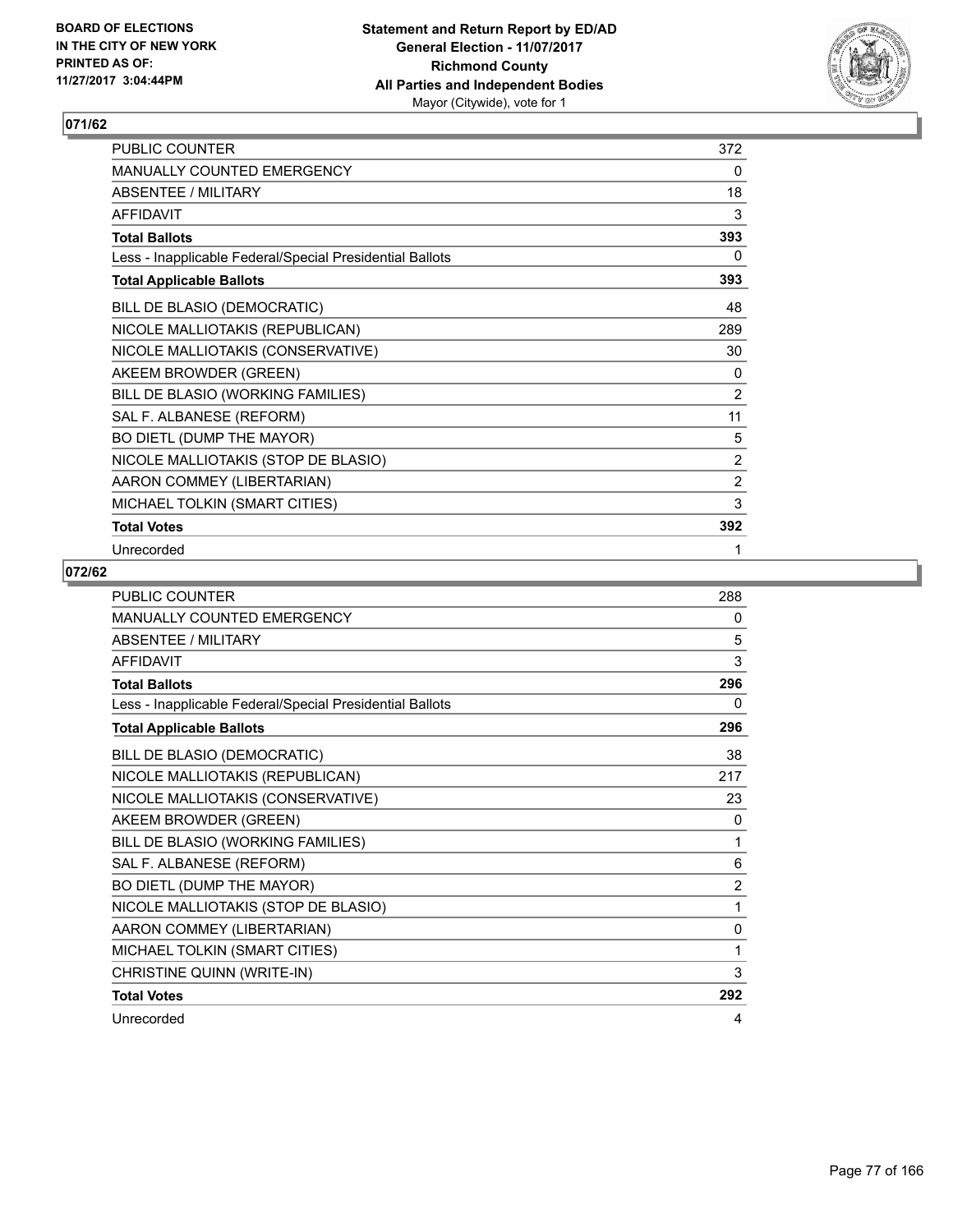

| PUBLIC COUNTER                                           | 375            |
|----------------------------------------------------------|----------------|
| MANUALLY COUNTED EMERGENCY                               | 0              |
| <b>ABSENTEE / MILITARY</b>                               | 17             |
| <b>AFFIDAVIT</b>                                         | 1              |
| <b>Total Ballots</b>                                     | 393            |
| Less - Inapplicable Federal/Special Presidential Ballots | 0              |
| <b>Total Applicable Ballots</b>                          | 393            |
| BILL DE BLASIO (DEMOCRATIC)                              | 63             |
| NICOLE MALLIOTAKIS (REPUBLICAN)                          | 276            |
| NICOLE MALLIOTAKIS (CONSERVATIVE)                        | 34             |
| AKEEM BROWDER (GREEN)                                    | 0              |
| BILL DE BLASIO (WORKING FAMILIES)                        | 4              |
| SAL F. ALBANESE (REFORM)                                 | $\mathsf 3$    |
| BO DIETL (DUMP THE MAYOR)                                | 5              |
| NICOLE MALLIOTAKIS (STOP DE BLASIO)                      | 4              |
| AARON COMMEY (LIBERTARIAN)                               | $\overline{2}$ |
| MICHAEL TOLKIN (SMART CITIES)                            | $\mathbf{0}$   |
| <b>Total Votes</b>                                       | 391            |
| Unrecorded                                               | 2              |

| <b>PUBLIC COUNTER</b>                                    | 457 |
|----------------------------------------------------------|-----|
| <b>MANUALLY COUNTED EMERGENCY</b>                        | 0   |
| <b>ABSENTEE / MILITARY</b>                               | 16  |
| <b>AFFIDAVIT</b>                                         | 5   |
| <b>Total Ballots</b>                                     | 478 |
| Less - Inapplicable Federal/Special Presidential Ballots | 0   |
| <b>Total Applicable Ballots</b>                          | 478 |
| BILL DE BLASIO (DEMOCRATIC)                              | 33  |
| NICOLE MALLIOTAKIS (REPUBLICAN)                          | 366 |
| NICOLE MALLIOTAKIS (CONSERVATIVE)                        | 55  |
| AKEEM BROWDER (GREEN)                                    | 1   |
| BILL DE BLASIO (WORKING FAMILIES)                        | 4   |
| SAL F. ALBANESE (REFORM)                                 | 2   |
| BO DIETL (DUMP THE MAYOR)                                | 6   |
| NICOLE MALLIOTAKIS (STOP DE BLASIO)                      | 4   |
| AARON COMMEY (LIBERTARIAN)                               | 0   |
| MICHAEL TOLKIN (SMART CITIES)                            | 1   |
| <b>Total Votes</b>                                       | 472 |
| Unrecorded                                               | 6   |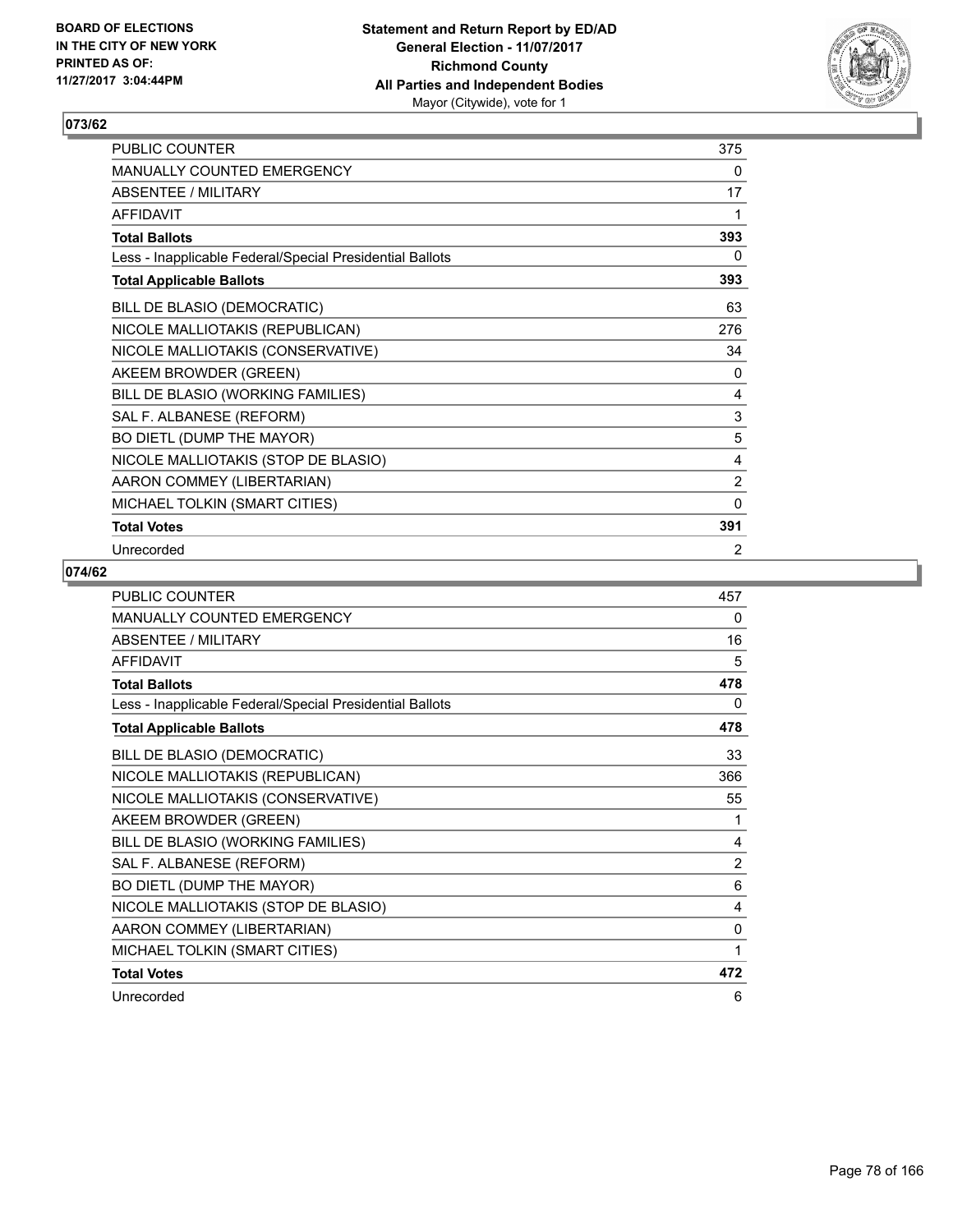

| PUBLIC COUNTER                                           | 346            |
|----------------------------------------------------------|----------------|
| <b>MANUALLY COUNTED EMERGENCY</b>                        | 0              |
| <b>ABSENTEE / MILITARY</b>                               | $\overline{7}$ |
| <b>AFFIDAVIT</b>                                         | 2              |
| <b>Total Ballots</b>                                     | 355            |
| Less - Inapplicable Federal/Special Presidential Ballots | 0              |
| <b>Total Applicable Ballots</b>                          | 355            |
| BILL DE BLASIO (DEMOCRATIC)                              | 39             |
| NICOLE MALLIOTAKIS (REPUBLICAN)                          | 252            |
| NICOLE MALLIOTAKIS (CONSERVATIVE)                        | 36             |
| AKEEM BROWDER (GREEN)                                    | 3              |
| BILL DE BLASIO (WORKING FAMILIES)                        | 1              |
| SAL F. ALBANESE (REFORM)                                 | 3              |
| BO DIETL (DUMP THE MAYOR)                                | 11             |
| NICOLE MALLIOTAKIS (STOP DE BLASIO)                      | 2              |
| AARON COMMEY (LIBERTARIAN)                               | 1              |
| MICHAEL TOLKIN (SMART CITIES)                            | 3              |
| JENNIFER ASTARBI (WRITE-IN)                              | 1              |
| <b>Total Votes</b>                                       | 352            |
| Unrecorded                                               | 3              |

| <b>PUBLIC COUNTER</b>                                    | 365      |
|----------------------------------------------------------|----------|
| <b>MANUALLY COUNTED EMERGENCY</b>                        | 0        |
| <b>ABSENTEE / MILITARY</b>                               | 4        |
| <b>AFFIDAVIT</b>                                         | 4        |
| <b>Total Ballots</b>                                     | 373      |
| Less - Inapplicable Federal/Special Presidential Ballots | 0        |
| <b>Total Applicable Ballots</b>                          | 373      |
| BILL DE BLASIO (DEMOCRATIC)                              | 24       |
| NICOLE MALLIOTAKIS (REPUBLICAN)                          | 293      |
| NICOLE MALLIOTAKIS (CONSERVATIVE)                        | 38       |
| AKEEM BROWDER (GREEN)                                    | 0        |
| BILL DE BLASIO (WORKING FAMILIES)                        | 4        |
| SAL F. ALBANESE (REFORM)                                 | 1        |
| BO DIETL (DUMP THE MAYOR)                                | 9        |
| NICOLE MALLIOTAKIS (STOP DE BLASIO)                      | 2        |
| AARON COMMEY (LIBERTARIAN)                               | $\Omega$ |
| MICHAEL TOLKIN (SMART CITIES)                            | 0        |
| <b>Total Votes</b>                                       | 371      |
| Unrecorded                                               | 2        |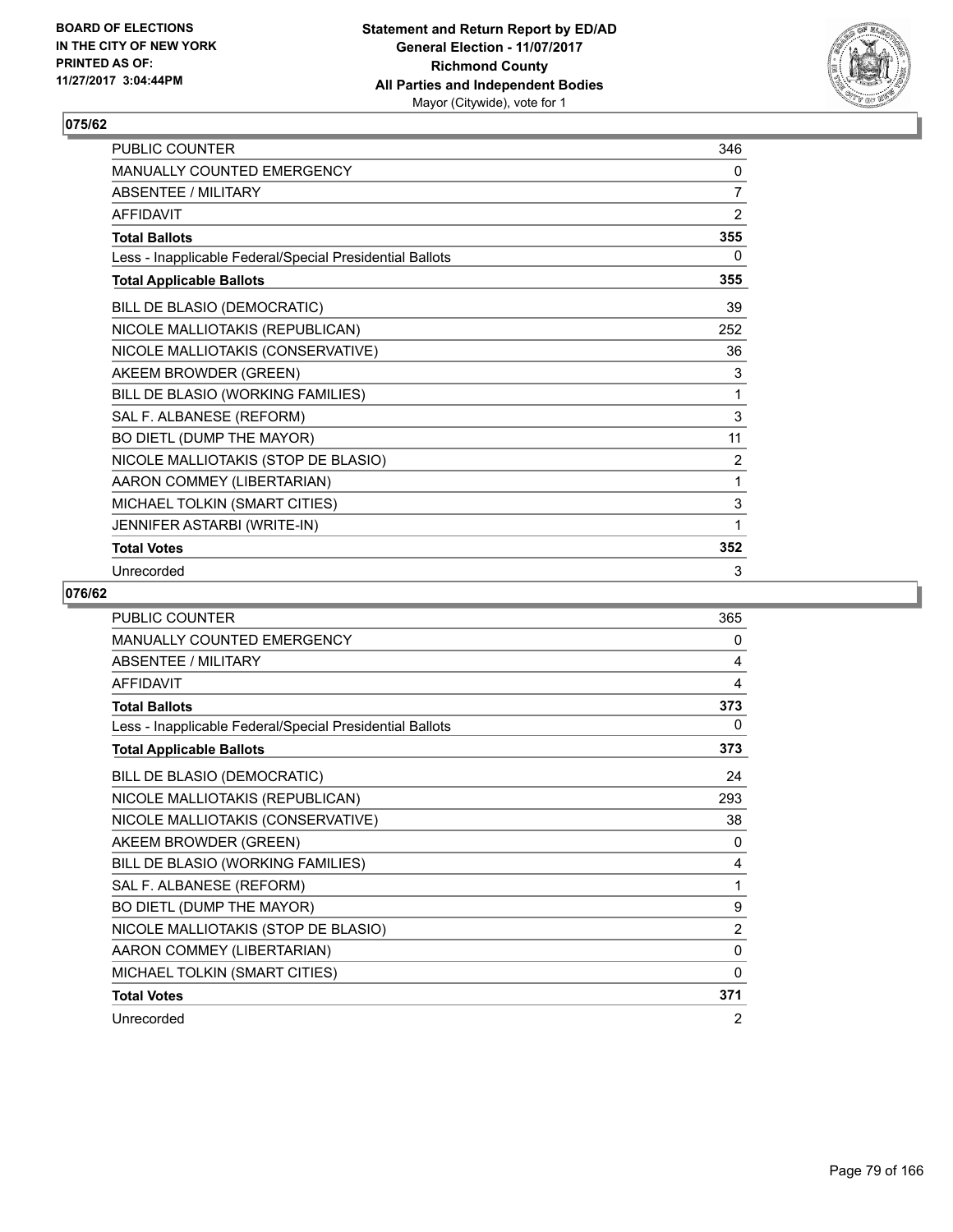

| PUBLIC COUNTER                                           | 409            |
|----------------------------------------------------------|----------------|
| MANUALLY COUNTED EMERGENCY                               | 0              |
| <b>ABSENTEE / MILITARY</b>                               | 15             |
| <b>AFFIDAVIT</b>                                         | 1              |
| <b>Total Ballots</b>                                     | 425            |
| Less - Inapplicable Federal/Special Presidential Ballots | 0              |
| <b>Total Applicable Ballots</b>                          | 425            |
| BILL DE BLASIO (DEMOCRATIC)                              | 43             |
| NICOLE MALLIOTAKIS (REPUBLICAN)                          | 317            |
| NICOLE MALLIOTAKIS (CONSERVATIVE)                        | 51             |
| AKEEM BROWDER (GREEN)                                    | 1              |
| BILL DE BLASIO (WORKING FAMILIES)                        | 2              |
| SAL F. ALBANESE (REFORM)                                 | 4              |
| BO DIETL (DUMP THE MAYOR)                                | 2              |
| NICOLE MALLIOTAKIS (STOP DE BLASIO)                      | $\overline{2}$ |
| AARON COMMEY (LIBERTARIAN)                               | $\mathbf 0$    |
| MICHAEL TOLKIN (SMART CITIES)                            | 1              |
| <b>Total Votes</b>                                       | 423            |
| Unrecorded                                               | 2              |

| <b>PUBLIC COUNTER</b>                                    | 389 |
|----------------------------------------------------------|-----|
| MANUALLY COUNTED EMERGENCY                               | 0   |
| <b>ABSENTEE / MILITARY</b>                               | 10  |
| <b>AFFIDAVIT</b>                                         | 2   |
| <b>Total Ballots</b>                                     | 401 |
| Less - Inapplicable Federal/Special Presidential Ballots | 0   |
| <b>Total Applicable Ballots</b>                          | 401 |
| BILL DE BLASIO (DEMOCRATIC)                              | 28  |
| NICOLE MALLIOTAKIS (REPUBLICAN)                          | 319 |
| NICOLE MALLIOTAKIS (CONSERVATIVE)                        | 34  |
| AKEEM BROWDER (GREEN)                                    | 1   |
| BILL DE BLASIO (WORKING FAMILIES)                        | 5   |
| SAL F. ALBANESE (REFORM)                                 | 5   |
| BO DIETL (DUMP THE MAYOR)                                | 3   |
| NICOLE MALLIOTAKIS (STOP DE BLASIO)                      | 5   |
| AARON COMMEY (LIBERTARIAN)                               | 0   |
| MICHAEL TOLKIN (SMART CITIES)                            | 0   |
| <b>Total Votes</b>                                       | 400 |
| Unrecorded                                               | 1   |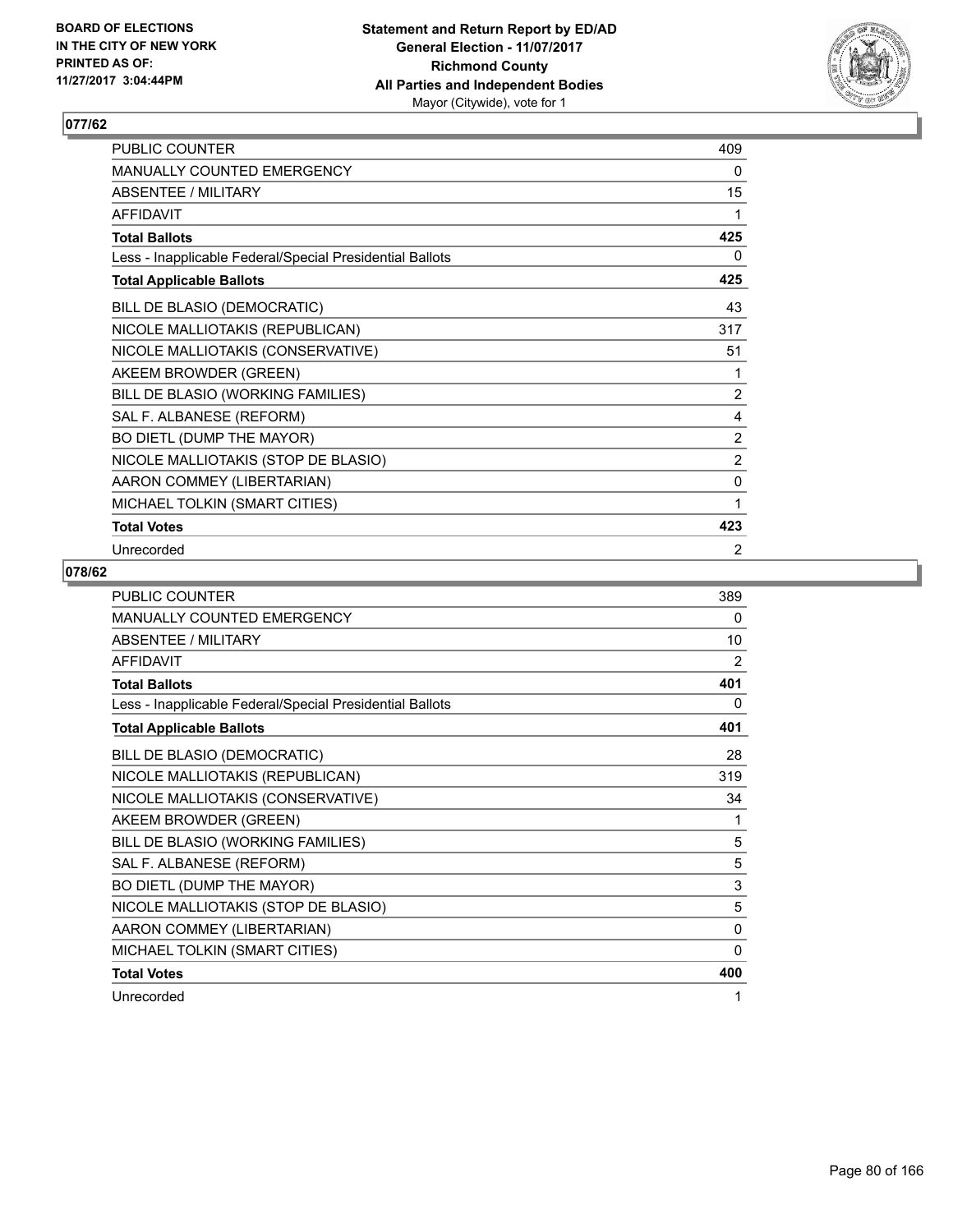

| <b>PUBLIC COUNTER</b>                                    | 210          |
|----------------------------------------------------------|--------------|
| <b>MANUALLY COUNTED EMERGENCY</b>                        | 0            |
| ABSENTEE / MILITARY                                      | 4            |
| <b>AFFIDAVIT</b>                                         | 3            |
| <b>Total Ballots</b>                                     | 217          |
| Less - Inapplicable Federal/Special Presidential Ballots | 0            |
| <b>Total Applicable Ballots</b>                          | 217          |
| BILL DE BLASIO (DEMOCRATIC)                              | 22           |
| NICOLE MALLIOTAKIS (REPUBLICAN)                          | 171          |
| NICOLE MALLIOTAKIS (CONSERVATIVE)                        | 11           |
| AKEEM BROWDER (GREEN)                                    | 0            |
| BILL DE BLASIO (WORKING FAMILIES)                        | 1            |
| SAL F. ALBANESE (REFORM)                                 | 3            |
| BO DIETL (DUMP THE MAYOR)                                | 6            |
| NICOLE MALLIOTAKIS (STOP DE BLASIO)                      | 3            |
| AARON COMMEY (LIBERTARIAN)                               | $\mathbf{0}$ |
| MICHAEL TOLKIN (SMART CITIES)                            | $\Omega$     |
| <b>Total Votes</b>                                       | 217          |

| <b>PUBLIC COUNTER</b>                                    | 340      |
|----------------------------------------------------------|----------|
| <b>MANUALLY COUNTED EMERGENCY</b>                        | 0        |
| <b>ABSENTEE / MILITARY</b>                               | 4        |
| <b>AFFIDAVIT</b>                                         | 5        |
| <b>Total Ballots</b>                                     | 349      |
| Less - Inapplicable Federal/Special Presidential Ballots | $\Omega$ |
| <b>Total Applicable Ballots</b>                          | 349      |
| BILL DE BLASIO (DEMOCRATIC)                              | 43       |
| NICOLE MALLIOTAKIS (REPUBLICAN)                          | 265      |
| NICOLE MALLIOTAKIS (CONSERVATIVE)                        | 21       |
| AKEEM BROWDER (GREEN)                                    | 2        |
| BILL DE BLASIO (WORKING FAMILIES)                        | 6        |
| SAL F. ALBANESE (REFORM)                                 | 2        |
| BO DIETL (DUMP THE MAYOR)                                | 4        |
| NICOLE MALLIOTAKIS (STOP DE BLASIO)                      | 5        |
| AARON COMMEY (LIBERTARIAN)                               | 0        |
| MICHAEL TOLKIN (SMART CITIES)                            | 0        |
| <b>Total Votes</b>                                       | 348      |
| Unrecorded                                               | 1        |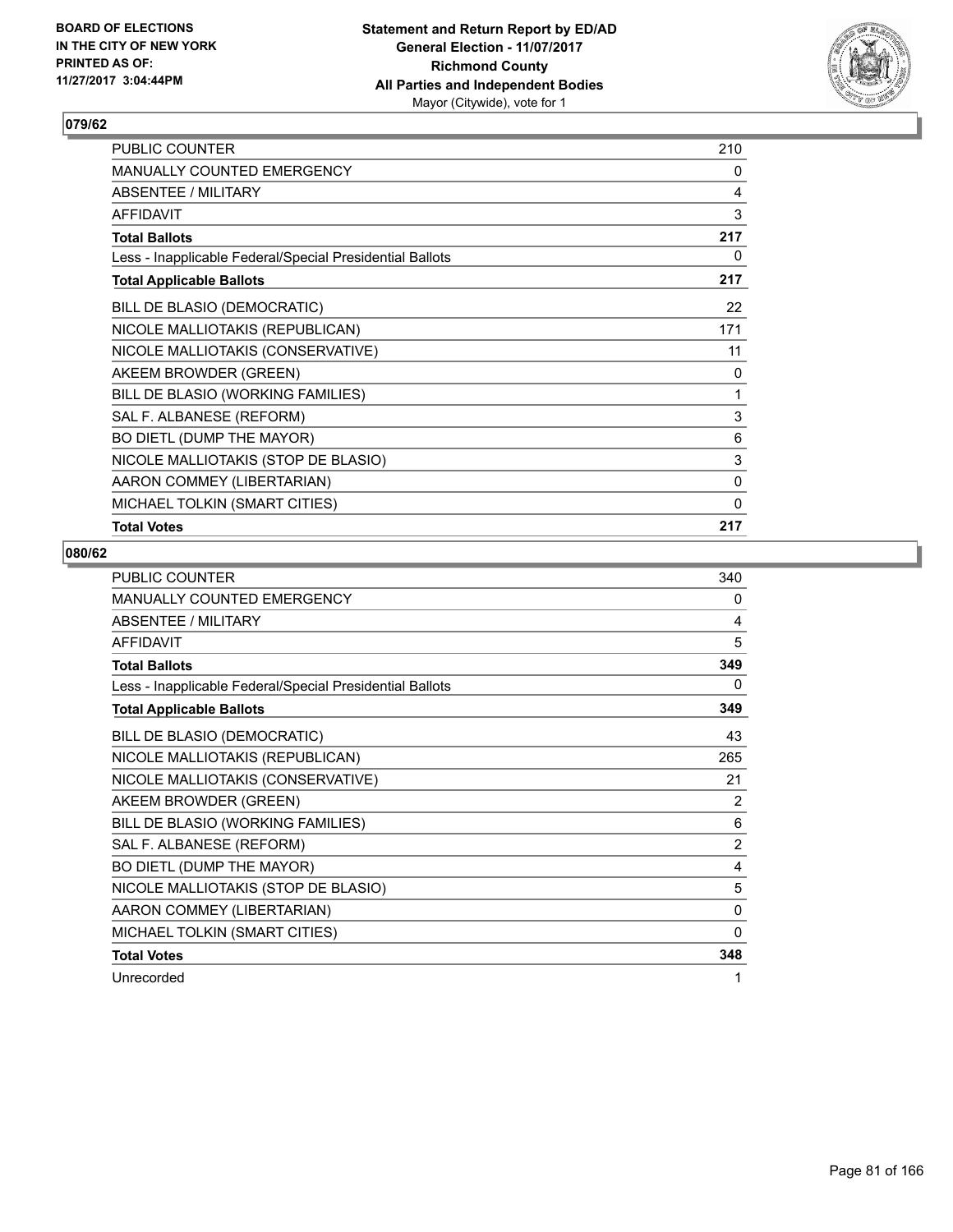

| PUBLIC COUNTER                                           | 336            |
|----------------------------------------------------------|----------------|
| MANUALLY COUNTED EMERGENCY                               | 0              |
| <b>ABSENTEE / MILITARY</b>                               | 12             |
| <b>AFFIDAVIT</b>                                         | 4              |
| <b>Total Ballots</b>                                     | 352            |
| Less - Inapplicable Federal/Special Presidential Ballots | 0              |
| <b>Total Applicable Ballots</b>                          | 352            |
| BILL DE BLASIO (DEMOCRATIC)                              | 35             |
| NICOLE MALLIOTAKIS (REPUBLICAN)                          | 270            |
| NICOLE MALLIOTAKIS (CONSERVATIVE)                        | 28             |
| AKEEM BROWDER (GREEN)                                    | 0              |
| BILL DE BLASIO (WORKING FAMILIES)                        | 1              |
| SAL F. ALBANESE (REFORM)                                 | 5              |
| BO DIETL (DUMP THE MAYOR)                                | 8              |
| NICOLE MALLIOTAKIS (STOP DE BLASIO)                      | 1              |
| AARON COMMEY (LIBERTARIAN)                               | $\overline{2}$ |
| MICHAEL TOLKIN (SMART CITIES)                            | 0              |
| <b>Total Votes</b>                                       | 350            |
| Unrecorded                                               | 2              |

| <b>PUBLIC COUNTER</b>                                    | 374            |
|----------------------------------------------------------|----------------|
| MANUALLY COUNTED EMERGENCY                               | 0              |
| <b>ABSENTEE / MILITARY</b>                               | 9              |
| <b>AFFIDAVIT</b>                                         | 5              |
| <b>Total Ballots</b>                                     | 388            |
| Less - Inapplicable Federal/Special Presidential Ballots | 0              |
| <b>Total Applicable Ballots</b>                          | 388            |
| BILL DE BLASIO (DEMOCRATIC)                              | 36             |
| NICOLE MALLIOTAKIS (REPUBLICAN)                          | 291            |
| NICOLE MALLIOTAKIS (CONSERVATIVE)                        | 41             |
| AKEEM BROWDER (GREEN)                                    | 1              |
| BILL DE BLASIO (WORKING FAMILIES)                        | $\overline{2}$ |
| SAL F. ALBANESE (REFORM)                                 | 5              |
| BO DIETL (DUMP THE MAYOR)                                | $\overline{7}$ |
| NICOLE MALLIOTAKIS (STOP DE BLASIO)                      | 2              |
| AARON COMMEY (LIBERTARIAN)                               | 1              |
| MICHAEL TOLKIN (SMART CITIES)                            | 1              |
| <b>Total Votes</b>                                       | 387            |
| Unrecorded                                               |                |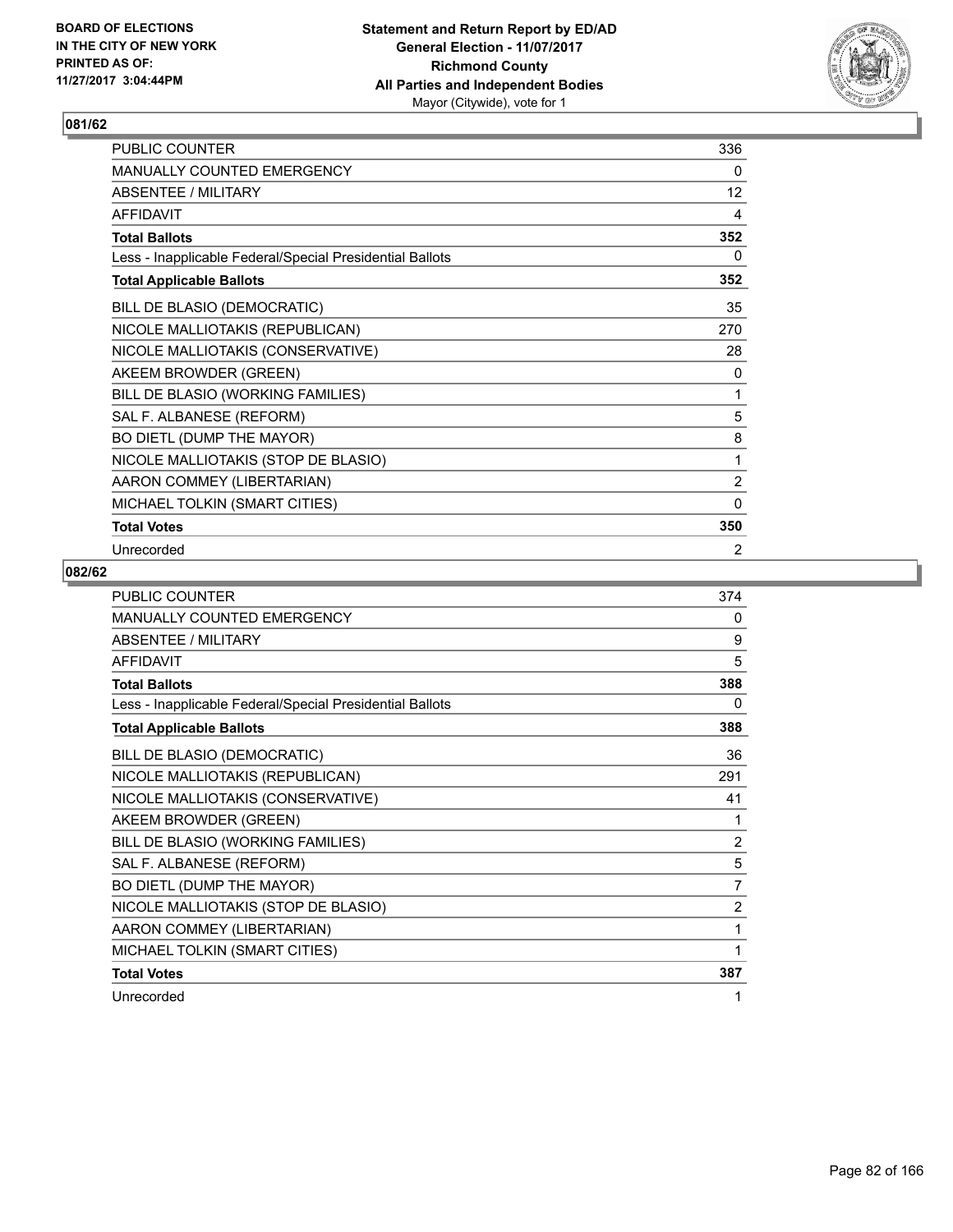

| PUBLIC COUNTER                                           | 349 |
|----------------------------------------------------------|-----|
| <b>MANUALLY COUNTED EMERGENCY</b>                        | 0   |
| <b>ABSENTEE / MILITARY</b>                               | 3   |
| <b>AFFIDAVIT</b>                                         | 7   |
| <b>Total Ballots</b>                                     | 359 |
| Less - Inapplicable Federal/Special Presidential Ballots | 0   |
| <b>Total Applicable Ballots</b>                          | 359 |
| BILL DE BLASIO (DEMOCRATIC)                              | 27  |
| NICOLE MALLIOTAKIS (REPUBLICAN)                          | 274 |
| NICOLE MALLIOTAKIS (CONSERVATIVE)                        | 32  |
| AKEEM BROWDER (GREEN)                                    | 1   |
| BILL DE BLASIO (WORKING FAMILIES)                        | 4   |
| SAL F. ALBANESE (REFORM)                                 | 8   |
| BO DIETL (DUMP THE MAYOR)                                | 4   |
| NICOLE MALLIOTAKIS (STOP DE BLASIO)                      | 4   |
| AARON COMMEY (LIBERTARIAN)                               | 0   |
| MICHAEL TOLKIN (SMART CITIES)                            | 0   |
| MATTHEW STRAFARI (WRITE-IN)                              | 1   |
| <b>Total Votes</b>                                       | 355 |
| Unrecorded                                               | 4   |

| <b>PUBLIC COUNTER</b>                                    | 395      |
|----------------------------------------------------------|----------|
| <b>MANUALLY COUNTED EMERGENCY</b>                        | 0        |
| <b>ABSENTEE / MILITARY</b>                               | 9        |
| <b>AFFIDAVIT</b>                                         | 1        |
| <b>Total Ballots</b>                                     | 405      |
| Less - Inapplicable Federal/Special Presidential Ballots | $\Omega$ |
| <b>Total Applicable Ballots</b>                          | 405      |
| BILL DE BLASIO (DEMOCRATIC)                              | 29       |
| NICOLE MALLIOTAKIS (REPUBLICAN)                          | 312      |
| NICOLE MALLIOTAKIS (CONSERVATIVE)                        | 48       |
| AKEEM BROWDER (GREEN)                                    | 1        |
| BILL DE BLASIO (WORKING FAMILIES)                        | 1        |
| SAL F. ALBANESE (REFORM)                                 | 3        |
| BO DIETL (DUMP THE MAYOR)                                | 3        |
| NICOLE MALLIOTAKIS (STOP DE BLASIO)                      | 3        |
| AARON COMMEY (LIBERTARIAN)                               | 1        |
| MICHAEL TOLKIN (SMART CITIES)                            | 2        |
| <b>Total Votes</b>                                       | 403      |
| Unrecorded                                               | 2        |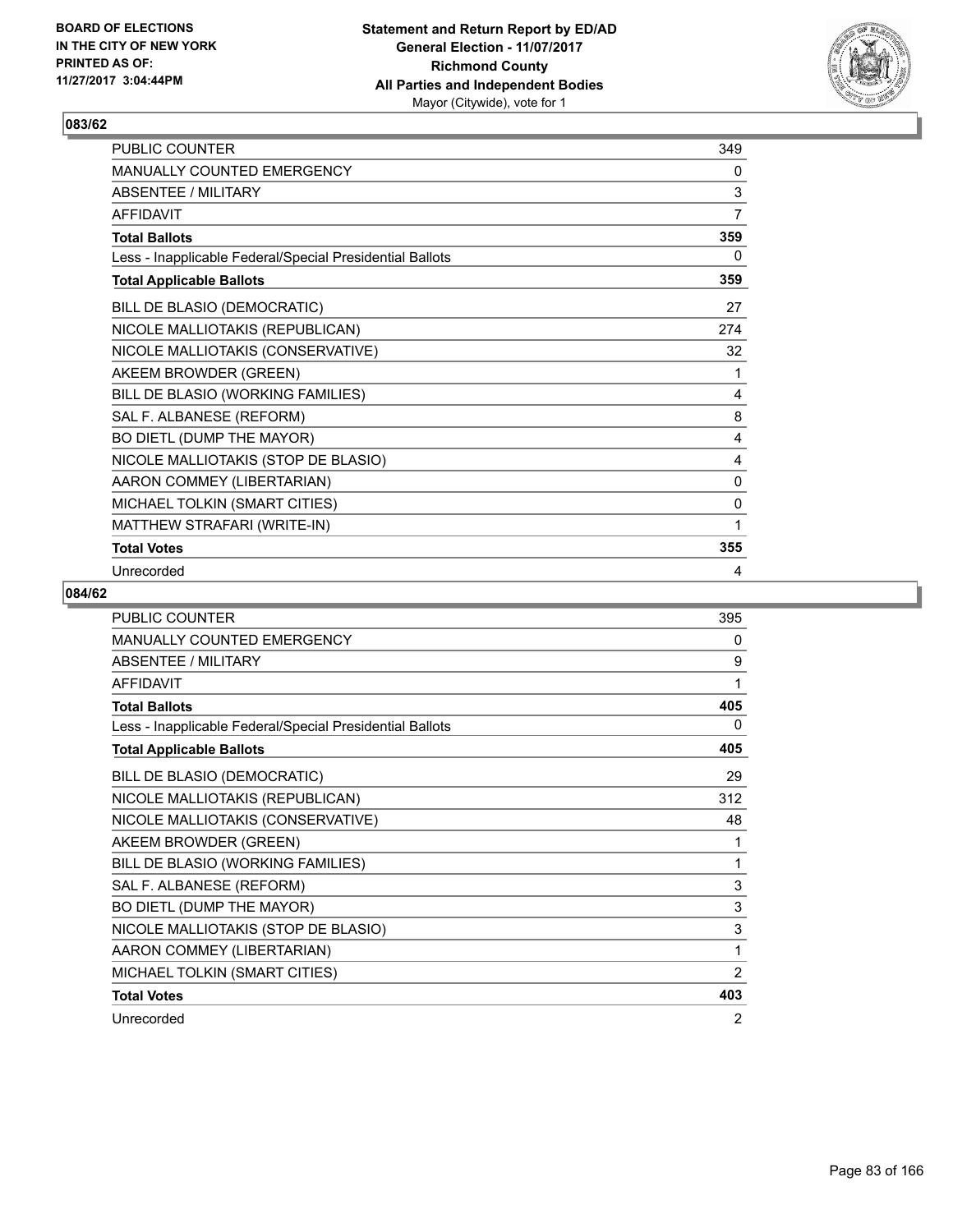

| <b>PUBLIC COUNTER</b>                                    | 332            |
|----------------------------------------------------------|----------------|
| <b>MANUALLY COUNTED EMERGENCY</b>                        | 0              |
| <b>ABSENTEE / MILITARY</b>                               | 15             |
| <b>AFFIDAVIT</b>                                         | 4              |
| <b>Total Ballots</b>                                     | 351            |
| Less - Inapplicable Federal/Special Presidential Ballots | 0              |
| <b>Total Applicable Ballots</b>                          | 351            |
| BILL DE BLASIO (DEMOCRATIC)                              | 62             |
| NICOLE MALLIOTAKIS (REPUBLICAN)                          | 251            |
| NICOLE MALLIOTAKIS (CONSERVATIVE)                        | 20             |
| AKEEM BROWDER (GREEN)                                    | 1              |
| BILL DE BLASIO (WORKING FAMILIES)                        | 3              |
| SAL F. ALBANESE (REFORM)                                 | 1              |
| BO DIETL (DUMP THE MAYOR)                                | 5              |
| NICOLE MALLIOTAKIS (STOP DE BLASIO)                      | $\overline{2}$ |
| AARON COMMEY (LIBERTARIAN)                               | 1              |
| MICHAEL TOLKIN (SMART CITIES)                            | $\overline{2}$ |
| SONG DA (WRITE-IN)                                       | 1              |
| YVES H. ANTENOR (WRITE-IN)                               | 1              |
| <b>Total Votes</b>                                       | 350            |
| Unrecorded                                               | 1              |

| PUBLIC COUNTER                                           | 332            |
|----------------------------------------------------------|----------------|
| <b>MANUALLY COUNTED EMERGENCY</b>                        | 0              |
| <b>ABSENTEE / MILITARY</b>                               | 19             |
| <b>AFFIDAVIT</b>                                         | 5              |
| <b>Total Ballots</b>                                     | 356            |
| Less - Inapplicable Federal/Special Presidential Ballots | 0              |
| <b>Total Applicable Ballots</b>                          | 356            |
| BILL DE BLASIO (DEMOCRATIC)                              | 35             |
| NICOLE MALLIOTAKIS (REPUBLICAN)                          | 257            |
| NICOLE MALLIOTAKIS (CONSERVATIVE)                        | 38             |
| AKEEM BROWDER (GREEN)                                    | 0              |
| BILL DE BLASIO (WORKING FAMILIES)                        | 6              |
| SAL F. ALBANESE (REFORM)                                 | $\overline{7}$ |
| BO DIETL (DUMP THE MAYOR)                                | 5              |
| NICOLE MALLIOTAKIS (STOP DE BLASIO)                      | 7              |
| AARON COMMEY (LIBERTARIAN)                               | 0              |
| MICHAEL TOLKIN (SMART CITIES)                            | 0              |
| <b>Total Votes</b>                                       | 355            |
| Unrecorded                                               | 1              |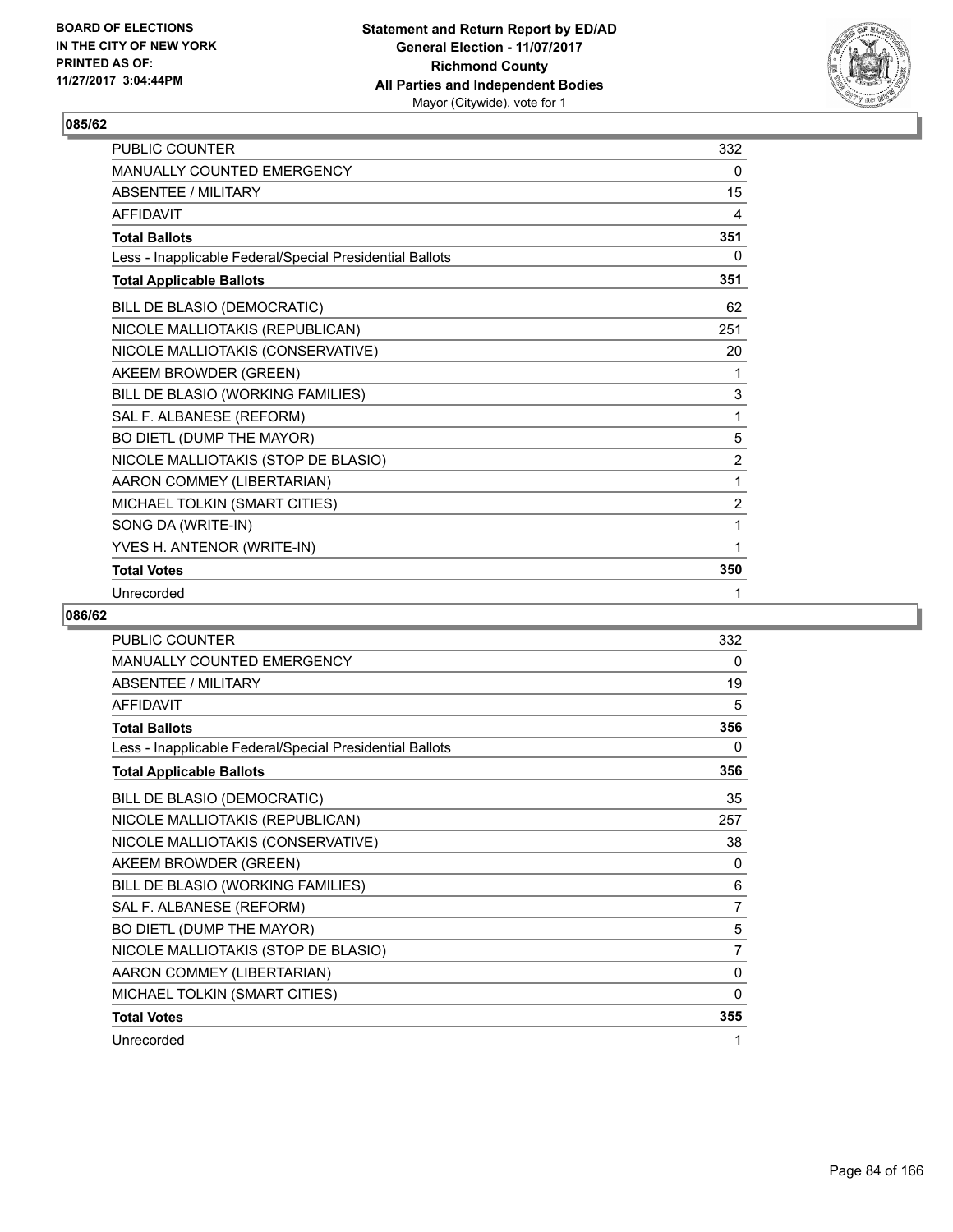

| <b>PUBLIC COUNTER</b>                                    | 0            |
|----------------------------------------------------------|--------------|
| <b>MANUALLY COUNTED EMERGENCY</b>                        | $\mathbf{0}$ |
| <b>ABSENTEE / MILITARY</b>                               | $\mathbf{0}$ |
| <b>AFFIDAVIT</b>                                         | $\mathbf{0}$ |
| <b>Total Ballots</b>                                     | $\mathbf{0}$ |
| Less - Inapplicable Federal/Special Presidential Ballots | 0            |
| <b>Total Applicable Ballots</b>                          | 0            |
| BILL DE BLASIO (DEMOCRATIC)                              | 0            |
| NICOLE MALLIOTAKIS (REPUBLICAN)                          | 0            |
| NICOLE MALLIOTAKIS (CONSERVATIVE)                        | 0            |
| AKEEM BROWDER (GREEN)                                    | 0            |
| BILL DE BLASIO (WORKING FAMILIES)                        | 0            |
| SAL F. ALBANESE (REFORM)                                 | 0            |
| BO DIETL (DUMP THE MAYOR)                                | $\mathbf{0}$ |
| NICOLE MALLIOTAKIS (STOP DE BLASIO)                      | $\mathbf{0}$ |
| AARON COMMEY (LIBERTARIAN)                               | $\mathbf{0}$ |
| MICHAEL TOLKIN (SMART CITIES)                            | 0            |
| <b>Total Votes</b>                                       | 0            |
| 088/62 COMBINED into: 009/63                             |              |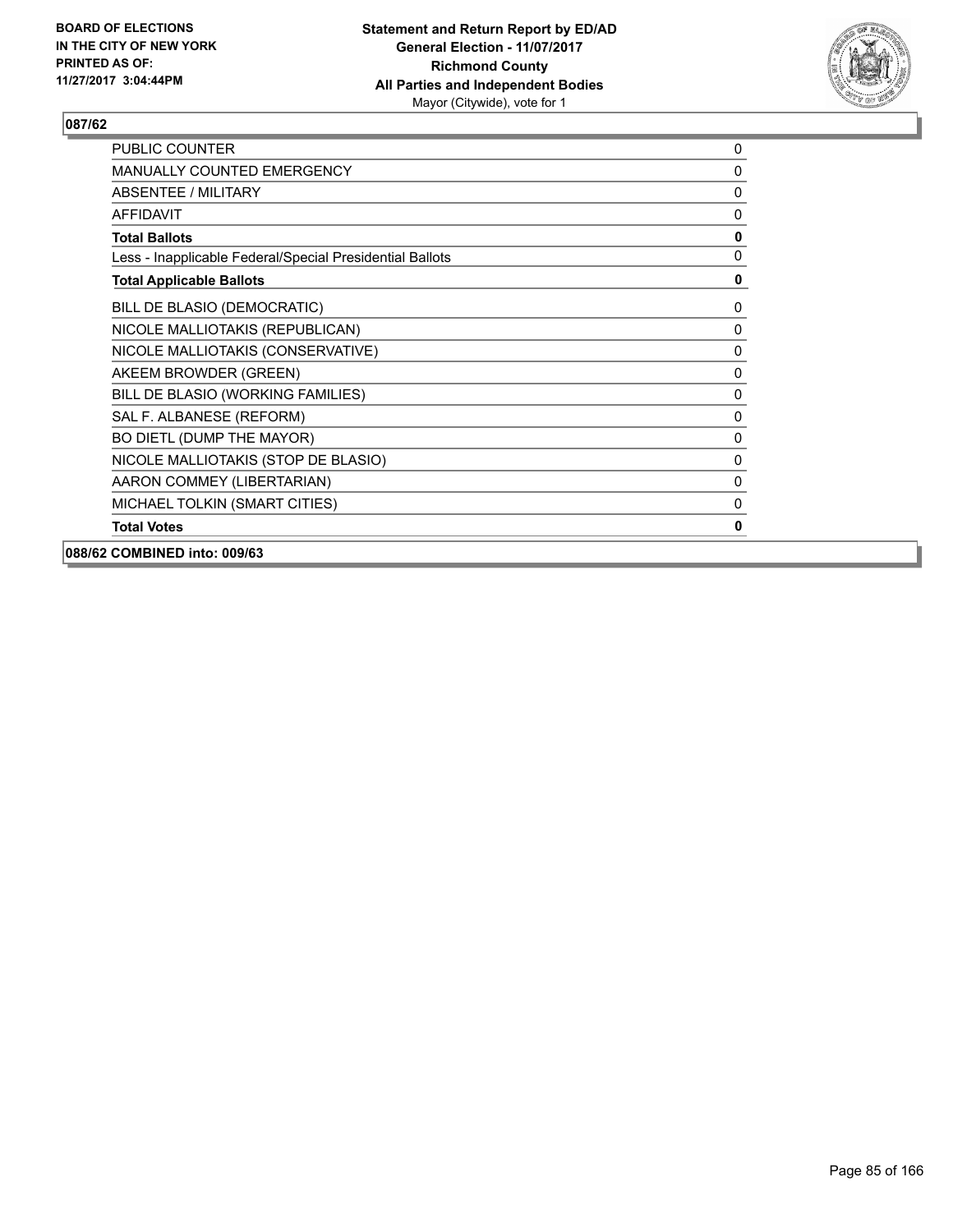

| <b>PUBLIC COUNTER</b>                                    | 405            |
|----------------------------------------------------------|----------------|
| <b>MANUALLY COUNTED EMERGENCY</b>                        | 0              |
| <b>ABSENTEE / MILITARY</b>                               | 9              |
| <b>AFFIDAVIT</b>                                         | 2              |
| <b>Total Ballots</b>                                     | 416            |
| Less - Inapplicable Federal/Special Presidential Ballots | 0              |
| <b>Total Applicable Ballots</b>                          | 416            |
| BILL DE BLASIO (DEMOCRATIC)                              | 63             |
| NICOLE MALLIOTAKIS (REPUBLICAN)                          | 294            |
| NICOLE MALLIOTAKIS (CONSERVATIVE)                        | 33             |
| AKEEM BROWDER (GREEN)                                    | 0              |
| BILL DE BLASIO (WORKING FAMILIES)                        | $\mathsf 3$    |
| SAL F. ALBANESE (REFORM)                                 | $\overline{7}$ |
| BO DIETL (DUMP THE MAYOR)                                | 8              |
| NICOLE MALLIOTAKIS (STOP DE BLASIO)                      | 2              |
| AARON COMMEY (LIBERTARIAN)                               | 2              |
| MICHAEL TOLKIN (SMART CITIES)                            | $\overline{2}$ |
| ROBERT LIEBOWITZ (WRITE-IN)                              | 1              |
| <b>Total Votes</b>                                       | 415            |
| Unrecorded                                               | 1              |

| PUBLIC COUNTER                                           | 353 |
|----------------------------------------------------------|-----|
| MANUALLY COUNTED EMERGENCY                               | 0   |
| <b>ABSENTEE / MILITARY</b>                               | 10  |
| <b>AFFIDAVIT</b>                                         | 2   |
| <b>Total Ballots</b>                                     | 365 |
| Less - Inapplicable Federal/Special Presidential Ballots | 0   |
| <b>Total Applicable Ballots</b>                          | 365 |
| BILL DE BLASIO (DEMOCRATIC)                              | 110 |
| NICOLE MALLIOTAKIS (REPUBLICAN)                          | 203 |
| NICOLE MALLIOTAKIS (CONSERVATIVE)                        | 13  |
| AKEEM BROWDER (GREEN)                                    | 4   |
| BILL DE BLASIO (WORKING FAMILIES)                        | 6   |
| SAL F. ALBANESE (REFORM)                                 | 11  |
| BO DIETL (DUMP THE MAYOR)                                | 7   |
| NICOLE MALLIOTAKIS (STOP DE BLASIO)                      | 5   |
| AARON COMMEY (LIBERTARIAN)                               | 0   |
| MICHAEL TOLKIN (SMART CITIES)                            | 1   |
| <b>Total Votes</b>                                       | 360 |
| Unrecorded                                               | 5   |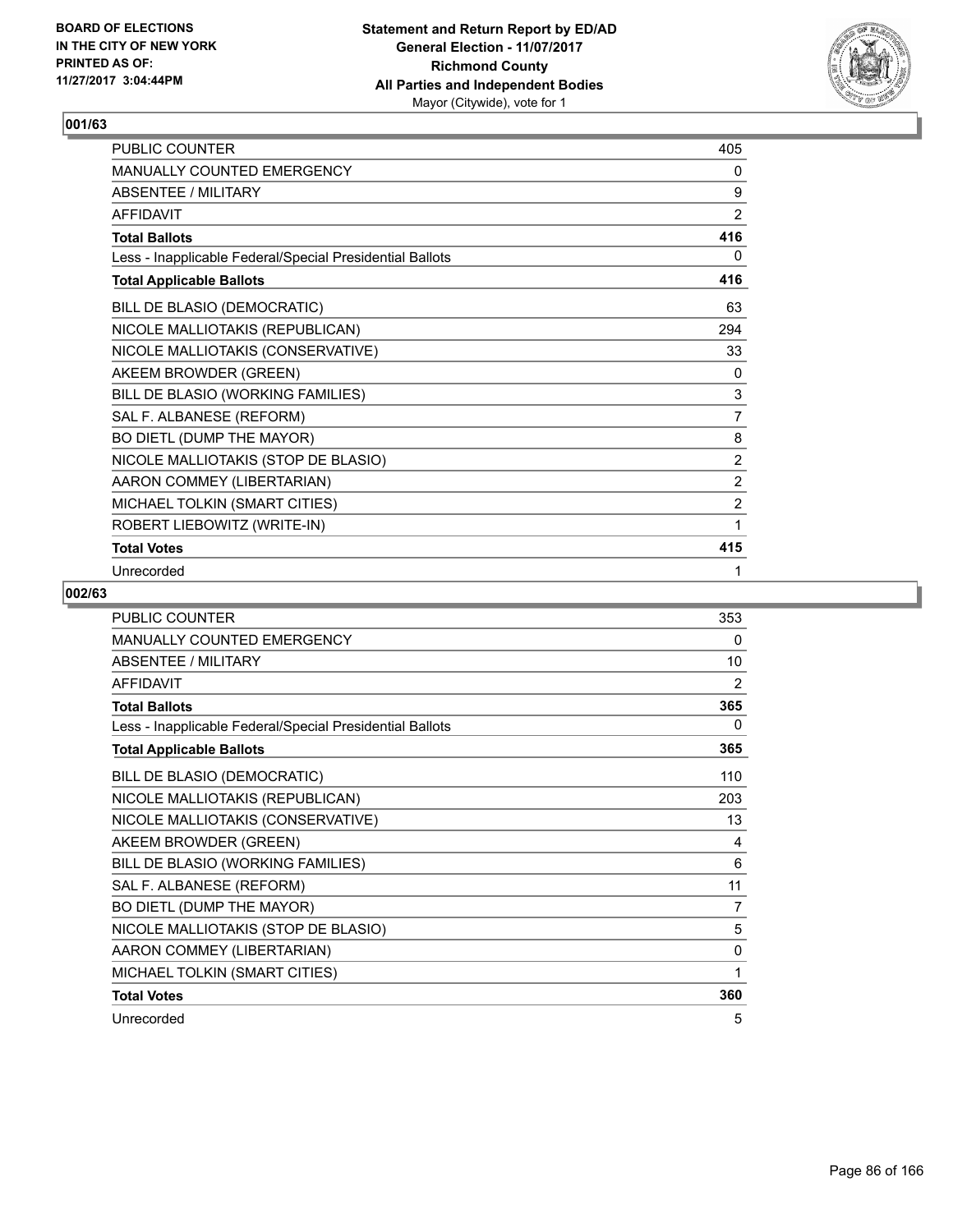

| PUBLIC COUNTER                                           | 263            |
|----------------------------------------------------------|----------------|
| MANUALLY COUNTED EMERGENCY                               | 0              |
| <b>ABSENTEE / MILITARY</b>                               | 10             |
| <b>AFFIDAVIT</b>                                         | 1              |
| <b>Total Ballots</b>                                     | 274            |
| Less - Inapplicable Federal/Special Presidential Ballots | 0              |
| <b>Total Applicable Ballots</b>                          | 274            |
| BILL DE BLASIO (DEMOCRATIC)                              | 82             |
| NICOLE MALLIOTAKIS (REPUBLICAN)                          | 159            |
| NICOLE MALLIOTAKIS (CONSERVATIVE)                        | 12             |
| AKEEM BROWDER (GREEN)                                    | 0              |
| BILL DE BLASIO (WORKING FAMILIES)                        | $\overline{2}$ |
| SAL F. ALBANESE (REFORM)                                 | 8              |
| BO DIETL (DUMP THE MAYOR)                                | 4              |
| NICOLE MALLIOTAKIS (STOP DE BLASIO)                      | 1              |
| AARON COMMEY (LIBERTARIAN)                               | 1              |
| MICHAEL TOLKIN (SMART CITIES)                            | $\mathbf{0}$   |
| <b>Total Votes</b>                                       | 269            |
| Unrecorded                                               | 5              |

| <b>PUBLIC COUNTER</b>                                    | 369          |
|----------------------------------------------------------|--------------|
| MANUALLY COUNTED EMERGENCY                               | 0            |
| <b>ABSENTEE / MILITARY</b>                               | 19           |
| <b>AFFIDAVIT</b>                                         | 3            |
| <b>Total Ballots</b>                                     | 391          |
| Less - Inapplicable Federal/Special Presidential Ballots | 0            |
| <b>Total Applicable Ballots</b>                          | 391          |
| BILL DE BLASIO (DEMOCRATIC)                              | 53           |
| NICOLE MALLIOTAKIS (REPUBLICAN)                          | 298          |
| NICOLE MALLIOTAKIS (CONSERVATIVE)                        | 22           |
| AKEEM BROWDER (GREEN)                                    | $\mathbf 1$  |
| BILL DE BLASIO (WORKING FAMILIES)                        | 1            |
| SAL F. ALBANESE (REFORM)                                 | 5            |
| BO DIETL (DUMP THE MAYOR)                                | 3            |
| NICOLE MALLIOTAKIS (STOP DE BLASIO)                      | 3            |
| AARON COMMEY (LIBERTARIAN)                               | 1            |
| MICHAEL TOLKIN (SMART CITIES)                            | $\mathbf{0}$ |
| GIL ORTIZ (WRITE-IN)                                     | 1            |
| JOE LHOTTA (WRITE-IN)                                    | 1            |
| <b>Total Votes</b>                                       | 389          |
| Unrecorded                                               | 2            |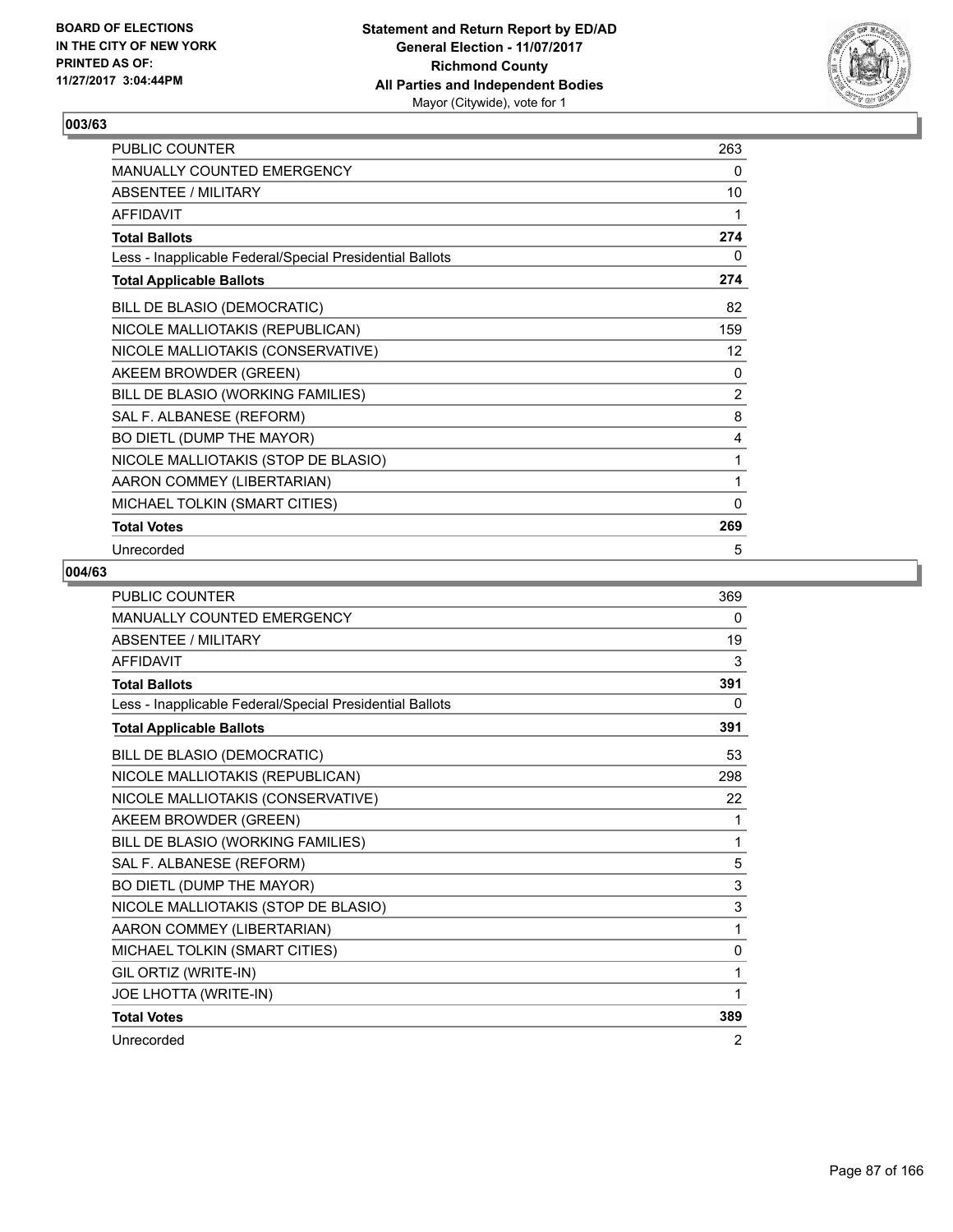

| PUBLIC COUNTER                                           | 336            |
|----------------------------------------------------------|----------------|
| <b>MANUALLY COUNTED EMERGENCY</b>                        | 0              |
| <b>ABSENTEE / MILITARY</b>                               | 9              |
| <b>AFFIDAVIT</b>                                         | $\overline{2}$ |
| <b>Total Ballots</b>                                     | 347            |
| Less - Inapplicable Federal/Special Presidential Ballots | 0              |
| <b>Total Applicable Ballots</b>                          | 347            |
| BILL DE BLASIO (DEMOCRATIC)                              | 44             |
| NICOLE MALLIOTAKIS (REPUBLICAN)                          | 250            |
| NICOLE MALLIOTAKIS (CONSERVATIVE)                        | 28             |
| AKEEM BROWDER (GREEN)                                    | 1              |
| BILL DE BLASIO (WORKING FAMILIES)                        | 1              |
| SAL F. ALBANESE (REFORM)                                 | 8              |
| BO DIETL (DUMP THE MAYOR)                                | 5              |
| NICOLE MALLIOTAKIS (STOP DE BLASIO)                      | 3              |
| AARON COMMEY (LIBERTARIAN)                               | 0              |
| MICHAEL TOLKIN (SMART CITIES)                            | 3              |
| DANIEL CENTER (WRITE-IN)                                 | 1              |
| SARA R KUARTZBERG (WRITE-IN)                             | 1              |
| <b>Total Votes</b>                                       | 345            |
| Unrecorded                                               | 2              |

| PUBLIC COUNTER                                           | 349 |
|----------------------------------------------------------|-----|
| <b>MANUALLY COUNTED EMERGENCY</b>                        | 0   |
| <b>ABSENTEE / MILITARY</b>                               | 16  |
| <b>AFFIDAVIT</b>                                         | 0   |
| <b>Total Ballots</b>                                     | 365 |
| Less - Inapplicable Federal/Special Presidential Ballots | 0   |
| <b>Total Applicable Ballots</b>                          | 365 |
| BILL DE BLASIO (DEMOCRATIC)                              | 62  |
| NICOLE MALLIOTAKIS (REPUBLICAN)                          | 242 |
| NICOLE MALLIOTAKIS (CONSERVATIVE)                        | 40  |
| AKEEM BROWDER (GREEN)                                    | 1   |
| BILL DE BLASIO (WORKING FAMILIES)                        | 3   |
| SAL F. ALBANESE (REFORM)                                 | 6   |
| BO DIETL (DUMP THE MAYOR)                                | 5   |
| NICOLE MALLIOTAKIS (STOP DE BLASIO)                      | 1   |
| AARON COMMEY (LIBERTARIAN)                               | 0   |
| MICHAEL TOLKIN (SMART CITIES)                            | 0   |
| SERGIO DIPP (WRITE-IN)                                   | 1   |
| <b>Total Votes</b>                                       | 361 |
| Unrecorded                                               | 4   |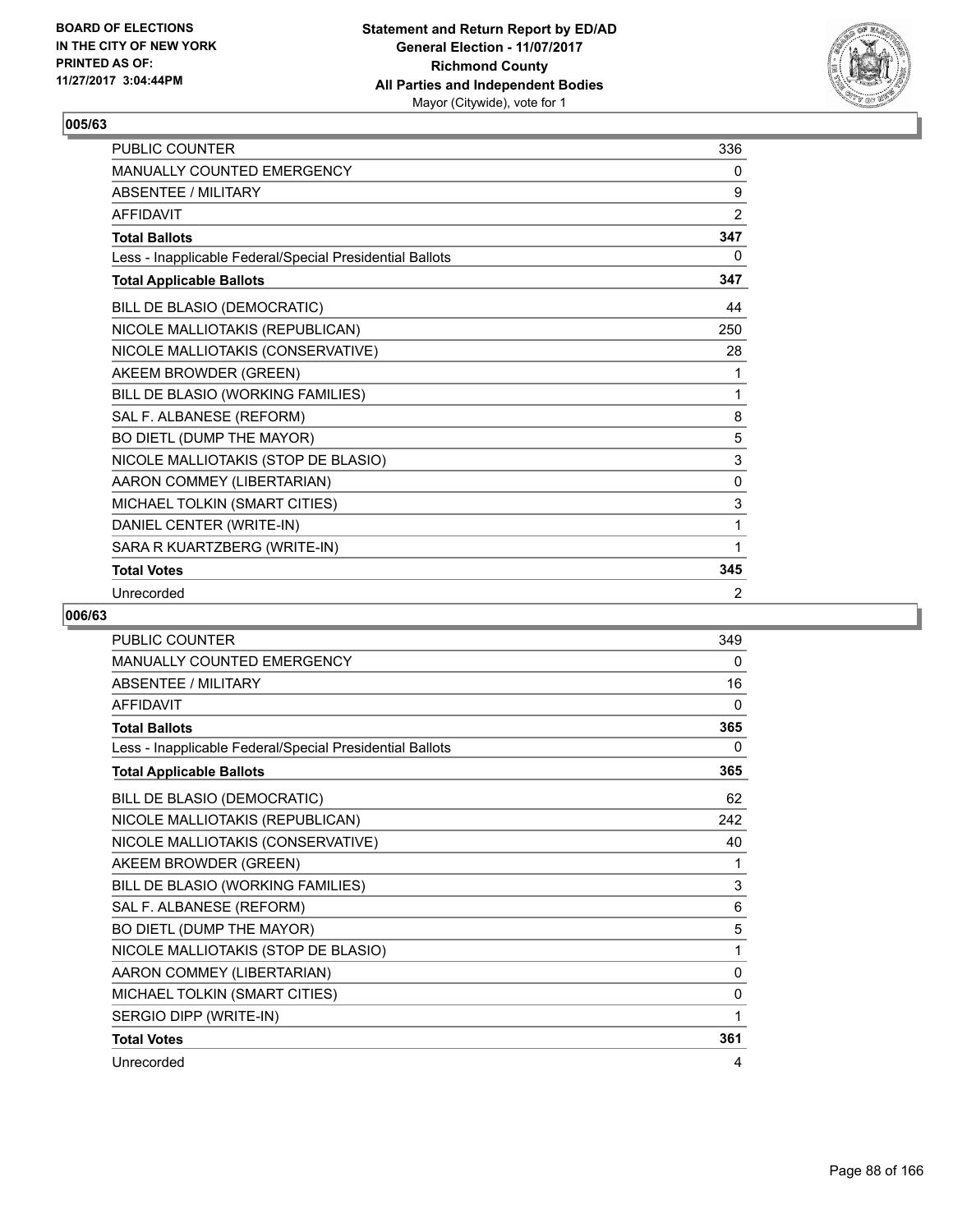

| PUBLIC COUNTER                                           | 226            |
|----------------------------------------------------------|----------------|
| MANUALLY COUNTED EMERGENCY                               | 0              |
| <b>ABSENTEE / MILITARY</b>                               | $\overline{7}$ |
| <b>AFFIDAVIT</b>                                         | 1              |
| <b>Total Ballots</b>                                     | 234            |
| Less - Inapplicable Federal/Special Presidential Ballots | 0              |
| <b>Total Applicable Ballots</b>                          | 234            |
| BILL DE BLASIO (DEMOCRATIC)                              | 75             |
| NICOLE MALLIOTAKIS (REPUBLICAN)                          | 128            |
| NICOLE MALLIOTAKIS (CONSERVATIVE)                        | 17             |
| AKEEM BROWDER (GREEN)                                    | 2              |
| BILL DE BLASIO (WORKING FAMILIES)                        | 0              |
| SAL F. ALBANESE (REFORM)                                 | 2              |
| BO DIETL (DUMP THE MAYOR)                                | 5              |
| NICOLE MALLIOTAKIS (STOP DE BLASIO)                      | 1              |
| AARON COMMEY (LIBERTARIAN)                               | 0              |
| MICHAEL TOLKIN (SMART CITIES)                            | $\mathbf{0}$   |
| <b>Total Votes</b>                                       | 230            |
| Unrecorded                                               | 4              |

| <b>PUBLIC COUNTER</b>                                    | 279            |
|----------------------------------------------------------|----------------|
| MANUALLY COUNTED EMERGENCY                               | 0              |
| <b>ABSENTEE / MILITARY</b>                               | 11             |
| <b>AFFIDAVIT</b>                                         | 7              |
| <b>Total Ballots</b>                                     | 297            |
| Less - Inapplicable Federal/Special Presidential Ballots | 0              |
| <b>Total Applicable Ballots</b>                          | 297            |
| BILL DE BLASIO (DEMOCRATIC)                              | 47             |
| NICOLE MALLIOTAKIS (REPUBLICAN)                          | 208            |
| NICOLE MALLIOTAKIS (CONSERVATIVE)                        | 16             |
| AKEEM BROWDER (GREEN)                                    | 1              |
| BILL DE BLASIO (WORKING FAMILIES)                        | 3              |
| SAL F. ALBANESE (REFORM)                                 | 7              |
| BO DIETL (DUMP THE MAYOR)                                | 4              |
| NICOLE MALLIOTAKIS (STOP DE BLASIO)                      | $\overline{2}$ |
| AARON COMMEY (LIBERTARIAN)                               | 3              |
| MICHAEL TOLKIN (SMART CITIES)                            | 3              |
| AARON JUDGE (WRITE-IN)                                   | 1              |
| UNATTRIBUTABLE WRITE-IN (WRITE-IN)                       | 1              |
| <b>Total Votes</b>                                       | 296            |
| Unrecorded                                               | 1              |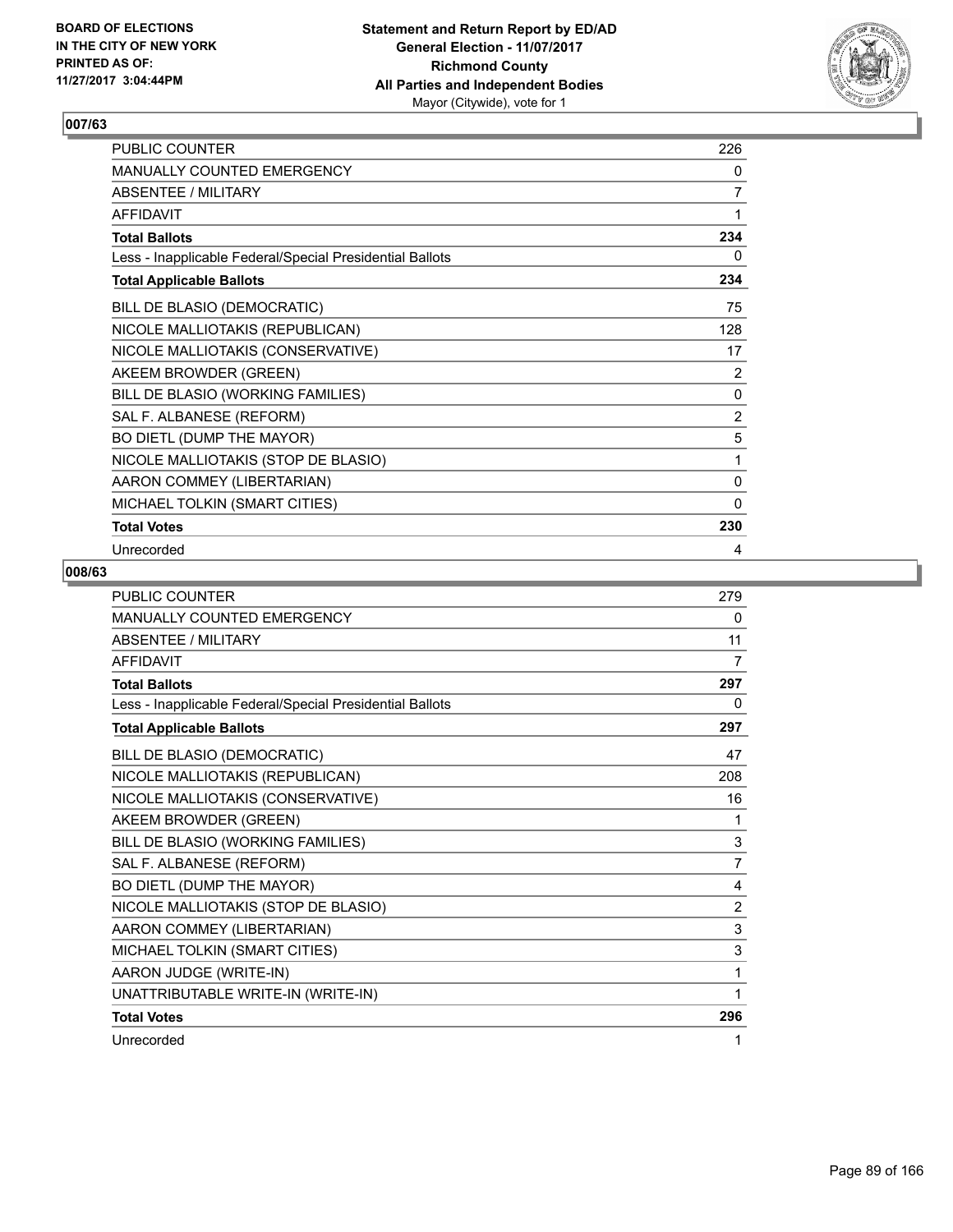

| PUBLIC COUNTER                                           | 25           |
|----------------------------------------------------------|--------------|
| <b>MANUALLY COUNTED EMERGENCY</b>                        | 0            |
| ABSENTEE / MILITARY                                      | 3            |
| <b>AFFIDAVIT</b>                                         | 1            |
| <b>Total Ballots</b>                                     | 29           |
| Less - Inapplicable Federal/Special Presidential Ballots | 0            |
| <b>Total Applicable Ballots</b>                          | 29           |
| BILL DE BLASIO (DEMOCRATIC)                              | 3            |
| NICOLE MALLIOTAKIS (REPUBLICAN)                          | 24           |
| NICOLE MALLIOTAKIS (CONSERVATIVE)                        | 2            |
| AKEEM BROWDER (GREEN)                                    | 0            |
| BILL DE BLASIO (WORKING FAMILIES)                        | 0            |
| SAL F. ALBANESE (REFORM)                                 | $\mathbf{0}$ |
| BO DIETL (DUMP THE MAYOR)                                | 0            |
| NICOLE MALLIOTAKIS (STOP DE BLASIO)                      | 0            |
| AARON COMMEY (LIBERTARIAN)                               | 0            |
| MICHAEL TOLKIN (SMART CITIES)                            | 0            |
| <b>Total Votes</b>                                       | 29           |

| <b>PUBLIC COUNTER</b>                                    | 172 |
|----------------------------------------------------------|-----|
| <b>MANUALLY COUNTED EMERGENCY</b>                        | 0   |
| ABSENTEE / MILITARY                                      | 8   |
| <b>AFFIDAVIT</b>                                         | 0   |
| <b>Total Ballots</b>                                     | 180 |
| Less - Inapplicable Federal/Special Presidential Ballots | 0   |
| <b>Total Applicable Ballots</b>                          | 180 |
| BILL DE BLASIO (DEMOCRATIC)                              | 73  |
| NICOLE MALLIOTAKIS (REPUBLICAN)                          | 80  |
| NICOLE MALLIOTAKIS (CONSERVATIVE)                        | 7   |
| AKEEM BROWDER (GREEN)                                    | 2   |
| BILL DE BLASIO (WORKING FAMILIES)                        | 5   |
| SAL F. ALBANESE (REFORM)                                 | 8   |
| BO DIETL (DUMP THE MAYOR)                                | 3   |
| NICOLE MALLIOTAKIS (STOP DE BLASIO)                      | 1   |
| AARON COMMEY (LIBERTARIAN)                               | 0   |
| MICHAEL TOLKIN (SMART CITIES)                            | 0   |
| CHRISTOPHER HAZEN (WRITE-IN)                             | 1   |
| <b>Total Votes</b>                                       | 180 |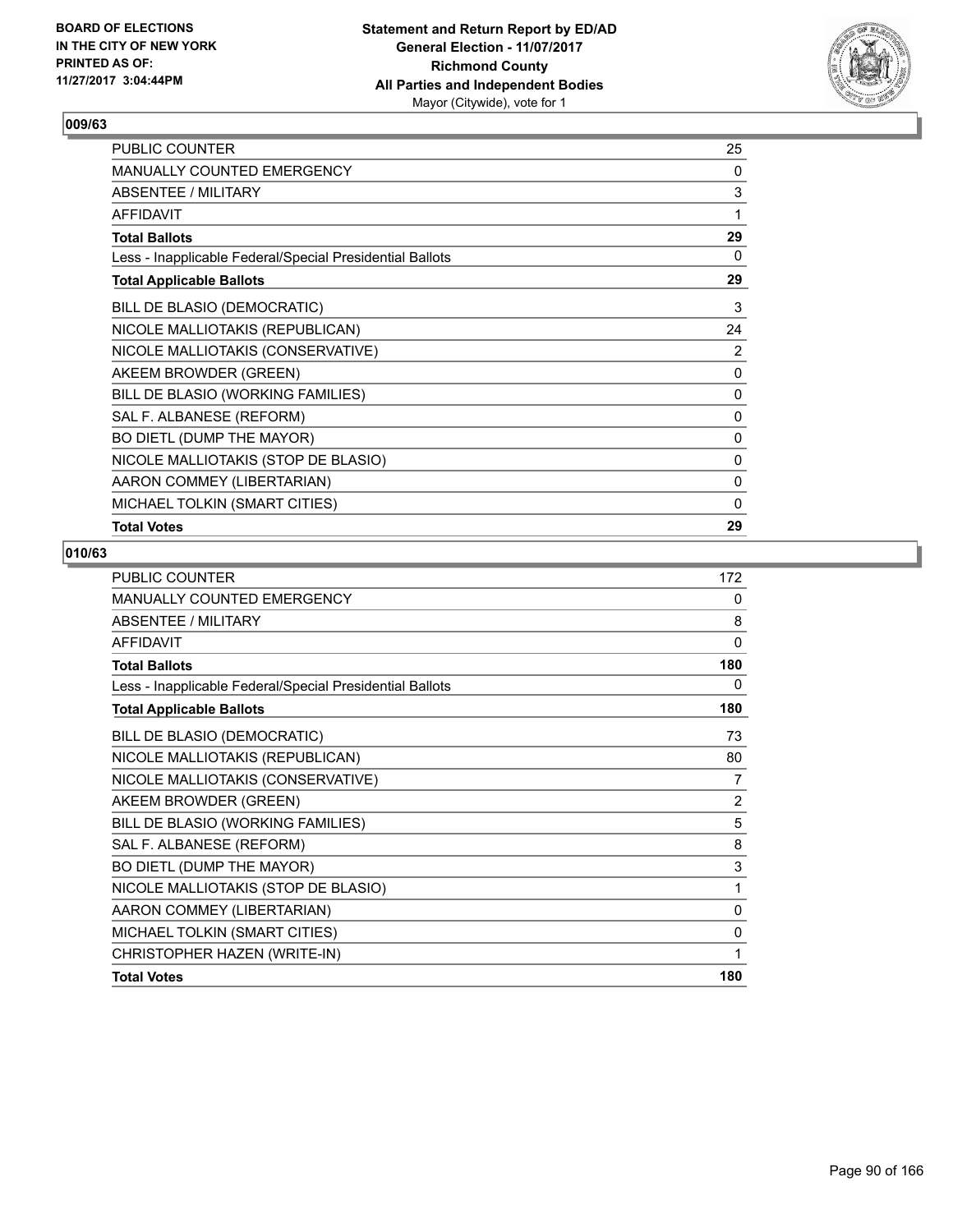

| PUBLIC COUNTER                                           | 279          |
|----------------------------------------------------------|--------------|
| MANUALLY COUNTED EMERGENCY                               | 0            |
| ABSENTEE / MILITARY                                      | 15           |
| <b>AFFIDAVIT</b>                                         | $\mathbf{0}$ |
| <b>Total Ballots</b>                                     | 294          |
| Less - Inapplicable Federal/Special Presidential Ballots | 0            |
| <b>Total Applicable Ballots</b>                          | 294          |
| BILL DE BLASIO (DEMOCRATIC)                              | 72           |
| NICOLE MALLIOTAKIS (REPUBLICAN)                          | 186          |
| NICOLE MALLIOTAKIS (CONSERVATIVE)                        | 20           |
| AKEEM BROWDER (GREEN)                                    | 2            |
| BILL DE BLASIO (WORKING FAMILIES)                        | 3            |
| SAL F. ALBANESE (REFORM)                                 | 3            |
| BO DIETL (DUMP THE MAYOR)                                | 1            |
| NICOLE MALLIOTAKIS (STOP DE BLASIO)                      | 4            |
| AARON COMMEY (LIBERTARIAN)                               | 0            |
| MICHAEL TOLKIN (SMART CITIES)                            | $\mathbf{0}$ |
| <b>Total Votes</b>                                       | 291          |
| Unrecorded                                               | 3            |

| <b>PUBLIC COUNTER</b>                                    | 200      |
|----------------------------------------------------------|----------|
| <b>MANUALLY COUNTED EMERGENCY</b>                        | 0        |
| <b>ABSENTEE / MILITARY</b>                               | 15       |
| <b>AFFIDAVIT</b>                                         | 4        |
| <b>Total Ballots</b>                                     | 219      |
| Less - Inapplicable Federal/Special Presidential Ballots | 0        |
| <b>Total Applicable Ballots</b>                          | 219      |
| BILL DE BLASIO (DEMOCRATIC)                              | 58       |
| NICOLE MALLIOTAKIS (REPUBLICAN)                          | 122      |
| NICOLE MALLIOTAKIS (CONSERVATIVE)                        | 25       |
| AKEEM BROWDER (GREEN)                                    | 0        |
| BILL DE BLASIO (WORKING FAMILIES)                        | 2        |
| SAL F. ALBANESE (REFORM)                                 | 2        |
| BO DIETL (DUMP THE MAYOR)                                | 3        |
| NICOLE MALLIOTAKIS (STOP DE BLASIO)                      | $\Omega$ |
| AARON COMMEY (LIBERTARIAN)                               | 0        |
| MICHAEL TOLKIN (SMART CITIES)                            | 2        |
| CARMINE ANGIOLI (WRITE-IN)                               | 2        |
| ROBERT SULLIVAN (WRITE-IN)                               | 1        |
| <b>Total Votes</b>                                       | 217      |
| Unrecorded                                               | 2        |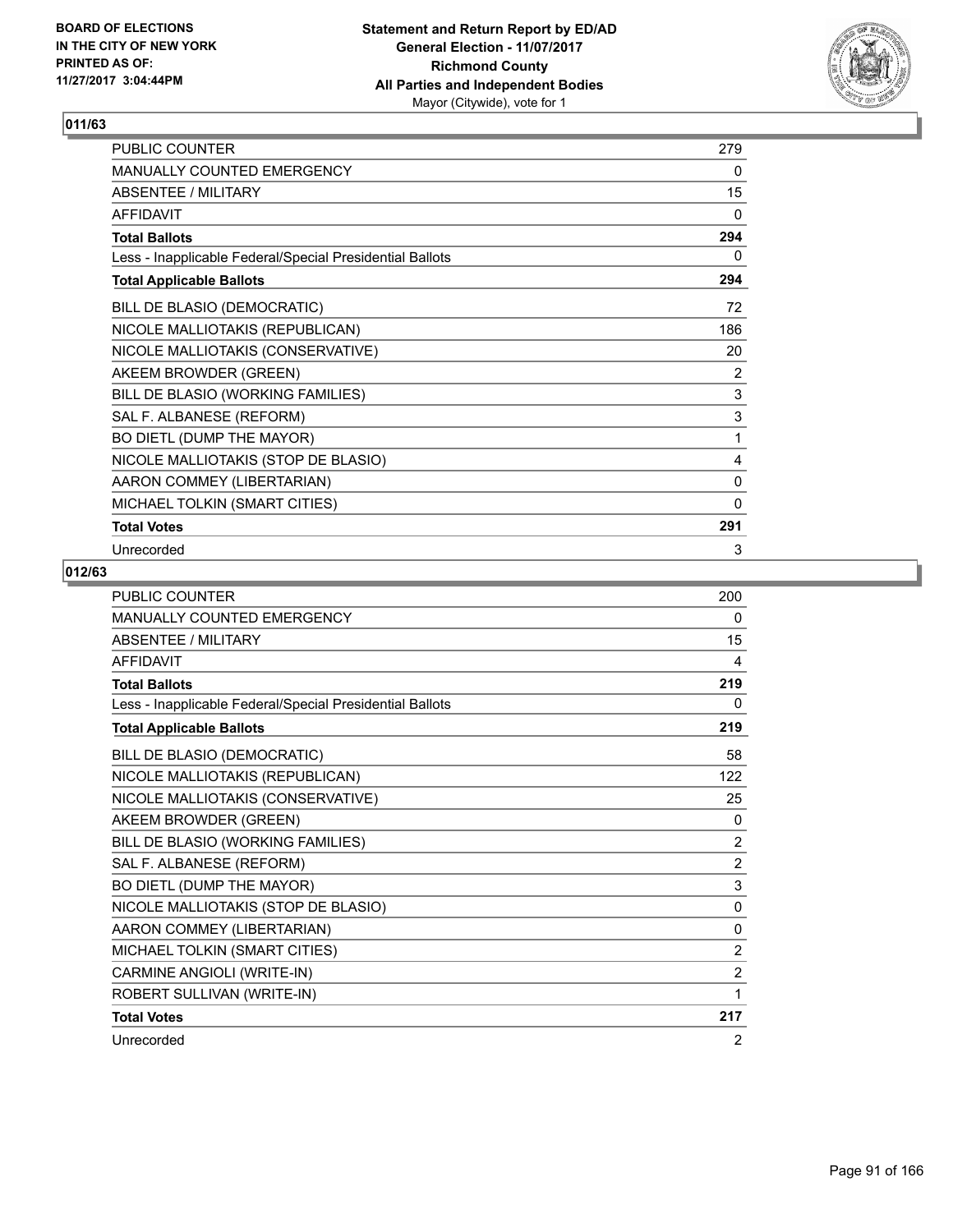

| <b>PUBLIC COUNTER</b>                                    | 279            |
|----------------------------------------------------------|----------------|
| <b>MANUALLY COUNTED EMERGENCY</b>                        | 0              |
| ABSENTEE / MILITARY                                      | 8              |
| <b>AFFIDAVIT</b>                                         | 3              |
| <b>Total Ballots</b>                                     | 290            |
| Less - Inapplicable Federal/Special Presidential Ballots | 0              |
| <b>Total Applicable Ballots</b>                          | 290            |
| BILL DE BLASIO (DEMOCRATIC)                              | 92             |
| NICOLE MALLIOTAKIS (REPUBLICAN)                          | 162            |
| NICOLE MALLIOTAKIS (CONSERVATIVE)                        | 13             |
| AKEEM BROWDER (GREEN)                                    | 2              |
| BILL DE BLASIO (WORKING FAMILIES)                        | $\mathsf 3$    |
| SAL F. ALBANESE (REFORM)                                 | $\overline{7}$ |
| BO DIETL (DUMP THE MAYOR)                                | 4              |
| NICOLE MALLIOTAKIS (STOP DE BLASIO)                      | 1              |
| AARON COMMEY (LIBERTARIAN)                               | 3              |
| MICHAEL TOLKIN (SMART CITIES)                            | 0              |
| UNCOUNTED WRITE-IN PER STATUTE (WRITE-IN)                | 1              |
| <b>Total Votes</b>                                       | 288            |
| Unrecorded                                               | 2              |

| <b>PUBLIC COUNTER</b>                                    | 240      |
|----------------------------------------------------------|----------|
| <b>MANUALLY COUNTED EMERGENCY</b>                        | 0        |
| <b>ABSENTEE / MILITARY</b>                               | 13       |
| <b>AFFIDAVIT</b>                                         | 0        |
| <b>Total Ballots</b>                                     | 253      |
| Less - Inapplicable Federal/Special Presidential Ballots | $\Omega$ |
| <b>Total Applicable Ballots</b>                          | 253      |
| BILL DE BLASIO (DEMOCRATIC)                              | 72       |
| NICOLE MALLIOTAKIS (REPUBLICAN)                          | 146      |
| NICOLE MALLIOTAKIS (CONSERVATIVE)                        | 13       |
| AKEEM BROWDER (GREEN)                                    | 2        |
| BILL DE BLASIO (WORKING FAMILIES)                        | 3        |
| SAL F. ALBANESE (REFORM)                                 | 4        |
| BO DIETL (DUMP THE MAYOR)                                | 4        |
| NICOLE MALLIOTAKIS (STOP DE BLASIO)                      | 3        |
| AARON COMMEY (LIBERTARIAN)                               | 0        |
| MICHAEL TOLKIN (SMART CITIES)                            | 0        |
| <b>Total Votes</b>                                       | 247      |
| Unrecorded                                               | 6        |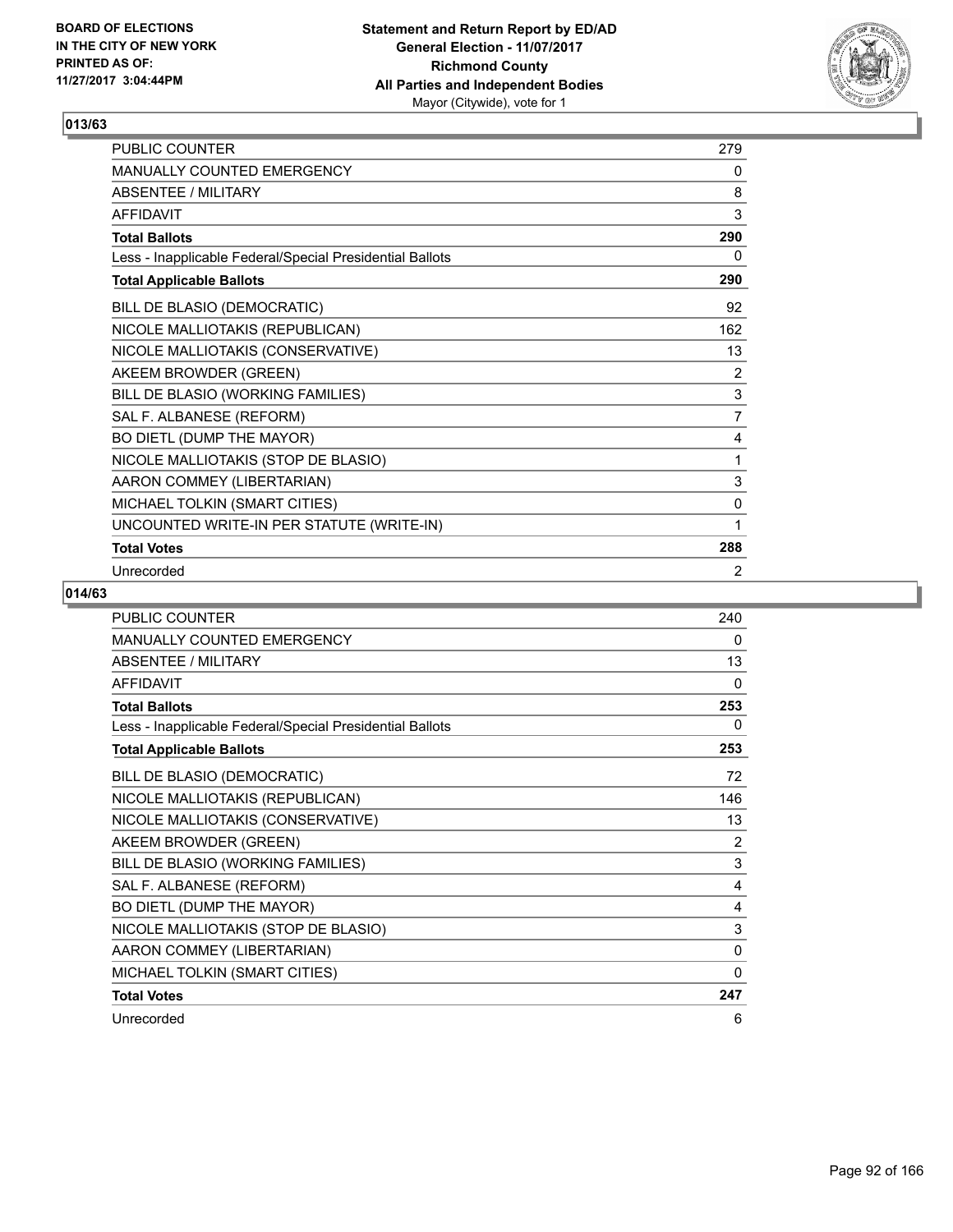

| PUBLIC COUNTER                                           | 316            |
|----------------------------------------------------------|----------------|
| MANUALLY COUNTED EMERGENCY                               | 0              |
| ABSENTEE / MILITARY                                      | 10             |
| <b>AFFIDAVIT</b>                                         | 5              |
| <b>Total Ballots</b>                                     | 331            |
| Less - Inapplicable Federal/Special Presidential Ballots | 0              |
| <b>Total Applicable Ballots</b>                          | 331            |
| BILL DE BLASIO (DEMOCRATIC)                              | 68             |
| NICOLE MALLIOTAKIS (REPUBLICAN)                          | 218            |
| NICOLE MALLIOTAKIS (CONSERVATIVE)                        | 19             |
| AKEEM BROWDER (GREEN)                                    | 1              |
| BILL DE BLASIO (WORKING FAMILIES)                        | 3              |
| SAL F. ALBANESE (REFORM)                                 | 8              |
| BO DIETL (DUMP THE MAYOR)                                | 6              |
| NICOLE MALLIOTAKIS (STOP DE BLASIO)                      | 3              |
| AARON COMMEY (LIBERTARIAN)                               | 0              |
| MICHAEL TOLKIN (SMART CITIES)                            | $\overline{2}$ |
| <b>Total Votes</b>                                       | 328            |
| Unrecorded                                               | 3              |

| PUBLIC COUNTER                                           | 197            |
|----------------------------------------------------------|----------------|
| <b>MANUALLY COUNTED EMERGENCY</b>                        | 0              |
| ABSENTEE / MILITARY                                      | 5              |
| <b>AFFIDAVIT</b>                                         | $\mathbf{0}$   |
| <b>Total Ballots</b>                                     | 202            |
| Less - Inapplicable Federal/Special Presidential Ballots | 0              |
| <b>Total Applicable Ballots</b>                          | 202            |
| BILL DE BLASIO (DEMOCRATIC)                              | 48             |
| NICOLE MALLIOTAKIS (REPUBLICAN)                          | 125            |
| NICOLE MALLIOTAKIS (CONSERVATIVE)                        | 14             |
| AKEEM BROWDER (GREEN)                                    | 1              |
| BILL DE BLASIO (WORKING FAMILIES)                        | 2              |
| SAL F. ALBANESE (REFORM)                                 | $\overline{2}$ |
| BO DIETL (DUMP THE MAYOR)                                | 1              |
| NICOLE MALLIOTAKIS (STOP DE BLASIO)                      | 3              |
| AARON COMMEY (LIBERTARIAN)                               | 1              |
| MICHAEL TOLKIN (SMART CITIES)                            | 4              |
| <b>Total Votes</b>                                       | 201            |
| Unrecorded                                               | 1              |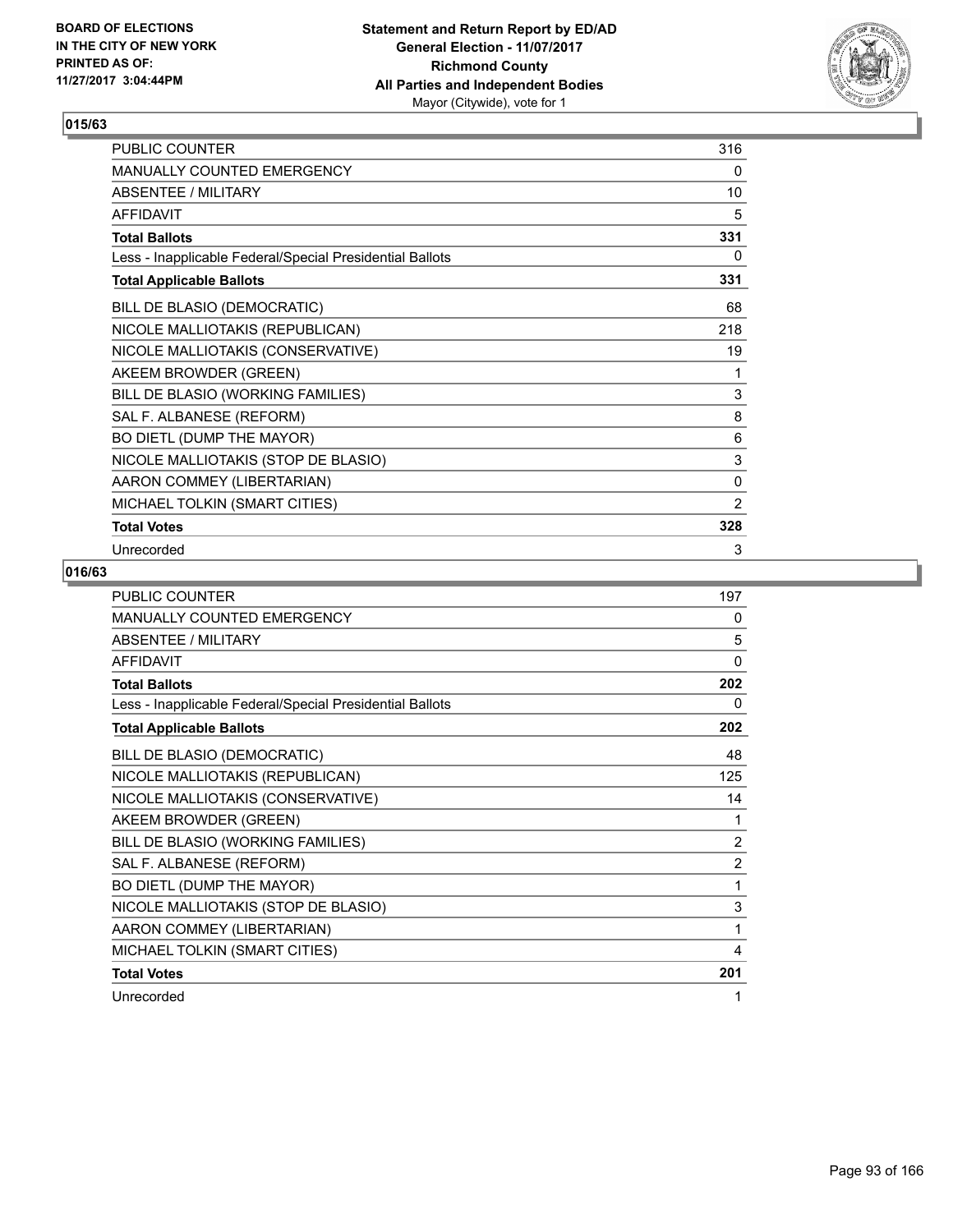

| PUBLIC COUNTER                                           | 96             |
|----------------------------------------------------------|----------------|
| MANUALLY COUNTED EMERGENCY                               | 0              |
| ABSENTEE / MILITARY                                      | 8              |
| <b>AFFIDAVIT</b>                                         | 3              |
| <b>Total Ballots</b>                                     | 107            |
| Less - Inapplicable Federal/Special Presidential Ballots | 0              |
| <b>Total Applicable Ballots</b>                          | 107            |
| BILL DE BLASIO (DEMOCRATIC)                              | 35             |
| NICOLE MALLIOTAKIS (REPUBLICAN)                          | 59             |
| NICOLE MALLIOTAKIS (CONSERVATIVE)                        | 8              |
| AKEEM BROWDER (GREEN)                                    | $\overline{2}$ |
| BILL DE BLASIO (WORKING FAMILIES)                        | 0              |
| SAL F. ALBANESE (REFORM)                                 | $\overline{2}$ |
| BO DIETL (DUMP THE MAYOR)                                | 1              |
| NICOLE MALLIOTAKIS (STOP DE BLASIO)                      | 0              |
| AARON COMMEY (LIBERTARIAN)                               | 0              |
| MICHAEL TOLKIN (SMART CITIES)                            | 0              |
| <b>Total Votes</b>                                       | 107            |

| <b>PUBLIC COUNTER</b>                                    | 366 |
|----------------------------------------------------------|-----|
| <b>MANUALLY COUNTED EMERGENCY</b>                        | 0   |
| <b>ABSENTEE / MILITARY</b>                               | 13  |
| <b>AFFIDAVIT</b>                                         | 7   |
| <b>Total Ballots</b>                                     | 386 |
| Less - Inapplicable Federal/Special Presidential Ballots | 0   |
| <b>Total Applicable Ballots</b>                          | 386 |
| BILL DE BLASIO (DEMOCRATIC)                              | 68  |
| NICOLE MALLIOTAKIS (REPUBLICAN)                          | 259 |
| NICOLE MALLIOTAKIS (CONSERVATIVE)                        | 28  |
| AKEEM BROWDER (GREEN)                                    | 1   |
| BILL DE BLASIO (WORKING FAMILIES)                        | 6   |
| SAL F. ALBANESE (REFORM)                                 | 6   |
| BO DIETL (DUMP THE MAYOR)                                | 9   |
| NICOLE MALLIOTAKIS (STOP DE BLASIO)                      | 5   |
| AARON COMMEY (LIBERTARIAN)                               | 0   |
| MICHAEL TOLKIN (SMART CITIES)                            | 2   |
| <b>Total Votes</b>                                       | 384 |
| Unrecorded                                               | 2   |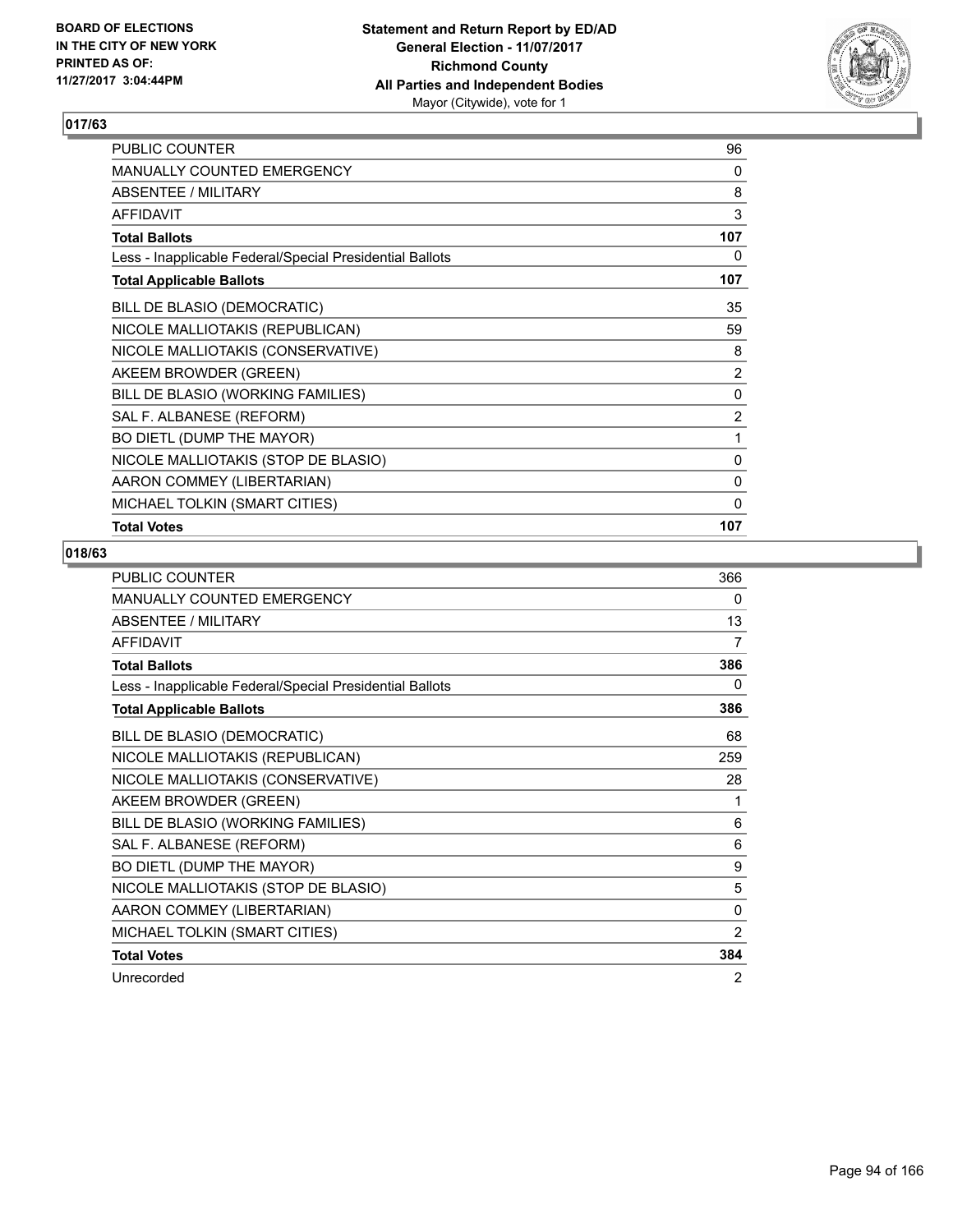

| <b>PUBLIC COUNTER</b>                                    | 268 |
|----------------------------------------------------------|-----|
| <b>MANUALLY COUNTED EMERGENCY</b>                        | 0   |
| <b>ABSENTEE / MILITARY</b>                               | 5   |
| <b>AFFIDAVIT</b>                                         | 1   |
| <b>Total Ballots</b>                                     | 274 |
| Less - Inapplicable Federal/Special Presidential Ballots | 0   |
| <b>Total Applicable Ballots</b>                          | 274 |
| BILL DE BLASIO (DEMOCRATIC)                              | 49  |
| NICOLE MALLIOTAKIS (REPUBLICAN)                          | 171 |
| NICOLE MALLIOTAKIS (CONSERVATIVE)                        | 31  |
| AKEEM BROWDER (GREEN)                                    | 0   |
| BILL DE BLASIO (WORKING FAMILIES)                        | 4   |
| SAL F. ALBANESE (REFORM)                                 | 1   |
| BO DIETL (DUMP THE MAYOR)                                | 7   |
| NICOLE MALLIOTAKIS (STOP DE BLASIO)                      | 5   |
| AARON COMMEY (LIBERTARIAN)                               | 3   |
| MICHAEL TOLKIN (SMART CITIES)                            | 1   |
| <b>Total Votes</b>                                       | 272 |
| Unrecorded                                               | 2   |

| <b>PUBLIC COUNTER</b>                                    | 191            |
|----------------------------------------------------------|----------------|
| <b>MANUALLY COUNTED EMERGENCY</b>                        | 0              |
| <b>ABSENTEE / MILITARY</b>                               | 52             |
| <b>AFFIDAVIT</b>                                         | 1              |
| <b>Total Ballots</b>                                     | 244            |
| Less - Inapplicable Federal/Special Presidential Ballots | 0              |
| <b>Total Applicable Ballots</b>                          | 244            |
| BILL DE BLASIO (DEMOCRATIC)                              | 61             |
| NICOLE MALLIOTAKIS (REPUBLICAN)                          | 135            |
| NICOLE MALLIOTAKIS (CONSERVATIVE)                        | 30             |
| AKEEM BROWDER (GREEN)                                    | $\Omega$       |
| BILL DE BLASIO (WORKING FAMILIES)                        | $\mathbf{0}$   |
| SAL F. ALBANESE (REFORM)                                 | 6              |
| BO DIETL (DUMP THE MAYOR)                                | $\overline{7}$ |
| NICOLE MALLIOTAKIS (STOP DE BLASIO)                      | 1              |
| AARON COMMEY (LIBERTARIAN)                               | $\mathbf{0}$   |
| MICHAEL TOLKIN (SMART CITIES)                            | $\mathbf{0}$   |
| SEAN PSOMAS (WRITE-IN)                                   | 1              |
| UNATTRIBUTABLE WRITE-IN (WRITE-IN)                       | 1              |
| <b>Total Votes</b>                                       | 242            |
| Unrecorded                                               | 2              |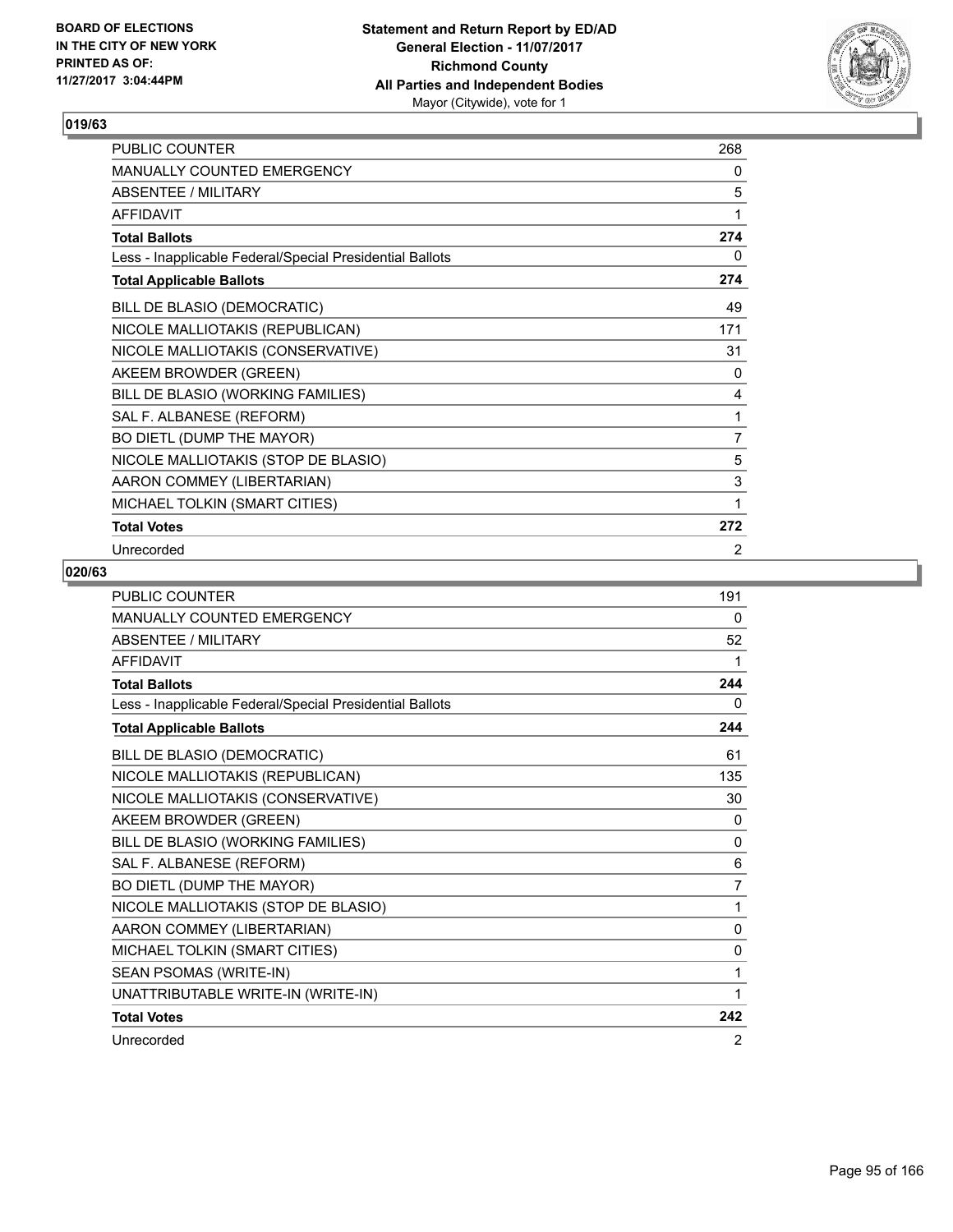

| PUBLIC COUNTER                                           | 247          |
|----------------------------------------------------------|--------------|
| MANUALLY COUNTED EMERGENCY                               | 0            |
| <b>ABSENTEE / MILITARY</b>                               | 9            |
| <b>AFFIDAVIT</b>                                         | 3            |
| <b>Total Ballots</b>                                     | 259          |
| Less - Inapplicable Federal/Special Presidential Ballots | 0            |
| <b>Total Applicable Ballots</b>                          | 259          |
| BILL DE BLASIO (DEMOCRATIC)                              | 41           |
| NICOLE MALLIOTAKIS (REPUBLICAN)                          | 185          |
| NICOLE MALLIOTAKIS (CONSERVATIVE)                        | 20           |
| AKEEM BROWDER (GREEN)                                    | 1            |
| BILL DE BLASIO (WORKING FAMILIES)                        | 1            |
| SAL F. ALBANESE (REFORM)                                 | 4            |
| BO DIETL (DUMP THE MAYOR)                                | 5            |
| NICOLE MALLIOTAKIS (STOP DE BLASIO)                      | 1            |
| AARON COMMEY (LIBERTARIAN)                               | 0            |
| MICHAEL TOLKIN (SMART CITIES)                            | $\mathbf{0}$ |
| <b>Total Votes</b>                                       | 258          |
| Unrecorded                                               | 1            |

| PUBLIC COUNTER                                           | 264            |
|----------------------------------------------------------|----------------|
| <b>MANUALLY COUNTED EMERGENCY</b>                        | 0              |
| <b>ABSENTEE / MILITARY</b>                               | 10             |
| <b>AFFIDAVIT</b>                                         | 6              |
| <b>Total Ballots</b>                                     | 280            |
| Less - Inapplicable Federal/Special Presidential Ballots | 0              |
| <b>Total Applicable Ballots</b>                          | 280            |
| BILL DE BLASIO (DEMOCRATIC)                              | 68             |
| NICOLE MALLIOTAKIS (REPUBLICAN)                          | 169            |
| NICOLE MALLIOTAKIS (CONSERVATIVE)                        | 18             |
| AKEEM BROWDER (GREEN)                                    | $\mathbf{0}$   |
| BILL DE BLASIO (WORKING FAMILIES)                        | $\overline{2}$ |
| SAL F. ALBANESE (REFORM)                                 | 7              |
| BO DIETL (DUMP THE MAYOR)                                | $\overline{7}$ |
| NICOLE MALLIOTAKIS (STOP DE BLASIO)                      | 4              |
| AARON COMMEY (LIBERTARIAN)                               | 1              |
| MICHAEL TOLKIN (SMART CITIES)                            | 1              |
| MICHAEL R. BLOOMBERG (WRITE-IN)                          | 1              |
| <b>Total Votes</b>                                       | 278            |
| Unrecorded                                               | 2              |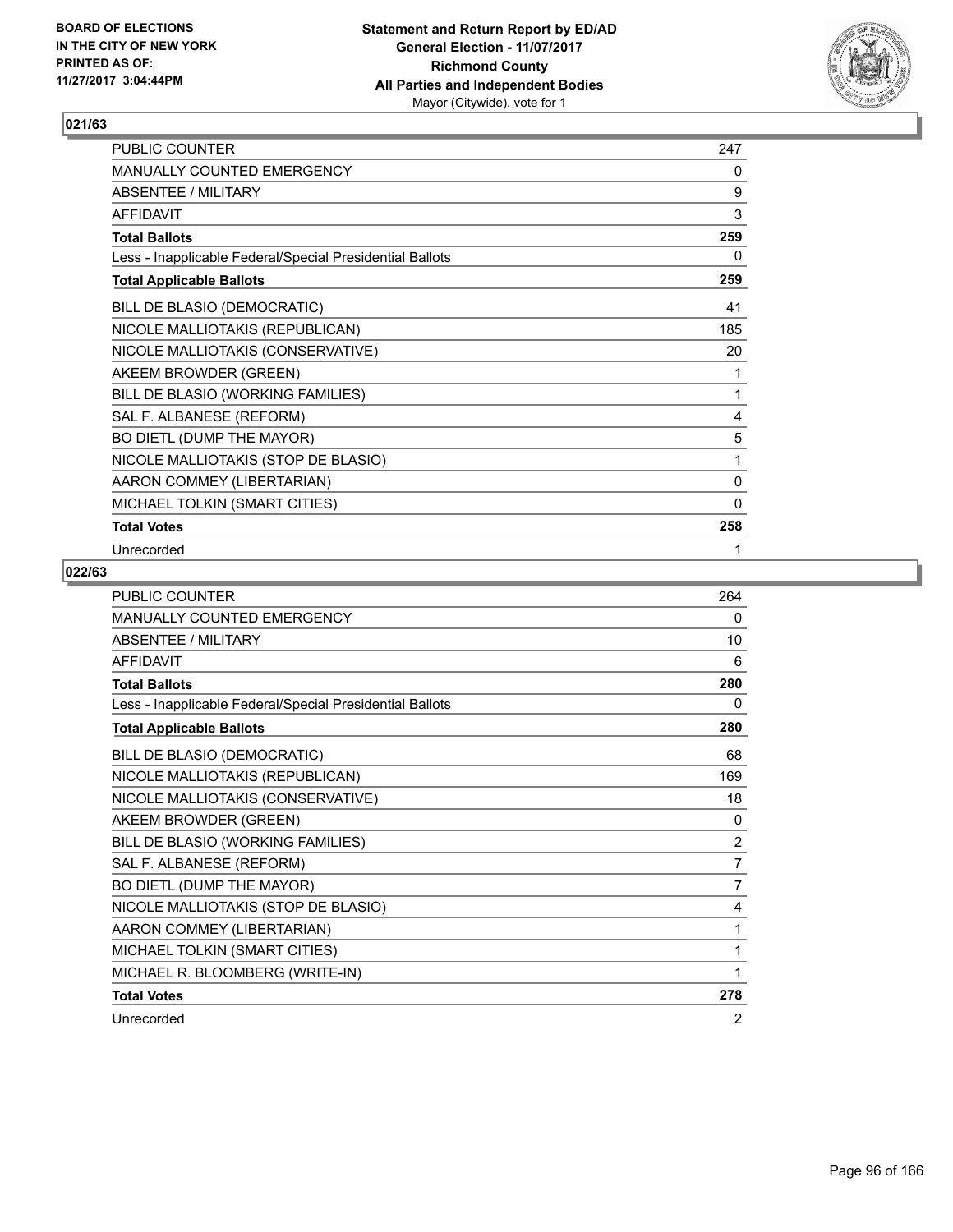

| PUBLIC COUNTER                                           | 272              |
|----------------------------------------------------------|------------------|
| MANUALLY COUNTED EMERGENCY                               | 0                |
| <b>ABSENTEE / MILITARY</b>                               | 4                |
| <b>AFFIDAVIT</b>                                         | $\overline{2}$   |
| <b>Total Ballots</b>                                     | 278              |
| Less - Inapplicable Federal/Special Presidential Ballots | 0                |
| <b>Total Applicable Ballots</b>                          | 278              |
| BILL DE BLASIO (DEMOCRATIC)                              | 51               |
| NICOLE MALLIOTAKIS (REPUBLICAN)                          | 176              |
| NICOLE MALLIOTAKIS (CONSERVATIVE)                        | 27               |
| AKEEM BROWDER (GREEN)                                    | 1                |
| BILL DE BLASIO (WORKING FAMILIES)                        | 2                |
| SAL F. ALBANESE (REFORM)                                 | $\boldsymbol{9}$ |
| BO DIETL (DUMP THE MAYOR)                                | 3                |
| NICOLE MALLIOTAKIS (STOP DE BLASIO)                      | $\overline{2}$   |
| AARON COMMEY (LIBERTARIAN)                               | $\overline{2}$   |
| MICHAEL TOLKIN (SMART CITIES)                            | $\overline{2}$   |
| <b>Total Votes</b>                                       | 275              |
| Unrecorded                                               | 3                |

| <b>PUBLIC COUNTER</b>                                    | 290            |
|----------------------------------------------------------|----------------|
| MANUALLY COUNTED EMERGENCY                               | 0              |
| <b>ABSENTEE / MILITARY</b>                               | 10             |
| <b>AFFIDAVIT</b>                                         | 1              |
| <b>Total Ballots</b>                                     | 301            |
| Less - Inapplicable Federal/Special Presidential Ballots | 0              |
| <b>Total Applicable Ballots</b>                          | 301            |
| BILL DE BLASIO (DEMOCRATIC)                              | 84             |
| NICOLE MALLIOTAKIS (REPUBLICAN)                          | 178            |
| NICOLE MALLIOTAKIS (CONSERVATIVE)                        | 13             |
| AKEEM BROWDER (GREEN)                                    | 1              |
| BILL DE BLASIO (WORKING FAMILIES)                        | 0              |
| SAL F. ALBANESE (REFORM)                                 | 8              |
| BO DIETL (DUMP THE MAYOR)                                | 4              |
| NICOLE MALLIOTAKIS (STOP DE BLASIO)                      | $\overline{2}$ |
| AARON COMMEY (LIBERTARIAN)                               | $\mathbf{0}$   |
| MICHAEL TOLKIN (SMART CITIES)                            | 4              |
| HOWARD HOLDBRICK (WRITE-IN)                              | 1              |
| JOHN PEREZ (WRITE-IN)                                    | 1              |
| SIMON JALAS (WRITE-IN)                                   | 1              |
| <b>Total Votes</b>                                       | 297            |
| Unrecorded                                               | 4              |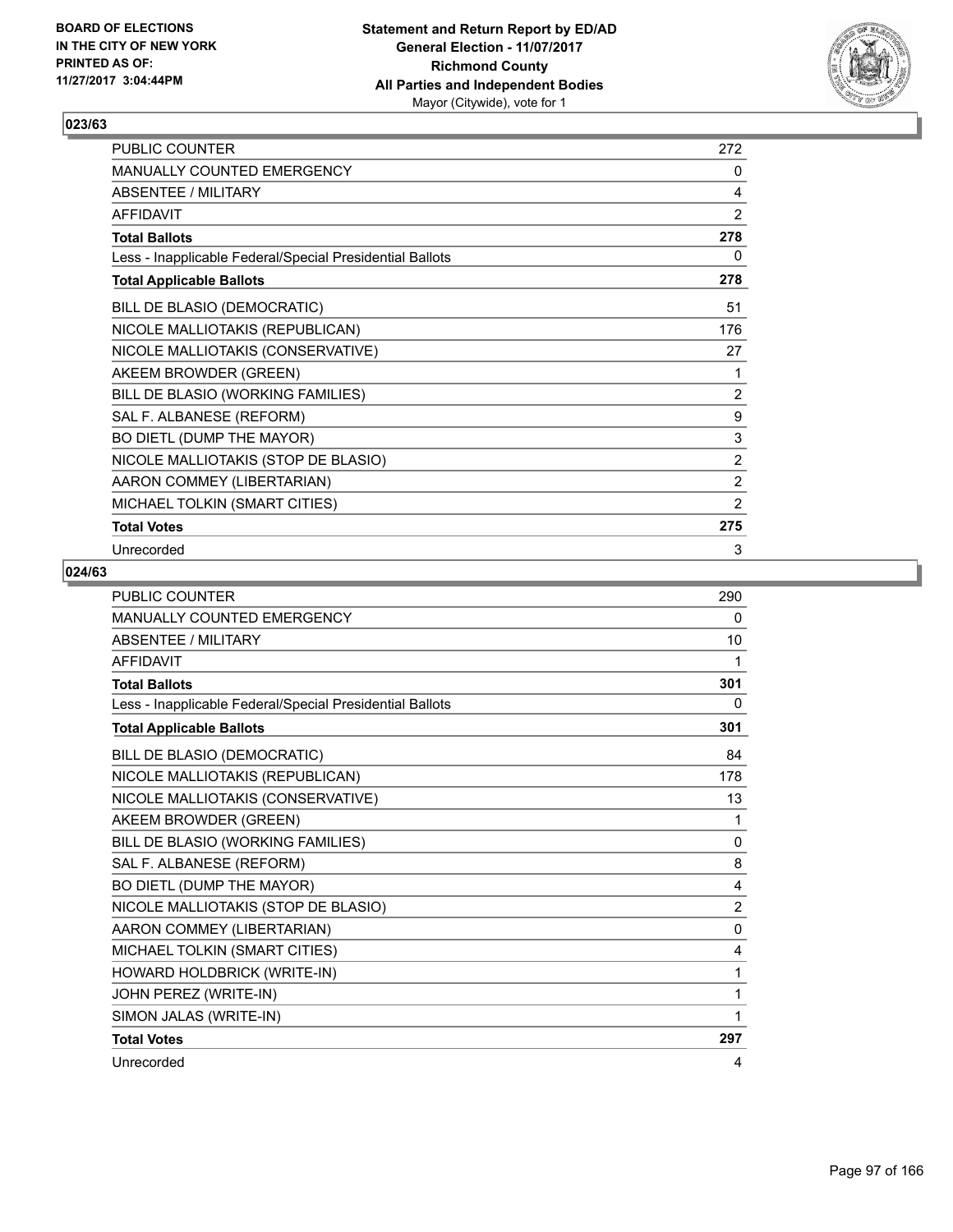

| <b>PUBLIC COUNTER</b>                                    | 216 |
|----------------------------------------------------------|-----|
| <b>MANUALLY COUNTED EMERGENCY</b>                        | 0   |
| ABSENTEE / MILITARY                                      | 4   |
| <b>AFFIDAVIT</b>                                         | 2   |
| <b>Total Ballots</b>                                     | 222 |
| Less - Inapplicable Federal/Special Presidential Ballots | 0   |
| <b>Total Applicable Ballots</b>                          | 222 |
| BILL DE BLASIO (DEMOCRATIC)                              | 45  |
| NICOLE MALLIOTAKIS (REPUBLICAN)                          | 152 |
| NICOLE MALLIOTAKIS (CONSERVATIVE)                        | 13  |
| AKEEM BROWDER (GREEN)                                    | 0   |
| BILL DE BLASIO (WORKING FAMILIES)                        | 3   |
| SAL F. ALBANESE (REFORM)                                 | 1   |
| BO DIETL (DUMP THE MAYOR)                                | 4   |
| NICOLE MALLIOTAKIS (STOP DE BLASIO)                      | 2   |
| AARON COMMEY (LIBERTARIAN)                               | 0   |
| MICHAEL TOLKIN (SMART CITIES)                            | 0   |
| <b>ISAAC SHERMAN (WRITE-IN)</b>                          | 1   |
| <b>Total Votes</b>                                       | 221 |
| Unrecorded                                               | 1   |

| <b>PUBLIC COUNTER</b>                                    | 317            |
|----------------------------------------------------------|----------------|
| <b>MANUALLY COUNTED EMERGENCY</b>                        | 0              |
| <b>ABSENTEE / MILITARY</b>                               | 11             |
| <b>AFFIDAVIT</b>                                         | 1              |
| <b>Total Ballots</b>                                     | 329            |
| Less - Inapplicable Federal/Special Presidential Ballots | 0              |
| <b>Total Applicable Ballots</b>                          | 329            |
| BILL DE BLASIO (DEMOCRATIC)                              | 57             |
| NICOLE MALLIOTAKIS (REPUBLICAN)                          | 226            |
| NICOLE MALLIOTAKIS (CONSERVATIVE)                        | 28             |
| AKEEM BROWDER (GREEN)                                    | 2              |
| BILL DE BLASIO (WORKING FAMILIES)                        | $\overline{2}$ |
| SAL F. ALBANESE (REFORM)                                 | 1              |
| BO DIETL (DUMP THE MAYOR)                                | 6              |
| NICOLE MALLIOTAKIS (STOP DE BLASIO)                      | 6              |
| AARON COMMEY (LIBERTARIAN)                               | 0              |
| MICHAEL TOLKIN (SMART CITIES)                            | 0              |
| <b>Total Votes</b>                                       | 328            |
| Unrecorded                                               | 1              |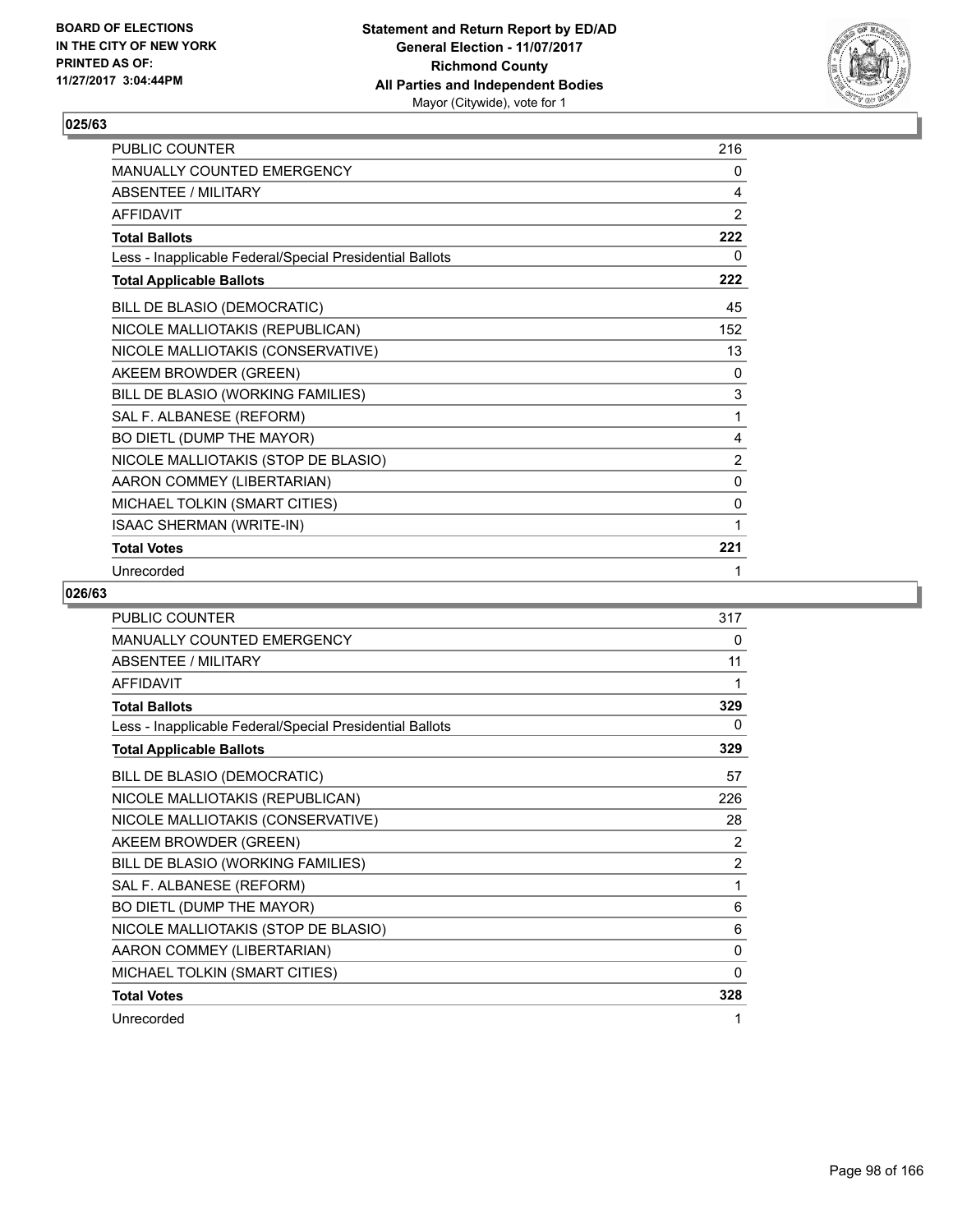

| PUBLIC COUNTER                                           | 266            |
|----------------------------------------------------------|----------------|
| MANUALLY COUNTED EMERGENCY                               | 0              |
| <b>ABSENTEE / MILITARY</b>                               | 23             |
| <b>AFFIDAVIT</b>                                         | 2              |
| <b>Total Ballots</b>                                     | 291            |
| Less - Inapplicable Federal/Special Presidential Ballots | 0              |
| <b>Total Applicable Ballots</b>                          | 291            |
| BILL DE BLASIO (DEMOCRATIC)                              | 54             |
| NICOLE MALLIOTAKIS (REPUBLICAN)                          | 192            |
| NICOLE MALLIOTAKIS (CONSERVATIVE)                        | 22             |
| AKEEM BROWDER (GREEN)                                    | 2              |
| BILL DE BLASIO (WORKING FAMILIES)                        | 1              |
| SAL F. ALBANESE (REFORM)                                 | 4              |
| BO DIETL (DUMP THE MAYOR)                                | 9              |
| NICOLE MALLIOTAKIS (STOP DE BLASIO)                      | $\overline{2}$ |
| AARON COMMEY (LIBERTARIAN)                               | $\mathbf 0$    |
| MICHAEL TOLKIN (SMART CITIES)                            | 3              |
| <b>Total Votes</b>                                       | 289            |
| Unrecorded                                               | 2              |

| <b>PUBLIC COUNTER</b>                                    | 272            |
|----------------------------------------------------------|----------------|
| <b>MANUALLY COUNTED EMERGENCY</b>                        | 0              |
| <b>ABSENTEE / MILITARY</b>                               | 22             |
| <b>AFFIDAVIT</b>                                         | $\Omega$       |
| <b>Total Ballots</b>                                     | 294            |
| Less - Inapplicable Federal/Special Presidential Ballots | 0              |
| <b>Total Applicable Ballots</b>                          | 294            |
| BILL DE BLASIO (DEMOCRATIC)                              | 49             |
| NICOLE MALLIOTAKIS (REPUBLICAN)                          | 191            |
| NICOLE MALLIOTAKIS (CONSERVATIVE)                        | 29             |
| AKEEM BROWDER (GREEN)                                    | $\overline{2}$ |
| BILL DE BLASIO (WORKING FAMILIES)                        | $\overline{2}$ |
| SAL F. ALBANESE (REFORM)                                 | 6              |
| BO DIETL (DUMP THE MAYOR)                                | 3              |
| NICOLE MALLIOTAKIS (STOP DE BLASIO)                      | 4              |
| AARON COMMEY (LIBERTARIAN)                               | 1              |
| MICHAEL TOLKIN (SMART CITIES)                            | 1              |
| <b>Total Votes</b>                                       | 288            |
| Unrecorded                                               | 6              |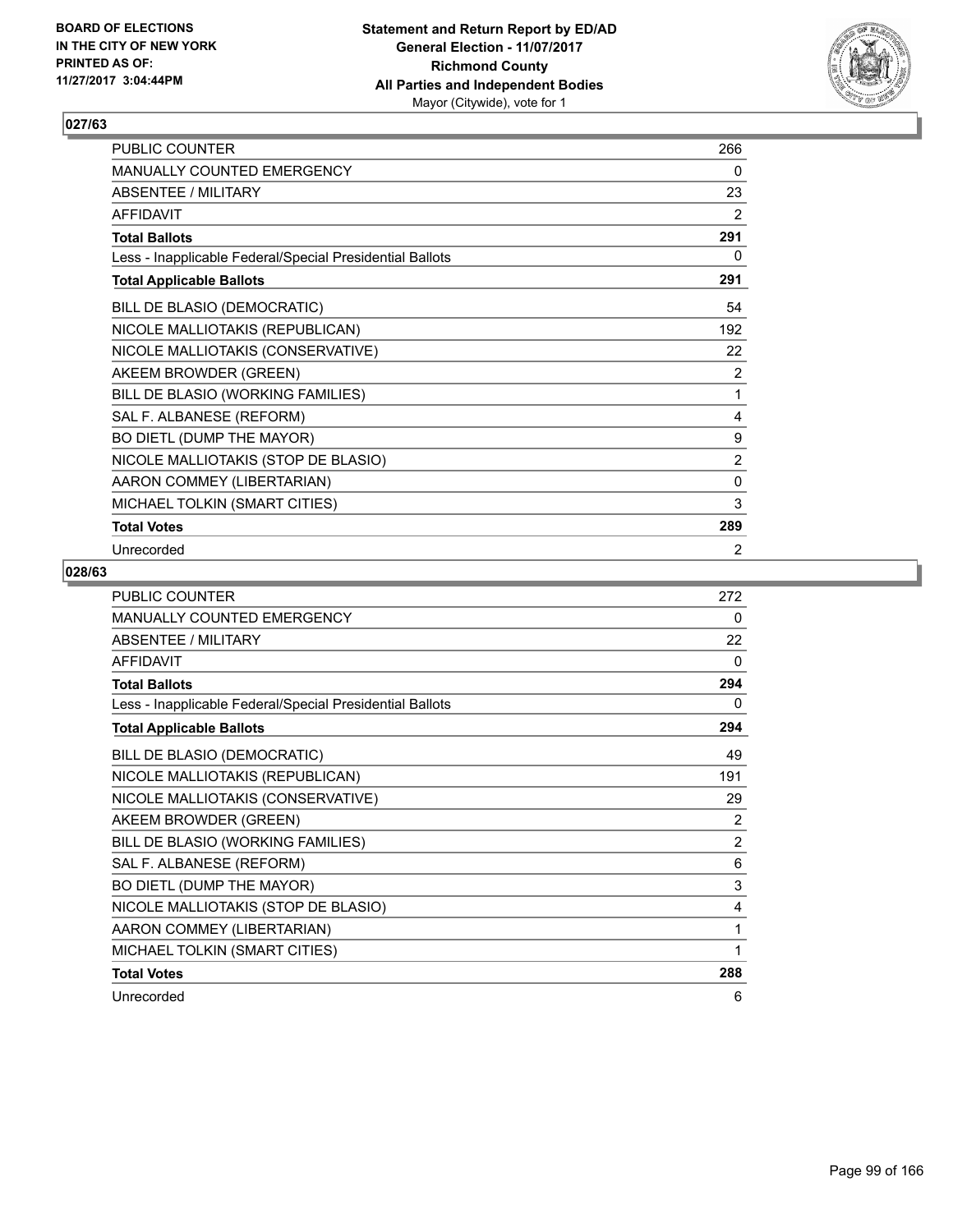

| PUBLIC COUNTER                                           | 323            |
|----------------------------------------------------------|----------------|
| MANUALLY COUNTED EMERGENCY                               | 0              |
| <b>ABSENTEE / MILITARY</b>                               | 10             |
| <b>AFFIDAVIT</b>                                         | 4              |
| <b>Total Ballots</b>                                     | 337            |
| Less - Inapplicable Federal/Special Presidential Ballots | 0              |
| <b>Total Applicable Ballots</b>                          | 337            |
| BILL DE BLASIO (DEMOCRATIC)                              | 62             |
| NICOLE MALLIOTAKIS (REPUBLICAN)                          | 226            |
| NICOLE MALLIOTAKIS (CONSERVATIVE)                        | 28             |
| AKEEM BROWDER (GREEN)                                    | 4              |
| BILL DE BLASIO (WORKING FAMILIES)                        | 2              |
| SAL F. ALBANESE (REFORM)                                 | $\mathsf 3$    |
| BO DIETL (DUMP THE MAYOR)                                | $\overline{2}$ |
| NICOLE MALLIOTAKIS (STOP DE BLASIO)                      | 4              |
| AARON COMMEY (LIBERTARIAN)                               | 1              |
| MICHAEL TOLKIN (SMART CITIES)                            | 3              |
| <b>Total Votes</b>                                       | 335            |
| Unrecorded                                               | 2              |

| <b>PUBLIC COUNTER</b>                                    | 256            |
|----------------------------------------------------------|----------------|
| MANUALLY COUNTED EMERGENCY                               | 0              |
| <b>ABSENTEE / MILITARY</b>                               | 10             |
| <b>AFFIDAVIT</b>                                         | 2              |
| <b>Total Ballots</b>                                     | 268            |
| Less - Inapplicable Federal/Special Presidential Ballots | 0              |
| <b>Total Applicable Ballots</b>                          | 268            |
| BILL DE BLASIO (DEMOCRATIC)                              | 60             |
| NICOLE MALLIOTAKIS (REPUBLICAN)                          | 166            |
| NICOLE MALLIOTAKIS (CONSERVATIVE)                        | 22             |
| AKEEM BROWDER (GREEN)                                    | 2              |
| BILL DE BLASIO (WORKING FAMILIES)                        | 4              |
| SAL F. ALBANESE (REFORM)                                 | 6              |
| BO DIETL (DUMP THE MAYOR)                                | $\overline{2}$ |
| NICOLE MALLIOTAKIS (STOP DE BLASIO)                      | 0              |
| AARON COMMEY (LIBERTARIAN)                               | 1              |
| MICHAEL TOLKIN (SMART CITIES)                            | 1              |
| DOMINICK R. DERUBBIO (WRITE-IN)                          | 1              |
| LYNDA BERNSTEIN (WRITE-IN)                               | 1              |
| ROBERT PACIFICA (WRITE-IN)                               | 1              |
| <b>Total Votes</b>                                       | 267            |
| Unrecorded                                               | 1              |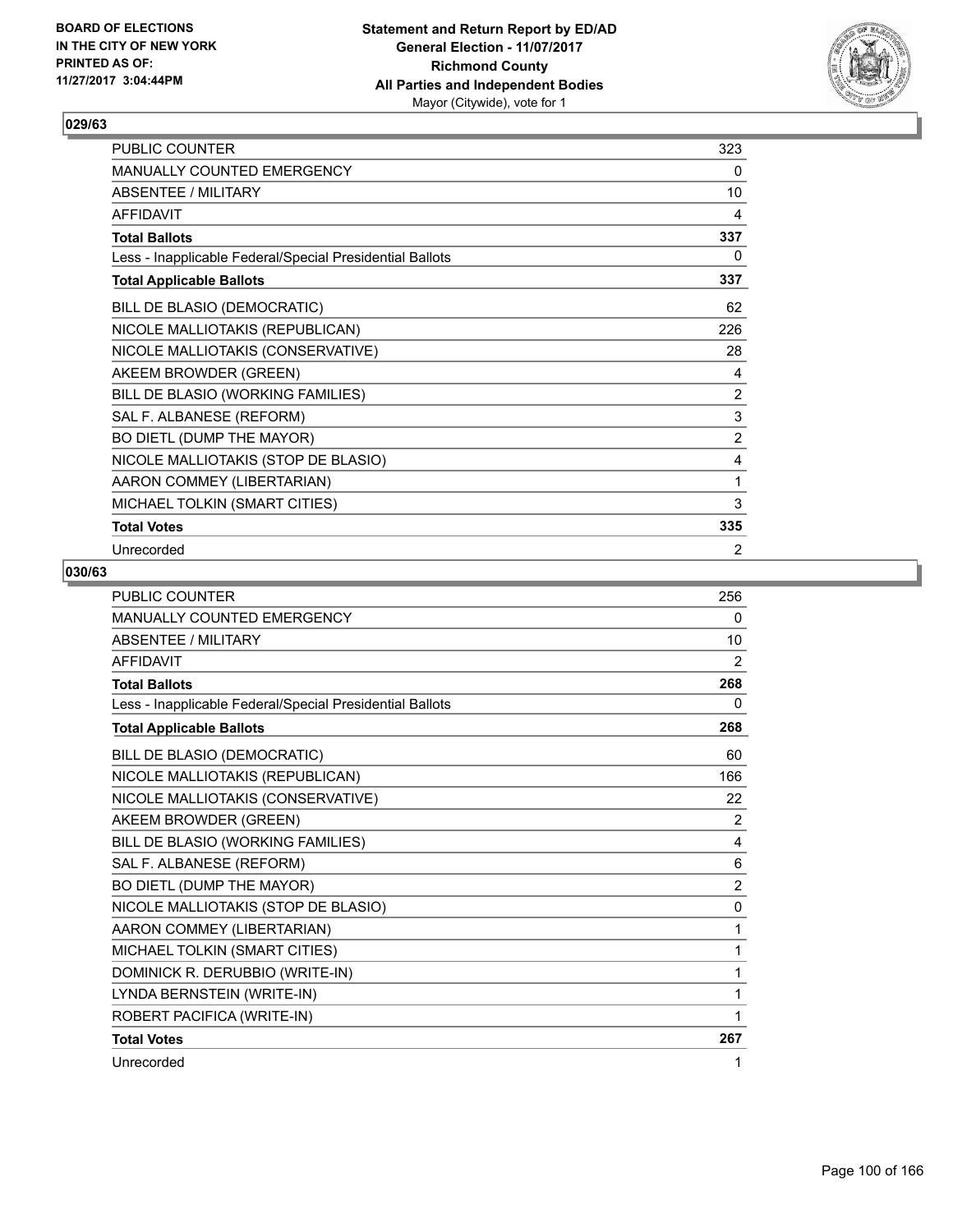

| PUBLIC COUNTER                                           | 284            |
|----------------------------------------------------------|----------------|
| <b>MANUALLY COUNTED EMERGENCY</b>                        | 0              |
| <b>ABSENTEE / MILITARY</b>                               | 26             |
| <b>AFFIDAVIT</b>                                         | 6              |
| <b>Total Ballots</b>                                     | 316            |
| Less - Inapplicable Federal/Special Presidential Ballots | 0              |
| <b>Total Applicable Ballots</b>                          | 316            |
| BILL DE BLASIO (DEMOCRATIC)                              | 80             |
| NICOLE MALLIOTAKIS (REPUBLICAN)                          | 184            |
| NICOLE MALLIOTAKIS (CONSERVATIVE)                        | 27             |
| AKEEM BROWDER (GREEN)                                    | 2              |
| BILL DE BLASIO (WORKING FAMILIES)                        | 3              |
| SAL F. ALBANESE (REFORM)                                 | 9              |
| BO DIETL (DUMP THE MAYOR)                                | $\overline{2}$ |
| NICOLE MALLIOTAKIS (STOP DE BLASIO)                      | 2              |
| AARON COMMEY (LIBERTARIAN)                               | 4              |
| MICHAEL TOLKIN (SMART CITIES)                            | 0              |
| KRISTAPS PORZINGIS (WRITE-IN)                            | 1              |
| <b>Total Votes</b>                                       | 314            |
| Unrecorded                                               | 2              |

| <b>PUBLIC COUNTER</b>                                    | 358 |
|----------------------------------------------------------|-----|
| <b>MANUALLY COUNTED EMERGENCY</b>                        | 0   |
| <b>ABSENTEE / MILITARY</b>                               | 5   |
| <b>AFFIDAVIT</b>                                         | 2   |
| <b>Total Ballots</b>                                     | 365 |
| Less - Inapplicable Federal/Special Presidential Ballots | 0   |
| <b>Total Applicable Ballots</b>                          | 365 |
| BILL DE BLASIO (DEMOCRATIC)                              | 80  |
| NICOLE MALLIOTAKIS (REPUBLICAN)                          | 231 |
| NICOLE MALLIOTAKIS (CONSERVATIVE)                        | 22  |
| AKEEM BROWDER (GREEN)                                    | 1   |
| BILL DE BLASIO (WORKING FAMILIES)                        | 6   |
| SAL F. ALBANESE (REFORM)                                 | 4   |
| BO DIETL (DUMP THE MAYOR)                                | 11  |
| NICOLE MALLIOTAKIS (STOP DE BLASIO)                      | 6   |
| AARON COMMEY (LIBERTARIAN)                               | 1   |
| MICHAEL TOLKIN (SMART CITIES)                            | 0   |
| <b>Total Votes</b>                                       | 362 |
| Unrecorded                                               | 3   |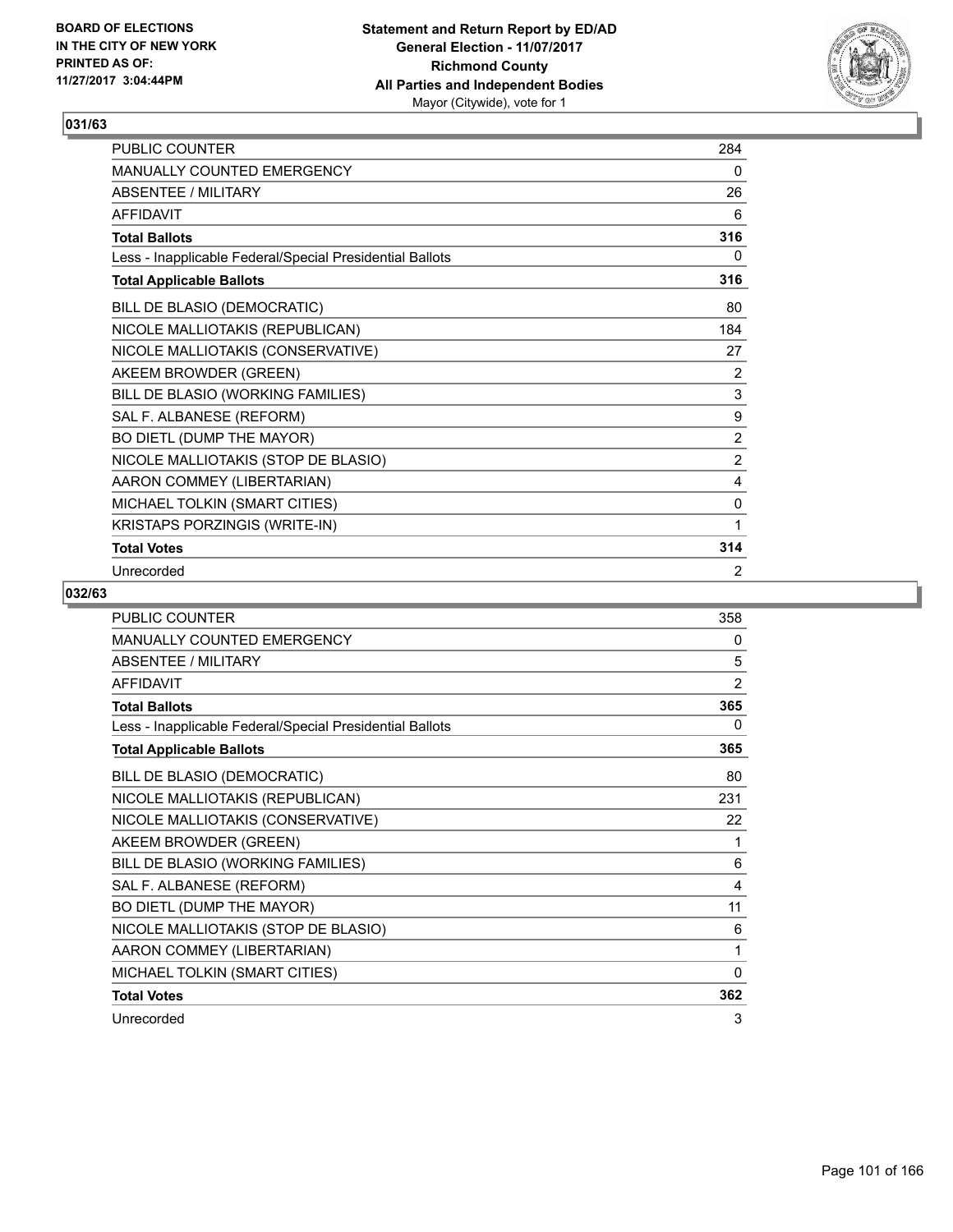

| PUBLIC COUNTER                                           | 417            |
|----------------------------------------------------------|----------------|
| MANUALLY COUNTED EMERGENCY                               | 0              |
| <b>ABSENTEE / MILITARY</b>                               | 14             |
| <b>AFFIDAVIT</b>                                         | 9              |
| <b>Total Ballots</b>                                     | 440            |
| Less - Inapplicable Federal/Special Presidential Ballots | 0              |
| <b>Total Applicable Ballots</b>                          | 440            |
| BILL DE BLASIO (DEMOCRATIC)                              | 75             |
| NICOLE MALLIOTAKIS (REPUBLICAN)                          | 297            |
| NICOLE MALLIOTAKIS (CONSERVATIVE)                        | 42             |
| AKEEM BROWDER (GREEN)                                    | 0              |
| BILL DE BLASIO (WORKING FAMILIES)                        | 1              |
| SAL F. ALBANESE (REFORM)                                 | 10             |
| BO DIETL (DUMP THE MAYOR)                                | 7              |
| NICOLE MALLIOTAKIS (STOP DE BLASIO)                      | $\overline{2}$ |
| AARON COMMEY (LIBERTARIAN)                               | $\mathbf{0}$   |
| MICHAEL TOLKIN (SMART CITIES)                            | 2              |
| <b>Total Votes</b>                                       | 436            |
| Unrecorded                                               | 4              |

| <b>PUBLIC COUNTER</b>                                    | 387            |
|----------------------------------------------------------|----------------|
| <b>MANUALLY COUNTED EMERGENCY</b>                        | 0              |
| <b>ABSENTEE / MILITARY</b>                               | 16             |
| <b>AFFIDAVIT</b>                                         | 2              |
| <b>Total Ballots</b>                                     | 405            |
| Less - Inapplicable Federal/Special Presidential Ballots | 0              |
| <b>Total Applicable Ballots</b>                          | 405            |
| BILL DE BLASIO (DEMOCRATIC)                              | 49             |
| NICOLE MALLIOTAKIS (REPUBLICAN)                          | 302            |
| NICOLE MALLIOTAKIS (CONSERVATIVE)                        | 37             |
| AKEEM BROWDER (GREEN)                                    | 1              |
| BILL DE BLASIO (WORKING FAMILIES)                        | 4              |
| SAL F. ALBANESE (REFORM)                                 | $\overline{2}$ |
| BO DIETL (DUMP THE MAYOR)                                | $\overline{2}$ |
| NICOLE MALLIOTAKIS (STOP DE BLASIO)                      | 3              |
| AARON COMMEY (LIBERTARIAN)                               | $\overline{2}$ |
| MICHAEL TOLKIN (SMART CITIES)                            | 1              |
| <b>Total Votes</b>                                       | 403            |
| Unrecorded                                               | 2              |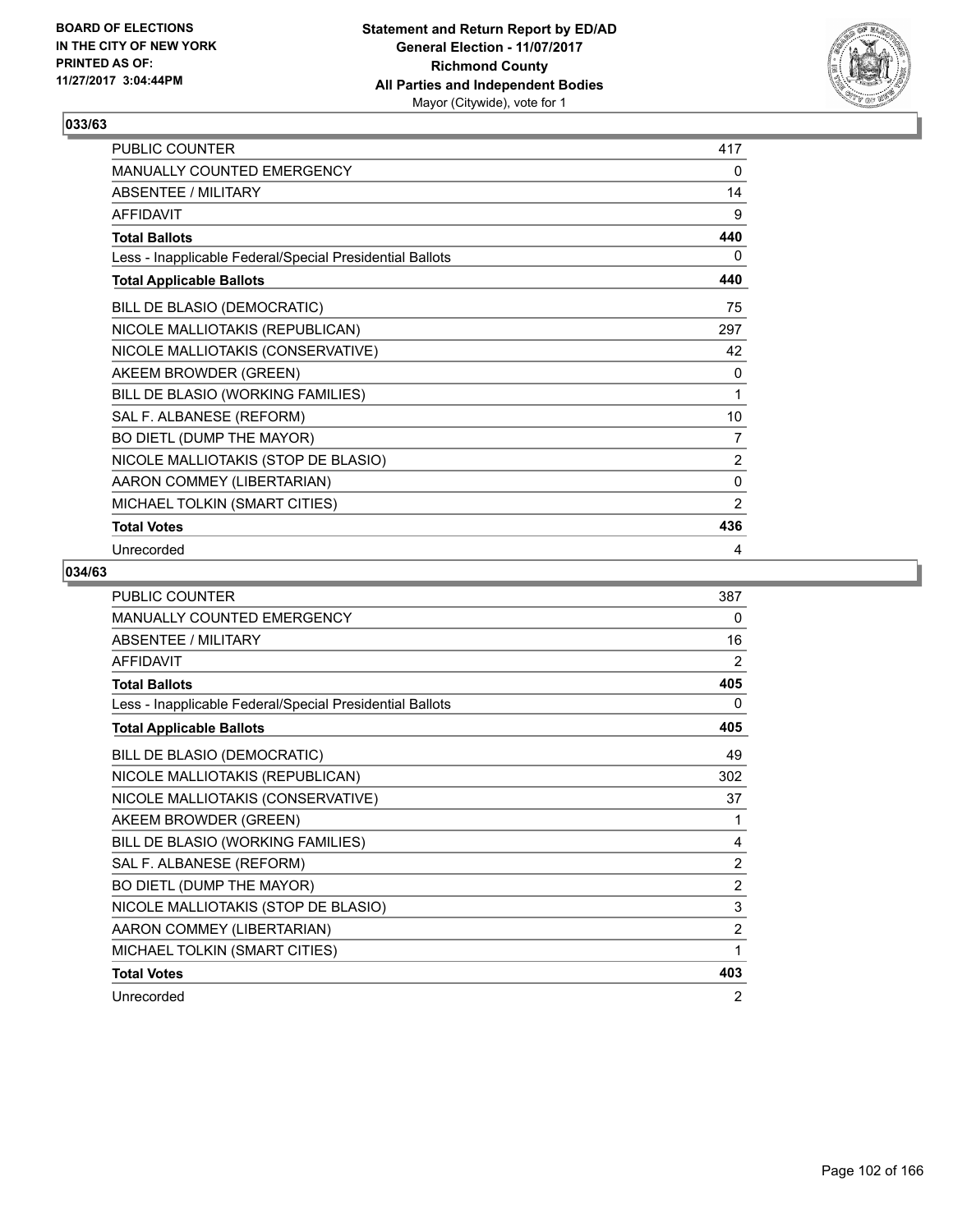

| PUBLIC COUNTER                                           | 443 |
|----------------------------------------------------------|-----|
| MANUALLY COUNTED EMERGENCY                               | 0   |
| <b>ABSENTEE / MILITARY</b>                               | 22  |
| <b>AFFIDAVIT</b>                                         | 5   |
| <b>Total Ballots</b>                                     | 470 |
| Less - Inapplicable Federal/Special Presidential Ballots | 0   |
| <b>Total Applicable Ballots</b>                          | 470 |
| BILL DE BLASIO (DEMOCRATIC)                              | 50  |
| NICOLE MALLIOTAKIS (REPUBLICAN)                          | 323 |
| NICOLE MALLIOTAKIS (CONSERVATIVE)                        | 60  |
| AKEEM BROWDER (GREEN)                                    | 2   |
| BILL DE BLASIO (WORKING FAMILIES)                        | 4   |
| SAL F. ALBANESE (REFORM)                                 | 13  |
| BO DIETL (DUMP THE MAYOR)                                | 6   |
| NICOLE MALLIOTAKIS (STOP DE BLASIO)                      | 6   |
| AARON COMMEY (LIBERTARIAN)                               | 0   |
| MICHAEL TOLKIN (SMART CITIES)                            | 1   |
| <b>Total Votes</b>                                       | 465 |
| Unrecorded                                               | 5   |

| <b>PUBLIC COUNTER</b>                                    | 414 |
|----------------------------------------------------------|-----|
| <b>MANUALLY COUNTED EMERGENCY</b>                        | 0   |
| <b>ABSENTEE / MILITARY</b>                               | 17  |
| <b>AFFIDAVIT</b>                                         | 5   |
| <b>Total Ballots</b>                                     | 436 |
| Less - Inapplicable Federal/Special Presidential Ballots | 0   |
| <b>Total Applicable Ballots</b>                          | 436 |
| BILL DE BLASIO (DEMOCRATIC)                              | 100 |
| NICOLE MALLIOTAKIS (REPUBLICAN)                          | 269 |
| NICOLE MALLIOTAKIS (CONSERVATIVE)                        | 36  |
| AKEEM BROWDER (GREEN)                                    | 0   |
| BILL DE BLASIO (WORKING FAMILIES)                        | 6   |
| SAL F. ALBANESE (REFORM)                                 | 12  |
| BO DIETL (DUMP THE MAYOR)                                | 4   |
| NICOLE MALLIOTAKIS (STOP DE BLASIO)                      | 3   |
| AARON COMMEY (LIBERTARIAN)                               | 0   |
| MICHAEL TOLKIN (SMART CITIES)                            | 4   |
| <b>Total Votes</b>                                       | 434 |
| Unrecorded                                               | 2   |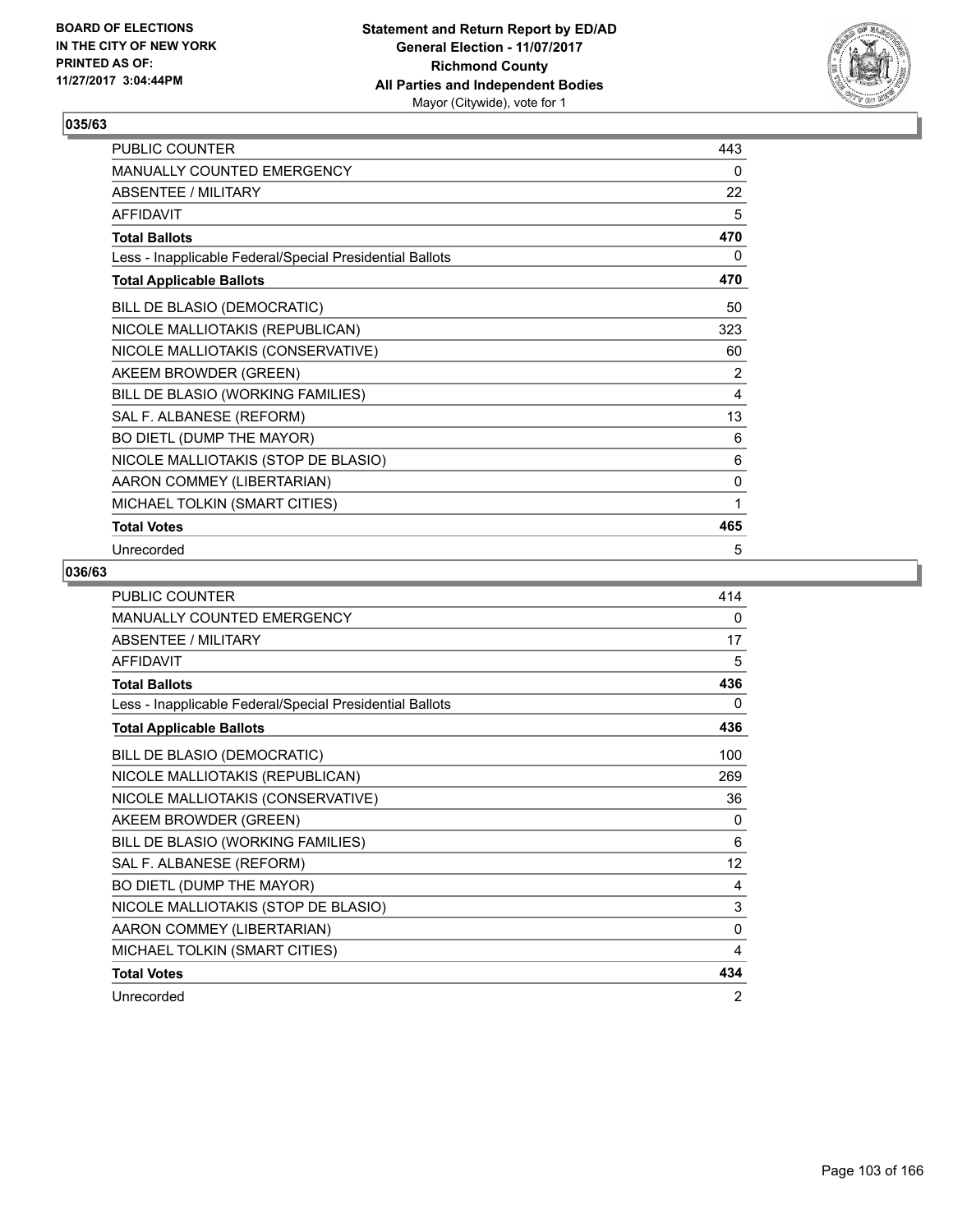

| PUBLIC COUNTER                                           | 279 |
|----------------------------------------------------------|-----|
| MANUALLY COUNTED EMERGENCY                               | 0   |
| <b>ABSENTEE / MILITARY</b>                               | 11  |
| <b>AFFIDAVIT</b>                                         | 1   |
| <b>Total Ballots</b>                                     | 291 |
| Less - Inapplicable Federal/Special Presidential Ballots | 0   |
| <b>Total Applicable Ballots</b>                          | 291 |
| BILL DE BLASIO (DEMOCRATIC)                              | 134 |
| NICOLE MALLIOTAKIS (REPUBLICAN)                          | 116 |
| NICOLE MALLIOTAKIS (CONSERVATIVE)                        | 23  |
| AKEEM BROWDER (GREEN)                                    | 2   |
| BILL DE BLASIO (WORKING FAMILIES)                        | 5   |
| SAL F. ALBANESE (REFORM)                                 | 5   |
| BO DIETL (DUMP THE MAYOR)                                | 3   |
| NICOLE MALLIOTAKIS (STOP DE BLASIO)                      | 1   |
| AARON COMMEY (LIBERTARIAN)                               | 0   |
| MICHAEL TOLKIN (SMART CITIES)                            | 1   |
| MATTHEW RODRIGUEZ (WRITE-IN)                             | 1   |
| <b>Total Votes</b>                                       | 291 |

| <b>PUBLIC COUNTER</b>                                    | 296 |
|----------------------------------------------------------|-----|
| MANUALLY COUNTED EMERGENCY                               | 0   |
| <b>ABSENTEE / MILITARY</b>                               | 14  |
| <b>AFFIDAVIT</b>                                         | 4   |
| <b>Total Ballots</b>                                     | 314 |
| Less - Inapplicable Federal/Special Presidential Ballots | 0   |
| <b>Total Applicable Ballots</b>                          | 314 |
| BILL DE BLASIO (DEMOCRATIC)                              | 165 |
| NICOLE MALLIOTAKIS (REPUBLICAN)                          | 110 |
| NICOLE MALLIOTAKIS (CONSERVATIVE)                        | 14  |
| AKEEM BROWDER (GREEN)                                    | 1   |
| BILL DE BLASIO (WORKING FAMILIES)                        | 6   |
| SAL F. ALBANESE (REFORM)                                 | 4   |
| BO DIETL (DUMP THE MAYOR)                                | 6   |
| NICOLE MALLIOTAKIS (STOP DE BLASIO)                      | 1   |
| AARON COMMEY (LIBERTARIAN)                               | 0   |
| MICHAEL TOLKIN (SMART CITIES)                            | 1   |
| MICHAEL R. BLOOMBERG (WRITE-IN)                          | 1   |
| <b>Total Votes</b>                                       | 309 |
| Unrecorded                                               | 5   |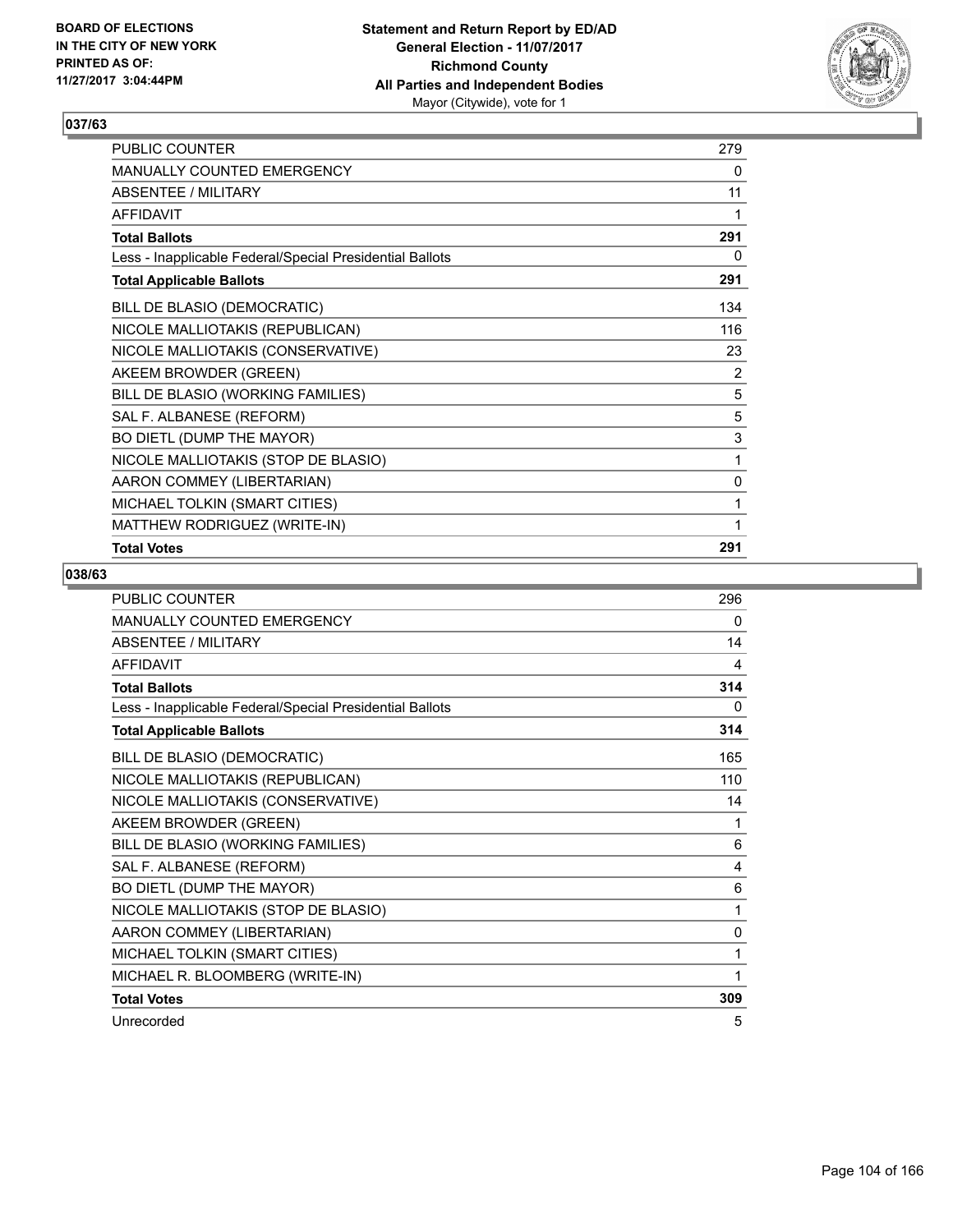

| PUBLIC COUNTER                                           | 206 |
|----------------------------------------------------------|-----|
| <b>MANUALLY COUNTED EMERGENCY</b>                        | 0   |
| <b>ABSENTEE / MILITARY</b>                               | 5   |
| <b>AFFIDAVIT</b>                                         | 5   |
| <b>Total Ballots</b>                                     | 216 |
| Less - Inapplicable Federal/Special Presidential Ballots | 0   |
| <b>Total Applicable Ballots</b>                          | 216 |
| BILL DE BLASIO (DEMOCRATIC)                              | 135 |
| NICOLE MALLIOTAKIS (REPUBLICAN)                          | 51  |
| NICOLE MALLIOTAKIS (CONSERVATIVE)                        | 8   |
| AKEEM BROWDER (GREEN)                                    | 1   |
| BILL DE BLASIO (WORKING FAMILIES)                        | 4   |
| SAL F. ALBANESE (REFORM)                                 | 6   |
| BO DIETL (DUMP THE MAYOR)                                | 4   |
| NICOLE MALLIOTAKIS (STOP DE BLASIO)                      | 1   |
| AARON COMMEY (LIBERTARIAN)                               | 0   |
| MICHAEL TOLKIN (SMART CITIES)                            | 1   |
| MICHAEL R. BLOOMBERG (WRITE-IN)                          | 1   |
| <b>Total Votes</b>                                       | 212 |
| Unrecorded                                               | 4   |

| <b>PUBLIC COUNTER</b>                                    | 170            |
|----------------------------------------------------------|----------------|
| <b>MANUALLY COUNTED EMERGENCY</b>                        | 0              |
| <b>ABSENTEE / MILITARY</b>                               | 10             |
| <b>AFFIDAVIT</b>                                         | 3              |
| <b>Total Ballots</b>                                     | 183            |
| Less - Inapplicable Federal/Special Presidential Ballots | 0              |
| <b>Total Applicable Ballots</b>                          | 183            |
| BILL DE BLASIO (DEMOCRATIC)                              | 126            |
| NICOLE MALLIOTAKIS (REPUBLICAN)                          | 43             |
| NICOLE MALLIOTAKIS (CONSERVATIVE)                        | 4              |
| AKEEM BROWDER (GREEN)                                    | 0              |
| BILL DE BLASIO (WORKING FAMILIES)                        | 3              |
| SAL F. ALBANESE (REFORM)                                 | $\overline{2}$ |
| BO DIETL (DUMP THE MAYOR)                                | $\overline{2}$ |
| NICOLE MALLIOTAKIS (STOP DE BLASIO)                      | 0              |
| AARON COMMEY (LIBERTARIAN)                               | 0              |
| MICHAEL TOLKIN (SMART CITIES)                            | 1              |
| <b>Total Votes</b>                                       | 181            |
| Unrecorded                                               | 2              |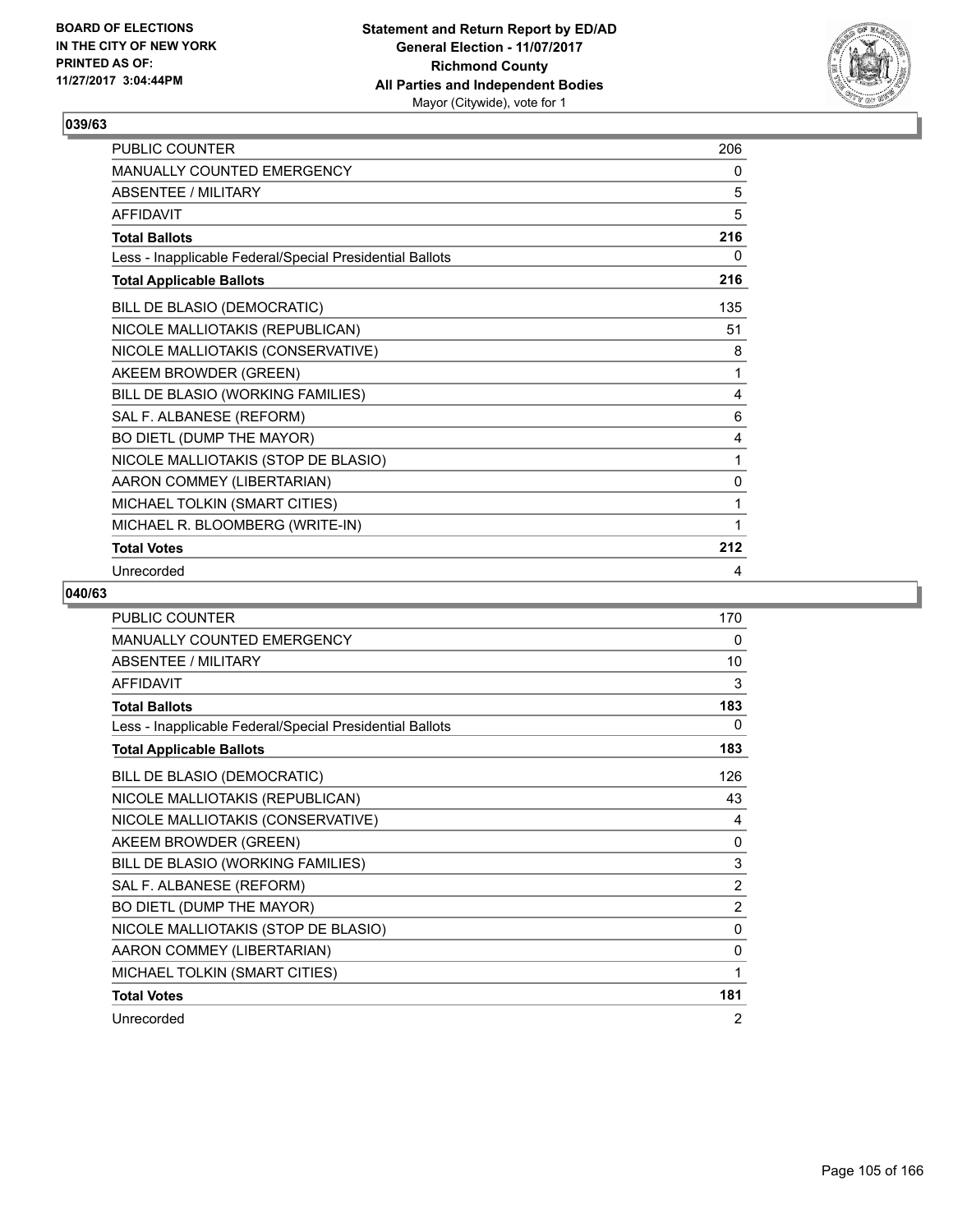

| PUBLIC COUNTER                                           | 131            |
|----------------------------------------------------------|----------------|
| MANUALLY COUNTED EMERGENCY                               | 0              |
| <b>ABSENTEE / MILITARY</b>                               | 8              |
| <b>AFFIDAVIT</b>                                         | 1              |
| <b>Total Ballots</b>                                     | 140            |
| Less - Inapplicable Federal/Special Presidential Ballots | 0              |
| <b>Total Applicable Ballots</b>                          | 140            |
| BILL DE BLASIO (DEMOCRATIC)                              | 111            |
| NICOLE MALLIOTAKIS (REPUBLICAN)                          | 13             |
| NICOLE MALLIOTAKIS (CONSERVATIVE)                        | 4              |
| AKEEM BROWDER (GREEN)                                    | 2              |
| BILL DE BLASIO (WORKING FAMILIES)                        | 4              |
| SAL F. ALBANESE (REFORM)                                 | 0              |
| BO DIETL (DUMP THE MAYOR)                                | 2              |
| NICOLE MALLIOTAKIS (STOP DE BLASIO)                      | 1              |
| AARON COMMEY (LIBERTARIAN)                               | 0              |
| MICHAEL TOLKIN (SMART CITIES)                            | $\overline{2}$ |
| <b>Total Votes</b>                                       | 139            |
| Unrecorded                                               | 1              |

| <b>PUBLIC COUNTER</b>                                    | 155            |
|----------------------------------------------------------|----------------|
| <b>MANUALLY COUNTED EMERGENCY</b>                        | $\mathbf{0}$   |
| <b>ABSENTEE / MILITARY</b>                               | 7              |
| <b>AFFIDAVIT</b>                                         | $\overline{2}$ |
| <b>Total Ballots</b>                                     | 164            |
| Less - Inapplicable Federal/Special Presidential Ballots | 0              |
| <b>Total Applicable Ballots</b>                          | 164            |
| BILL DE BLASIO (DEMOCRATIC)                              | 142            |
| NICOLE MALLIOTAKIS (REPUBLICAN)                          | 11             |
| NICOLE MALLIOTAKIS (CONSERVATIVE)                        | 0              |
| AKEEM BROWDER (GREEN)                                    | 3              |
| BILL DE BLASIO (WORKING FAMILIES)                        | 5              |
| SAL F. ALBANESE (REFORM)                                 | 1              |
| BO DIETL (DUMP THE MAYOR)                                | $\mathbf{0}$   |
| NICOLE MALLIOTAKIS (STOP DE BLASIO)                      | $\mathbf{0}$   |
| AARON COMMEY (LIBERTARIAN)                               | $\mathbf{0}$   |
| MICHAEL TOLKIN (SMART CITIES)                            | $\mathbf{0}$   |
| <b>Total Votes</b>                                       | 162            |
| Unrecorded                                               | 2              |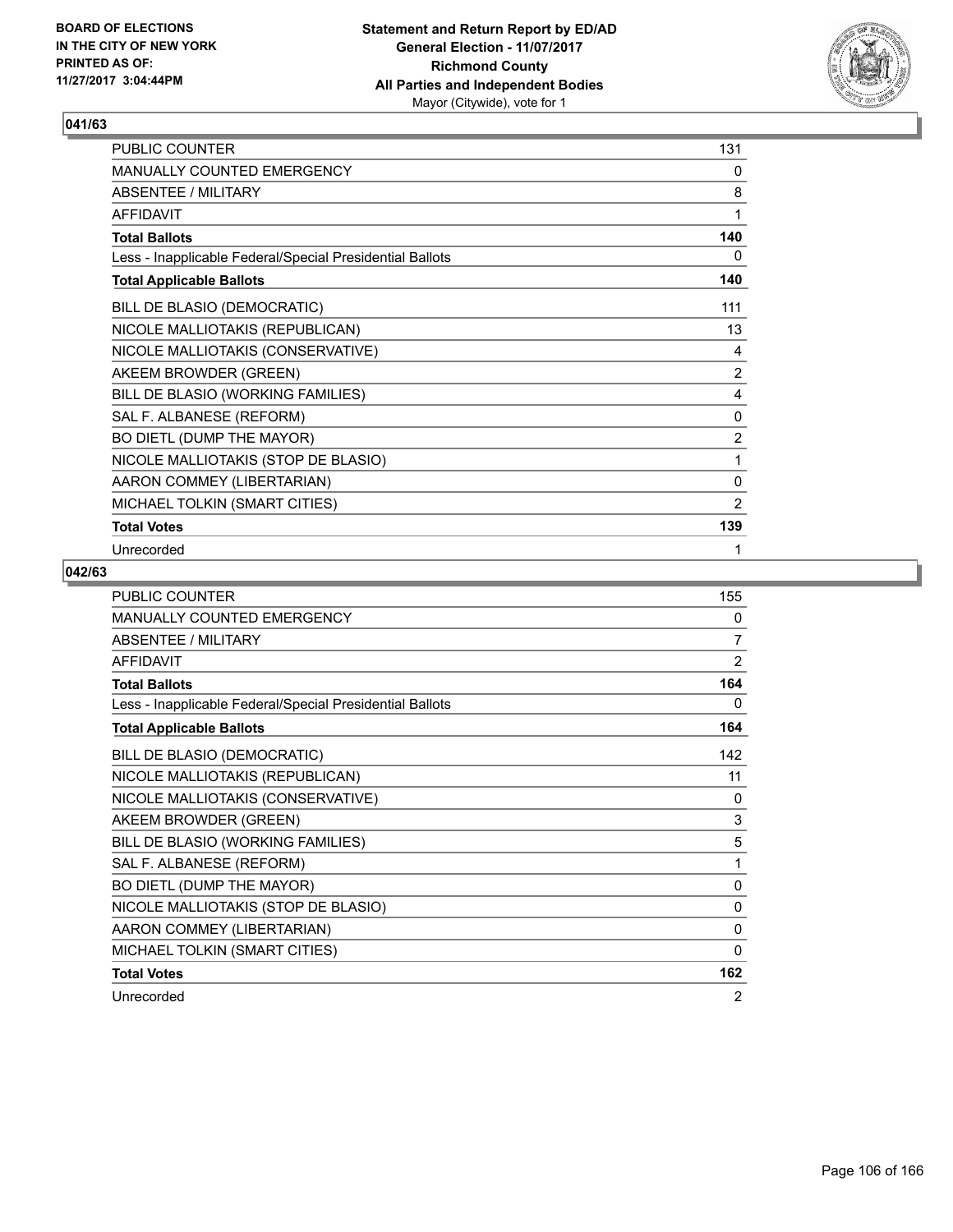

| PUBLIC COUNTER                                           | 276            |
|----------------------------------------------------------|----------------|
| <b>MANUALLY COUNTED EMERGENCY</b>                        | 0              |
| <b>ABSENTEE / MILITARY</b>                               | $\overline{7}$ |
| <b>AFFIDAVIT</b>                                         | 5              |
| <b>Total Ballots</b>                                     | 288            |
| Less - Inapplicable Federal/Special Presidential Ballots | 0              |
| <b>Total Applicable Ballots</b>                          | 288            |
| BILL DE BLASIO (DEMOCRATIC)                              | 229            |
| NICOLE MALLIOTAKIS (REPUBLICAN)                          | 39             |
| NICOLE MALLIOTAKIS (CONSERVATIVE)                        | 4              |
| AKEEM BROWDER (GREEN)                                    | 2              |
| BILL DE BLASIO (WORKING FAMILIES)                        | 9              |
| SAL F. ALBANESE (REFORM)                                 | $\mathbf 0$    |
| BO DIETL (DUMP THE MAYOR)                                | 3              |
| NICOLE MALLIOTAKIS (STOP DE BLASIO)                      | 0              |
| AARON COMMEY (LIBERTARIAN)                               | $\mathbf{0}$   |
| MICHAEL TOLKIN (SMART CITIES)                            | 0              |
| LETITIA JAMES (WRITE-IN)                                 | 1              |
| <b>Total Votes</b>                                       | 287            |
| Unrecorded                                               | 1              |

| <b>PUBLIC COUNTER</b>                                    | 267 |
|----------------------------------------------------------|-----|
| <b>MANUALLY COUNTED EMERGENCY</b>                        | 0   |
| <b>ABSENTEE / MILITARY</b>                               | 10  |
| <b>AFFIDAVIT</b>                                         | 2   |
| <b>Total Ballots</b>                                     | 279 |
| Less - Inapplicable Federal/Special Presidential Ballots | 0   |
| <b>Total Applicable Ballots</b>                          | 279 |
| BILL DE BLASIO (DEMOCRATIC)                              | 222 |
| NICOLE MALLIOTAKIS (REPUBLICAN)                          | 37  |
| NICOLE MALLIOTAKIS (CONSERVATIVE)                        | 5   |
| AKEEM BROWDER (GREEN)                                    | 0   |
| BILL DE BLASIO (WORKING FAMILIES)                        | 9   |
| SAL F. ALBANESE (REFORM)                                 | 4   |
| BO DIETL (DUMP THE MAYOR)                                | 2   |
| NICOLE MALLIOTAKIS (STOP DE BLASIO)                      | 0   |
| AARON COMMEY (LIBERTARIAN)                               | 0   |
| MICHAEL TOLKIN (SMART CITIES)                            | 0   |
| <b>Total Votes</b>                                       | 279 |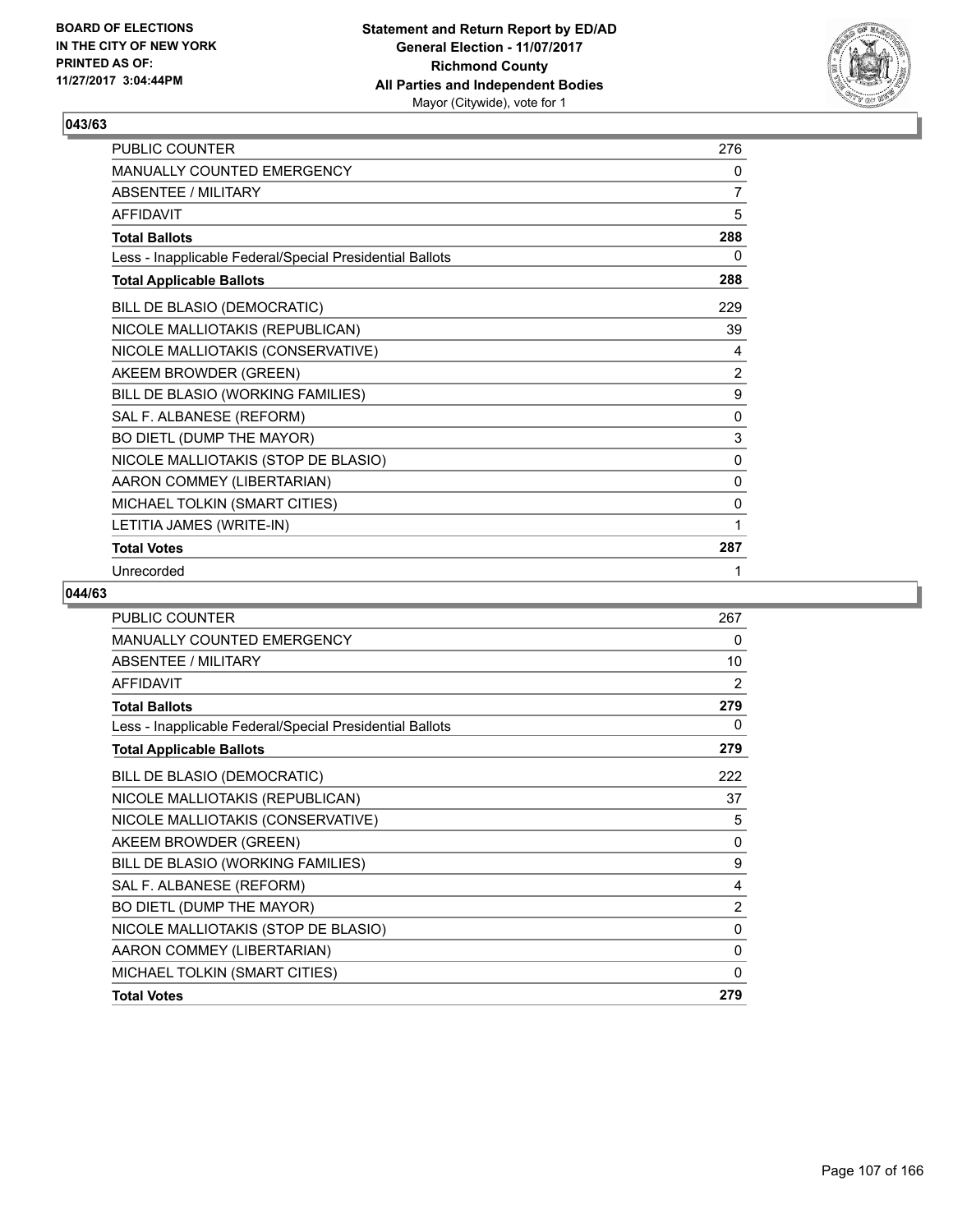

| <b>PUBLIC COUNTER</b>                                    | 169            |
|----------------------------------------------------------|----------------|
| <b>MANUALLY COUNTED EMERGENCY</b>                        | 0              |
| ABSENTEE / MILITARY                                      | 13             |
| <b>AFFIDAVIT</b>                                         | 4              |
| <b>Total Ballots</b>                                     | 186            |
| Less - Inapplicable Federal/Special Presidential Ballots | 0              |
| <b>Total Applicable Ballots</b>                          | 186            |
| BILL DE BLASIO (DEMOCRATIC)                              | 147            |
| NICOLE MALLIOTAKIS (REPUBLICAN)                          | 21             |
| NICOLE MALLIOTAKIS (CONSERVATIVE)                        | 4              |
| AKEEM BROWDER (GREEN)                                    | 2              |
| BILL DE BLASIO (WORKING FAMILIES)                        | 4              |
| SAL F. ALBANESE (REFORM)                                 | $\overline{2}$ |
| BO DIETL (DUMP THE MAYOR)                                | 0              |
| NICOLE MALLIOTAKIS (STOP DE BLASIO)                      | 2              |
| AARON COMMEY (LIBERTARIAN)                               | 0              |
| MICHAEL TOLKIN (SMART CITIES)                            | 1              |
| UNATTRIBUTABLE WRITE-IN (WRITE-IN)                       | 1              |
| <b>Total Votes</b>                                       | 184            |
| Unrecorded                                               | 2              |

| <b>PUBLIC COUNTER</b>                                    | 353            |
|----------------------------------------------------------|----------------|
| <b>MANUALLY COUNTED EMERGENCY</b>                        | 0              |
| <b>ABSENTEE / MILITARY</b>                               | 13             |
| <b>AFFIDAVIT</b>                                         | 2              |
| <b>Total Ballots</b>                                     | 368            |
| Less - Inapplicable Federal/Special Presidential Ballots | 0              |
| <b>Total Applicable Ballots</b>                          | 368            |
| BILL DE BLASIO (DEMOCRATIC)                              | 65             |
| NICOLE MALLIOTAKIS (REPUBLICAN)                          | 242            |
| NICOLE MALLIOTAKIS (CONSERVATIVE)                        | 42             |
| AKEEM BROWDER (GREEN)                                    | 1              |
| BILL DE BLASIO (WORKING FAMILIES)                        | 0              |
| SAL F. ALBANESE (REFORM)                                 | 5              |
| BO DIETL (DUMP THE MAYOR)                                | 6              |
| NICOLE MALLIOTAKIS (STOP DE BLASIO)                      | $\overline{2}$ |
| AARON COMMEY (LIBERTARIAN)                               | 1              |
| MICHAEL TOLKIN (SMART CITIES)                            | 3              |
| UNATTRIBUTABLE WRITE-IN (WRITE-IN)                       | 1              |
| <b>Total Votes</b>                                       | 368            |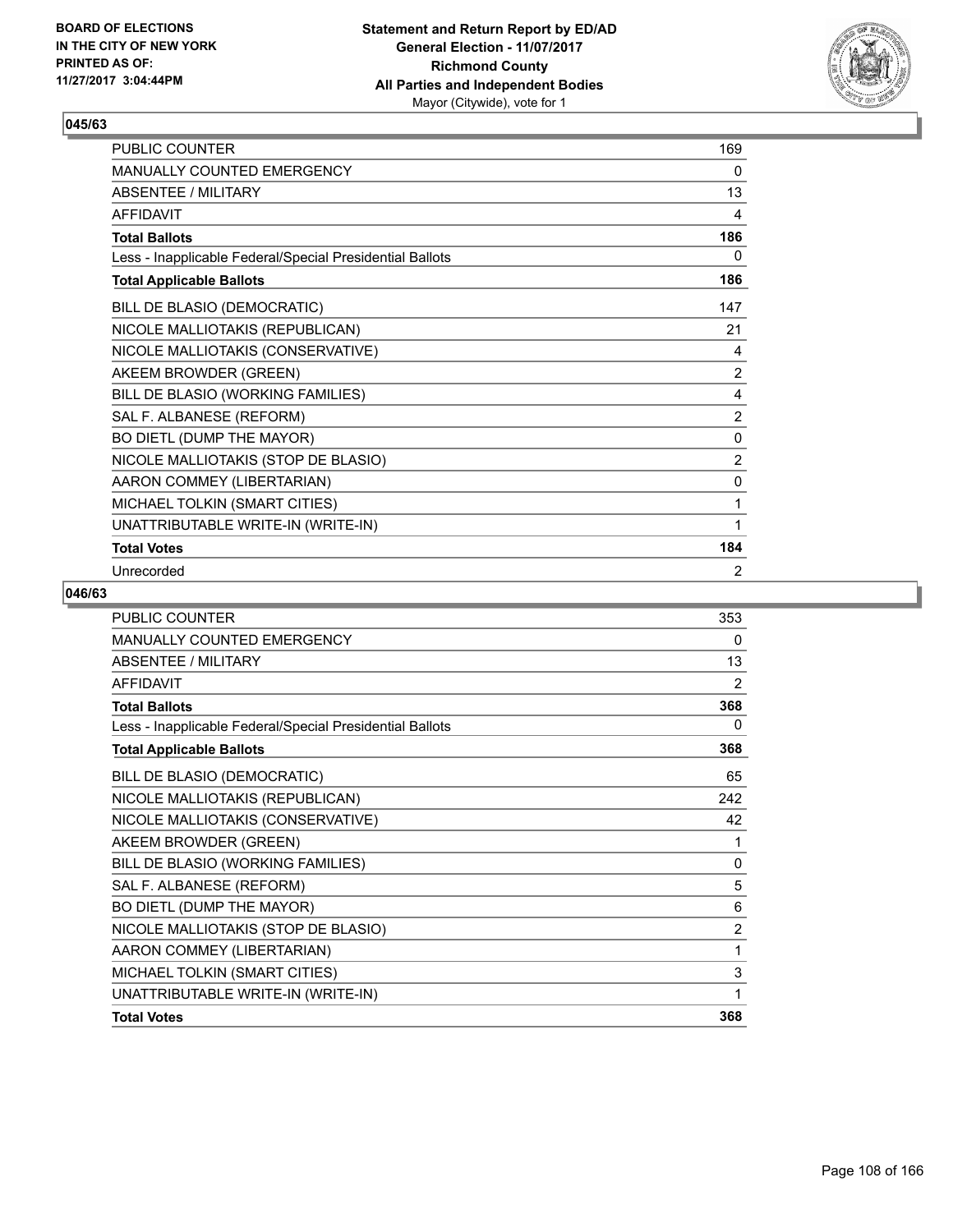

| PUBLIC COUNTER                                           | 321 |
|----------------------------------------------------------|-----|
| MANUALLY COUNTED EMERGENCY                               | 0   |
| <b>ABSENTEE / MILITARY</b>                               | 18  |
| <b>AFFIDAVIT</b>                                         | 5   |
| <b>Total Ballots</b>                                     | 344 |
| Less - Inapplicable Federal/Special Presidential Ballots | 0   |
| <b>Total Applicable Ballots</b>                          | 344 |
| BILL DE BLASIO (DEMOCRATIC)                              | 69  |
| NICOLE MALLIOTAKIS (REPUBLICAN)                          | 224 |
| NICOLE MALLIOTAKIS (CONSERVATIVE)                        | 34  |
| AKEEM BROWDER (GREEN)                                    | 0   |
| BILL DE BLASIO (WORKING FAMILIES)                        | 3   |
| SAL F. ALBANESE (REFORM)                                 | 3   |
| BO DIETL (DUMP THE MAYOR)                                | 3   |
| NICOLE MALLIOTAKIS (STOP DE BLASIO)                      | 4   |
| AARON COMMEY (LIBERTARIAN)                               | 1   |
| MICHAEL TOLKIN (SMART CITIES)                            | 1   |
| <b>Total Votes</b>                                       | 342 |
| Unrecorded                                               | 2   |

| PUBLIC COUNTER                                           | 311          |
|----------------------------------------------------------|--------------|
| MANUALLY COUNTED EMERGENCY                               | 0            |
| ABSENTEE / MILITARY                                      | 9            |
| <b>AFFIDAVIT</b>                                         | 1            |
| <b>Total Ballots</b>                                     | 321          |
| Less - Inapplicable Federal/Special Presidential Ballots | 0            |
| <b>Total Applicable Ballots</b>                          | 321          |
| BILL DE BLASIO (DEMOCRATIC)                              | 48           |
| NICOLE MALLIOTAKIS (REPUBLICAN)                          | 226          |
| NICOLE MALLIOTAKIS (CONSERVATIVE)                        | 27           |
| AKEEM BROWDER (GREEN)                                    | 0            |
| BILL DE BLASIO (WORKING FAMILIES)                        | 1            |
| SAL F. ALBANESE (REFORM)                                 | 12           |
| BO DIETL (DUMP THE MAYOR)                                | 1            |
| NICOLE MALLIOTAKIS (STOP DE BLASIO)                      | 3            |
| AARON COMMEY (LIBERTARIAN)                               | $\mathbf{0}$ |
| MICHAEL TOLKIN (SMART CITIES)                            | 1            |
| MICHAEL R. BLOOMBERG (WRITE-IN)                          | 1            |
| <b>Total Votes</b>                                       | 320          |
| Unrecorded                                               | 1            |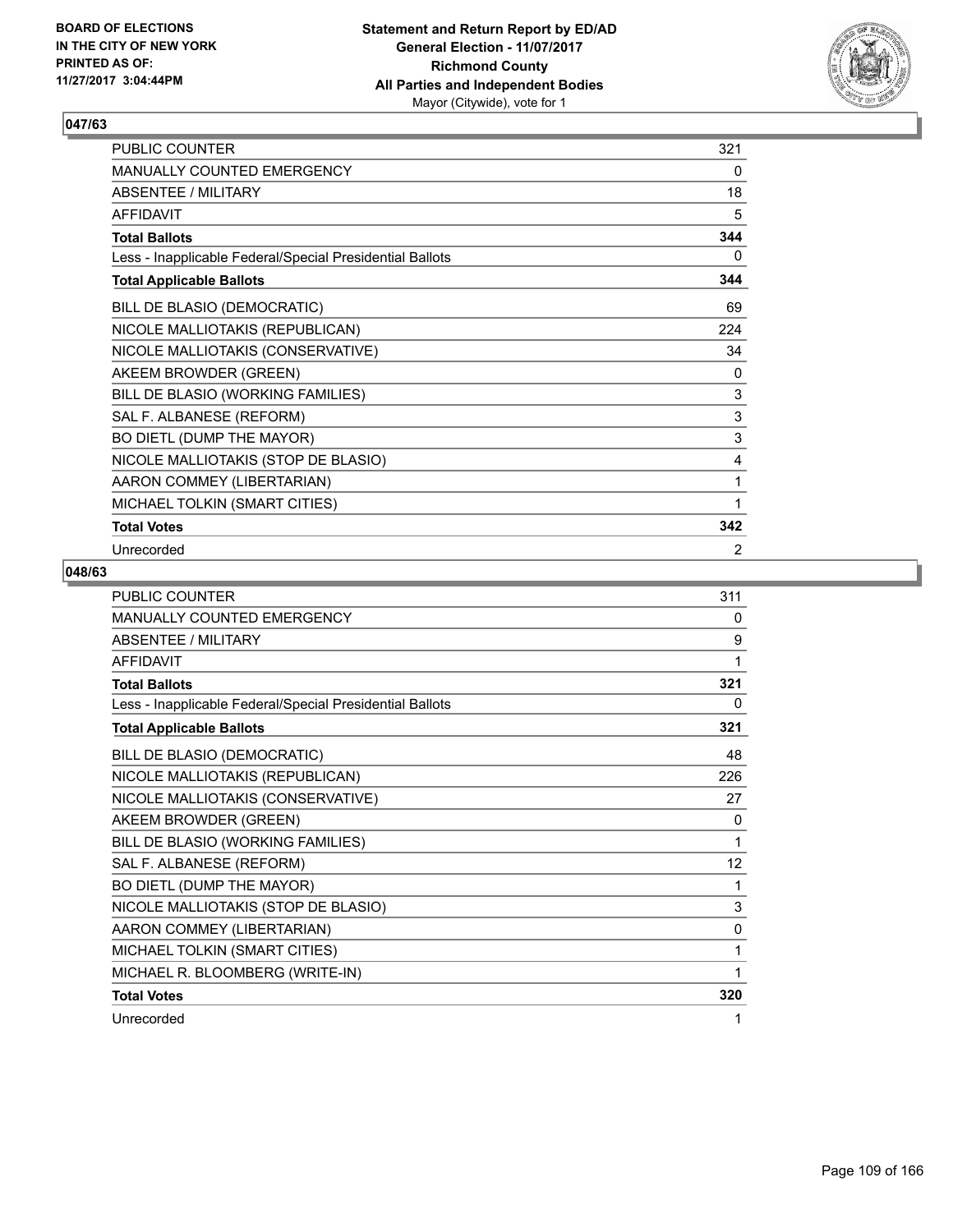

| <b>PUBLIC COUNTER</b>                                    | 359 |
|----------------------------------------------------------|-----|
| <b>MANUALLY COUNTED EMERGENCY</b>                        | 0   |
| <b>ABSENTEE / MILITARY</b>                               | 27  |
| <b>AFFIDAVIT</b>                                         | 5   |
| <b>Total Ballots</b>                                     | 391 |
| Less - Inapplicable Federal/Special Presidential Ballots | 0   |
| <b>Total Applicable Ballots</b>                          | 391 |
| BILL DE BLASIO (DEMOCRATIC)                              | 60  |
| NICOLE MALLIOTAKIS (REPUBLICAN)                          | 272 |
| NICOLE MALLIOTAKIS (CONSERVATIVE)                        | 37  |
| AKEEM BROWDER (GREEN)                                    | 4   |
| BILL DE BLASIO (WORKING FAMILIES)                        | 3   |
| SAL F. ALBANESE (REFORM)                                 | 6   |
| BO DIETL (DUMP THE MAYOR)                                | 4   |
| NICOLE MALLIOTAKIS (STOP DE BLASIO)                      | 0   |
| AARON COMMEY (LIBERTARIAN)                               | 0   |
| MICHAEL TOLKIN (SMART CITIES)                            | 1   |
| JAMES S. ODDO (WRITE-IN)                                 | 1   |
| MICHAEL R. BLOOMBERG (WRITE-IN)                          | 1   |
| <b>Total Votes</b>                                       | 389 |
| Unrecorded                                               | 2   |

| PUBLIC COUNTER                                           | 330            |
|----------------------------------------------------------|----------------|
| <b>MANUALLY COUNTED EMERGENCY</b>                        | 0              |
| <b>ABSENTEE / MILITARY</b>                               | 10             |
| <b>AFFIDAVIT</b>                                         | 3              |
| <b>Total Ballots</b>                                     | 343            |
| Less - Inapplicable Federal/Special Presidential Ballots | 0              |
| <b>Total Applicable Ballots</b>                          | 343            |
| BILL DE BLASIO (DEMOCRATIC)                              | 73             |
| NICOLE MALLIOTAKIS (REPUBLICAN)                          | 218            |
| NICOLE MALLIOTAKIS (CONSERVATIVE)                        | 24             |
| AKEEM BROWDER (GREEN)                                    | $\overline{2}$ |
| BILL DE BLASIO (WORKING FAMILIES)                        | $\overline{7}$ |
| SAL F. ALBANESE (REFORM)                                 | 8              |
| BO DIETL (DUMP THE MAYOR)                                | 5              |
| NICOLE MALLIOTAKIS (STOP DE BLASIO)                      | 3              |
| AARON COMMEY (LIBERTARIAN)                               | $\overline{2}$ |
| MICHAEL TOLKIN (SMART CITIES)                            | 1              |
| <b>Total Votes</b>                                       | 343            |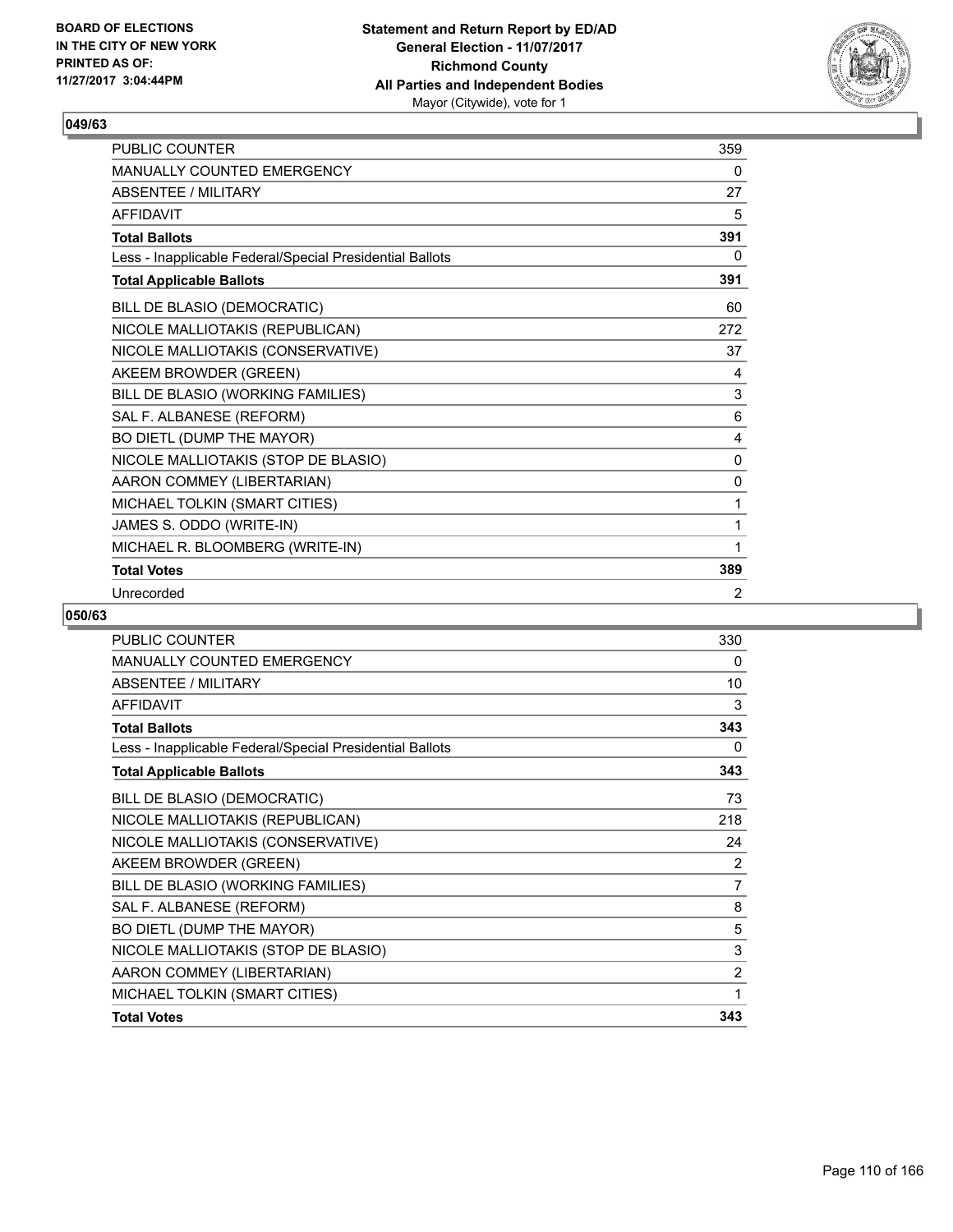

| PUBLIC COUNTER                                           | 305 |
|----------------------------------------------------------|-----|
| MANUALLY COUNTED EMERGENCY                               | 0   |
| <b>ABSENTEE / MILITARY</b>                               | 26  |
| <b>AFFIDAVIT</b>                                         | 0   |
| <b>Total Ballots</b>                                     | 331 |
| Less - Inapplicable Federal/Special Presidential Ballots | 0   |
| <b>Total Applicable Ballots</b>                          | 331 |
| BILL DE BLASIO (DEMOCRATIC)                              | 68  |
| NICOLE MALLIOTAKIS (REPUBLICAN)                          | 213 |
| NICOLE MALLIOTAKIS (CONSERVATIVE)                        | 23  |
| AKEEM BROWDER (GREEN)                                    | 0   |
| BILL DE BLASIO (WORKING FAMILIES)                        | 2   |
| SAL F. ALBANESE (REFORM)                                 | 3   |
| BO DIETL (DUMP THE MAYOR)                                | 12  |
| NICOLE MALLIOTAKIS (STOP DE BLASIO)                      | 5   |
| AARON COMMEY (LIBERTARIAN)                               | 0   |
| MICHAEL TOLKIN (SMART CITIES)                            | 3   |
| <b>Total Votes</b>                                       | 329 |
| Unrecorded                                               | 2   |

| <b>PUBLIC COUNTER</b>                                    | 242            |
|----------------------------------------------------------|----------------|
| MANUALLY COUNTED EMERGENCY                               | 0              |
| <b>ABSENTEE / MILITARY</b>                               | 11             |
| <b>AFFIDAVIT</b>                                         | 0              |
| <b>Total Ballots</b>                                     | 253            |
| Less - Inapplicable Federal/Special Presidential Ballots | 0              |
| <b>Total Applicable Ballots</b>                          | 253            |
| BILL DE BLASIO (DEMOCRATIC)                              | 46             |
| NICOLE MALLIOTAKIS (REPUBLICAN)                          | 172            |
| NICOLE MALLIOTAKIS (CONSERVATIVE)                        | 23             |
| AKEEM BROWDER (GREEN)                                    | 0              |
| BILL DE BLASIO (WORKING FAMILIES)                        | $\overline{2}$ |
| SAL F. ALBANESE (REFORM)                                 | 2              |
| BO DIETL (DUMP THE MAYOR)                                | 4              |
| NICOLE MALLIOTAKIS (STOP DE BLASIO)                      | $\overline{2}$ |
| AARON COMMEY (LIBERTARIAN)                               | $\mathbf{0}$   |
| MICHAEL TOLKIN (SMART CITIES)                            | 1              |
| <b>Total Votes</b>                                       | 252            |
| Unrecorded                                               | 1              |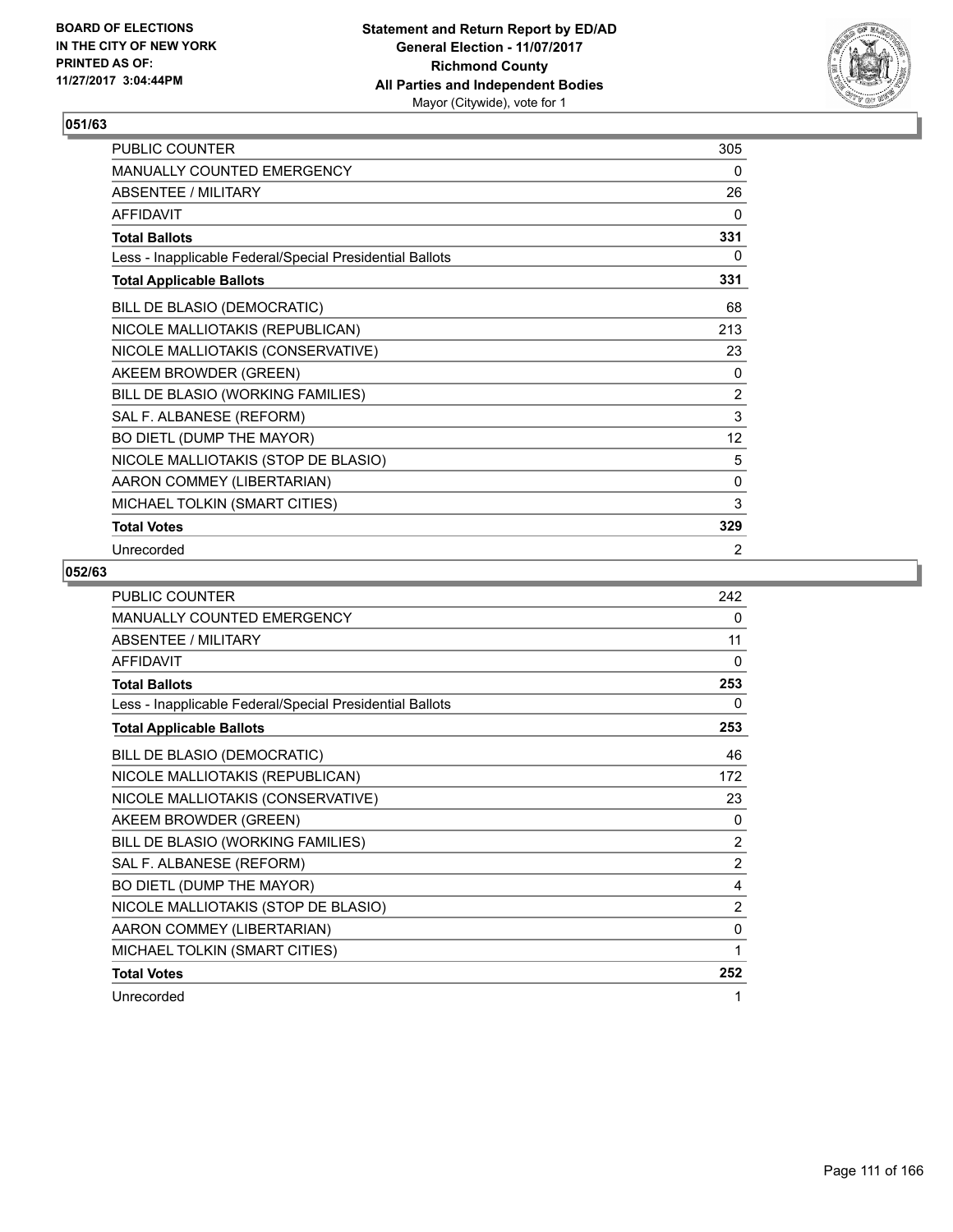

| <b>PUBLIC COUNTER</b>                                    | 307          |
|----------------------------------------------------------|--------------|
| <b>MANUALLY COUNTED EMERGENCY</b>                        | 0            |
| ABSENTEE / MILITARY                                      | 11           |
| <b>AFFIDAVIT</b>                                         | 5            |
| <b>Total Ballots</b>                                     | 323          |
| Less - Inapplicable Federal/Special Presidential Ballots | 0            |
| <b>Total Applicable Ballots</b>                          | 323          |
| BILL DE BLASIO (DEMOCRATIC)                              | 92           |
| NICOLE MALLIOTAKIS (REPUBLICAN)                          | 182          |
| NICOLE MALLIOTAKIS (CONSERVATIVE)                        | 28           |
| AKEEM BROWDER (GREEN)                                    | 0            |
| BILL DE BLASIO (WORKING FAMILIES)                        | 2            |
| SAL F. ALBANESE (REFORM)                                 | $\mathbf{3}$ |
| BO DIETL (DUMP THE MAYOR)                                | 9            |
| NICOLE MALLIOTAKIS (STOP DE BLASIO)                      | 3            |
| AARON COMMEY (LIBERTARIAN)                               | 0            |
| MICHAEL TOLKIN (SMART CITIES)                            | 0            |
| UNATTRIBUTABLE WRITE-IN (WRITE-IN)                       | 1            |
| <b>Total Votes</b>                                       | 320          |
| Unrecorded                                               | 3            |

| <b>PUBLIC COUNTER</b>                                    | 321            |
|----------------------------------------------------------|----------------|
| <b>MANUALLY COUNTED EMERGENCY</b>                        | 0              |
| <b>ABSENTEE / MILITARY</b>                               | 43             |
| <b>AFFIDAVIT</b>                                         | $\mathbf{0}$   |
| <b>Total Ballots</b>                                     | 364            |
| Less - Inapplicable Federal/Special Presidential Ballots | 0              |
| <b>Total Applicable Ballots</b>                          | 364            |
| BILL DE BLASIO (DEMOCRATIC)                              | 113            |
| NICOLE MALLIOTAKIS (REPUBLICAN)                          | 201            |
| NICOLE MALLIOTAKIS (CONSERVATIVE)                        | 25             |
| AKEEM BROWDER (GREEN)                                    | 3              |
| BILL DE BLASIO (WORKING FAMILIES)                        | $\overline{2}$ |
| SAL F. ALBANESE (REFORM)                                 | 6              |
| BO DIETL (DUMP THE MAYOR)                                | 3              |
| NICOLE MALLIOTAKIS (STOP DE BLASIO)                      | 3              |
| AARON COMMEY (LIBERTARIAN)                               | $\Omega$       |
| MICHAEL TOLKIN (SMART CITIES)                            | $\overline{2}$ |
| <b>GUY MILORNARI (WRITE-IN)</b>                          | 1              |
| ROBERT HOLST (WRITE-IN)                                  | 1              |
| UNATTRIBUTABLE WRITE-IN (WRITE-IN)                       | 1              |
| <b>Total Votes</b>                                       | 361            |
| Unrecorded                                               | 3              |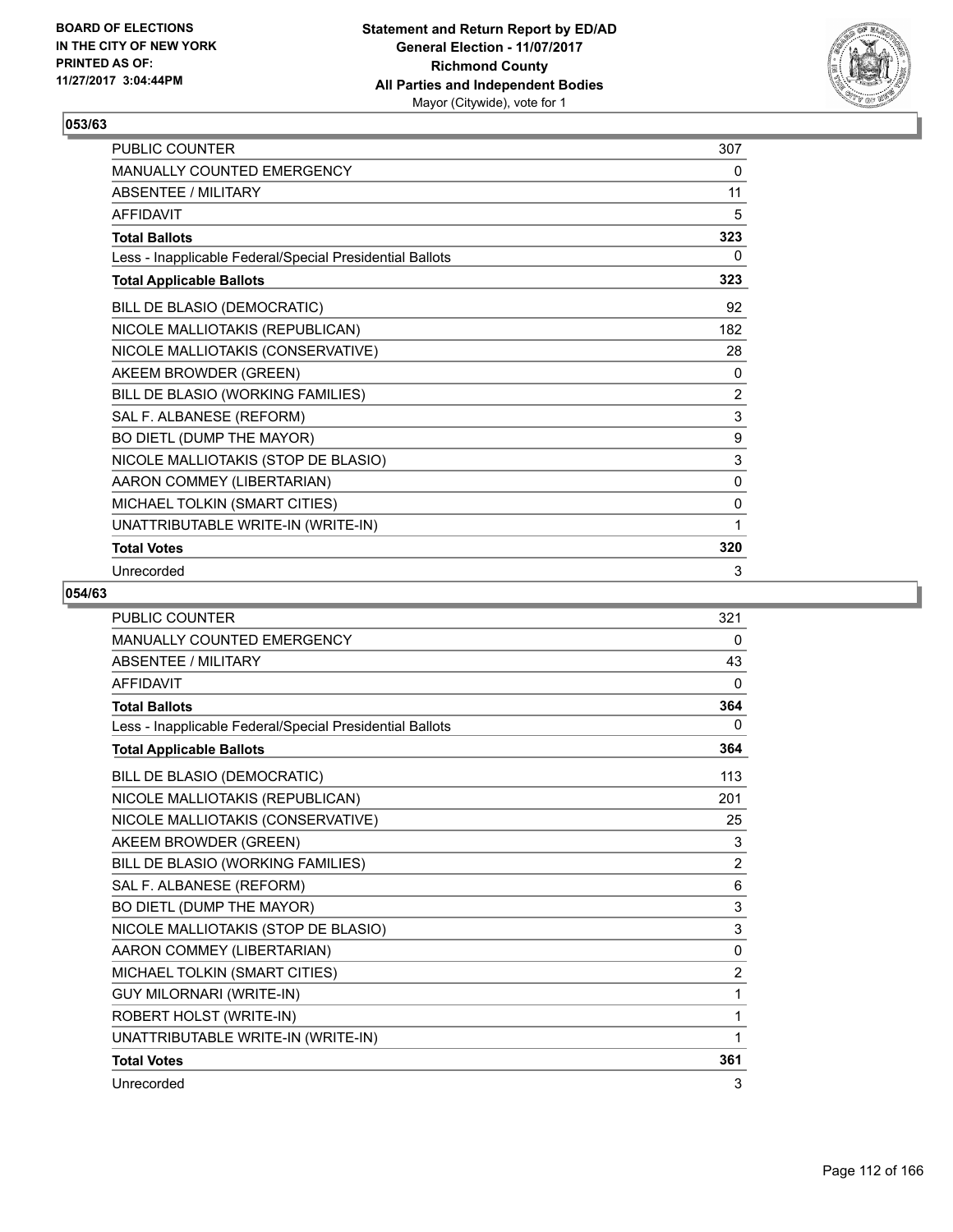

| PUBLIC COUNTER                                           | 269 |
|----------------------------------------------------------|-----|
| MANUALLY COUNTED EMERGENCY                               | 0   |
| <b>ABSENTEE / MILITARY</b>                               | 11  |
| <b>AFFIDAVIT</b>                                         | 5   |
| <b>Total Ballots</b>                                     | 285 |
| Less - Inapplicable Federal/Special Presidential Ballots | 0   |
| <b>Total Applicable Ballots</b>                          | 285 |
| BILL DE BLASIO (DEMOCRATIC)                              | 67  |
| NICOLE MALLIOTAKIS (REPUBLICAN)                          | 165 |
| NICOLE MALLIOTAKIS (CONSERVATIVE)                        | 28  |
| AKEEM BROWDER (GREEN)                                    | 2   |
| BILL DE BLASIO (WORKING FAMILIES)                        | 1   |
| SAL F. ALBANESE (REFORM)                                 | 6   |
| BO DIETL (DUMP THE MAYOR)                                | 4   |
| NICOLE MALLIOTAKIS (STOP DE BLASIO)                      | 3   |
| AARON COMMEY (LIBERTARIAN)                               | 1   |
| MICHAEL TOLKIN (SMART CITIES)                            | 3   |
| <b>Total Votes</b>                                       | 280 |
| Unrecorded                                               | 5   |

| <b>PUBLIC COUNTER</b>                                    | 216            |
|----------------------------------------------------------|----------------|
| MANUALLY COUNTED EMERGENCY                               | 0              |
| <b>ABSENTEE / MILITARY</b>                               | 3              |
| <b>AFFIDAVIT</b>                                         | 4              |
| <b>Total Ballots</b>                                     | 223            |
| Less - Inapplicable Federal/Special Presidential Ballots | 0              |
| <b>Total Applicable Ballots</b>                          | 223            |
| BILL DE BLASIO (DEMOCRATIC)                              | 83             |
| NICOLE MALLIOTAKIS (REPUBLICAN)                          | 115            |
| NICOLE MALLIOTAKIS (CONSERVATIVE)                        | 15             |
| AKEEM BROWDER (GREEN)                                    | $\Omega$       |
| BILL DE BLASIO (WORKING FAMILIES)                        | 3              |
| SAL F. ALBANESE (REFORM)                                 | $\overline{2}$ |
| BO DIETL (DUMP THE MAYOR)                                | 1              |
| NICOLE MALLIOTAKIS (STOP DE BLASIO)                      | 1              |
| AARON COMMEY (LIBERTARIAN)                               | $\mathbf{0}$   |
| MICHAEL TOLKIN (SMART CITIES)                            | $\Omega$       |
| WILHELM FIGUEROA (WRITE-IN)                              | 1              |
| WILLIAM JEFFERSON CLINTON (WRITE-IN)                     | 1              |
| <b>Total Votes</b>                                       | 222            |
| Unrecorded                                               | 1              |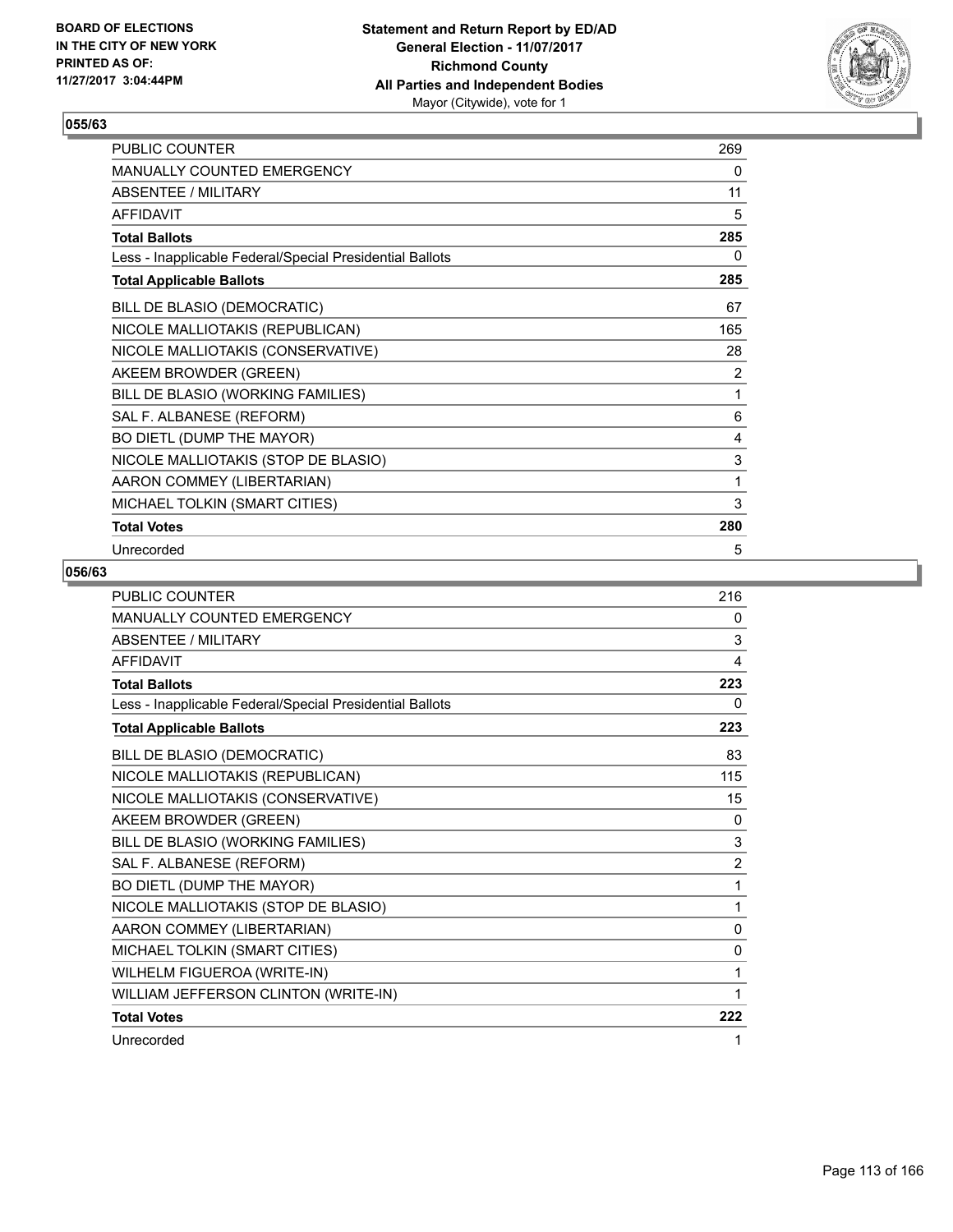

| PUBLIC COUNTER                                           | 356            |
|----------------------------------------------------------|----------------|
| MANUALLY COUNTED EMERGENCY                               | 0              |
| <b>ABSENTEE / MILITARY</b>                               | 8              |
| <b>AFFIDAVIT</b>                                         | 1              |
| <b>Total Ballots</b>                                     | 365            |
| Less - Inapplicable Federal/Special Presidential Ballots | 0              |
| <b>Total Applicable Ballots</b>                          | 365            |
| BILL DE BLASIO (DEMOCRATIC)                              | 96             |
| NICOLE MALLIOTAKIS (REPUBLICAN)                          | 222            |
| NICOLE MALLIOTAKIS (CONSERVATIVE)                        | 23             |
| AKEEM BROWDER (GREEN)                                    | 0              |
| BILL DE BLASIO (WORKING FAMILIES)                        | 3              |
| SAL F. ALBANESE (REFORM)                                 | 5              |
| BO DIETL (DUMP THE MAYOR)                                | 5              |
| NICOLE MALLIOTAKIS (STOP DE BLASIO)                      | $\overline{2}$ |
| AARON COMMEY (LIBERTARIAN)                               | $\mathbf 0$    |
| MICHAEL TOLKIN (SMART CITIES)                            | 4              |
| <b>Total Votes</b>                                       | 360            |
| Unrecorded                                               | 5              |

| PUBLIC COUNTER                                           | 314            |
|----------------------------------------------------------|----------------|
| <b>MANUALLY COUNTED EMERGENCY</b>                        | 0              |
| <b>ABSENTEE / MILITARY</b>                               | 15             |
| <b>AFFIDAVIT</b>                                         | 3              |
| <b>Total Ballots</b>                                     | 332            |
| Less - Inapplicable Federal/Special Presidential Ballots | 0              |
| <b>Total Applicable Ballots</b>                          | 332            |
| BILL DE BLASIO (DEMOCRATIC)                              | 92             |
| NICOLE MALLIOTAKIS (REPUBLICAN)                          | 192            |
| NICOLE MALLIOTAKIS (CONSERVATIVE)                        | 32             |
| AKEEM BROWDER (GREEN)                                    | 3              |
| BILL DE BLASIO (WORKING FAMILIES)                        | 2              |
| SAL F. ALBANESE (REFORM)                                 | 3              |
| BO DIETL (DUMP THE MAYOR)                                | $\overline{c}$ |
| NICOLE MALLIOTAKIS (STOP DE BLASIO)                      | 1              |
| AARON COMMEY (LIBERTARIAN)                               | 0              |
| MICHAEL TOLKIN (SMART CITIES)                            | $\overline{2}$ |
| <b>Total Votes</b>                                       | 329            |
| Unrecorded                                               | 3              |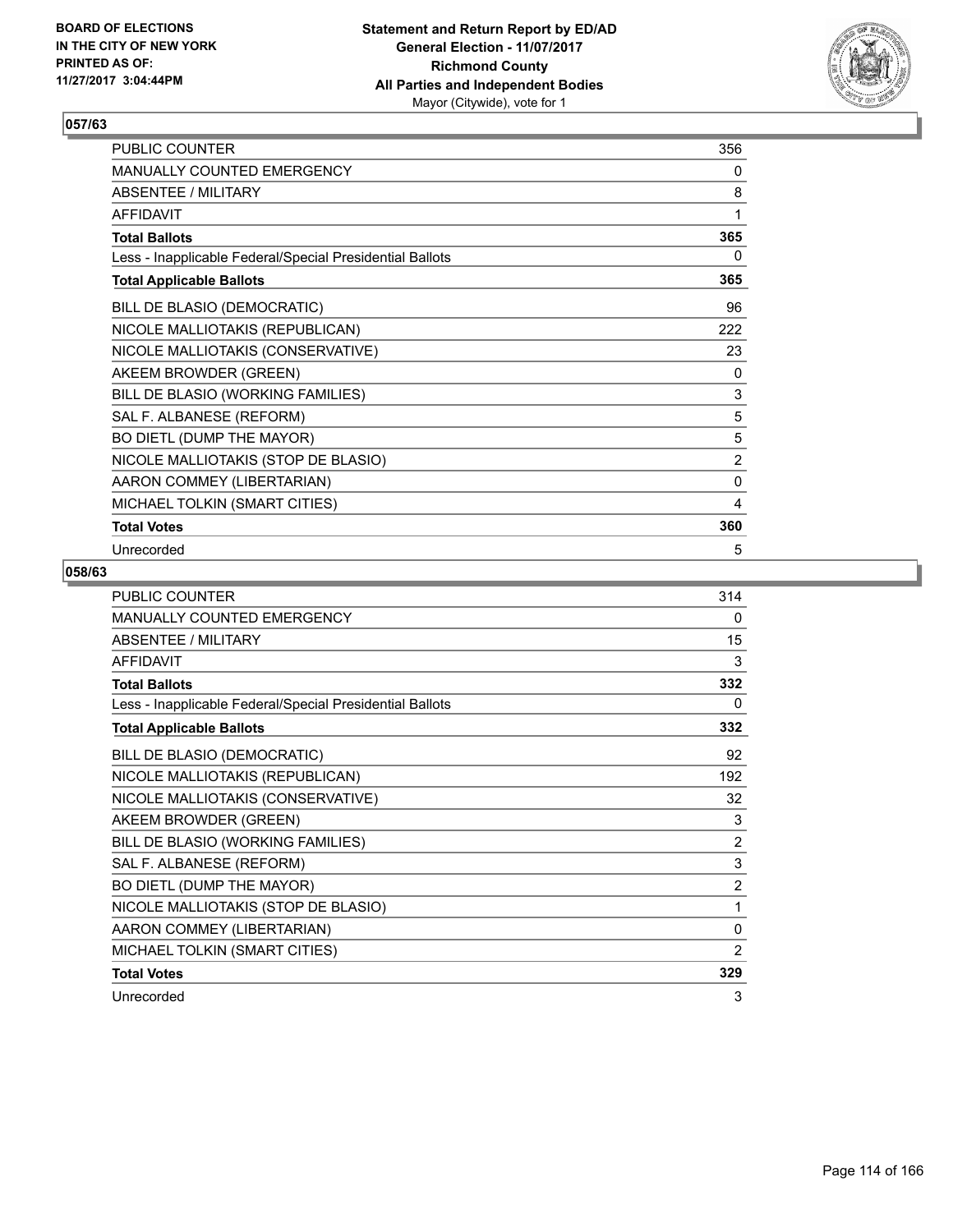

| PUBLIC COUNTER                                           | 347            |
|----------------------------------------------------------|----------------|
| MANUALLY COUNTED EMERGENCY                               | 0              |
| <b>ABSENTEE / MILITARY</b>                               | 12             |
| <b>AFFIDAVIT</b>                                         | 5              |
| <b>Total Ballots</b>                                     | 364            |
| Less - Inapplicable Federal/Special Presidential Ballots | 0              |
| <b>Total Applicable Ballots</b>                          | 364            |
| BILL DE BLASIO (DEMOCRATIC)                              | 67             |
| NICOLE MALLIOTAKIS (REPUBLICAN)                          | 250            |
| NICOLE MALLIOTAKIS (CONSERVATIVE)                        | 33             |
| AKEEM BROWDER (GREEN)                                    | 0              |
| BILL DE BLASIO (WORKING FAMILIES)                        | 3              |
| SAL F. ALBANESE (REFORM)                                 | 5              |
| BO DIETL (DUMP THE MAYOR)                                | 1              |
| NICOLE MALLIOTAKIS (STOP DE BLASIO)                      | $\overline{2}$ |
| AARON COMMEY (LIBERTARIAN)                               | 1              |
| MICHAEL TOLKIN (SMART CITIES)                            | 0              |
| <b>Total Votes</b>                                       | 362            |
| Unrecorded                                               | $\overline{2}$ |

| <b>PUBLIC COUNTER</b>                                    | 226            |
|----------------------------------------------------------|----------------|
| <b>MANUALLY COUNTED EMERGENCY</b>                        | 0              |
| <b>ABSENTEE / MILITARY</b>                               | 9              |
| <b>AFFIDAVIT</b>                                         | 1              |
| <b>Total Ballots</b>                                     | 236            |
| Less - Inapplicable Federal/Special Presidential Ballots | 0              |
| <b>Total Applicable Ballots</b>                          | 236            |
| BILL DE BLASIO (DEMOCRATIC)                              | 42             |
| NICOLE MALLIOTAKIS (REPUBLICAN)                          | 155            |
| NICOLE MALLIOTAKIS (CONSERVATIVE)                        | 17             |
| AKEEM BROWDER (GREEN)                                    | 2              |
| BILL DE BLASIO (WORKING FAMILIES)                        | 6              |
| SAL F. ALBANESE (REFORM)                                 | 4              |
| BO DIETL (DUMP THE MAYOR)                                | $\overline{2}$ |
| NICOLE MALLIOTAKIS (STOP DE BLASIO)                      | 5              |
| AARON COMMEY (LIBERTARIAN)                               | 1              |
| MICHAEL TOLKIN (SMART CITIES)                            | $\Omega$       |
| <b>Total Votes</b>                                       | 234            |
| Unrecorded                                               | 2              |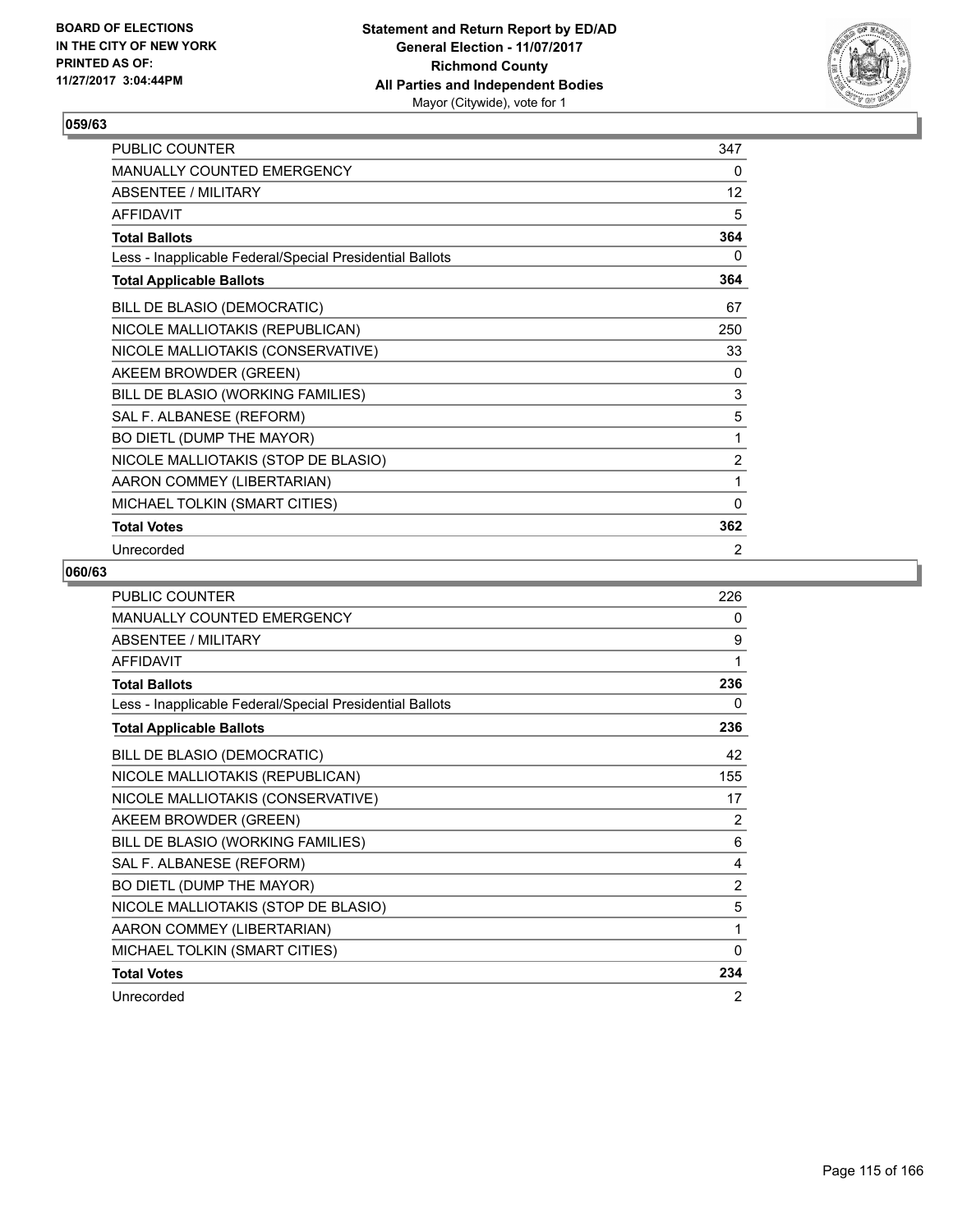

| PUBLIC COUNTER                                           | 316            |
|----------------------------------------------------------|----------------|
| MANUALLY COUNTED EMERGENCY                               | 0              |
| <b>ABSENTEE / MILITARY</b>                               | 19             |
| <b>AFFIDAVIT</b>                                         | $\mathbf{0}$   |
| <b>Total Ballots</b>                                     | 335            |
| Less - Inapplicable Federal/Special Presidential Ballots | 0              |
| <b>Total Applicable Ballots</b>                          | 335            |
| BILL DE BLASIO (DEMOCRATIC)                              | 99             |
| NICOLE MALLIOTAKIS (REPUBLICAN)                          | 177            |
| NICOLE MALLIOTAKIS (CONSERVATIVE)                        | 25             |
| AKEEM BROWDER (GREEN)                                    | 2              |
| BILL DE BLASIO (WORKING FAMILIES)                        | 8              |
| SAL F. ALBANESE (REFORM)                                 | 8              |
| BO DIETL (DUMP THE MAYOR)                                | $\overline{7}$ |
| NICOLE MALLIOTAKIS (STOP DE BLASIO)                      | 4              |
| AARON COMMEY (LIBERTARIAN)                               | $\overline{2}$ |
| MICHAEL TOLKIN (SMART CITIES)                            | 1              |
| <b>Total Votes</b>                                       | 333            |
| Unrecorded                                               | 2              |

| <b>PUBLIC COUNTER</b>                                    | 284            |
|----------------------------------------------------------|----------------|
| <b>MANUALLY COUNTED EMERGENCY</b>                        | 0              |
| <b>ABSENTEE / MILITARY</b>                               | 10             |
| <b>AFFIDAVIT</b>                                         | 3              |
| <b>Total Ballots</b>                                     | 297            |
| Less - Inapplicable Federal/Special Presidential Ballots | 0              |
| <b>Total Applicable Ballots</b>                          | 297            |
| BILL DE BLASIO (DEMOCRATIC)                              | 49             |
| NICOLE MALLIOTAKIS (REPUBLICAN)                          | 198            |
| NICOLE MALLIOTAKIS (CONSERVATIVE)                        | 35             |
| AKEEM BROWDER (GREEN)                                    | 1              |
| BILL DE BLASIO (WORKING FAMILIES)                        | 4              |
| SAL F. ALBANESE (REFORM)                                 | $\overline{2}$ |
| BO DIETL (DUMP THE MAYOR)                                | 3              |
| NICOLE MALLIOTAKIS (STOP DE BLASIO)                      | 1              |
| AARON COMMEY (LIBERTARIAN)                               | 1              |
| MICHAEL TOLKIN (SMART CITIES)                            | 1              |
| <b>Total Votes</b>                                       | 295            |
| Unrecorded                                               | 2              |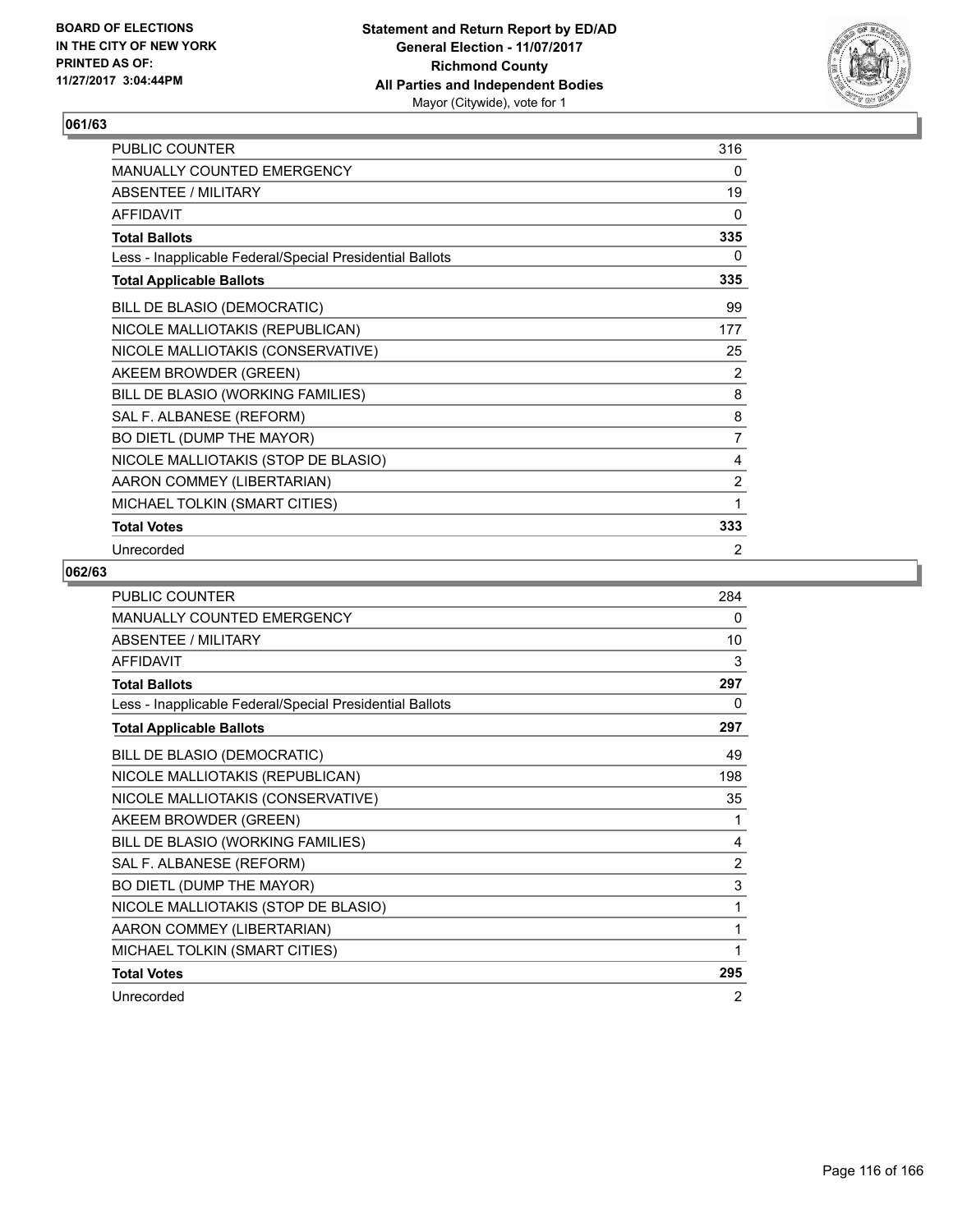

| <b>PUBLIC COUNTER</b>                                    | 493          |
|----------------------------------------------------------|--------------|
| <b>MANUALLY COUNTED EMERGENCY</b>                        | 0            |
| ABSENTEE / MII ITARY                                     | 16           |
| <b>AFFIDAVIT</b>                                         | 5            |
| <b>Total Ballots</b>                                     | 514          |
| Less - Inapplicable Federal/Special Presidential Ballots | 0            |
| <b>Total Applicable Ballots</b>                          | 514          |
| BILL DE BLASIO (DEMOCRATIC)                              | 80           |
| NICOLE MALLIOTAKIS (REPUBLICAN)                          | 343          |
| NICOLE MALLIOTAKIS (CONSERVATIVE)                        | 48           |
| AKEEM BROWDER (GREEN)                                    | 1            |
| BILL DE BLASIO (WORKING FAMILIES)                        | 6            |
| SAL F. ALBANESE (REFORM)                                 | 11           |
| BO DIETL (DUMP THE MAYOR)                                | 8            |
| NICOLE MALLIOTAKIS (STOP DE BLASIO)                      | 3            |
| AARON COMMEY (LIBERTARIAN)                               | $\mathbf{0}$ |
| MICHAEL TOLKIN (SMART CITIES)                            | 6            |
| MICHAEL WALSH (WRITE-IN)                                 | 1            |
| REGINA GEORGE (WRITE-IN)                                 | 1            |
| <b>Total Votes</b>                                       | 508          |
| Unrecorded                                               | 6            |

| PUBLIC COUNTER                                           | 452            |
|----------------------------------------------------------|----------------|
| <b>MANUALLY COUNTED EMERGENCY</b>                        | 0              |
| <b>ABSENTEE / MILITARY</b>                               | 12             |
| <b>AFFIDAVIT</b>                                         | 2              |
| <b>Total Ballots</b>                                     | 466            |
| Less - Inapplicable Federal/Special Presidential Ballots | 0              |
| <b>Total Applicable Ballots</b>                          | 466            |
| BILL DE BLASIO (DEMOCRATIC)                              | 82             |
| NICOLE MALLIOTAKIS (REPUBLICAN)                          | 312            |
| NICOLE MALLIOTAKIS (CONSERVATIVE)                        | 50             |
| AKEEM BROWDER (GREEN)                                    | 3              |
| BILL DE BLASIO (WORKING FAMILIES)                        | 4              |
| SAL F. ALBANESE (REFORM)                                 | $\overline{7}$ |
| BO DIETL (DUMP THE MAYOR)                                | 2              |
| NICOLE MALLIOTAKIS (STOP DE BLASIO)                      | 4              |
| AARON COMMEY (LIBERTARIAN)                               | 0              |
| MICHAEL TOLKIN (SMART CITIES)                            | 0              |
| <b>Total Votes</b>                                       | 464            |
| Unrecorded                                               | $\overline{2}$ |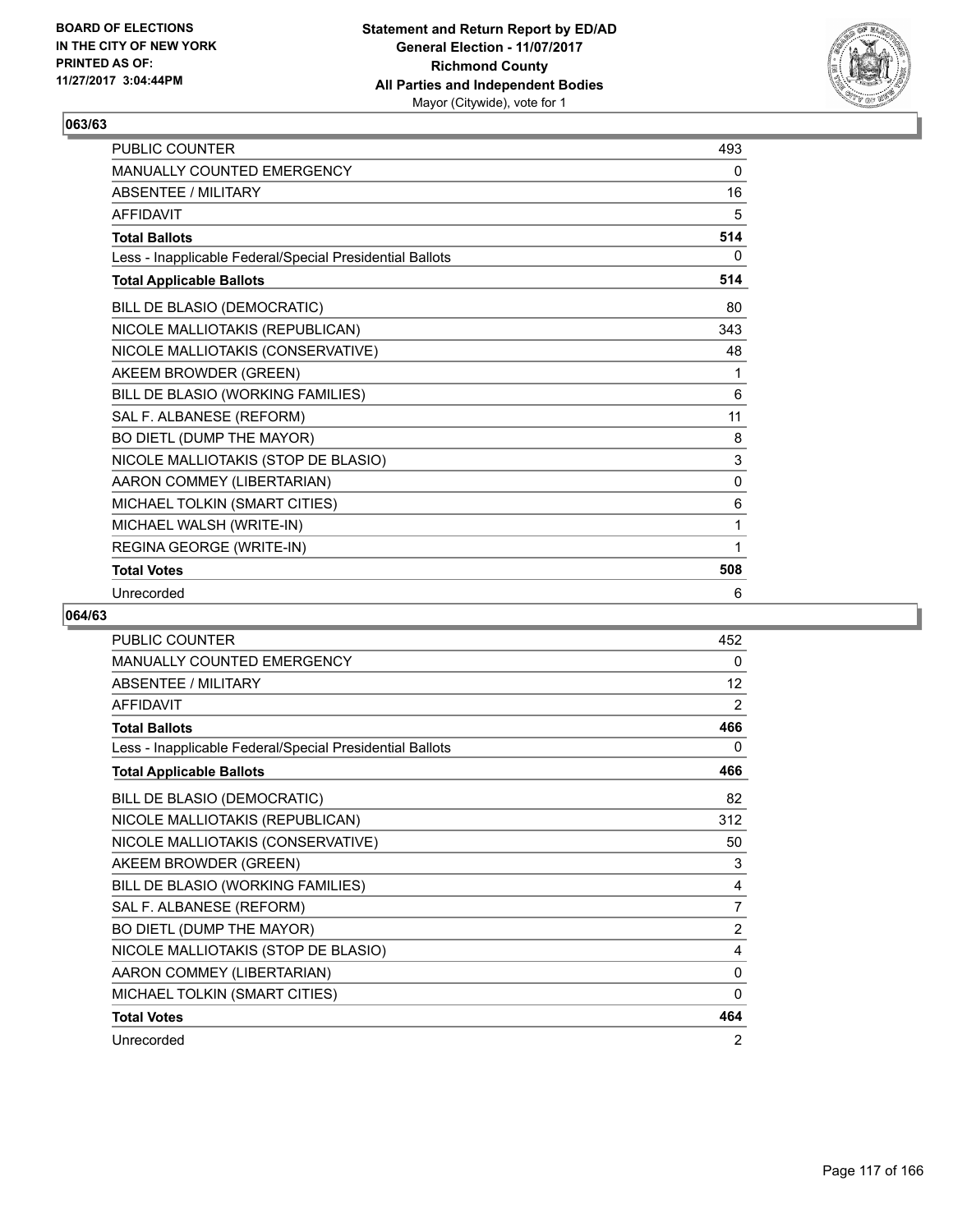

| PUBLIC COUNTER                                           | 417          |
|----------------------------------------------------------|--------------|
| MANUALLY COUNTED EMERGENCY                               | 0            |
| <b>ABSENTEE / MILITARY</b>                               | 9            |
| <b>AFFIDAVIT</b>                                         | 3            |
| <b>Total Ballots</b>                                     | 429          |
| Less - Inapplicable Federal/Special Presidential Ballots | 0            |
| <b>Total Applicable Ballots</b>                          | 429          |
| BILL DE BLASIO (DEMOCRATIC)                              | 85           |
| NICOLE MALLIOTAKIS (REPUBLICAN)                          | 273          |
| NICOLE MALLIOTAKIS (CONSERVATIVE)                        | 34           |
| AKEEM BROWDER (GREEN)                                    | 3            |
| BILL DE BLASIO (WORKING FAMILIES)                        | 5            |
| SAL F. ALBANESE (REFORM)                                 | 9            |
| BO DIETL (DUMP THE MAYOR)                                | 15           |
| NICOLE MALLIOTAKIS (STOP DE BLASIO)                      | 3            |
| AARON COMMEY (LIBERTARIAN)                               | 0            |
| MICHAEL TOLKIN (SMART CITIES)                            | $\mathbf{0}$ |
| <b>Total Votes</b>                                       | 427          |
| Unrecorded                                               | 2            |

| PUBLIC COUNTER                                           | 449 |
|----------------------------------------------------------|-----|
| MANUALLY COUNTED EMERGENCY                               | 0   |
| <b>ABSENTEE / MILITARY</b>                               | 9   |
| <b>AFFIDAVIT</b>                                         | 4   |
| <b>Total Ballots</b>                                     | 462 |
| Less - Inapplicable Federal/Special Presidential Ballots | 0   |
| <b>Total Applicable Ballots</b>                          | 462 |
| BILL DE BLASIO (DEMOCRATIC)                              | 72  |
| NICOLE MALLIOTAKIS (REPUBLICAN)                          | 303 |
| NICOLE MALLIOTAKIS (CONSERVATIVE)                        | 50  |
| AKEEM BROWDER (GREEN)                                    | 6   |
| BILL DE BLASIO (WORKING FAMILIES)                        | 6   |
| SAL F. ALBANESE (REFORM)                                 | 7   |
| BO DIETL (DUMP THE MAYOR)                                | 5   |
| NICOLE MALLIOTAKIS (STOP DE BLASIO)                      | 6   |
| AARON COMMEY (LIBERTARIAN)                               | 1   |
| MICHAEL TOLKIN (SMART CITIES)                            | 4   |
| EMILIO LABOY (WRITE-IN)                                  | 1   |
| JANE KELLY (WRITE-IN)                                    | 1   |
| <b>Total Votes</b>                                       | 462 |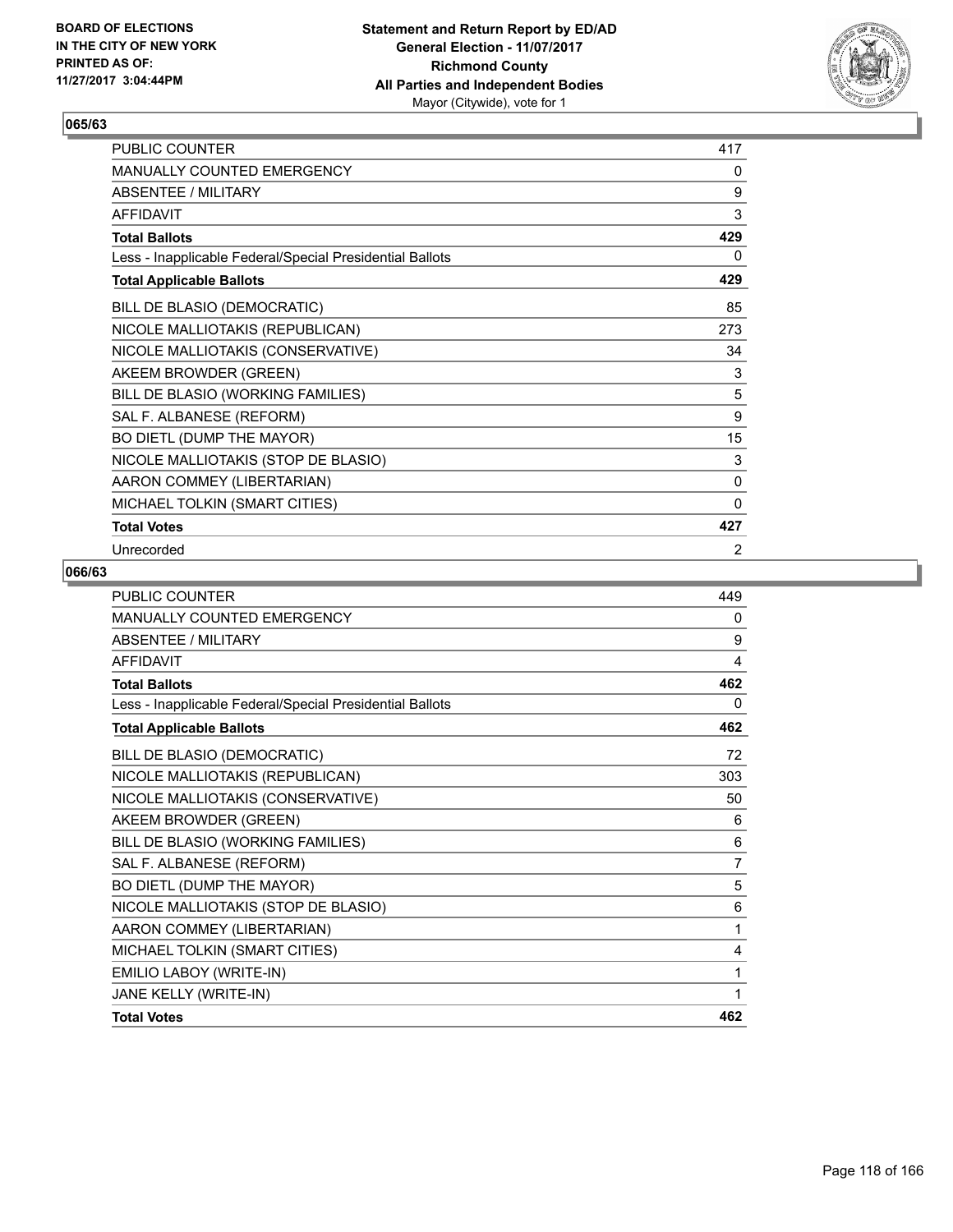

| PUBLIC COUNTER                                           | 447         |
|----------------------------------------------------------|-------------|
| MANUALLY COUNTED EMERGENCY                               | 0           |
| <b>ABSENTEE / MILITARY</b>                               | 4           |
| <b>AFFIDAVIT</b>                                         | 9           |
| <b>Total Ballots</b>                                     | 460         |
| Less - Inapplicable Federal/Special Presidential Ballots | 0           |
| <b>Total Applicable Ballots</b>                          | 460         |
| BILL DE BLASIO (DEMOCRATIC)                              | 75          |
| NICOLE MALLIOTAKIS (REPUBLICAN)                          | 297         |
| NICOLE MALLIOTAKIS (CONSERVATIVE)                        | 57          |
| AKEEM BROWDER (GREEN)                                    | 1           |
| BILL DE BLASIO (WORKING FAMILIES)                        | $\mathsf 3$ |
| SAL F. ALBANESE (REFORM)                                 | 12          |
| BO DIETL (DUMP THE MAYOR)                                | 4           |
| NICOLE MALLIOTAKIS (STOP DE BLASIO)                      | 5           |
| AARON COMMEY (LIBERTARIAN)                               | 0           |
| MICHAEL TOLKIN (SMART CITIES)                            | 1           |
| <b>Total Votes</b>                                       | 455         |
| Unrecorded                                               | 5           |

| <b>PUBLIC COUNTER</b>                                    | 78             |
|----------------------------------------------------------|----------------|
| <b>MANUALLY COUNTED EMERGENCY</b>                        | $\Omega$       |
| <b>ABSENTEE / MILITARY</b>                               | 11             |
| <b>AFFIDAVIT</b>                                         | 1              |
| <b>Total Ballots</b>                                     | 90             |
| Less - Inapplicable Federal/Special Presidential Ballots | $\Omega$       |
| <b>Total Applicable Ballots</b>                          | 90             |
| BILL DE BLASIO (DEMOCRATIC)                              | 53             |
| NICOLE MALLIOTAKIS (REPUBLICAN)                          | 31             |
| NICOLE MALLIOTAKIS (CONSERVATIVE)                        | 2              |
| AKEEM BROWDER (GREEN)                                    | $\Omega$       |
| BILL DE BLASIO (WORKING FAMILIES)                        | 1              |
| SAL F. ALBANESE (REFORM)                                 | $\overline{c}$ |
| BO DIETL (DUMP THE MAYOR)                                | $\mathbf 0$    |
| NICOLE MALLIOTAKIS (STOP DE BLASIO)                      | $\Omega$       |
| AARON COMMEY (LIBERTARIAN)                               | 1              |
| MICHAEL TOLKIN (SMART CITIES)                            | $\Omega$       |
| <b>Total Votes</b>                                       | 90             |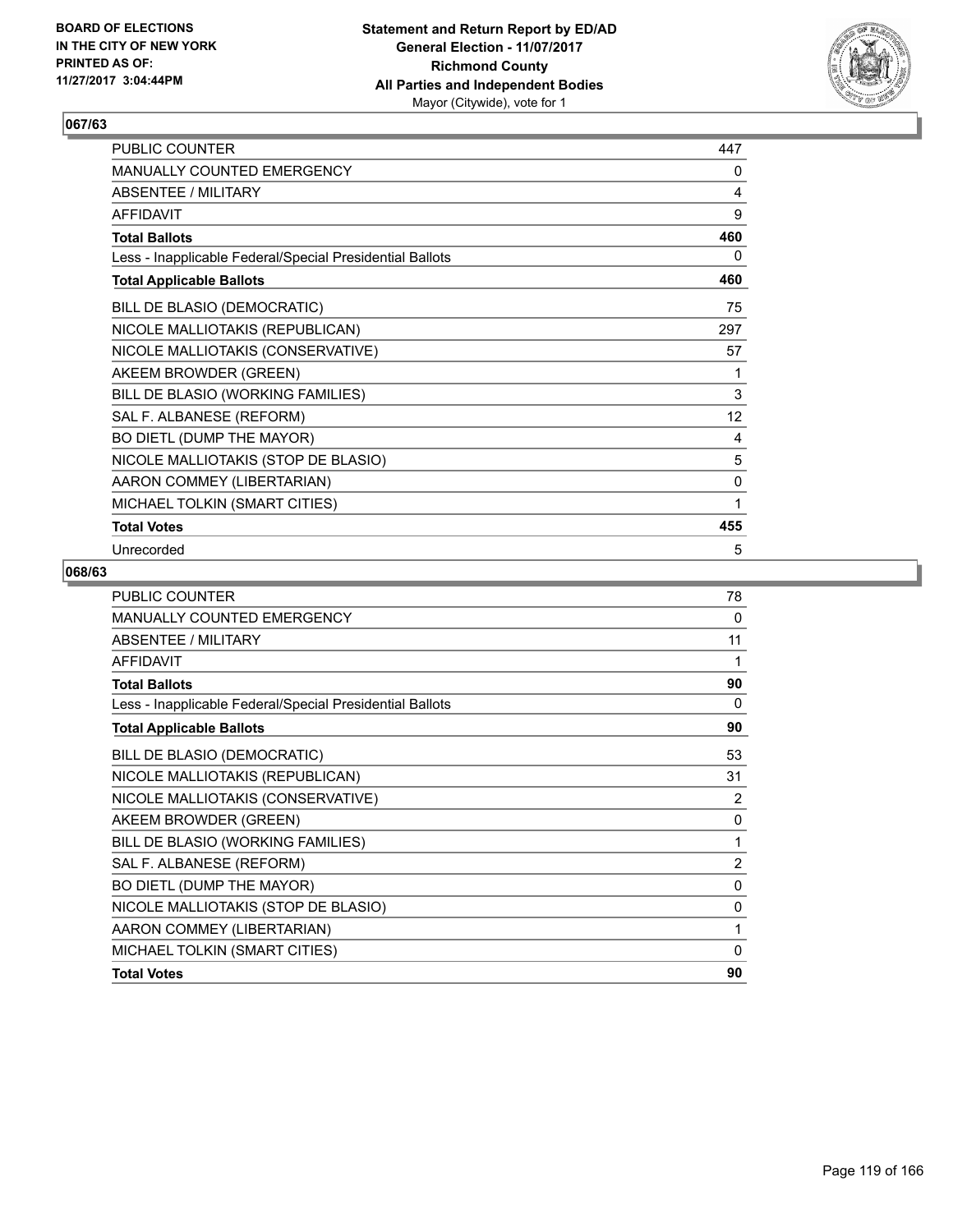

| PUBLIC COUNTER                                           | 257            |
|----------------------------------------------------------|----------------|
| MANUALLY COUNTED EMERGENCY                               | 0              |
| <b>ABSENTEE / MILITARY</b>                               | 41             |
| <b>AFFIDAVIT</b>                                         | 4              |
| <b>Total Ballots</b>                                     | 302            |
| Less - Inapplicable Federal/Special Presidential Ballots | 0              |
| <b>Total Applicable Ballots</b>                          | 302            |
| BILL DE BLASIO (DEMOCRATIC)                              | 79             |
| NICOLE MALLIOTAKIS (REPUBLICAN)                          | 174            |
| NICOLE MALLIOTAKIS (CONSERVATIVE)                        | 35             |
| AKEEM BROWDER (GREEN)                                    | 1              |
| BILL DE BLASIO (WORKING FAMILIES)                        | 2              |
| SAL F. ALBANESE (REFORM)                                 | 0              |
| BO DIETL (DUMP THE MAYOR)                                | 6              |
| NICOLE MALLIOTAKIS (STOP DE BLASIO)                      | 0              |
| AARON COMMEY (LIBERTARIAN)                               | $\overline{2}$ |
| MICHAEL TOLKIN (SMART CITIES)                            | 1              |
| <b>Total Votes</b>                                       | 300            |
| Unrecorded                                               | 2              |

| <b>PUBLIC COUNTER</b>                                    | 177            |
|----------------------------------------------------------|----------------|
| <b>MANUALLY COUNTED EMERGENCY</b>                        | 0              |
| <b>ABSENTEE / MILITARY</b>                               | 4              |
| <b>AFFIDAVIT</b>                                         | 1              |
| <b>Total Ballots</b>                                     | 182            |
| Less - Inapplicable Federal/Special Presidential Ballots | 0              |
| <b>Total Applicable Ballots</b>                          | 182            |
| BILL DE BLASIO (DEMOCRATIC)                              | 43             |
| NICOLE MALLIOTAKIS (REPUBLICAN)                          | 108            |
| NICOLE MALLIOTAKIS (CONSERVATIVE)                        | 15             |
| AKEEM BROWDER (GREEN)                                    | 0              |
| BILL DE BLASIO (WORKING FAMILIES)                        | $\overline{2}$ |
| SAL F. ALBANESE (REFORM)                                 | 1              |
| BO DIETL (DUMP THE MAYOR)                                | 6              |
| NICOLE MALLIOTAKIS (STOP DE BLASIO)                      | 4              |
| AARON COMMEY (LIBERTARIAN)                               | 0              |
| MICHAEL TOLKIN (SMART CITIES)                            | $\Omega$       |
| <b>Total Votes</b>                                       | 179            |
| Unrecorded                                               | 3              |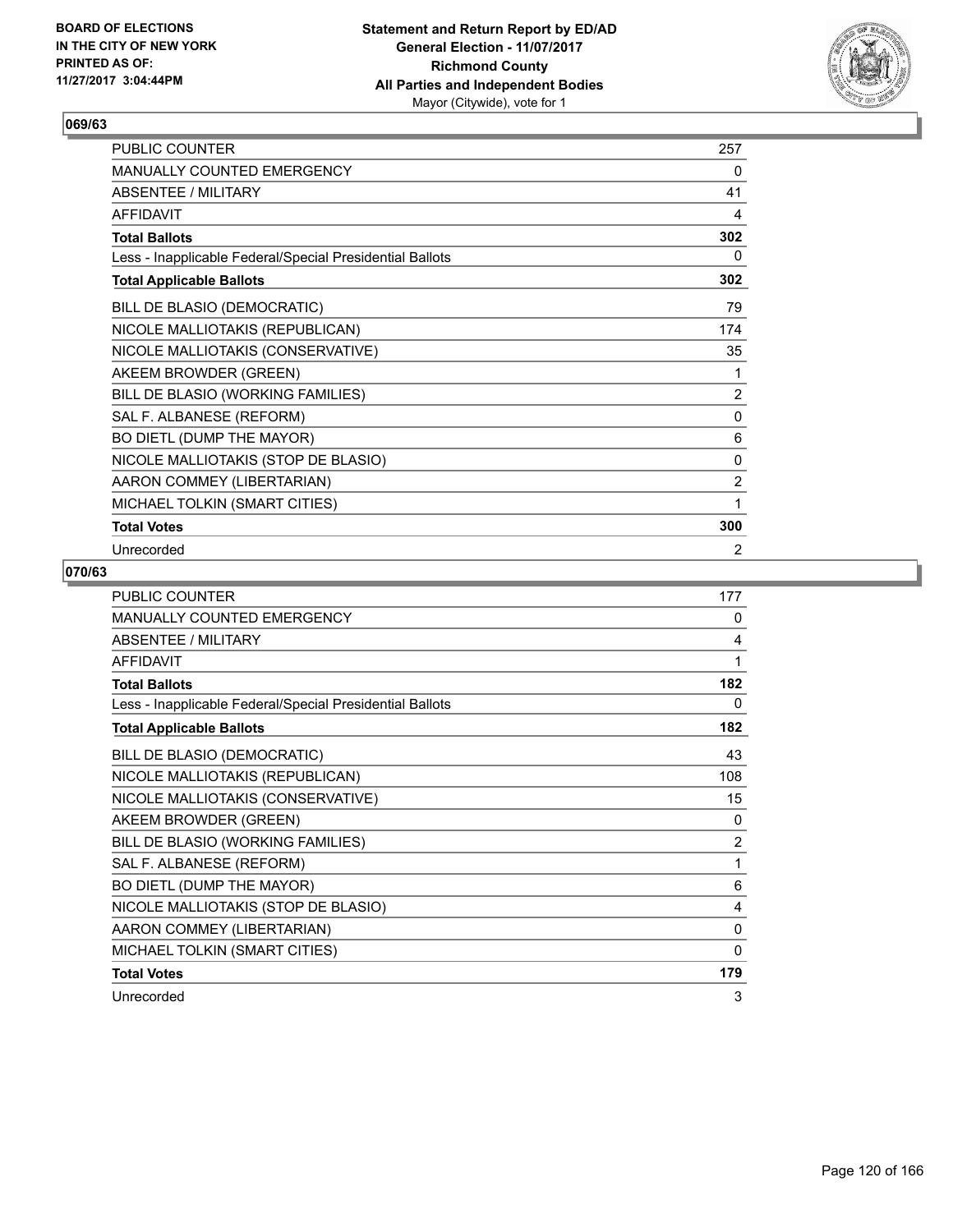

| PUBLIC COUNTER                                           | 176            |
|----------------------------------------------------------|----------------|
| MANUALLY COUNTED EMERGENCY                               | 0              |
| <b>ABSENTEE / MILITARY</b>                               | 9              |
| <b>AFFIDAVIT</b>                                         | $\overline{2}$ |
| <b>Total Ballots</b>                                     | 187            |
| Less - Inapplicable Federal/Special Presidential Ballots | 0              |
| <b>Total Applicable Ballots</b>                          | 187            |
| BILL DE BLASIO (DEMOCRATIC)                              | 130            |
| NICOLE MALLIOTAKIS (REPUBLICAN)                          | 38             |
| NICOLE MALLIOTAKIS (CONSERVATIVE)                        | 4              |
| AKEEM BROWDER (GREEN)                                    | 2              |
| BILL DE BLASIO (WORKING FAMILIES)                        | 4              |
| SAL F. ALBANESE (REFORM)                                 | 2              |
| BO DIETL (DUMP THE MAYOR)                                | 1              |
| NICOLE MALLIOTAKIS (STOP DE BLASIO)                      | $\overline{2}$ |
| AARON COMMEY (LIBERTARIAN)                               | 0              |
| MICHAEL TOLKIN (SMART CITIES)                            | $\mathbf{0}$   |
| <b>Total Votes</b>                                       | 183            |
| Unrecorded                                               | 4              |

| PUBLIC COUNTER                                           | 357            |
|----------------------------------------------------------|----------------|
| <b>MANUALLY COUNTED EMERGENCY</b>                        | 0              |
| <b>ABSENTEE / MILITARY</b>                               | 15             |
| <b>AFFIDAVIT</b>                                         | $\mathbf{0}$   |
| <b>Total Ballots</b>                                     | 372            |
| Less - Inapplicable Federal/Special Presidential Ballots | $\Omega$       |
| <b>Total Applicable Ballots</b>                          | 372            |
| BILL DE BLASIO (DEMOCRATIC)                              | 63             |
| NICOLE MALLIOTAKIS (REPUBLICAN)                          | 242            |
| NICOLE MALLIOTAKIS (CONSERVATIVE)                        | 33             |
| AKEEM BROWDER (GREEN)                                    | 3              |
| BILL DE BLASIO (WORKING FAMILIES)                        | 10             |
| SAL F. ALBANESE (REFORM)                                 | 9              |
| BO DIETL (DUMP THE MAYOR)                                | $\mathbf{0}$   |
| NICOLE MALLIOTAKIS (STOP DE BLASIO)                      | $\overline{2}$ |
| AARON COMMEY (LIBERTARIAN)                               | $\mathbf{0}$   |
| MICHAEL TOLKIN (SMART CITIES)                            | $\overline{2}$ |
| IAN FERRE (WRITE-IN)                                     | 1              |
| WILLIAM THOMPSON (WRITE-IN)                              | $\overline{2}$ |
| <b>Total Votes</b>                                       | 367            |
| Unrecorded                                               | 5              |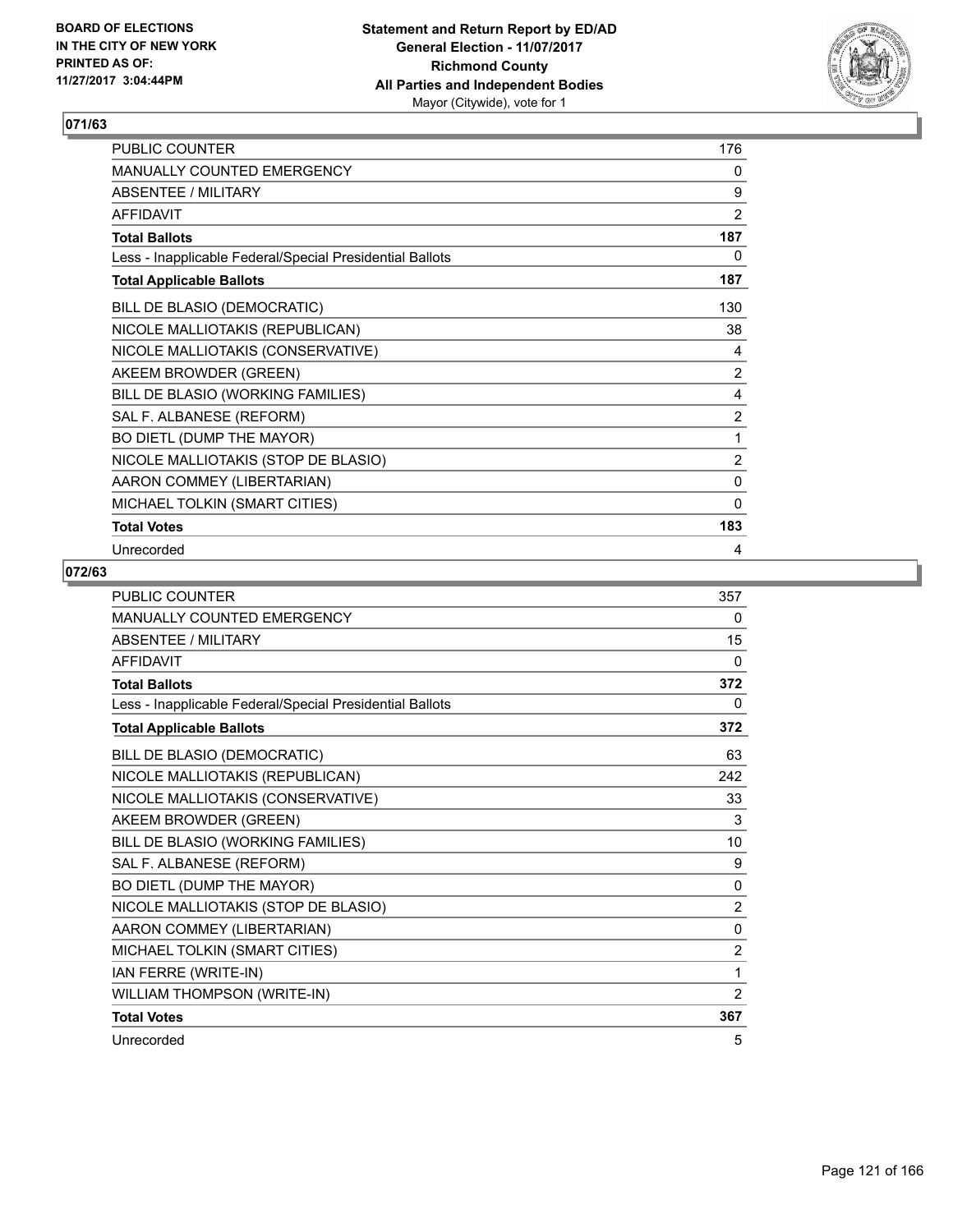

| <b>PUBLIC COUNTER</b>                                    | 335            |
|----------------------------------------------------------|----------------|
| <b>MANUALLY COUNTED EMERGENCY</b>                        | 0              |
| ABSENTEE / MILITARY                                      | 12             |
| AFFIDAVIT                                                | 2              |
| <b>Total Ballots</b>                                     | 349            |
| Less - Inapplicable Federal/Special Presidential Ballots | 0              |
| <b>Total Applicable Ballots</b>                          | 349            |
| BILL DE BLASIO (DEMOCRATIC)                              | 86             |
| NICOLE MALLIOTAKIS (REPUBLICAN)                          | 209            |
| NICOLE MALLIOTAKIS (CONSERVATIVE)                        | 34             |
| AKEEM BROWDER (GREEN)                                    | 3              |
| BILL DE BLASIO (WORKING FAMILIES)                        | 1              |
| SAL F. ALBANESE (REFORM)                                 | $\overline{7}$ |
| BO DIETL (DUMP THE MAYOR)                                | 3              |
| NICOLE MALLIOTAKIS (STOP DE BLASIO)                      | 0              |
| AARON COMMEY (LIBERTARIAN)                               | 1              |
| MICHAEL TOLKIN (SMART CITIES)                            | 0              |
| UNATTRIBUTABLE WRITE-IN (WRITE-IN)                       | 1              |
| <b>Total Votes</b>                                       | 345            |
| Unrecorded                                               | 4              |

| <b>PUBLIC COUNTER</b>                                    | 198 |
|----------------------------------------------------------|-----|
| <b>MANUALLY COUNTED EMERGENCY</b>                        | 0   |
| <b>ABSENTEE / MILITARY</b>                               | 14  |
| <b>AFFIDAVIT</b>                                         | 1   |
| <b>Total Ballots</b>                                     | 213 |
| Less - Inapplicable Federal/Special Presidential Ballots | 0   |
| <b>Total Applicable Ballots</b>                          | 213 |
| BILL DE BLASIO (DEMOCRATIC)                              | 55  |
| NICOLE MALLIOTAKIS (REPUBLICAN)                          | 119 |
| NICOLE MALLIOTAKIS (CONSERVATIVE)                        | 17  |
| AKEEM BROWDER (GREEN)                                    | 2   |
| BILL DE BLASIO (WORKING FAMILIES)                        | 3   |
| SAL F. ALBANESE (REFORM)                                 | 10  |
| BO DIETL (DUMP THE MAYOR)                                | 3   |
| NICOLE MALLIOTAKIS (STOP DE BLASIO)                      | 0   |
| AARON COMMEY (LIBERTARIAN)                               | 0   |
| MICHAEL TOLKIN (SMART CITIES)                            | 2   |
| <b>Total Votes</b>                                       | 211 |
| Unrecorded                                               | 2   |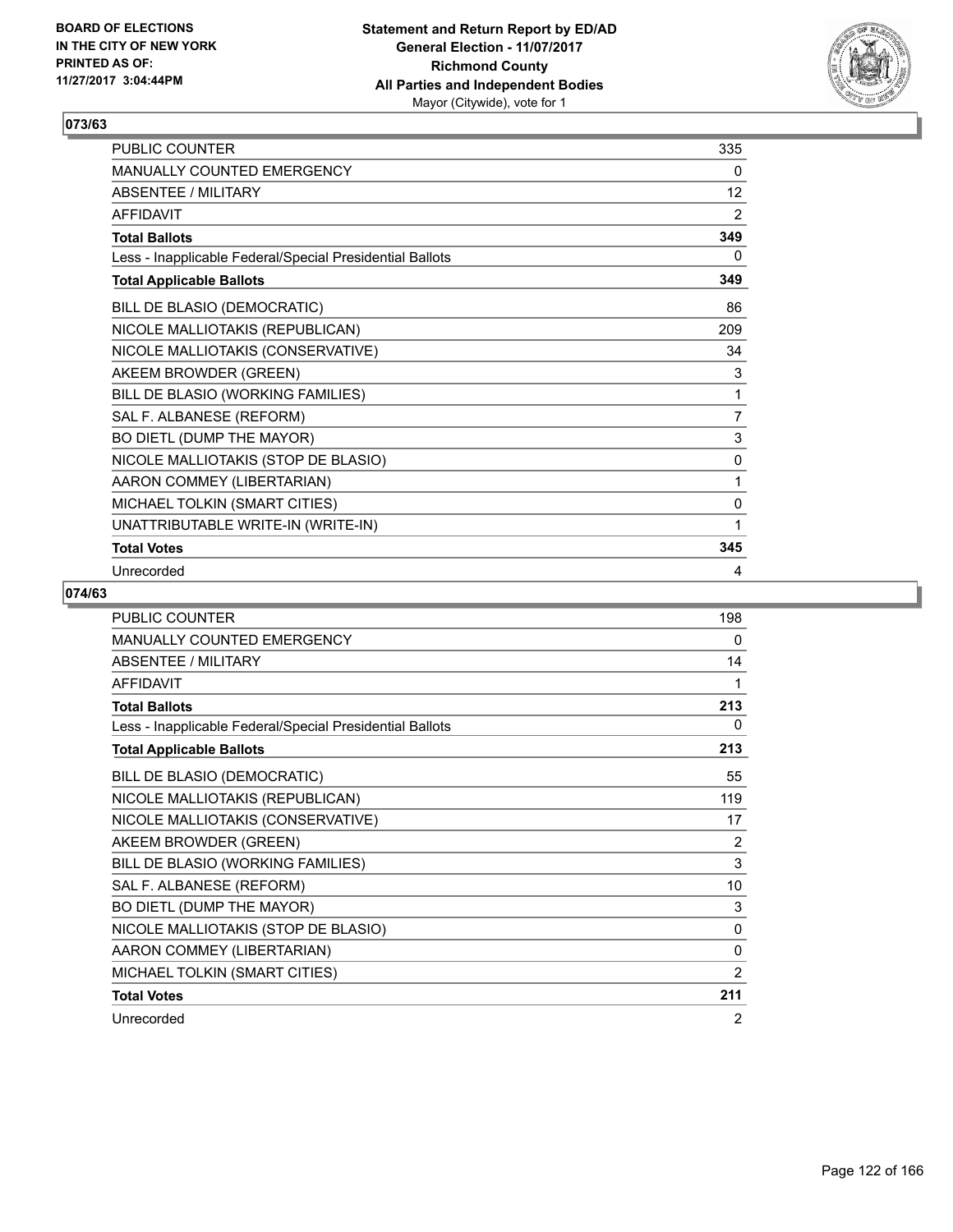

| PUBLIC COUNTER                                           | 159            |
|----------------------------------------------------------|----------------|
| MANUALLY COUNTED EMERGENCY                               | 0              |
| <b>ABSENTEE / MILITARY</b>                               | 12             |
| <b>AFFIDAVIT</b>                                         | 1              |
| <b>Total Ballots</b>                                     | 172            |
| Less - Inapplicable Federal/Special Presidential Ballots | 0              |
| <b>Total Applicable Ballots</b>                          | 172            |
| BILL DE BLASIO (DEMOCRATIC)                              | 99             |
| NICOLE MALLIOTAKIS (REPUBLICAN)                          | 50             |
| NICOLE MALLIOTAKIS (CONSERVATIVE)                        | 9              |
| AKEEM BROWDER (GREEN)                                    | $\overline{2}$ |
| BILL DE BLASIO (WORKING FAMILIES)                        | 8              |
| SAL F. ALBANESE (REFORM)                                 | 1              |
| BO DIETL (DUMP THE MAYOR)                                | 1              |
| NICOLE MALLIOTAKIS (STOP DE BLASIO)                      | 0              |
| AARON COMMEY (LIBERTARIAN)                               | 0              |
| MICHAEL TOLKIN (SMART CITIES)                            | 1              |
| <b>Total Votes</b>                                       | 171            |
| Unrecorded                                               | 1              |

| <b>PUBLIC COUNTER</b>                                    | 323            |
|----------------------------------------------------------|----------------|
| MANUALLY COUNTED EMERGENCY                               | 0              |
| ABSENTEE / MILITARY                                      | 7              |
| <b>AFFIDAVIT</b>                                         | 4              |
| <b>Total Ballots</b>                                     | 334            |
| Less - Inapplicable Federal/Special Presidential Ballots | 0              |
| <b>Total Applicable Ballots</b>                          | 334            |
| BILL DE BLASIO (DEMOCRATIC)                              | 70             |
| NICOLE MALLIOTAKIS (REPUBLICAN)                          | 220            |
| NICOLE MALLIOTAKIS (CONSERVATIVE)                        | 22             |
| AKEEM BROWDER (GREEN)                                    | 0              |
| BILL DE BLASIO (WORKING FAMILIES)                        | $\overline{2}$ |
| SAL F. ALBANESE (REFORM)                                 | 5              |
| BO DIETL (DUMP THE MAYOR)                                | 4              |
| NICOLE MALLIOTAKIS (STOP DE BLASIO)                      | $\overline{2}$ |
| AARON COMMEY (LIBERTARIAN)                               | $\mathbf{0}$   |
| MICHAEL TOLKIN (SMART CITIES)                            | 3              |
| <b>BRANDY FRANKEL (WRITE-IN)</b>                         | 1              |
| DANIEL CENTER (WRITE-IN)                                 | 1              |
| REED PODELL (WRITE-IN)                                   | 1              |
| <b>Total Votes</b>                                       | 331            |
| Unrecorded                                               | 3              |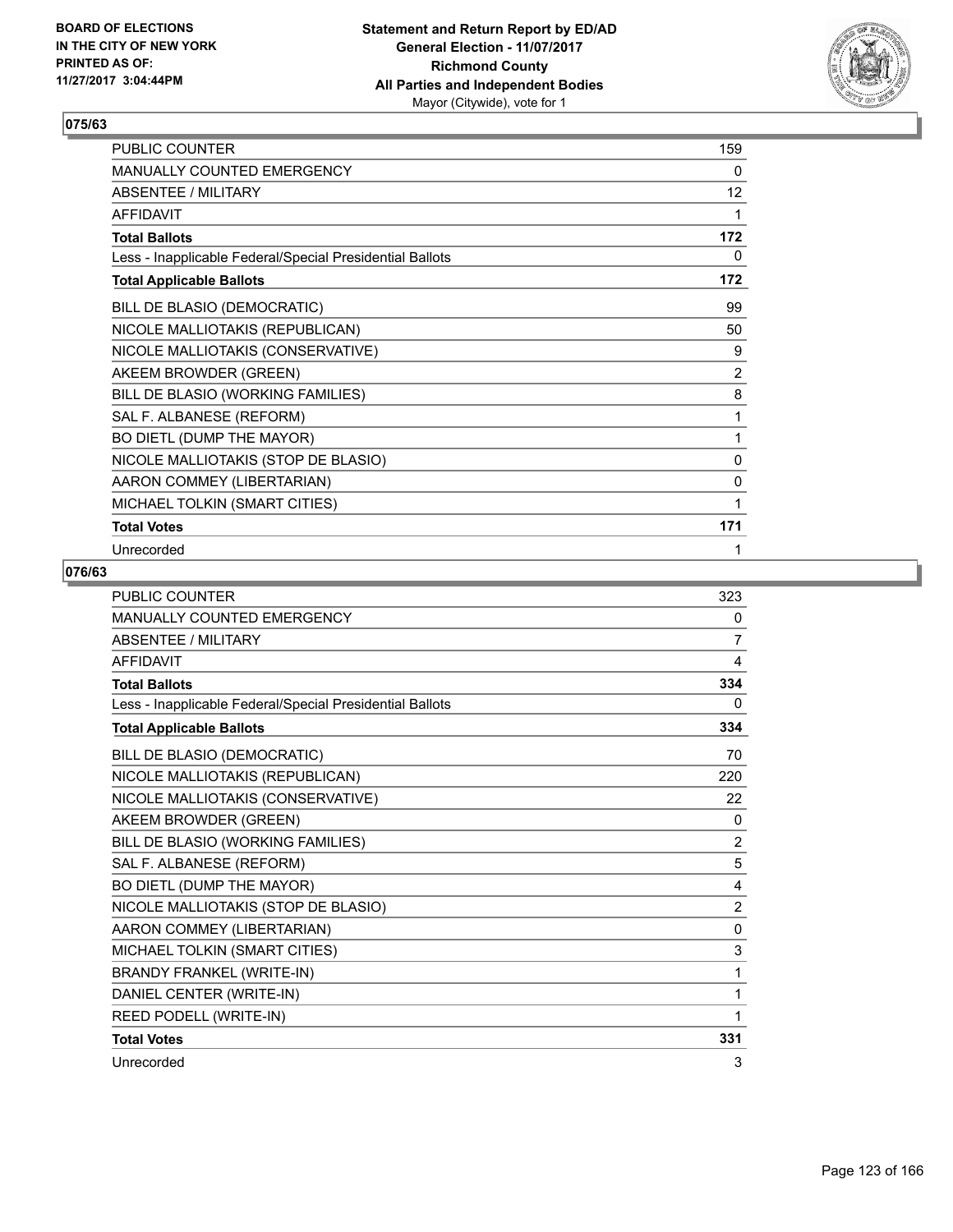

| PUBLIC COUNTER                                           | 250            |
|----------------------------------------------------------|----------------|
| MANUALLY COUNTED EMERGENCY                               | 0              |
| ABSENTEE / MILITARY                                      | 4              |
| <b>AFFIDAVIT</b>                                         | 2              |
| Total Ballots                                            | 256            |
| Less - Inapplicable Federal/Special Presidential Ballots | 0              |
| <b>Total Applicable Ballots</b>                          | 256            |
| BILL DE BLASIO (DEMOCRATIC)                              | 68             |
| NICOLE MALLIOTAKIS (REPUBLICAN)                          | 151            |
| NICOLE MALLIOTAKIS (CONSERVATIVE)                        | 19             |
| AKEEM BROWDER (GREEN)                                    | 5              |
| BILL DE BLASIO (WORKING FAMILIES)                        | 1              |
| SAL F. ALBANESE (REFORM)                                 | 5              |
| BO DIETL (DUMP THE MAYOR)                                | 3              |
| NICOLE MALLIOTAKIS (STOP DE BLASIO)                      | $\overline{2}$ |
| AARON COMMEY (LIBERTARIAN)                               | 1              |
| MICHAEL TOLKIN (SMART CITIES)                            | 1              |
| <b>Total Votes</b>                                       | 256            |

| <b>PUBLIC COUNTER</b>                                    | 163      |
|----------------------------------------------------------|----------|
| <b>MANUALLY COUNTED EMERGENCY</b>                        | 0        |
| <b>ABSENTEE / MILITARY</b>                               | 17       |
| <b>AFFIDAVIT</b>                                         | $\Omega$ |
| <b>Total Ballots</b>                                     | 180      |
| Less - Inapplicable Federal/Special Presidential Ballots | 0        |
| <b>Total Applicable Ballots</b>                          | 180      |
| BILL DE BLASIO (DEMOCRATIC)                              | 37       |
| NICOLE MALLIOTAKIS (REPUBLICAN)                          | 111      |
| NICOLE MALLIOTAKIS (CONSERVATIVE)                        | 18       |
| AKEEM BROWDER (GREEN)                                    | 0        |
| BILL DE BLASIO (WORKING FAMILIES)                        | 1        |
| SAL F. ALBANESE (REFORM)                                 | 4        |
| BO DIETL (DUMP THE MAYOR)                                | 3        |
| NICOLE MALLIOTAKIS (STOP DE BLASIO)                      | 0        |
| AARON COMMEY (LIBERTARIAN)                               | 1        |
| MICHAEL TOLKIN (SMART CITIES)                            | 3        |
| MICHAEL R. BLOOMBERG (WRITE-IN)                          | 1        |
| <b>Total Votes</b>                                       | 179      |
| Unrecorded                                               | 1        |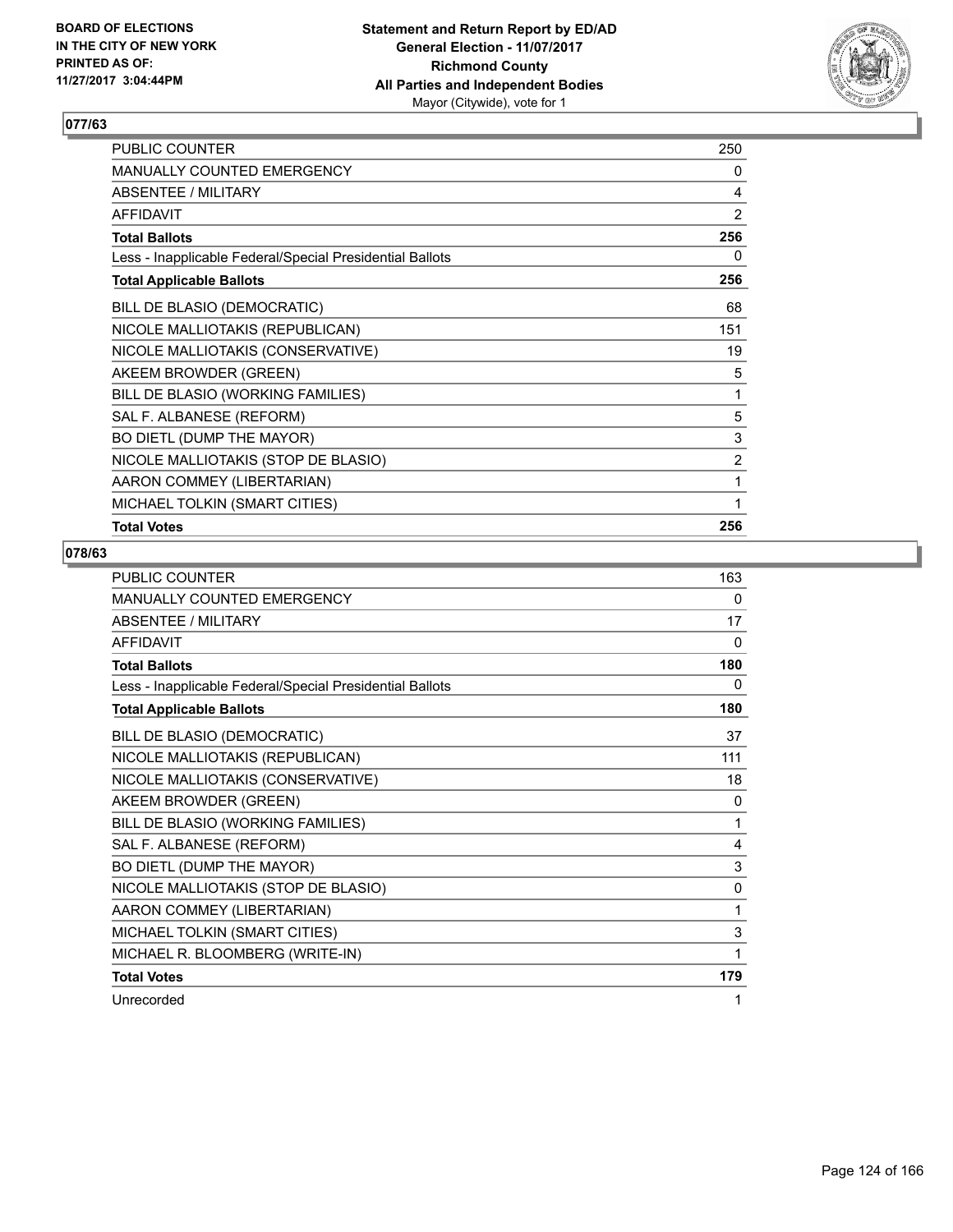

| PUBLIC COUNTER                                           | 278            |
|----------------------------------------------------------|----------------|
| MANUALLY COUNTED EMERGENCY                               | 0              |
| <b>ABSENTEE / MILITARY</b>                               | 11             |
| <b>AFFIDAVIT</b>                                         | 2              |
| <b>Total Ballots</b>                                     | 291            |
| Less - Inapplicable Federal/Special Presidential Ballots | 0              |
| <b>Total Applicable Ballots</b>                          | 291            |
| BILL DE BLASIO (DEMOCRATIC)                              | 60             |
| NICOLE MALLIOTAKIS (REPUBLICAN)                          | 194            |
| NICOLE MALLIOTAKIS (CONSERVATIVE)                        | 16             |
| AKEEM BROWDER (GREEN)                                    | 0              |
| BILL DE BLASIO (WORKING FAMILIES)                        | $\mathsf 3$    |
| SAL F. ALBANESE (REFORM)                                 | 4              |
| BO DIETL (DUMP THE MAYOR)                                | 4              |
| NICOLE MALLIOTAKIS (STOP DE BLASIO)                      | 5              |
| AARON COMMEY (LIBERTARIAN)                               | 0              |
| MICHAEL TOLKIN (SMART CITIES)                            | $\overline{2}$ |
| <b>Total Votes</b>                                       | 288            |
| Unrecorded                                               | 3              |

| <b>PUBLIC COUNTER</b>                                    | 239            |
|----------------------------------------------------------|----------------|
| MANUALLY COUNTED EMERGENCY                               | 0              |
| ABSENTEE / MILITARY                                      | 7              |
| <b>AFFIDAVIT</b>                                         | 7              |
| <b>Total Ballots</b>                                     | 253            |
| Less - Inapplicable Federal/Special Presidential Ballots | 0              |
| <b>Total Applicable Ballots</b>                          | 253            |
| BILL DE BLASIO (DEMOCRATIC)                              | 139            |
| NICOLE MALLIOTAKIS (REPUBLICAN)                          | 82             |
| NICOLE MALLIOTAKIS (CONSERVATIVE)                        | 14             |
| AKEEM BROWDER (GREEN)                                    | 1              |
| BILL DE BLASIO (WORKING FAMILIES)                        | $\overline{7}$ |
| SAL F. ALBANESE (REFORM)                                 | $\overline{2}$ |
| BO DIETL (DUMP THE MAYOR)                                | 5              |
| NICOLE MALLIOTAKIS (STOP DE BLASIO)                      | 3              |
| AARON COMMEY (LIBERTARIAN)                               | 0              |
| MICHAEL TOLKIN (SMART CITIES)                            | 0              |
| <b>Total Votes</b>                                       | 253            |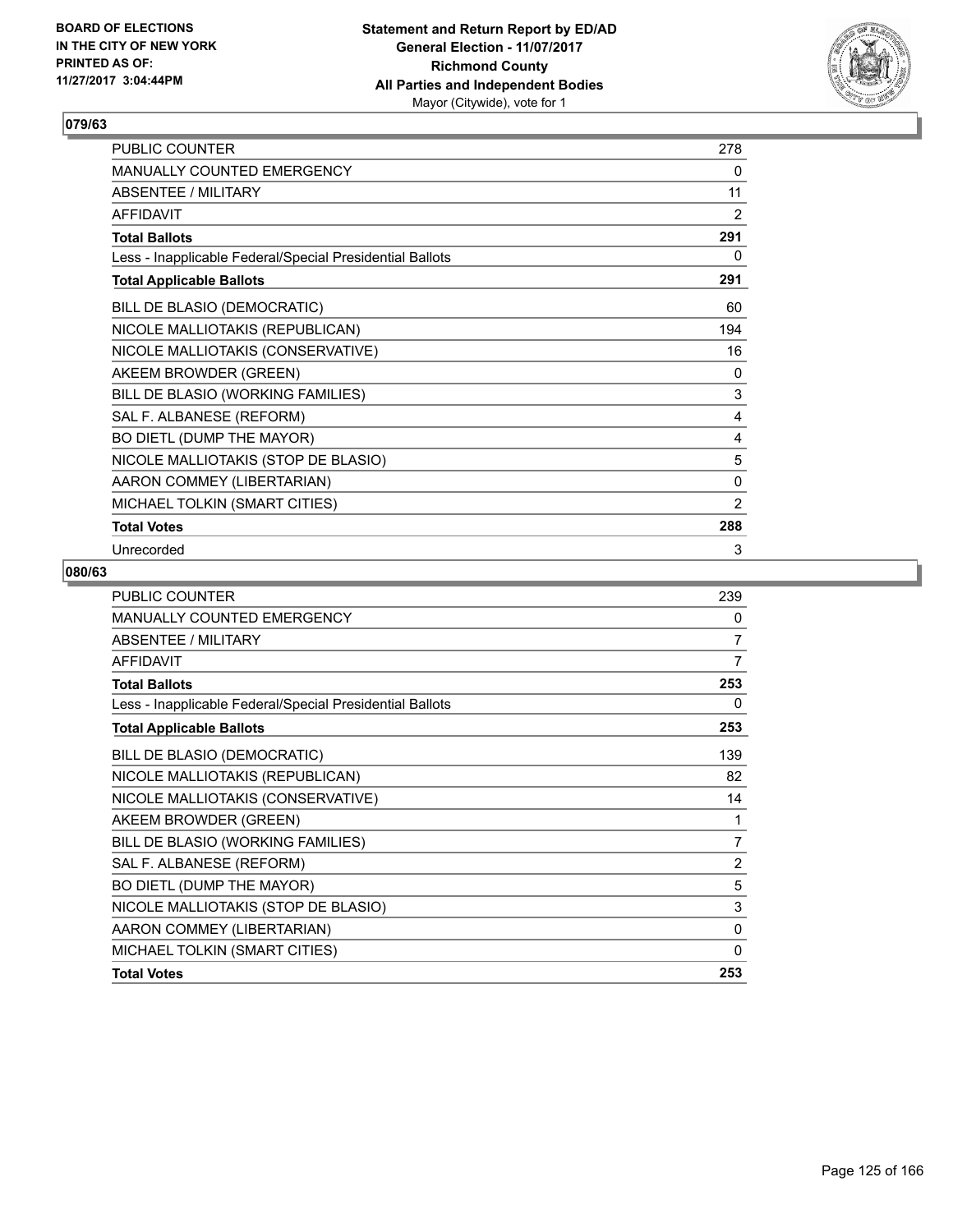

| PUBLIC COUNTER                                           | 218 |
|----------------------------------------------------------|-----|
| MANUALLY COUNTED EMERGENCY                               | 0   |
| ABSENTEE / MILITARY                                      | 10  |
| <b>AFFIDAVIT</b>                                         | 1   |
| <b>Total Ballots</b>                                     | 229 |
| Less - Inapplicable Federal/Special Presidential Ballots | 0   |
| <b>Total Applicable Ballots</b>                          | 229 |
| BILL DE BLASIO (DEMOCRATIC)                              | 42  |
| NICOLE MALLIOTAKIS (REPUBLICAN)                          | 156 |
| NICOLE MALLIOTAKIS (CONSERVATIVE)                        | 20  |
| AKEEM BROWDER (GREEN)                                    | 0   |
| BILL DE BLASIO (WORKING FAMILIES)                        | 1   |
| SAL F. ALBANESE (REFORM)                                 | 3   |
| BO DIETL (DUMP THE MAYOR)                                | 4   |
| NICOLE MALLIOTAKIS (STOP DE BLASIO)                      | 3   |
| AARON COMMEY (LIBERTARIAN)                               | 0   |
| MICHAEL TOLKIN (SMART CITIES)                            | 0   |
| <b>Total Votes</b>                                       | 229 |

| <b>PUBLIC COUNTER</b>                                    | 196            |
|----------------------------------------------------------|----------------|
| MANUALLY COUNTED EMERGENCY                               | 0              |
| <b>ABSENTEE / MILITARY</b>                               | 15             |
| <b>AFFIDAVIT</b>                                         | $\Omega$       |
| <b>Total Ballots</b>                                     | 211            |
| Less - Inapplicable Federal/Special Presidential Ballots | 0              |
| <b>Total Applicable Ballots</b>                          | 211            |
| BILL DE BLASIO (DEMOCRATIC)                              | 48             |
| NICOLE MALLIOTAKIS (REPUBLICAN)                          | 131            |
| NICOLE MALLIOTAKIS (CONSERVATIVE)                        | 18             |
| AKEEM BROWDER (GREEN)                                    | 1              |
| BILL DE BLASIO (WORKING FAMILIES)                        | 4              |
| SAL F. ALBANESE (REFORM)                                 | 4              |
| BO DIETL (DUMP THE MAYOR)                                | 1              |
| NICOLE MALLIOTAKIS (STOP DE BLASIO)                      | $\overline{2}$ |
| AARON COMMEY (LIBERTARIAN)                               | $\mathbf{0}$   |
| MICHAEL TOLKIN (SMART CITIES)                            | 0              |
| UNATTRIBUTABLE WRITE-IN (WRITE-IN)                       | 1              |
| <b>Total Votes</b>                                       | 210            |
| Unrecorded                                               | 1              |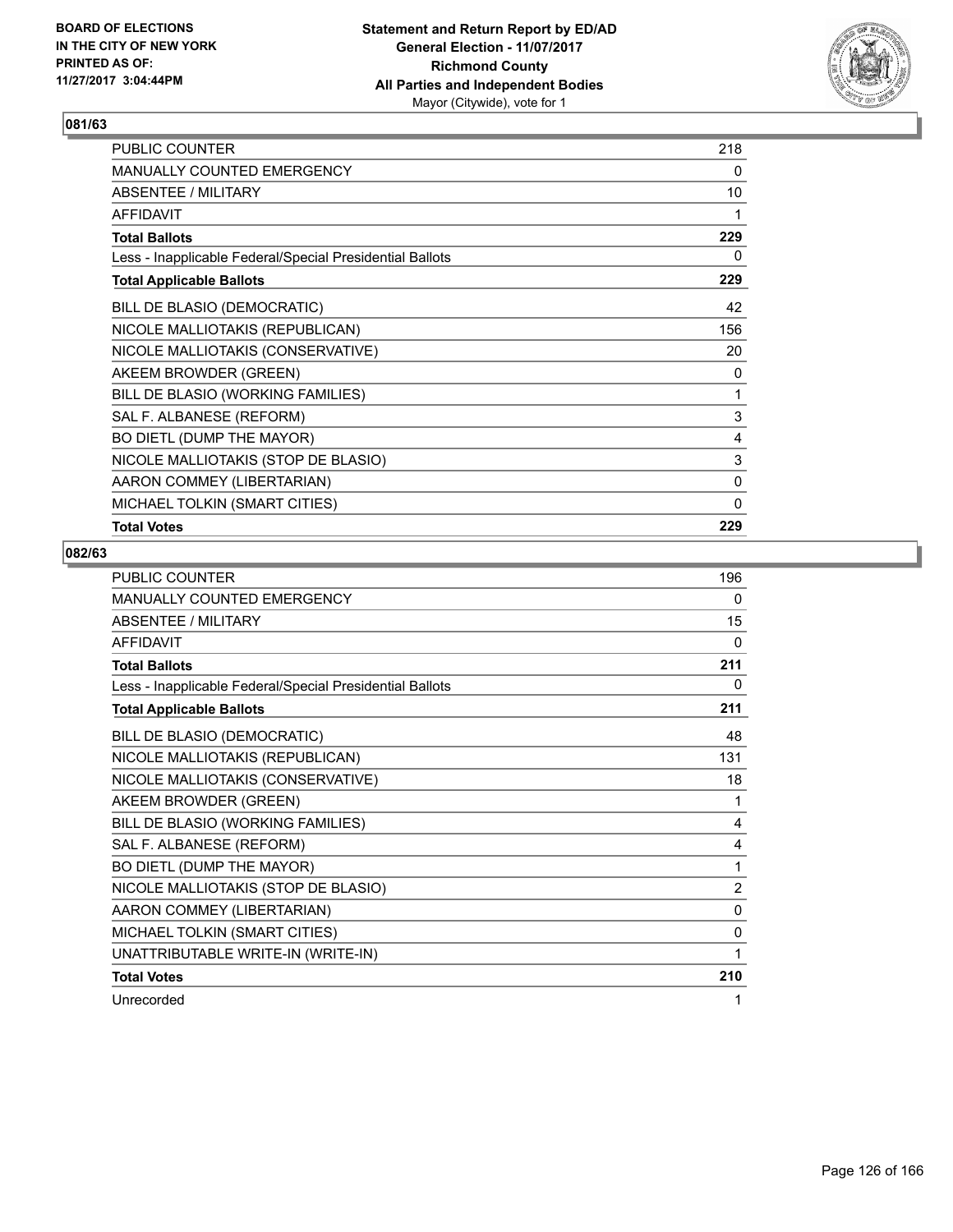

| PUBLIC COUNTER                                           | 249            |
|----------------------------------------------------------|----------------|
| MANUALLY COUNTED EMERGENCY                               | 0              |
| <b>ABSENTEE / MILITARY</b>                               | 6              |
| <b>AFFIDAVIT</b>                                         | 1              |
| <b>Total Ballots</b>                                     | 256            |
| Less - Inapplicable Federal/Special Presidential Ballots | 0              |
| <b>Total Applicable Ballots</b>                          | 256            |
| BILL DE BLASIO (DEMOCRATIC)                              | 119            |
| NICOLE MALLIOTAKIS (REPUBLICAN)                          | 107            |
| NICOLE MALLIOTAKIS (CONSERVATIVE)                        | 14             |
| AKEEM BROWDER (GREEN)                                    | 0              |
| BILL DE BLASIO (WORKING FAMILIES)                        | 3              |
| SAL F. ALBANESE (REFORM)                                 | 4              |
| BO DIETL (DUMP THE MAYOR)                                | $\overline{2}$ |
| NICOLE MALLIOTAKIS (STOP DE BLASIO)                      | 1              |
| AARON COMMEY (LIBERTARIAN)                               | 0              |
| MICHAEL TOLKIN (SMART CITIES)                            | 1              |
| <b>Total Votes</b>                                       | 251            |
| Unrecorded                                               | 5              |

| <b>PUBLIC COUNTER</b>                                    | 258            |
|----------------------------------------------------------|----------------|
| <b>MANUALLY COUNTED EMERGENCY</b>                        | 0              |
| <b>ABSENTEE / MILITARY</b>                               | 13             |
| <b>AFFIDAVIT</b>                                         | 1              |
| <b>Total Ballots</b>                                     | 272            |
| Less - Inapplicable Federal/Special Presidential Ballots | 0              |
| <b>Total Applicable Ballots</b>                          | 272            |
| BILL DE BLASIO (DEMOCRATIC)                              | 62             |
| NICOLE MALLIOTAKIS (REPUBLICAN)                          | 163            |
| NICOLE MALLIOTAKIS (CONSERVATIVE)                        | 27             |
| AKEEM BROWDER (GREEN)                                    | 3              |
| BILL DE BLASIO (WORKING FAMILIES)                        | $\overline{2}$ |
| SAL F. ALBANESE (REFORM)                                 | 5              |
| BO DIETL (DUMP THE MAYOR)                                | 5              |
| NICOLE MALLIOTAKIS (STOP DE BLASIO)                      | 1              |
| AARON COMMEY (LIBERTARIAN)                               | $\mathbf{0}$   |
| MICHAEL TOLKIN (SMART CITIES)                            | 1              |
| PHIL CATALANO (WRITE-IN)                                 | 1              |
| <b>Total Votes</b>                                       | 270            |
| Unrecorded                                               | 2              |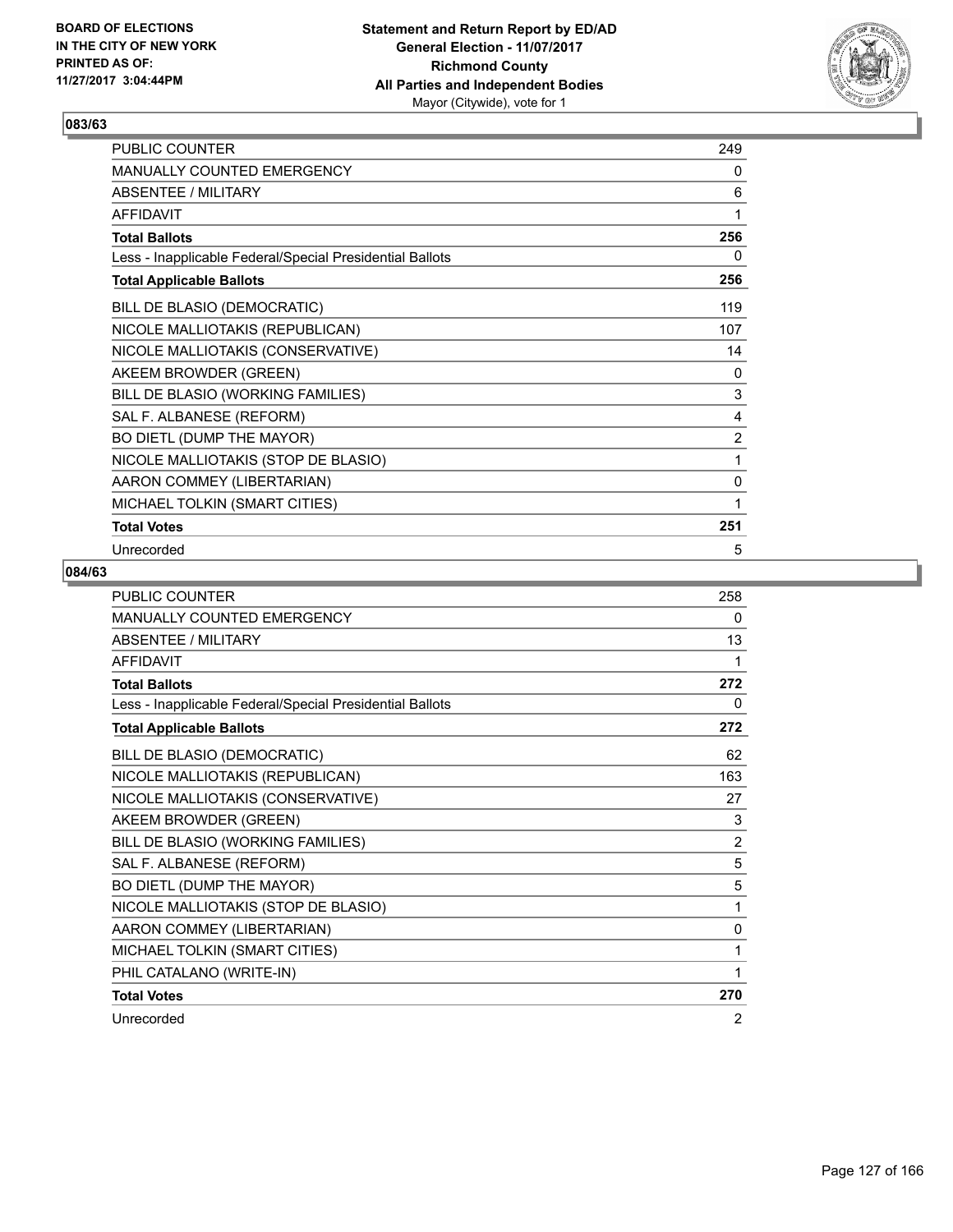

| PUBLIC COUNTER                                           | 258 |
|----------------------------------------------------------|-----|
| <b>MANUALLY COUNTED EMERGENCY</b>                        | 0   |
| <b>ABSENTEE / MILITARY</b>                               | 2   |
| <b>AFFIDAVIT</b>                                         | 3   |
| <b>Total Ballots</b>                                     | 263 |
| Less - Inapplicable Federal/Special Presidential Ballots | 0   |
| <b>Total Applicable Ballots</b>                          | 263 |
| BILL DE BLASIO (DEMOCRATIC)                              | 54  |
| NICOLE MALLIOTAKIS (REPUBLICAN)                          | 178 |
| NICOLE MALLIOTAKIS (CONSERVATIVE)                        | 15  |
| AKEEM BROWDER (GREEN)                                    | 1   |
| BILL DE BLASIO (WORKING FAMILIES)                        | 4   |
| SAL F. ALBANESE (REFORM)                                 | 1   |
| BO DIETL (DUMP THE MAYOR)                                | 5   |
| NICOLE MALLIOTAKIS (STOP DE BLASIO)                      | 2   |
| AARON COMMEY (LIBERTARIAN)                               | 0   |
| MICHAEL TOLKIN (SMART CITIES)                            | 1   |
| REBECCA BRUCKENSTEIN (WRITE-IN)                          | 1   |
| <b>Total Votes</b>                                       | 262 |
| Unrecorded                                               | 1   |

| <b>PUBLIC COUNTER</b>                                    | 0            |
|----------------------------------------------------------|--------------|
| <b>MANUALLY COUNTED EMERGENCY</b>                        | 0            |
| <b>ABSENTEE / MILITARY</b>                               | 0            |
| <b>AFFIDAVIT</b>                                         | $\mathbf 0$  |
| <b>Total Ballots</b>                                     | $\mathbf{0}$ |
| Less - Inapplicable Federal/Special Presidential Ballots | $\mathbf{0}$ |
| <b>Total Applicable Ballots</b>                          | 0            |
| BILL DE BLASIO (DEMOCRATIC)                              | 0            |
| NICOLE MALLIOTAKIS (REPUBLICAN)                          | 0            |
| NICOLE MALLIOTAKIS (CONSERVATIVE)                        | 0            |
| AKEEM BROWDER (GREEN)                                    | 0            |
| BILL DE BLASIO (WORKING FAMILIES)                        | 0            |
| SAL F. ALBANESE (REFORM)                                 | 0            |
| BO DIETL (DUMP THE MAYOR)                                | 0            |
| NICOLE MALLIOTAKIS (STOP DE BLASIO)                      | 0            |
| AARON COMMEY (LIBERTARIAN)                               | 0            |
| MICHAEL TOLKIN (SMART CITIES)                            | 0            |
| <b>Total Votes</b>                                       | 0            |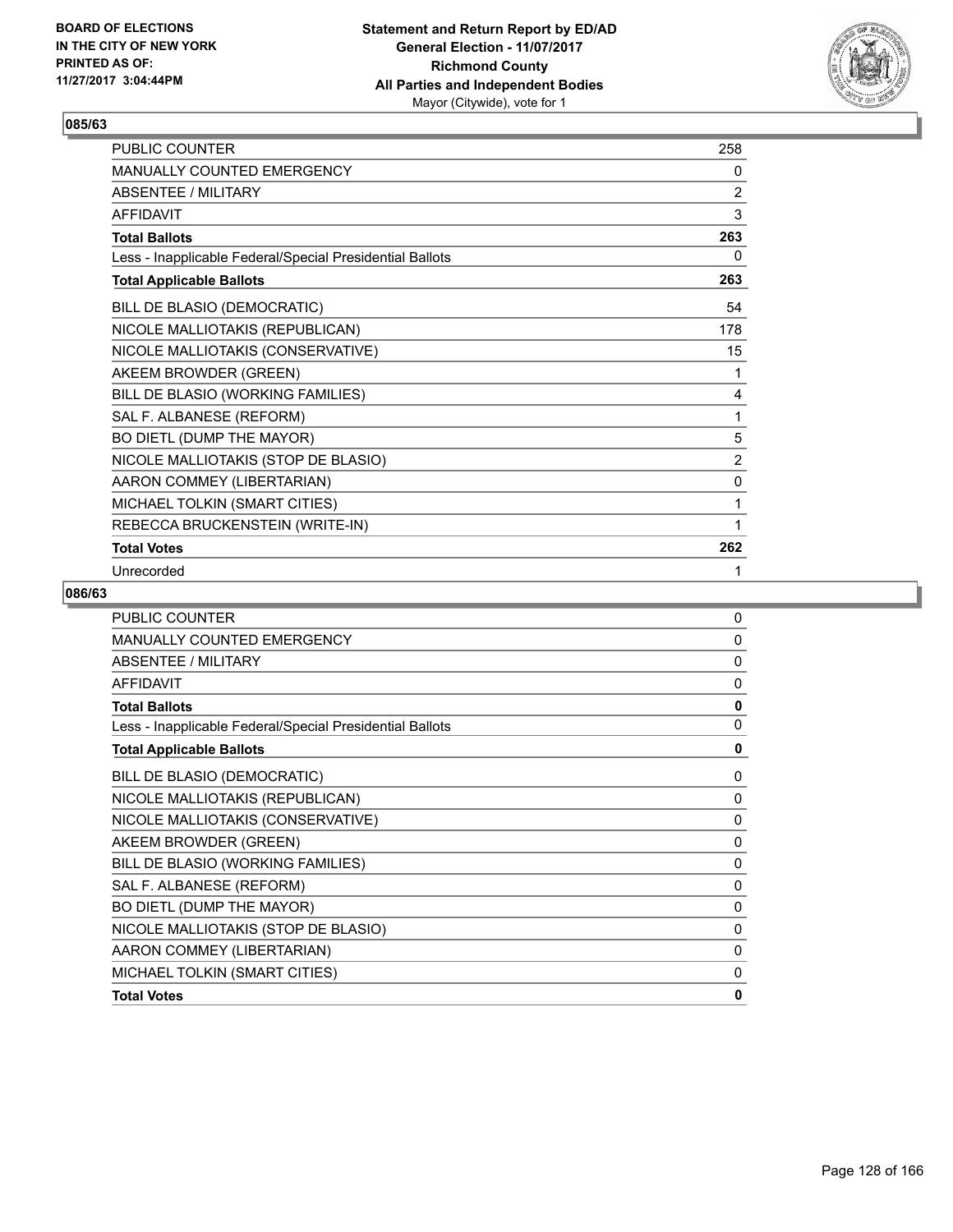

| PUBLIC COUNTER                                           | 0            |
|----------------------------------------------------------|--------------|
| <b>MANUALLY COUNTED EMERGENCY</b>                        | 0            |
| ABSENTEE / MILITARY                                      | 0            |
| <b>AFFIDAVIT</b>                                         | 0            |
| <b>Total Ballots</b>                                     | 0            |
| Less - Inapplicable Federal/Special Presidential Ballots | 0            |
| <b>Total Applicable Ballots</b>                          | 0            |
| BILL DE BLASIO (DEMOCRATIC)                              | 0            |
| NICOLE MALLIOTAKIS (REPUBLICAN)                          | 0            |
| NICOLE MALLIOTAKIS (CONSERVATIVE)                        | 0            |
| AKEEM BROWDER (GREEN)                                    | $\mathbf{0}$ |
| BILL DE BLASIO (WORKING FAMILIES)                        | 0            |
| SAL F. ALBANESE (REFORM)                                 | 0            |
| BO DIETL (DUMP THE MAYOR)                                | 0            |
| NICOLE MALLIOTAKIS (STOP DE BLASIO)                      | 0            |
| AARON COMMEY (LIBERTARIAN)                               | 0            |
| MICHAEL TOLKIN (SMART CITIES)                            | 0            |
| <b>Total Votes</b>                                       | 0            |

| <b>PUBLIC COUNTER</b>                                    | $\Omega$     |
|----------------------------------------------------------|--------------|
| MANUALLY COUNTED EMERGENCY                               | $\mathbf{0}$ |
| <b>ABSENTEE / MILITARY</b>                               | $\mathbf{0}$ |
| <b>AFFIDAVIT</b>                                         | $\mathbf{0}$ |
| <b>Total Ballots</b>                                     | 0            |
| Less - Inapplicable Federal/Special Presidential Ballots | $\mathbf{0}$ |
| <b>Total Applicable Ballots</b>                          | $\mathbf{0}$ |
| BILL DE BLASIO (DEMOCRATIC)                              | 0            |
| NICOLE MALLIOTAKIS (REPUBLICAN)                          | 0            |
| NICOLE MALLIOTAKIS (CONSERVATIVE)                        | 0            |
| AKEEM BROWDER (GREEN)                                    | 0            |
| BILL DE BLASIO (WORKING FAMILIES)                        | 0            |
| SAL F. ALBANESE (REFORM)                                 | 0            |
| BO DIETL (DUMP THE MAYOR)                                | 0            |
| NICOLE MALLIOTAKIS (STOP DE BLASIO)                      | 0            |
| AARON COMMEY (LIBERTARIAN)                               | 0            |
| MICHAEL TOLKIN (SMART CITIES)                            | 0            |
| <b>Total Votes</b>                                       | 0            |
|                                                          |              |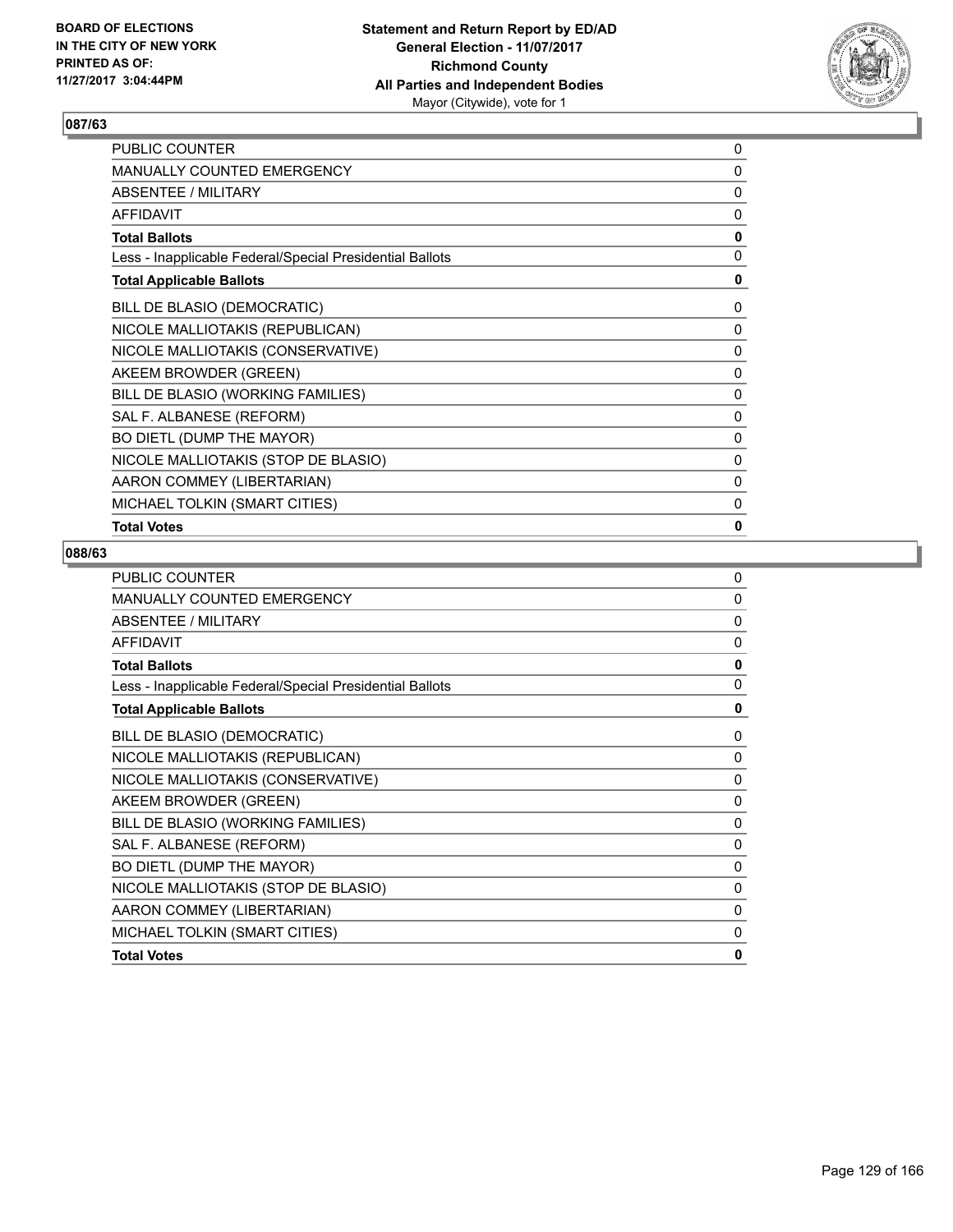

| PUBLIC COUNTER                                           | 0            |
|----------------------------------------------------------|--------------|
| <b>MANUALLY COUNTED EMERGENCY</b>                        | 0            |
| ABSENTEE / MILITARY                                      | 0            |
| <b>AFFIDAVIT</b>                                         | 0            |
| <b>Total Ballots</b>                                     | 0            |
| Less - Inapplicable Federal/Special Presidential Ballots | 0            |
| <b>Total Applicable Ballots</b>                          | 0            |
| BILL DE BLASIO (DEMOCRATIC)                              | 0            |
| NICOLE MALLIOTAKIS (REPUBLICAN)                          | 0            |
| NICOLE MALLIOTAKIS (CONSERVATIVE)                        | 0            |
| AKEEM BROWDER (GREEN)                                    | $\mathbf{0}$ |
| BILL DE BLASIO (WORKING FAMILIES)                        | 0            |
| SAL F. ALBANESE (REFORM)                                 | 0            |
| BO DIETL (DUMP THE MAYOR)                                | 0            |
| NICOLE MALLIOTAKIS (STOP DE BLASIO)                      | 0            |
| AARON COMMEY (LIBERTARIAN)                               | 0            |
| MICHAEL TOLKIN (SMART CITIES)                            | 0            |
| <b>Total Votes</b>                                       | 0            |

| <b>PUBLIC COUNTER</b>                                    | $\Omega$     |
|----------------------------------------------------------|--------------|
| MANUALLY COUNTED EMERGENCY                               | $\mathbf{0}$ |
| <b>ABSENTEE / MILITARY</b>                               | $\mathbf{0}$ |
| <b>AFFIDAVIT</b>                                         | $\mathbf{0}$ |
| <b>Total Ballots</b>                                     | 0            |
| Less - Inapplicable Federal/Special Presidential Ballots | $\mathbf{0}$ |
| <b>Total Applicable Ballots</b>                          | $\mathbf{0}$ |
| BILL DE BLASIO (DEMOCRATIC)                              | 0            |
| NICOLE MALLIOTAKIS (REPUBLICAN)                          | 0            |
| NICOLE MALLIOTAKIS (CONSERVATIVE)                        | 0            |
| AKEEM BROWDER (GREEN)                                    | 0            |
| BILL DE BLASIO (WORKING FAMILIES)                        | 0            |
| SAL F. ALBANESE (REFORM)                                 | 0            |
| BO DIETL (DUMP THE MAYOR)                                | 0            |
| NICOLE MALLIOTAKIS (STOP DE BLASIO)                      | 0            |
| AARON COMMEY (LIBERTARIAN)                               | 0            |
| MICHAEL TOLKIN (SMART CITIES)                            | 0            |
| <b>Total Votes</b>                                       | 0            |
|                                                          |              |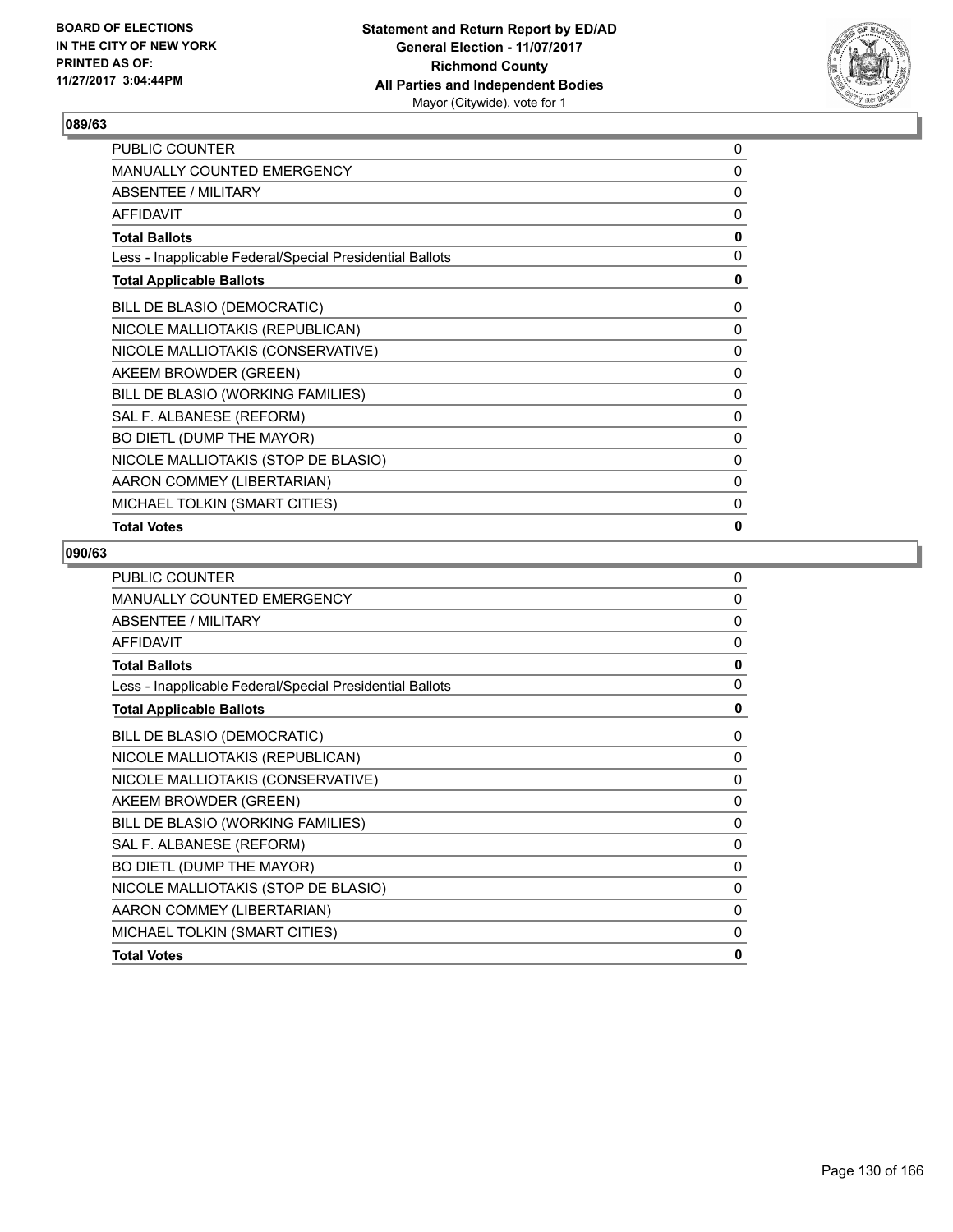

| PUBLIC COUNTER                                           | 313            |
|----------------------------------------------------------|----------------|
| MANUALLY COUNTED EMERGENCY                               | 0              |
| <b>ABSENTEE / MILITARY</b>                               | 13             |
| <b>AFFIDAVIT</b>                                         | 2              |
| <b>Total Ballots</b>                                     | 328            |
| Less - Inapplicable Federal/Special Presidential Ballots | 0              |
| <b>Total Applicable Ballots</b>                          | 328            |
| BILL DE BLASIO (DEMOCRATIC)                              | 42             |
| NICOLE MALLIOTAKIS (REPUBLICAN)                          | 228            |
| NICOLE MALLIOTAKIS (CONSERVATIVE)                        | 34             |
| AKEEM BROWDER (GREEN)                                    | 1              |
| BILL DE BLASIO (WORKING FAMILIES)                        | 5              |
| SAL F. ALBANESE (REFORM)                                 | 6              |
| BO DIETL (DUMP THE MAYOR)                                | $\overline{7}$ |
| NICOLE MALLIOTAKIS (STOP DE BLASIO)                      | 3              |
| AARON COMMEY (LIBERTARIAN)                               | 0              |
| MICHAEL TOLKIN (SMART CITIES)                            | 1              |
| JOHN T. MCNAMARA (WRITE-IN)                              | 1              |
| <b>Total Votes</b>                                       | 328            |

| <b>PUBLIC COUNTER</b>                                    | 404            |
|----------------------------------------------------------|----------------|
| MANUALLY COUNTED EMERGENCY                               | 0              |
| <b>ABSENTEE / MILITARY</b>                               | 22             |
| <b>AFFIDAVIT</b>                                         | 5              |
| <b>Total Ballots</b>                                     | 431            |
| Less - Inapplicable Federal/Special Presidential Ballots | 0              |
| <b>Total Applicable Ballots</b>                          | 431            |
| BILL DE BLASIO (DEMOCRATIC)                              | 25             |
| NICOLE MALLIOTAKIS (REPUBLICAN)                          | 321            |
| NICOLE MALLIOTAKIS (CONSERVATIVE)                        | 53             |
| AKEEM BROWDER (GREEN)                                    | 1              |
| BILL DE BLASIO (WORKING FAMILIES)                        | $\overline{2}$ |
| SAL F. ALBANESE (REFORM)                                 | 7              |
| BO DIETL (DUMP THE MAYOR)                                | 5              |
| NICOLE MALLIOTAKIS (STOP DE BLASIO)                      | 6              |
| AARON COMMEY (LIBERTARIAN)                               | 1              |
| MICHAEL TOLKIN (SMART CITIES)                            | 2              |
| EARL LOUIS (WRITE-IN)                                    | 1              |
| UNATTRIBUTABLE WRITE-IN (WRITE-IN)                       | 1              |
| <b>Total Votes</b>                                       | 425            |
| Unrecorded                                               | 6              |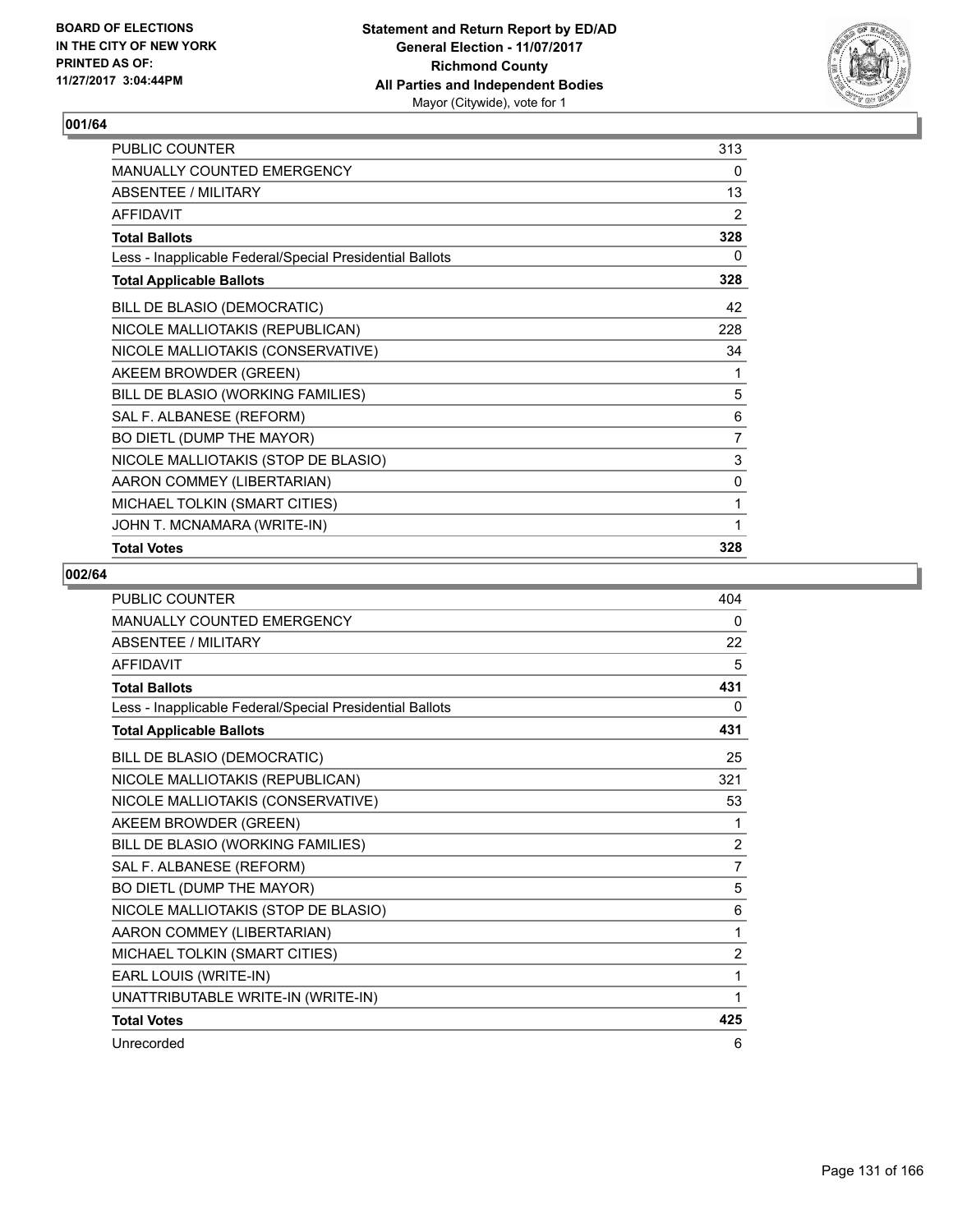

| PUBLIC COUNTER                                           | 394            |
|----------------------------------------------------------|----------------|
| <b>MANUALLY COUNTED EMERGENCY</b>                        | $\mathbf{0}$   |
| <b>ABSENTEE / MILITARY</b>                               | 21             |
| <b>AFFIDAVIT</b>                                         | 2              |
| <b>Total Ballots</b>                                     | 417            |
| Less - Inapplicable Federal/Special Presidential Ballots | 0              |
| <b>Total Applicable Ballots</b>                          | 417            |
| BILL DE BLASIO (DEMOCRATIC)                              | 56             |
| NICOLE MALLIOTAKIS (REPUBLICAN)                          | 298            |
| NICOLE MALLIOTAKIS (CONSERVATIVE)                        | 50             |
| AKEEM BROWDER (GREEN)                                    | 0              |
| BILL DE BLASIO (WORKING FAMILIES)                        | 0              |
| SAL F. ALBANESE (REFORM)                                 | 5              |
| BO DIETL (DUMP THE MAYOR)                                | 1              |
| NICOLE MALLIOTAKIS (STOP DE BLASIO)                      | 1              |
| AARON COMMEY (LIBERTARIAN)                               | 0              |
| MICHAEL TOLKIN (SMART CITIES)                            | $\overline{2}$ |
| CLIFFORD HAGEN (WRITE-IN)                                | 1              |
| <b>Total Votes</b>                                       | 414            |
| Unrecorded                                               | 3              |

| <b>PUBLIC COUNTER</b>                                    | 307 |
|----------------------------------------------------------|-----|
| <b>MANUALLY COUNTED EMERGENCY</b>                        | 0   |
| <b>ABSENTEE / MILITARY</b>                               | 11  |
| <b>AFFIDAVIT</b>                                         | 0   |
| <b>Total Ballots</b>                                     | 318 |
| Less - Inapplicable Federal/Special Presidential Ballots | 0   |
| <b>Total Applicable Ballots</b>                          | 318 |
| BILL DE BLASIO (DEMOCRATIC)                              | 21  |
| NICOLE MALLIOTAKIS (REPUBLICAN)                          | 239 |
| NICOLE MALLIOTAKIS (CONSERVATIVE)                        | 43  |
| AKEEM BROWDER (GREEN)                                    | 1   |
| BILL DE BLASIO (WORKING FAMILIES)                        | 2   |
| SAL F. ALBANESE (REFORM)                                 | 6   |
| BO DIETL (DUMP THE MAYOR)                                | 1   |
| NICOLE MALLIOTAKIS (STOP DE BLASIO)                      | 0   |
| AARON COMMEY (LIBERTARIAN)                               | 1   |
| MICHAEL TOLKIN (SMART CITIES)                            | 0   |
| <b>Total Votes</b>                                       | 314 |
| Unrecorded                                               | 4   |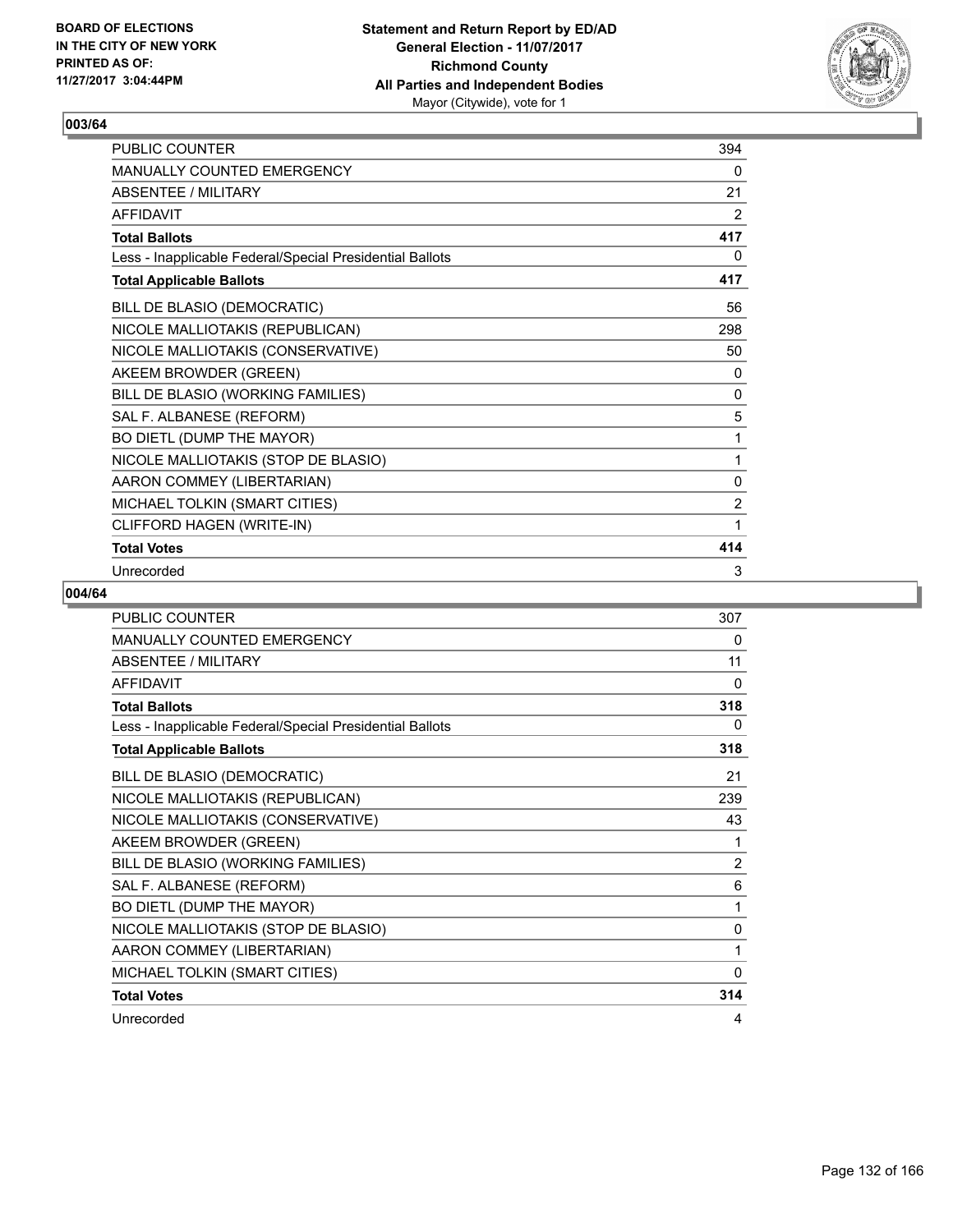

| PUBLIC COUNTER                                           | 416            |
|----------------------------------------------------------|----------------|
| MANUALLY COUNTED EMERGENCY                               | 0              |
| <b>ABSENTEE / MILITARY</b>                               | 18             |
| <b>AFFIDAVIT</b>                                         | 4              |
| <b>Total Ballots</b>                                     | 438            |
| Less - Inapplicable Federal/Special Presidential Ballots | 0              |
| <b>Total Applicable Ballots</b>                          | 438            |
| BILL DE BLASIO (DEMOCRATIC)                              | 50             |
| NICOLE MALLIOTAKIS (REPUBLICAN)                          | 317            |
| NICOLE MALLIOTAKIS (CONSERVATIVE)                        | 38             |
| AKEEM BROWDER (GREEN)                                    | 1              |
| BILL DE BLASIO (WORKING FAMILIES)                        | $\overline{2}$ |
| SAL F. ALBANESE (REFORM)                                 | 11             |
| BO DIETL (DUMP THE MAYOR)                                | 9              |
| NICOLE MALLIOTAKIS (STOP DE BLASIO)                      | 6              |
| AARON COMMEY (LIBERTARIAN)                               | 1              |
| MICHAEL TOLKIN (SMART CITIES)                            | $\mathbf{0}$   |
| <b>Total Votes</b>                                       | 435            |
| Unrecorded                                               | 3              |

| <b>PUBLIC COUNTER</b>                                    | 426 |
|----------------------------------------------------------|-----|
| <b>MANUALLY COUNTED EMERGENCY</b>                        | 0   |
| <b>ABSENTEE / MILITARY</b>                               | 16  |
| <b>AFFIDAVIT</b>                                         | 6   |
| <b>Total Ballots</b>                                     | 448 |
| Less - Inapplicable Federal/Special Presidential Ballots | 0   |
| <b>Total Applicable Ballots</b>                          | 448 |
| BILL DE BLASIO (DEMOCRATIC)                              | 41  |
| NICOLE MALLIOTAKIS (REPUBLICAN)                          | 320 |
| NICOLE MALLIOTAKIS (CONSERVATIVE)                        | 60  |
| AKEEM BROWDER (GREEN)                                    | 2   |
| BILL DE BLASIO (WORKING FAMILIES)                        | 6   |
| SAL F. ALBANESE (REFORM)                                 | 4   |
| BO DIETL (DUMP THE MAYOR)                                | 8   |
| NICOLE MALLIOTAKIS (STOP DE BLASIO)                      | 4   |
| AARON COMMEY (LIBERTARIAN)                               | 1   |
| MICHAEL TOLKIN (SMART CITIES)                            | 2   |
| <b>Total Votes</b>                                       | 448 |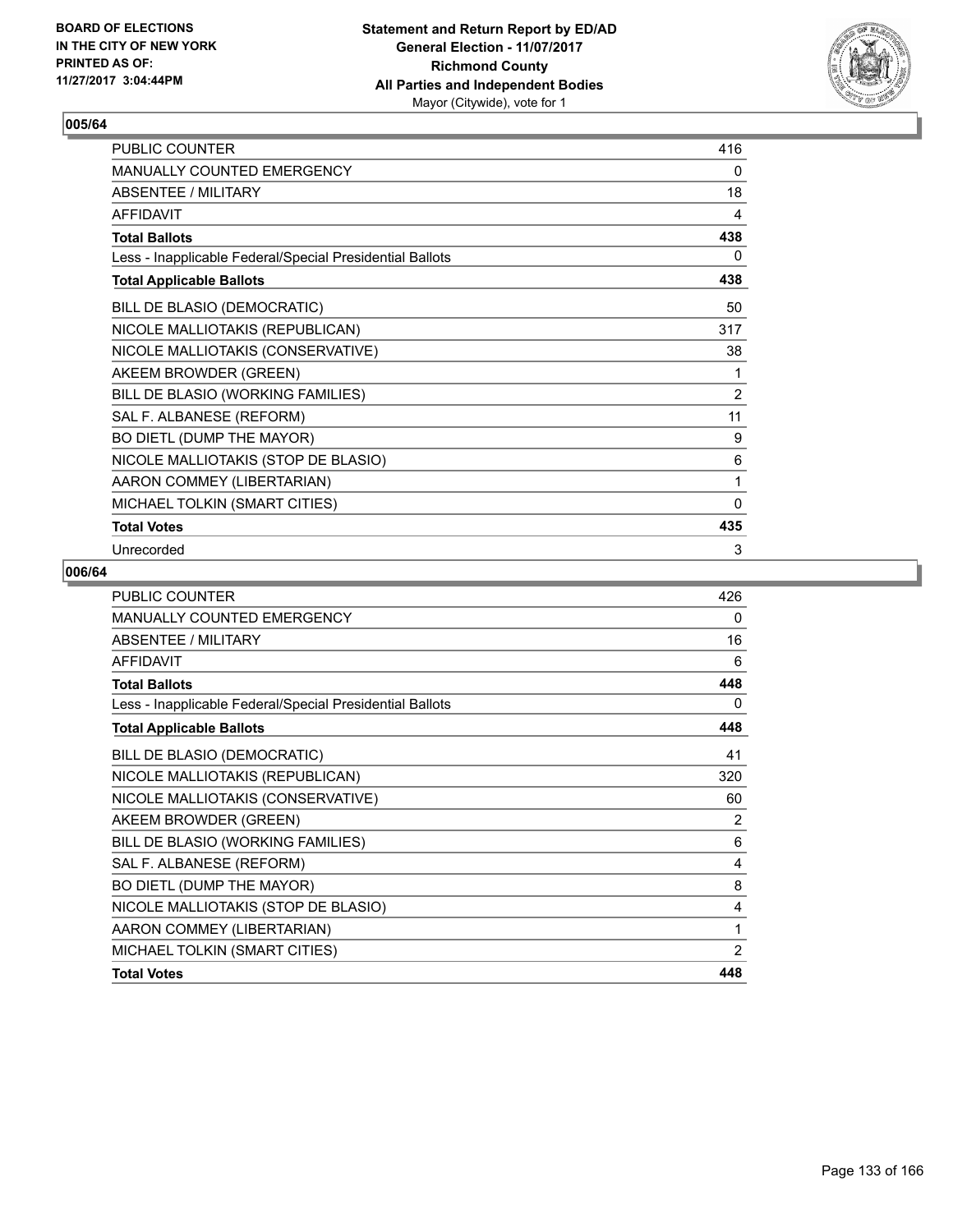

| <b>PUBLIC COUNTER</b>                                    | 427            |
|----------------------------------------------------------|----------------|
| <b>MANUALLY COUNTED EMERGENCY</b>                        | 0              |
| ABSENTEE / MILITARY                                      | 13             |
| <b>AFFIDAVIT</b>                                         | 2              |
| <b>Total Ballots</b>                                     | 442            |
| Less - Inapplicable Federal/Special Presidential Ballots | 0              |
| <b>Total Applicable Ballots</b>                          | 442            |
| BILL DE BLASIO (DEMOCRATIC)                              | 49             |
| NICOLE MALLIOTAKIS (REPUBLICAN)                          | 330            |
| NICOLE MALLIOTAKIS (CONSERVATIVE)                        | 50             |
| AKEEM BROWDER (GREEN)                                    | 1              |
| BILL DE BLASIO (WORKING FAMILIES)                        | 1              |
| SAL F. ALBANESE (REFORM)                                 | $\overline{2}$ |
| BO DIETL (DUMP THE MAYOR)                                | 3              |
| NICOLE MALLIOTAKIS (STOP DE BLASIO)                      | 2              |
| AARON COMMEY (LIBERTARIAN)                               | 0              |
| MICHAEL TOLKIN (SMART CITIES)                            | 0              |
| RALPH NADER (WRITE-IN)                                   | 1              |
| <b>Total Votes</b>                                       | 439            |
| Unrecorded                                               | 3              |

| <b>PUBLIC COUNTER</b>                                    | 332 |
|----------------------------------------------------------|-----|
| <b>MANUALLY COUNTED EMERGENCY</b>                        | 0   |
| <b>ABSENTEE / MILITARY</b>                               | 20  |
| <b>AFFIDAVIT</b>                                         | 3   |
| <b>Total Ballots</b>                                     | 355 |
| Less - Inapplicable Federal/Special Presidential Ballots | 0   |
| <b>Total Applicable Ballots</b>                          | 355 |
| BILL DE BLASIO (DEMOCRATIC)                              | 41  |
| NICOLE MALLIOTAKIS (REPUBLICAN)                          | 255 |
| NICOLE MALLIOTAKIS (CONSERVATIVE)                        | 34  |
| AKEEM BROWDER (GREEN)                                    | 1   |
| BILL DE BLASIO (WORKING FAMILIES)                        | 3   |
| SAL F. ALBANESE (REFORM)                                 | 8   |
| BO DIETL (DUMP THE MAYOR)                                | 3   |
| NICOLE MALLIOTAKIS (STOP DE BLASIO)                      | 4   |
| AARON COMMEY (LIBERTARIAN)                               | 0   |
| MICHAEL TOLKIN (SMART CITIES)                            | 1   |
| MICHAEL R. BLOOMBERG (WRITE-IN)                          | 1   |
| PATRICK F. NOWAK (WRITE-IN)                              | 1   |
| <b>Total Votes</b>                                       | 352 |
| Unrecorded                                               | 3   |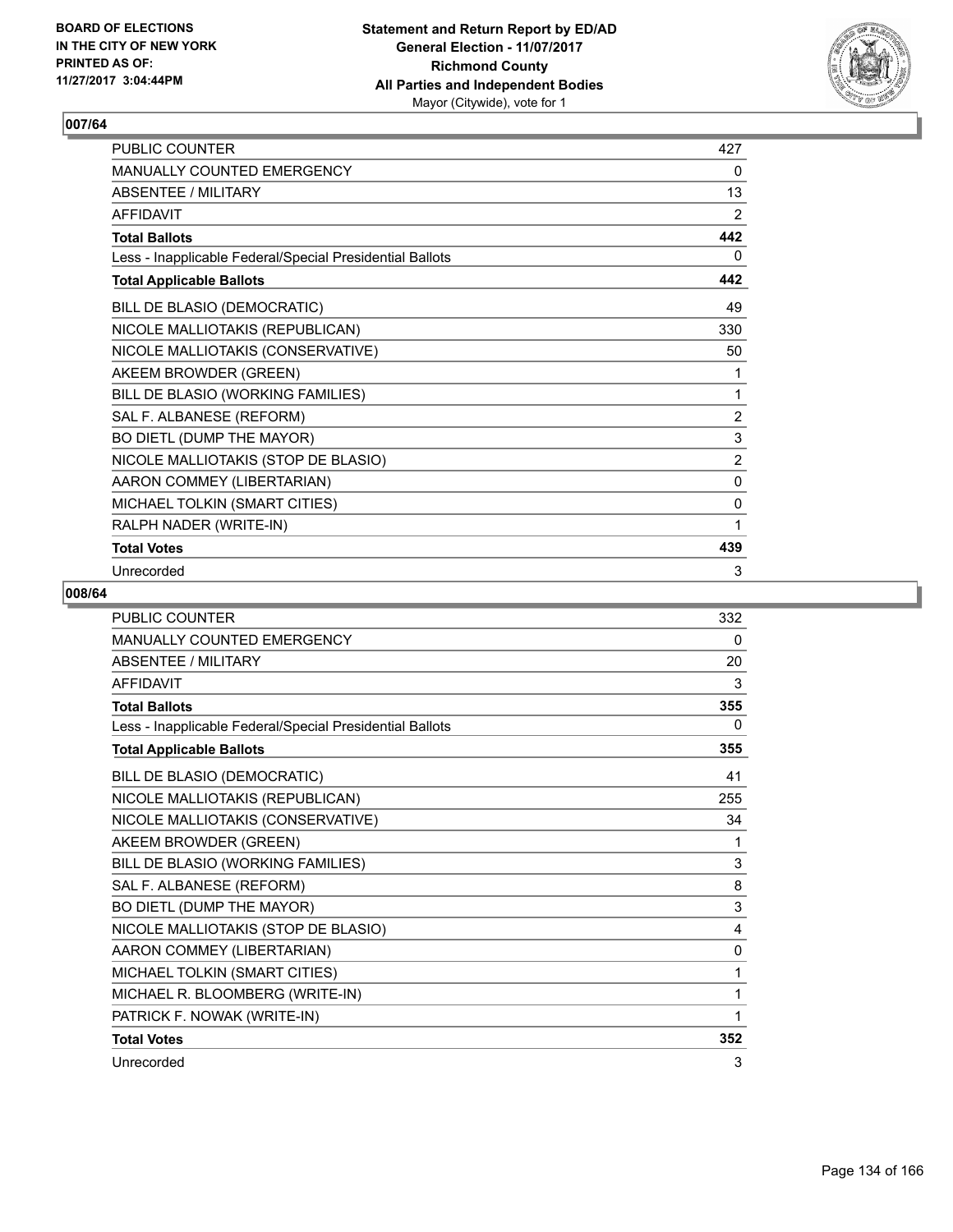

| <b>PUBLIC COUNTER</b>                                    | 317 |
|----------------------------------------------------------|-----|
| <b>MANUALLY COUNTED EMERGENCY</b>                        | 0   |
| ABSENTEE / MII ITARY                                     | 8   |
| <b>AFFIDAVIT</b>                                         | 1   |
| <b>Total Ballots</b>                                     | 326 |
| Less - Inapplicable Federal/Special Presidential Ballots | 0   |
| <b>Total Applicable Ballots</b>                          | 326 |
| BILL DE BLASIO (DEMOCRATIC)                              | 26  |
| NICOLE MALLIOTAKIS (REPUBLICAN)                          | 237 |
| NICOLE MALLIOTAKIS (CONSERVATIVE)                        | 48  |
| AKEEM BROWDER (GREEN)                                    | 4   |
| BILL DE BLASIO (WORKING FAMILIES)                        | 1   |
| SAL F. ALBANESE (REFORM)                                 | 0   |
| BO DIETL (DUMP THE MAYOR)                                | 3   |
| NICOLE MALLIOTAKIS (STOP DE BLASIO)                      | 3   |
| AARON COMMEY (LIBERTARIAN)                               | 0   |
| MICHAEL TOLKIN (SMART CITIES)                            | 1   |
| BERNIE SANDERS (WRITE-IN)                                | 1   |
| JUDITH SHRENDLIN (WRITE-IN)                              | 1   |
| <b>Total Votes</b>                                       | 325 |
| Unrecorded                                               | 1   |

| PUBLIC COUNTER                                           | 318            |
|----------------------------------------------------------|----------------|
| MANUALLY COUNTED EMERGENCY                               | 0              |
| <b>ABSENTEE / MILITARY</b>                               | 8              |
| <b>AFFIDAVIT</b>                                         | 6              |
| <b>Total Ballots</b>                                     | 332            |
| Less - Inapplicable Federal/Special Presidential Ballots | 0              |
| <b>Total Applicable Ballots</b>                          | 332            |
| BILL DE BLASIO (DEMOCRATIC)                              | 27             |
| NICOLE MALLIOTAKIS (REPUBLICAN)                          | 258            |
| NICOLE MALLIOTAKIS (CONSERVATIVE)                        | 34             |
| AKEEM BROWDER (GREEN)                                    | 1              |
| BILL DE BLASIO (WORKING FAMILIES)                        | 0              |
| SAL F. ALBANESE (REFORM)                                 | 5              |
| BO DIETL (DUMP THE MAYOR)                                | $\overline{2}$ |
| NICOLE MALLIOTAKIS (STOP DE BLASIO)                      | 0              |
| AARON COMMEY (LIBERTARIAN)                               | 1              |
| MICHAEL TOLKIN (SMART CITIES)                            | 1              |
| <b>Total Votes</b>                                       | 329            |
| Unrecorded                                               | 3              |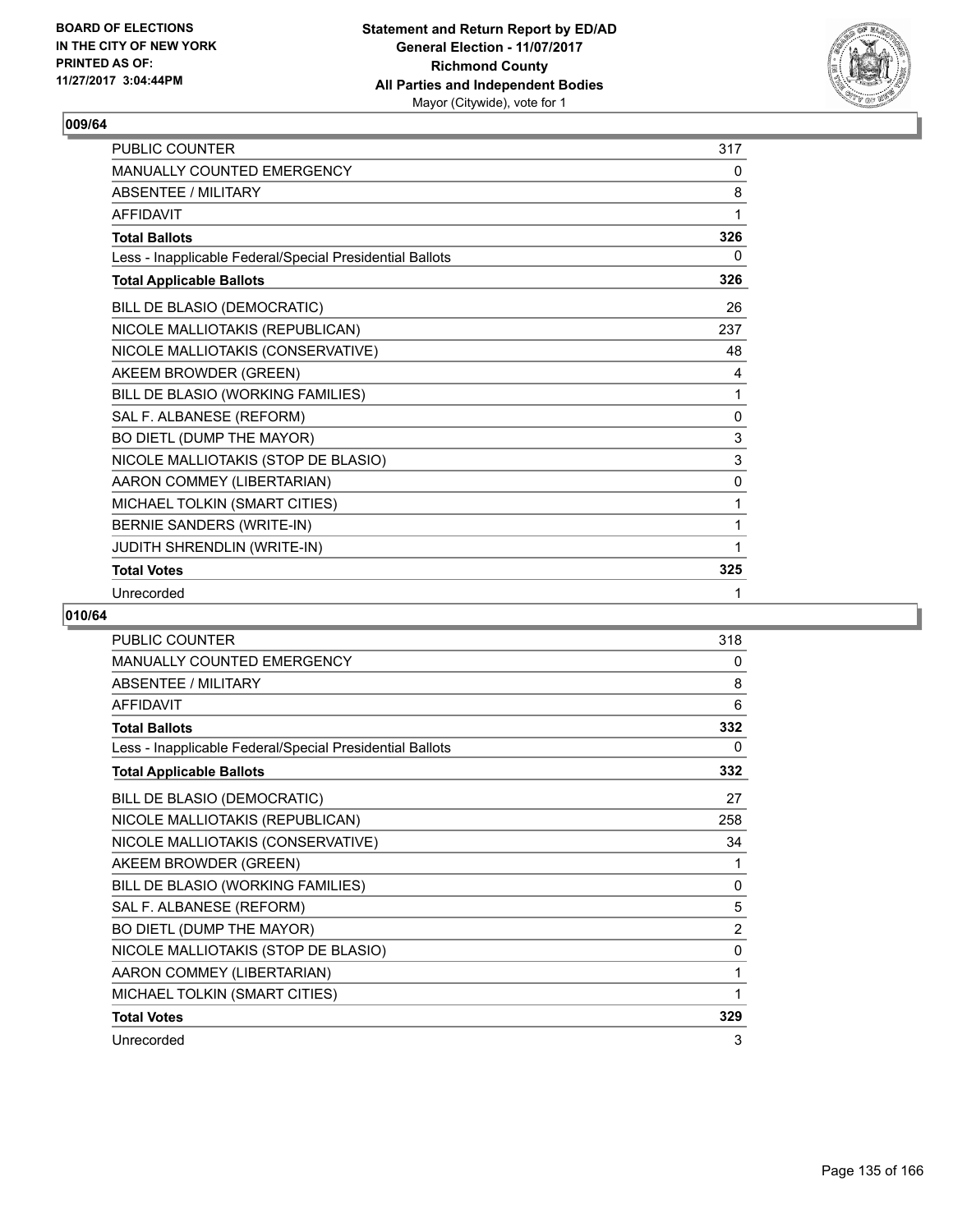

| PUBLIC COUNTER                                           | 145          |
|----------------------------------------------------------|--------------|
| MANUALLY COUNTED EMERGENCY                               | 0            |
| <b>ABSENTEE / MILITARY</b>                               | 11           |
| <b>AFFIDAVIT</b>                                         | $\mathbf{0}$ |
| <b>Total Ballots</b>                                     | 156          |
| Less - Inapplicable Federal/Special Presidential Ballots | 0            |
| <b>Total Applicable Ballots</b>                          | 156          |
| BILL DE BLASIO (DEMOCRATIC)                              | 12           |
| NICOLE MALLIOTAKIS (REPUBLICAN)                          | 112          |
| NICOLE MALLIOTAKIS (CONSERVATIVE)                        | 24           |
| AKEEM BROWDER (GREEN)                                    | 0            |
| BILL DE BLASIO (WORKING FAMILIES)                        | 0            |
| SAL F. ALBANESE (REFORM)                                 | 2            |
| BO DIETL (DUMP THE MAYOR)                                | 4            |
| NICOLE MALLIOTAKIS (STOP DE BLASIO)                      | 1            |
| AARON COMMEY (LIBERTARIAN)                               | 0            |
| MICHAEL TOLKIN (SMART CITIES)                            | $\mathbf{0}$ |
| <b>Total Votes</b>                                       | 155          |
| Unrecorded                                               | 1            |

| PUBLIC COUNTER                                           | 293            |
|----------------------------------------------------------|----------------|
| <b>MANUALLY COUNTED EMERGENCY</b>                        | 0              |
| <b>ABSENTEE / MILITARY</b>                               | 13             |
| <b>AFFIDAVIT</b>                                         | 3              |
| <b>Total Ballots</b>                                     | 309            |
| Less - Inapplicable Federal/Special Presidential Ballots | 0              |
| <b>Total Applicable Ballots</b>                          | 309            |
| BILL DE BLASIO (DEMOCRATIC)                              | 34             |
| NICOLE MALLIOTAKIS (REPUBLICAN)                          | 236            |
| NICOLE MALLIOTAKIS (CONSERVATIVE)                        | 23             |
| AKEEM BROWDER (GREEN)                                    | 1              |
| BILL DE BLASIO (WORKING FAMILIES)                        | 1              |
| SAL F. ALBANESE (REFORM)                                 | 4              |
| BO DIETL (DUMP THE MAYOR)                                | 3              |
| NICOLE MALLIOTAKIS (STOP DE BLASIO)                      | 3              |
| AARON COMMEY (LIBERTARIAN)                               | $\mathbf{0}$   |
| MICHAEL TOLKIN (SMART CITIES)                            | $\overline{2}$ |
| <b>Total Votes</b>                                       | 307            |
| Unrecorded                                               | 2              |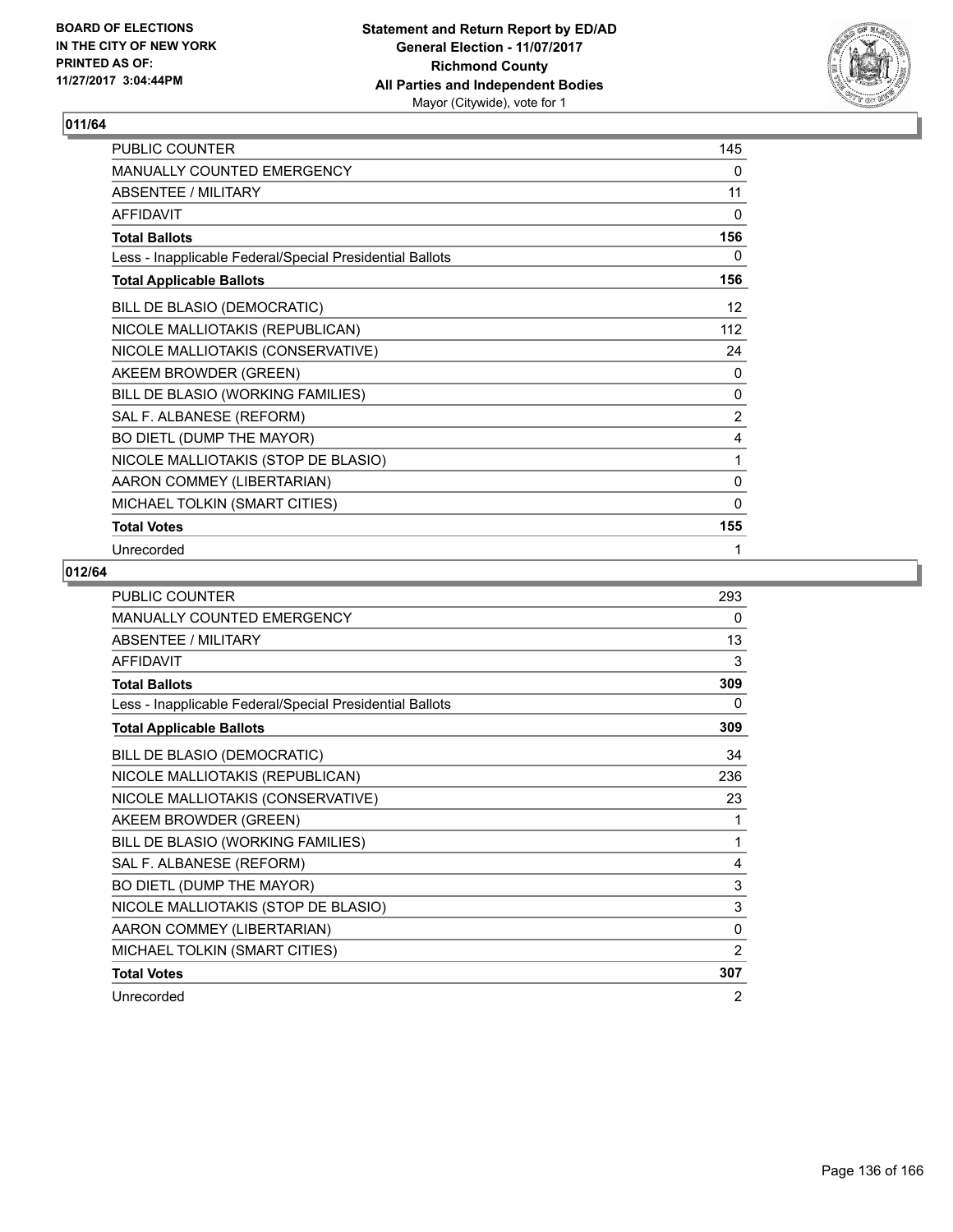

| <b>PUBLIC COUNTER</b>                                    | 148          |
|----------------------------------------------------------|--------------|
| <b>MANUALLY COUNTED EMERGENCY</b>                        | 0            |
| <b>ABSENTEE / MILITARY</b>                               | 4            |
| <b>AFFIDAVIT</b>                                         | 1            |
| <b>Total Ballots</b>                                     | 153          |
| Less - Inapplicable Federal/Special Presidential Ballots | 0            |
| <b>Total Applicable Ballots</b>                          | 153          |
| BILL DE BLASIO (DEMOCRATIC)                              | 23           |
| NICOLE MALLIOTAKIS (REPUBLICAN)                          | 104          |
| NICOLE MALLIOTAKIS (CONSERVATIVE)                        | 14           |
| AKEEM BROWDER (GREEN)                                    | 0            |
| BILL DE BLASIO (WORKING FAMILIES)                        | 2            |
| SAL F. ALBANESE (REFORM)                                 | 2            |
| BO DIETL (DUMP THE MAYOR)                                | $\mathsf 3$  |
| NICOLE MALLIOTAKIS (STOP DE BLASIO)                      | $\mathsf 3$  |
| AARON COMMEY (LIBERTARIAN)                               | 1            |
| MICHAEL TOLKIN (SMART CITIES)                            | $\mathbf{0}$ |
| <b>Total Votes</b>                                       | 152          |
| Unrecorded                                               | 1            |

| PUBLIC COUNTER                                           | 379            |
|----------------------------------------------------------|----------------|
| MANUALLY COUNTED EMERGENCY                               | 0              |
| <b>ABSENTEE / MILITARY</b>                               | 12             |
| <b>AFFIDAVIT</b>                                         | 2              |
| <b>Total Ballots</b>                                     | 393            |
| Less - Inapplicable Federal/Special Presidential Ballots | 0              |
| <b>Total Applicable Ballots</b>                          | 393            |
| BILL DE BLASIO (DEMOCRATIC)                              | 39             |
| NICOLE MALLIOTAKIS (REPUBLICAN)                          | 316            |
| NICOLE MALLIOTAKIS (CONSERVATIVE)                        | 23             |
| AKEEM BROWDER (GREEN)                                    | 1              |
| BILL DE BLASIO (WORKING FAMILIES)                        | 5              |
| SAL F. ALBANESE (REFORM)                                 | $\overline{2}$ |
| BO DIETL (DUMP THE MAYOR)                                | $\mathbf{0}$   |
| NICOLE MALLIOTAKIS (STOP DE BLASIO)                      | $\overline{2}$ |
| AARON COMMEY (LIBERTARIAN)                               | 0              |
| MICHAEL TOLKIN (SMART CITIES)                            | $\overline{2}$ |
| UNATTRIBUTABLE WRITE-IN (WRITE-IN)                       | $\overline{2}$ |
| <b>Total Votes</b>                                       | 392            |
| Unrecorded                                               | 1              |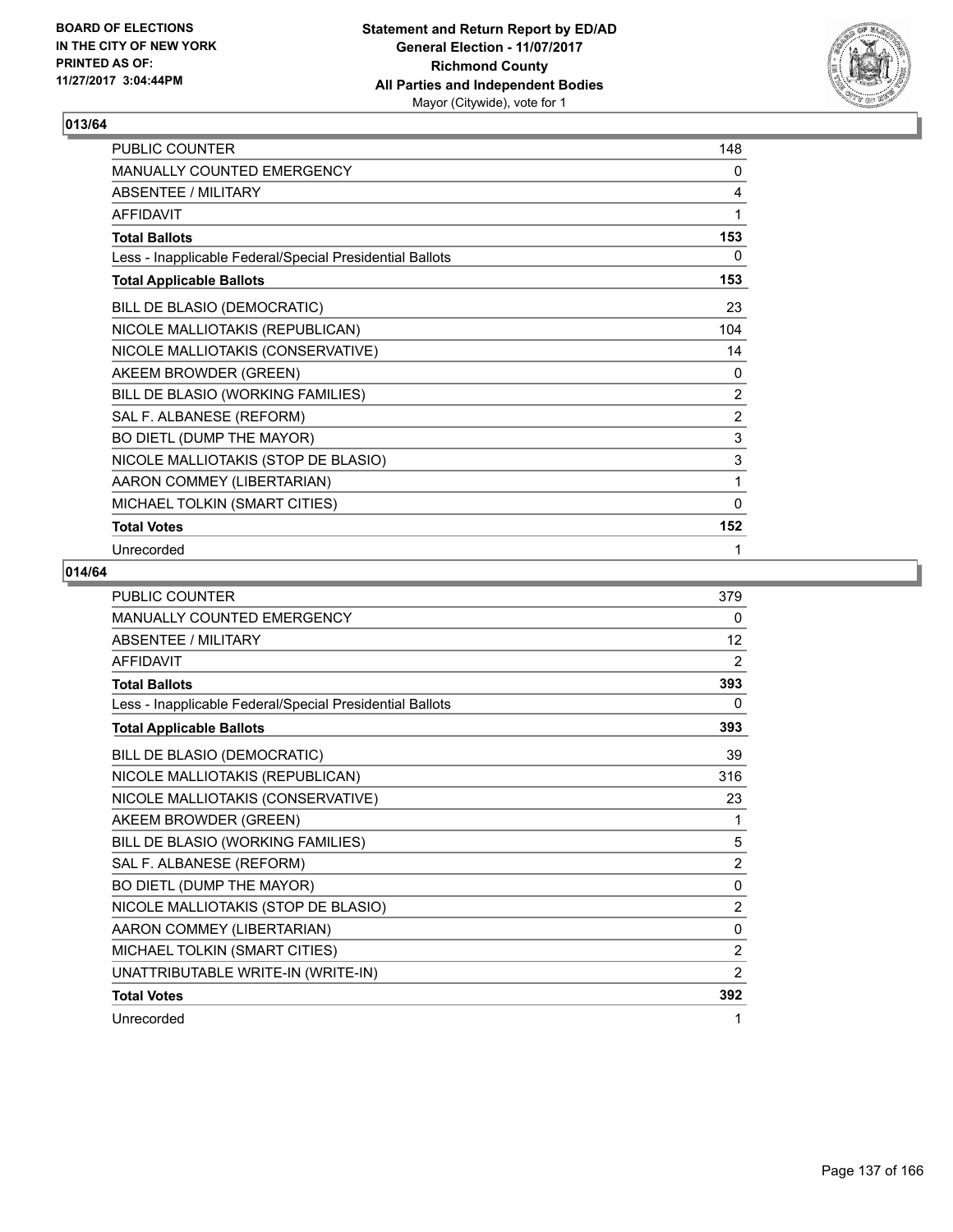

| PUBLIC COUNTER                                           | 439            |
|----------------------------------------------------------|----------------|
| MANUALLY COUNTED EMERGENCY                               | 0              |
| <b>ABSENTEE / MILITARY</b>                               | 12             |
| <b>AFFIDAVIT</b>                                         | 2              |
| <b>Total Ballots</b>                                     | 453            |
| Less - Inapplicable Federal/Special Presidential Ballots | 0              |
| <b>Total Applicable Ballots</b>                          | 453            |
| BILL DE BLASIO (DEMOCRATIC)                              | 56             |
| NICOLE MALLIOTAKIS (REPUBLICAN)                          | 326            |
| NICOLE MALLIOTAKIS (CONSERVATIVE)                        | 39             |
| AKEEM BROWDER (GREEN)                                    | 3              |
| BILL DE BLASIO (WORKING FAMILIES)                        | $\overline{2}$ |
| SAL F. ALBANESE (REFORM)                                 | $\overline{7}$ |
| BO DIETL (DUMP THE MAYOR)                                | $\mathsf 3$    |
| NICOLE MALLIOTAKIS (STOP DE BLASIO)                      | 10             |
| AARON COMMEY (LIBERTARIAN)                               | $\overline{2}$ |
| MICHAEL TOLKIN (SMART CITIES)                            | 1              |
| <b>Total Votes</b>                                       | 449            |
| Unrecorded                                               | 4              |

| PUBLIC COUNTER                                           | 356            |
|----------------------------------------------------------|----------------|
| <b>MANUALLY COUNTED EMERGENCY</b>                        | 0              |
| <b>ABSENTEE / MILITARY</b>                               | 13             |
| <b>AFFIDAVIT</b>                                         | 4              |
| <b>Total Ballots</b>                                     | 373            |
| Less - Inapplicable Federal/Special Presidential Ballots | 0              |
| <b>Total Applicable Ballots</b>                          | 373            |
| BILL DE BLASIO (DEMOCRATIC)                              | 45             |
| NICOLE MALLIOTAKIS (REPUBLICAN)                          | 264            |
| NICOLE MALLIOTAKIS (CONSERVATIVE)                        | 44             |
| AKEEM BROWDER (GREEN)                                    | 0              |
| BILL DE BLASIO (WORKING FAMILIES)                        | 5              |
| SAL F. ALBANESE (REFORM)                                 | 6              |
| BO DIETL (DUMP THE MAYOR)                                | $\overline{2}$ |
| NICOLE MALLIOTAKIS (STOP DE BLASIO)                      | $\overline{2}$ |
| AARON COMMEY (LIBERTARIAN)                               | 1              |
| MICHAEL TOLKIN (SMART CITIES)                            | 1              |
| <b>Total Votes</b>                                       | 370            |
| Unrecorded                                               | 3              |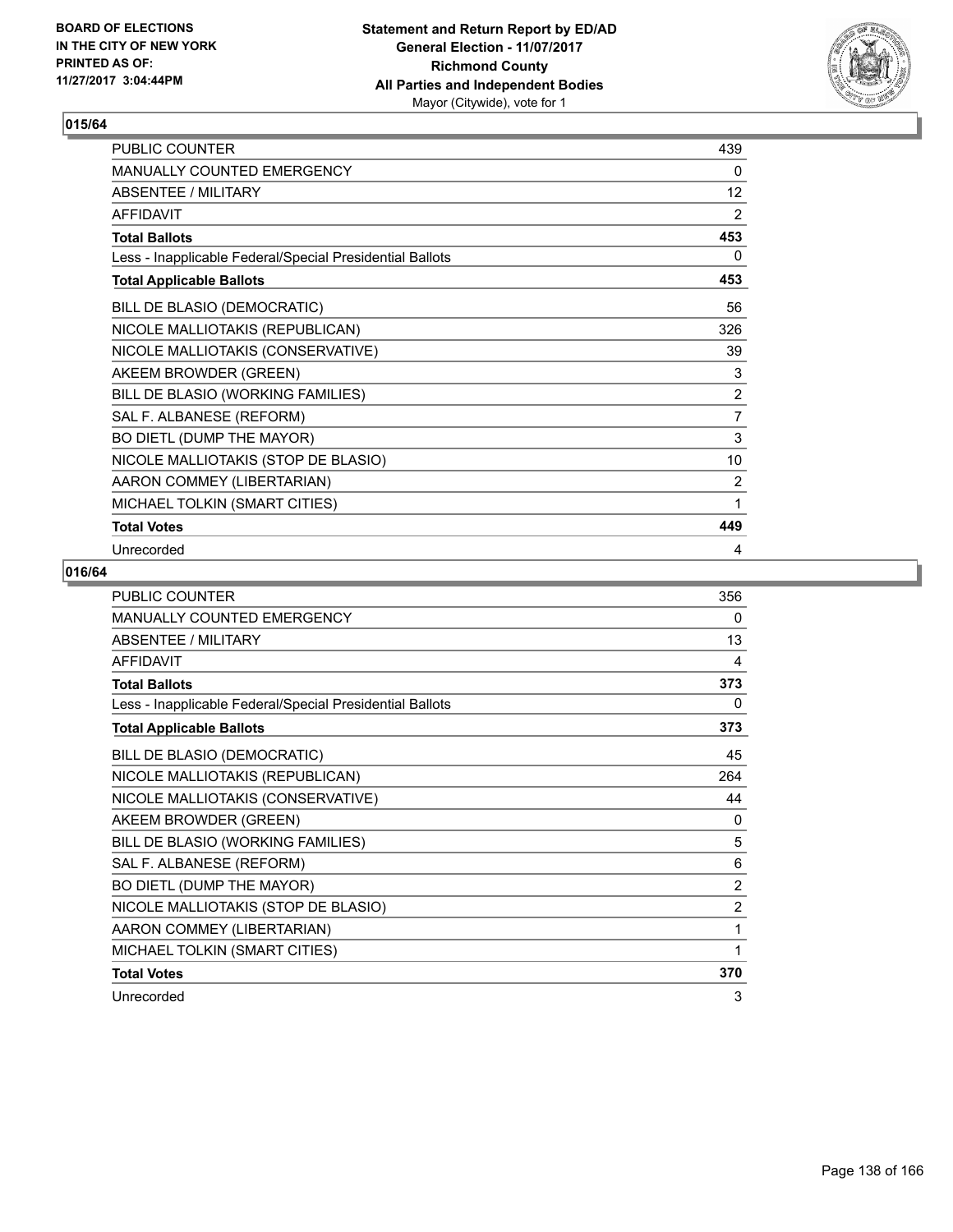

| PUBLIC COUNTER                                           | 368            |
|----------------------------------------------------------|----------------|
| MANUALLY COUNTED EMERGENCY                               | 0              |
| <b>ABSENTEE / MILITARY</b>                               | 31             |
| <b>AFFIDAVIT</b>                                         | 2              |
| <b>Total Ballots</b>                                     | 401            |
| Less - Inapplicable Federal/Special Presidential Ballots | 0              |
| <b>Total Applicable Ballots</b>                          | 401            |
| BILL DE BLASIO (DEMOCRATIC)                              | 68             |
| NICOLE MALLIOTAKIS (REPUBLICAN)                          | 259            |
| NICOLE MALLIOTAKIS (CONSERVATIVE)                        | 43             |
| AKEEM BROWDER (GREEN)                                    | 0              |
| BILL DE BLASIO (WORKING FAMILIES)                        | 7              |
| SAL F. ALBANESE (REFORM)                                 | $\overline{7}$ |
| BO DIETL (DUMP THE MAYOR)                                | $\overline{2}$ |
| NICOLE MALLIOTAKIS (STOP DE BLASIO)                      | 5              |
| AARON COMMEY (LIBERTARIAN)                               | $\overline{2}$ |
| MICHAEL TOLKIN (SMART CITIES)                            | 3              |
| <b>Total Votes</b>                                       | 396            |
| Unrecorded                                               | 5              |

| <b>PUBLIC COUNTER</b>                                    | 270            |
|----------------------------------------------------------|----------------|
| <b>MANUALLY COUNTED EMERGENCY</b>                        | 0              |
| <b>ABSENTEE / MILITARY</b>                               | 14             |
| <b>AFFIDAVIT</b>                                         | $\mathbf{0}$   |
| <b>Total Ballots</b>                                     | 284            |
| Less - Inapplicable Federal/Special Presidential Ballots | 0              |
| <b>Total Applicable Ballots</b>                          | 284            |
| BILL DE BLASIO (DEMOCRATIC)                              | 40             |
| NICOLE MALLIOTAKIS (REPUBLICAN)                          | 189            |
| NICOLE MALLIOTAKIS (CONSERVATIVE)                        | 24             |
| AKEEM BROWDER (GREEN)                                    | 1              |
| BILL DE BLASIO (WORKING FAMILIES)                        | 6              |
| SAL F. ALBANESE (REFORM)                                 | 6              |
| BO DIETL (DUMP THE MAYOR)                                | $\overline{2}$ |
| NICOLE MALLIOTAKIS (STOP DE BLASIO)                      | 5              |
| AARON COMMEY (LIBERTARIAN)                               | 4              |
| MICHAEL TOLKIN (SMART CITIES)                            | $\overline{2}$ |
| DONALD J. TRUMP (WRITE-IN)                               | 1              |
| <b>Total Votes</b>                                       | 280            |
| Unrecorded                                               | 4              |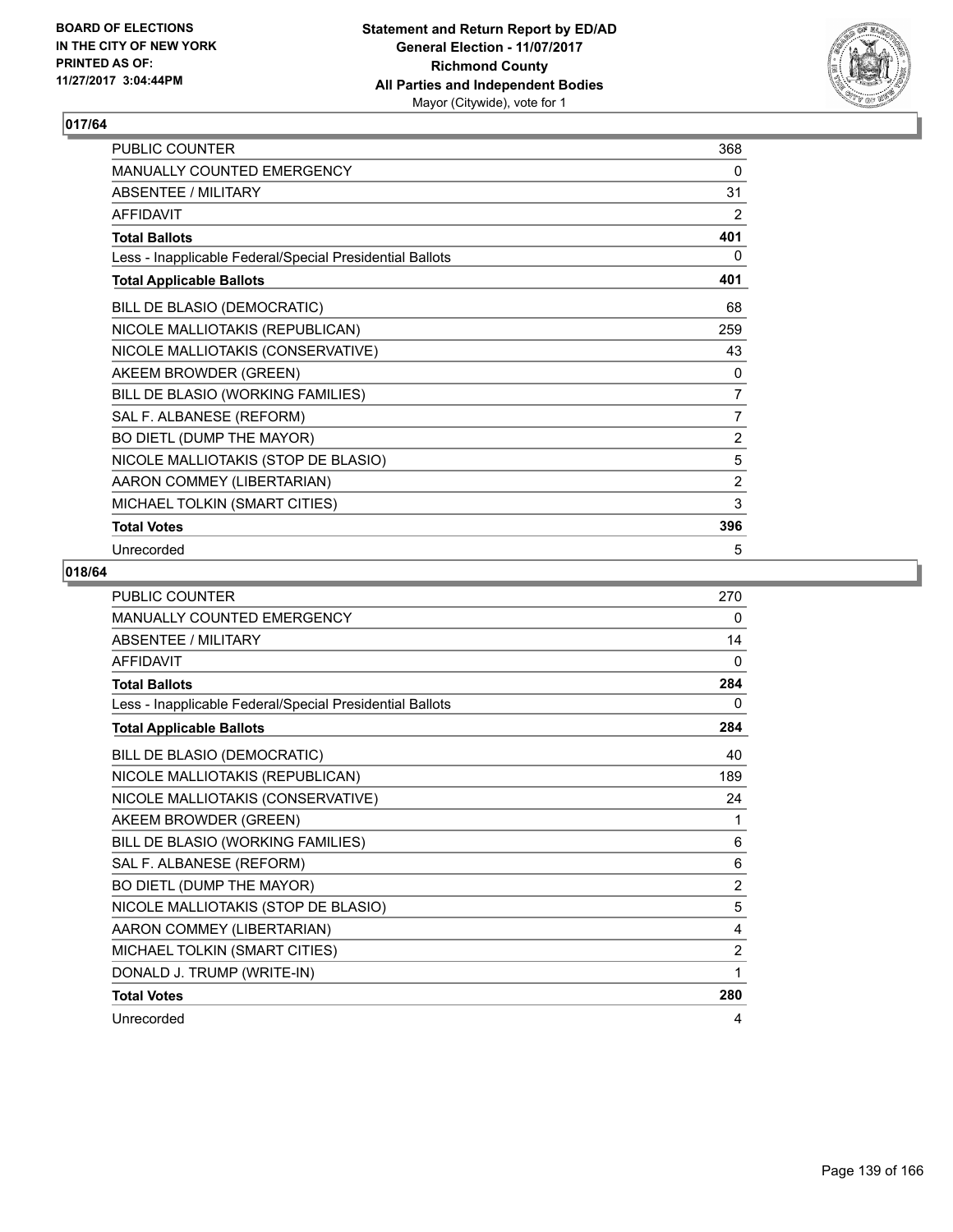

| PUBLIC COUNTER                                           | 200          |
|----------------------------------------------------------|--------------|
| <b>MANUALLY COUNTED EMERGENCY</b>                        | 0            |
| <b>ABSENTEE / MILITARY</b>                               | 35           |
| <b>AFFIDAVIT</b>                                         | 2            |
| <b>Total Ballots</b>                                     | 237          |
| Less - Inapplicable Federal/Special Presidential Ballots | 0            |
| <b>Total Applicable Ballots</b>                          | 237          |
| BILL DE BLASIO (DEMOCRATIC)                              | 98           |
| NICOLE MALLIOTAKIS (REPUBLICAN)                          | 110          |
| NICOLE MALLIOTAKIS (CONSERVATIVE)                        | 12           |
| AKEEM BROWDER (GREEN)                                    | 2            |
| BILL DE BLASIO (WORKING FAMILIES)                        | $\mathbf{3}$ |
| SAL F. ALBANESE (REFORM)                                 | 3            |
| BO DIETL (DUMP THE MAYOR)                                | 4            |
| NICOLE MALLIOTAKIS (STOP DE BLASIO)                      | 2            |
| AARON COMMEY (LIBERTARIAN)                               | 0            |
| MICHAEL TOLKIN (SMART CITIES)                            | 0            |
| UNCOUNTED WRITE-IN PER STATUTE (WRITE-IN)                | 1            |
| <b>Total Votes</b>                                       | 235          |
| Unrecorded                                               | 2            |

| <b>PUBLIC COUNTER</b>                                    | 303          |
|----------------------------------------------------------|--------------|
| <b>MANUALLY COUNTED EMERGENCY</b>                        | 0            |
| <b>ABSENTEE / MILITARY</b>                               | 11           |
| <b>AFFIDAVIT</b>                                         | 2            |
| <b>Total Ballots</b>                                     | 316          |
| Less - Inapplicable Federal/Special Presidential Ballots | 0            |
| <b>Total Applicable Ballots</b>                          | 316          |
| BILL DE BLASIO (DEMOCRATIC)                              | 64           |
| NICOLE MALLIOTAKIS (REPUBLICAN)                          | 204          |
| NICOLE MALLIOTAKIS (CONSERVATIVE)                        | 19           |
| AKEEM BROWDER (GREEN)                                    | 2            |
| BILL DE BLASIO (WORKING FAMILIES)                        | 5            |
| SAL F. ALBANESE (REFORM)                                 | 6            |
| BO DIETL (DUMP THE MAYOR)                                | 9            |
| NICOLE MALLIOTAKIS (STOP DE BLASIO)                      | 2            |
| AARON COMMEY (LIBERTARIAN)                               | $\mathbf{0}$ |
| MICHAEL TOLKIN (SMART CITIES)                            | $\mathbf{0}$ |
| MARCO RUBIO (WRITE-IN)                                   | 3            |
| <b>Total Votes</b>                                       | 314          |
| Unrecorded                                               | 2            |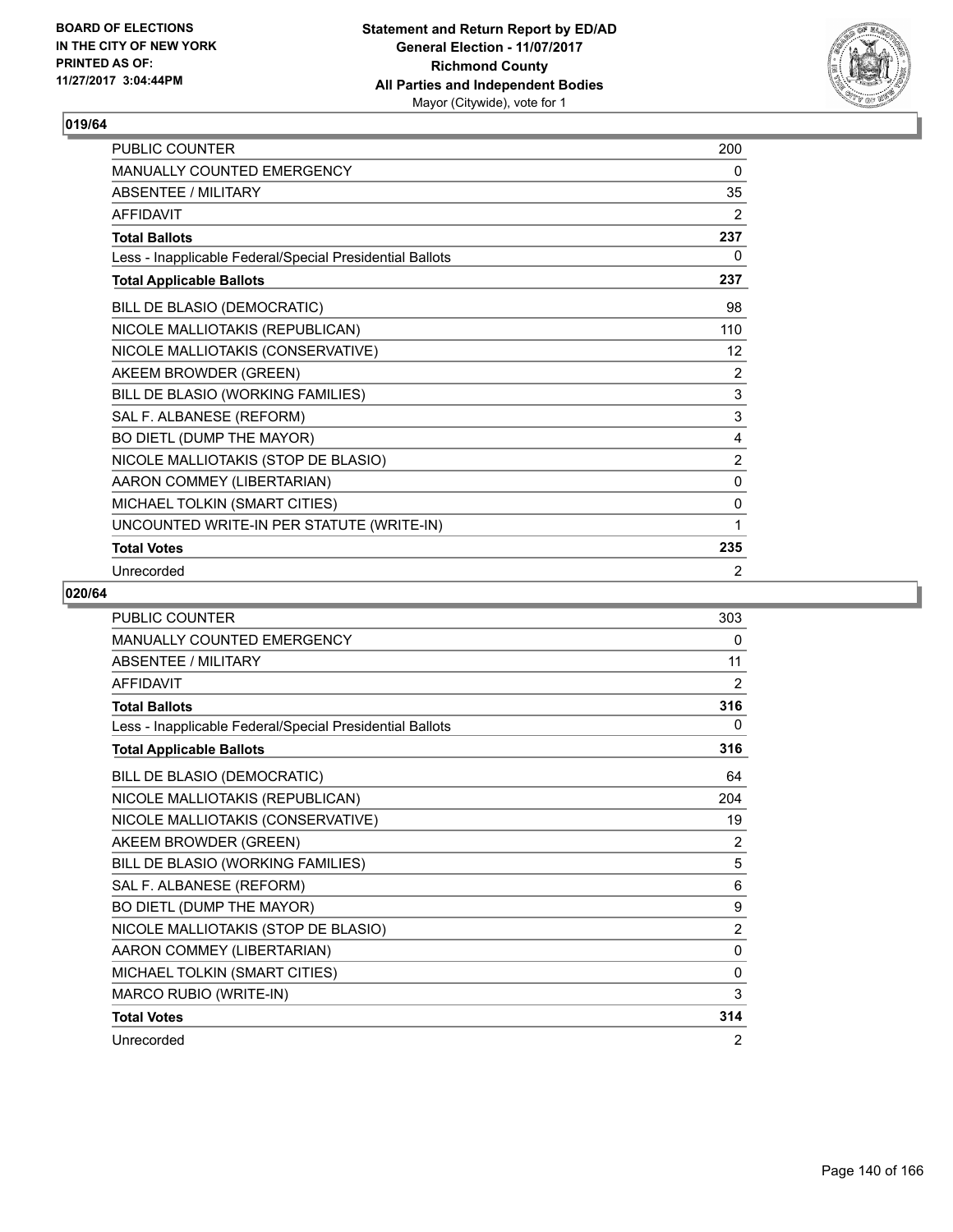

| <b>PUBLIC COUNTER</b>                                    | 327         |
|----------------------------------------------------------|-------------|
| <b>MANUALLY COUNTED EMERGENCY</b>                        | 0           |
| ABSENTEE / MILITARY                                      | 8           |
| <b>AFFIDAVIT</b>                                         | 2           |
| <b>Total Ballots</b>                                     | 337         |
| Less - Inapplicable Federal/Special Presidential Ballots | 0           |
| <b>Total Applicable Ballots</b>                          | 337         |
| BILL DE BLASIO (DEMOCRATIC)                              | 52          |
| NICOLE MALLIOTAKIS (REPUBLICAN)                          | 237         |
| NICOLE MALLIOTAKIS (CONSERVATIVE)                        | 35          |
| AKEEM BROWDER (GREEN)                                    | 1           |
| BILL DE BLASIO (WORKING FAMILIES)                        | 3           |
| SAL F. ALBANESE (REFORM)                                 | 1           |
| BO DIETL (DUMP THE MAYOR)                                | $\mathsf 3$ |
| NICOLE MALLIOTAKIS (STOP DE BLASIO)                      | 2           |
| AARON COMMEY (LIBERTARIAN)                               | 0           |
| MICHAEL TOLKIN (SMART CITIES)                            | 0           |
| UNATTRIBUTABLE WRITE-IN (WRITE-IN)                       | 1           |
| <b>Total Votes</b>                                       | 335         |
| Unrecorded                                               | 2           |

| <b>PUBLIC COUNTER</b>                                    | 362      |
|----------------------------------------------------------|----------|
| MANUALLY COUNTED EMERGENCY                               | 0        |
| <b>ABSENTEE / MILITARY</b>                               | 22       |
| <b>AFFIDAVIT</b>                                         | 4        |
| <b>Total Ballots</b>                                     | 388      |
| Less - Inapplicable Federal/Special Presidential Ballots | $\Omega$ |
| <b>Total Applicable Ballots</b>                          | 388      |
| BILL DE BLASIO (DEMOCRATIC)                              | 51       |
| NICOLE MALLIOTAKIS (REPUBLICAN)                          | 266      |
| NICOLE MALLIOTAKIS (CONSERVATIVE)                        | 33       |
| AKEEM BROWDER (GREEN)                                    | 3        |
| BILL DE BLASIO (WORKING FAMILIES)                        | 1        |
| SAL F. ALBANESE (REFORM)                                 | 9        |
| BO DIETL (DUMP THE MAYOR)                                | 4        |
| NICOLE MALLIOTAKIS (STOP DE BLASIO)                      | 6        |
| AARON COMMEY (LIBERTARIAN)                               | 3        |
| MICHAEL TOLKIN (SMART CITIES)                            | 4        |
| JOSEPH ACEVEDO (WRITE-IN)                                | 1        |
| UNATTRIBUTABLE WRITE-IN (WRITE-IN)                       | 1        |
| <b>Total Votes</b>                                       | 382      |
| Unrecorded                                               | 6        |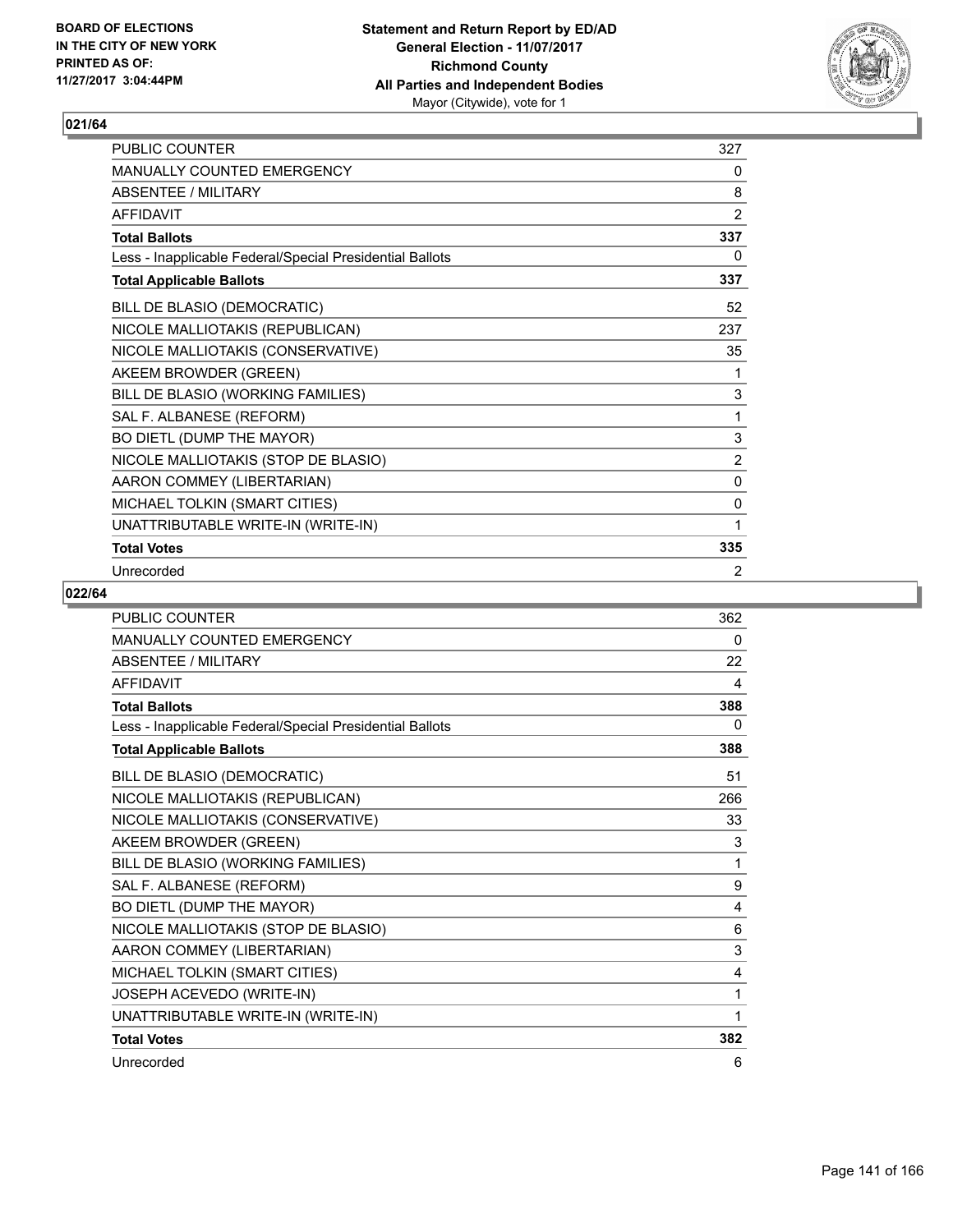

| PUBLIC COUNTER                                           | 317         |
|----------------------------------------------------------|-------------|
| MANUALLY COUNTED EMERGENCY                               | 0           |
| <b>ABSENTEE / MILITARY</b>                               | 15          |
| <b>AFFIDAVIT</b>                                         | 7           |
| <b>Total Ballots</b>                                     | 339         |
| Less - Inapplicable Federal/Special Presidential Ballots | 0           |
| <b>Total Applicable Ballots</b>                          | 339         |
| BILL DE BLASIO (DEMOCRATIC)                              | 38          |
| NICOLE MALLIOTAKIS (REPUBLICAN)                          | 244         |
| NICOLE MALLIOTAKIS (CONSERVATIVE)                        | 31          |
| AKEEM BROWDER (GREEN)                                    | 0           |
| BILL DE BLASIO (WORKING FAMILIES)                        | 1           |
| SAL F. ALBANESE (REFORM)                                 | 10          |
| BO DIETL (DUMP THE MAYOR)                                | 4           |
| NICOLE MALLIOTAKIS (STOP DE BLASIO)                      | $\mathsf 3$ |
| AARON COMMEY (LIBERTARIAN)                               | $\mathbf 0$ |
| MICHAEL TOLKIN (SMART CITIES)                            | 4           |
| <b>Total Votes</b>                                       | 335         |
| Unrecorded                                               | 4           |

| <b>PUBLIC COUNTER</b>                                    | 315 |
|----------------------------------------------------------|-----|
| MANUALLY COUNTED EMERGENCY                               | 0   |
| <b>ABSENTEE / MILITARY</b>                               | 4   |
| <b>AFFIDAVIT</b>                                         | 1   |
| <b>Total Ballots</b>                                     | 320 |
| Less - Inapplicable Federal/Special Presidential Ballots | 0   |
| <b>Total Applicable Ballots</b>                          | 320 |
| BILL DE BLASIO (DEMOCRATIC)                              | 51  |
| NICOLE MALLIOTAKIS (REPUBLICAN)                          | 210 |
| NICOLE MALLIOTAKIS (CONSERVATIVE)                        | 38  |
| AKEEM BROWDER (GREEN)                                    | 0   |
| BILL DE BLASIO (WORKING FAMILIES)                        | 2   |
| SAL F. ALBANESE (REFORM)                                 | 7   |
| BO DIETL (DUMP THE MAYOR)                                | 1   |
| NICOLE MALLIOTAKIS (STOP DE BLASIO)                      | 6   |
| AARON COMMEY (LIBERTARIAN)                               | 1   |
| MICHAEL TOLKIN (SMART CITIES)                            | 0   |
| STEPHEN AMELL (WRITE-IN)                                 | 1   |
| <b>Total Votes</b>                                       | 317 |
| Unrecorded                                               | 3   |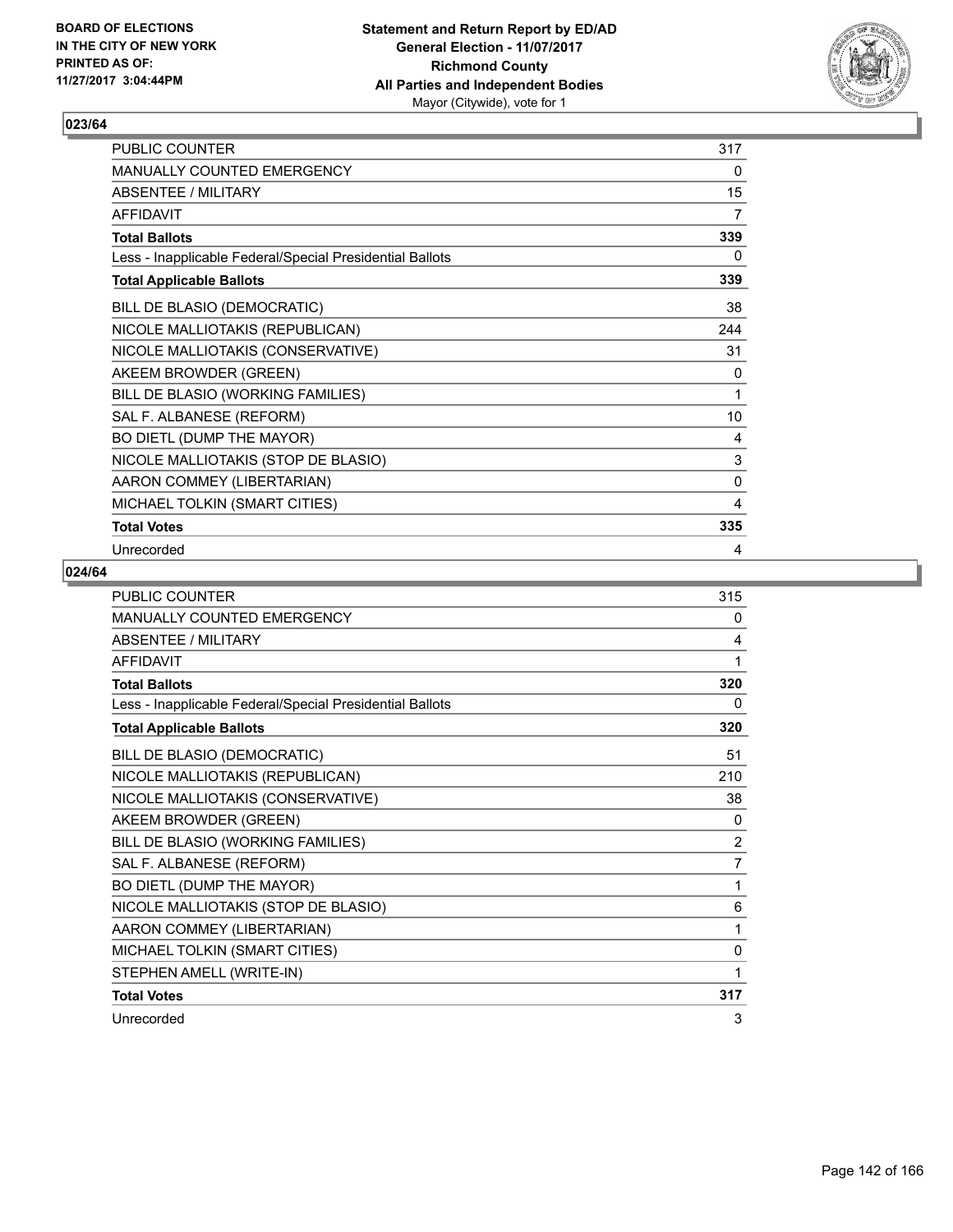

| PUBLIC COUNTER                                           | 303 |
|----------------------------------------------------------|-----|
| MANUALLY COUNTED EMERGENCY                               | 0   |
| <b>ABSENTEE / MILITARY</b>                               | 18  |
| <b>AFFIDAVIT</b>                                         | 5   |
| <b>Total Ballots</b>                                     | 326 |
| Less - Inapplicable Federal/Special Presidential Ballots | 0   |
| <b>Total Applicable Ballots</b>                          | 326 |
| BILL DE BLASIO (DEMOCRATIC)                              | 36  |
| NICOLE MALLIOTAKIS (REPUBLICAN)                          | 235 |
| NICOLE MALLIOTAKIS (CONSERVATIVE)                        | 32  |
| AKEEM BROWDER (GREEN)                                    | 2   |
| BILL DE BLASIO (WORKING FAMILIES)                        | 6   |
| SAL F. ALBANESE (REFORM)                                 | 8   |
| BO DIETL (DUMP THE MAYOR)                                | 0   |
| NICOLE MALLIOTAKIS (STOP DE BLASIO)                      | 4   |
| AARON COMMEY (LIBERTARIAN)                               | 1   |
| MICHAEL TOLKIN (SMART CITIES)                            | 1   |
| <b>Total Votes</b>                                       | 325 |
| Unrecorded                                               | 1   |

| <b>PUBLIC COUNTER</b>                                    | 315            |
|----------------------------------------------------------|----------------|
| <b>MANUALLY COUNTED EMERGENCY</b>                        | 0              |
| <b>ABSENTEE / MILITARY</b>                               | 10             |
| <b>AFFIDAVIT</b>                                         | 1              |
| <b>Total Ballots</b>                                     | 326            |
| Less - Inapplicable Federal/Special Presidential Ballots | 0              |
| <b>Total Applicable Ballots</b>                          | 326            |
| BILL DE BLASIO (DEMOCRATIC)                              | 59             |
| NICOLE MALLIOTAKIS (REPUBLICAN)                          | 207            |
| NICOLE MALLIOTAKIS (CONSERVATIVE)                        | 36             |
| AKEEM BROWDER (GREEN)                                    | 0              |
| BILL DE BLASIO (WORKING FAMILIES)                        | 6              |
| SAL F. ALBANESE (REFORM)                                 | 3              |
| BO DIETL (DUMP THE MAYOR)                                | $\overline{7}$ |
| NICOLE MALLIOTAKIS (STOP DE BLASIO)                      | 4              |
| AARON COMMEY (LIBERTARIAN)                               | 0              |
| MICHAEL TOLKIN (SMART CITIES)                            | 1              |
| <b>Total Votes</b>                                       | 323            |
| Unrecorded                                               | 3              |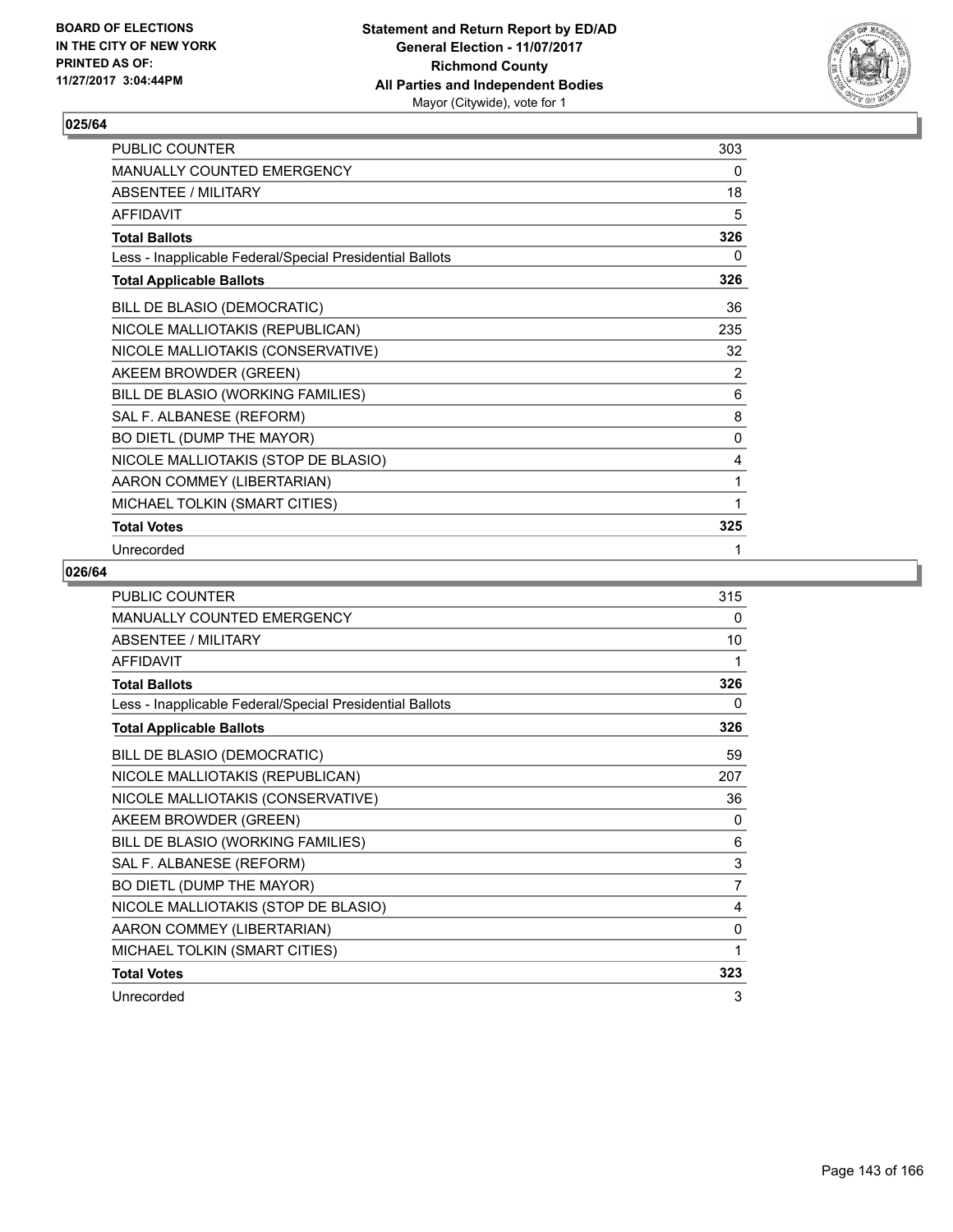

| PUBLIC COUNTER                                           | 278 |
|----------------------------------------------------------|-----|
| MANUALLY COUNTED EMERGENCY                               | 0   |
| <b>ABSENTEE / MILITARY</b>                               | 7   |
| <b>AFFIDAVIT</b>                                         | 1   |
| <b>Total Ballots</b>                                     | 286 |
| Less - Inapplicable Federal/Special Presidential Ballots | 0   |
| <b>Total Applicable Ballots</b>                          | 286 |
| BILL DE BLASIO (DEMOCRATIC)                              | 41  |
| NICOLE MALLIOTAKIS (REPUBLICAN)                          | 188 |
| NICOLE MALLIOTAKIS (CONSERVATIVE)                        | 35  |
| AKEEM BROWDER (GREEN)                                    | 1   |
| BILL DE BLASIO (WORKING FAMILIES)                        | 3   |
| SAL F. ALBANESE (REFORM)                                 | 6   |
| BO DIETL (DUMP THE MAYOR)                                | 0   |
| NICOLE MALLIOTAKIS (STOP DE BLASIO)                      | 4   |
| AARON COMMEY (LIBERTARIAN)                               | 1   |
| MICHAEL TOLKIN (SMART CITIES)                            | 3   |
| <b>Total Votes</b>                                       | 282 |
| Unrecorded                                               | 4   |

| <b>PUBLIC COUNTER</b>                                    | 201          |
|----------------------------------------------------------|--------------|
| <b>MANUALLY COUNTED EMERGENCY</b>                        | 0            |
| <b>ABSENTEE / MILITARY</b>                               | 3            |
| <b>AFFIDAVIT</b>                                         | 0            |
| <b>Total Ballots</b>                                     | 204          |
| Less - Inapplicable Federal/Special Presidential Ballots | 0            |
| <b>Total Applicable Ballots</b>                          | 204          |
| BILL DE BLASIO (DEMOCRATIC)                              | 25           |
| NICOLE MALLIOTAKIS (REPUBLICAN)                          | 157          |
| NICOLE MALLIOTAKIS (CONSERVATIVE)                        | 14           |
| AKEEM BROWDER (GREEN)                                    | 0            |
| BILL DE BLASIO (WORKING FAMILIES)                        | 2            |
| SAL F. ALBANESE (REFORM)                                 | $\mathbf{0}$ |
| BO DIETL (DUMP THE MAYOR)                                | 1            |
| NICOLE MALLIOTAKIS (STOP DE BLASIO)                      | 3            |
| AARON COMMEY (LIBERTARIAN)                               | 0            |
| MICHAEL TOLKIN (SMART CITIES)                            | 0            |
| <b>Total Votes</b>                                       | 202          |
| Unrecorded                                               | 2            |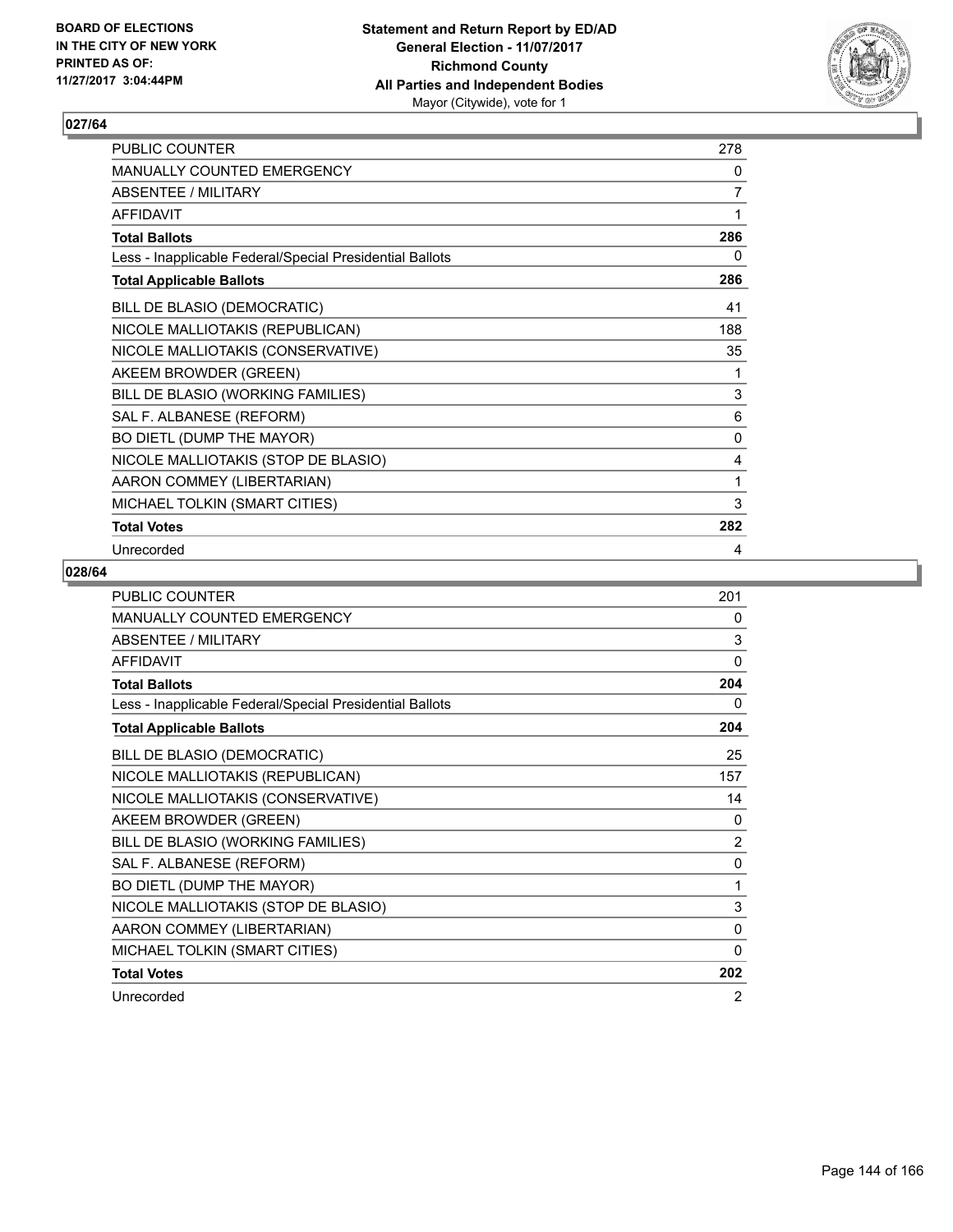

| PUBLIC COUNTER                                           | 347         |
|----------------------------------------------------------|-------------|
| <b>MANUALLY COUNTED EMERGENCY</b>                        | 0           |
| <b>ABSENTEE / MILITARY</b>                               | 9           |
| <b>AFFIDAVIT</b>                                         | 0           |
| <b>Total Ballots</b>                                     | 356         |
| Less - Inapplicable Federal/Special Presidential Ballots | 0           |
| <b>Total Applicable Ballots</b>                          | 356         |
| BILL DE BLASIO (DEMOCRATIC)                              | 45          |
| NICOLE MALLIOTAKIS (REPUBLICAN)                          | 269         |
| NICOLE MALLIOTAKIS (CONSERVATIVE)                        | 30          |
| AKEEM BROWDER (GREEN)                                    | 0           |
| BILL DE BLASIO (WORKING FAMILIES)                        | 2           |
| SAL F. ALBANESE (REFORM)                                 | 3           |
| BO DIETL (DUMP THE MAYOR)                                | $\mathbf 0$ |
| NICOLE MALLIOTAKIS (STOP DE BLASIO)                      | 2           |
| AARON COMMEY (LIBERTARIAN)                               | 1           |
| MICHAEL TOLKIN (SMART CITIES)                            | 1           |
| CHRISTINE QUINN (WRITE-IN)                               | 1           |
| <b>Total Votes</b>                                       | 354         |
| Unrecorded                                               | 2           |

| <b>PUBLIC COUNTER</b>                                    | 297            |
|----------------------------------------------------------|----------------|
| <b>MANUALLY COUNTED EMERGENCY</b>                        | 0              |
| <b>ABSENTEE / MILITARY</b>                               | 5              |
| <b>AFFIDAVIT</b>                                         | 1              |
| <b>Total Ballots</b>                                     | 303            |
| Less - Inapplicable Federal/Special Presidential Ballots | 0              |
| <b>Total Applicable Ballots</b>                          | 303            |
| BILL DE BLASIO (DEMOCRATIC)                              | 47             |
| NICOLE MALLIOTAKIS (REPUBLICAN)                          | 217            |
| NICOLE MALLIOTAKIS (CONSERVATIVE)                        | 24             |
| AKEEM BROWDER (GREEN)                                    | 1              |
| BILL DE BLASIO (WORKING FAMILIES)                        | 5              |
| SAL F. ALBANESE (REFORM)                                 | 3              |
| BO DIETL (DUMP THE MAYOR)                                | $\overline{2}$ |
| NICOLE MALLIOTAKIS (STOP DE BLASIO)                      | 1              |
| AARON COMMEY (LIBERTARIAN)                               | 0              |
| MICHAEL TOLKIN (SMART CITIES)                            | 1              |
| <b>Total Votes</b>                                       | 301            |
| Unrecorded                                               | 2              |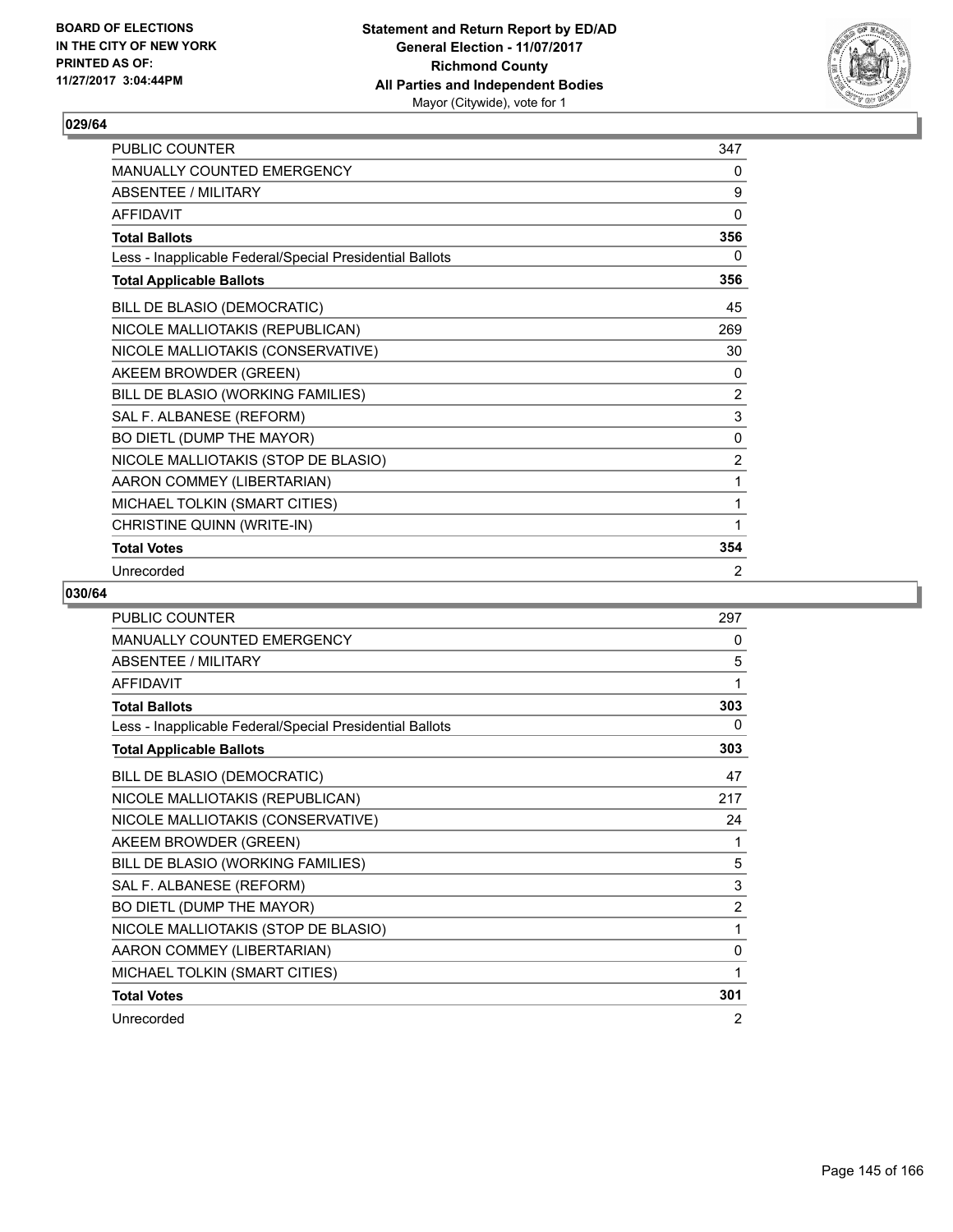

| PUBLIC COUNTER                                           | 289            |
|----------------------------------------------------------|----------------|
| <b>MANUALLY COUNTED EMERGENCY</b>                        | 0              |
| <b>ABSENTEE / MILITARY</b>                               | 3              |
| <b>AFFIDAVIT</b>                                         | 2              |
| <b>Total Ballots</b>                                     | 294            |
| Less - Inapplicable Federal/Special Presidential Ballots | 0              |
| <b>Total Applicable Ballots</b>                          | 294            |
| BILL DE BLASIO (DEMOCRATIC)                              | 53             |
| NICOLE MALLIOTAKIS (REPUBLICAN)                          | 210            |
| NICOLE MALLIOTAKIS (CONSERVATIVE)                        | 19             |
| AKEEM BROWDER (GREEN)                                    | 1              |
| BILL DE BLASIO (WORKING FAMILIES)                        | 0              |
| SAL F. ALBANESE (REFORM)                                 | $\overline{2}$ |
| BO DIETL (DUMP THE MAYOR)                                | 4              |
| NICOLE MALLIOTAKIS (STOP DE BLASIO)                      | 0              |
| AARON COMMEY (LIBERTARIAN)                               | 0              |
| MICHAEL TOLKIN (SMART CITIES)                            | 1              |
| UNATTRIBUTABLE WRITE-IN (WRITE-IN)                       | 1              |
| <b>Total Votes</b>                                       | 291            |
| Unrecorded                                               | 3              |

| <b>PUBLIC COUNTER</b>                                    | 336 |
|----------------------------------------------------------|-----|
| <b>MANUALLY COUNTED EMERGENCY</b>                        | 0   |
| <b>ABSENTEE / MILITARY</b>                               | 12  |
| <b>AFFIDAVIT</b>                                         | 1   |
| <b>Total Ballots</b>                                     | 349 |
| Less - Inapplicable Federal/Special Presidential Ballots | 0   |
| <b>Total Applicable Ballots</b>                          | 349 |
| BILL DE BLASIO (DEMOCRATIC)                              | 58  |
| NICOLE MALLIOTAKIS (REPUBLICAN)                          | 231 |
| NICOLE MALLIOTAKIS (CONSERVATIVE)                        | 42  |
| AKEEM BROWDER (GREEN)                                    | 1   |
| BILL DE BLASIO (WORKING FAMILIES)                        | 3   |
| SAL F. ALBANESE (REFORM)                                 | 4   |
| BO DIETL (DUMP THE MAYOR)                                | 4   |
| NICOLE MALLIOTAKIS (STOP DE BLASIO)                      | 3   |
| AARON COMMEY (LIBERTARIAN)                               | 1   |
| MICHAEL TOLKIN (SMART CITIES)                            | 1   |
| <b>KENNY TOM LADD (WRITE-IN)</b>                         | 1   |
| <b>Total Votes</b>                                       | 349 |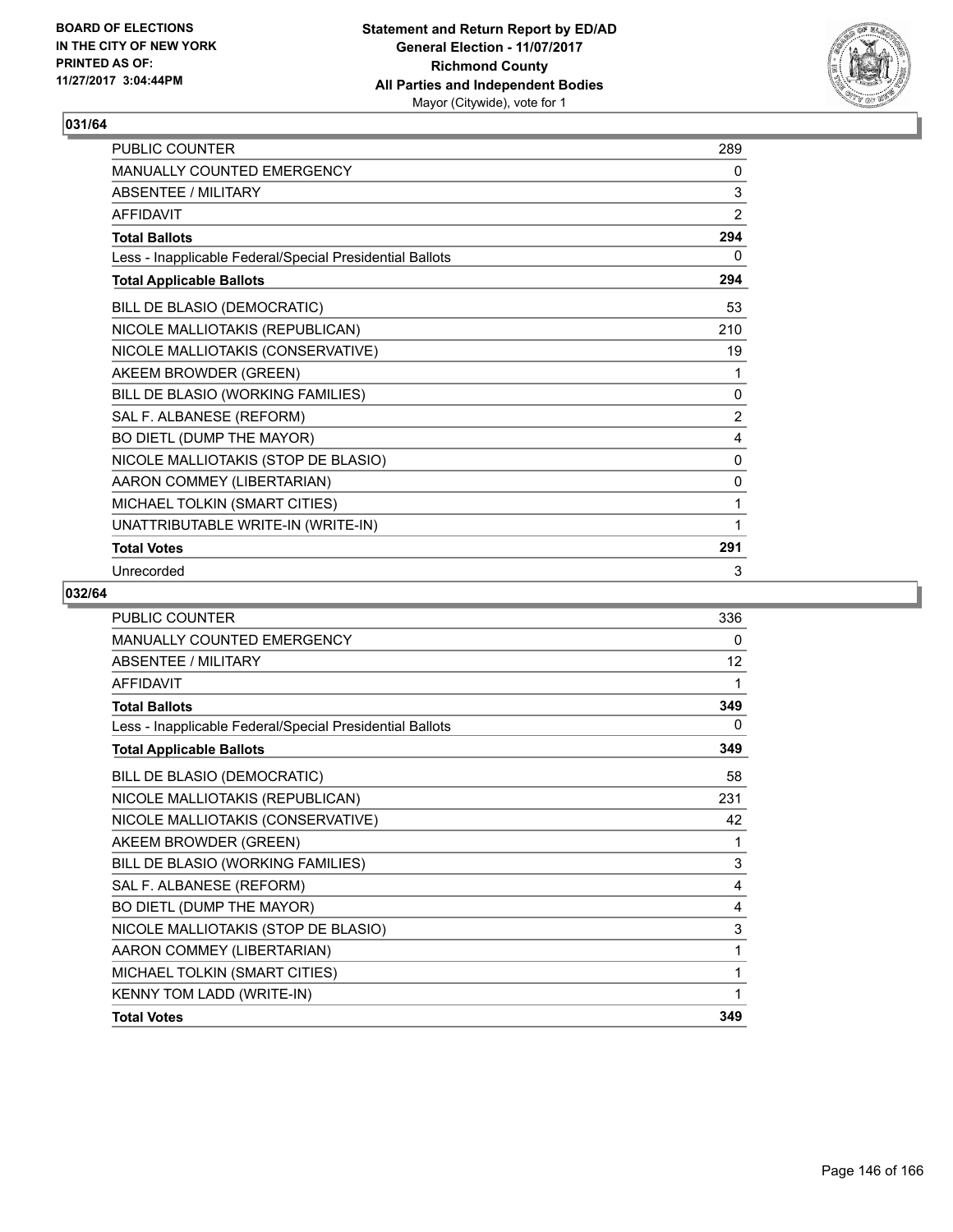

| PUBLIC COUNTER                                           | 286            |
|----------------------------------------------------------|----------------|
| <b>MANUALLY COUNTED EMERGENCY</b>                        | $\mathbf{0}$   |
| <b>ABSENTEE / MILITARY</b>                               | 14             |
| <b>AFFIDAVIT</b>                                         | 1              |
| <b>Total Ballots</b>                                     | 301            |
| Less - Inapplicable Federal/Special Presidential Ballots | 0              |
| <b>Total Applicable Ballots</b>                          | 301            |
| BILL DE BLASIO (DEMOCRATIC)                              | 27             |
| NICOLE MALLIOTAKIS (REPUBLICAN)                          | 226            |
| NICOLE MALLIOTAKIS (CONSERVATIVE)                        | 31             |
| AKEEM BROWDER (GREEN)                                    | 1              |
| BILL DE BLASIO (WORKING FAMILIES)                        | $\mathbf{0}$   |
| SAL F. ALBANESE (REFORM)                                 | 4              |
| BO DIETL (DUMP THE MAYOR)                                | 1              |
| NICOLE MALLIOTAKIS (STOP DE BLASIO)                      | 4              |
| AARON COMMEY (LIBERTARIAN)                               | $\mathbf{0}$   |
| MICHAEL TOLKIN (SMART CITIES)                            | $\overline{2}$ |
| ERIK PISTEK (WRITE-IN)                                   | 4              |
| <b>Total Votes</b>                                       | 300            |
| Unrecorded                                               | 1              |

| <b>PUBLIC COUNTER</b>                                    | 320 |
|----------------------------------------------------------|-----|
| <b>MANUALLY COUNTED EMERGENCY</b>                        | 0   |
| <b>ABSENTEE / MILITARY</b>                               | 44  |
| <b>AFFIDAVIT</b>                                         | 8   |
| <b>Total Ballots</b>                                     | 372 |
| Less - Inapplicable Federal/Special Presidential Ballots | 0   |
| <b>Total Applicable Ballots</b>                          | 372 |
| BILL DE BLASIO (DEMOCRATIC)                              | 66  |
| NICOLE MALLIOTAKIS (REPUBLICAN)                          | 261 |
| NICOLE MALLIOTAKIS (CONSERVATIVE)                        | 27  |
| AKEEM BROWDER (GREEN)                                    | 2   |
| BILL DE BLASIO (WORKING FAMILIES)                        | 1   |
| SAL F. ALBANESE (REFORM)                                 | 6   |
| BO DIETL (DUMP THE MAYOR)                                | 3   |
| NICOLE MALLIOTAKIS (STOP DE BLASIO)                      | 4   |
| AARON COMMEY (LIBERTARIAN)                               | 0   |
| MICHAEL TOLKIN (SMART CITIES)                            | 0   |
| <b>Total Votes</b>                                       | 370 |
| Unrecorded                                               | 2   |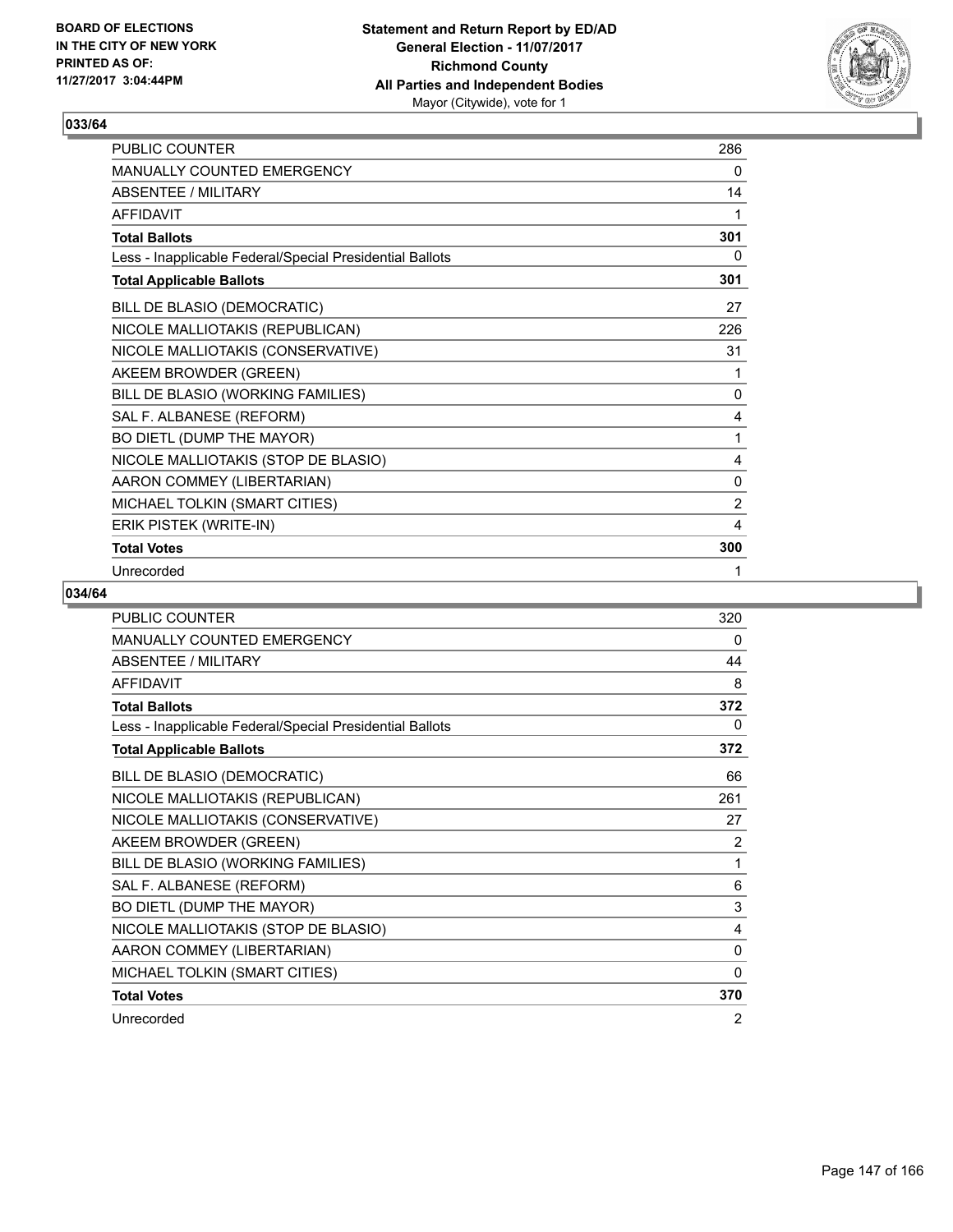

| PUBLIC COUNTER                                           | 307 |
|----------------------------------------------------------|-----|
| MANUALLY COUNTED EMERGENCY                               | 0   |
| ABSENTEE / MILITARY                                      | 20  |
| <b>AFFIDAVIT</b>                                         | 0   |
| <b>Total Ballots</b>                                     | 327 |
| Less - Inapplicable Federal/Special Presidential Ballots | 0   |
| <b>Total Applicable Ballots</b>                          | 327 |
| BILL DE BLASIO (DEMOCRATIC)                              | 42  |
| NICOLE MALLIOTAKIS (REPUBLICAN)                          | 237 |
| NICOLE MALLIOTAKIS (CONSERVATIVE)                        | 33  |
| AKEEM BROWDER (GREEN)                                    | 0   |
| BILL DE BLASIO (WORKING FAMILIES)                        | 1   |
| SAL F. ALBANESE (REFORM)                                 | 3   |
| BO DIETL (DUMP THE MAYOR)                                | 6   |
| NICOLE MALLIOTAKIS (STOP DE BLASIO)                      | 3   |
| AARON COMMEY (LIBERTARIAN)                               | 1   |
| MICHAEL TOLKIN (SMART CITIES)                            | 1   |
| <b>Total Votes</b>                                       | 327 |

| <b>PUBLIC COUNTER</b>                                    | 349 |
|----------------------------------------------------------|-----|
| <b>MANUALLY COUNTED EMERGENCY</b>                        | 0   |
| <b>ABSENTEE / MILITARY</b>                               | 9   |
| <b>AFFIDAVIT</b>                                         | 4   |
| <b>Total Ballots</b>                                     | 362 |
| Less - Inapplicable Federal/Special Presidential Ballots | 0   |
| <b>Total Applicable Ballots</b>                          | 362 |
| BILL DE BLASIO (DEMOCRATIC)                              | 81  |
| NICOLE MALLIOTAKIS (REPUBLICAN)                          | 222 |
| NICOLE MALLIOTAKIS (CONSERVATIVE)                        | 36  |
| AKEEM BROWDER (GREEN)                                    | 0   |
| BILL DE BLASIO (WORKING FAMILIES)                        | 8   |
| SAL F. ALBANESE (REFORM)                                 | 4   |
| BO DIETL (DUMP THE MAYOR)                                | 3   |
| NICOLE MALLIOTAKIS (STOP DE BLASIO)                      | 3   |
| AARON COMMEY (LIBERTARIAN)                               | 1   |
| MICHAEL TOLKIN (SMART CITIES)                            | 2   |
| <b>Total Votes</b>                                       | 360 |
| Unrecorded                                               | 2   |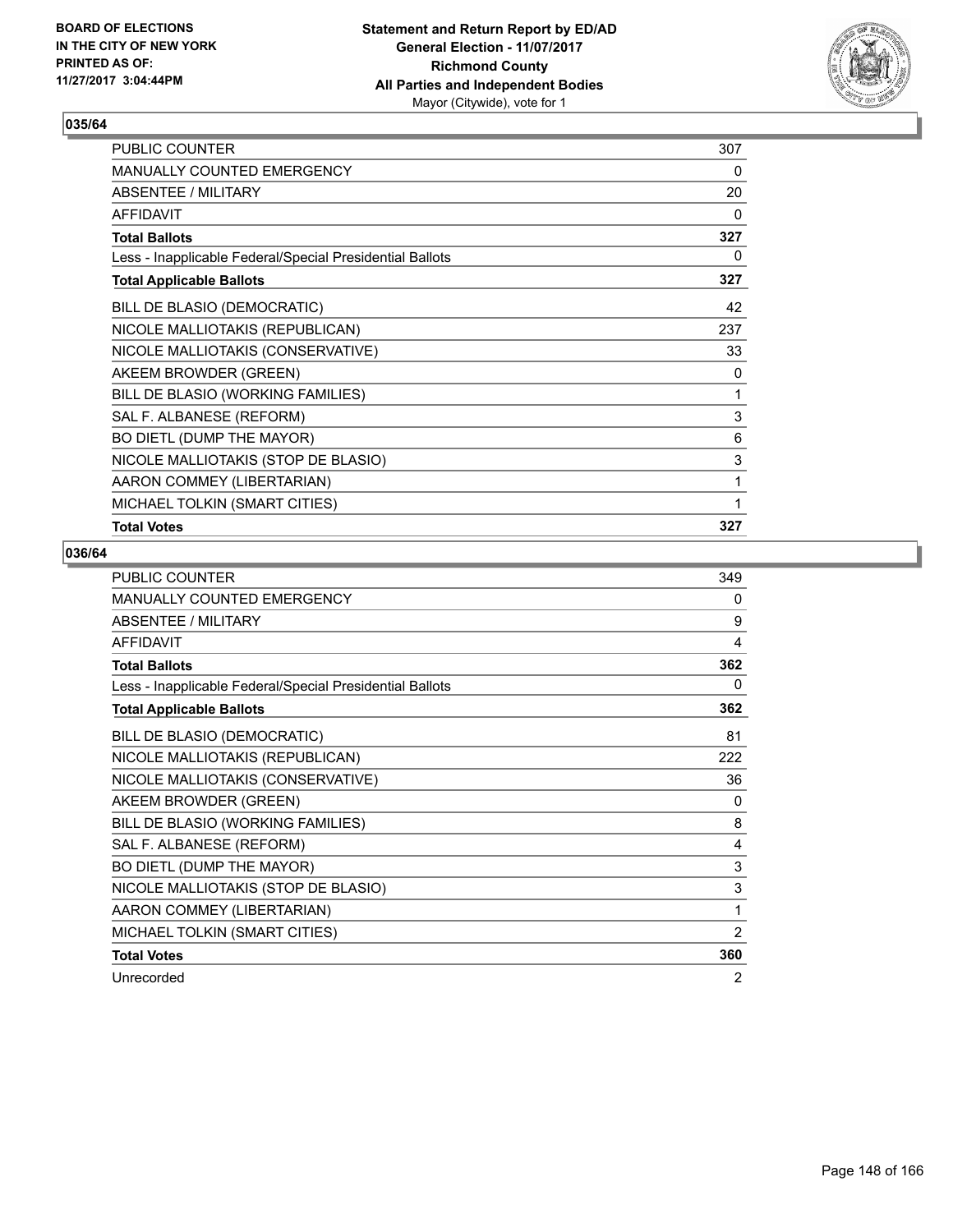

| PUBLIC COUNTER                                           | 283            |
|----------------------------------------------------------|----------------|
| MANUALLY COUNTED EMERGENCY                               | 0              |
| <b>ABSENTEE / MILITARY</b>                               | 12             |
| <b>AFFIDAVIT</b>                                         | 1              |
| <b>Total Ballots</b>                                     | 296            |
| Less - Inapplicable Federal/Special Presidential Ballots | 0              |
| <b>Total Applicable Ballots</b>                          | 296            |
| BILL DE BLASIO (DEMOCRATIC)                              | 56             |
| NICOLE MALLIOTAKIS (REPUBLICAN)                          | 200            |
| NICOLE MALLIOTAKIS (CONSERVATIVE)                        | 25             |
| AKEEM BROWDER (GREEN)                                    | 1              |
| BILL DE BLASIO (WORKING FAMILIES)                        | 2              |
| SAL F. ALBANESE (REFORM)                                 | $\overline{7}$ |
| BO DIETL (DUMP THE MAYOR)                                | $\overline{2}$ |
| NICOLE MALLIOTAKIS (STOP DE BLASIO)                      | 1              |
| AARON COMMEY (LIBERTARIAN)                               | 0              |
| MICHAEL TOLKIN (SMART CITIES)                            | $\mathbf{0}$   |
| <b>Total Votes</b>                                       | 294            |
| Unrecorded                                               | 2              |

| PUBLIC COUNTER                                           | 280            |
|----------------------------------------------------------|----------------|
| MANUALLY COUNTED EMERGENCY                               | 0              |
| <b>ABSENTEE / MILITARY</b>                               | 18             |
| <b>AFFIDAVIT</b>                                         | 0              |
| <b>Total Ballots</b>                                     | 298            |
| Less - Inapplicable Federal/Special Presidential Ballots | 0              |
| <b>Total Applicable Ballots</b>                          | 298            |
| BILL DE BLASIO (DEMOCRATIC)                              | 60             |
| NICOLE MALLIOTAKIS (REPUBLICAN)                          | 196            |
| NICOLE MALLIOTAKIS (CONSERVATIVE)                        | 23             |
| AKEEM BROWDER (GREEN)                                    | 1              |
| BILL DE BLASIO (WORKING FAMILIES)                        | $\overline{2}$ |
| SAL F. ALBANESE (REFORM)                                 | 5              |
| BO DIETL (DUMP THE MAYOR)                                | 7              |
| NICOLE MALLIOTAKIS (STOP DE BLASIO)                      | 3              |
| AARON COMMEY (LIBERTARIAN)                               | 0              |
| MICHAEL TOLKIN (SMART CITIES)                            | 0              |
| <b>Total Votes</b>                                       | 297            |
| Unrecorded                                               | 1              |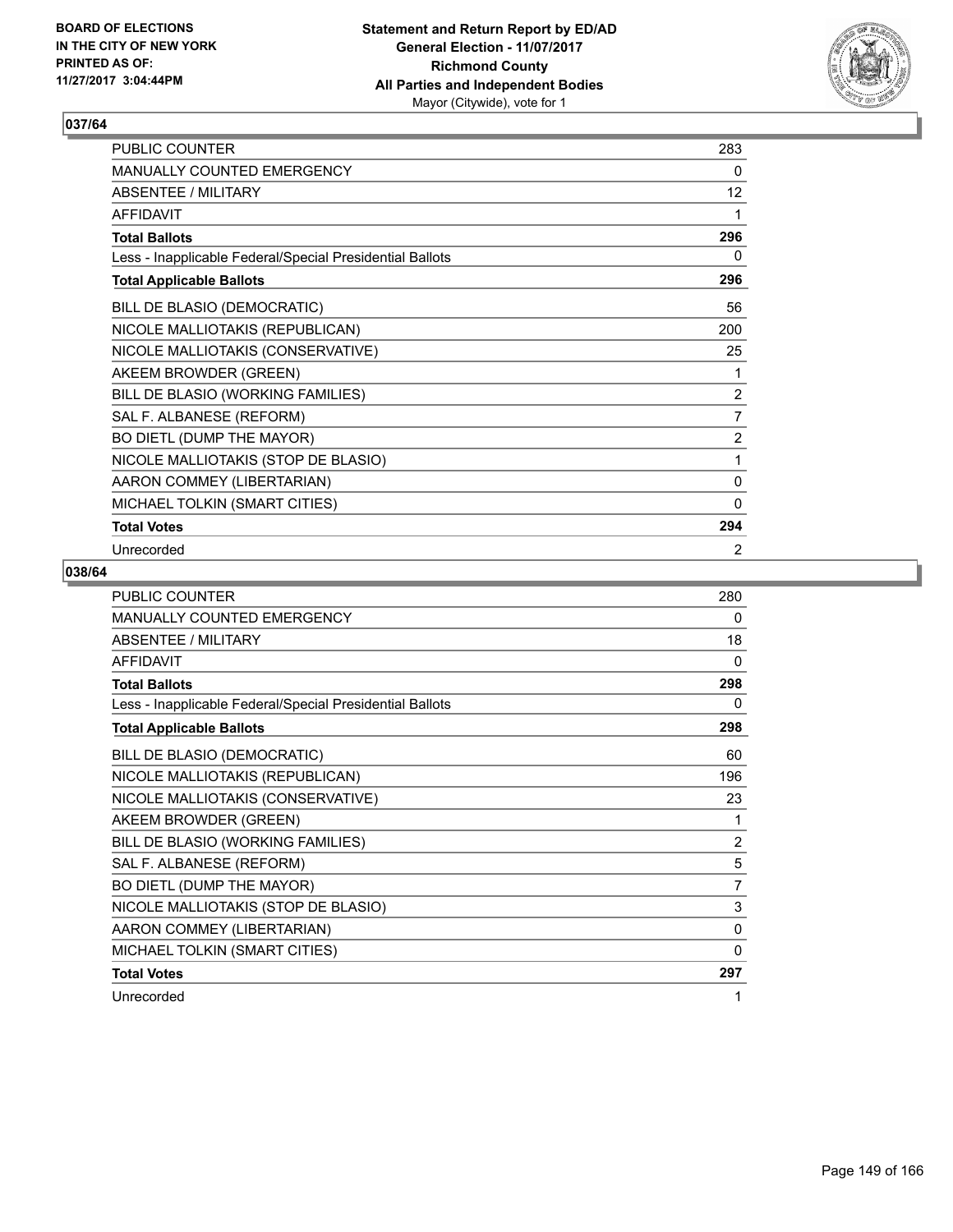

| PUBLIC COUNTER                                           | 272          |
|----------------------------------------------------------|--------------|
| MANUALLY COUNTED EMERGENCY                               | 0            |
| <b>ABSENTEE / MILITARY</b>                               | 7            |
| <b>AFFIDAVIT</b>                                         | 0            |
| <b>Total Ballots</b>                                     | 279          |
| Less - Inapplicable Federal/Special Presidential Ballots | 0            |
| <b>Total Applicable Ballots</b>                          | 279          |
| BILL DE BLASIO (DEMOCRATIC)                              | 51           |
| NICOLE MALLIOTAKIS (REPUBLICAN)                          | 190          |
| NICOLE MALLIOTAKIS (CONSERVATIVE)                        | 21           |
| AKEEM BROWDER (GREEN)                                    | 0            |
| BILL DE BLASIO (WORKING FAMILIES)                        | 2            |
| SAL F. ALBANESE (REFORM)                                 | 3            |
| BO DIETL (DUMP THE MAYOR)                                | 4            |
| NICOLE MALLIOTAKIS (STOP DE BLASIO)                      | 1            |
| AARON COMMEY (LIBERTARIAN)                               | 0            |
| MICHAEL TOLKIN (SMART CITIES)                            | $\mathbf{0}$ |
| <b>Total Votes</b>                                       | 272          |
| Unrecorded                                               | 7            |

| PUBLIC COUNTER                                           | 211            |
|----------------------------------------------------------|----------------|
| <b>MANUALLY COUNTED EMERGENCY</b>                        | 0              |
| <b>ABSENTEE / MILITARY</b>                               | 14             |
| <b>AFFIDAVIT</b>                                         | 7              |
| <b>Total Ballots</b>                                     | 232            |
| Less - Inapplicable Federal/Special Presidential Ballots | 0              |
| <b>Total Applicable Ballots</b>                          | 232            |
| BILL DE BLASIO (DEMOCRATIC)                              | 98             |
| NICOLE MALLIOTAKIS (REPUBLICAN)                          | 103            |
| NICOLE MALLIOTAKIS (CONSERVATIVE)                        | 19             |
| AKEEM BROWDER (GREEN)                                    | 2              |
| BILL DE BLASIO (WORKING FAMILIES)                        | 1              |
| SAL F. ALBANESE (REFORM)                                 | 3              |
| BO DIETL (DUMP THE MAYOR)                                | 1              |
| NICOLE MALLIOTAKIS (STOP DE BLASIO)                      | $\overline{2}$ |
| AARON COMMEY (LIBERTARIAN)                               | 0              |
| MICHAEL TOLKIN (SMART CITIES)                            | $\overline{2}$ |
| <b>Total Votes</b>                                       | 231            |
| Unrecorded                                               | 1              |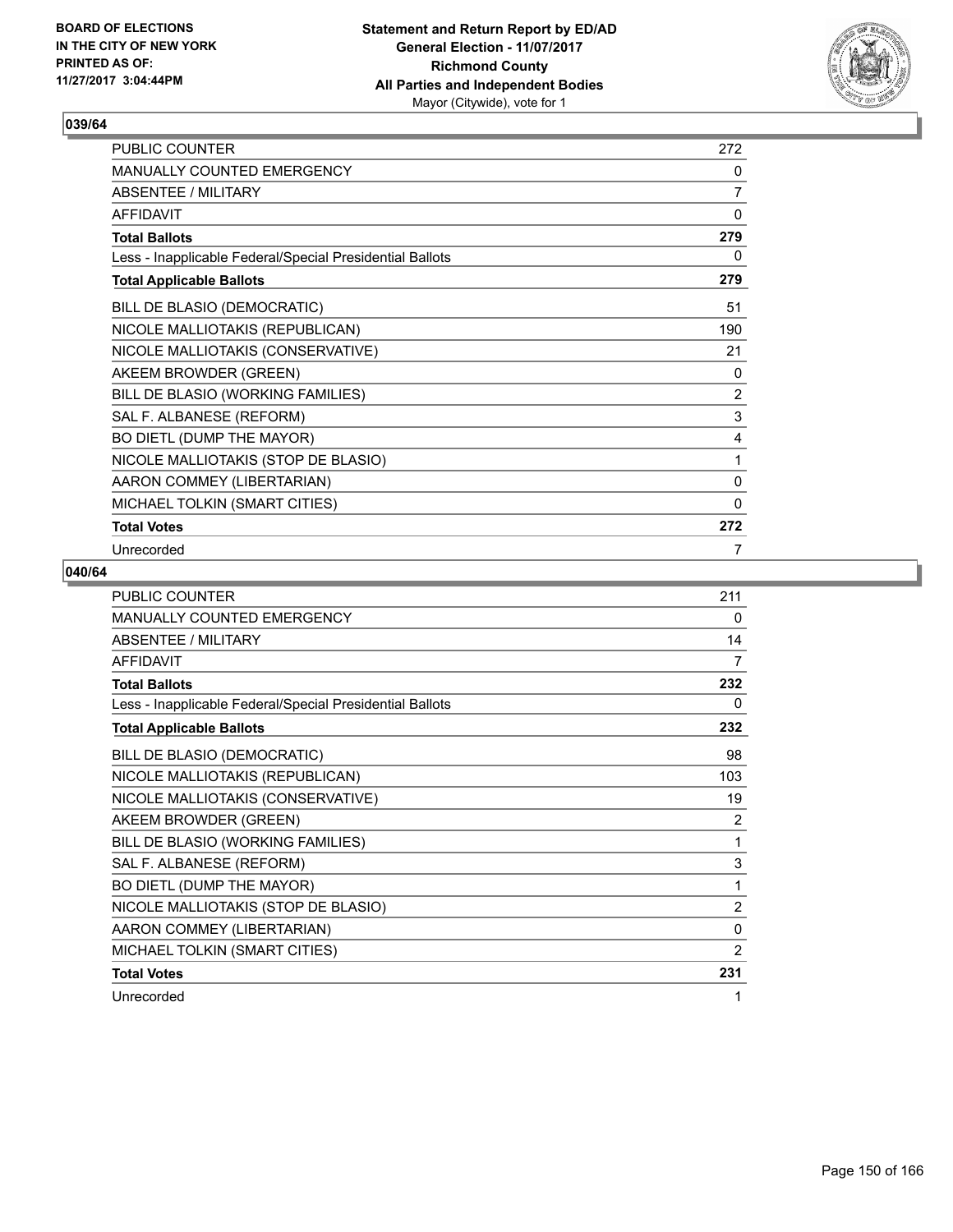

| PUBLIC COUNTER                                           | 238            |
|----------------------------------------------------------|----------------|
| <b>MANUALLY COUNTED EMERGENCY</b>                        | 0              |
| <b>ABSENTEE / MILITARY</b>                               | 2              |
| <b>AFFIDAVIT</b>                                         | 2              |
| <b>Total Ballots</b>                                     | 242            |
| Less - Inapplicable Federal/Special Presidential Ballots | 0              |
| <b>Total Applicable Ballots</b>                          | 242            |
| BILL DE BLASIO (DEMOCRATIC)                              | 44             |
| NICOLE MALLIOTAKIS (REPUBLICAN)                          | 168            |
| NICOLE MALLIOTAKIS (CONSERVATIVE)                        | 20             |
| AKEEM BROWDER (GREEN)                                    | 2              |
| BILL DE BLASIO (WORKING FAMILIES)                        | 2              |
| SAL F. ALBANESE (REFORM)                                 | 0              |
| BO DIETL (DUMP THE MAYOR)                                | 3              |
| NICOLE MALLIOTAKIS (STOP DE BLASIO)                      | $\overline{2}$ |
| AARON COMMEY (LIBERTARIAN)                               | 0              |
| MICHAEL TOLKIN (SMART CITIES)                            | $\mathbf 0$    |
| JAMES MCKAY (WRITE-IN)                                   | 1              |
| <b>Total Votes</b>                                       | 242            |

| <b>PUBLIC COUNTER</b>                                    | 238          |
|----------------------------------------------------------|--------------|
| MANUALLY COUNTED EMERGENCY                               | 0            |
| <b>ABSENTEE / MILITARY</b>                               | 14           |
| <b>AFFIDAVIT</b>                                         | 3            |
| <b>Total Ballots</b>                                     | 255          |
| Less - Inapplicable Federal/Special Presidential Ballots | 0            |
| <b>Total Applicable Ballots</b>                          | 255          |
| BILL DE BLASIO (DEMOCRATIC)                              | 78           |
| NICOLE MALLIOTAKIS (REPUBLICAN)                          | 136          |
| NICOLE MALLIOTAKIS (CONSERVATIVE)                        | 19           |
| AKEEM BROWDER (GREEN)                                    | 1            |
| BILL DE BLASIO (WORKING FAMILIES)                        | 3            |
| SAL F. ALBANESE (REFORM)                                 | 6            |
| BO DIETL (DUMP THE MAYOR)                                | 1            |
| NICOLE MALLIOTAKIS (STOP DE BLASIO)                      | 4            |
| AARON COMMEY (LIBERTARIAN)                               | $\mathbf{0}$ |
| MICHAEL TOLKIN (SMART CITIES)                            | 1            |
| UNATTRIBUTABLE WRITE-IN (WRITE-IN)                       | 1            |
| <b>Total Votes</b>                                       | 250          |
| Unrecorded                                               | 5            |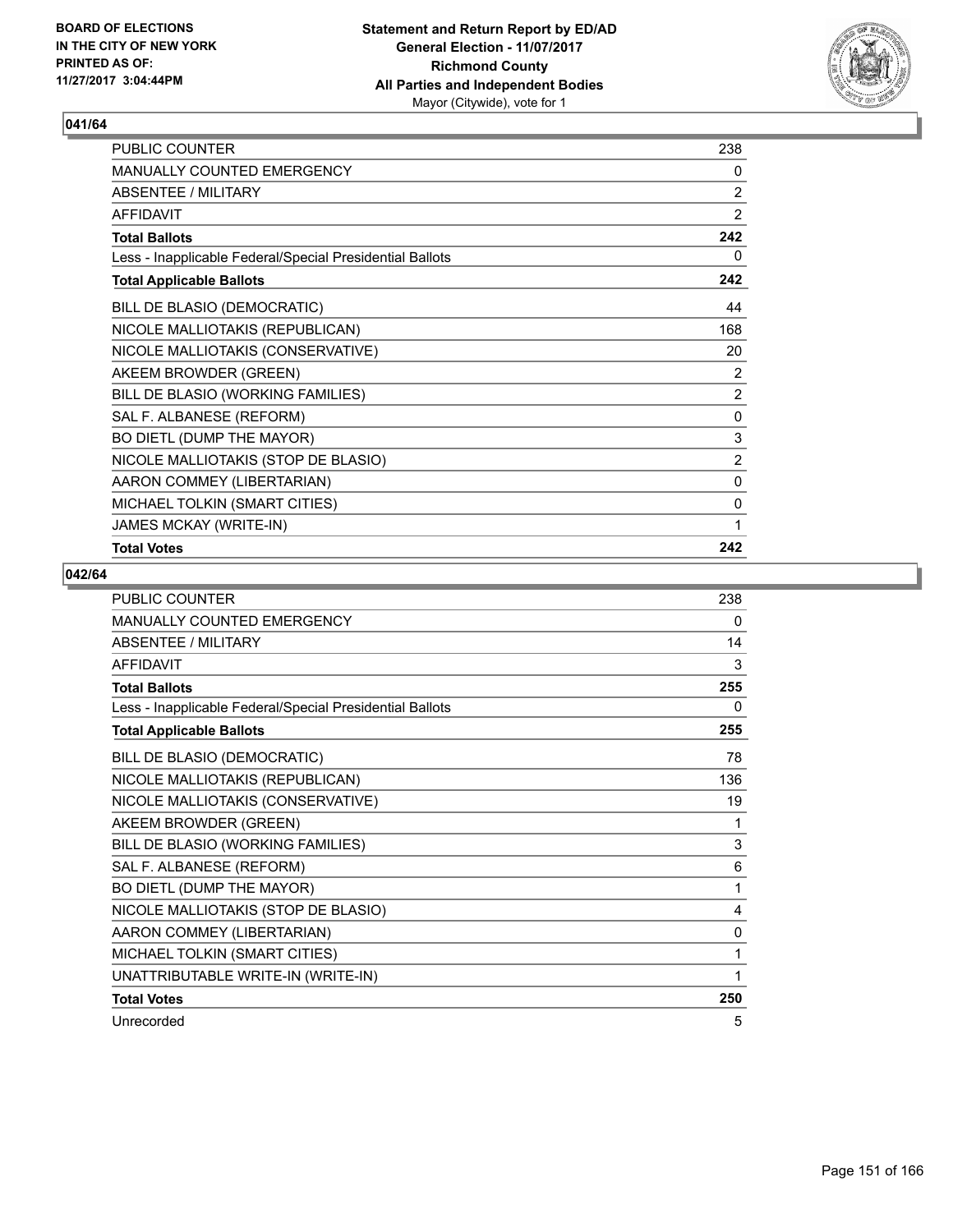

| PUBLIC COUNTER                                           | 153            |
|----------------------------------------------------------|----------------|
| MANUALLY COUNTED EMERGENCY                               | 0              |
| <b>ABSENTEE / MILITARY</b>                               | 5              |
| <b>AFFIDAVIT</b>                                         | $\overline{2}$ |
| <b>Total Ballots</b>                                     | 160            |
| Less - Inapplicable Federal/Special Presidential Ballots | 0              |
| <b>Total Applicable Ballots</b>                          | 160            |
| BILL DE BLASIO (DEMOCRATIC)                              | 36             |
| NICOLE MALLIOTAKIS (REPUBLICAN)                          | 106            |
| NICOLE MALLIOTAKIS (CONSERVATIVE)                        | 13             |
| AKEEM BROWDER (GREEN)                                    | 0              |
| BILL DE BLASIO (WORKING FAMILIES)                        | 1              |
| SAL F. ALBANESE (REFORM)                                 | 1              |
| BO DIETL (DUMP THE MAYOR)                                | 1              |
| NICOLE MALLIOTAKIS (STOP DE BLASIO)                      | 1              |
| AARON COMMEY (LIBERTARIAN)                               | 0              |
| MICHAEL TOLKIN (SMART CITIES)                            | $\mathbf{0}$   |
| <b>Total Votes</b>                                       | 159            |
| Unrecorded                                               | 1              |

| <b>PUBLIC COUNTER</b>                                    | 284            |
|----------------------------------------------------------|----------------|
| MANUALLY COUNTED EMERGENCY                               | 0              |
| <b>ABSENTEE / MILITARY</b>                               | 9              |
| <b>AFFIDAVIT</b>                                         | 1              |
| <b>Total Ballots</b>                                     | 294            |
| Less - Inapplicable Federal/Special Presidential Ballots | 0              |
| <b>Total Applicable Ballots</b>                          | 294            |
| BILL DE BLASIO (DEMOCRATIC)                              | 73             |
| NICOLE MALLIOTAKIS (REPUBLICAN)                          | 175            |
| NICOLE MALLIOTAKIS (CONSERVATIVE)                        | 22             |
| AKEEM BROWDER (GREEN)                                    | 1              |
| BILL DE BLASIO (WORKING FAMILIES)                        | $\overline{7}$ |
| SAL F. ALBANESE (REFORM)                                 | 1              |
| BO DIETL (DUMP THE MAYOR)                                | 3              |
| NICOLE MALLIOTAKIS (STOP DE BLASIO)                      | 5              |
| AARON COMMEY (LIBERTARIAN)                               | 1              |
| MICHAEL TOLKIN (SMART CITIES)                            | 4              |
| ESTEBAN E. GONZALEZ (WRITE-IN)                           | 1              |
| <b>Total Votes</b>                                       | 293            |
| Unrecorded                                               | 1              |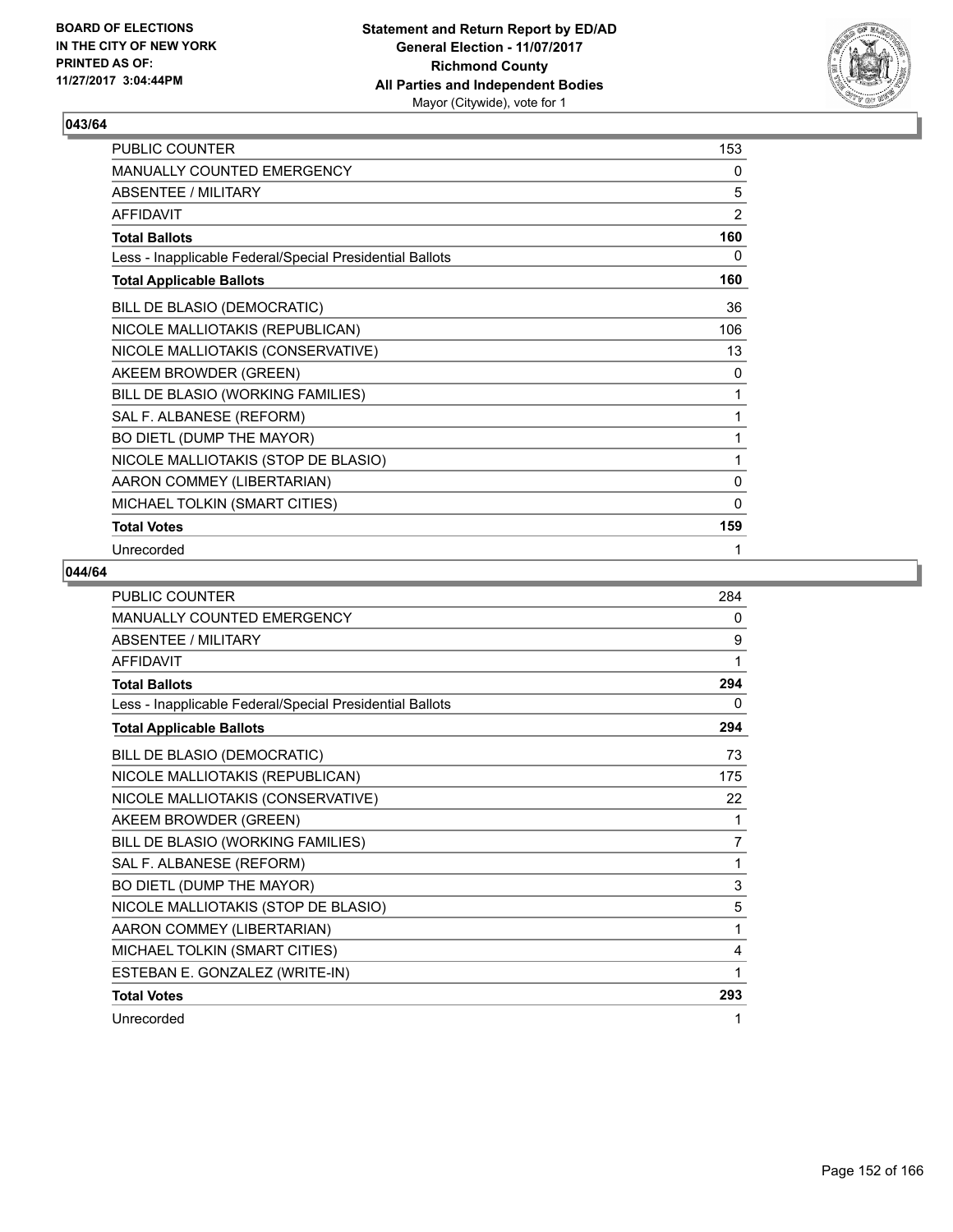

| PUBLIC COUNTER                                           | 244          |
|----------------------------------------------------------|--------------|
| MANUALLY COUNTED EMERGENCY                               | 0            |
| <b>ABSENTEE / MILITARY</b>                               | 13           |
| <b>AFFIDAVIT</b>                                         | $\mathbf{0}$ |
| <b>Total Ballots</b>                                     | 257          |
| Less - Inapplicable Federal/Special Presidential Ballots | 0            |
| <b>Total Applicable Ballots</b>                          | 257          |
| BILL DE BLASIO (DEMOCRATIC)                              | 61           |
| NICOLE MALLIOTAKIS (REPUBLICAN)                          | 162          |
| NICOLE MALLIOTAKIS (CONSERVATIVE)                        | 26           |
| AKEEM BROWDER (GREEN)                                    | 1            |
| BILL DE BLASIO (WORKING FAMILIES)                        | 2            |
| SAL F. ALBANESE (REFORM)                                 | $\mathsf 3$  |
| BO DIETL (DUMP THE MAYOR)                                | 0            |
| NICOLE MALLIOTAKIS (STOP DE BLASIO)                      | 0            |
| AARON COMMEY (LIBERTARIAN)                               | 1            |
| MICHAEL TOLKIN (SMART CITIES)                            | $\mathbf{0}$ |
| <b>Total Votes</b>                                       | 256          |
| Unrecorded                                               | 1            |

| PUBLIC COUNTER                                           | 254            |
|----------------------------------------------------------|----------------|
| <b>MANUALLY COUNTED EMERGENCY</b>                        | 0              |
| <b>ABSENTEE / MILITARY</b>                               | 6              |
| <b>AFFIDAVIT</b>                                         | $\mathbf{0}$   |
| <b>Total Ballots</b>                                     | 260            |
| Less - Inapplicable Federal/Special Presidential Ballots | 0              |
| <b>Total Applicable Ballots</b>                          | 260            |
| BILL DE BLASIO (DEMOCRATIC)                              | 66             |
| NICOLE MALLIOTAKIS (REPUBLICAN)                          | 137            |
| NICOLE MALLIOTAKIS (CONSERVATIVE)                        | 38             |
| AKEEM BROWDER (GREEN)                                    | 1              |
| BILL DE BLASIO (WORKING FAMILIES)                        | $\overline{2}$ |
| SAL F. ALBANESE (REFORM)                                 | 3              |
| BO DIETL (DUMP THE MAYOR)                                | 4              |
| NICOLE MALLIOTAKIS (STOP DE BLASIO)                      | 5              |
| AARON COMMEY (LIBERTARIAN)                               | 0              |
| MICHAEL TOLKIN (SMART CITIES)                            | $\Omega$       |
| <b>Total Votes</b>                                       | 256            |
| Unrecorded                                               | 4              |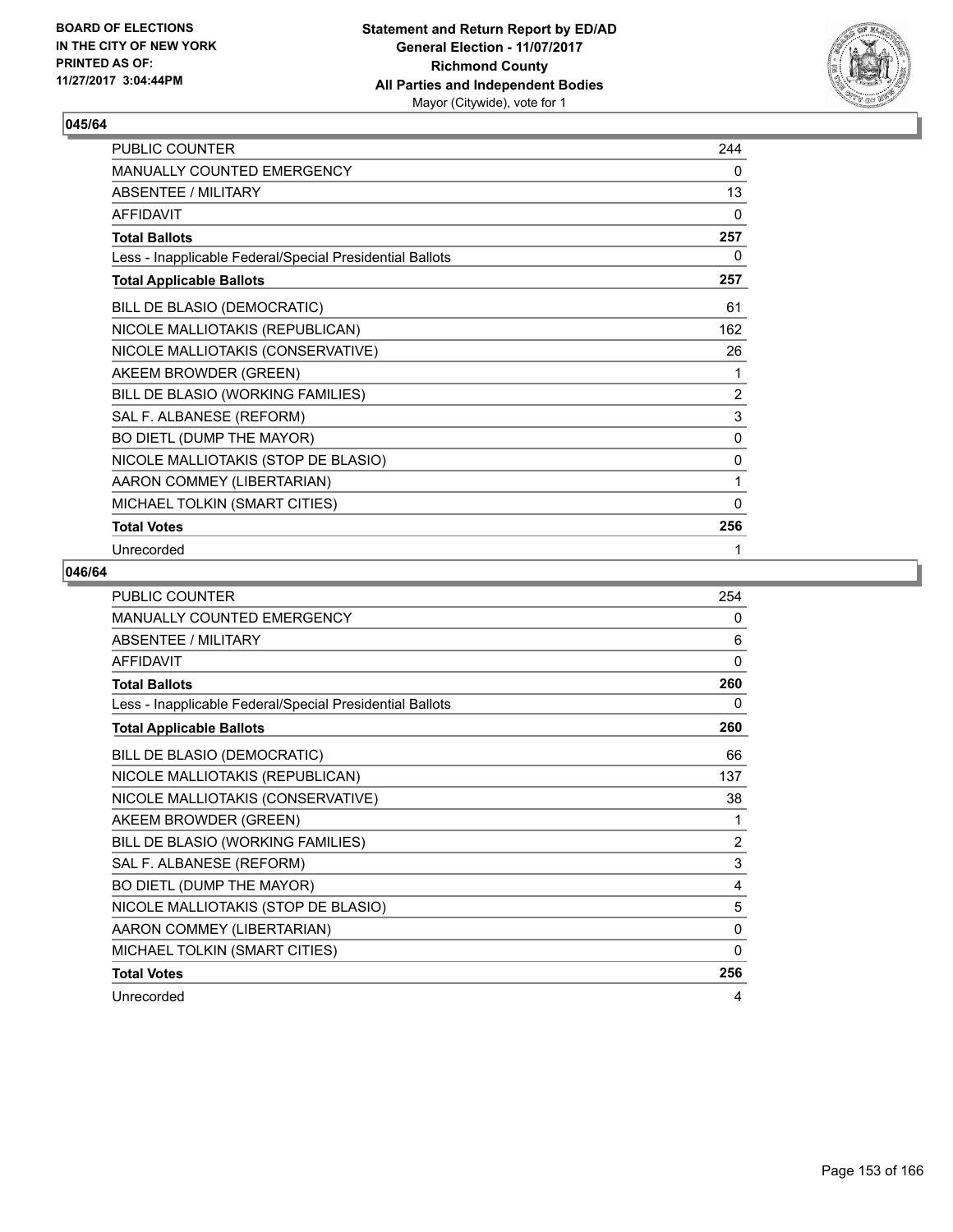

| PUBLIC COUNTER                                           | 309            |
|----------------------------------------------------------|----------------|
| MANUALLY COUNTED EMERGENCY                               | 0              |
| <b>ABSENTEE / MILITARY</b>                               | 17             |
| <b>AFFIDAVIT</b>                                         | 1              |
| <b>Total Ballots</b>                                     | 327            |
| Less - Inapplicable Federal/Special Presidential Ballots | 0              |
| <b>Total Applicable Ballots</b>                          | 327            |
| BILL DE BLASIO (DEMOCRATIC)                              | 86             |
| NICOLE MALLIOTAKIS (REPUBLICAN)                          | 186            |
| NICOLE MALLIOTAKIS (CONSERVATIVE)                        | 32             |
| AKEEM BROWDER (GREEN)                                    | 2              |
| BILL DE BLASIO (WORKING FAMILIES)                        | 9              |
| SAL F. ALBANESE (REFORM)                                 | 4              |
| BO DIETL (DUMP THE MAYOR)                                | 1              |
| NICOLE MALLIOTAKIS (STOP DE BLASIO)                      | $\mathsf 3$    |
| AARON COMMEY (LIBERTARIAN)                               | $\mathbf 0$    |
| MICHAEL TOLKIN (SMART CITIES)                            | $\overline{2}$ |
| <b>Total Votes</b>                                       | 325            |
| Unrecorded                                               | 2              |

| <b>PUBLIC COUNTER</b>                                    | 377 |
|----------------------------------------------------------|-----|
| <b>MANUALLY COUNTED EMERGENCY</b>                        | 0   |
| <b>ABSENTEE / MILITARY</b>                               | 15  |
| <b>AFFIDAVIT</b>                                         | 2   |
| <b>Total Ballots</b>                                     | 394 |
| Less - Inapplicable Federal/Special Presidential Ballots | 0   |
| <b>Total Applicable Ballots</b>                          | 394 |
| BILL DE BLASIO (DEMOCRATIC)                              | 40  |
| NICOLE MALLIOTAKIS (REPUBLICAN)                          | 290 |
| NICOLE MALLIOTAKIS (CONSERVATIVE)                        | 42  |
| AKEEM BROWDER (GREEN)                                    | 1   |
| BILL DE BLASIO (WORKING FAMILIES)                        | 5   |
| SAL F. ALBANESE (REFORM)                                 | 7   |
| BO DIETL (DUMP THE MAYOR)                                | 3   |
| NICOLE MALLIOTAKIS (STOP DE BLASIO)                      | 1   |
| AARON COMMEY (LIBERTARIAN)                               | 1   |
| MICHAEL TOLKIN (SMART CITIES)                            | 1   |
| <b>Total Votes</b>                                       | 391 |
| Unrecorded                                               | 3   |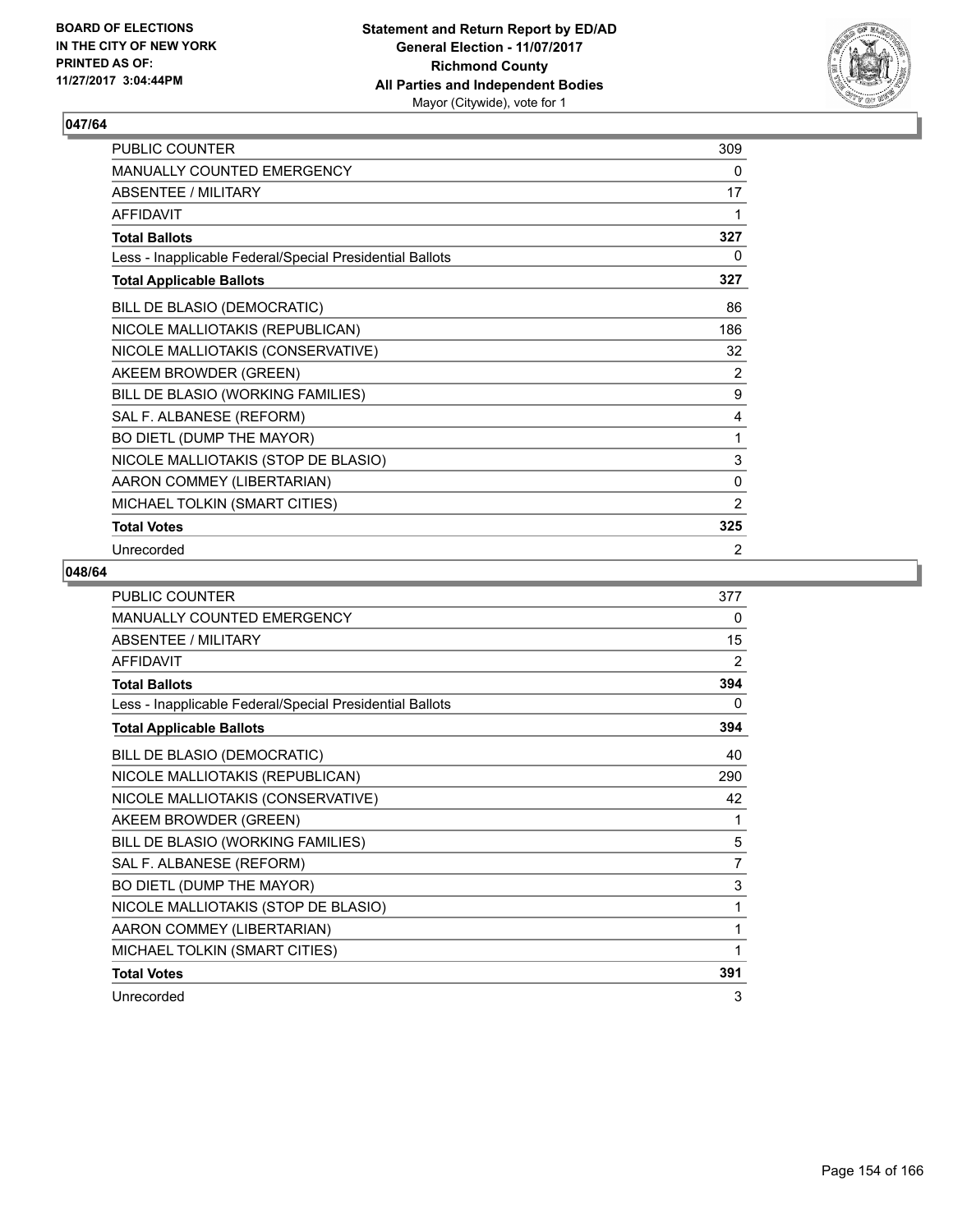

| PUBLIC COUNTER                                           | 299         |
|----------------------------------------------------------|-------------|
| <b>MANUALLY COUNTED EMERGENCY</b>                        | 0           |
| <b>ABSENTEE / MILITARY</b>                               | 35          |
| <b>AFFIDAVIT</b>                                         | 4           |
| <b>Total Ballots</b>                                     | 338         |
| Less - Inapplicable Federal/Special Presidential Ballots | 0           |
| <b>Total Applicable Ballots</b>                          | 338         |
| BILL DE BLASIO (DEMOCRATIC)                              | 105         |
| NICOLE MALLIOTAKIS (REPUBLICAN)                          | 182         |
| NICOLE MALLIOTAKIS (CONSERVATIVE)                        | 22          |
| AKEEM BROWDER (GREEN)                                    | 4           |
| BILL DE BLASIO (WORKING FAMILIES)                        | 8           |
| SAL F. ALBANESE (REFORM)                                 | 9           |
| BO DIETL (DUMP THE MAYOR)                                | $\mathbf 0$ |
| NICOLE MALLIOTAKIS (STOP DE BLASIO)                      | 1           |
| AARON COMMEY (LIBERTARIAN)                               | 1           |
| MICHAEL TOLKIN (SMART CITIES)                            | 3           |
| UNATTRIBUTABLE WRITE-IN (WRITE-IN)                       | 2           |
| <b>Total Votes</b>                                       | 337         |
| Unrecorded                                               | 1           |

| <b>PUBLIC COUNTER</b>                                    | 275      |
|----------------------------------------------------------|----------|
| MANUALLY COUNTED EMERGENCY                               | 0        |
| <b>ABSENTEE / MILITARY</b>                               | 13       |
| <b>AFFIDAVIT</b>                                         | 5        |
| <b>Total Ballots</b>                                     | 293      |
| Less - Inapplicable Federal/Special Presidential Ballots | $\Omega$ |
| <b>Total Applicable Ballots</b>                          | 293      |
| BILL DE BLASIO (DEMOCRATIC)                              | 78       |
| NICOLE MALLIOTAKIS (REPUBLICAN)                          | 169      |
| NICOLE MALLIOTAKIS (CONSERVATIVE)                        | 21       |
| AKEEM BROWDER (GREEN)                                    | 1        |
| BILL DE BLASIO (WORKING FAMILIES)                        | 6        |
| SAL F. ALBANESE (REFORM)                                 | 4        |
| BO DIETL (DUMP THE MAYOR)                                | 5        |
| NICOLE MALLIOTAKIS (STOP DE BLASIO)                      | 6        |
| AARON COMMEY (LIBERTARIAN)                               | 2        |
| MICHAEL TOLKIN (SMART CITIES)                            | 0        |
| <b>Total Votes</b>                                       | 292      |
| Unrecorded                                               | 1        |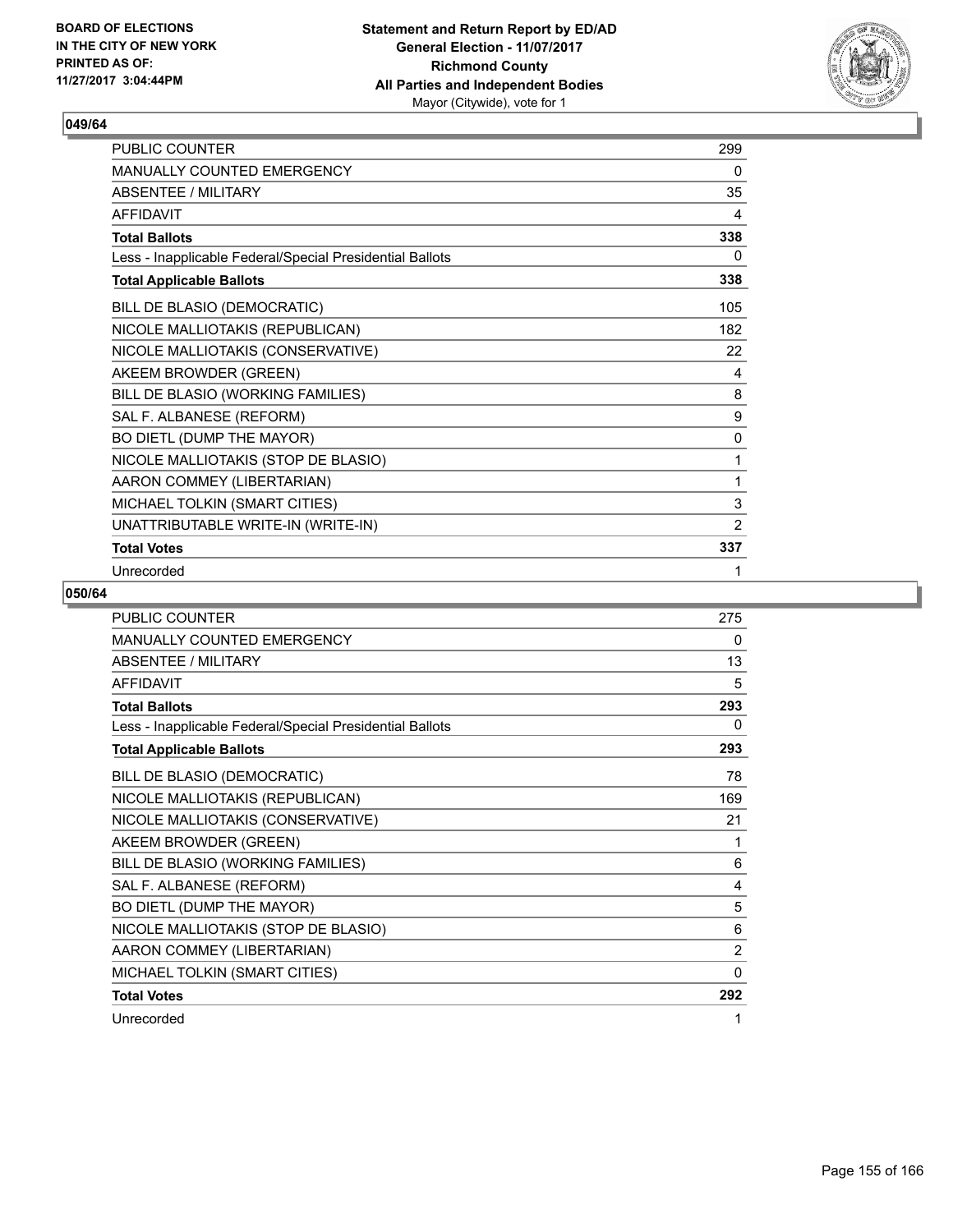

| PUBLIC COUNTER                                           | 237            |
|----------------------------------------------------------|----------------|
| MANUALLY COUNTED EMERGENCY                               | 0              |
| <b>ABSENTEE / MILITARY</b>                               | 4              |
| <b>AFFIDAVIT</b>                                         | 2              |
| <b>Total Ballots</b>                                     | 243            |
| Less - Inapplicable Federal/Special Presidential Ballots | 0              |
| <b>Total Applicable Ballots</b>                          | 243            |
| BILL DE BLASIO (DEMOCRATIC)                              | 84             |
| NICOLE MALLIOTAKIS (REPUBLICAN)                          | 125            |
| NICOLE MALLIOTAKIS (CONSERVATIVE)                        | 20             |
| AKEEM BROWDER (GREEN)                                    | 2              |
| BILL DE BLASIO (WORKING FAMILIES)                        | $\mathsf 3$    |
| SAL F. ALBANESE (REFORM)                                 | $\overline{2}$ |
| BO DIETL (DUMP THE MAYOR)                                | 3              |
| NICOLE MALLIOTAKIS (STOP DE BLASIO)                      | 1              |
| AARON COMMEY (LIBERTARIAN)                               | 0              |
| MICHAEL TOLKIN (SMART CITIES)                            | 0              |
| <b>Total Votes</b>                                       | 240            |
| Unrecorded                                               | 3              |

| <b>PUBLIC COUNTER</b>                                    | 276 |
|----------------------------------------------------------|-----|
| MANUALLY COUNTED EMERGENCY                               | 0   |
| <b>ABSENTEE / MILITARY</b>                               | 9   |
| <b>AFFIDAVIT</b>                                         | 1   |
| <b>Total Ballots</b>                                     | 286 |
| Less - Inapplicable Federal/Special Presidential Ballots | 0   |
| <b>Total Applicable Ballots</b>                          | 286 |
| BILL DE BLASIO (DEMOCRATIC)                              | 74  |
| NICOLE MALLIOTAKIS (REPUBLICAN)                          | 164 |
| NICOLE MALLIOTAKIS (CONSERVATIVE)                        | 24  |
| AKEEM BROWDER (GREEN)                                    | 2   |
| BILL DE BLASIO (WORKING FAMILIES)                        | 3   |
| SAL F. ALBANESE (REFORM)                                 | 7   |
| BO DIETL (DUMP THE MAYOR)                                | 2   |
| NICOLE MALLIOTAKIS (STOP DE BLASIO)                      | 8   |
| AARON COMMEY (LIBERTARIAN)                               | 0   |
| MICHAEL TOLKIN (SMART CITIES)                            | 1   |
| <b>Total Votes</b>                                       | 285 |
| Unrecorded                                               | 1   |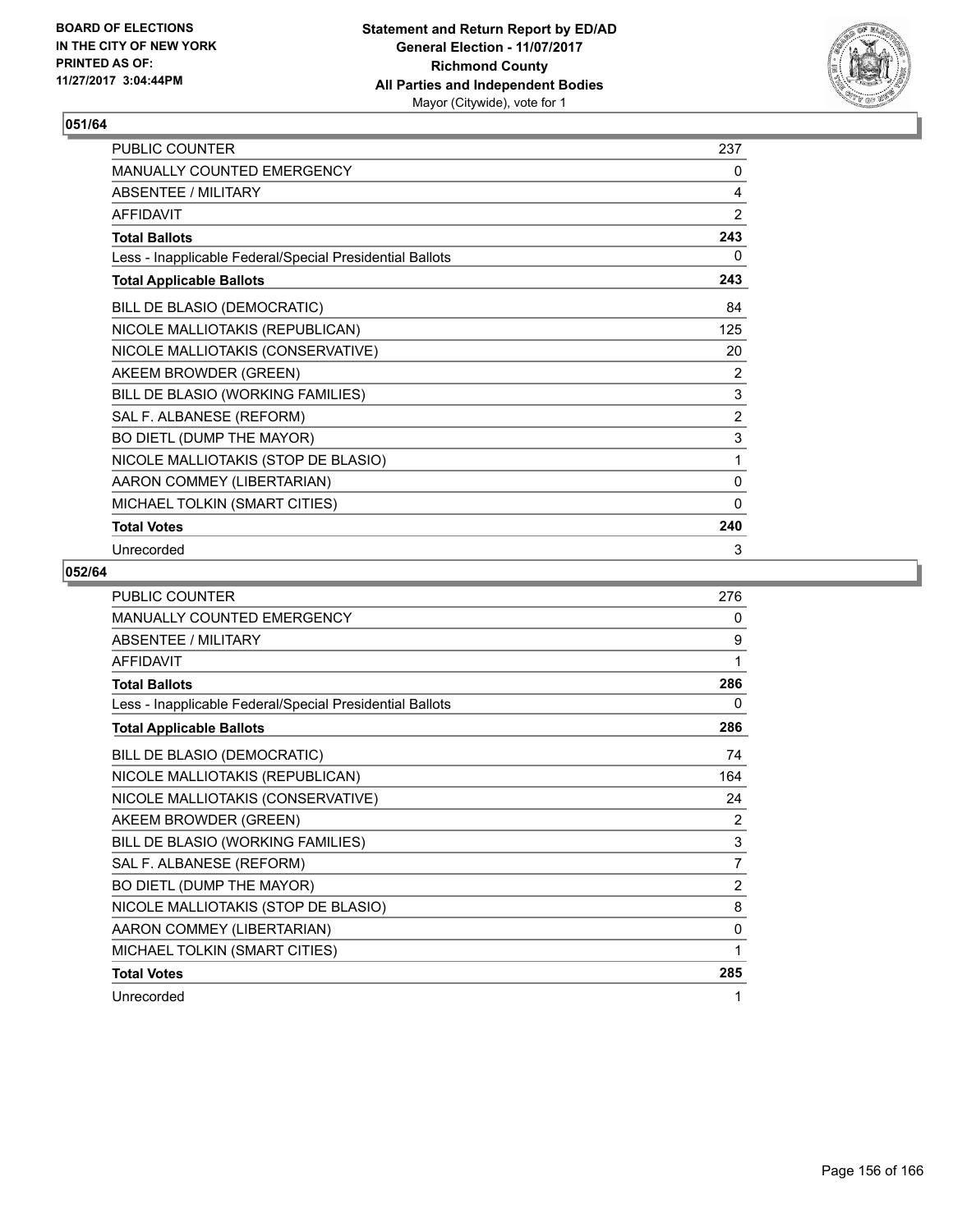

| PUBLIC COUNTER                                           | 276          |
|----------------------------------------------------------|--------------|
| MANUALLY COUNTED EMERGENCY                               | 0            |
| ABSENTEE / MILITARY                                      | 14           |
| <b>AFFIDAVIT</b>                                         | 2            |
| <b>Total Ballots</b>                                     | 292          |
| Less - Inapplicable Federal/Special Presidential Ballots | 0            |
| <b>Total Applicable Ballots</b>                          | 292          |
| BILL DE BLASIO (DEMOCRATIC)                              | 78           |
| NICOLE MALLIOTAKIS (REPUBLICAN)                          | 175          |
| NICOLE MALLIOTAKIS (CONSERVATIVE)                        | 22           |
| AKEEM BROWDER (GREEN)                                    | 2            |
| BILL DE BLASIO (WORKING FAMILIES)                        | 5            |
| SAL F. ALBANESE (REFORM)                                 | 5            |
| BO DIETL (DUMP THE MAYOR)                                | 1            |
| NICOLE MALLIOTAKIS (STOP DE BLASIO)                      | 4            |
| AARON COMMEY (LIBERTARIAN)                               | 0            |
| MICHAEL TOLKIN (SMART CITIES)                            | $\mathbf{0}$ |
| <b>Total Votes</b>                                       | 292          |

| <b>PUBLIC COUNTER</b>                                    | 373 |
|----------------------------------------------------------|-----|
| <b>MANUALLY COUNTED EMERGENCY</b>                        | 0   |
| <b>ABSENTEE / MILITARY</b>                               | 12  |
| <b>AFFIDAVIT</b>                                         | 5   |
| <b>Total Ballots</b>                                     | 390 |
| Less - Inapplicable Federal/Special Presidential Ballots | 0   |
| <b>Total Applicable Ballots</b>                          | 390 |
| BILL DE BLASIO (DEMOCRATIC)                              | 61  |
| NICOLE MALLIOTAKIS (REPUBLICAN)                          | 272 |
| NICOLE MALLIOTAKIS (CONSERVATIVE)                        | 35  |
| AKEEM BROWDER (GREEN)                                    | 1   |
| BILL DE BLASIO (WORKING FAMILIES)                        | 4   |
| SAL F. ALBANESE (REFORM)                                 | 8   |
| BO DIETL (DUMP THE MAYOR)                                | 3   |
| NICOLE MALLIOTAKIS (STOP DE BLASIO)                      | 4   |
| AARON COMMEY (LIBERTARIAN)                               | 0   |
| MICHAEL TOLKIN (SMART CITIES)                            | 1   |
| <b>Total Votes</b>                                       | 389 |
| Unrecorded                                               | 1   |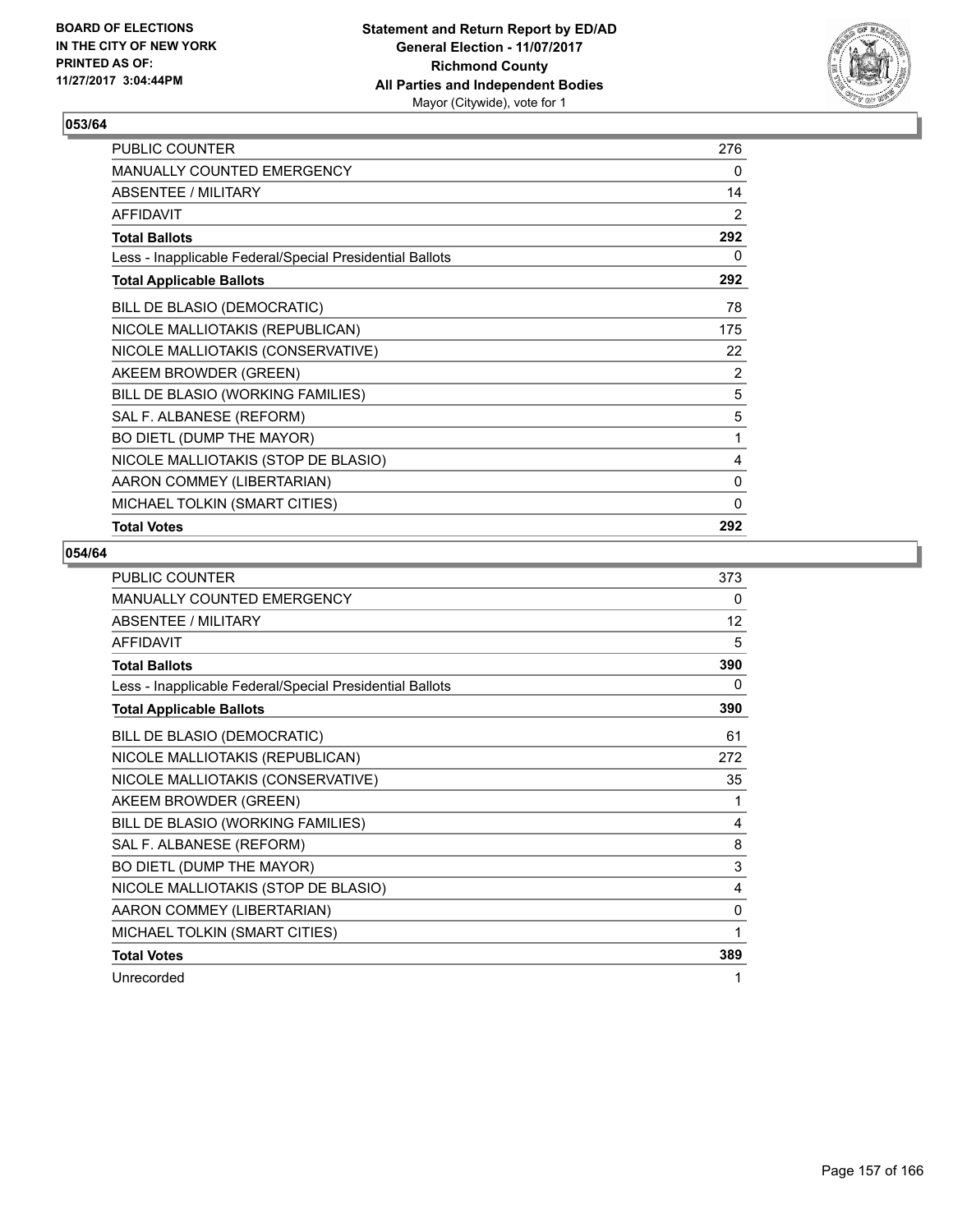

| PUBLIC COUNTER                                           | 341            |
|----------------------------------------------------------|----------------|
| MANUALLY COUNTED EMERGENCY                               | 0              |
| ABSENTEE / MILITARY                                      | 11             |
| <b>AFFIDAVIT</b>                                         | 1              |
| <b>Total Ballots</b>                                     | 353            |
| Less - Inapplicable Federal/Special Presidential Ballots | 0              |
| <b>Total Applicable Ballots</b>                          | 353            |
| BILL DE BLASIO (DEMOCRATIC)                              | 55             |
| NICOLE MALLIOTAKIS (REPUBLICAN)                          | 259            |
| NICOLE MALLIOTAKIS (CONSERVATIVE)                        | 30             |
| AKEEM BROWDER (GREEN)                                    | 2              |
| BILL DE BLASIO (WORKING FAMILIES)                        | 0              |
| SAL F. ALBANESE (REFORM)                                 | 4              |
| BO DIETL (DUMP THE MAYOR)                                | $\overline{2}$ |
| NICOLE MALLIOTAKIS (STOP DE BLASIO)                      | 0              |
| AARON COMMEY (LIBERTARIAN)                               | 0              |
| MICHAEL TOLKIN (SMART CITIES)                            | 0              |
| UNATTRIBUTABLE WRITE-IN (WRITE-IN)                       | 1              |
| <b>Total Votes</b>                                       | 353            |

| PUBLIC COUNTER                                           | 358      |
|----------------------------------------------------------|----------|
| <b>MANUALLY COUNTED EMERGENCY</b>                        | $\Omega$ |
| <b>ABSENTEE / MILITARY</b>                               | 23       |
| <b>AFFIDAVIT</b>                                         | 2        |
| <b>Total Ballots</b>                                     | 383      |
| Less - Inapplicable Federal/Special Presidential Ballots | 0        |
| <b>Total Applicable Ballots</b>                          | 383      |
| BILL DE BLASIO (DEMOCRATIC)                              | 51       |
| NICOLE MALLIOTAKIS (REPUBLICAN)                          | 267      |
| NICOLE MALLIOTAKIS (CONSERVATIVE)                        | 39       |
| AKEEM BROWDER (GREEN)                                    | 4        |
| BILL DE BLASIO (WORKING FAMILIES)                        | 3        |
| SAL F. ALBANESE (REFORM)                                 | 2        |
| BO DIETL (DUMP THE MAYOR)                                | 6        |
| NICOLE MALLIOTAKIS (STOP DE BLASIO)                      | 3        |
| AARON COMMEY (LIBERTARIAN)                               | 2        |
| MICHAEL TOLKIN (SMART CITIES)                            | 3        |
| PETER LANTRY (WRITE-IN)                                  | 1        |
| UNCOUNTED WRITE-IN PER STATUTE (WRITE-IN)                | 1        |
| <b>Total Votes</b>                                       | 382      |
| Unrecorded                                               | 1        |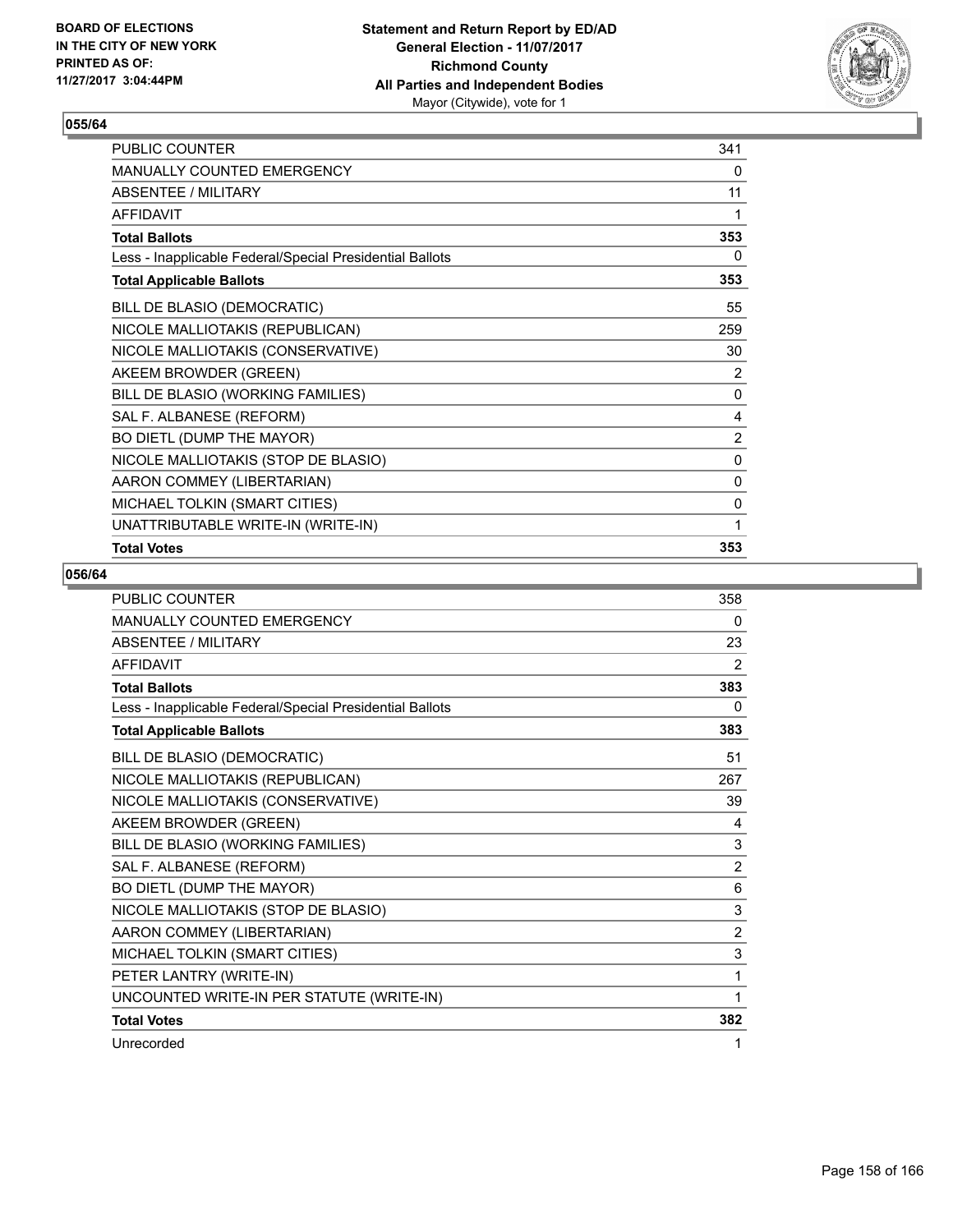

| PUBLIC COUNTER                                           | 214            |
|----------------------------------------------------------|----------------|
| <b>MANUALLY COUNTED EMERGENCY</b>                        | 0              |
| <b>ABSENTEE / MILITARY</b>                               | $\overline{7}$ |
| <b>AFFIDAVIT</b>                                         | 1              |
| <b>Total Ballots</b>                                     | 222            |
| Less - Inapplicable Federal/Special Presidential Ballots | 0              |
| <b>Total Applicable Ballots</b>                          | 222            |
| BILL DE BLASIO (DEMOCRATIC)                              | 43             |
| NICOLE MALLIOTAKIS (REPUBLICAN)                          | 141            |
| NICOLE MALLIOTAKIS (CONSERVATIVE)                        | 20             |
| AKEEM BROWDER (GREEN)                                    | $\overline{2}$ |
| BILL DE BLASIO (WORKING FAMILIES)                        | 8              |
| SAL F. ALBANESE (REFORM)                                 | $\overline{2}$ |
| BO DIETL (DUMP THE MAYOR)                                | $\overline{2}$ |
| NICOLE MALLIOTAKIS (STOP DE BLASIO)                      | 1              |
| AARON COMMEY (LIBERTARIAN)                               | 0              |
| MICHAEL TOLKIN (SMART CITIES)                            | 1              |
| LETITIA JAMES (WRITE-IN)                                 | 1              |
| <b>Total Votes</b>                                       | 221            |
| Unrecorded                                               | 1              |

| <b>PUBLIC COUNTER</b>                                    | 341 |
|----------------------------------------------------------|-----|
| <b>MANUALLY COUNTED EMERGENCY</b>                        | 0   |
| <b>ABSENTEE / MILITARY</b>                               | 10  |
| <b>AFFIDAVIT</b>                                         | 7   |
| <b>Total Ballots</b>                                     | 358 |
| Less - Inapplicable Federal/Special Presidential Ballots | 0   |
| <b>Total Applicable Ballots</b>                          | 358 |
| BILL DE BLASIO (DEMOCRATIC)                              | 38  |
| NICOLE MALLIOTAKIS (REPUBLICAN)                          | 267 |
| NICOLE MALLIOTAKIS (CONSERVATIVE)                        | 39  |
| AKEEM BROWDER (GREEN)                                    | 0   |
| BILL DE BLASIO (WORKING FAMILIES)                        | 2   |
| SAL F. ALBANESE (REFORM)                                 | 3   |
| BO DIETL (DUMP THE MAYOR)                                | 5   |
| NICOLE MALLIOTAKIS (STOP DE BLASIO)                      | 1   |
| AARON COMMEY (LIBERTARIAN)                               | 0   |
| MICHAEL TOLKIN (SMART CITIES)                            | 0   |
| <b>Total Votes</b>                                       | 355 |
| Unrecorded                                               | 3   |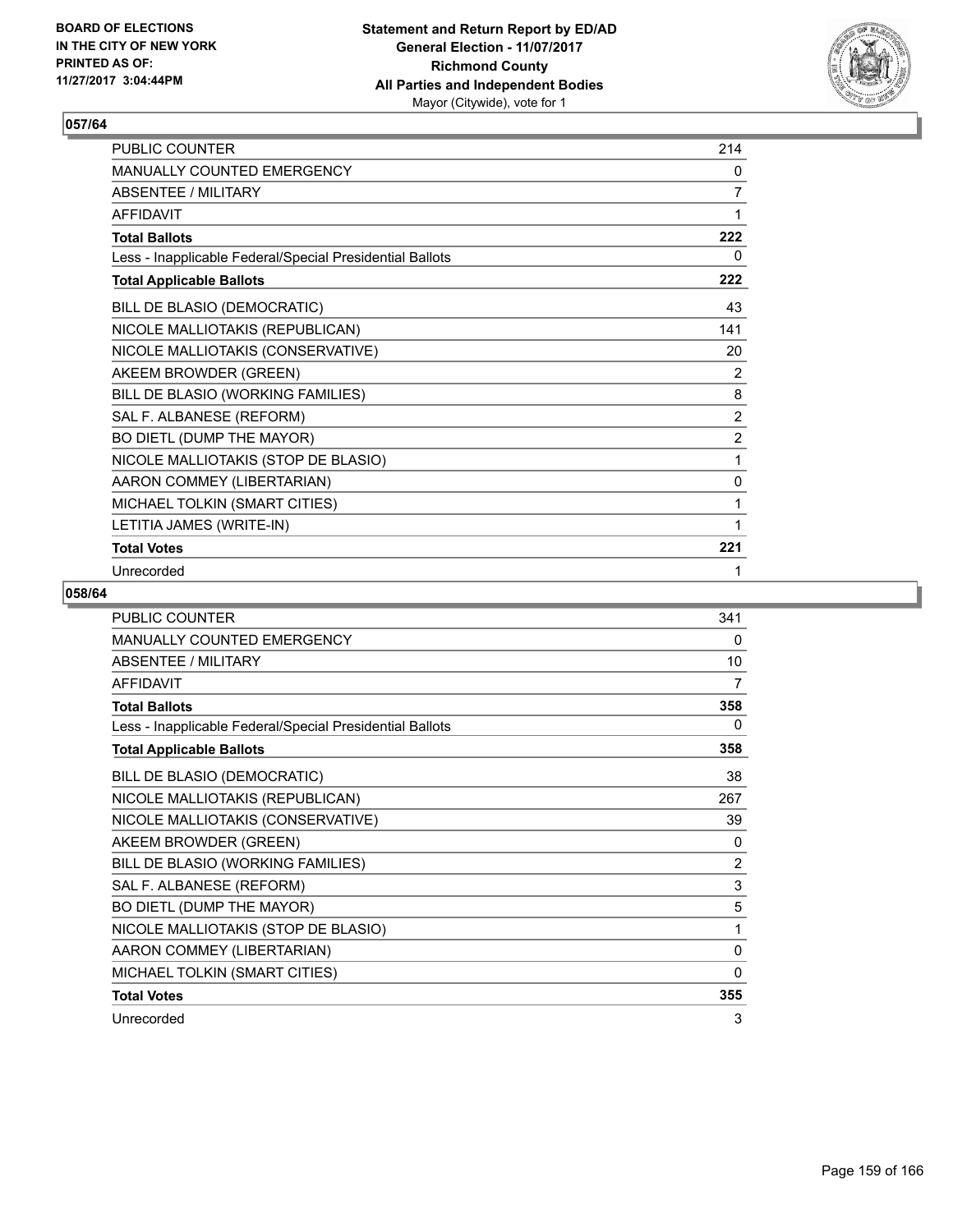

| PUBLIC COUNTER                                           | 273            |
|----------------------------------------------------------|----------------|
| <b>MANUALLY COUNTED EMERGENCY</b>                        | 0              |
| <b>ABSENTEE / MILITARY</b>                               | 11             |
| <b>AFFIDAVIT</b>                                         | 1              |
| <b>Total Ballots</b>                                     | 285            |
| Less - Inapplicable Federal/Special Presidential Ballots | 0              |
| <b>Total Applicable Ballots</b>                          | 285            |
| BILL DE BLASIO (DEMOCRATIC)                              | 42             |
| NICOLE MALLIOTAKIS (REPUBLICAN)                          | 205            |
| NICOLE MALLIOTAKIS (CONSERVATIVE)                        | 24             |
| AKEEM BROWDER (GREEN)                                    | 0              |
| BILL DE BLASIO (WORKING FAMILIES)                        | 3              |
| SAL F. ALBANESE (REFORM)                                 | $\overline{2}$ |
| BO DIETL (DUMP THE MAYOR)                                | $\overline{2}$ |
| NICOLE MALLIOTAKIS (STOP DE BLASIO)                      | 3              |
| AARON COMMEY (LIBERTARIAN)                               | 0              |
| MICHAEL TOLKIN (SMART CITIES)                            | 1              |
| UNATTRIBUTABLE WRITE-IN (WRITE-IN)                       | 1              |
| <b>Total Votes</b>                                       | 283            |
| Unrecorded                                               | 2              |

| <b>PUBLIC COUNTER</b>                                    | 189            |
|----------------------------------------------------------|----------------|
| <b>MANUALLY COUNTED EMERGENCY</b>                        | 0              |
| <b>ABSENTEE / MILITARY</b>                               | 9              |
| <b>AFFIDAVIT</b>                                         | 1              |
| <b>Total Ballots</b>                                     | 199            |
| Less - Inapplicable Federal/Special Presidential Ballots | 0              |
| <b>Total Applicable Ballots</b>                          | 199            |
| BILL DE BLASIO (DEMOCRATIC)                              | 29             |
| NICOLE MALLIOTAKIS (REPUBLICAN)                          | 137            |
| NICOLE MALLIOTAKIS (CONSERVATIVE)                        | 26             |
| AKEEM BROWDER (GREEN)                                    | 0              |
| BILL DE BLASIO (WORKING FAMILIES)                        | 1              |
| SAL F. ALBANESE (REFORM)                                 | 3              |
| BO DIETL (DUMP THE MAYOR)                                | 0              |
| NICOLE MALLIOTAKIS (STOP DE BLASIO)                      | $\overline{2}$ |
| AARON COMMEY (LIBERTARIAN)                               | 0              |
| MICHAEL TOLKIN (SMART CITIES)                            | 1              |
| <b>Total Votes</b>                                       | 199            |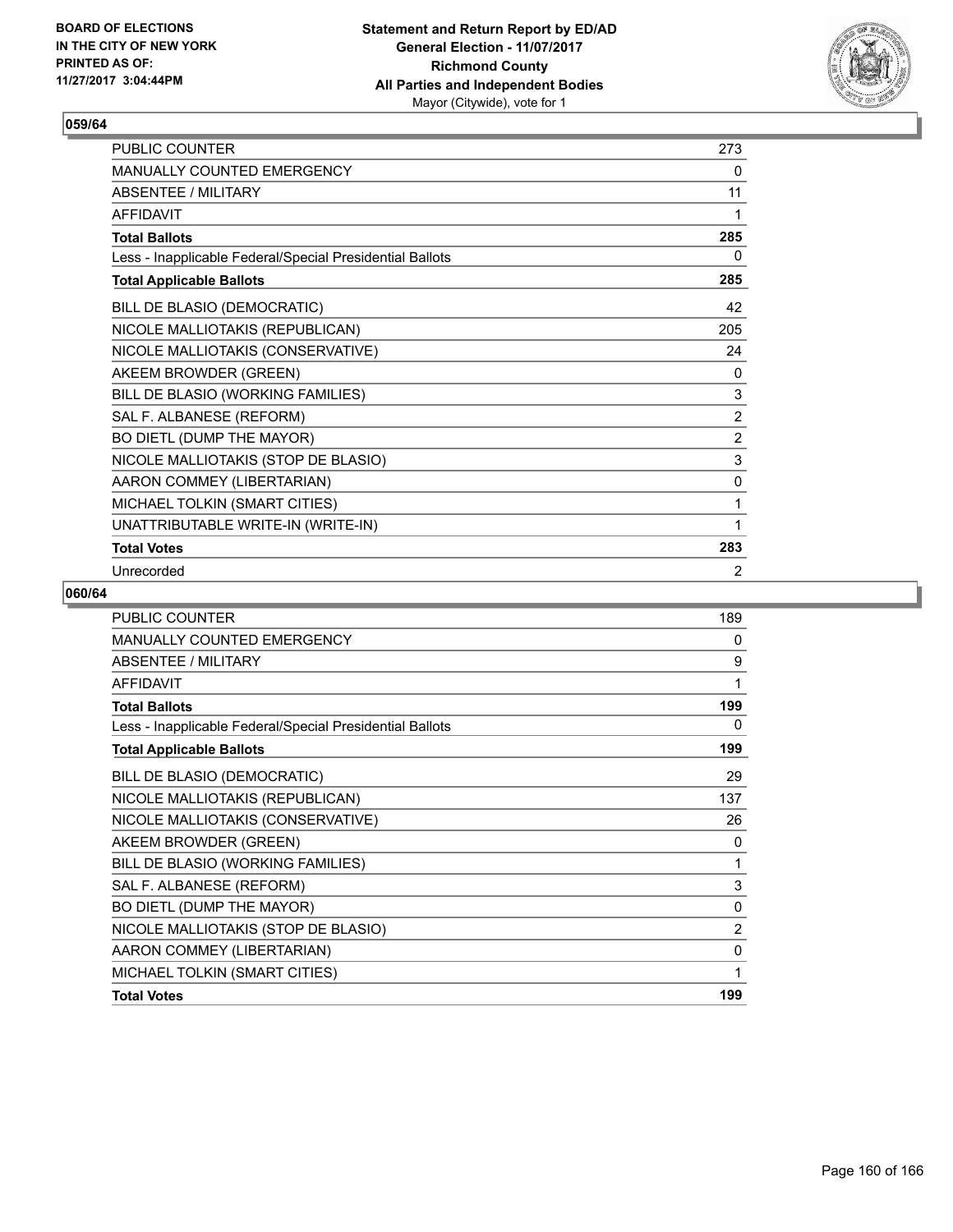

| PUBLIC COUNTER                                           | 215            |
|----------------------------------------------------------|----------------|
| MANUALLY COUNTED EMERGENCY                               | 0              |
| <b>ABSENTEE / MILITARY</b>                               | $\overline{2}$ |
| <b>AFFIDAVIT</b>                                         | $\Omega$       |
| <b>Total Ballots</b>                                     | 217            |
| Less - Inapplicable Federal/Special Presidential Ballots | 0              |
| <b>Total Applicable Ballots</b>                          | 217            |
| BILL DE BLASIO (DEMOCRATIC)                              | 71             |
| NICOLE MALLIOTAKIS (REPUBLICAN)                          | 111            |
| NICOLE MALLIOTAKIS (CONSERVATIVE)                        | 23             |
| AKEEM BROWDER (GREEN)                                    | $\overline{2}$ |
| BILL DE BLASIO (WORKING FAMILIES)                        | $\overline{2}$ |
| SAL F. ALBANESE (REFORM)                                 | $\overline{2}$ |
| BO DIETL (DUMP THE MAYOR)                                | 3              |
| NICOLE MALLIOTAKIS (STOP DE BLASIO)                      | 0              |
| AARON COMMEY (LIBERTARIAN)                               | 0              |
| MICHAEL TOLKIN (SMART CITIES)                            | 1              |
| <b>Total Votes</b>                                       | 215            |
| Unrecorded                                               | 2              |

| <b>PUBLIC COUNTER</b>                                    | 278            |
|----------------------------------------------------------|----------------|
| MANUALLY COUNTED EMERGENCY                               | 0              |
| <b>ABSENTEE / MILITARY</b>                               | 28             |
| <b>AFFIDAVIT</b>                                         | 1              |
| <b>Total Ballots</b>                                     | 307            |
| Less - Inapplicable Federal/Special Presidential Ballots | 0              |
| <b>Total Applicable Ballots</b>                          | 307            |
| BILL DE BLASIO (DEMOCRATIC)                              | 42             |
| NICOLE MALLIOTAKIS (REPUBLICAN)                          | 213            |
| NICOLE MALLIOTAKIS (CONSERVATIVE)                        | 29             |
| AKEEM BROWDER (GREEN)                                    | 2              |
| BILL DE BLASIO (WORKING FAMILIES)                        | 3              |
| SAL F. ALBANESE (REFORM)                                 | 6              |
| BO DIETL (DUMP THE MAYOR)                                | 4              |
| NICOLE MALLIOTAKIS (STOP DE BLASIO)                      | 3              |
| AARON COMMEY (LIBERTARIAN)                               | 0              |
| MICHAEL TOLKIN (SMART CITIES)                            | 1              |
| BERNIE SANDERS (WRITE-IN)                                | 1              |
| MARIETTA CANNING (WRITE-IN)                              | $\overline{2}$ |
| <b>Total Votes</b>                                       | 306            |
| Unrecorded                                               | 1              |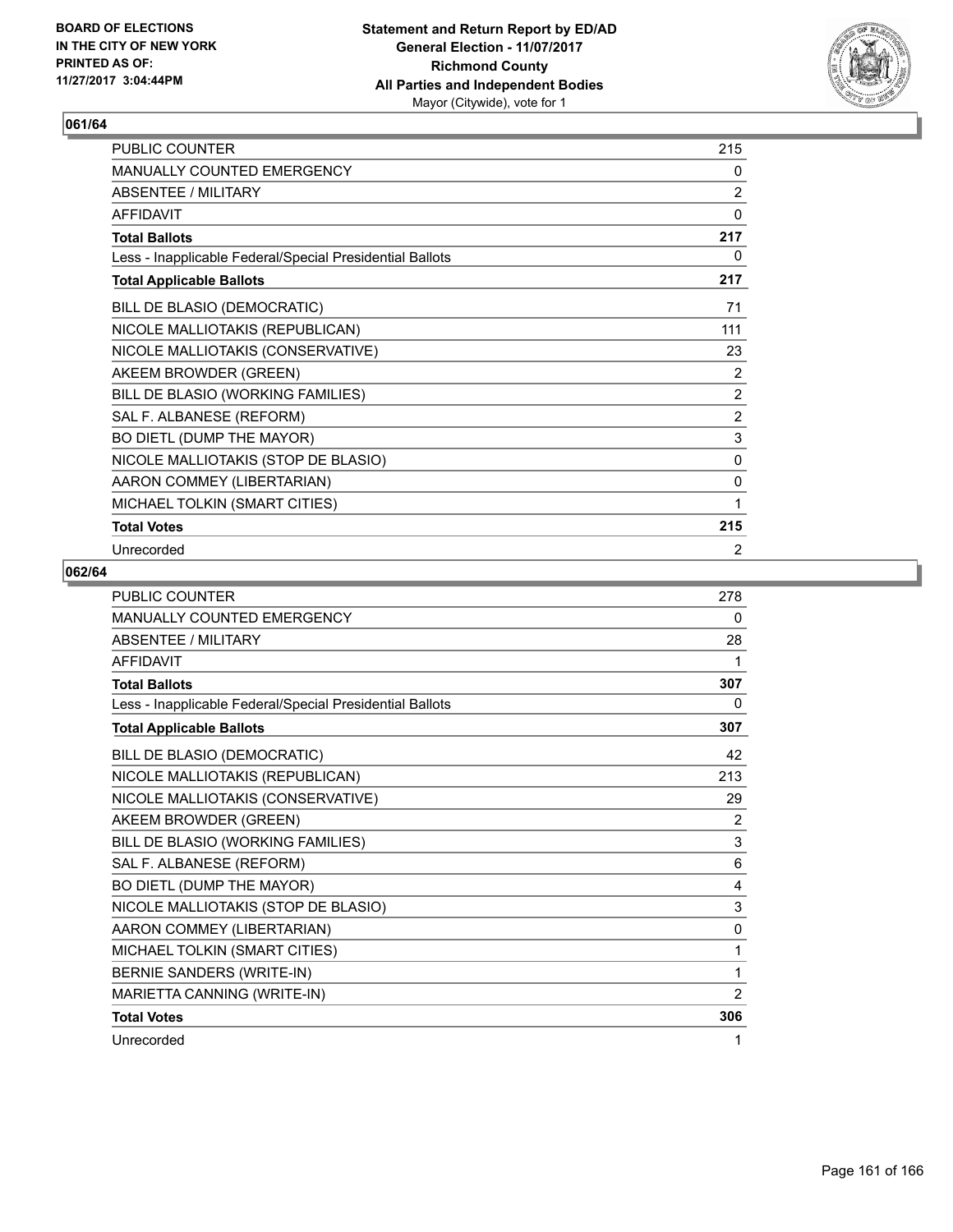

| PUBLIC COUNTER                                           | 268            |
|----------------------------------------------------------|----------------|
| MANUALLY COUNTED EMERGENCY                               | 0              |
| <b>ABSENTEE / MILITARY</b>                               | 5              |
| <b>AFFIDAVIT</b>                                         | 4              |
| <b>Total Ballots</b>                                     | 277            |
| Less - Inapplicable Federal/Special Presidential Ballots | 0              |
| <b>Total Applicable Ballots</b>                          | 277            |
| BILL DE BLASIO (DEMOCRATIC)                              | 46             |
| NICOLE MALLIOTAKIS (REPUBLICAN)                          | 186            |
| NICOLE MALLIOTAKIS (CONSERVATIVE)                        | 25             |
| AKEEM BROWDER (GREEN)                                    | 3              |
| BILL DE BLASIO (WORKING FAMILIES)                        | $\overline{2}$ |
| SAL F. ALBANESE (REFORM)                                 | 6              |
| BO DIETL (DUMP THE MAYOR)                                | $\mathsf 3$    |
| NICOLE MALLIOTAKIS (STOP DE BLASIO)                      | 4              |
| AARON COMMEY (LIBERTARIAN)                               | 1              |
| MICHAEL TOLKIN (SMART CITIES)                            | $\mathbf{0}$   |
| <b>Total Votes</b>                                       | 276            |
| Unrecorded                                               | 1              |

| <b>PUBLIC COUNTER</b>                                    | $\mathbf{0}$ |
|----------------------------------------------------------|--------------|
| <b>MANUALLY COUNTED EMERGENCY</b>                        | 0            |
| ABSENTEE / MILITARY                                      | $\mathbf{0}$ |
| <b>AFFIDAVIT</b>                                         | $\mathbf{0}$ |
| <b>Total Ballots</b>                                     | $\mathbf{0}$ |
| Less - Inapplicable Federal/Special Presidential Ballots | $\Omega$     |
| <b>Total Applicable Ballots</b>                          | 0            |
| BILL DE BLASIO (DEMOCRATIC)                              | 0            |
| NICOLE MALLIOTAKIS (REPUBLICAN)                          | 0            |
| NICOLE MALLIOTAKIS (CONSERVATIVE)                        | 0            |
| AKEEM BROWDER (GREEN)                                    | 0            |
| BILL DE BLASIO (WORKING FAMILIES)                        | 0            |
| SAL F. ALBANESE (REFORM)                                 | 0            |
| BO DIETL (DUMP THE MAYOR)                                | 0            |
| NICOLE MALLIOTAKIS (STOP DE BLASIO)                      | 0            |
| AARON COMMEY (LIBERTARIAN)                               | 0            |
| MICHAEL TOLKIN (SMART CITIES)                            | 0            |
| <b>Total Votes</b>                                       | $\mathbf{0}$ |
|                                                          |              |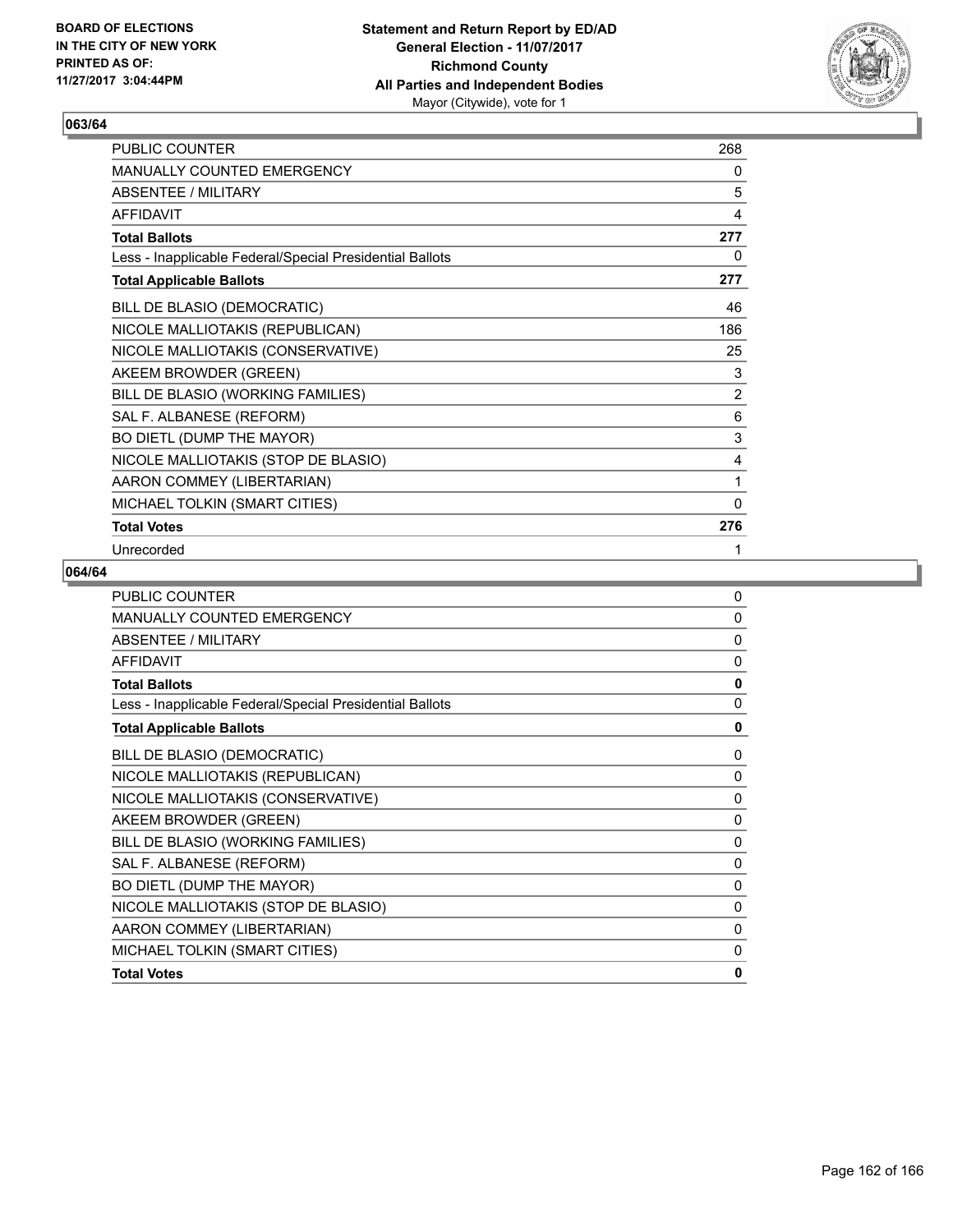

| PUBLIC COUNTER                                           | 0 |
|----------------------------------------------------------|---|
| MANUALLY COUNTED EMERGENCY                               | 0 |
| ABSENTEE / MILITARY                                      | 0 |
| <b>AFFIDAVIT</b>                                         | 0 |
| <b>Total Ballots</b>                                     | 0 |
| Less - Inapplicable Federal/Special Presidential Ballots | 0 |
| <b>Total Applicable Ballots</b>                          | 0 |
| BILL DE BLASIO (DEMOCRATIC)                              | 0 |
| NICOLE MALLIOTAKIS (REPUBLICAN)                          | 0 |
| NICOLE MALLIOTAKIS (CONSERVATIVE)                        | 0 |
| AKEEM BROWDER (GREEN)                                    | 0 |
| BILL DE BLASIO (WORKING FAMILIES)                        | 0 |
| SAL F. ALBANESE (REFORM)                                 | 0 |
| BO DIETL (DUMP THE MAYOR)                                | 0 |
| NICOLE MALLIOTAKIS (STOP DE BLASIO)                      | 0 |
| AARON COMMEY (LIBERTARIAN)                               | 0 |
| MICHAEL TOLKIN (SMART CITIES)                            | 0 |
| <b>Total Votes</b>                                       | 0 |

| <b>PUBLIC COUNTER</b>                                    | $\Omega$     |
|----------------------------------------------------------|--------------|
| <b>MANUALLY COUNTED EMERGENCY</b>                        | 0            |
| <b>ABSENTEE / MILITARY</b>                               | $\mathbf{0}$ |
| <b>AFFIDAVIT</b>                                         | $\mathbf{0}$ |
| <b>Total Ballots</b>                                     | $\mathbf{0}$ |
| Less - Inapplicable Federal/Special Presidential Ballots | $\Omega$     |
| <b>Total Applicable Ballots</b>                          | 0            |
| BILL DE BLASIO (DEMOCRATIC)                              | 0            |
| NICOLE MALLIOTAKIS (REPUBLICAN)                          | 0            |
| NICOLE MALLIOTAKIS (CONSERVATIVE)                        | 0            |
| AKEEM BROWDER (GREEN)                                    | 0            |
| BILL DE BLASIO (WORKING FAMILIES)                        | 0            |
| SAL F. ALBANESE (REFORM)                                 | 0            |
| BO DIETL (DUMP THE MAYOR)                                | 0            |
| NICOLE MALLIOTAKIS (STOP DE BLASIO)                      | 0            |
| AARON COMMEY (LIBERTARIAN)                               | 0            |
| MICHAEL TOLKIN (SMART CITIES)                            | 0            |
| <b>Total Votes</b>                                       | $\mathbf{0}$ |
|                                                          |              |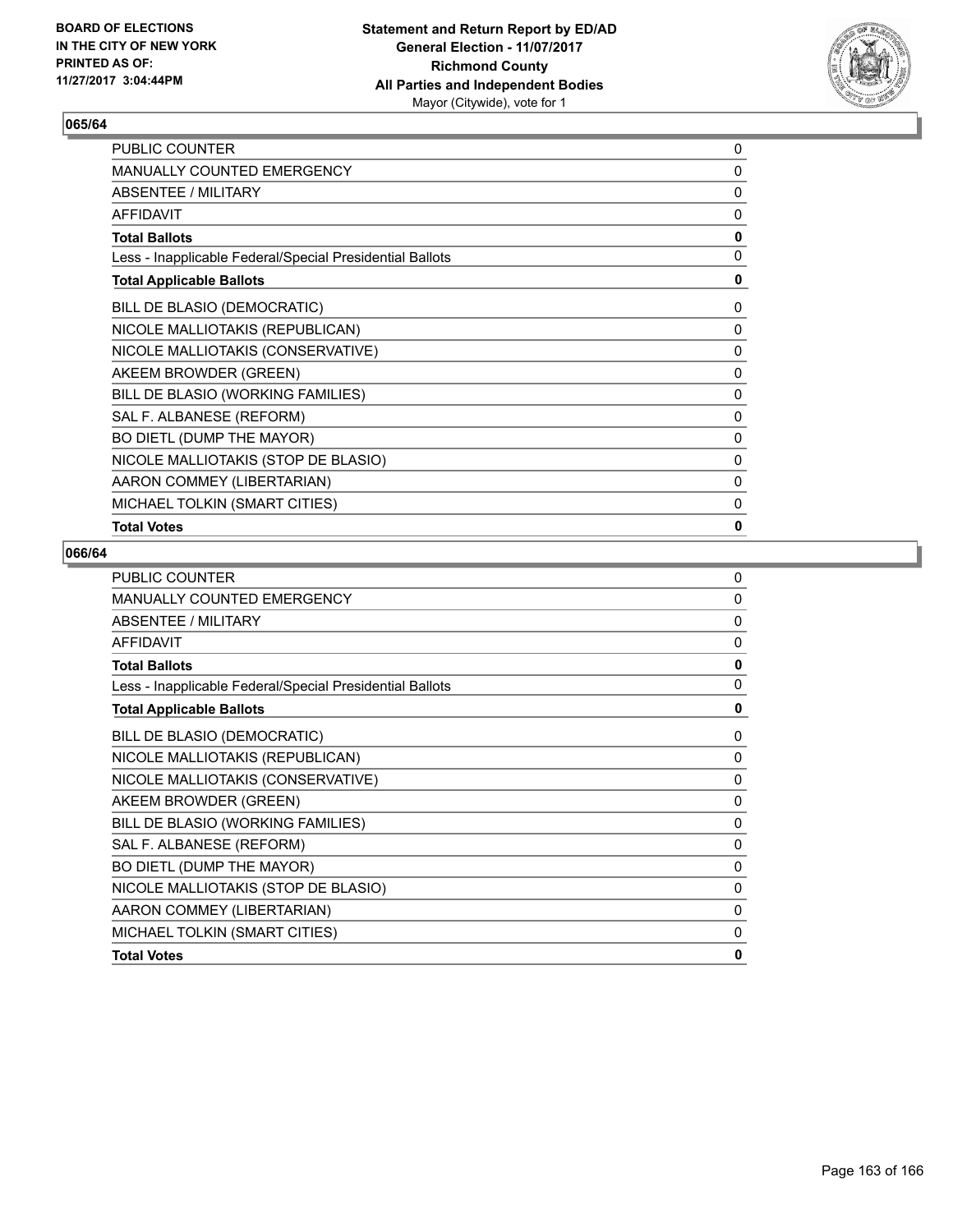

| PUBLIC COUNTER                                           | 0            |
|----------------------------------------------------------|--------------|
| <b>MANUALLY COUNTED EMERGENCY</b>                        | 0            |
| ABSENTEE / MILITARY                                      | 0            |
| <b>AFFIDAVIT</b>                                         | 0            |
| <b>Total Ballots</b>                                     | 0            |
| Less - Inapplicable Federal/Special Presidential Ballots | 0            |
| <b>Total Applicable Ballots</b>                          | 0            |
| BILL DE BLASIO (DEMOCRATIC)                              | 0            |
| NICOLE MALLIOTAKIS (REPUBLICAN)                          | 0            |
| NICOLE MALLIOTAKIS (CONSERVATIVE)                        | 0            |
| AKEEM BROWDER (GREEN)                                    | $\mathbf{0}$ |
| BILL DE BLASIO (WORKING FAMILIES)                        | 0            |
| SAL F. ALBANESE (REFORM)                                 | 0            |
| BO DIETL (DUMP THE MAYOR)                                | 0            |
| NICOLE MALLIOTAKIS (STOP DE BLASIO)                      | 0            |
| AARON COMMEY (LIBERTARIAN)                               | 0            |
| MICHAEL TOLKIN (SMART CITIES)                            | 0            |
| <b>Total Votes</b>                                       | 0            |

| <b>PUBLIC COUNTER</b>                                    | $\Omega$     |
|----------------------------------------------------------|--------------|
| <b>MANUALLY COUNTED EMERGENCY</b>                        | 0            |
| <b>ABSENTEE / MILITARY</b>                               | $\mathbf{0}$ |
| <b>AFFIDAVIT</b>                                         | $\mathbf{0}$ |
| <b>Total Ballots</b>                                     | $\mathbf{0}$ |
| Less - Inapplicable Federal/Special Presidential Ballots | $\Omega$     |
| <b>Total Applicable Ballots</b>                          | 0            |
| BILL DE BLASIO (DEMOCRATIC)                              | 0            |
| NICOLE MALLIOTAKIS (REPUBLICAN)                          | 0            |
| NICOLE MALLIOTAKIS (CONSERVATIVE)                        | 0            |
| AKEEM BROWDER (GREEN)                                    | 0            |
| BILL DE BLASIO (WORKING FAMILIES)                        | 0            |
| SAL F. ALBANESE (REFORM)                                 | 0            |
| BO DIETL (DUMP THE MAYOR)                                | 0            |
| NICOLE MALLIOTAKIS (STOP DE BLASIO)                      | 0            |
| AARON COMMEY (LIBERTARIAN)                               | 0            |
| MICHAEL TOLKIN (SMART CITIES)                            | 0            |
| <b>Total Votes</b>                                       | $\mathbf{0}$ |
|                                                          |              |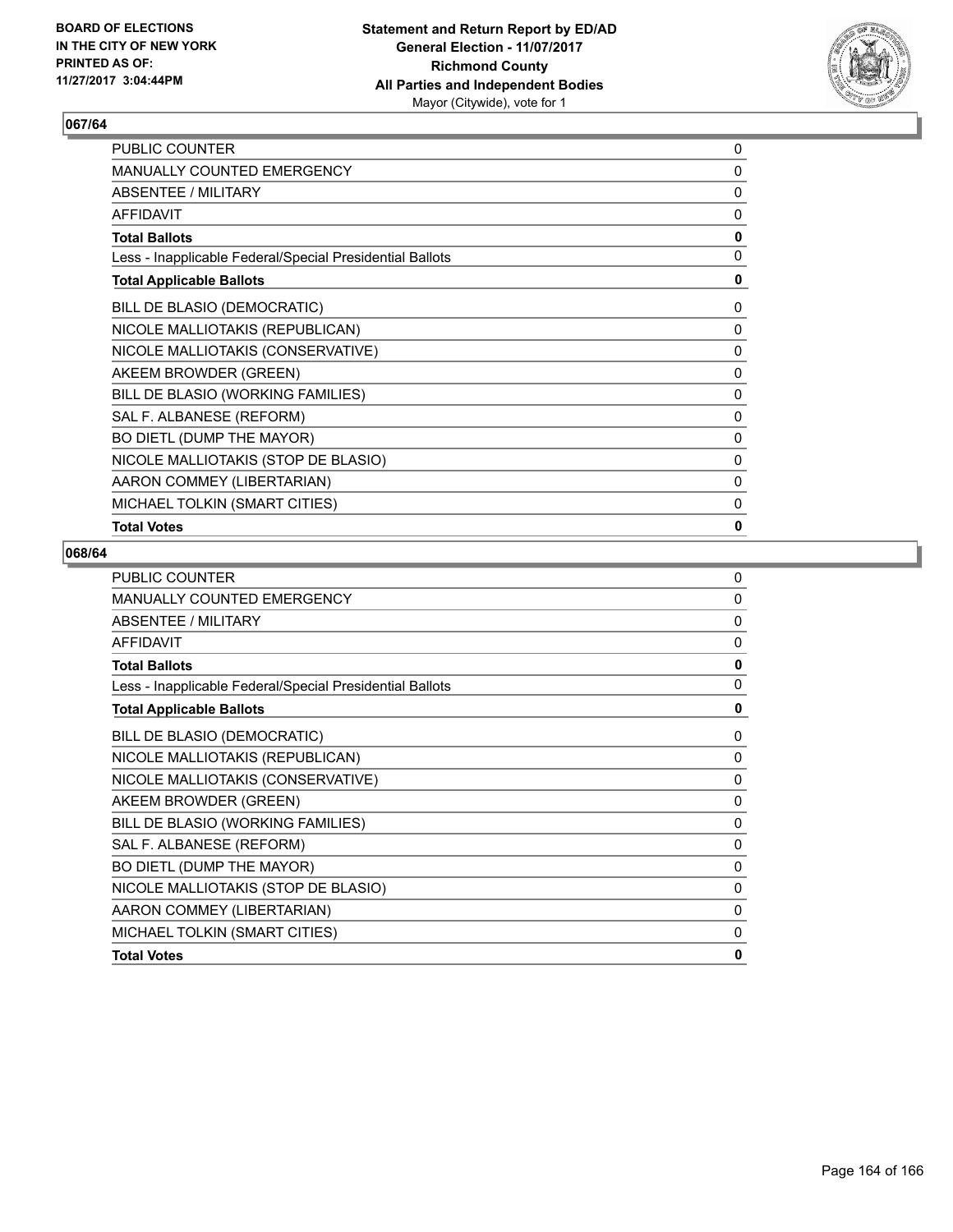

| <b>PUBLIC COUNTER</b>                                    | 0 |
|----------------------------------------------------------|---|
| <b>MANUALLY COUNTED EMERGENCY</b>                        | 0 |
| ABSENTEE / MILITARY                                      | 0 |
| <b>AFFIDAVIT</b>                                         | 0 |
| <b>Total Ballots</b>                                     | 0 |
| Less - Inapplicable Federal/Special Presidential Ballots | 0 |
| <b>Total Applicable Ballots</b>                          | 0 |
| BILL DE BLASIO (DEMOCRATIC)                              | 0 |
| NICOLE MALLIOTAKIS (REPUBLICAN)                          | 0 |
| NICOLE MALLIOTAKIS (CONSERVATIVE)                        | 0 |
| AKEEM BROWDER (GREEN)                                    | 0 |
| BILL DE BLASIO (WORKING FAMILIES)                        | 0 |
| SAL F. ALBANESE (REFORM)                                 | 0 |
| BO DIETL (DUMP THE MAYOR)                                | 0 |
| NICOLE MALLIOTAKIS (STOP DE BLASIO)                      | 0 |
| AARON COMMEY (LIBERTARIAN)                               | 0 |
| MICHAEL TOLKIN (SMART CITIES)                            | 0 |
| <b>Total Votes</b>                                       | 0 |

| <b>PUBLIC COUNTER</b>                                    | $\Omega$     |
|----------------------------------------------------------|--------------|
| <b>MANUALLY COUNTED EMERGENCY</b>                        | 0            |
| <b>ABSENTEE / MILITARY</b>                               | $\mathbf{0}$ |
| <b>AFFIDAVIT</b>                                         | $\mathbf{0}$ |
| <b>Total Ballots</b>                                     | $\mathbf{0}$ |
| Less - Inapplicable Federal/Special Presidential Ballots | $\Omega$     |
| <b>Total Applicable Ballots</b>                          | 0            |
| BILL DE BLASIO (DEMOCRATIC)                              | 0            |
| NICOLE MALLIOTAKIS (REPUBLICAN)                          | 0            |
| NICOLE MALLIOTAKIS (CONSERVATIVE)                        | 0            |
| AKEEM BROWDER (GREEN)                                    | 0            |
| BILL DE BLASIO (WORKING FAMILIES)                        | 0            |
| SAL F. ALBANESE (REFORM)                                 | 0            |
| BO DIETL (DUMP THE MAYOR)                                | 0            |
| NICOLE MALLIOTAKIS (STOP DE BLASIO)                      | 0            |
| AARON COMMEY (LIBERTARIAN)                               | 0            |
| MICHAEL TOLKIN (SMART CITIES)                            | 0            |
| <b>Total Votes</b>                                       | $\mathbf{0}$ |
|                                                          |              |